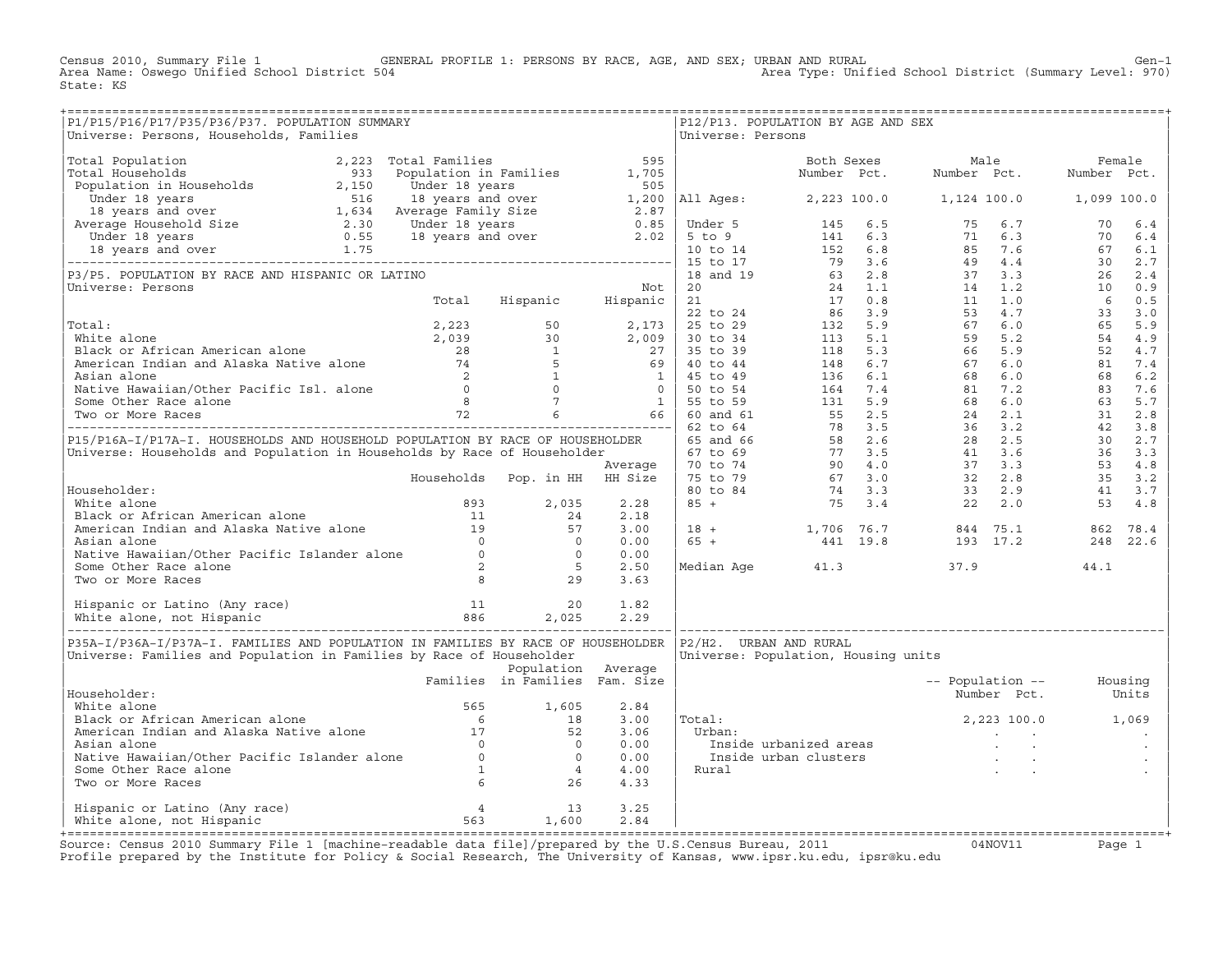Census 2010, Summary File 1 GENERAL PROFILE 2: HOUSEHOLDS & FAMILIES BY TYPE; HOUSEHOLD RELATIONSHIP BY AGE GEN<br>Area Name: Oswego Unified School District 504 Area Type: Unified School District (Summary Level: 970) State: KS

| P38/P39. FAMILY TYPE BY PRESENCE AND AGE OF OWN                                                                                                                                                                                                |                          | P20. HOUSEHOLDS BY PRESENCE OF PEOPLE UNDER 18 BY                                                                                                                                                                                                |                |              | P31. RELATIONSHIP BY HOUSEHOLD TYPE                                                                                                              |                                       |                 |
|------------------------------------------------------------------------------------------------------------------------------------------------------------------------------------------------------------------------------------------------|--------------------------|--------------------------------------------------------------------------------------------------------------------------------------------------------------------------------------------------------------------------------------------------|----------------|--------------|--------------------------------------------------------------------------------------------------------------------------------------------------|---------------------------------------|-----------------|
| AND RELATED CHILDREN (*)                                                                                                                                                                                                                       |                          | HOUSEHOLD TYPE BY AGE OF PEOPLE UNDER 18 (*)                                                                                                                                                                                                     |                |              |                                                                                                                                                  | FOR THE POPULATION UNDER 18 (*)       |                 |
| Universe: Families                                                                                                                                                                                                                             |                          | Universe: Households                                                                                                                                                                                                                             |                |              | Universe: Persons under 18                                                                                                                       |                                       |                 |
|                                                                                                                                                                                                                                                | Presence Presence        |                                                                                                                                                                                                                                                  |                |              |                                                                                                                                                  |                                       |                 |
|                                                                                                                                                                                                                                                | of Own of Related Total: | braai:<br>Households with one or more people<br>under 18:<br>165<br>Under 6 years only<br>Under 6 years and 6 to 17 years<br>of the server of the server of the server of the server of<br>the families, no spouse present:<br>100<br>Other fami |                |              | 933 $ Total:$<br>-----.<br>In households:                                                                                                        |                                       | 517             |
|                                                                                                                                                                                                                                                | Children Children        | Households with one or more people<br>Households with one or more people                                                                                                                                                                         |                |              |                                                                                                                                                  |                                       | 516             |
|                                                                                                                                                                                                                                                |                          |                                                                                                                                                                                                                                                  |                |              | Householder or spouse<br>Related child:                                                                                                          |                                       | $\overline{0}$  |
| Total Families:                                                                                                                                                                                                                                |                          |                                                                                                                                                                                                                                                  |                |              |                                                                                                                                                  |                                       | 505<br>453      |
|                                                                                                                                                                                                                                                |                          |                                                                                                                                                                                                                                                  |                |              | Own child:                                                                                                                                       |                                       | 300             |
|                                                                                                                                                                                                                                                |                          |                                                                                                                                                                                                                                                  |                |              |                                                                                                                                                  | In husband-wife families              |                 |
|                                                                                                                                                                                                                                                |                          |                                                                                                                                                                                                                                                  |                |              |                                                                                                                                                  |                                       |                 |
|                                                                                                                                                                                                                                                |                          |                                                                                                                                                                                                                                                  |                |              |                                                                                                                                                  |                                       | 153<br>52       |
|                                                                                                                                                                                                                                                |                          |                                                                                                                                                                                                                                                  |                |              | In husband-wife families<br>In other families,<br>no spouse present:<br>Male householder<br>Female householder<br>Other relatives:<br>Crandabild |                                       | 101             |
|                                                                                                                                                                                                                                                |                          |                                                                                                                                                                                                                                                  |                |              |                                                                                                                                                  |                                       | 52              |
|                                                                                                                                                                                                                                                |                          |                                                                                                                                                                                                                                                  |                |              | Grandchild<br>)ther relatives<br>Grandchild<br>Other relatives                                                                                   |                                       | 52              |
|                                                                                                                                                                                                                                                |                          |                                                                                                                                                                                                                                                  |                |              |                                                                                                                                                  |                                       | $\overline{0}$  |
|                                                                                                                                                                                                                                                |                          |                                                                                                                                                                                                                                                  |                |              | Nonrelatives                                                                                                                                     |                                       | 11              |
|                                                                                                                                                                                                                                                |                          |                                                                                                                                                                                                                                                  |                |              |                                                                                                                                                  |                                       |                 |
|                                                                                                                                                                                                                                                |                          |                                                                                                                                                                                                                                                  |                |              |                                                                                                                                                  |                                       | $\overline{1}$  |
|                                                                                                                                                                                                                                                |                          |                                                                                                                                                                                                                                                  |                |              | In group quarters<br>Institutional<br>Noninstitutional                                                                                           |                                       | $\mathbf{1}$    |
|                                                                                                                                                                                                                                                |                          |                                                                                                                                                                                                                                                  |                |              |                                                                                                                                                  |                                       | $\Omega$        |
|                                                                                                                                                                                                                                                |                          | Male householder:                                                                                                                                                                                                                                |                |              |                                                                                                                                                  |                                       |                 |
|                                                                                                                                                                                                                                                |                          |                                                                                                                                                                                                                                                  |                | $\mathbf{1}$ |                                                                                                                                                  |                                       |                 |
|                                                                                                                                                                                                                                                |                          |                                                                                                                                                                                                                                                  |                | $\Omega$     |                                                                                                                                                  |                                       |                 |
|                                                                                                                                                                                                                                                |                          |                                                                                                                                                                                                                                                  |                | 2            | * Responses of "same-sex spouse" were                                                                                                            |                                       |                 |
|                                                                                                                                                                                                                                                |                          |                                                                                                                                                                                                                                                  | $\overline{1}$ |              | edited during processing to "unmarried                                                                                                           |                                       |                 |
|                                                                                                                                                                                                                                                |                          |                                                                                                                                                                                                                                                  | 1              |              | partner".                                                                                                                                        |                                       |                 |
|                                                                                                                                                                                                                                                |                          |                                                                                                                                                                                                                                                  | $\overline{0}$ |              |                                                                                                                                                  |                                       |                 |
|                                                                                                                                                                                                                                                |                          | Under 6 years only<br>Under 6 years and 6 to 17 years<br>6 to 17 years only<br>Female householder:<br>Under 6 years only<br>Under 6 years and 6 to 17<br>6 to 17 years only                                                                      | $\overline{0}$ |              |                                                                                                                                                  |                                       |                 |
|                                                                                                                                                                                                                                                |                          |                                                                                                                                                                                                                                                  |                |              | P41. AGE OF GRANDCHILDREN UNDER 18 YEARS                                                                                                         |                                       |                 |
| P19. HOUSEHOLD SIZE, HOUSEHOLD TYPE, AND PRESENCE                                                                                                                                                                                              |                          | FA1. AGE OF GRANDCHILDREN UNDER 18 YEARS<br>Households with no people under 18: The Same of Samily households:<br>Family households: Tamily households: Standchildren under 18 living                                                            |                |              |                                                                                                                                                  | LIVING WITH A GRANDPARENT HOUSEHOLDER |                 |
| OF OWN CHILDREN (*)                                                                                                                                                                                                                            |                          |                                                                                                                                                                                                                                                  |                |              |                                                                                                                                                  |                                       |                 |
| Universe: Households                                                                                                                                                                                                                           |                          |                                                                                                                                                                                                                                                  |                |              |                                                                                                                                                  | with a grandparent householder        |                 |
|                                                                                                                                                                                                                                                |                          | Family households:<br>Husband-wife families: 290<br>Other families, no spouse present: 28<br>All the contract of the contract of 23<br>23                                                                                                        |                |              |                                                                                                                                                  |                                       |                 |
| Total:                                                                                                                                                                                                                                         | 933                      |                                                                                                                                                                                                                                                  |                |              | $5$  Total:                                                                                                                                      |                                       | 52              |
| 1-person households:                                                                                                                                                                                                                           | 299                      |                                                                                                                                                                                                                                                  |                |              | Under 3 years                                                                                                                                    |                                       | 15              |
| Male householder                                                                                                                                                                                                                               | 132                      |                                                                                                                                                                                                                                                  |                |              | onder 3 years<br>3 and 4 years<br>5 years                                                                                                        |                                       | $6\overline{6}$ |
| Female householder                                                                                                                                                                                                                             | 167                      |                                                                                                                                                                                                                                                  |                |              |                                                                                                                                                  |                                       | $\mathbf{1}$    |
|                                                                                                                                                                                                                                                |                          |                                                                                                                                                                                                                                                  |                |              |                                                                                                                                                  |                                       | 22              |
| 2-or-more-person households:                                                                                                                                                                                                                   | 634                      | mare nouseholder<br>Female householder<br>Nonfamily households:<br>Male householder<br>Female householder<br>Temale householder<br>The same start of the state of the start of the start of the start of the start of the start of the sta       |                |              | 6 to 11 years<br>12 to 17 years<br>12 to 17 years                                                                                                |                                       | 8               |
| Family households:                                                                                                                                                                                                                             | 595                      |                                                                                                                                                                                                                                                  |                |              |                                                                                                                                                  |                                       |                 |
| Nusband-wife families:<br>With own children under 18<br>No own children under 18<br>Other families, no spouse present:                                                                                                                         | 455                      |                                                                                                                                                                                                                                                  |                |              |                                                                                                                                                  |                                       |                 |
|                                                                                                                                                                                                                                                |                          | 153   P40. OWN CHILDREN UNDER 18 YEARS BY FAMILY TYPE AND AGE $(*)$                                                                                                                                                                              |                |              |                                                                                                                                                  |                                       |                 |
|                                                                                                                                                                                                                                                |                          | 302   Universe: Own Children Under 18 Years                                                                                                                                                                                                      |                |              |                                                                                                                                                  |                                       |                 |
|                                                                                                                                                                                                                                                | 140                      |                                                                                                                                                                                                                                                  |                |              | In Male                                                                                                                                          | In Female                             |                 |
| Male householder:                                                                                                                                                                                                                              | 40                       |                                                                                                                                                                                                                                                  |                |              | In Husband Pct. Householder Pct. Householder Pct.                                                                                                |                                       |                 |
|                                                                                                                                                                                                                                                |                          |                                                                                                                                                                                                                                                  |                |              |                                                                                                                                                  |                                       |                 |
| With own children under 18<br>No own children under 18<br>Female householder: 10<br>100                                                                                                                                                        |                          |                                                                                                                                                                                                                                                  |                |              |                                                                                                                                                  |                                       |                 |
|                                                                                                                                                                                                                                                |                          |                                                                                                                                                                                                                                                  |                |              |                                                                                                                                                  |                                       |                 |
|                                                                                                                                                                                                                                                |                          |                                                                                                                                                                                                                                                  |                |              |                                                                                                                                                  |                                       |                 |
|                                                                                                                                                                                                                                                |                          |                                                                                                                                                                                                                                                  |                |              |                                                                                                                                                  |                                       |                 |
|                                                                                                                                                                                                                                                |                          |                                                                                                                                                                                                                                                  |                |              |                                                                                                                                                  |                                       |                 |
|                                                                                                                                                                                                                                                |                          |                                                                                                                                                                                                                                                  |                |              |                                                                                                                                                  |                                       |                 |
|                                                                                                                                                                                                                                                |                          |                                                                                                                                                                                                                                                  |                |              |                                                                                                                                                  |                                       |                 |
| Mo own children under 18<br>Mo own children under 18<br>Female householder:<br>Wo wom children under 18<br>Wo own children under 18<br>Wo own children under 18<br>Mo own children under 18<br>Mo own children under 18<br>Mo own children und |                          |                                                                                                                                                                                                                                                  |                |              |                                                                                                                                                  |                                       |                 |
|                                                                                                                                                                                                                                                |                          |                                                                                                                                                                                                                                                  |                |              |                                                                                                                                                  |                                       |                 |

+===================================================================================================================================================+Source: Census 2010 Summary File 1 [machine−readable data file]/prepared by the U.S.Census Bureau, 2011 04NOV11 Page 2 Profile prepared by the Institute for Policy & Social Research, The University of Kansas, www.ipsr.ku.edu, ipsr@ku.edu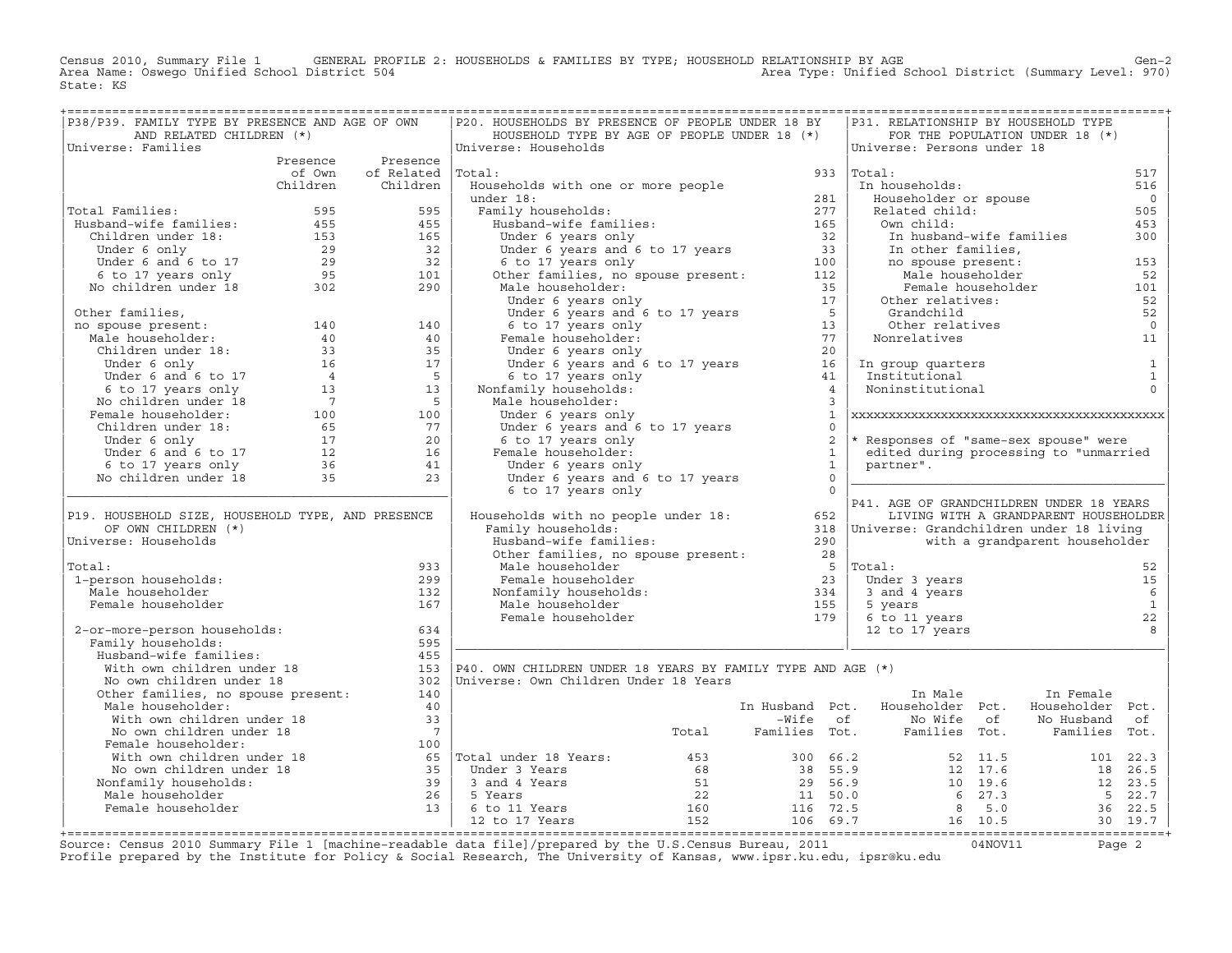Census 2010, Summary File 1 GENERAL PROFILE 3: POPULATION UNDER 20; RELATIONSHIP BY AGE (UNDER 18) Gen−3<br>Area Name: Oswego Unified School District 504 Area Type: Unified School District (Summary Level: 970) State: KS

|                                     |            |           | P14. SEX BY AGE FOR THE POPULATION UNDER 20 YEARS |             |           | P21. HOUSEHOLDS BY AGE OF HOUSEHOLDER BY HOUSEHOLD TYPE BY PRESENCE OF      |            |          |                         |
|-------------------------------------|------------|-----------|---------------------------------------------------|-------------|-----------|-----------------------------------------------------------------------------|------------|----------|-------------------------|
| Universe: Population Under 20 Years |            |           |                                                   |             |           | RELATED CHILDREN (*)                                                        |            |          |                         |
|                                     |            |           |                                                   |             |           | Universe: Households                                                        |            |          |                         |
|                                     | Total Pct. |           | Male Pct.                                         | Female Pct. |           |                                                                             | Total      |          | Householder Householder |
|                                     |            |           |                                                   |             |           |                                                                             | Households | 15 to 64 | 65 and Over             |
| Total:                              |            | 580 100.0 | 317 100.0                                         |             | 263 100.0 |                                                                             |            |          |                         |
| Under 1                             | 27         | 4.7       | 3.2<br>10                                         | 17          | 6.5       | Total:                                                                      | 933        | 627      | 306                     |
| 1 year                              | 30         | 5.2       | 17<br>5.4                                         | 13          | 4.9       | Family households:                                                          | 595        | 462      | 133                     |
| 2 years                             | 26         | 4.5       | 3.2<br>10                                         | 16          | 6.1       | Husband-wife families:                                                      | 455        | 334      | 121                     |
| 3 years                             | 27         | 4.7       | 16<br>5.0                                         | 11          | 4.2       | With related children under 18                                              | 165        | 163      | 2                       |
| 4 years                             | 35         | 6.0       | 22<br>6.9                                         | 13          | 4.9       | No related children under 18                                                | 290        | 171      | 119                     |
| 5 years                             | 23         | 4.0       | 4.1<br>13                                         | 10          | 3.8       | Other families, no spouse present:                                          | 140        | 128      | 12                      |
| 6 years                             | 24         | 4.1       | 10<br>3.2                                         | 14          | 5.3       | Male householder:                                                           | 40         | 39       |                         |
| 7 years                             | 34         | 5.9       | 5.4<br>17                                         | 17          | 6.5       | With related children under 18                                              | 35         | 34       |                         |
| 8 years                             | 25         | 4.3       | 4.4<br>14                                         | 11          | 4.2       | No related children under 18                                                | 5          |          |                         |
| 9 years                             | 35         | 6.0       | 17<br>5.4                                         | 18          | 6.8       | Female householder:                                                         | 100        | 89       |                         |
| 10 years                            | 32         | 5.5       | 5.0<br>16                                         | 16          | 6.1       | With related children under 18                                              | 77         | 74       |                         |
| 11 years                            | 35         | 6.0       | 16<br>5.0                                         | 19          | 7.2       | No related children under 18                                                | 23         | 15       |                         |
| 12 years                            | 31         | 5.3       | 17<br>5.4                                         | 14          | 5.3       |                                                                             |            |          |                         |
| 13 years                            | 23         | 4.0       | 15<br>4.7                                         | 8           | 3.0       | Nonfamily households:                                                       | 338        | 165      | 173                     |
| 14 years                            | 31         | 5.3       | 6.6<br>21                                         | 10          | 3.8       | Householder living alone                                                    | 299        | 132      | 167                     |
| 15 years                            | 19         | 3.3       | 11<br>3.5                                         | 8           | 3.0       | Householder not living alone                                                | 39         | 33       |                         |
| 16 years                            | 27         | 4.7       | 18<br>5.7                                         | 9           | 3.4       |                                                                             |            |          |                         |
| 17 years                            | 33         | 5.7       | 6.3<br>20                                         | 13          | 4.9       | * Same-sex couple households are included in the family households category |            |          |                         |
| 18 years                            | 30         | 5.2       | 18<br>5.7                                         | 12          | 4.6       | if there is at least one additional person related to the householder       |            |          |                         |
| 19 years                            | 33         | 5.7       | 19<br>6.0                                         | 14          | 5.3       | by birth or adoption. Same-sex couple households with no relatives of the   |            |          |                         |
|                                     |            |           |                                                   |             |           | householder present are tabulated in nonfamily households. Responses of     |            |          |                         |
|                                     |            |           |                                                   |             |           | "same-sex spouse" were edited during processing to "unmarried partner."     |            |          |                         |

| P32. RELATIONSHIP BY AGE FOR THE POPULATION UNDER 18 YEARS (\*\*) | Universe: Population Under 18 Years

|                   |       |                              |             | -----Related Child----- |           |              |      |                   | ----------Group Quarters--------- |
|-------------------|-------|------------------------------|-------------|-------------------------|-----------|--------------|------|-------------------|-----------------------------------|
|                   |       | Excluding Householder/Spouse | Householder |                         | Other     |              |      |                   | Institution- Noninstitution-      |
|                   |       | Total In Households          | or Spouse   | Own Child               | Relatives | Nonrelatives |      | Total alized Pop. | alized Pop.                       |
| Under 18:         | 517   | 516                          | $\mathbf 0$ | 453                     | 52        | 11           |      |                   |                                   |
| Under 3           | 83    | 83                           |             | 68                      | 15        |              |      |                   |                                   |
| 3 and 4 years     | 62    | 62                           |             | 51                      | 6         |              |      |                   |                                   |
| 5 years           | 23    | 23                           |             | 22                      |           |              |      |                   |                                   |
| 6 to 11 years     | 185   | 185                          |             | 160                     | 22        |              |      |                   |                                   |
| 12 and 13 years   | 54    | 54                           |             | 52                      |           |              |      |                   |                                   |
| 14 years          | 31    | 31                           |             | 28                      |           |              |      |                   |                                   |
| 15 to 17 years    | 79    | 78                           |             | 72                      |           |              |      |                   |                                   |
| % Under 3         | 16.1% | 16.1%                        |             | 15.0%                   | 28.8%     | 0.0%         | 0.0% | 0.0%              | . 응                               |
| % 3 and 4 years   | 12.0% | 12.0%                        |             | 11.3%                   | 11.5%     | 45.5%        | 0.0% | 0.0%              | . 응                               |
| % 5 years         | 4.4%  | 4.5%                         |             | 4.9%                    | 1.9%      | 0.0%         | 0.0% | 0.0%              |                                   |
| % 6 to 11 years   | 35.8% | 35.9%                        |             | 35.3%                   | 42.3%     | 27.3%        | 0.0% | 0.0%              | . 응                               |
| % 12 and 13 years | 10.4% | 10.5%                        |             | 11.5%                   | 3.8%      | 0.0%         | 0.0% | 0.0%              | . 응                               |
| % 14 years        | 6.0%  | 6.0%                         |             | 6.2%                    | 3.8%      | 9.1%         | 0.0% | 0.0%              | . 응                               |
| % 15 to 17 years  | 15.3% | 15.1%                        |             | 15.9%                   | 7.7%      | 18.2%        | 100% | 100%              | . 응                               |

|\_\_\_\_\_\_\_\_\_\_\_\_\_\_\_\_\_\_\_\_\_\_\_\_\_\_\_\_\_\_\_\_\_\_\_\_\_\_\_\_\_\_\_\_\_\_\_\_\_\_\_\_\_\_\_\_\_\_\_\_\_\_\_\_\_\_\_\_\_\_\_\_\_\_\_\_\_\_\_\_\_\_\_\_\_\_\_\_\_\_\_\_\_\_\_\_\_\_\_\_\_\_\_\_\_\_\_\_\_\_\_\_\_\_\_\_\_\_\_\_\_\_\_\_\_\_\_\_\_\_\_\_\_\_\_\_\_\_\_\_\_\_\_\_\_\_\_| | |

|\*\* "Spouse" represents spouse of the householder. It does not reflect all spouses in a household. Responses of "same−sex spouse" were edited during| processing to "unmarried partner." Nonrelatives include any household member not related to the householder. This includes unmarried partners. +===================================================================================================================================================+ Source: Census 2010 Summary File 1 [machine−readable data file]/prepared by the U.S.Census Bureau, 2011 04NOV11 Page 3 Profile prepared by the Institute for Policy & Social Research, The University of Kansas, www.ipsr.ku.edu, ipsr@ku.edu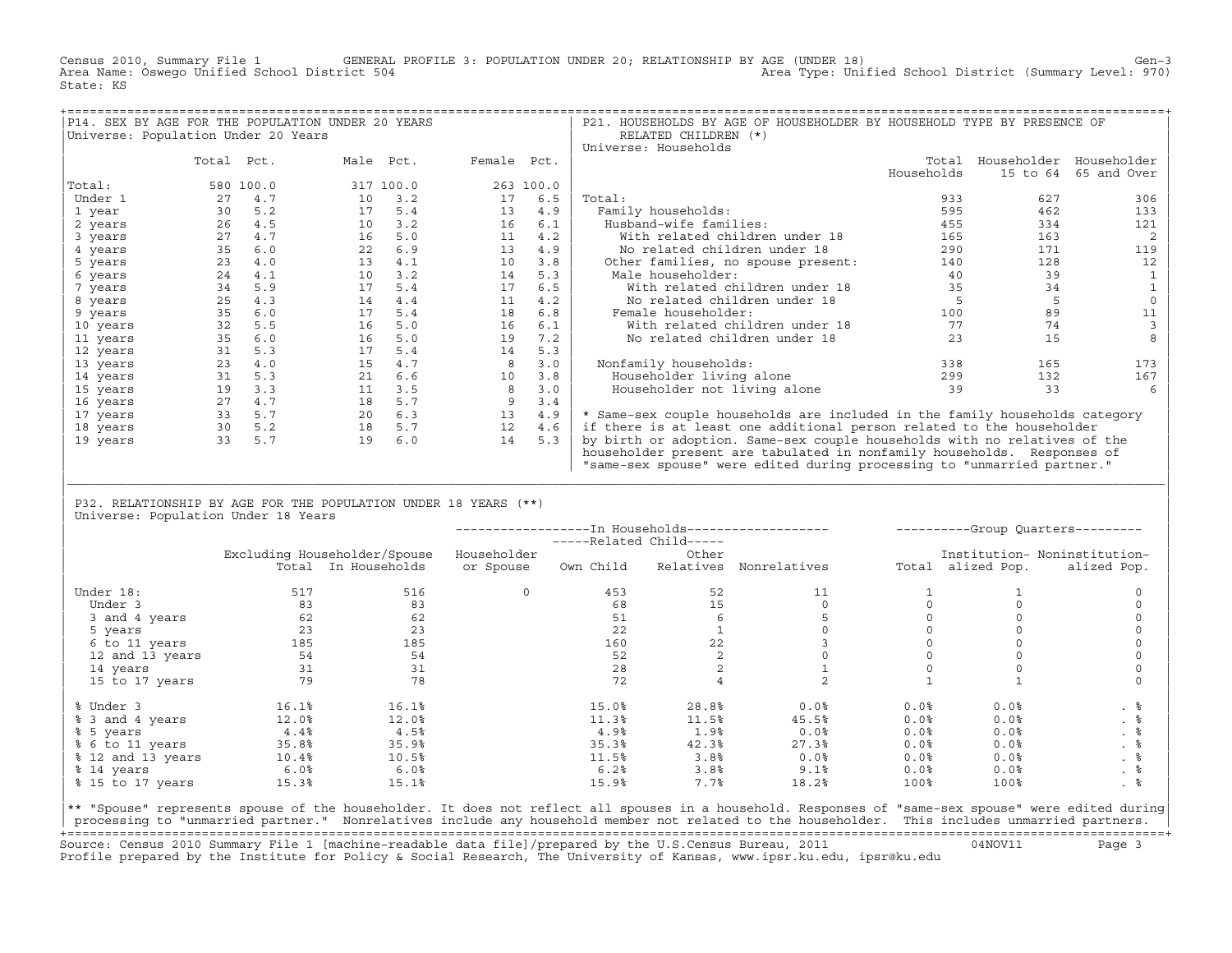Census 2010, Summary File 1 GENERAL PROFILE 4: HOUSEHOLDS & FAMILIES BY TYPE, SIZE, AND AGE OF HOUSEHOLD MEMBERS Gen−4 Area Name: Oswego Unified School District 504 Area Type: Unified School District (Summary Level: 970) State: KS

+===================================================================================================================================================+

| Total<br>65 and Over<br>Total<br>Family<br>Nonfamily<br>Households<br>Pct.<br>Households<br>Pct.<br>Households<br>Pct.<br>Population in households:<br>2,150<br>423<br>In family households:<br>1,760<br>247<br>Total:<br>933 100.0<br>595 100.0<br>100.0<br>338<br>Householder:<br>595<br>299<br>32.0<br>299<br>88.5<br>133<br>1-person<br>N/A<br>35.5<br>Male<br>436<br>117<br>2-person<br>331<br>300<br>50.4<br>31<br>9.2<br>159<br>Female<br>16<br>137<br>14.7<br>132<br>22.2<br>5<br>1.5<br>3-person<br>455<br>$\overline{2}$<br>0.6<br>Spouse<br>102<br>101<br>10.8<br>99<br>16.6<br>4-person<br>- 9<br>4.0<br>37<br>6.2<br>$\cap$<br>0.0<br>Parent<br>6<br>5-person<br>37<br>Parent-in-law<br>$\overline{3}$<br>1.7<br>2.5<br>$\mathbf{1}$<br>16<br>15<br>0.3<br>3<br>6-person<br>12<br>1.3<br>$2.0$<br>$\Omega$<br>0.0<br>Biological child<br>517<br>12<br>7-or-more person<br>Adopted child<br>15<br>34<br>Stepchild<br>Grandchild<br>62<br>P24/P25/P26. HOUSEHOLDS BY PRESENCE OF PEOPLE (60/65/75) YEARS AND OVER, HOUSEHOLD SIZE<br>Brother or sister<br>$\overline{3}$<br>AND HOUSEHOLD TYPE (*)<br>Son-in-law/daughter-in-law<br>Universe: Households (Total: 933)<br>6<br>Other relatives<br>6<br>3<br>Pct.<br>Pct.<br>Pct.<br>Nonrelatives<br>55<br>$\Omega$<br>of<br>of<br>оf<br>60+ Years Total<br>65+ Years Total<br>Total<br>75+ Years<br>In nonfamily households:<br>Households with one or more<br>390<br>176<br>18.1<br>Male householder:<br>158<br>54<br>people $60/65/75$ years & over:<br>404<br>43.3<br>325<br>34.8<br>169<br>132<br>50<br>1-person households<br>107<br>Living alone<br>195<br>167<br>Not living alone<br>2-or-more person households:<br>26<br>$\overline{4}$<br>209<br>158<br>62<br>Female householder:<br>201<br>180<br>119<br>Family households<br>152<br>61<br>Living alone<br>167<br>117<br>Nonfamily households<br>$_{\rm 8}$<br>6<br>$\mathbf{1}$<br>Not living alone<br>2<br>13<br>Nonrelatives<br>52<br>$\overline{3}$<br>Households with no people<br>81.9<br>$60/65/75$ years & over:<br>56.7<br>65.2<br>764<br>529<br>608<br>73<br>1-person households<br>Pop. in group quarters:<br>18<br>104<br>132<br>192<br>Institutional<br>73<br>18<br>2-or-more person households:<br>425<br>476<br>572<br>Noninstitutional<br>$\Omega$<br>Family households<br>394<br>$\Omega$<br>443<br>534<br>Nonfamily households<br>31<br>33<br>38<br>P22. HOUSEHOLD TYPE BY AGE OF HOUSEHOLDER (*)<br>P23. HOUSEHOLDS BY PRESENCE OF PEOPLE 60 YEARS<br>P27. PRESENCE OF NONRELATIVES (*)<br>Universe: Households<br>AND OVER BY HOUSEHOLD TYPE (*)<br>Universe: Households<br>Universe: Households<br>Family<br>Nonfamily<br>With No<br>Total:<br>933<br>With One or<br>People<br>Households with one or<br>Householder Age:<br>Households<br>Households<br>More People<br>60+ Years<br>60+ Years<br>more nonrelatives<br>88<br>29<br>Households with no<br>15 to 24<br>14<br>86<br>28<br>nonrelatives<br>845<br>25 to 34<br>Total:<br>404<br>529<br>394<br>35 to 44<br>110<br>26<br>Family households:<br>201<br>137<br>Husband-wife families<br>178<br>45 to 54<br>40<br>277<br>48<br>27<br>55 to 59<br>Other families,<br>52<br>30<br>PCT14. PRESENCE OF MULTIGENERATIONAL<br>60 to 64<br>no spouse present:<br>23<br>117<br>79<br>65 to 74<br>65<br>Male householder<br>5<br>35<br>HOUSEHOLDS<br>45<br>55<br>75 to 84<br>Female householder<br>18<br>82<br>Universe: Households<br>$85 +$<br>9<br>53<br>203<br>135<br>Nonfamily households<br>Total:<br>933<br>* Same-sex couple households are included in the family households category if there is at least one<br>Household has three<br>additional person related to the householder by birth or adoption. Same-sex couple couple households<br>or more generations<br>19 | P29/P34. RELATIONSHIP BY HOUSEHOLD TYPE (*) |  | P28/H13. HOUSEHOLD SIZE BY HOUSEHOLD TYPE (*) |  |  |     |
|----------------------------------------------------------------------------------------------------------------------------------------------------------------------------------------------------------------------------------------------------------------------------------------------------------------------------------------------------------------------------------------------------------------------------------------------------------------------------------------------------------------------------------------------------------------------------------------------------------------------------------------------------------------------------------------------------------------------------------------------------------------------------------------------------------------------------------------------------------------------------------------------------------------------------------------------------------------------------------------------------------------------------------------------------------------------------------------------------------------------------------------------------------------------------------------------------------------------------------------------------------------------------------------------------------------------------------------------------------------------------------------------------------------------------------------------------------------------------------------------------------------------------------------------------------------------------------------------------------------------------------------------------------------------------------------------------------------------------------------------------------------------------------------------------------------------------------------------------------------------------------------------------------------------------------------------------------------------------------------------------------------------------------------------------------------------------------------------------------------------------------------------------------------------------------------------------------------------------------------------------------------------------------------------------------------------------------------------------------------------------------------------------------------------------------------------------------------------------------------------------------------------------------------------------------------------------------------------------------------------------------------------------------------------------------------------------------------------------------------------------------------------------------------------------------------------------------------------------------------------------------------------------------------------------------------------------------------------------------------------------------------------------------------------------------------------------------------------------------------------------------------------------------------------------------------------------------------------------------------------------------------------------------------------------------------------------------------------------------------------------------------------------------------------------------------------------------------------------------------------------------------------------------------------------------------------------------------------------------------------------------------------------------------------------------------------------------------------------------------------------------------------------|---------------------------------------------|--|-----------------------------------------------|--|--|-----|
|                                                                                                                                                                                                                                                                                                                                                                                                                                                                                                                                                                                                                                                                                                                                                                                                                                                                                                                                                                                                                                                                                                                                                                                                                                                                                                                                                                                                                                                                                                                                                                                                                                                                                                                                                                                                                                                                                                                                                                                                                                                                                                                                                                                                                                                                                                                                                                                                                                                                                                                                                                                                                                                                                                                                                                                                                                                                                                                                                                                                                                                                                                                                                                                                                                                                                                                                                                                                                                                                                                                                                                                                                                                                                                                                                                            | Universe: Persons                           |  | Universe: Households                          |  |  |     |
|                                                                                                                                                                                                                                                                                                                                                                                                                                                                                                                                                                                                                                                                                                                                                                                                                                                                                                                                                                                                                                                                                                                                                                                                                                                                                                                                                                                                                                                                                                                                                                                                                                                                                                                                                                                                                                                                                                                                                                                                                                                                                                                                                                                                                                                                                                                                                                                                                                                                                                                                                                                                                                                                                                                                                                                                                                                                                                                                                                                                                                                                                                                                                                                                                                                                                                                                                                                                                                                                                                                                                                                                                                                                                                                                                                            |                                             |  |                                               |  |  |     |
|                                                                                                                                                                                                                                                                                                                                                                                                                                                                                                                                                                                                                                                                                                                                                                                                                                                                                                                                                                                                                                                                                                                                                                                                                                                                                                                                                                                                                                                                                                                                                                                                                                                                                                                                                                                                                                                                                                                                                                                                                                                                                                                                                                                                                                                                                                                                                                                                                                                                                                                                                                                                                                                                                                                                                                                                                                                                                                                                                                                                                                                                                                                                                                                                                                                                                                                                                                                                                                                                                                                                                                                                                                                                                                                                                                            |                                             |  |                                               |  |  |     |
|                                                                                                                                                                                                                                                                                                                                                                                                                                                                                                                                                                                                                                                                                                                                                                                                                                                                                                                                                                                                                                                                                                                                                                                                                                                                                                                                                                                                                                                                                                                                                                                                                                                                                                                                                                                                                                                                                                                                                                                                                                                                                                                                                                                                                                                                                                                                                                                                                                                                                                                                                                                                                                                                                                                                                                                                                                                                                                                                                                                                                                                                                                                                                                                                                                                                                                                                                                                                                                                                                                                                                                                                                                                                                                                                                                            |                                             |  |                                               |  |  |     |
|                                                                                                                                                                                                                                                                                                                                                                                                                                                                                                                                                                                                                                                                                                                                                                                                                                                                                                                                                                                                                                                                                                                                                                                                                                                                                                                                                                                                                                                                                                                                                                                                                                                                                                                                                                                                                                                                                                                                                                                                                                                                                                                                                                                                                                                                                                                                                                                                                                                                                                                                                                                                                                                                                                                                                                                                                                                                                                                                                                                                                                                                                                                                                                                                                                                                                                                                                                                                                                                                                                                                                                                                                                                                                                                                                                            |                                             |  |                                               |  |  |     |
|                                                                                                                                                                                                                                                                                                                                                                                                                                                                                                                                                                                                                                                                                                                                                                                                                                                                                                                                                                                                                                                                                                                                                                                                                                                                                                                                                                                                                                                                                                                                                                                                                                                                                                                                                                                                                                                                                                                                                                                                                                                                                                                                                                                                                                                                                                                                                                                                                                                                                                                                                                                                                                                                                                                                                                                                                                                                                                                                                                                                                                                                                                                                                                                                                                                                                                                                                                                                                                                                                                                                                                                                                                                                                                                                                                            |                                             |  |                                               |  |  |     |
|                                                                                                                                                                                                                                                                                                                                                                                                                                                                                                                                                                                                                                                                                                                                                                                                                                                                                                                                                                                                                                                                                                                                                                                                                                                                                                                                                                                                                                                                                                                                                                                                                                                                                                                                                                                                                                                                                                                                                                                                                                                                                                                                                                                                                                                                                                                                                                                                                                                                                                                                                                                                                                                                                                                                                                                                                                                                                                                                                                                                                                                                                                                                                                                                                                                                                                                                                                                                                                                                                                                                                                                                                                                                                                                                                                            |                                             |  |                                               |  |  |     |
|                                                                                                                                                                                                                                                                                                                                                                                                                                                                                                                                                                                                                                                                                                                                                                                                                                                                                                                                                                                                                                                                                                                                                                                                                                                                                                                                                                                                                                                                                                                                                                                                                                                                                                                                                                                                                                                                                                                                                                                                                                                                                                                                                                                                                                                                                                                                                                                                                                                                                                                                                                                                                                                                                                                                                                                                                                                                                                                                                                                                                                                                                                                                                                                                                                                                                                                                                                                                                                                                                                                                                                                                                                                                                                                                                                            |                                             |  |                                               |  |  |     |
|                                                                                                                                                                                                                                                                                                                                                                                                                                                                                                                                                                                                                                                                                                                                                                                                                                                                                                                                                                                                                                                                                                                                                                                                                                                                                                                                                                                                                                                                                                                                                                                                                                                                                                                                                                                                                                                                                                                                                                                                                                                                                                                                                                                                                                                                                                                                                                                                                                                                                                                                                                                                                                                                                                                                                                                                                                                                                                                                                                                                                                                                                                                                                                                                                                                                                                                                                                                                                                                                                                                                                                                                                                                                                                                                                                            |                                             |  |                                               |  |  |     |
|                                                                                                                                                                                                                                                                                                                                                                                                                                                                                                                                                                                                                                                                                                                                                                                                                                                                                                                                                                                                                                                                                                                                                                                                                                                                                                                                                                                                                                                                                                                                                                                                                                                                                                                                                                                                                                                                                                                                                                                                                                                                                                                                                                                                                                                                                                                                                                                                                                                                                                                                                                                                                                                                                                                                                                                                                                                                                                                                                                                                                                                                                                                                                                                                                                                                                                                                                                                                                                                                                                                                                                                                                                                                                                                                                                            |                                             |  |                                               |  |  |     |
|                                                                                                                                                                                                                                                                                                                                                                                                                                                                                                                                                                                                                                                                                                                                                                                                                                                                                                                                                                                                                                                                                                                                                                                                                                                                                                                                                                                                                                                                                                                                                                                                                                                                                                                                                                                                                                                                                                                                                                                                                                                                                                                                                                                                                                                                                                                                                                                                                                                                                                                                                                                                                                                                                                                                                                                                                                                                                                                                                                                                                                                                                                                                                                                                                                                                                                                                                                                                                                                                                                                                                                                                                                                                                                                                                                            |                                             |  |                                               |  |  |     |
|                                                                                                                                                                                                                                                                                                                                                                                                                                                                                                                                                                                                                                                                                                                                                                                                                                                                                                                                                                                                                                                                                                                                                                                                                                                                                                                                                                                                                                                                                                                                                                                                                                                                                                                                                                                                                                                                                                                                                                                                                                                                                                                                                                                                                                                                                                                                                                                                                                                                                                                                                                                                                                                                                                                                                                                                                                                                                                                                                                                                                                                                                                                                                                                                                                                                                                                                                                                                                                                                                                                                                                                                                                                                                                                                                                            |                                             |  |                                               |  |  |     |
|                                                                                                                                                                                                                                                                                                                                                                                                                                                                                                                                                                                                                                                                                                                                                                                                                                                                                                                                                                                                                                                                                                                                                                                                                                                                                                                                                                                                                                                                                                                                                                                                                                                                                                                                                                                                                                                                                                                                                                                                                                                                                                                                                                                                                                                                                                                                                                                                                                                                                                                                                                                                                                                                                                                                                                                                                                                                                                                                                                                                                                                                                                                                                                                                                                                                                                                                                                                                                                                                                                                                                                                                                                                                                                                                                                            |                                             |  |                                               |  |  |     |
|                                                                                                                                                                                                                                                                                                                                                                                                                                                                                                                                                                                                                                                                                                                                                                                                                                                                                                                                                                                                                                                                                                                                                                                                                                                                                                                                                                                                                                                                                                                                                                                                                                                                                                                                                                                                                                                                                                                                                                                                                                                                                                                                                                                                                                                                                                                                                                                                                                                                                                                                                                                                                                                                                                                                                                                                                                                                                                                                                                                                                                                                                                                                                                                                                                                                                                                                                                                                                                                                                                                                                                                                                                                                                                                                                                            |                                             |  |                                               |  |  |     |
|                                                                                                                                                                                                                                                                                                                                                                                                                                                                                                                                                                                                                                                                                                                                                                                                                                                                                                                                                                                                                                                                                                                                                                                                                                                                                                                                                                                                                                                                                                                                                                                                                                                                                                                                                                                                                                                                                                                                                                                                                                                                                                                                                                                                                                                                                                                                                                                                                                                                                                                                                                                                                                                                                                                                                                                                                                                                                                                                                                                                                                                                                                                                                                                                                                                                                                                                                                                                                                                                                                                                                                                                                                                                                                                                                                            |                                             |  |                                               |  |  |     |
|                                                                                                                                                                                                                                                                                                                                                                                                                                                                                                                                                                                                                                                                                                                                                                                                                                                                                                                                                                                                                                                                                                                                                                                                                                                                                                                                                                                                                                                                                                                                                                                                                                                                                                                                                                                                                                                                                                                                                                                                                                                                                                                                                                                                                                                                                                                                                                                                                                                                                                                                                                                                                                                                                                                                                                                                                                                                                                                                                                                                                                                                                                                                                                                                                                                                                                                                                                                                                                                                                                                                                                                                                                                                                                                                                                            |                                             |  |                                               |  |  |     |
|                                                                                                                                                                                                                                                                                                                                                                                                                                                                                                                                                                                                                                                                                                                                                                                                                                                                                                                                                                                                                                                                                                                                                                                                                                                                                                                                                                                                                                                                                                                                                                                                                                                                                                                                                                                                                                                                                                                                                                                                                                                                                                                                                                                                                                                                                                                                                                                                                                                                                                                                                                                                                                                                                                                                                                                                                                                                                                                                                                                                                                                                                                                                                                                                                                                                                                                                                                                                                                                                                                                                                                                                                                                                                                                                                                            |                                             |  |                                               |  |  |     |
|                                                                                                                                                                                                                                                                                                                                                                                                                                                                                                                                                                                                                                                                                                                                                                                                                                                                                                                                                                                                                                                                                                                                                                                                                                                                                                                                                                                                                                                                                                                                                                                                                                                                                                                                                                                                                                                                                                                                                                                                                                                                                                                                                                                                                                                                                                                                                                                                                                                                                                                                                                                                                                                                                                                                                                                                                                                                                                                                                                                                                                                                                                                                                                                                                                                                                                                                                                                                                                                                                                                                                                                                                                                                                                                                                                            |                                             |  |                                               |  |  |     |
|                                                                                                                                                                                                                                                                                                                                                                                                                                                                                                                                                                                                                                                                                                                                                                                                                                                                                                                                                                                                                                                                                                                                                                                                                                                                                                                                                                                                                                                                                                                                                                                                                                                                                                                                                                                                                                                                                                                                                                                                                                                                                                                                                                                                                                                                                                                                                                                                                                                                                                                                                                                                                                                                                                                                                                                                                                                                                                                                                                                                                                                                                                                                                                                                                                                                                                                                                                                                                                                                                                                                                                                                                                                                                                                                                                            |                                             |  |                                               |  |  |     |
|                                                                                                                                                                                                                                                                                                                                                                                                                                                                                                                                                                                                                                                                                                                                                                                                                                                                                                                                                                                                                                                                                                                                                                                                                                                                                                                                                                                                                                                                                                                                                                                                                                                                                                                                                                                                                                                                                                                                                                                                                                                                                                                                                                                                                                                                                                                                                                                                                                                                                                                                                                                                                                                                                                                                                                                                                                                                                                                                                                                                                                                                                                                                                                                                                                                                                                                                                                                                                                                                                                                                                                                                                                                                                                                                                                            |                                             |  |                                               |  |  |     |
|                                                                                                                                                                                                                                                                                                                                                                                                                                                                                                                                                                                                                                                                                                                                                                                                                                                                                                                                                                                                                                                                                                                                                                                                                                                                                                                                                                                                                                                                                                                                                                                                                                                                                                                                                                                                                                                                                                                                                                                                                                                                                                                                                                                                                                                                                                                                                                                                                                                                                                                                                                                                                                                                                                                                                                                                                                                                                                                                                                                                                                                                                                                                                                                                                                                                                                                                                                                                                                                                                                                                                                                                                                                                                                                                                                            |                                             |  |                                               |  |  |     |
|                                                                                                                                                                                                                                                                                                                                                                                                                                                                                                                                                                                                                                                                                                                                                                                                                                                                                                                                                                                                                                                                                                                                                                                                                                                                                                                                                                                                                                                                                                                                                                                                                                                                                                                                                                                                                                                                                                                                                                                                                                                                                                                                                                                                                                                                                                                                                                                                                                                                                                                                                                                                                                                                                                                                                                                                                                                                                                                                                                                                                                                                                                                                                                                                                                                                                                                                                                                                                                                                                                                                                                                                                                                                                                                                                                            |                                             |  |                                               |  |  |     |
|                                                                                                                                                                                                                                                                                                                                                                                                                                                                                                                                                                                                                                                                                                                                                                                                                                                                                                                                                                                                                                                                                                                                                                                                                                                                                                                                                                                                                                                                                                                                                                                                                                                                                                                                                                                                                                                                                                                                                                                                                                                                                                                                                                                                                                                                                                                                                                                                                                                                                                                                                                                                                                                                                                                                                                                                                                                                                                                                                                                                                                                                                                                                                                                                                                                                                                                                                                                                                                                                                                                                                                                                                                                                                                                                                                            |                                             |  |                                               |  |  |     |
|                                                                                                                                                                                                                                                                                                                                                                                                                                                                                                                                                                                                                                                                                                                                                                                                                                                                                                                                                                                                                                                                                                                                                                                                                                                                                                                                                                                                                                                                                                                                                                                                                                                                                                                                                                                                                                                                                                                                                                                                                                                                                                                                                                                                                                                                                                                                                                                                                                                                                                                                                                                                                                                                                                                                                                                                                                                                                                                                                                                                                                                                                                                                                                                                                                                                                                                                                                                                                                                                                                                                                                                                                                                                                                                                                                            |                                             |  |                                               |  |  |     |
|                                                                                                                                                                                                                                                                                                                                                                                                                                                                                                                                                                                                                                                                                                                                                                                                                                                                                                                                                                                                                                                                                                                                                                                                                                                                                                                                                                                                                                                                                                                                                                                                                                                                                                                                                                                                                                                                                                                                                                                                                                                                                                                                                                                                                                                                                                                                                                                                                                                                                                                                                                                                                                                                                                                                                                                                                                                                                                                                                                                                                                                                                                                                                                                                                                                                                                                                                                                                                                                                                                                                                                                                                                                                                                                                                                            |                                             |  |                                               |  |  |     |
|                                                                                                                                                                                                                                                                                                                                                                                                                                                                                                                                                                                                                                                                                                                                                                                                                                                                                                                                                                                                                                                                                                                                                                                                                                                                                                                                                                                                                                                                                                                                                                                                                                                                                                                                                                                                                                                                                                                                                                                                                                                                                                                                                                                                                                                                                                                                                                                                                                                                                                                                                                                                                                                                                                                                                                                                                                                                                                                                                                                                                                                                                                                                                                                                                                                                                                                                                                                                                                                                                                                                                                                                                                                                                                                                                                            |                                             |  |                                               |  |  |     |
|                                                                                                                                                                                                                                                                                                                                                                                                                                                                                                                                                                                                                                                                                                                                                                                                                                                                                                                                                                                                                                                                                                                                                                                                                                                                                                                                                                                                                                                                                                                                                                                                                                                                                                                                                                                                                                                                                                                                                                                                                                                                                                                                                                                                                                                                                                                                                                                                                                                                                                                                                                                                                                                                                                                                                                                                                                                                                                                                                                                                                                                                                                                                                                                                                                                                                                                                                                                                                                                                                                                                                                                                                                                                                                                                                                            |                                             |  |                                               |  |  |     |
|                                                                                                                                                                                                                                                                                                                                                                                                                                                                                                                                                                                                                                                                                                                                                                                                                                                                                                                                                                                                                                                                                                                                                                                                                                                                                                                                                                                                                                                                                                                                                                                                                                                                                                                                                                                                                                                                                                                                                                                                                                                                                                                                                                                                                                                                                                                                                                                                                                                                                                                                                                                                                                                                                                                                                                                                                                                                                                                                                                                                                                                                                                                                                                                                                                                                                                                                                                                                                                                                                                                                                                                                                                                                                                                                                                            |                                             |  |                                               |  |  |     |
|                                                                                                                                                                                                                                                                                                                                                                                                                                                                                                                                                                                                                                                                                                                                                                                                                                                                                                                                                                                                                                                                                                                                                                                                                                                                                                                                                                                                                                                                                                                                                                                                                                                                                                                                                                                                                                                                                                                                                                                                                                                                                                                                                                                                                                                                                                                                                                                                                                                                                                                                                                                                                                                                                                                                                                                                                                                                                                                                                                                                                                                                                                                                                                                                                                                                                                                                                                                                                                                                                                                                                                                                                                                                                                                                                                            |                                             |  |                                               |  |  |     |
|                                                                                                                                                                                                                                                                                                                                                                                                                                                                                                                                                                                                                                                                                                                                                                                                                                                                                                                                                                                                                                                                                                                                                                                                                                                                                                                                                                                                                                                                                                                                                                                                                                                                                                                                                                                                                                                                                                                                                                                                                                                                                                                                                                                                                                                                                                                                                                                                                                                                                                                                                                                                                                                                                                                                                                                                                                                                                                                                                                                                                                                                                                                                                                                                                                                                                                                                                                                                                                                                                                                                                                                                                                                                                                                                                                            |                                             |  |                                               |  |  |     |
|                                                                                                                                                                                                                                                                                                                                                                                                                                                                                                                                                                                                                                                                                                                                                                                                                                                                                                                                                                                                                                                                                                                                                                                                                                                                                                                                                                                                                                                                                                                                                                                                                                                                                                                                                                                                                                                                                                                                                                                                                                                                                                                                                                                                                                                                                                                                                                                                                                                                                                                                                                                                                                                                                                                                                                                                                                                                                                                                                                                                                                                                                                                                                                                                                                                                                                                                                                                                                                                                                                                                                                                                                                                                                                                                                                            |                                             |  |                                               |  |  |     |
|                                                                                                                                                                                                                                                                                                                                                                                                                                                                                                                                                                                                                                                                                                                                                                                                                                                                                                                                                                                                                                                                                                                                                                                                                                                                                                                                                                                                                                                                                                                                                                                                                                                                                                                                                                                                                                                                                                                                                                                                                                                                                                                                                                                                                                                                                                                                                                                                                                                                                                                                                                                                                                                                                                                                                                                                                                                                                                                                                                                                                                                                                                                                                                                                                                                                                                                                                                                                                                                                                                                                                                                                                                                                                                                                                                            |                                             |  |                                               |  |  |     |
|                                                                                                                                                                                                                                                                                                                                                                                                                                                                                                                                                                                                                                                                                                                                                                                                                                                                                                                                                                                                                                                                                                                                                                                                                                                                                                                                                                                                                                                                                                                                                                                                                                                                                                                                                                                                                                                                                                                                                                                                                                                                                                                                                                                                                                                                                                                                                                                                                                                                                                                                                                                                                                                                                                                                                                                                                                                                                                                                                                                                                                                                                                                                                                                                                                                                                                                                                                                                                                                                                                                                                                                                                                                                                                                                                                            |                                             |  |                                               |  |  |     |
|                                                                                                                                                                                                                                                                                                                                                                                                                                                                                                                                                                                                                                                                                                                                                                                                                                                                                                                                                                                                                                                                                                                                                                                                                                                                                                                                                                                                                                                                                                                                                                                                                                                                                                                                                                                                                                                                                                                                                                                                                                                                                                                                                                                                                                                                                                                                                                                                                                                                                                                                                                                                                                                                                                                                                                                                                                                                                                                                                                                                                                                                                                                                                                                                                                                                                                                                                                                                                                                                                                                                                                                                                                                                                                                                                                            |                                             |  |                                               |  |  |     |
|                                                                                                                                                                                                                                                                                                                                                                                                                                                                                                                                                                                                                                                                                                                                                                                                                                                                                                                                                                                                                                                                                                                                                                                                                                                                                                                                                                                                                                                                                                                                                                                                                                                                                                                                                                                                                                                                                                                                                                                                                                                                                                                                                                                                                                                                                                                                                                                                                                                                                                                                                                                                                                                                                                                                                                                                                                                                                                                                                                                                                                                                                                                                                                                                                                                                                                                                                                                                                                                                                                                                                                                                                                                                                                                                                                            |                                             |  |                                               |  |  |     |
|                                                                                                                                                                                                                                                                                                                                                                                                                                                                                                                                                                                                                                                                                                                                                                                                                                                                                                                                                                                                                                                                                                                                                                                                                                                                                                                                                                                                                                                                                                                                                                                                                                                                                                                                                                                                                                                                                                                                                                                                                                                                                                                                                                                                                                                                                                                                                                                                                                                                                                                                                                                                                                                                                                                                                                                                                                                                                                                                                                                                                                                                                                                                                                                                                                                                                                                                                                                                                                                                                                                                                                                                                                                                                                                                                                            |                                             |  |                                               |  |  |     |
|                                                                                                                                                                                                                                                                                                                                                                                                                                                                                                                                                                                                                                                                                                                                                                                                                                                                                                                                                                                                                                                                                                                                                                                                                                                                                                                                                                                                                                                                                                                                                                                                                                                                                                                                                                                                                                                                                                                                                                                                                                                                                                                                                                                                                                                                                                                                                                                                                                                                                                                                                                                                                                                                                                                                                                                                                                                                                                                                                                                                                                                                                                                                                                                                                                                                                                                                                                                                                                                                                                                                                                                                                                                                                                                                                                            |                                             |  |                                               |  |  |     |
|                                                                                                                                                                                                                                                                                                                                                                                                                                                                                                                                                                                                                                                                                                                                                                                                                                                                                                                                                                                                                                                                                                                                                                                                                                                                                                                                                                                                                                                                                                                                                                                                                                                                                                                                                                                                                                                                                                                                                                                                                                                                                                                                                                                                                                                                                                                                                                                                                                                                                                                                                                                                                                                                                                                                                                                                                                                                                                                                                                                                                                                                                                                                                                                                                                                                                                                                                                                                                                                                                                                                                                                                                                                                                                                                                                            |                                             |  |                                               |  |  |     |
|                                                                                                                                                                                                                                                                                                                                                                                                                                                                                                                                                                                                                                                                                                                                                                                                                                                                                                                                                                                                                                                                                                                                                                                                                                                                                                                                                                                                                                                                                                                                                                                                                                                                                                                                                                                                                                                                                                                                                                                                                                                                                                                                                                                                                                                                                                                                                                                                                                                                                                                                                                                                                                                                                                                                                                                                                                                                                                                                                                                                                                                                                                                                                                                                                                                                                                                                                                                                                                                                                                                                                                                                                                                                                                                                                                            |                                             |  |                                               |  |  |     |
|                                                                                                                                                                                                                                                                                                                                                                                                                                                                                                                                                                                                                                                                                                                                                                                                                                                                                                                                                                                                                                                                                                                                                                                                                                                                                                                                                                                                                                                                                                                                                                                                                                                                                                                                                                                                                                                                                                                                                                                                                                                                                                                                                                                                                                                                                                                                                                                                                                                                                                                                                                                                                                                                                                                                                                                                                                                                                                                                                                                                                                                                                                                                                                                                                                                                                                                                                                                                                                                                                                                                                                                                                                                                                                                                                                            |                                             |  |                                               |  |  |     |
|                                                                                                                                                                                                                                                                                                                                                                                                                                                                                                                                                                                                                                                                                                                                                                                                                                                                                                                                                                                                                                                                                                                                                                                                                                                                                                                                                                                                                                                                                                                                                                                                                                                                                                                                                                                                                                                                                                                                                                                                                                                                                                                                                                                                                                                                                                                                                                                                                                                                                                                                                                                                                                                                                                                                                                                                                                                                                                                                                                                                                                                                                                                                                                                                                                                                                                                                                                                                                                                                                                                                                                                                                                                                                                                                                                            |                                             |  |                                               |  |  |     |
|                                                                                                                                                                                                                                                                                                                                                                                                                                                                                                                                                                                                                                                                                                                                                                                                                                                                                                                                                                                                                                                                                                                                                                                                                                                                                                                                                                                                                                                                                                                                                                                                                                                                                                                                                                                                                                                                                                                                                                                                                                                                                                                                                                                                                                                                                                                                                                                                                                                                                                                                                                                                                                                                                                                                                                                                                                                                                                                                                                                                                                                                                                                                                                                                                                                                                                                                                                                                                                                                                                                                                                                                                                                                                                                                                                            |                                             |  |                                               |  |  |     |
|                                                                                                                                                                                                                                                                                                                                                                                                                                                                                                                                                                                                                                                                                                                                                                                                                                                                                                                                                                                                                                                                                                                                                                                                                                                                                                                                                                                                                                                                                                                                                                                                                                                                                                                                                                                                                                                                                                                                                                                                                                                                                                                                                                                                                                                                                                                                                                                                                                                                                                                                                                                                                                                                                                                                                                                                                                                                                                                                                                                                                                                                                                                                                                                                                                                                                                                                                                                                                                                                                                                                                                                                                                                                                                                                                                            |                                             |  |                                               |  |  |     |
|                                                                                                                                                                                                                                                                                                                                                                                                                                                                                                                                                                                                                                                                                                                                                                                                                                                                                                                                                                                                                                                                                                                                                                                                                                                                                                                                                                                                                                                                                                                                                                                                                                                                                                                                                                                                                                                                                                                                                                                                                                                                                                                                                                                                                                                                                                                                                                                                                                                                                                                                                                                                                                                                                                                                                                                                                                                                                                                                                                                                                                                                                                                                                                                                                                                                                                                                                                                                                                                                                                                                                                                                                                                                                                                                                                            |                                             |  |                                               |  |  |     |
|                                                                                                                                                                                                                                                                                                                                                                                                                                                                                                                                                                                                                                                                                                                                                                                                                                                                                                                                                                                                                                                                                                                                                                                                                                                                                                                                                                                                                                                                                                                                                                                                                                                                                                                                                                                                                                                                                                                                                                                                                                                                                                                                                                                                                                                                                                                                                                                                                                                                                                                                                                                                                                                                                                                                                                                                                                                                                                                                                                                                                                                                                                                                                                                                                                                                                                                                                                                                                                                                                                                                                                                                                                                                                                                                                                            |                                             |  |                                               |  |  |     |
|                                                                                                                                                                                                                                                                                                                                                                                                                                                                                                                                                                                                                                                                                                                                                                                                                                                                                                                                                                                                                                                                                                                                                                                                                                                                                                                                                                                                                                                                                                                                                                                                                                                                                                                                                                                                                                                                                                                                                                                                                                                                                                                                                                                                                                                                                                                                                                                                                                                                                                                                                                                                                                                                                                                                                                                                                                                                                                                                                                                                                                                                                                                                                                                                                                                                                                                                                                                                                                                                                                                                                                                                                                                                                                                                                                            |                                             |  |                                               |  |  |     |
|                                                                                                                                                                                                                                                                                                                                                                                                                                                                                                                                                                                                                                                                                                                                                                                                                                                                                                                                                                                                                                                                                                                                                                                                                                                                                                                                                                                                                                                                                                                                                                                                                                                                                                                                                                                                                                                                                                                                                                                                                                                                                                                                                                                                                                                                                                                                                                                                                                                                                                                                                                                                                                                                                                                                                                                                                                                                                                                                                                                                                                                                                                                                                                                                                                                                                                                                                                                                                                                                                                                                                                                                                                                                                                                                                                            |                                             |  |                                               |  |  |     |
|                                                                                                                                                                                                                                                                                                                                                                                                                                                                                                                                                                                                                                                                                                                                                                                                                                                                                                                                                                                                                                                                                                                                                                                                                                                                                                                                                                                                                                                                                                                                                                                                                                                                                                                                                                                                                                                                                                                                                                                                                                                                                                                                                                                                                                                                                                                                                                                                                                                                                                                                                                                                                                                                                                                                                                                                                                                                                                                                                                                                                                                                                                                                                                                                                                                                                                                                                                                                                                                                                                                                                                                                                                                                                                                                                                            |                                             |  |                                               |  |  |     |
|                                                                                                                                                                                                                                                                                                                                                                                                                                                                                                                                                                                                                                                                                                                                                                                                                                                                                                                                                                                                                                                                                                                                                                                                                                                                                                                                                                                                                                                                                                                                                                                                                                                                                                                                                                                                                                                                                                                                                                                                                                                                                                                                                                                                                                                                                                                                                                                                                                                                                                                                                                                                                                                                                                                                                                                                                                                                                                                                                                                                                                                                                                                                                                                                                                                                                                                                                                                                                                                                                                                                                                                                                                                                                                                                                                            |                                             |  |                                               |  |  |     |
|                                                                                                                                                                                                                                                                                                                                                                                                                                                                                                                                                                                                                                                                                                                                                                                                                                                                                                                                                                                                                                                                                                                                                                                                                                                                                                                                                                                                                                                                                                                                                                                                                                                                                                                                                                                                                                                                                                                                                                                                                                                                                                                                                                                                                                                                                                                                                                                                                                                                                                                                                                                                                                                                                                                                                                                                                                                                                                                                                                                                                                                                                                                                                                                                                                                                                                                                                                                                                                                                                                                                                                                                                                                                                                                                                                            |                                             |  |                                               |  |  |     |
|                                                                                                                                                                                                                                                                                                                                                                                                                                                                                                                                                                                                                                                                                                                                                                                                                                                                                                                                                                                                                                                                                                                                                                                                                                                                                                                                                                                                                                                                                                                                                                                                                                                                                                                                                                                                                                                                                                                                                                                                                                                                                                                                                                                                                                                                                                                                                                                                                                                                                                                                                                                                                                                                                                                                                                                                                                                                                                                                                                                                                                                                                                                                                                                                                                                                                                                                                                                                                                                                                                                                                                                                                                                                                                                                                                            |                                             |  |                                               |  |  |     |
|                                                                                                                                                                                                                                                                                                                                                                                                                                                                                                                                                                                                                                                                                                                                                                                                                                                                                                                                                                                                                                                                                                                                                                                                                                                                                                                                                                                                                                                                                                                                                                                                                                                                                                                                                                                                                                                                                                                                                                                                                                                                                                                                                                                                                                                                                                                                                                                                                                                                                                                                                                                                                                                                                                                                                                                                                                                                                                                                                                                                                                                                                                                                                                                                                                                                                                                                                                                                                                                                                                                                                                                                                                                                                                                                                                            |                                             |  |                                               |  |  |     |
|                                                                                                                                                                                                                                                                                                                                                                                                                                                                                                                                                                                                                                                                                                                                                                                                                                                                                                                                                                                                                                                                                                                                                                                                                                                                                                                                                                                                                                                                                                                                                                                                                                                                                                                                                                                                                                                                                                                                                                                                                                                                                                                                                                                                                                                                                                                                                                                                                                                                                                                                                                                                                                                                                                                                                                                                                                                                                                                                                                                                                                                                                                                                                                                                                                                                                                                                                                                                                                                                                                                                                                                                                                                                                                                                                                            |                                             |  |                                               |  |  |     |
|                                                                                                                                                                                                                                                                                                                                                                                                                                                                                                                                                                                                                                                                                                                                                                                                                                                                                                                                                                                                                                                                                                                                                                                                                                                                                                                                                                                                                                                                                                                                                                                                                                                                                                                                                                                                                                                                                                                                                                                                                                                                                                                                                                                                                                                                                                                                                                                                                                                                                                                                                                                                                                                                                                                                                                                                                                                                                                                                                                                                                                                                                                                                                                                                                                                                                                                                                                                                                                                                                                                                                                                                                                                                                                                                                                            |                                             |  |                                               |  |  |     |
| with no relatives of the householder present are tabulated in nonfamily households. Responses of<br>Household does not have                                                                                                                                                                                                                                                                                                                                                                                                                                                                                                                                                                                                                                                                                                                                                                                                                                                                                                                                                                                                                                                                                                                                                                                                                                                                                                                                                                                                                                                                                                                                                                                                                                                                                                                                                                                                                                                                                                                                                                                                                                                                                                                                                                                                                                                                                                                                                                                                                                                                                                                                                                                                                                                                                                                                                                                                                                                                                                                                                                                                                                                                                                                                                                                                                                                                                                                                                                                                                                                                                                                                                                                                                                                |                                             |  |                                               |  |  |     |
| "same-sex spouse" were edited during processing to "unmarried partner."<br>three or more generations                                                                                                                                                                                                                                                                                                                                                                                                                                                                                                                                                                                                                                                                                                                                                                                                                                                                                                                                                                                                                                                                                                                                                                                                                                                                                                                                                                                                                                                                                                                                                                                                                                                                                                                                                                                                                                                                                                                                                                                                                                                                                                                                                                                                                                                                                                                                                                                                                                                                                                                                                                                                                                                                                                                                                                                                                                                                                                                                                                                                                                                                                                                                                                                                                                                                                                                                                                                                                                                                                                                                                                                                                                                                       |                                             |  |                                               |  |  | 914 |
| Source: Census 2010 Summary File 1 [machine-readable data file]/prepared by the U.S.Census Bureau, 2011<br>04NOV11                                                                                                                                                                                                                                                                                                                                                                                                                                                                                                                                                                                                                                                                                                                                                                                                                                                                                                                                                                                                                                                                                                                                                                                                                                                                                                                                                                                                                                                                                                                                                                                                                                                                                                                                                                                                                                                                                                                                                                                                                                                                                                                                                                                                                                                                                                                                                                                                                                                                                                                                                                                                                                                                                                                                                                                                                                                                                                                                                                                                                                                                                                                                                                                                                                                                                                                                                                                                                                                                                                                                                                                                                                                         |                                             |  |                                               |  |  |     |
| Page 4<br>Profile prepared by the Institute for Policy & Social Research, The University of Kansas, www.ipsr.ku.edu, ipsr@ku.edu                                                                                                                                                                                                                                                                                                                                                                                                                                                                                                                                                                                                                                                                                                                                                                                                                                                                                                                                                                                                                                                                                                                                                                                                                                                                                                                                                                                                                                                                                                                                                                                                                                                                                                                                                                                                                                                                                                                                                                                                                                                                                                                                                                                                                                                                                                                                                                                                                                                                                                                                                                                                                                                                                                                                                                                                                                                                                                                                                                                                                                                                                                                                                                                                                                                                                                                                                                                                                                                                                                                                                                                                                                           |                                             |  |                                               |  |  |     |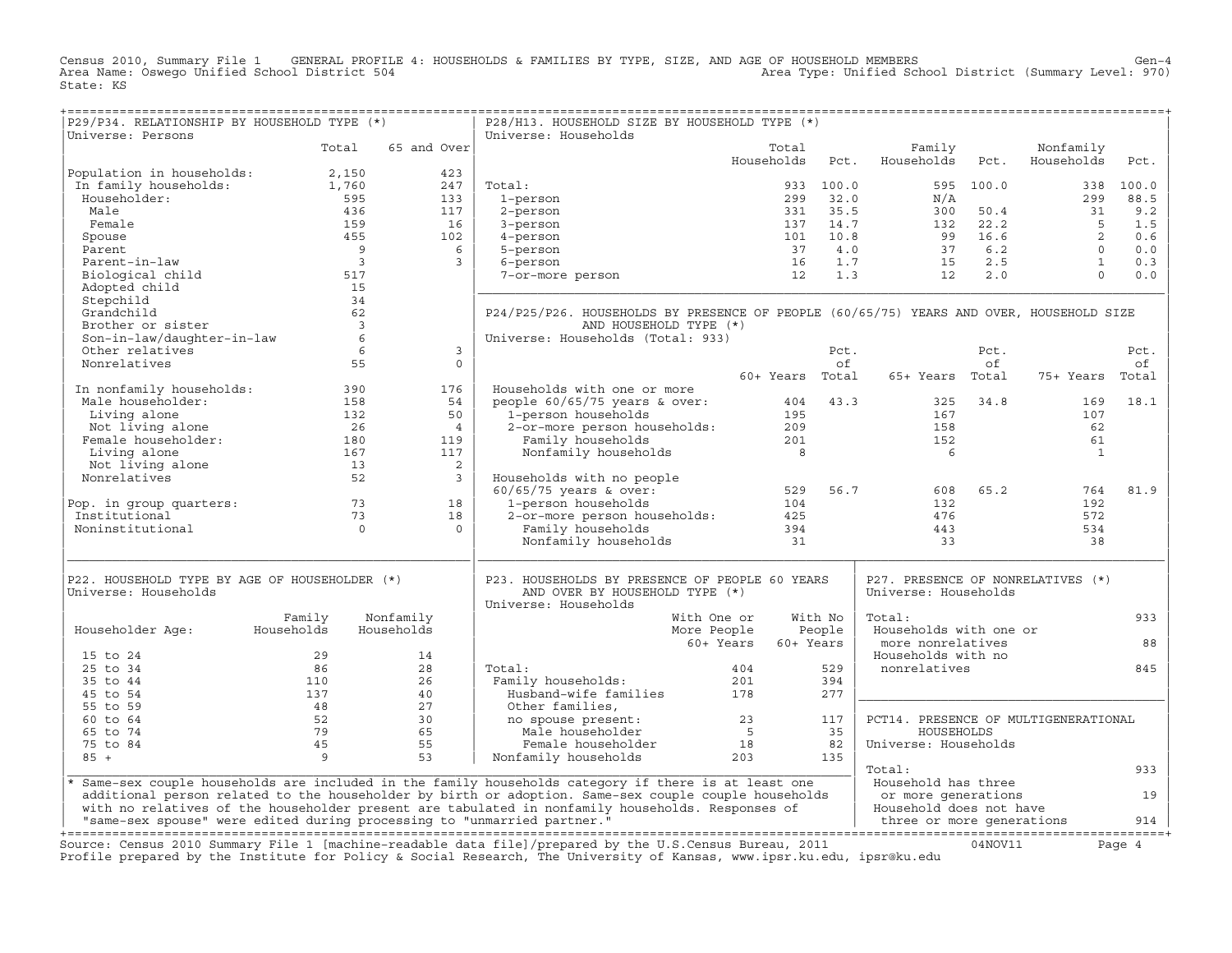Census 2010, Summary File 1 GENERAL PROFILE 5: HUSBAND−WIFE AND UNMARRIED−PARTNER HOUSEHOLDS Gen−5 Area Type: Unified School District (Summary Level: 970) State: KS

| PCT15. HUSBAND-WIFE AND UNMARRIED-PARTNER HOUSEHOLDS BY SEX                                                                                                                                                                                                                        |                                                                                                                                                                                                                                                                                                           | PCT17. PRESENCE OF UNMARRIED PARTNER OF HOUSEHOLDER BY HOUSEHOLD TYPE                                                                                                                                                                          |                                            |        |      |  |
|------------------------------------------------------------------------------------------------------------------------------------------------------------------------------------------------------------------------------------------------------------------------------------|-----------------------------------------------------------------------------------------------------------------------------------------------------------------------------------------------------------------------------------------------------------------------------------------------------------|------------------------------------------------------------------------------------------------------------------------------------------------------------------------------------------------------------------------------------------------|--------------------------------------------|--------|------|--|
| OF PARTNERS BY PRESENCE OF RELATED AND OWN CHILDREN                                                                                                                                                                                                                                |                                                                                                                                                                                                                                                                                                           | FOR THE POPULATION UNDER 18 YEARS IN HOUSEHOLDS                                                                                                                                                                                                |                                            |        |      |  |
| UNDER 18 YEARS $(**)$                                                                                                                                                                                                                                                              |                                                                                                                                                                                                                                                                                                           | Universe: Population under 18 years in households (excluding householders,                                                                                                                                                                     |                                            |        |      |  |
| Universe: Households                                                                                                                                                                                                                                                               |                                                                                                                                                                                                                                                                                                           | spouses, and unmarried partners) (**)                                                                                                                                                                                                          |                                            |        |      |  |
|                                                                                                                                                                                                                                                                                    |                                                                                                                                                                                                                                                                                                           | Principal and mathematical present:<br>1. family households:<br>Male householder and male partner<br>Male householder and female partner<br>Pemale householder and female partner<br>Pemale householder and female partner<br>Pemale house     |                                            |        |      |  |
| Total:                                                                                                                                                                                                                                                                             |                                                                                                                                                                                                                                                                                                           | Total:                                                                                                                                                                                                                                         |                                            |        |      |  |
| $933$ 100.0<br>455 48.8<br>Husband-wife households:                                                                                                                                                                                                                                |                                                                                                                                                                                                                                                                                                           | Unmarried partner of householder present:<br>Unmarried partner of householder present:                                                                                                                                                         |                                            |        |      |  |
| Male householder:                                                                                                                                                                                                                                                                  |                                                                                                                                                                                                                                                                                                           | In family households:                                                                                                                                                                                                                          |                                            |        |      |  |
|                                                                                                                                                                                                                                                                                    |                                                                                                                                                                                                                                                                                                           |                                                                                                                                                                                                                                                |                                            |        |      |  |
|                                                                                                                                                                                                                                                                                    |                                                                                                                                                                                                                                                                                                           |                                                                                                                                                                                                                                                |                                            |        |      |  |
|                                                                                                                                                                                                                                                                                    |                                                                                                                                                                                                                                                                                                           |                                                                                                                                                                                                                                                |                                            |        |      |  |
|                                                                                                                                                                                                                                                                                    |                                                                                                                                                                                                                                                                                                           |                                                                                                                                                                                                                                                |                                            |        |      |  |
| Female householder:                                                                                                                                                                                                                                                                |                                                                                                                                                                                                                                                                                                           | In nonfamily households:                                                                                                                                                                                                                       |                                            |        |      |  |
|                                                                                                                                                                                                                                                                                    |                                                                                                                                                                                                                                                                                                           |                                                                                                                                                                                                                                                |                                            |        |      |  |
|                                                                                                                                                                                                                                                                                    |                                                                                                                                                                                                                                                                                                           |                                                                                                                                                                                                                                                |                                            |        |      |  |
|                                                                                                                                                                                                                                                                                    |                                                                                                                                                                                                                                                                                                           |                                                                                                                                                                                                                                                |                                            |        | 0.4  |  |
|                                                                                                                                                                                                                                                                                    |                                                                                                                                                                                                                                                                                                           |                                                                                                                                                                                                                                                |                                            |        | 0.0  |  |
| % and -wite households:<br>lale householder: 455 48.8<br>With related children under 18 years<br>With whom children under 18 years<br>133<br>With own children under 18 years<br>11<br>No related children under 18 years<br>263<br>15 with rela                                   |                                                                                                                                                                                                                                                                                                           | Female householder and male partner<br>1 nonfamily households:<br>Male householder and female partner<br>Temale householder and female partner<br>Female householder and female partner<br>Temale householder and male partner<br>2<br>Temal   |                                            |        | 0.4  |  |
| Unmarried-partner households: $\begin{bmatrix} 69 & 7.4 \\ 100 & 14.71 & 69 \end{bmatrix}$<br>Male householder and male partner: $\begin{bmatrix} 69 & 7.4 \\ 100 & 14.71 & 14.71 \end{bmatrix}$<br>With related children under 18 years 0<br>No own children under 18 years 0<br> |                                                                                                                                                                                                                                                                                                           | No unmarried partner of householder present:                                                                                                                                                                                                   |                                            |        |      |  |
|                                                                                                                                                                                                                                                                                    |                                                                                                                                                                                                                                                                                                           | mmarried partner of nousenoider producer<br>1 family households:<br>Husband-wife families<br>Male householder, no wife present<br>Female householder, no husband present<br>27 5.2<br>Female householder, no husband present<br>27 5.2<br>24 1 |                                            | 452    | 87.6 |  |
|                                                                                                                                                                                                                                                                                    |                                                                                                                                                                                                                                                                                                           | In family households:                                                                                                                                                                                                                          |                                            |        |      |  |
|                                                                                                                                                                                                                                                                                    |                                                                                                                                                                                                                                                                                                           |                                                                                                                                                                                                                                                |                                            |        |      |  |
|                                                                                                                                                                                                                                                                                    |                                                                                                                                                                                                                                                                                                           |                                                                                                                                                                                                                                                |                                            |        |      |  |
|                                                                                                                                                                                                                                                                                    |                                                                                                                                                                                                                                                                                                           |                                                                                                                                                                                                                                                |                                            |        |      |  |
|                                                                                                                                                                                                                                                                                    |                                                                                                                                                                                                                                                                                                           | In nonfamily households                                                                                                                                                                                                                        |                                            |        |      |  |
|                                                                                                                                                                                                                                                                                    |                                                                                                                                                                                                                                                                                                           |                                                                                                                                                                                                                                                |                                            |        |      |  |
|                                                                                                                                                                                                                                                                                    |                                                                                                                                                                                                                                                                                                           |                                                                                                                                                                                                                                                |                                            |        |      |  |
|                                                                                                                                                                                                                                                                                    |                                                                                                                                                                                                                                                                                                           |                                                                                                                                                                                                                                                |                                            |        |      |  |
|                                                                                                                                                                                                                                                                                    |                                                                                                                                                                                                                                                                                                           | PCT16. HOUSEHOLD TYPE BY NUMBER OF PEOPLE UNDER 18 YEARS (EXCLUDING HOUSEHOLDERS,                                                                                                                                                              |                                            |        |      |  |
|                                                                                                                                                                                                                                                                                    |                                                                                                                                                                                                                                                                                                           | SPOUSES, AND UNMARRIED PARTNERS (*) (**)                                                                                                                                                                                                       |                                            |        |      |  |
|                                                                                                                                                                                                                                                                                    |                                                                                                                                                                                                                                                                                                           | Universe: Households (Total: 933)                                                                                                                                                                                                              |                                            |        |      |  |
|                                                                                                                                                                                                                                                                                    |                                                                                                                                                                                                                                                                                                           |                                                                                                                                                                                                                                                |                                            |        |      |  |
|                                                                                                                                                                                                                                                                                    |                                                                                                                                                                                                                                                                                                           |                                                                                                                                                                                                                                                | -------- Family Households --------        |        |      |  |
|                                                                                                                                                                                                                                                                                    |                                                                                                                                                                                                                                                                                                           |                                                                                                                                                                                                                                                | Male                                       | Female |      |  |
|                                                                                                                                                                                                                                                                                    |                                                                                                                                                                                                                                                                                                           |                                                                                                                                                                                                                                                | Householder Householder Nonfamily          |        |      |  |
|                                                                                                                                                                                                                                                                                    |                                                                                                                                                                                                                                                                                                           |                                                                                                                                                                                                                                                | Husband/Wife No Wife No Husband Households |        |      |  |
| No own children under 18 years<br>No related children under 18 years<br>No related children under 18 years<br>Female householder and male partner:<br>28<br>With related children under 18 years<br>18<br>No own children under 18 years<br>No                                     |                                                                                                                                                                                                                                                                                                           |                                                                                                                                                                                                                                                |                                            |        |      |  |
|                                                                                                                                                                                                                                                                                    |                                                                                                                                                                                                                                                                                                           |                                                                                                                                                                                                                                                |                                            |        |      |  |
|                                                                                                                                                                                                                                                                                    |                                                                                                                                                                                                                                                                                                           | Total:                                                                                                                                                                                                                                         |                                            |        |      |  |
|                                                                                                                                                                                                                                                                                    |                                                                                                                                                                                                                                                                                                           |                                                                                                                                                                                                                                                |                                            |        |      |  |
|                                                                                                                                                                                                                                                                                    |                                                                                                                                                                                                                                                                                                           |                                                                                                                                                                                                                                                |                                            |        |      |  |
|                                                                                                                                                                                                                                                                                    |                                                                                                                                                                                                                                                                                                           |                                                                                                                                                                                                                                                |                                            |        |      |  |
| All other households:                                                                                                                                                                                                                                                              | 409 43.8                                                                                                                                                                                                                                                                                                  |                                                                                                                                                                                                                                                |                                            |        |      |  |
|                                                                                                                                                                                                                                                                                    |                                                                                                                                                                                                                                                                                                           |                                                                                                                                                                                                                                                |                                            |        |      |  |
|                                                                                                                                                                                                                                                                                    |                                                                                                                                                                                                                                                                                                           |                                                                                                                                                                                                                                                |                                            |        |      |  |
| P33. HOUSEHOLD TYPE FOR THE POPULATION UNDER 18 YEARS IN                                                                                                                                                                                                                           |                                                                                                                                                                                                                                                                                                           | * "Families" do not include same-sex married couples even if the marriage was                                                                                                                                                                  |                                            |        |      |  |
| HOUSEHOLDS (**)                                                                                                                                                                                                                                                                    |                                                                                                                                                                                                                                                                                                           | performed in a state issuing marriage certificates for same-sex couples.                                                                                                                                                                       |                                            |        |      |  |
| Universe: Population under 18 years in households excluding                                                                                                                                                                                                                        |                                                                                                                                                                                                                                                                                                           |                                                                                                                                                                                                                                                |                                            |        |      |  |
| householders, spouses, and unmarried partners                                                                                                                                                                                                                                      |                                                                                                                                                                                                                                                                                                           |                                                                                                                                                                                                                                                |                                            |        |      |  |
|                                                                                                                                                                                                                                                                                    |                                                                                                                                                                                                                                                                                                           |                                                                                                                                                                                                                                                |                                            |        |      |  |
| Total:                                                                                                                                                                                                                                                                             |                                                                                                                                                                                                                                                                                                           | ** Same-sex couple households are included in the family households category                                                                                                                                                                   |                                            |        |      |  |
| In family households:                                                                                                                                                                                                                                                              |                                                                                                                                                                                                                                                                                                           | if there is at least one additional person related to the householder by                                                                                                                                                                       |                                            |        |      |  |
| In husband-wife families                                                                                                                                                                                                                                                           |                                                                                                                                                                                                                                                                                                           | birth or adoption. Same-sex couple households with no relatives of the                                                                                                                                                                         |                                            |        |      |  |
| In other families:                                                                                                                                                                                                                                                                 |                                                                                                                                                                                                                                                                                                           | householder present are tabulated in nonfamily households. Responses of                                                                                                                                                                        |                                            |        |      |  |
|                                                                                                                                                                                                                                                                                    |                                                                                                                                                                                                                                                                                                           | "same-sex spouse" were edited during processing to "unmarried partner."                                                                                                                                                                        |                                            |        |      |  |
|                                                                                                                                                                                                                                                                                    |                                                                                                                                                                                                                                                                                                           |                                                                                                                                                                                                                                                |                                            |        |      |  |
|                                                                                                                                                                                                                                                                                    |                                                                                                                                                                                                                                                                                                           |                                                                                                                                                                                                                                                |                                            |        |      |  |
| In nonfamily households 5 1.0                                                                                                                                                                                                                                                      |                                                                                                                                                                                                                                                                                                           |                                                                                                                                                                                                                                                |                                            |        |      |  |
|                                                                                                                                                                                                                                                                                    | $\frac{1}{2}$ , $\frac{1}{2}$ , $\frac{1}{2}$ , $\frac{1}{2}$ , $\frac{1}{2}$ , $\frac{1}{2}$ , $\frac{1}{2}$ , $\frac{1}{2}$ , $\frac{1}{2}$ , $\frac{1}{2}$ , $\frac{1}{2}$ , $\frac{1}{2}$ , $\frac{1}{2}$ , $\frac{1}{2}$ , $\frac{1}{2}$ , $\frac{1}{2}$ , $\frac{1}{2}$ , $\frac{1}{2}$ , $\frac{1$ |                                                                                                                                                                                                                                                |                                            |        |      |  |

Source: Census 2010 Summary File 1 [machine-readable data file]/prepared by the U.S.Census Bureau, 2011 Page 5<br>Profile prepared by the Institute for Policy & Social Research, The University of Kansas, www.ip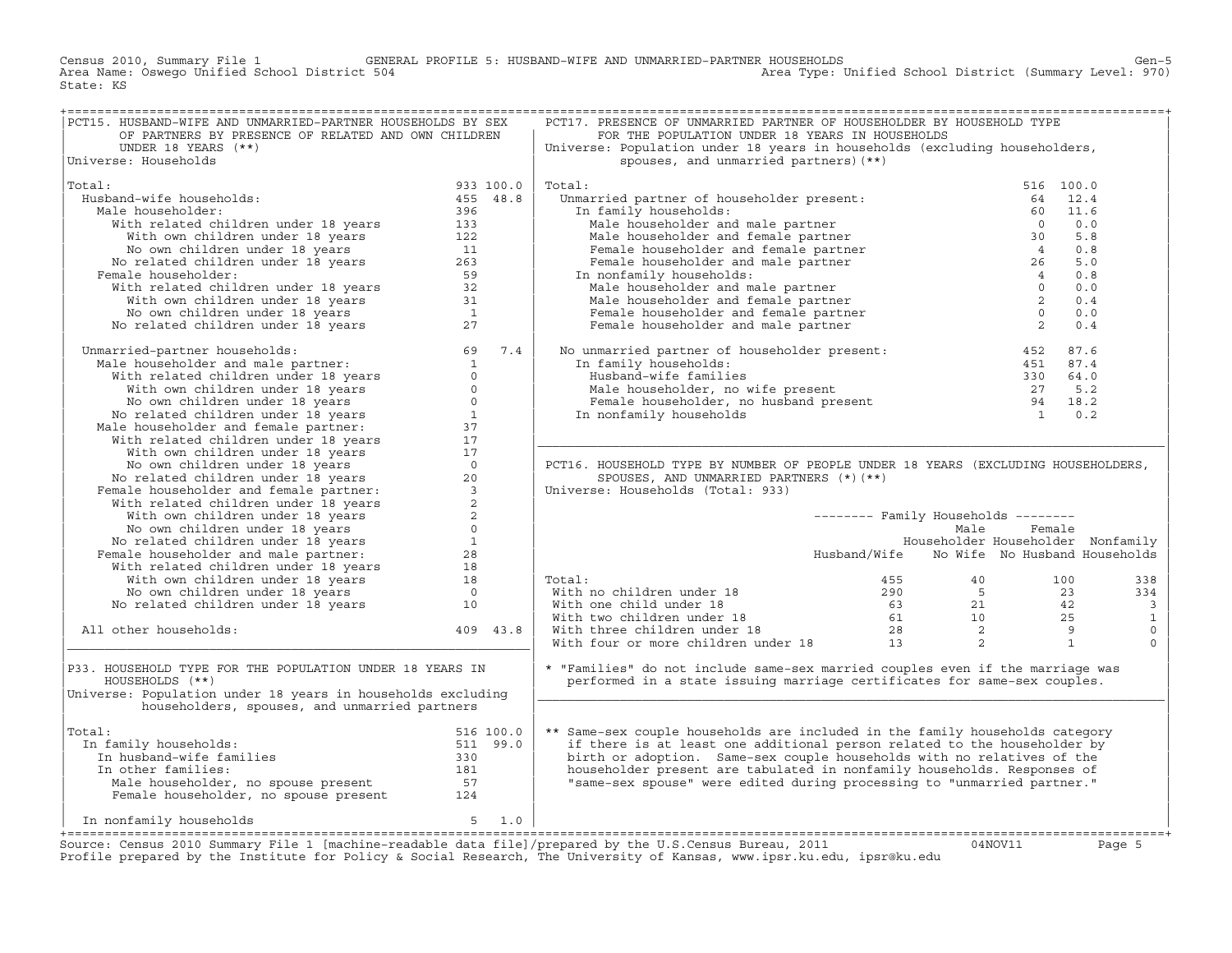Census 2010, Summary File 1 GENERAL PROFILE 6: HOUSING UNIT, TENURE, VACANCY TYPE, HOUSEHOLD SIZE, HOUSEHOLDER RACE/AGE<br>Area Name: Oswego Unified School District 504 State: KS

| H1/H3/H4/H5/H10/H11/H12. HOUSING UNITS AND HOUSEHOLD POPULATION<br>BY TENURE; VACANCY STATUS BY TYPE                                                                                                     |                |                                            |                                                                                   |       |                                                                                                                                            |                                                                                              |                                                             |        | H13/H16. TENURE BY HOUSEHOLD SIZE<br>Universe: Occupied Housing Units                        |                                                                                                       |              |                            |                                        |
|----------------------------------------------------------------------------------------------------------------------------------------------------------------------------------------------------------|----------------|--------------------------------------------|-----------------------------------------------------------------------------------|-------|--------------------------------------------------------------------------------------------------------------------------------------------|----------------------------------------------------------------------------------------------|-------------------------------------------------------------|--------|----------------------------------------------------------------------------------------------|-------------------------------------------------------------------------------------------------------|--------------|----------------------------|----------------------------------------|
| Universe: Housing Units and Population                                                                                                                                                                   |                |                                            |                                                                                   |       | Average                                                                                                                                    |                                                                                              |                                                             |        |                                                                                              | Owner Occupied                                                                                        |              | Renter Occupied            |                                        |
|                                                                                                                                                                                                          | Units          | Pct.                                       |                                                                                   |       | Population HH Size                                                                                                                         |                                                                                              |                                                             |        | Total                                                                                        | Number Pct.                                                                                           |              |                            | Number Pct.                            |
| Total:                                                                                                                                                                                                   | 1,069 100.0    |                                            |                                                                                   |       |                                                                                                                                            | Total Occupied Units:                                                                        |                                                             |        | 933                                                                                          |                                                                                                       | 669 71.7     |                            | 264 28.3                               |
| Occupied:                                                                                                                                                                                                | 933            | 87.3                                       |                                                                                   | 2,150 | 2.30                                                                                                                                       | 1-person households                                                                          |                                                             |        | 299                                                                                          |                                                                                                       | 186 62.2     |                            | 113 37.8                               |
| Owner occupied:                                                                                                                                                                                          |                | 669 62.6                                   |                                                                                   | 1,552 | 2.32                                                                                                                                       | 2-person households                                                                          |                                                             |        | 331                                                                                          |                                                                                                       | 272 82.2     |                            | 59 17.8                                |
| Owned with a mortgage/loan                                                                                                                                                                               |                | 326 30.5                                   |                                                                                   | 907   |                                                                                                                                            | 3-person households                                                                          |                                                             |        | $\frac{137}{137}$                                                                            |                                                                                                       | 102 74.5     |                            | 35 25.5                                |
| Owned free and clear                                                                                                                                                                                     |                | 343 32.1                                   |                                                                                   | 645   |                                                                                                                                            | 4-person households                                                                          |                                                             |        |                                                                                              |                                                                                                       |              |                            | 36 35.6                                |
| Renter occupied                                                                                                                                                                                          |                | 264 24.7                                   |                                                                                   | 598   | 2.27                                                                                                                                       | 5-person households                                                                          |                                                             |        |                                                                                              |                                                                                                       |              |                            | 11 29.7                                |
|                                                                                                                                                                                                          |                |                                            |                                                                                   |       |                                                                                                                                            | 6-person households                                                                          |                                                             |        |                                                                                              | $\begin{array}{cccc} 101 & 65 & 64.4 \\ 37 & 26 & 70.3 \\ 16 & 9 & 56.3 \\ 12 & 9 & 75.0 \end{array}$ |              |                            | 7 43.8                                 |
| Vacant:                                                                                                                                                                                                  |                | 136 12.7                                   |                                                                                   |       |                                                                                                                                            | 7+ person households                                                                         |                                                             |        |                                                                                              |                                                                                                       |              |                            | 3, 25.0                                |
| For rent                                                                                                                                                                                                 |                | 38 3.6                                     |                                                                                   |       |                                                                                                                                            |                                                                                              |                                                             |        |                                                                                              |                                                                                                       |              |                            |                                        |
| Rented, not occupied                                                                                                                                                                                     | $\frac{0}{3}$  | 0.0                                        |                                                                                   |       |                                                                                                                                            |                                                                                              |                                                             |        |                                                                                              |                                                                                                       |              |                            |                                        |
| For sale only                                                                                                                                                                                            |                | 0.3                                        |                                                                                   |       |                                                                                                                                            |                                                                                              |                                                             |        |                                                                                              |                                                                                                       |              |                            |                                        |
| Sold, not occupied                                                                                                                                                                                       | 15             | 1.4                                        |                                                                                   |       |                                                                                                                                            |                                                                                              |                                                             |        |                                                                                              |                                                                                                       |              |                            |                                        |
| For seasonal, recreational,                                                                                                                                                                              |                |                                            |                                                                                   |       |                                                                                                                                            |                                                                                              |                                                             |        |                                                                                              |                                                                                                       |              |                            |                                        |
| or occasional use                                                                                                                                                                                        | 20             | 1.9                                        |                                                                                   |       |                                                                                                                                            |                                                                                              |                                                             |        |                                                                                              |                                                                                                       |              |                            |                                        |
| For migrant workers                                                                                                                                                                                      | $\overline{0}$ | 0.0                                        |                                                                                   |       |                                                                                                                                            |                                                                                              |                                                             |        |                                                                                              |                                                                                                       |              |                            |                                        |
| Other                                                                                                                                                                                                    | 60             | 5.6                                        |                                                                                   |       |                                                                                                                                            |                                                                                              |                                                             |        |                                                                                              |                                                                                                       |              |                            |                                        |
| Universe: Occupied Housing Units<br>Race of Householder<br>Total:<br>White alone<br>American Ind./Alaska Native alone 11<br>American Ind./Alaska Native alone 19<br>Asian alone<br>Native Hawaiian/Other |                |                                            | Total<br>Number Pct.<br>of<br>Total<br>933 100.0<br>893 95.7<br>1.2<br>2.0<br>0.0 |       | Owner Occupied<br>Number Pct.<br>of<br>Race<br>Group<br>71.7<br>669<br>644 72.1<br>8 72.7<br>73.7<br>14<br>$\overline{0}$<br>$\sim$ $\sim$ | Renter Occupied<br>Number<br>264<br>249<br>$\overline{\mathbf{3}}$<br>$5^{\circ}$<br>$\circ$ | Pct.<br>of<br>Race<br>Group<br>28.3<br>27.9<br>27.3<br>26.3 | $\sim$ | Universe: Occupied Housing Units<br>Total:<br>With children under 18<br>No children under 18 |                                                                                                       | Occupied     | Owner<br>669<br>185<br>484 | Renter<br>Occupied<br>264<br>96<br>168 |
| Pacific Islander alone                                                                                                                                                                                   |                | $\begin{array}{c} 0 \\ 2 \\ 8 \end{array}$ | 0.0                                                                               |       | $\circ$<br>$\sim 100$                                                                                                                      | $\circ$                                                                                      | $\ddot{\phantom{a}}$                                        |        | H17. TENURE BY AGE OF HOUSEHOLDER                                                            |                                                                                                       |              |                            |                                        |
| Some Other Race alone                                                                                                                                                                                    |                |                                            | 0.2                                                                               |       | $\Omega$<br>0.0                                                                                                                            |                                                                                              | 2, 100.0                                                    |        | Universe: Occupied Housing Units                                                             |                                                                                                       |              |                            |                                        |
| Two or More Races                                                                                                                                                                                        |                |                                            | 0.9                                                                               |       | 3 37.5                                                                                                                                     | 5                                                                                            | 62.5                                                        |        |                                                                                              |                                                                                                       |              |                            |                                        |
|                                                                                                                                                                                                          |                |                                            |                                                                                   |       |                                                                                                                                            |                                                                                              |                                                             |        | Age of<br>Householder                                                                        | Owner Occupied<br>Number                                                                              | Pct.         | Renter Occupied<br>Number  | Pct.                                   |
|                                                                                                                                                                                                          |                |                                            |                                                                                   |       |                                                                                                                                            |                                                                                              |                                                             |        |                                                                                              |                                                                                                       |              |                            |                                        |
| Hispanic or Latino                                                                                                                                                                                       |                | 11                                         | 1.2                                                                               |       | $\overline{3}$<br>27.3                                                                                                                     | 8                                                                                            | 72.7                                                        |        | Total:<br>$15$ to $24$                                                                       | 669<br>19                                                                                             | 100.0<br>2.8 | 24                         | 264 100.0<br>9.1                       |
| Not Hispanic or Latino:                                                                                                                                                                                  |                | 922                                        | 98.8                                                                              |       | 666 72.2                                                                                                                                   | 256                                                                                          | 27.8                                                        |        | 25 to 34                                                                                     | 68                                                                                                    | 10.2         | 46                         | 17.4                                   |
| White alone                                                                                                                                                                                              |                | 886                                        | 95.0                                                                              |       | 642 72.5                                                                                                                                   | 244                                                                                          | 27.5                                                        |        | 35 to 44                                                                                     |                                                                                                       | 89 13.3      | 47                         | 17.8                                   |
|                                                                                                                                                                                                          |                |                                            | 1.2                                                                               |       | 8 72.7                                                                                                                                     | $\sim$ 3                                                                                     | 27.3                                                        |        | 45 to 54                                                                                     |                                                                                                       | 137 20.5     | 40                         | 15.2                                   |
|                                                                                                                                                                                                          |                |                                            | 1.8                                                                               |       | 76.5<br>13                                                                                                                                 | $\overline{4}$                                                                               | 23.5                                                        |        | 55 to 59                                                                                     | 63                                                                                                    | 9.4          | 12                         | 4.5                                    |
| American Ind./Alaska Native alone 11<br>American Ind./Alaska Native alone 17<br>Asian alone                                                                                                              |                |                                            | 0.0                                                                               |       | $\circ$<br><b>Contractor</b>                                                                                                               | $\circ$                                                                                      | <b>Contract Contract</b>                                    |        | 60 to 64                                                                                     | 66                                                                                                    | 9.9          | 16                         | 6.1                                    |
| Native Hawaiian/Other                                                                                                                                                                                    |                |                                            |                                                                                   |       |                                                                                                                                            |                                                                                              |                                                             |        | 65 to 74                                                                                     |                                                                                                       | 117 17.5     | 27                         | 10.2                                   |
| Pacific Islander alone                                                                                                                                                                                   |                | $\overline{0}$                             | 0.0                                                                               |       | $\overline{0}$                                                                                                                             | $\circ$                                                                                      |                                                             |        | 75 to 84                                                                                     | 76 11.4                                                                                               |              | 2.4                        | 9.1                                    |
| Some Other Race alone                                                                                                                                                                                    |                | $\overline{0}$                             | 0.0                                                                               |       | $\mathbf 0$<br>$\sim$                                                                                                                      | $\circ$                                                                                      |                                                             | $\sim$ | $85 +$                                                                                       | 34                                                                                                    | 5.1          | 28                         | 10.6                                   |
| Two or More Races                                                                                                                                                                                        |                | $\mathsf{B}$                               | 0.9                                                                               |       | $\overline{3}$<br>37.5                                                                                                                     | 5                                                                                            | 62.5                                                        |        |                                                                                              |                                                                                                       |              |                            |                                        |
|                                                                                                                                                                                                          |                |                                            |                                                                                   |       |                                                                                                                                            |                                                                                              |                                                             |        |                                                                                              |                                                                                                       |              |                            |                                        |

+===================================================================================================================================================+Source: Census 2010 Summary File 1 [machine−readable data file]/prepared by the U.S.Census Bureau, 2011 04NOV11 Page 6 Profile prepared by the Institute for Policy & Social Research, The University of Kansas, www.ipsr.ku.edu, ipsr@ku.edu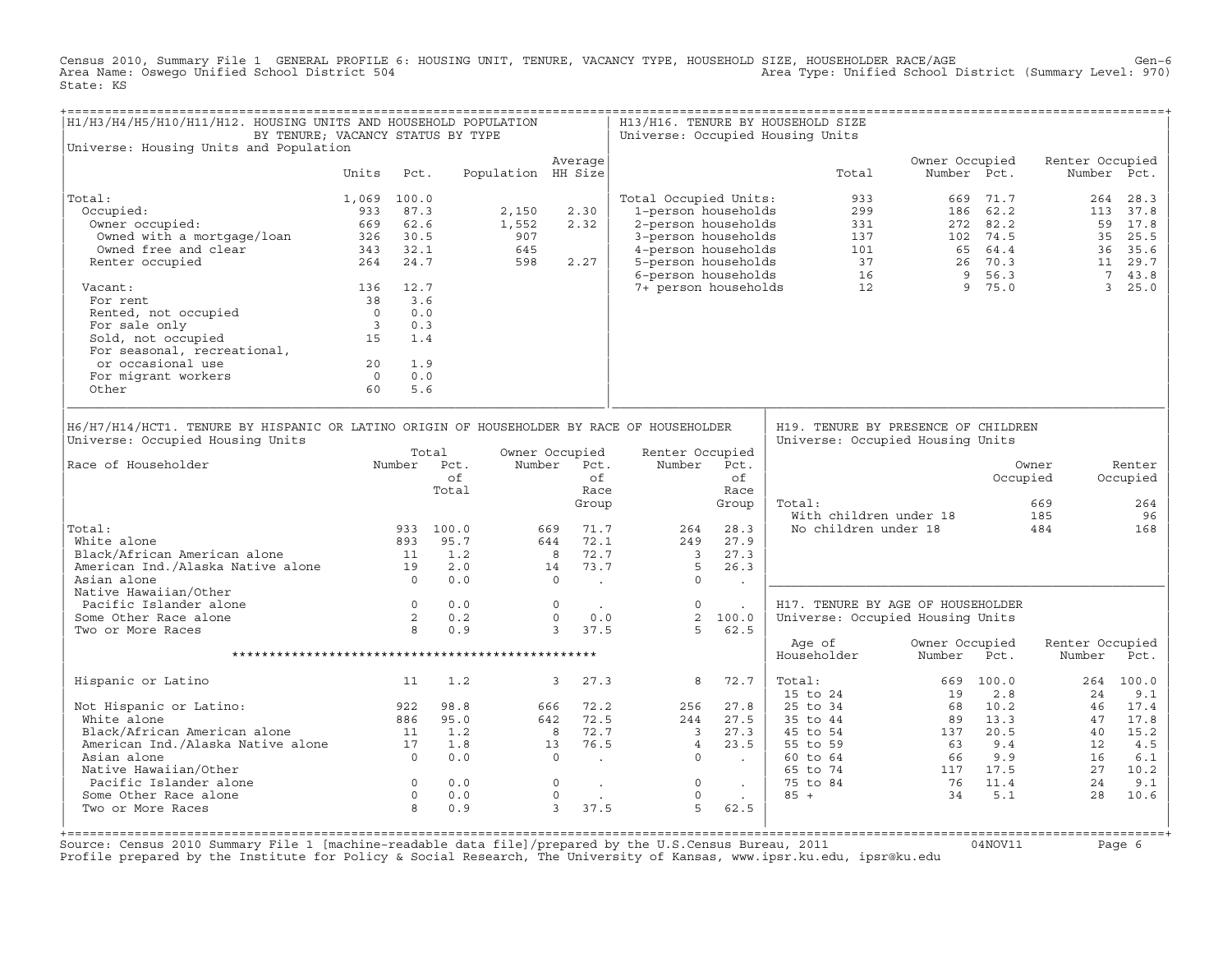Census 2010, Summary File 1 GENERAL PROFILE 7: TENURE BY HOUSEHOLD TYPE BY AGE; NONFAMILY HOUSEHOLDS; NONRELATIVES Gen-7<br>Area Name: Oswego Unified School District 504 Area Type: Unified School District (Summary Level: 970) State: KS

| H18. TENURE BY HOUSEHOLD TYPE BY AGE OF HOUSEHOLDER (*)                                                                                                                            |                                          |                     |                 |       |                         |                                                             |                |                                                                                                           |                  |                         |                                           |                      |
|------------------------------------------------------------------------------------------------------------------------------------------------------------------------------------|------------------------------------------|---------------------|-----------------|-------|-------------------------|-------------------------------------------------------------|----------------|-----------------------------------------------------------------------------------------------------------|------------------|-------------------------|-------------------------------------------|----------------------|
| Universe: Occupied Housing Units                                                                                                                                                   |                                          |                     |                 |       |                         |                                                             |                |                                                                                                           |                  |                         |                                           |                      |
|                                                                                                                                                                                    |                                          |                     |                 |       |                         |                                                             |                | Householder Householder Householder Householder Pct. Householder Householder Householder Householder Pct. |                  |                         |                                           |                      |
|                                                                                                                                                                                    |                                          | Any Age             | 15 to 34        |       |                         | 35 to 64                                                    | $65+ 65+$      |                                                                                                           | Any Age 15 to 34 | 35 to 64                | $65+$                                     | $65+$                |
| Family households:                                                                                                                                                                 |                                          | 461                 | 67              |       | 277                     |                                                             | 117 25.4       | 134                                                                                                       | 48               |                         | 70<br>16                                  | 11.9                 |
| Husband-wife families:                                                                                                                                                             |                                          | 383                 | 45              |       | 231                     |                                                             | 107 27.9       | 72                                                                                                        | 17               |                         | 41                                        | 14 19.4              |
| Other families, no spouse present: 78<br>Male householder                                                                                                                          |                                          |                     | 22              |       | 46                      |                                                             | 10 12.8        | 62                                                                                                        | 31               |                         | 29                                        | 2<br>3.2             |
| Male householder                                                                                                                                                                   |                                          | 22                  | 11              |       | 10                      |                                                             | 1 4.5          | 18                                                                                                        | $7^{\circ}$      |                         | 11                                        | $\circ$<br>0.0       |
| Female householder                                                                                                                                                                 |                                          | 56                  | 11              |       | 36                      |                                                             | 9 16.1         | 44                                                                                                        | 24               |                         | 18                                        | 4.5<br>2             |
| Nonfamily households:                                                                                                                                                              |                                          | 208                 | 20              |       | 78                      |                                                             | 110 52.9       | 130                                                                                                       | 22               |                         | 45<br>63                                  | 48.5                 |
| Male householder:                                                                                                                                                                  |                                          | 107                 | 16              |       | 52                      |                                                             | 39 36.4        | 51                                                                                                        | 16               |                         | 20<br>15                                  | 29.4                 |
| Living alone                                                                                                                                                                       |                                          | 91                  | $6\overline{6}$ |       | 49                      |                                                             | 36 39.6        | 41                                                                                                        | 11               |                         | 16                                        | 14 34.1              |
| Not living alone                                                                                                                                                                   |                                          | 16                  | 10              |       | $\overline{\mathbf{3}}$ |                                                             | $3 \quad 18.8$ | $\frac{10}{79}$                                                                                           | 5                |                         | $\overline{4}$                            | $\mathbf{1}$<br>10.0 |
| Female householder:                                                                                                                                                                |                                          | 101                 | $\frac{4}{3}$   |       | 26                      |                                                             | 71 70.3        | 79                                                                                                        | 6                |                         | 25<br>48                                  | 60.8                 |
| Living alone                                                                                                                                                                       |                                          | 95                  | $\mathbf{1}$    |       | 25                      |                                                             | 69 72.6        | 72                                                                                                        | $\mathbf{3}$     |                         | 21<br>48                                  | 66.7                 |
| Not living alone                                                                                                                                                                   |                                          | 6                   | $\mathbf{3}$    |       | $\mathbf{1}$            |                                                             | 2, 33.3        | $7\overline{ }$                                                                                           | 3                |                         | $\overline{4}$                            | $\Omega$<br>0.0      |
| HCT2/HCT3/HCT4. TENURE BY PRESENCE AND AGE OF OWN, RELATED,<br>AND TOTAL CHILDREN (EXCLUDING HOUSEHOLDERS,<br>SPOUSES, AND UNMARRIED PARTNERS)<br>Universe: Occupied Housing Units |                                          |                     |                 |       |                         | BY AGE OF HOUSEHOLDER (*)<br>Universe: Nonfamily Households |                | PCT18. NONFAMILY HOUSEHOLDS BY SEX OF HOUSEHOLDER BY LIVING ALONE                                         |                  | Pct.                    |                                           | Pct.                 |
|                                                                                                                                                                                    |                                          |                     |                 |       |                         |                                                             |                | Total                                                                                                     | Male             | оf                      | Female                                    | оf                   |
|                                                                                                                                                                                    | Own<br>Children                          | Related<br>Children | Children        | Total |                         |                                                             |                |                                                                                                           |                  |                         | Householder Householder Total Householder | Total                |
|                                                                                                                                                                                    |                                          |                     |                 |       | Total:                  |                                                             |                | 338                                                                                                       | 158              | 46.7                    | 180                                       | 53.3                 |
| Total:                                                                                                                                                                             | 933                                      |                     | 933             | 933   |                         | Living alone:                                               |                | 299                                                                                                       |                  | 132 44.1                | 167                                       | 55.9                 |
| Owner occupied:                                                                                                                                                                    |                                          |                     | 669             | 669   |                         | Householder 15 to 64                                        |                |                                                                                                           | $\frac{2}{132}$  | 82<br>62.1              | 50                                        | 37.9                 |
| With children under 18:                                                                                                                                                            | $\frac{669}{164}$                        |                     | 183             | 185   |                         | Householder 65 and over                                     |                |                                                                                                           | 167              | 29.9<br>50              | 117                                       | 70.1                 |
| Under 6 only                                                                                                                                                                       |                                          |                     | 34              | 35    |                         |                                                             |                |                                                                                                           |                  |                         |                                           |                      |
| Under 6 and 6 to 17                                                                                                                                                                | $\frac{164}{32}$<br>$\frac{2}{28}$<br>28 |                     | 34              | 35    |                         | Not living alone:                                           |                |                                                                                                           | 39 39            | 26 66.7                 | 13                                        | 33.3                 |
| 6 to 17 years only                                                                                                                                                                 | 104                                      |                     | 115             | 115   |                         | Householder 15 to 64                                        |                |                                                                                                           |                  | 22 66.7                 | 11                                        | 33.3                 |
| No children under 18                                                                                                                                                               | 505                                      |                     | 486             | 484   |                         | Householder 65 and over                                     |                |                                                                                                           |                  | $4\overline{4}$<br>66.7 | 2                                         | 33.3                 |
| Renter occupied:                                                                                                                                                                   | 264                                      |                     | 264             | 264   |                         |                                                             |                |                                                                                                           |                  |                         |                                           |                      |
| With children under 18:                                                                                                                                                            | 87                                       |                     | 94              | 96    |                         |                                                             |                | PCT19. NONRELATIVES BY HOUSEHOLD TYPE (*)                                                                 |                  |                         |                                           |                      |
| Under 6 only                                                                                                                                                                       | 30                                       |                     | 35              | 36    |                         | Universe: Nonrelatives                                      |                |                                                                                                           |                  |                         |                                           |                      |
| Under 6 and 6 to 17                                                                                                                                                                | $\begin{array}{c} 17 \\ 40 \end{array}$  |                     | 19              | 19    |                         |                                                             |                |                                                                                                           |                  | Pct.                    |                                           | Pct.                 |
| 6 to 17 years only                                                                                                                                                                 |                                          |                     | 40              | 41    |                         |                                                             |                | In Total                                                                                                  | In Family        |                         | of In Nonfamily                           | оf                   |
| No children under 18                                                                                                                                                               | 177                                      |                     | 170             | 168   |                         |                                                             |                | Households                                                                                                | Households Total |                         | Households                                | Total                |
|                                                                                                                                                                                    |                                          |                     |                 |       | Total:                  |                                                             |                | 107                                                                                                       |                  | 55<br>51.4              | 52                                        | 48.6                 |
|                                                                                                                                                                                    |                                          |                     |                 |       |                         | Roomer or boarder                                           |                | $\overline{4}$                                                                                            |                  | 50.0<br>2               | 2                                         | 50.0                 |
|                                                                                                                                                                                    |                                          |                     |                 |       |                         | Housemate or roommate                                       |                |                                                                                                           | 9                | 1 11.1                  | 8 <sup>8</sup>                            | 88.9                 |
|                                                                                                                                                                                    |                                          |                     |                 |       |                         | Unmarried partner                                           |                |                                                                                                           | 69               | 55.1<br>38              | 31                                        | 44.9                 |
|                                                                                                                                                                                    |                                          |                     |                 |       |                         | Other nonrelatives                                          |                | 2.5                                                                                                       | 14               | 56.0                    | 11                                        | 44.0                 |

design to the control of the control of the control of the control of the control of the control of the control of the control of the control of the control of the control of the control of the control of the control of th |\* Same−sex couple households are included in the family households category if there is at least one additional person related to the householder | | by birth or adoption. Same−sex couple households with no relatives of the householder present are tabulated in nonfamily households. | | "Nonfamily households" consist of people living alone and households which do not have any members related to the householder. Nonrelatives | include any household member not related to the householder by birth, marriage, or adoption. This includes unmarried partners. Responses of | "same−sex spouse" were edited during processing to "unmarried partner." |

+===================================================================================================================================================+ Source: Census 2010 Summary File 1 [machine−readable data file]/prepared by the U.S.Census Bureau, 2011 04NOV11 Page 7 Profile prepared by the Institute for Policy & Social Research, The University of Kansas, www.ipsr.ku.edu, ipsr@ku.edu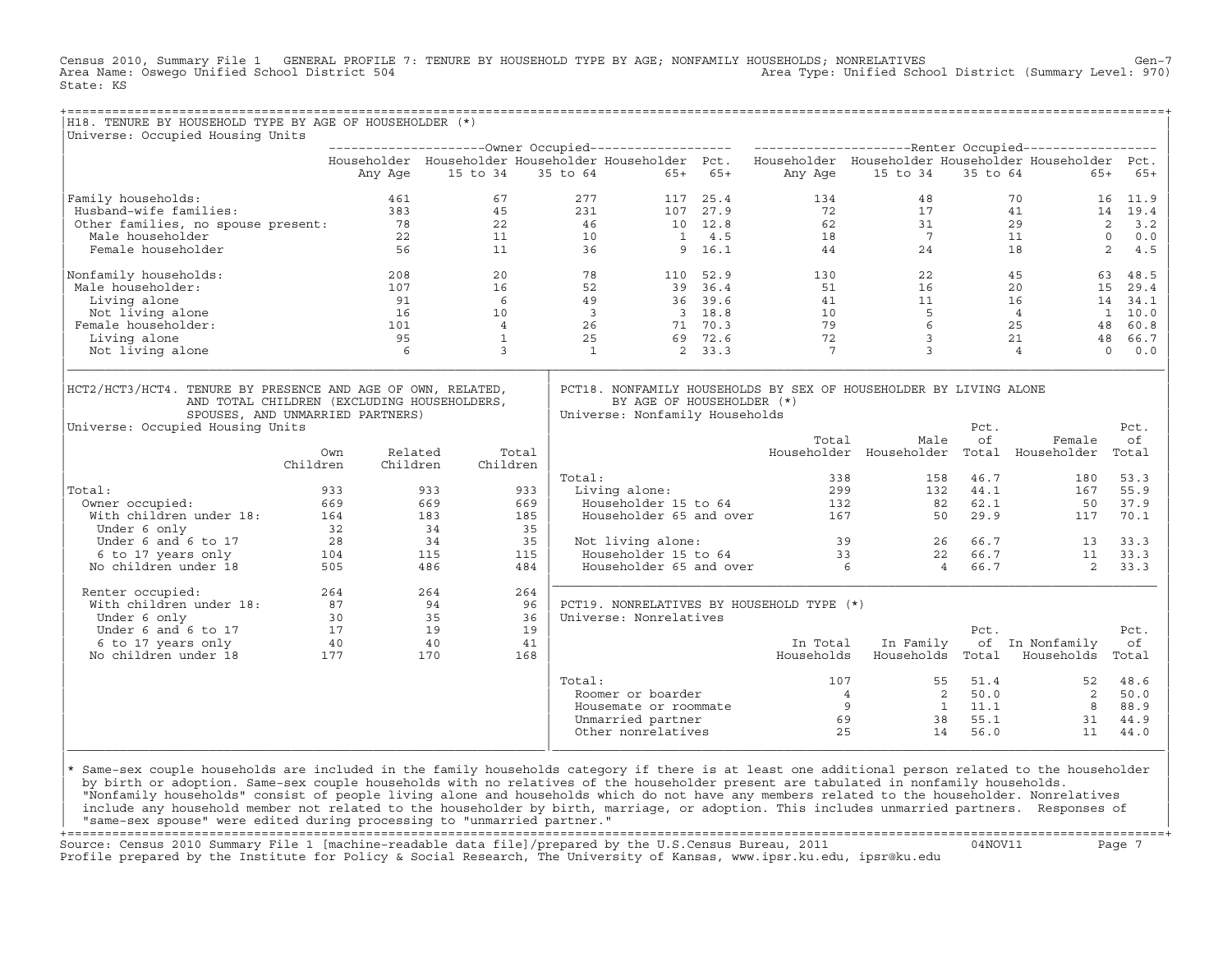Census 2010, Summary File 1 GENERAL PROFILE 8: GROUP QUARTERS POPULATION BY SEX BY AGE BY DETAILED TYPE Gen−8<br>Area Name: Oswego Unified School District 504 Area Type: Unified School District (Summary Level: 970) State: KS

## +===================================================================================================================================================+ |PCT20/PCT21. GROUP QUARTERS POPULATION BY SEX BY AGE BY GROUP QUARTERS TYPE |

| Universe: Population in Group Quarters                               |              |                          |          |                                                                      |              |                          |                     |
|----------------------------------------------------------------------|--------------|--------------------------|----------|----------------------------------------------------------------------|--------------|--------------------------|---------------------|
|                                                                      |              | Total 18 to 64 65 & Over |          |                                                                      |              | Total 18 to 64 65 & Over |                     |
| Total:                                                               | 73           | 54                       |          | $18$  Male:                                                          | 60           | 51                       | 8                   |
| Institutionalized population:                                        | 73           | 54                       | 18       | Institutionalized population:                                        | 60           | 51                       | 8                   |
| Correctional facilities for adults:                                  | 48           | 47                       | $\Omega$ | Correctional facilities for adults:                                  | 48           | 47                       | $\circ$             |
| Federal detention centers                                            | $\Omega$     | $\Omega$                 | $\Omega$ | Federal detention centers                                            | $\Omega$     | $\Omega$                 | $\mathbf 0$         |
| Federal prisons                                                      | $\Omega$     | $\Omega$                 | $\Omega$ | Federal prisons                                                      | $\Omega$     | $\Omega$                 | $\mathbf{0}$        |
| State prisons                                                        | $\Omega$     | $\Omega$                 | $\Omega$ | State prisons                                                        | $\Omega$     | $\Omega$                 | $\circ$             |
| Local jails and other municipal                                      |              |                          |          | Local jails and other municipal                                      |              |                          |                     |
| confinement facilities                                               | 48           | 47                       | $\Omega$ | confinement facilities                                               | 48           | 47                       | $\mathbf 0$         |
| Correctional residential facilities                                  | $\Omega$     | $\Omega$                 | $\Omega$ | Correctional residential facilities                                  | $\Omega$     | $\circ$                  | $\mathbf 0$         |
| Military disciplinary barracks & jails                               | $\Omega$     | $\Omega$                 | $\Omega$ | Military disciplinary barracks & jails                               | $\circ$      | $\Omega$                 | $\Omega$            |
| Juvenile facilities:                                                 | $\circ$      | $\Omega$                 | $\Omega$ | Juvenile facilities:                                                 | $\Omega$     | $\Omega$                 | $\Omega$            |
| Group homes for juveniles                                            |              |                          |          | Group homes for juveniles                                            |              |                          |                     |
| (non-correctional)                                                   | $\Omega$     | $\Omega$                 | $\Omega$ | (non-correctional)                                                   | $\Omega$     | $\Omega$                 | $\Omega$            |
| Residential treatment centers for                                    | $\Omega$     | $\Omega$                 | $\Omega$ | Residential treatment centers for                                    |              |                          |                     |
| juveniles (non-correctional)<br>Correctional facilities intended for |              |                          |          | juveniles (non-correctional)<br>Correctional facilities intended for | $\mathbf{0}$ | $\mathbf 0$              | $\Omega$            |
| juveniles                                                            | $\circ$      | $\Omega$                 | $\Omega$ | juveniles                                                            | $\Omega$     | $\Omega$                 | $\Omega$            |
|                                                                      |              |                          |          |                                                                      |              |                          |                     |
| Nursing facilities/Skilled-nursing fac.                              | 25           | $\overline{7}$           | 18       | Nursing facilities/Skilled-nursing fac.                              | 12           | $\overline{4}$           | 8                   |
| Other institutional facilities:                                      | $\circ$      | $\Omega$                 | $\Omega$ | Other institutional facilities:                                      | $\mathbf{0}$ | $\mathbf 0$              | $\Omega$            |
| Mental (Psychiatric) hospitals and                                   |              |                          |          | Mental (Psychiatric) hospitals and                                   |              |                          |                     |
| psychiatric units in other hospitals                                 | $\Omega$     | $\Omega$                 | $\Omega$ | psychiatric units in other hospitals                                 | $\Omega$     | $\Omega$                 | $\Omega$            |
| Hospitals with patients who have no<br>usual home elsewhere          | $\Omega$     | $\Omega$                 | $\Omega$ | Hospitals with patients who have no<br>usual home elsewhere          | $\Omega$     | $\Omega$                 | $\Omega$            |
| In-patient hospice facilities                                        | $\Omega$     | $\Omega$                 | $\Omega$ | In-patient hospice facilities                                        | $\Omega$     | $\Omega$                 | $\Omega$            |
| Military treatment facilities with                                   |              |                          |          | Military treatment facilities with                                   |              |                          |                     |
| assigned patients                                                    | $\Omega$     | $\Omega$                 | $\Omega$ | assigned patients                                                    | $\Omega$     | $\Omega$                 | $\Omega$            |
| Residential schools for people with                                  |              |                          |          | Residential schools for people with                                  |              |                          |                     |
| disabilities                                                         | $\Omega$     | $\Omega$                 | $\circ$  | disabilities                                                         | $\Omega$     | $\Omega$                 | $\mathbf 0$         |
|                                                                      |              |                          |          |                                                                      |              |                          |                     |
| Noninstitutionalized population:                                     | $\Omega$     | $\Omega$                 | $\Omega$ | Noninstitutionalized population:                                     | $\Omega$     | $\Omega$                 | $\mathbf 0$         |
| College/University student housing                                   | $\mathbf{0}$ | $\Omega$                 | $\circ$  | College/University student housing                                   | $\mathbf 0$  | $\circ$                  | $\Omega$            |
|                                                                      |              | $\Omega$                 |          |                                                                      |              |                          |                     |
| Military quarters:<br>Military barracks and dormitories              | $\Omega$     |                          | $\Omega$ | Military quarters:<br>Military barracks and dormitories              | $\Omega$     | $\Omega$                 | $\Omega$            |
| (non-disciplinary)                                                   | $\Omega$     | $\mathbf{0}$             | $\circ$  | (non-disciplinary)                                                   | $\Omega$     | $\Omega$                 | $\mathbf 0$         |
| Military ships                                                       | $\Omega$     | $\Omega$                 | $\Omega$ | Military ships                                                       | $\Omega$     | $\Omega$                 | $\Omega$            |
|                                                                      |              |                          |          |                                                                      |              |                          |                     |
| Other noninstitutional facilities:                                   | $\mathbf{0}$ | $\Omega$                 | $\Omega$ | Other noninstitutional facilities:                                   | $\Omega$     | $\Omega$                 | $\mathbf 0$         |
| Emergency and transitional shelters                                  |              |                          |          | Emergency and transitional shelters                                  |              |                          |                     |
| (with sleeping facilities) for people                                |              |                          |          | (with sleeping facilities) for people                                |              |                          |                     |
| experiencing homelessness                                            | $\circ$      | $\mathbf{0}$             | $\circ$  | experiencing homelessness                                            | $\Omega$     | $\Omega$                 | $\mathbf 0$         |
| Group homes intended for adults                                      | $\Omega$     | $\Omega$                 | $\Omega$ | Group homes intended for adults                                      | $\Omega$     | $\Omega$                 | $\Omega$            |
| Residential treatment centers, adults                                | $\mathbf{0}$ | $\circ$                  | $\circ$  | Residential treatment centers, adults                                | $\mathbf 0$  | $\circ$                  | $\mathsf{O}\xspace$ |
| Maritime/merchant vessels                                            | $\Omega$     | $\Omega$                 | $\Omega$ | Maritime/merchant vessels                                            | $\Omega$     | $\Omega$                 | $\mathbf 0$         |
| Workers group living quarters and                                    | $\Omega$     | $\Omega$                 | $\Omega$ | Workers group living quarters and                                    | $\Omega$     | $\Omega$                 |                     |
| Job Corps centers<br>Other noninstitutional facilities               | $\Omega$     | $\Omega$                 | $\Omega$ | Job Corps centers<br>Other noninstitutional facilities               | $\Omega$     | $\Omega$                 | $\circ$<br>$\circ$  |
|                                                                      |              |                          |          |                                                                      |              |                          |                     |
|                                                                      |              |                          |          |                                                                      |              |                          |                     |

Source: Census 2010 Summary File 1 [machine-readable data file]/prepared by the U.S.Census Bureau, 2011 Page 8<br>Profile prepared by the Institute for Policy & Social Research, The University of Kansas, www.ip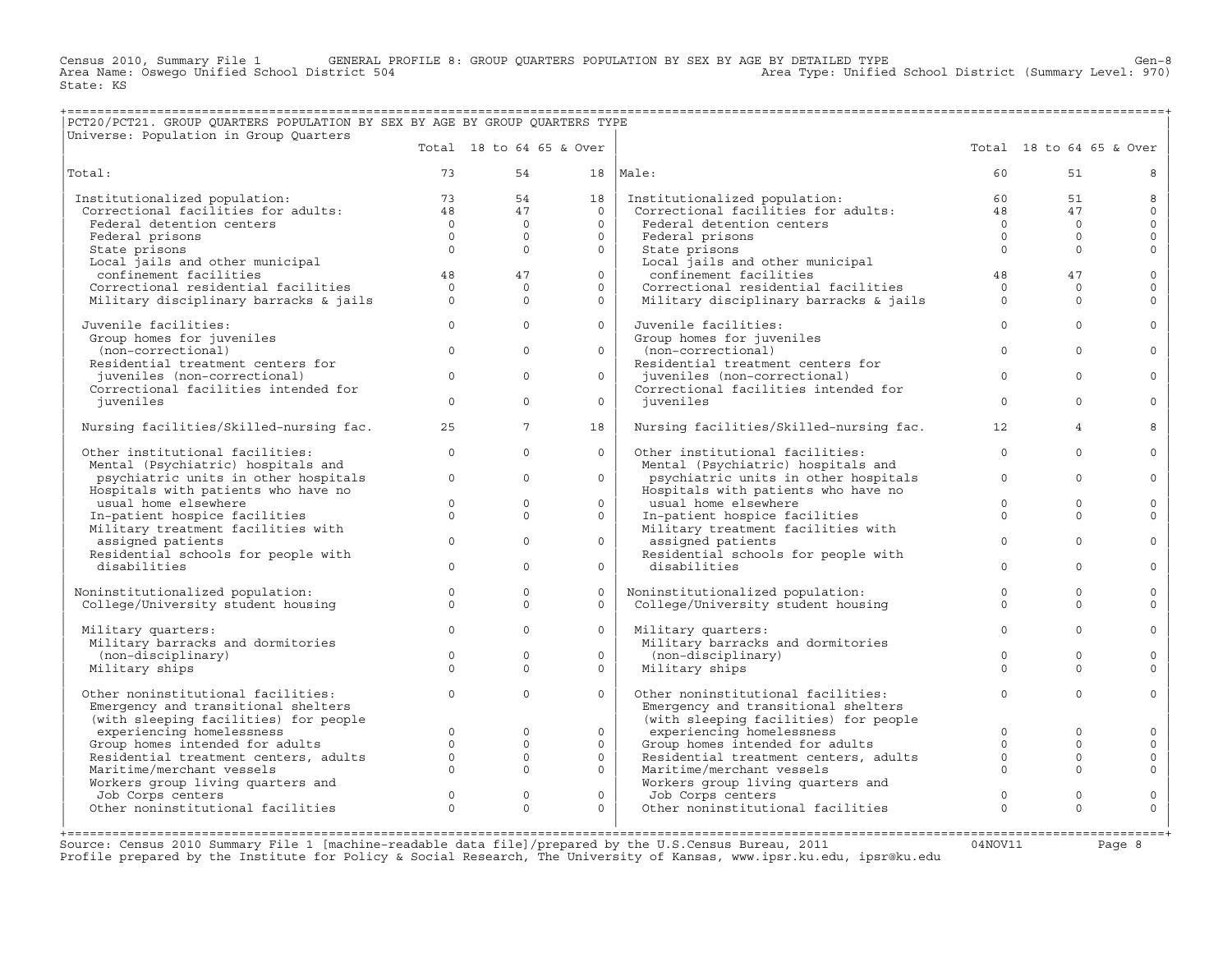Census 2010, Summary File 1 GENERAL PROFILE 9: GROUP QUARTERS POPULATION BY SEX BY DETAILED AGE GENOOL District (Summary Level: 970)<br>Area Type: Unified School District (Summary Level: 970) Area Type: Unified School Distri Area Type: Unified School District (Summary Level: 970) State: KS

| PCO1-PCO10/PCT21/P12. GROUP QUARTERS POPULATION BY SEX BY AGE BY GROUP QUARTERS TYPE (*** % OF TOTAL POPULATION IN THIS AGE GROUP)<br>Universe: Population in Group Quarters |                                                    |             |                            |                |             |                 |                                                                                                           |          |            |          |                     |
|------------------------------------------------------------------------------------------------------------------------------------------------------------------------------|----------------------------------------------------|-------------|----------------------------|----------------|-------------|-----------------|-----------------------------------------------------------------------------------------------------------|----------|------------|----------|---------------------|
|                                                                                                                                                                              |                                                    |             |                            |                |             |                 | -------------- Institutionalized Population ------------- - ------ Noninstitutionalized Population ------ |          |            |          |                     |
|                                                                                                                                                                              |                                                    | $***$       |                            |                |             |                 |                                                                                                           |          | College/   |          |                     |
|                                                                                                                                                                              | Group                                              | Pct.        |                            | Correctional   |             |                 |                                                                                                           |          | University |          |                     |
|                                                                                                                                                                              | Quarters Total                                     |             |                            | Facilities     | Juvenile    | Nursing         | Other                                                                                                     |          | Student    | Military | Other               |
|                                                                                                                                                                              | Total                                              | Pop.        |                            |                |             |                 | Total for Adults Facilities Facilities Facilities                                                         | Total    | Housing    |          | Quarters Facilities |
| Total:                                                                                                                                                                       |                                                    |             |                            |                |             |                 |                                                                                                           |          |            |          |                     |
| Under 5 years                                                                                                                                                                |                                                    |             |                            |                |             |                 |                                                                                                           |          |            |          |                     |
| 5 to 9 years                                                                                                                                                                 |                                                    |             |                            |                |             |                 |                                                                                                           |          |            |          |                     |
| 10 to 14 years                                                                                                                                                               |                                                    |             |                            |                |             |                 |                                                                                                           |          |            |          |                     |
| 15 to 19 years                                                                                                                                                               |                                                    |             |                            |                |             |                 |                                                                                                           |          |            |          |                     |
| 20 to 24 years                                                                                                                                                               |                                                    |             |                            |                |             |                 |                                                                                                           |          |            |          |                     |
| 25 to 29 years                                                                                                                                                               |                                                    |             |                            |                |             |                 |                                                                                                           |          |            |          |                     |
| 30 to 34 years                                                                                                                                                               |                                                    |             |                            |                |             |                 |                                                                                                           |          |            |          |                     |
| 35 to 39 years                                                                                                                                                               |                                                    |             |                            |                |             |                 |                                                                                                           |          |            |          |                     |
| 40 to 44 years                                                                                                                                                               |                                                    |             |                            |                |             |                 |                                                                                                           |          |            |          |                     |
| 45 to 49 years                                                                                                                                                               |                                                    |             |                            |                |             |                 |                                                                                                           |          |            |          |                     |
| 50 to 54 years                                                                                                                                                               |                                                    |             |                            |                |             |                 |                                                                                                           |          |            |          |                     |
| 55 to 59 years                                                                                                                                                               |                                                    |             |                            |                |             |                 |                                                                                                           |          |            |          |                     |
| 60 to 64 years                                                                                                                                                               |                                                    |             |                            |                |             |                 |                                                                                                           |          |            |          |                     |
| 65 to 69 years                                                                                                                                                               |                                                    |             |                            |                |             |                 |                                                                                                           |          |            |          |                     |
| 70 to 74 years                                                                                                                                                               |                                                    |             |                            |                |             |                 |                                                                                                           |          |            |          |                     |
| 75 to 79 years                                                                                                                                                               |                                                    |             |                            |                |             |                 |                                                                                                           |          |            |          |                     |
| 80 to 84 years                                                                                                                                                               |                                                    |             |                            |                |             |                 |                                                                                                           |          |            |          |                     |
| 85 years & over                                                                                                                                                              |                                                    |             |                            |                |             |                 |                                                                                                           |          |            |          |                     |
| Under 18 years                                                                                                                                                               |                                                    | $1 \t 0.19$ | <sup>1</sup>               | $\mathbf{1}$   | $\circ$     | $\circ$         | $\circ$                                                                                                   | $\Omega$ | $\Omega$   | $\Omega$ |                     |
| 18 to 64 years                                                                                                                                                               |                                                    | 54 4.27     | 54                         | 47             | $\circ$     | $7\phantom{.0}$ | $\circ$                                                                                                   | $\circ$  | $\circ$    | $\circ$  | 0                   |
| 65 years & over                                                                                                                                                              | 18 4.08                                            |             | 18                         | $\circ$        | $\mathbf 0$ | 18              | $\circ$                                                                                                   | $\circ$  | $\circ$    | $\Omega$ | $\Omega$            |
|                                                                                                                                                                              |                                                    |             |                            |                |             |                 |                                                                                                           |          |            |          |                     |
| Male:                                                                                                                                                                        |                                                    |             |                            |                |             |                 |                                                                                                           |          |            |          |                     |
| Under 5 years                                                                                                                                                                |                                                    |             |                            |                |             |                 |                                                                                                           |          |            |          |                     |
| 5 to 9 years                                                                                                                                                                 |                                                    |             |                            |                |             |                 |                                                                                                           |          |            |          |                     |
| 10 to 14 years                                                                                                                                                               |                                                    |             |                            |                |             |                 |                                                                                                           |          |            |          |                     |
| 15 to 19 years                                                                                                                                                               |                                                    |             |                            |                |             |                 |                                                                                                           |          |            |          |                     |
| 20 to 24 years                                                                                                                                                               |                                                    |             |                            |                |             |                 |                                                                                                           |          |            |          |                     |
| 25 to 29 years                                                                                                                                                               |                                                    |             |                            |                |             |                 |                                                                                                           |          |            |          |                     |
| 30 to 34 years                                                                                                                                                               |                                                    |             |                            |                |             |                 |                                                                                                           |          |            |          |                     |
| 35 to 39 years                                                                                                                                                               |                                                    |             |                            |                |             |                 |                                                                                                           |          |            |          |                     |
| 40 to 44 years                                                                                                                                                               |                                                    |             |                            |                |             |                 |                                                                                                           |          |            |          |                     |
| 45 to 49 years                                                                                                                                                               |                                                    |             |                            |                |             |                 |                                                                                                           |          |            |          |                     |
| 50 to 54 years                                                                                                                                                               |                                                    |             |                            |                |             |                 |                                                                                                           |          |            |          |                     |
| 55 to 59 years                                                                                                                                                               |                                                    |             |                            |                |             |                 |                                                                                                           |          |            |          |                     |
| 60 to 64 years<br>65 to 69 years                                                                                                                                             |                                                    |             |                            |                |             |                 |                                                                                                           |          |            |          |                     |
| 70 to 74 years                                                                                                                                                               |                                                    |             |                            |                |             |                 |                                                                                                           |          |            |          |                     |
| 75 to 79 years                                                                                                                                                               |                                                    |             |                            |                |             |                 |                                                                                                           |          |            |          |                     |
| 80 to 84 years                                                                                                                                                               |                                                    |             |                            |                |             |                 |                                                                                                           |          |            |          |                     |
| 85 years & over                                                                                                                                                              |                                                    |             |                            |                |             |                 |                                                                                                           |          |            |          |                     |
|                                                                                                                                                                              |                                                    |             |                            |                |             |                 |                                                                                                           |          |            |          |                     |
| Under 18 years                                                                                                                                                               |                                                    |             | 1                          | 1              | $\circ$     | $\circ$         | $\circ$                                                                                                   | $\Omega$ | $\Omega$   | $\Omega$ | 0                   |
| 18 to 64 years                                                                                                                                                               | $\begin{array}{cc} 1 & 0.36 \\ 51 & 7 \end{array}$ |             | 51                         | 47             | $\circ$     | 4               | $\Omega$                                                                                                  | $\circ$  | $\circ$    | $\Omega$ | 0                   |
| 65 years & over                                                                                                                                                              | 8 4.15                                             |             | $\overline{\phantom{0}}$ 8 | $\overline{0}$ | $\mathbf 0$ | 8               | $\circ$                                                                                                   | $\Omega$ | $\Omega$   | $\Omega$ | $\Omega$            |
|                                                                                                                                                                              |                                                    |             |                            |                |             |                 |                                                                                                           |          |            |          |                     |

+===================================================================================================================================================+Source: Census 2010 Summary File 1 [machine−readable data file]/prepared by the U.S.Census Bureau, 2011 04NOV11 Page 9 Profile prepared by the Institute for Policy & Social Research, The University of Kansas, www.ipsr.ku.edu, ipsr@ku.edu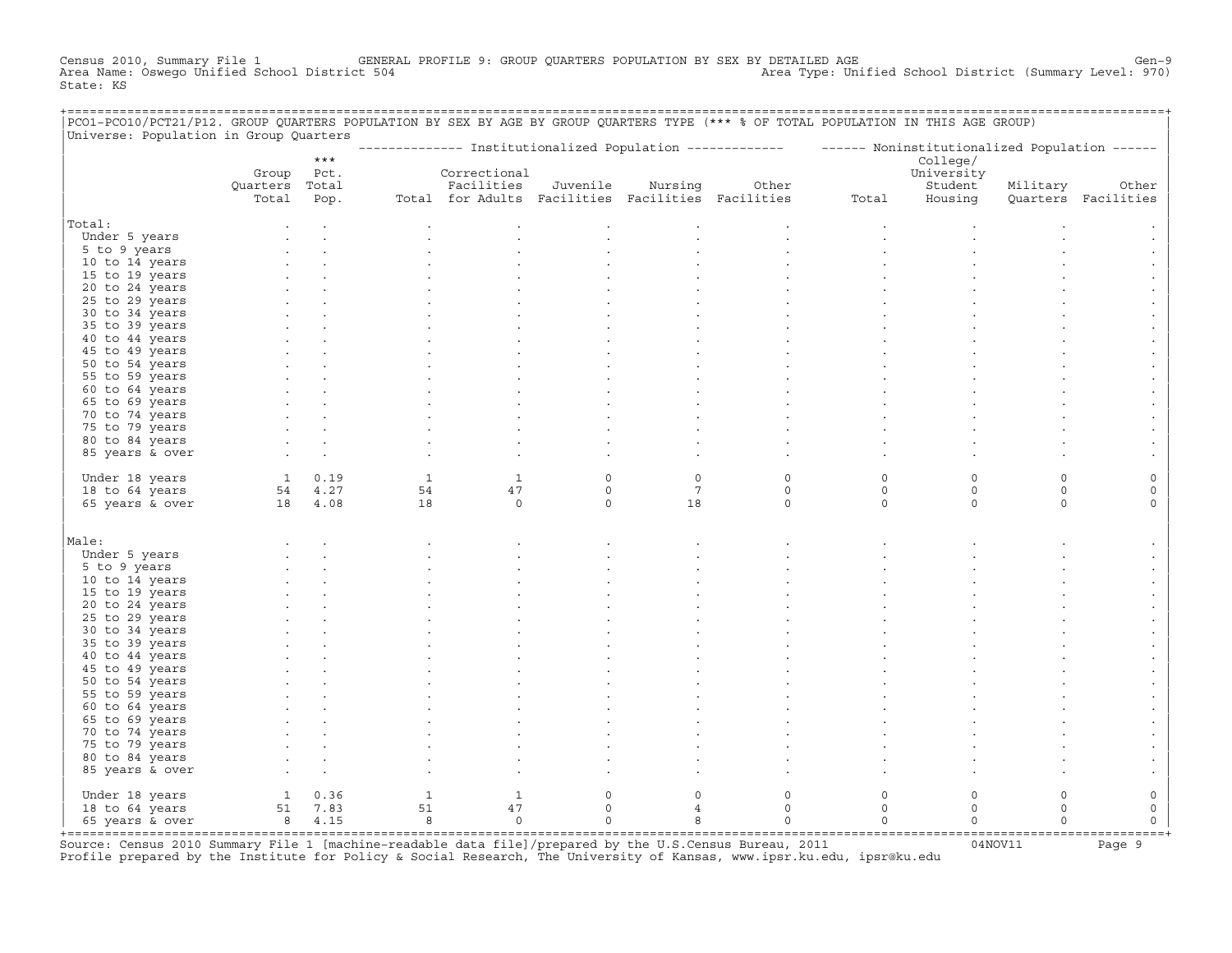Census 2010, Summary File 1 AGE PROFILE 1: AGE BY SEX FOR PERSONS IN HOUSEHOLDS AND PERSONS IN GROUP QUARTERS Age−1<br>Area Name: Oswego Unified School District 504 Area Type: Unified School District (Summary Level: 970) State: KS

+===================================================================================================================================================+

|             |                          |             | Universe: Total Population (2,223; 96.7% in households and 3.3% in group quarters) |             |      |       |             | P12/PCT13. AGE BY SEX BY RESIDENCE TYPE (PERSONS IN HOUSEHOLDS AND PERSONS IN GROUP QUARTERS) |        |                 |          |                                           |                 |            |
|-------------|--------------------------|-------------|------------------------------------------------------------------------------------|-------------|------|-------|-------------|-----------------------------------------------------------------------------------------------|--------|-----------------|----------|-------------------------------------------|-----------------|------------|
|             |                          |             |                                                                                    |             |      |       |             | ----------Persons in Households----------                                                     |        |                 |          | --------Persons in Group Quarters-------- |                 |            |
|             |                          | Total Pct.  | Male                                                                               | Female %Fem |      |       | Total Pct.  | Male                                                                                          | Female | Total Pct.      |          | Male                                      | Female          | %Fem       |
| All Ages:   |                          | 2,223 100.0 | 1,124                                                                              | 1,099       | 49.4 |       | 2,150 100.0 | 1,064                                                                                         | 1,086  |                 | 73 100.0 | 60                                        | 13              | 17.8       |
| $0$ to $4$  | 145                      | 6.5         | 75                                                                                 | 70          | 48.3 | 145   | 6.7         | 75                                                                                            | 70     | $\circ$         | 0.0      | $\Omega$                                  | $\circ$         | $\bullet$  |
| $5$ to $9$  | 141                      | 6.3         | 71                                                                                 | 70          | 49.6 | 141   | 6.6         | 71                                                                                            | 70     | $\mathbf 0$     | 0.0      | $\circ$                                   | 0               | $\bullet$  |
| 10 to 14    | 152                      | 6.8         | 85                                                                                 | 67          | 44.1 | 152   | 7.1         | 85                                                                                            | 67     | $\circ$         | $0.0$    | 0                                         | 0               | $\sim$     |
| 15 to 17    | 79                       | 3.6         | 49                                                                                 | 30          | 38.0 | 78    | 3.6         | 48                                                                                            | 30     | $\mathbf{1}$    | 1.4      | $\mathbf{1}$                              | $\mathbf 0$     | 0.0        |
| 18 and 19   | 63                       | 2.8         | 37                                                                                 | 26          | 41.3 | 56    | 2.6         | 30                                                                                            | 26     | $7\overline{ }$ | 9.6      | $\overline{7}$                            | $\mathbf 0$     | 0.0        |
| 20          | 24                       | 1.1         | 14                                                                                 | 10          | 41.7 | 20    | 0.9         | 10                                                                                            | 10     | $\overline{4}$  | 5.5      | $\overline{4}$                            | $\circ$         | 0.0        |
| 21          | 17                       | 0.8         | 11                                                                                 | 6           | 35.3 | 14    | 0.7         | 8                                                                                             | 6      | $\overline{3}$  | 4.1      | 3                                         | 0               | 0.0        |
| 22 to 24    | 86                       | 3.9         | 53                                                                                 | 33          | 38.4 | 80    | 3.7         | 47                                                                                            | 33     | 6               | 8.2      | 6                                         | $\circ$         | 0.0        |
| 25 to 29    | 132                      | 5.9         | 67                                                                                 | 65          | 49.2 | 121   | 5.6         | 56                                                                                            | 65     | 11              | 15.1     | 11                                        | $\circ$         | 0.0        |
| 30 to 34    | 113                      | 5.1         | 59                                                                                 | 54          | 47.8 | 107   | 5.0         | 54                                                                                            | 53     | 6               | 8.2      | 5                                         | $\mathbf{1}$    | 16.7       |
| 35 to 39    | 118                      | 5.3         | 66                                                                                 | 52          | 44.1 | 112   | 5.2         | 60                                                                                            | 52     | 6               | 8.2      | 6                                         | $\circ$         | 0.0        |
| 40 to 44    | 148                      | 6.7         | 67                                                                                 | 81          | 54.7 | 145   | 6.7         | 64                                                                                            | 81     | 3               | 4.1      | 3                                         | $\circ$         | 0.0        |
| 45 to 49    | 136                      | 6.1         | 68                                                                                 | 68          | 50.0 | 135   | 6.3         | 67                                                                                            | 68     | $\mathbf{1}$    | 1.4      | $\mathbf{1}$                              | $\Omega$        | $0.0$      |
| 50 to 54    | 164                      | 7.4         | 81                                                                                 | 83          | 50.6 | 162   | 7.5         | 79                                                                                            | 83     | 2               | 2.7      | $\sqrt{2}$                                | $\circ$         | 0.0        |
| 55 to 59    | 131                      | 5.9         | 68                                                                                 | 63          | 48.1 | 127   | 5.9         | 66                                                                                            | 61     | $\overline{4}$  | 5.5      | $\overline{c}$                            | 2               | 50.0       |
| 60 and 61   | 55                       | 2.5         | 24                                                                                 | 31          | 56.4 | 55    | 2.6         | 24                                                                                            | 31     | $\circ$         | 0.0      | $\circ$                                   | $\circ$         | $\sim$     |
| 62 to 64    | 78                       | 3.5         | 36                                                                                 | 42          | 53.8 | 77    | 3.6         | 35                                                                                            | 42     | $\mathbf{1}$    | 1.4      | $\overline{1}$                            | $\mathbf 0$     | $0.0$      |
| 65 and 66   | 58                       | 2.6         | 28                                                                                 | 30          | 51.7 | 58    | 2.7         | 28                                                                                            | 30     | $\Omega$        | 0.0      | $\Omega$                                  | 0               | $\sim$ $-$ |
| 67 to 69    | 77                       | 3.5         | 41                                                                                 | 36          | 46.8 | 76    | 3.5         | 40                                                                                            | 36     | $\mathbf{1}$    | 1.4      | $\mathbf{1}$                              | $\circ$         | 0.0        |
| 70 to 74    | 90                       | 4.0         | 37                                                                                 | 53          | 58.9 | 88    | 4.1         | 37                                                                                            | 51     | 2               | 2.7      | $\circ$                                   |                 | 2 100.0    |
| 75 to 79    | 67                       | 3.0         | 32                                                                                 | 35          | 52.2 | 63    | 2.9         | 29                                                                                            | 34     | $\overline{4}$  | 5.5      | 3                                         | $\mathbf{1}$    | 25.0       |
| 80 to 84    | 74                       | 3.3         | 33                                                                                 | 41          | 55.4 | 70    | 3.3         | 32                                                                                            | 38     | $\overline{4}$  | 5.5      | $\mathbf{1}$                              | 3               | 75.0       |
| 85 & over   | 75                       | 3.4         | 22                                                                                 | 53          | 70.7 | 68    | 3.2         | 19                                                                                            | 49     | $7\phantom{.0}$ | 9.6      | 3                                         | $4\overline{ }$ | 57.1       |
|             | Additional Aggregations: |             |                                                                                    |             |      |       |             |                                                                                               |        |                 |          |                                           |                 |            |
| $0$ to $14$ |                          | 438 19.7    | 231                                                                                | 207         | 47.3 | 438   | 20.4        | 231                                                                                           | 207    | $\circ$         | 0.0      | $\circ$                                   | 0               | $\bullet$  |
| 5 to 14     | 293                      | 13.2        | 156                                                                                | 137         | 46.8 | 293   | 13.6        | 156                                                                                           | 137    | $\circ$         | 0.0      | $\circ$                                   | $\circ$         | $\sim$     |
| 0 to 17     | 517                      | 23.3        | 280                                                                                | 237         | 45.8 | 516   | 24.0        | 279                                                                                           | 237    | 1               | 1.4      | $\mathbf{1}$                              | $\circ$         | 0.0        |
| 5 to 17     | 372                      | 16.7        | 205                                                                                | 167         | 44.9 | 371   | 17.3        | 204                                                                                           | 167    | $\mathbf{1}$    | 1.4      | $\mathbf{1}$                              | $\mathsf O$     | 0.0        |
| $0$ to $20$ | 604                      | 27.2        | 331                                                                                | 273         | 45.2 | 592   | 27.5        | 319                                                                                           | 273    | 12              | 16.4     | 12                                        | $\circ$         | 0.0        |
| 18 to 21    | 104                      | 4.7         | 62                                                                                 | 42          | 40.4 | 90    | 4.2         | 48                                                                                            | 42     | 14              | 19.2     | 14                                        | $\circ$         | 0.0        |
| 18 to 24    | 190                      | 8.5         | 115                                                                                | 75          | 39.5 | 170   | 7.9         | 95                                                                                            | 75     | 20              | 27.4     | 20                                        | $\Omega$        | $0.0$      |
| 18 to 64    | 1,265                    | 56.9        | 651                                                                                | 614         | 48.5 | 1,211 | 56.3        | 600                                                                                           | 611    | 54              | 74.0     | 51                                        | 3               | 5.6        |
| 25 to 64    | 1,075                    | 48.4        | 536                                                                                | 539         | 50.1 | 1,041 | 48.4        | 505                                                                                           | 536    | 34              | 46.6     | 31                                        | 3               | 8.8        |
| 60 & over   | 574                      | 25.8        | 253                                                                                | 321         | 55.9 | 555   | 25.8        | 244                                                                                           | 311    | 19              | 26.0     | 9                                         | 10              | 52.6       |
| 65 & over   | 441                      | 19.8        | 193                                                                                | 248         | 56.2 | 423   | 19.7        | 185                                                                                           | 238    | 18              | 24.7     | 8                                         | 10              | 55.6       |
| 70 & over   | 306                      | 13.8        | 124                                                                                | 182         | 59.5 | 289   | 13.4        | 117                                                                                           | 172    | 17              | 23.3     | 7                                         | 10              | 58.8       |
| 75 & over   | 216                      | 9.7         | 87                                                                                 | 129         | 59.7 | 201   | 9.3         | 80                                                                                            | 121    | 15              | 20.5     | 7                                         | 8               | 53.3       |
|             |                          |             |                                                                                    |             |      |       |             |                                                                                               |        |                 |          |                                           |                 |            |

|P13/PCT13. MEDIAN AGE BY SEX BY RESIDENCE TYPE (PERSONS IN HOUSEHOLDS AND PERSONS IN GROUP QUARTERS) | |Universe: Total Population (2,223) |

| Female<br>Female<br>Both Sexes<br>Male<br>Male<br>Both Sexes<br>Both Sexes |        |      | --------Persons in Group Quarters-------- |  | ----------Persons in Households---------- |  |  |
|----------------------------------------------------------------------------|--------|------|-------------------------------------------|--|-------------------------------------------|--|--|
|                                                                            | Female | Male |                                           |  |                                           |  |  |
| Median Aqe<br>41.7<br>43.8<br>39.0<br>33.8<br>37.9<br>44.1<br>41.3         | 80.8   | 29.1 |                                           |  |                                           |  |  |

Source: Census 2010 Summary File 1 [machine−readable data file]/prepared by the U.S.Census Bureau, 2011 04NOV11 Page 10 Profile prepared by the Institute for Policy & Social Research, The University of Kansas, www.ipsr.ku.edu, ipsr@ku.edu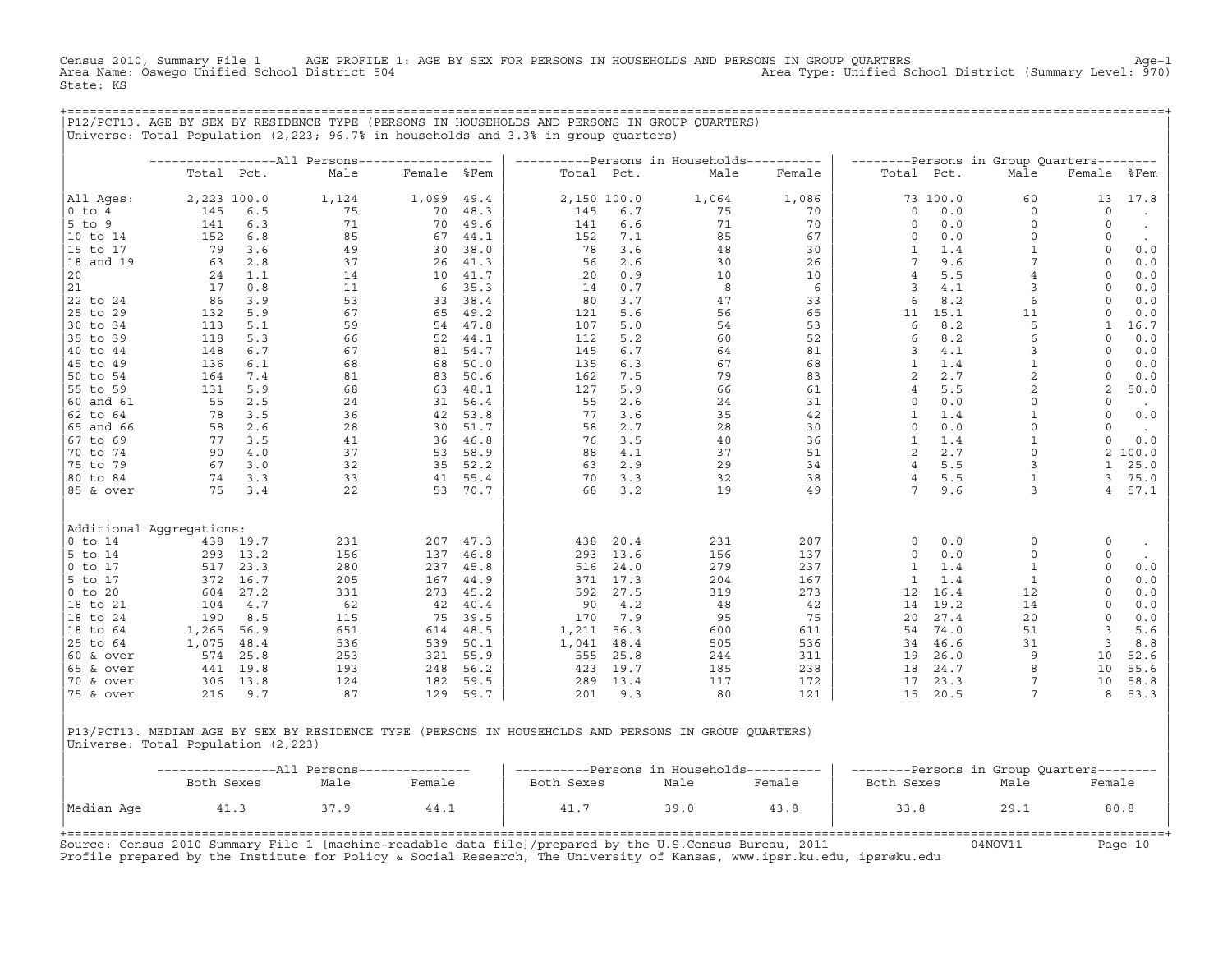Census 2010, Summary File 1 AGE PROFILE 2: FULL AGE DETAIL (ALL AGES) BY SEX, WITH MEDIANS AND ADDITIONAL AGGREGATIONS Age−2 Area Type: Unified School District (Summary Level: 970) State: KS

+===================================================================================================================================================+

|                |           |            | P12/P13/PCT12. DETAILED AGE BY SEX (INCLUDING MEDIANS): ALL RACES COMBINED<br>Universe: Persons of all races combined (2,223 or 100.0% of Total Population: 2,223) |          |                |           |            |                 |          |                        |                      |              |              |                     |
|----------------|-----------|------------|--------------------------------------------------------------------------------------------------------------------------------------------------------------------|----------|----------------|-----------|------------|-----------------|----------|------------------------|----------------------|--------------|--------------|---------------------|
|                | Total     | Pct.       | Male                                                                                                                                                               | Female   |                | Total     | Pct.       | Male            | Female   |                        | Total                | Pct.         | Male         | Female              |
| $0$ to $4$     | 145       | 6.5        | 75                                                                                                                                                                 | 70       | 40 to 44       | 148       | 6.7        | 67              | 81       | 80 to 84               | 74                   | 3.3          | 33           | 41                  |
| $\mathbf 0$    | 27        | 1.2        | 10                                                                                                                                                                 | 17       | 40             | 33        | 1.5        | 17              | 16       | 80                     | 20                   | 0.9          | 8            | 12                  |
| $\mathbf{1}$   | 30        | 1.3        | 17                                                                                                                                                                 | 13       | 41             | 27        | 1.2        | $7\phantom{.0}$ | 20       | 81                     | 18                   | 0.8          | 8            | 10                  |
| 2              | 26        | 1.2        | 10                                                                                                                                                                 | 16       | 42             | 23        | 1.0        | 9               | 14       | 82                     | 11                   | 0.5          | 8            | $\overline{3}$      |
| 3              | 27        | 1.2        | 16                                                                                                                                                                 | 11       | 43             | 28        | 1.3        | 14              | 14       | 83                     | 16                   | 0.7          | 6            | 10                  |
| $\overline{4}$ | 35        | 1.6        | 22                                                                                                                                                                 | 13       | 44             | 37        | 1.7        | 20              | 17       | 84                     | 9                    | 0.4          | 3            | 6                   |
| $5$ to $9$     | 141       | 6.3        | 71                                                                                                                                                                 | 70       | 45 to 49       | 136       | 6.1        | 68              | 68       | 85 to 89               | 42                   | 1.9          | 14           | 28                  |
| 5              | 23        | 1.0        | 13                                                                                                                                                                 | 10       | 45             | 27        | 1.2        | 12              | 15       | 85                     | 12                   | 0.5          | 6            | 6                   |
| 6              | 24        | 1.1        | 10                                                                                                                                                                 | 14       | 46             | 29        | 1.3        | 16              | 13       | 86                     | 9                    | 0.4          | 2            | $\overline{7}$      |
| 7              | 34        | 1.5        | 17                                                                                                                                                                 | 17       | 47             | 22        | 1.0        | 11              | 11       | 87                     | 6                    | 0.3          | 3            | 3                   |
| 8<br>9         | 25<br>35  | 1.1<br>1.6 | 14<br>17                                                                                                                                                           | 11<br>18 | 48<br>49       | 31<br>27  | 1.4<br>1.2 | 16<br>13        | 15<br>14 | 88<br>89               | $\overline{4}$<br>11 | 0.2<br>0.5   | 0<br>3       | $\overline{4}$<br>8 |
| 10 to 14       | 152       | 6.8        | 85                                                                                                                                                                 | 67       | 50 to 54       | 164       | 7.4        | 81              | 83       | 90 to 94               | 26                   | 1.2          | 7            | 19                  |
| 10             | 32        | 1.4        | 16                                                                                                                                                                 | 16       | 50             | 35        | 1.6        | 15              | 20       | 90                     | 9                    | 0.4          | 3            | 6                   |
| 11             | 35        | 1.6        | 16                                                                                                                                                                 | 19       | 51             | 32        | 1.4        | 23              | 9        | 91                     | 5                    | 0.2          | $\Omega$     | 5                   |
| 12             | 31        | 1.4        | 17                                                                                                                                                                 | 14       | 52             | 27        | 1.2        | 8               | 19       | 92                     | 2                    | 0.1          | $\circ$      | $\mathbf 2$         |
| 13             | 23        | 1.0        | 15                                                                                                                                                                 | 8        | 53             | 31        | 1.4        | 16              | 15       | 93                     | 2                    | 0.1          | $\mathbf{1}$ | $\mathbf 1$         |
| 14             | 31        | 1.4        | 21                                                                                                                                                                 | 10       | 54             | 39        | 1.8        | 19              | 20       | 94                     | 8                    | 0.4          | 3            | 5                   |
| 15 to 19       | 142       | 6.4        | 86                                                                                                                                                                 | 56       | 55 to 59       | 131       | 5.9        | 68              | 63       | 95 to 99               | 6                    | 0.3          | $\mathbf{1}$ | 5                   |
| 15             | 19        | 0.9        | 11                                                                                                                                                                 | 8        | 55             | 27        | 1.2        | 13              | 14       | 95                     | $\overline{4}$       | 0.2          | $\mathbf{1}$ | 3                   |
| 16             | 27        | 1.2        | 18                                                                                                                                                                 | 9        | 56             | 27        | 1.2        | 15              | 12       | 96                     | $\mathbf{1}$         | 0.0          | $\circ$      | $1\,$               |
| 17             | 33        | 1.5        | 20                                                                                                                                                                 | 13       | 57             | 32        | 1.4        | 19              | 13       | 97                     | $\mathbf{1}$         | 0.0          | $\circ$      | $\mathbf 1$         |
| 18             | 30        | 1.3        | 18                                                                                                                                                                 | 12       | 58             | 23        | 1.0        | 10              | 13       | 98                     | $\circ$              | 0.0          | $\circ$      | $\mathsf{O}$        |
| 19             | 33        | 1.5        | 19                                                                                                                                                                 | 14       | 59             | 22        | 1.0        | 11              | 11       | 99                     | $\circ$              | $0.0$        | $\circ$      | $\mathsf{O}\xspace$ |
| 20 to 24       | 127       | 5.7        | 78                                                                                                                                                                 | 49       | 60 to 64       | 133       | 6.0        | 60              | 73       | $100 - 104$            | $\mathbf{1}$         | 0.0          | $\circ$      | $\mathbf{1}$        |
| 20             | 24        | 1.1        | 14                                                                                                                                                                 | 10       | 60             | 29        | 1.3        | 10              | 19       | $105 - 109$            | $\circ$              | 0.0          | $\circ$      | $\mathsf{O}\xspace$ |
| 21             | 17        | 0.8        | 11                                                                                                                                                                 | 6        | 61             | 26        | 1.2        | 14              | 12       | 110 plus               | $\circ$              | 0.0          | $\circ$      | $\mathbf 0$         |
| 22             | 25        | 1.1        | 12                                                                                                                                                                 | 13       | 62             | 33        | 1.5        | 16              | 17       |                        |                      |              |              |                     |
| 23             | 26        | 1.2        | 21                                                                                                                                                                 | 5        | 63             | 26        | 1.2        | 8               | 18       |                        |                      |              |              |                     |
| 24<br>25 to 29 | 35<br>132 | 1.6<br>5.9 | 20<br>67                                                                                                                                                           | 15<br>65 | 64<br>65 to 69 | 19<br>135 | 0.9<br>6.1 | 12<br>69        | 7        | $0$ to $14$<br>5 to 17 | 438<br>372           | 19.7<br>16.7 | 231<br>205   | 207<br>167          |
| 25             | 27        | 1.2        | 13                                                                                                                                                                 | 14       | 65             | 27        | 1.2        | 15              | 66<br>12 | 18 to 21               | 104                  | 4.7          | 62           | 42                  |
| 26             | 20        | 0.9        | 8                                                                                                                                                                  | 12       | 66             | 31        | 1.4        | 13              | 18       | 18 to 24               | 190                  | 8.5          | 115          | 75                  |
| 27             | 31        | 1.4        | 15                                                                                                                                                                 | 16       | 67             | 24        | 1.1        | 12              | 12       | 18 to 64               | 1,265                | 56.9         | 651          | 614                 |
| 28             | 20        | 0.9        | 12                                                                                                                                                                 | 8        | 68             | 29        | 1.3        | 15              | 14       | 25 to 64               | 1,075                | 48.4         | 536          | 539                 |
| 29             | 34        | 1.5        | 19                                                                                                                                                                 | 15       | 69             | 24        | 1.1        | 14              | 10       | 60 plus                | 574                  | 25.8         | 253          | 321                 |
| 30 to 34       | 113       | 5.1        | 59                                                                                                                                                                 | 54       | 70 to 74       | 90        | 4.0        | 37              | 53       | 65 plus                | 441                  | 19.8         | 193          | 248                 |
| 30             | 23        | 1.0        | 8                                                                                                                                                                  | 15       | 70             | 18        | 0.8        | 10              | 8        | 70 plus                | 306                  | 13.8         | 124          | 182                 |
| 31             | 22        | 1.0        | 10                                                                                                                                                                 | 12       | 71             | 25        | 1.1        | 9               | 16       | 75 plus                | 216                  | 9.7          | 87           | 129                 |
| 32             | 26        | 1.2        | 17                                                                                                                                                                 | 9        | 72             | 15        | 0.7        | 6               | 9        | 80 plus                | 149                  | 6.7          | 55           | 94                  |
| 33             | 23        | 1.0        | 11                                                                                                                                                                 | 12       | 73             | 17        | 0.8        | 6               | 11       | 85 plus                | 75                   | 3.4          | 22           | 53                  |
| 34             | 19        | 0.9        | 13                                                                                                                                                                 | 6        | 74             | 15        | 0.7        | 6               | 9        | 90 plus                | 33                   | 1.5          | 8            | 25                  |
| 35 to 39       | 118       | 5.3        | 66                                                                                                                                                                 | 52       | 75 to 79       | 67        | 3.0        | 32              | 35       |                        |                      |              |              |                     |
| 35             | 23        | 1.0        | 14                                                                                                                                                                 | 9        | 75             | 14        | 0.6        | 5               | 9        |                        |                      |              |              |                     |
| 36             | 26        | 1.2        | 14                                                                                                                                                                 | 12       | 76             | 10        | 0.4        | $7\overline{ }$ | 3        | All Ages               | 2,223 100.0          |              | 1,124        | 1,099               |
| 37             | 19        | 0.9        | 14                                                                                                                                                                 | 5        | 77             | 13        | 0.6        | $7\overline{ }$ | 6        |                        |                      |              |              |                     |
| 38             | 27        | 1.2        | 13                                                                                                                                                                 | 14       | 78             | 16        | 0.7        | 8               | 8        | Median Aqe             | Both Sexes           |              | Male         | Female              |
| 39             | 23        | 1.0        | 11                                                                                                                                                                 | 12       | 79             | 14        | 0.6        | 5               | 9        | By Sex                 | 41.3                 |              | 37.9         | 44.1                |
|                |           |            |                                                                                                                                                                    |          |                |           |            |                 |          |                        |                      |              |              |                     |

| | +===================================================================================================================================================+ Source: Census 2010 Summary File 1 [machine−readable data file]/prepared by the U.S.Census Bureau, 2011 04NOV11 Page 11 Source: Census 2010 Summary File 1 [machine-readable data file]/prepared by the U.S.Census Bureau, 2011<br>Profile prepared by the Institute for Policy & Social Research, The University of Kansas, www.ipsr.ku.edu, ipsr@ku.edu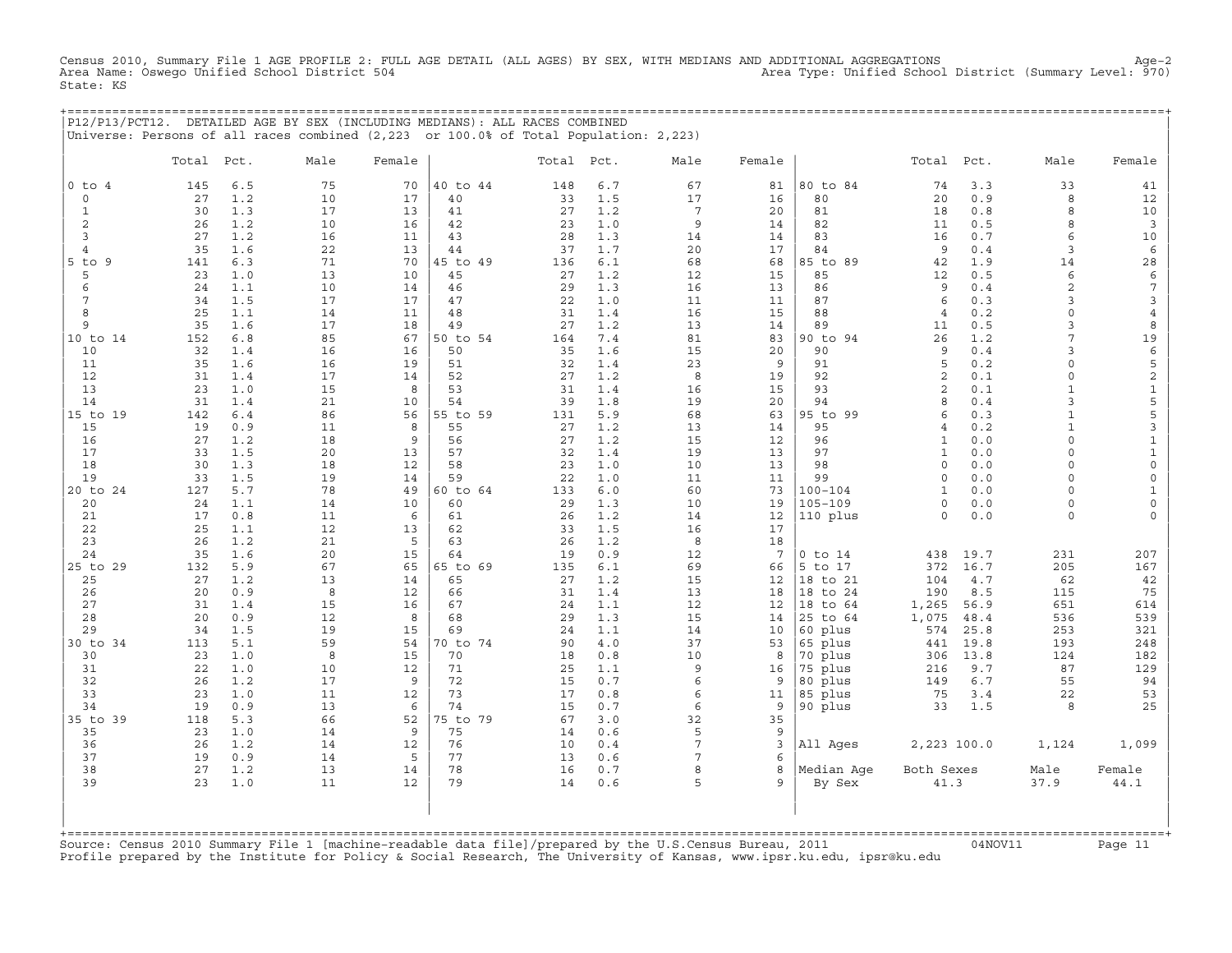Census 2010, Summary File 1 AGE/SEX PROFILE FOR SPECIFIC RACE/ETHNIC GROUP A: WHITE ALONE AgeRace−A Area Type: Unified School District (Summary Level: 970) State: KS

+===================================================================================================================================================+ |P12A/P13A/PCT12A. DETAILED AGE BY SEX (INCLUDING MEDIANS): WHITE ALONE | |Universe: White Alone Persons (2,039 or 91.7% of Total Population: 2,223) |

|                      | Total     | Pct.       | Male            | Female         |                | Total Pct. |            | Male            | Female          |             | Total               | Pct.       | Male               | Female                             |
|----------------------|-----------|------------|-----------------|----------------|----------------|------------|------------|-----------------|-----------------|-------------|---------------------|------------|--------------------|------------------------------------|
| $0$ to $4$           | 122       | 6.0        | 63              | 59             | 40 to 44       | 139        | 6.8        | 65              | 74              | 80 to 84    | 72                  | 3.5        | 32                 | 40                                 |
| $\circ$              | 24        | 1.2        | 9               | 15             | 40             | 33         | 1.6        | 17              | 16              | 80          | 19                  | 0.9        | 8                  | 11                                 |
| $\mathbf{1}$         | 25        | 1.2        | 16              | 9              | 41             | 26         | 1.3        | $7\phantom{.0}$ | 19              | 81          | 18                  | 0.9        | 8                  | 10                                 |
| 2                    | 23        | 1.1        | 9               | 14             | 42             | 21         | 1.0        | 9               | 12              | 82          | 11                  | 0.5        | 8                  | $\overline{3}$                     |
| 3                    | 24        | 1.2        | 14              | 10             | 43             | 25         | 1.2        | 14              | 11              | 83          | 16                  | 0.8        | 6                  | 10                                 |
| $\overline{4}$       | 26        | 1.3        | 15              | 11             | 44             | 34         | 1.7        | 18              | 16              | 84          | 8                   | 0.4        | 2                  | $\epsilon$                         |
| $5$ to<br>9          | 130       | 6.4        | 67              | 63             | 45 to 49       | 129        | 6.3        | 64              | 65              | 85 to 89    | 38                  | 1.9        | 13                 | 25                                 |
| 5                    | 22        | 1.1        | 12              | 10             | 45             | 26         | 1.3        | 11              | 15              | 85          | 11                  | 0.5        | 5                  | $\epsilon$                         |
| 6                    | 19        | 0.9        | $\overline{9}$  | 10             | 46             | 27         | 1.3        | 14              | 13              | 86          | 8                   | 0.4        | $\overline{c}$     | 6                                  |
| $7\phantom{.0}$<br>8 | 33<br>21  | 1.6<br>1.0 | 17              | 16<br>9        | 47<br>48       | 21<br>29   | 1.0<br>1.4 | 11<br>15        | 10              | 87<br>88    | 6                   | 0.3<br>0.2 | 3<br>$\circ$       | $\mathbf{3}$                       |
| 9                    | 35        | 1.7        | 12<br>17        | 18             | 49             | 26         | 1.3        | 13              | 14<br>13        | 89          | $\overline{4}$<br>9 | 0.4        | 3                  | $\overline{4}$<br>6                |
| 10 to 14             | 129       | 6.3        | 72              | 57             | 50 to 54       | 158        | 7.7        | 78              | 80              | 90 to 94    | 26                  | 1.3        | 7                  | 19                                 |
| 10                   | 28        | 1.4        | 14              | 14             | 50             | 35         | 1.7        | 15              | 20              | 90          | 9                   | 0.4        | 3                  | $\epsilon$                         |
| 11                   | 31        | 1.5        | 14              | 17             | 51             | 31         | 1.5        | 22              | 9               | 91          | 5                   | 0.2        | $\circ$            | 5                                  |
| 12                   | 23        | 1.1        | 13              | 10             | 52             | 25         | 1.2        | 8               | 17              | 92          | $\overline{c}$      | 0.1        | $\circ$            | $\overline{c}$                     |
| 13                   | 20        | 1.0        | 13              | 7              | 53             | 30         | 1.5        | 16              | 14              | 93          | $\overline{c}$      | 0.1        | $\mathbf{1}$       | $\mathbf{1}$                       |
| 14                   | 27        | 1.3        | 18              | 9              | 54             | 37         | 1.8        | 17              | 20              | 94          | 8                   | 0.4        | 3                  | $\mathsf S$                        |
| 15 to 19             | 119       | 5.8        | 75              | 44             | 55 to 59       | 129        | 6.3        | 66              | 63              | 95 to 99    | 6                   | 0.3        | $\mathbf{1}$       | 5                                  |
| 15                   | 16        | 0.8        | 11              | 5              | 55             | 27         | 1.3        | 13              | 14              | 95          | $\overline{4}$      | 0.2        | $\mathbf{1}$       | 3                                  |
| 16                   | 22        | 1.1        | 16              | 6              | 56             | 27         | 1.3        | 15              | 12              | 96          | $\mathbf{1}$        | 0.0        | $\circ$            | $\ensuremath{\mathsf{1}}$          |
| 17                   | 29        | 1.4        | 18              | 11             | 57             | 31         | 1.5        | 18              | 13              | 97          | $\mathbf{1}$        | 0.0        | $\Omega$           | $\mathtt 1$                        |
| 18                   | 25        | 1.2        | 15              | 10             | 58             | 23         | 1.1        | 10              | 13              | 98          | $\circ$             | 0.0        | $\circ$            | $\mathsf{O}$                       |
| 19                   | 27        | 1.3        | 15              | 12             | 59             | 21         | 1.0        | 10              | 11              | 99          | $\circ$             | 0.0        | 0                  | $\mathsf{O}$                       |
| 20 to 24             | 106       | 5.2        | 64              | 42             | 60 to 64       | 128        | 6.3        | 58              | 70              | $100 - 104$ | $\mathbf{1}$        | 0.0        | $\Omega$           | $\mathbf{1}$                       |
| 20                   | 18        | 0.9<br>0.7 | 9<br>8          | 9<br>6         | 60             | 27<br>25   | 1.3<br>1.2 | 9<br>14         | 18              | $105 - 109$ | $\circ$<br>$\Omega$ | 0.0<br>0.0 | $\circ$<br>$\circ$ | $\mathsf{O}\xspace$<br>$\mathbf 0$ |
| 21<br>22             | 14<br>19  | 0.9        | 10              | 9              | 61<br>62       | 32         | 1.6        | 15              | 11<br>17        | 110 plus    |                     |            |                    |                                    |
| 23                   | 24        | 1.2        | 19              | 5              | 63             | 25         | 1.2        | 8               | 17              |             |                     |            |                    |                                    |
| 24                   | 31        | 1.5        | 18              | 13             | 64             | 19         | 0.9        | 12              | $7\phantom{.0}$ | $0$ to $14$ | 381                 | 18.7       | 202                | 179                                |
| 25 to 29             | 120       | 5.9        | 59              | 61             | 65 to 69       | 128        | 6.3        | 66              | 62              | 5 to 17     | 326                 | 16.0       | 184                | 142                                |
| 25                   | 24        | 1.2        | 11              | 13             | 65             | 27         | 1.3        | 15              | 12              | 18 to 21    | 84                  | 4.1        | 47                 | 37                                 |
| 26                   | 17        | 0.8        | $7\phantom{.0}$ | 10             | 66             | 30         | 1.5        | 12              | 18              | 18 to 24    | 158                 | 7.7        | 94                 | 64                                 |
| 27                   | 28        | 1.4        | 13              | 15             | 67             | 23         | 1.1        | 12              | 11              | 18<br>to 64 | 1,167               | 57.2       | 598                | 569                                |
| 28                   | 18        | 0.9        | 10              | 8              | 68             | 25         | 1.2        | 14              | 11              | 25 to 64    | 1,009               | 49.5       | 504                | 505                                |
| 29                   | 33        | 1.6        | 18              | 15             | 69             | 23         | 1.1        | 13              | 10              | 60 plus     | 552                 | 27.1       | 244                | 308                                |
| 30 to 34             | 102       | 5.0        | 55              | 47             | 70 to 74       | 89         | 4.4        | 36              | 53              | 65 plus     | 424                 | 20.8       | 186                | 238                                |
| 30                   | 20        | 1.0        | $7\phantom{.0}$ | 13             | 70             | 18         | 0.9        | 10              | 8               | 70 plus     | 296                 | 14.5       | 120                | 176                                |
| 31                   | 19        | 0.9        | 9               | 10             | 71             | 25         | 1.2        | 9               | 16              | 75 plus     | 207                 | 10.2       | 84                 | 123                                |
| 32                   | 26        | 1.3        | 17              | 9              | 72             | 15         | 0.7        | 6               | 9               | 80 plus     | 143                 | 7.0        | 53                 | 90                                 |
| 33                   | 20        | 1.0        | 10              | 10             | 73             | 17         | 0.8        | 6               | 11              | 85 plus     | 71                  | 3.5        | 21                 | 50                                 |
| 34                   | 17        | 0.8<br>5.1 | 12<br>59        | 5<br>45        | 74<br>75 to 79 | 14         | 0.7        | 5<br>31         | 9               | 90 plus     | 33                  | 1.6        | 8                  | 25                                 |
| 35 to 39<br>35       | 104<br>21 | 1.0        | 13              | 8              | 75             | 64<br>13   | 3.1<br>0.6 | 5               | 33<br>8         |             |                     |            |                    |                                    |
| 36                   | 24        | 1.2        | 13              | 11             | 76             | 8          | 0.4        | $6\phantom{1}$  | 2               | All Ages    | 2,039 100.0         |            | 1,031              | 1,008                              |
| 37                   | 18        | 0.9        | 14              | $\overline{4}$ | 77             | 13         | 0.6        | $7\phantom{.0}$ | 6               |             |                     |            |                    |                                    |
| 38                   | 22        | 1.1        | 10              | 12             | 78             | 16         | 0.8        | 8               | 8               | Median Age  | Both Sexes          |            | Male               | Female                             |
| 39                   | 19        | 0.9        | 9               | 10             | 79             | 14         | 0.7        | 5               | $\mathsf{Q}$    | By Sex      |                     | 43.3       | 40.1               | 45.8                               |
|                      |           |            |                 |                |                |            |            |                 |                 |             |                     |            |                    |                                    |

+===================================================================================================================================================+Source: Census 2010 Summary File 1 [machine−readable data file]/prepared by the U.S.Census Bureau, 2011 04NOV11 Page 12 Profile prepared by the Institute for Policy & Social Research, The University of Kansas, www.ipsr.ku.edu, ipsr@ku.edu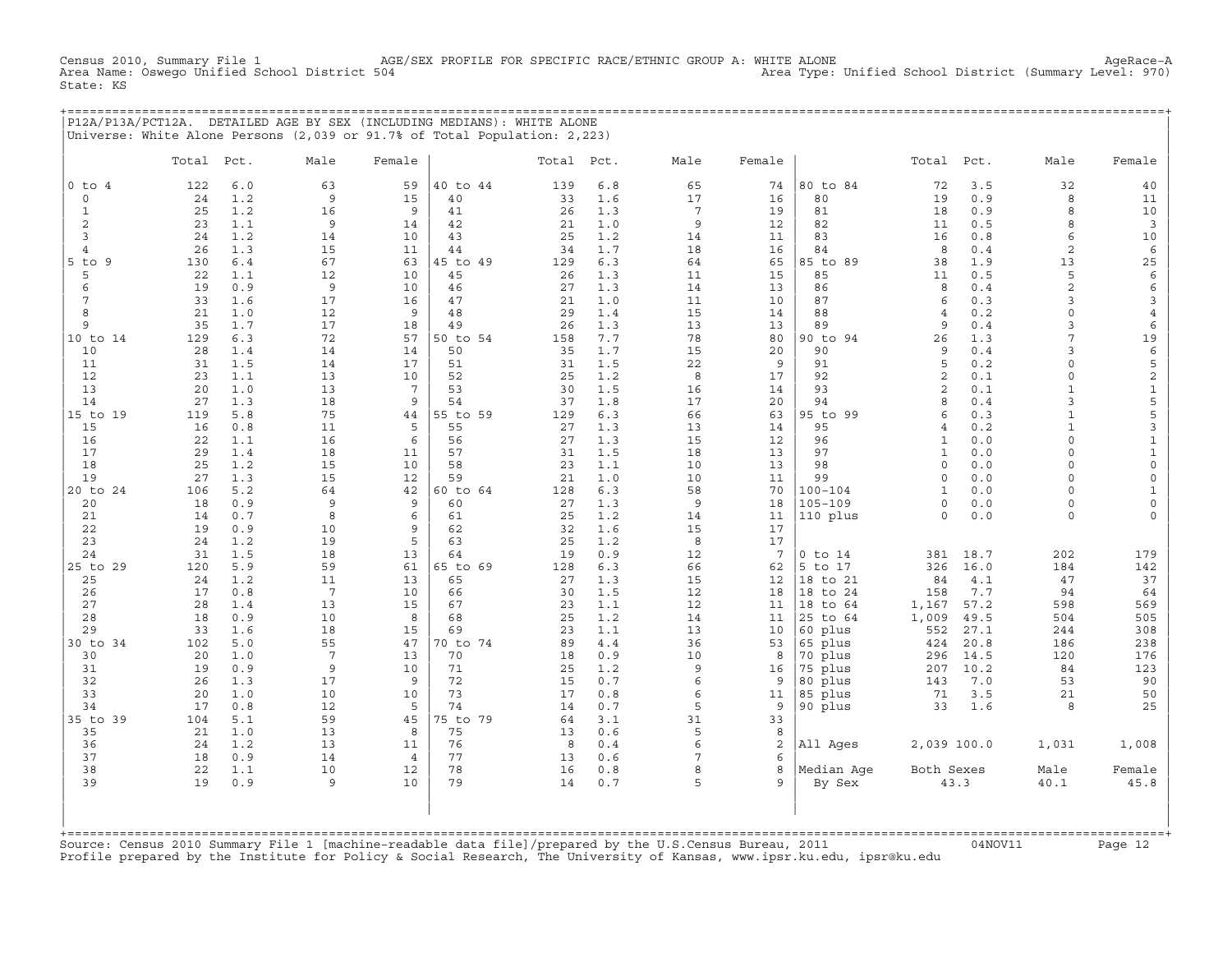Census 2010, Summary File 1 AGE/SEX PROFILE FOR SPECIFIC RACE/ETHNIC GROUP B: BLACK OR AFRICAN AMERICAN ALONE AgeRace−B Area Name: Oswego Unified School District 504 Area Type: Unified School District (Summary Level: 970) State: KS

+===================================================================================================================================================+

| $0$ to $4$<br>$\circ$<br>$\mathbf{1}$<br>$\mathbf{2}$<br>3<br>4<br>$5$ to $9$<br>5<br>6<br>$7\phantom{.0}$<br>8<br>9<br>10 to 14<br>10<br>11<br>12<br>13 | 0.0<br>$\Omega$<br>$0.0$<br>$\circ$<br>$\circ$<br>0.0<br>0.0<br>$\circ$<br>0.0<br>$\Omega$<br>$\circ$<br>0.0<br>$\mathbf{1}$<br>3.6<br>$\Omega$<br>0.0<br>$0.0$<br>$\circ$<br>0.0<br>$\Omega$<br>$\mathbf{1}$<br>3.6<br>0.0<br>$\circ$<br>$\Omega$<br>0.0<br>0.0<br>$\circ$<br>$\Omega$<br>0.0 | $\mathbf 0$<br>$\mathbf 0$<br>$\mathbf 0$<br>$\Omega$<br>$\Omega$<br>$\mathbf 0$<br>$\mathbf 0$<br>$\Omega$<br>$\Omega$<br>$\mathbf{1}$<br>$\mathbf 0$<br>$\Omega$ | $\mathsf{O}$<br>$\mathsf O$<br>$\mathsf O$<br>$\mathsf{O}$<br>$\Omega$<br>$\circ$<br>$\mathsf{O}$<br>$\mathbf 0$<br>$\mathsf O$<br>$\mathbf 0$<br>$\mathbf 0$<br>$\mathsf O$ | 40 to 44<br>40<br>41<br>42<br>43<br>44<br>45 to 49<br>45<br>46<br>47<br>48 | 1<br>$\Omega$<br>0<br>0<br>$\Omega$<br>$\mathbf{1}$<br>$\overline{2}$<br>$\Omega$<br>$\mathbf{1}$<br>$\mathbf{1}$ | 3.6<br>0.0<br>0.0<br>0.0<br>0.0<br>3.6<br>7.1<br>0.0<br>3.6 | $\mathbf{1}$<br>$\circ$<br>$\circ$<br>$\Omega$<br>$\Omega$<br>$\mathbf{1}$<br>$\mathbf{1}$<br>$\Omega$ | $\mathsf{O}$<br>$\mathbf 0$<br>$\mathsf O$<br>$\mathsf O$<br>$\circ$<br>$\mathsf{O}$<br>$1\,$ | 80 to 84<br>80<br>81<br>82<br>83<br>84<br>85 to 89 | $\mathbf 0$<br>$\circ$<br>$\circ$<br>$\circ$<br>$\Omega$<br>$\Omega$<br>$\overline{4}$ | 0.0<br>$0.0$<br>0.0<br>0.0<br>0.0<br>0.0<br>14.3 | 0<br>$\circ$<br>$\Omega$<br>$\Omega$<br>$\Omega$<br>$\Omega$<br>$\mathbf{1}$ | $\mathsf{O}$<br>$\mathsf{O}$<br>$\mathsf O$<br>$\mathsf{O}\xspace$<br>$\mathsf O$<br>$\mathsf{O}\xspace$<br>3 |
|----------------------------------------------------------------------------------------------------------------------------------------------------------|------------------------------------------------------------------------------------------------------------------------------------------------------------------------------------------------------------------------------------------------------------------------------------------------|--------------------------------------------------------------------------------------------------------------------------------------------------------------------|------------------------------------------------------------------------------------------------------------------------------------------------------------------------------|----------------------------------------------------------------------------|-------------------------------------------------------------------------------------------------------------------|-------------------------------------------------------------|--------------------------------------------------------------------------------------------------------|-----------------------------------------------------------------------------------------------|----------------------------------------------------|----------------------------------------------------------------------------------------|--------------------------------------------------|------------------------------------------------------------------------------|---------------------------------------------------------------------------------------------------------------|
|                                                                                                                                                          |                                                                                                                                                                                                                                                                                                |                                                                                                                                                                    |                                                                                                                                                                              |                                                                            |                                                                                                                   |                                                             |                                                                                                        |                                                                                               |                                                    |                                                                                        |                                                  |                                                                              |                                                                                                               |
|                                                                                                                                                          |                                                                                                                                                                                                                                                                                                |                                                                                                                                                                    |                                                                                                                                                                              |                                                                            |                                                                                                                   |                                                             |                                                                                                        |                                                                                               |                                                    |                                                                                        |                                                  |                                                                              |                                                                                                               |
|                                                                                                                                                          |                                                                                                                                                                                                                                                                                                |                                                                                                                                                                    |                                                                                                                                                                              |                                                                            |                                                                                                                   |                                                             |                                                                                                        |                                                                                               |                                                    |                                                                                        |                                                  |                                                                              |                                                                                                               |
|                                                                                                                                                          |                                                                                                                                                                                                                                                                                                |                                                                                                                                                                    |                                                                                                                                                                              |                                                                            |                                                                                                                   |                                                             |                                                                                                        |                                                                                               |                                                    |                                                                                        |                                                  |                                                                              |                                                                                                               |
|                                                                                                                                                          |                                                                                                                                                                                                                                                                                                |                                                                                                                                                                    |                                                                                                                                                                              |                                                                            |                                                                                                                   |                                                             |                                                                                                        |                                                                                               |                                                    |                                                                                        |                                                  |                                                                              |                                                                                                               |
|                                                                                                                                                          |                                                                                                                                                                                                                                                                                                |                                                                                                                                                                    |                                                                                                                                                                              |                                                                            |                                                                                                                   |                                                             |                                                                                                        |                                                                                               |                                                    |                                                                                        |                                                  |                                                                              |                                                                                                               |
|                                                                                                                                                          |                                                                                                                                                                                                                                                                                                |                                                                                                                                                                    |                                                                                                                                                                              |                                                                            |                                                                                                                   |                                                             |                                                                                                        | $\mathbf 0$                                                                                   | 85                                                 | $\mathbf{1}$                                                                           | 3.6                                              | $\mathbf{1}$                                                                 | $\mathsf{O}$                                                                                                  |
|                                                                                                                                                          |                                                                                                                                                                                                                                                                                                |                                                                                                                                                                    |                                                                                                                                                                              |                                                                            |                                                                                                                   |                                                             | $\mathbf{1}$                                                                                           | $\mathbb O$                                                                                   | 86                                                 | $\mathbf{1}$                                                                           | 3.6                                              | $\Omega$                                                                     | $\mathbf 1$                                                                                                   |
|                                                                                                                                                          |                                                                                                                                                                                                                                                                                                |                                                                                                                                                                    |                                                                                                                                                                              |                                                                            |                                                                                                                   | 3.6                                                         | $\Omega$                                                                                               | $\mathbf{1}$                                                                                  | 87                                                 | $\Omega$                                                                               | 0.0                                              | $\Omega$                                                                     | $\mathsf{O}\xspace$                                                                                           |
|                                                                                                                                                          |                                                                                                                                                                                                                                                                                                |                                                                                                                                                                    |                                                                                                                                                                              |                                                                            | $\Omega$                                                                                                          | 0.0                                                         | $\Omega$                                                                                               | $\mathsf O$                                                                                   | 88                                                 | $\circ$                                                                                | 0.0                                              | $\Omega$                                                                     | $\mathsf{O}\xspace$                                                                                           |
|                                                                                                                                                          |                                                                                                                                                                                                                                                                                                |                                                                                                                                                                    |                                                                                                                                                                              | 49                                                                         | $\Omega$                                                                                                          | 0.0                                                         | $\Omega$                                                                                               | $\mathbb O$                                                                                   | 89                                                 | $\overline{2}$                                                                         | 7.1                                              | $\Omega$                                                                     | $\overline{c}$                                                                                                |
|                                                                                                                                                          |                                                                                                                                                                                                                                                                                                |                                                                                                                                                                    | $\mathbf 0$                                                                                                                                                                  | 50 to 54                                                                   | 2                                                                                                                 | 7.1                                                         | $\Omega$                                                                                               | $\sqrt{2}$                                                                                    | 90 to 94                                           | $\Omega$                                                                               | 0.0                                              | $\Omega$                                                                     | $\mathsf{O}\xspace$                                                                                           |
|                                                                                                                                                          |                                                                                                                                                                                                                                                                                                | $\mathbf 0$                                                                                                                                                        | $\mathsf O$                                                                                                                                                                  | 50                                                                         | $\Omega$                                                                                                          | 0.0                                                         | $\Omega$                                                                                               | $\mathsf{O}$                                                                                  | 90                                                 | $\mathbf 0$                                                                            | 0.0                                              | $\circ$                                                                      | $\mathsf{O}\xspace$                                                                                           |
|                                                                                                                                                          |                                                                                                                                                                                                                                                                                                | $\Omega$                                                                                                                                                           | $\mathbf 0$                                                                                                                                                                  | 51                                                                         | $\Omega$                                                                                                          | 0.0                                                         | $\Omega$                                                                                               | $\mathsf O$                                                                                   | 91                                                 | $\circ$                                                                                | 0.0                                              | $\Omega$                                                                     | $\mathsf{O}\xspace$                                                                                           |
|                                                                                                                                                          | 0.0<br>$\circ$                                                                                                                                                                                                                                                                                 | $\mathbf 0$                                                                                                                                                        | $\mathbf 0$                                                                                                                                                                  | 52                                                                         | 2                                                                                                                 | 7.1                                                         | $\Omega$                                                                                               | $\overline{\mathbf{c}}$                                                                       | 92                                                 | $\circ$                                                                                | 0.0                                              | $\Omega$                                                                     | 0                                                                                                             |
|                                                                                                                                                          | $\circ$<br>0.0                                                                                                                                                                                                                                                                                 | $\mathsf{O}\xspace$                                                                                                                                                | $\circ$                                                                                                                                                                      | 53                                                                         | 0                                                                                                                 | 0.0                                                         | $\mathbf 0$                                                                                            | $\mathsf O$                                                                                   | 93                                                 | $\mathbf 0$                                                                            | 0.0                                              | $\Omega$                                                                     | $\mathsf{O}\xspace$                                                                                           |
| 14<br>15 to 19                                                                                                                                           | $\Omega$<br>0.0<br>17.9<br>5                                                                                                                                                                                                                                                                   | $\mathbf 0$<br>5                                                                                                                                                   | $\mathbf 0$<br>$\mathsf O$                                                                                                                                                   | 54<br>55 to 59                                                             | $\Omega$                                                                                                          | 0.0<br>3.6                                                  | $\Omega$<br>$\mathbf{1}$                                                                               | $\mathsf O$<br>$\mathsf{O}$                                                                   | 94<br>95 to 99                                     | $\circ$<br>$\Omega$                                                                    | 0.0                                              | $\Omega$<br>$\Omega$                                                         | $\mathsf{O}\xspace$<br>$\mathsf{O}\xspace$                                                                    |
| 15                                                                                                                                                       | 0.0<br>$\Omega$                                                                                                                                                                                                                                                                                | $\mathbf 0$                                                                                                                                                        | $\mathbf 0$                                                                                                                                                                  | 55                                                                         | $\mathbf{1}$<br>0                                                                                                 | 0.0                                                         | $\Omega$                                                                                               | $\mathbf 0$                                                                                   | 95                                                 | $\Omega$                                                                               | 0.0<br>$0.0$                                     | $\Omega$                                                                     | $\mathsf{O}\xspace$                                                                                           |
| 16                                                                                                                                                       | 0.0<br>$\circ$                                                                                                                                                                                                                                                                                 | $\mathbf 0$                                                                                                                                                        | $\mathbf 0$                                                                                                                                                                  | 56                                                                         | 0                                                                                                                 | 0.0                                                         | $\Omega$                                                                                               | $\mathsf{O}$                                                                                  | 96                                                 | $\circ$                                                                                | 0.0                                              | $\circ$                                                                      | 0                                                                                                             |
| 17                                                                                                                                                       | $\circ$<br>0.0                                                                                                                                                                                                                                                                                 | $\mathbf 0$                                                                                                                                                        | $\mathsf O$                                                                                                                                                                  | 57                                                                         | $\mathbf{1}$                                                                                                      | 3.6                                                         | $\mathbf{1}$                                                                                           | $\mathsf O$                                                                                   | 97                                                 | $\circ$                                                                                | 0.0                                              | $\Omega$                                                                     | $\mathsf{O}$                                                                                                  |
| 18                                                                                                                                                       | 2<br>7.1                                                                                                                                                                                                                                                                                       | $\overline{c}$                                                                                                                                                     | $\mathbf 0$                                                                                                                                                                  | 58                                                                         | 0                                                                                                                 | 0.0                                                         | $\Omega$                                                                                               | $\mathsf{O}$                                                                                  | 98                                                 | $\Omega$                                                                               | 0.0                                              | $\circ$                                                                      | $\mathsf{O}\xspace$                                                                                           |
| 19                                                                                                                                                       | 3<br>10.7                                                                                                                                                                                                                                                                                      | 3                                                                                                                                                                  | $\circ$                                                                                                                                                                      | 59                                                                         | $\Omega$                                                                                                          | 0.0                                                         | $\Omega$                                                                                               | $\mathsf{O}\xspace$                                                                           | 99                                                 | $\circ$                                                                                | 0.0                                              | $\circ$                                                                      | $\mathsf{O}\xspace$                                                                                           |
| 20 to 24                                                                                                                                                 | 10.7<br>3                                                                                                                                                                                                                                                                                      | 3                                                                                                                                                                  | $\mathbf 0$                                                                                                                                                                  | 60 to 64                                                                   | 2                                                                                                                 | 7.1                                                         | $\Omega$                                                                                               | 2                                                                                             | $100 - 104$                                        | $\circ$                                                                                | 0.0                                              | $\Omega$                                                                     | $\mathsf O$                                                                                                   |
| 20                                                                                                                                                       | 7.1<br>2                                                                                                                                                                                                                                                                                       | 2                                                                                                                                                                  | 0                                                                                                                                                                            | 60                                                                         | 1                                                                                                                 | 3.6                                                         | $\Omega$                                                                                               | $\mathbf{1}$                                                                                  | $105 - 109$                                        | $\circ$                                                                                | 0.0                                              | $\Omega$                                                                     | 0                                                                                                             |
| 21                                                                                                                                                       | 0.0<br>$\circ$                                                                                                                                                                                                                                                                                 | $\mathbf 0$                                                                                                                                                        | $\mathsf O$                                                                                                                                                                  | 61                                                                         | 0                                                                                                                 | 0.0                                                         | $\Omega$                                                                                               | $\mathsf O$                                                                                   | 110 plus                                           | $\Omega$                                                                               | $0.0$                                            | $\circ$                                                                      | $\circ$                                                                                                       |
| 22                                                                                                                                                       | $\circ$<br>0.0                                                                                                                                                                                                                                                                                 | $\mathbf 0$                                                                                                                                                        | $\mathbf 0$                                                                                                                                                                  | 62                                                                         | 0                                                                                                                 | 0.0                                                         | $\Omega$                                                                                               | $\mathbf 0$                                                                                   |                                                    |                                                                                        |                                                  |                                                                              |                                                                                                               |
| 23<br>24                                                                                                                                                 | 3.6<br>$\mathbf{1}$<br>0.0<br>$\Omega$                                                                                                                                                                                                                                                         | $\mathbf{1}$<br>$\Omega$                                                                                                                                           | $\mathsf{O}$<br>$\Omega$                                                                                                                                                     | 63<br>64                                                                   | $\mathbf{1}$<br>$\Omega$                                                                                          | 3.6<br>0.0                                                  | $\Omega$<br>$\Omega$                                                                                   | $1\,$<br>$\circ$                                                                              | $0$ to $14$                                        | 1                                                                                      | 3.6                                              | $\mathbf{1}$                                                                 | $\mathsf{O}$                                                                                                  |
| 25 to 29                                                                                                                                                 | 2<br>7.1                                                                                                                                                                                                                                                                                       | $\mathbf{1}$                                                                                                                                                       | $\mathbf{1}$                                                                                                                                                                 | 65 to 69                                                                   | 2                                                                                                                 | 7.1                                                         | $\mathbf{1}$                                                                                           | $\mathbf{1}$                                                                                  | 5 to 17                                            | $\mathbf{1}$                                                                           | 3.6                                              | $\mathbf{1}$                                                                 | $\mathsf{O}$                                                                                                  |
| 25                                                                                                                                                       | $0.0$<br>$\circ$                                                                                                                                                                                                                                                                               | $\mathbf 0$                                                                                                                                                        | $\mathsf{O}$                                                                                                                                                                 | 65                                                                         | 0                                                                                                                 | 0.0                                                         | $\mathbf 0$                                                                                            | 0                                                                                             | 18 to 21                                           | $7\phantom{.0}$                                                                        | 25.0                                             | 7                                                                            | $\mathbb O$                                                                                                   |
| 26                                                                                                                                                       | 0.0<br>$\Omega$                                                                                                                                                                                                                                                                                | $\Omega$                                                                                                                                                           | $\mathbf 0$                                                                                                                                                                  | 66                                                                         | 1                                                                                                                 | 3.6                                                         | $\mathbf{1}$                                                                                           | $\mathbf 0$                                                                                   | 18 to 24                                           | 8                                                                                      | 28.6                                             | 8                                                                            | $\mathsf O$                                                                                                   |
| 27                                                                                                                                                       | $\mathbf{1}$<br>3.6                                                                                                                                                                                                                                                                            | $\mathbf 0$                                                                                                                                                        | $\mathbf{1}$                                                                                                                                                                 | 67                                                                         | 0                                                                                                                 | 0.0                                                         | $\mathbf 0$                                                                                            | 0                                                                                             | 18 to 64                                           | 20                                                                                     | 71.4                                             | 14                                                                           | 6                                                                                                             |
| 28                                                                                                                                                       | $\Omega$<br>0.0                                                                                                                                                                                                                                                                                | $\mathbf 0$                                                                                                                                                        | $\mathbf 0$                                                                                                                                                                  | 68                                                                         | $\mathbf{1}$                                                                                                      | 3.6                                                         | $\Omega$                                                                                               | $\mathbf{1}$                                                                                  | 25 to 64                                           | 12                                                                                     | 42.9                                             | 6                                                                            | 6                                                                                                             |
| 29                                                                                                                                                       | 3.6<br>1                                                                                                                                                                                                                                                                                       | $\mathbf{1}$                                                                                                                                                       | $\mathbf 0$                                                                                                                                                                  | 69                                                                         | $\Omega$                                                                                                          | 0.0                                                         | $\Omega$                                                                                               | 0                                                                                             | 60 plus                                            | 9                                                                                      | 32.1                                             | 3                                                                            | 6                                                                                                             |
| 30 to 34                                                                                                                                                 | $\mathbf{1}$<br>3.6                                                                                                                                                                                                                                                                            | $\mathbf{1}$                                                                                                                                                       | $\mathsf{O}$                                                                                                                                                                 | 70 to 74                                                                   | 0                                                                                                                 | 0.0                                                         | $\mathbf 0$                                                                                            | 0                                                                                             | 65 plus                                            | 7                                                                                      | 25.0                                             | 3                                                                            | $\,4$                                                                                                         |
| 30                                                                                                                                                       | $\mathbf{1}$<br>3.6                                                                                                                                                                                                                                                                            | $\mathbf{1}$                                                                                                                                                       | $\mathsf{O}$                                                                                                                                                                 | 70                                                                         | $\Omega$                                                                                                          | 0.0                                                         | $\Omega$                                                                                               | 0                                                                                             | 70 plus                                            | 5                                                                                      | 17.9                                             | $\overline{a}$                                                               | 3                                                                                                             |
| 31                                                                                                                                                       | $\circ$<br>0.0                                                                                                                                                                                                                                                                                 | $\mathbf 0$                                                                                                                                                        | $\mathbf 0$                                                                                                                                                                  | 71                                                                         | $\Omega$                                                                                                          | 0.0                                                         | $\Omega$                                                                                               | $\Omega$                                                                                      | 75 plus                                            | 5                                                                                      | 17.9                                             | $\overline{c}$                                                               | 3                                                                                                             |
| 32                                                                                                                                                       | $\Omega$<br>0.0<br>$\Omega$                                                                                                                                                                                                                                                                    | $\mathbf 0$                                                                                                                                                        | $\Omega$                                                                                                                                                                     | 72<br>73                                                                   | $\Omega$                                                                                                          | 0.0                                                         | $\Omega$<br>$\Omega$                                                                                   | 0                                                                                             | 80 plus                                            | 4                                                                                      | 14.3                                             | $\mathbf{1}$                                                                 | 3                                                                                                             |
| 33<br>34                                                                                                                                                 | 0.0<br>0.0<br>$\circ$                                                                                                                                                                                                                                                                          | $\mathbf 0$<br>$\mathbf 0$                                                                                                                                         | $\mathbf 0$<br>$\mathsf{O}$                                                                                                                                                  | 74                                                                         | 0<br>$\Omega$                                                                                                     | 0.0<br>0.0                                                  | $\Omega$                                                                                               | 0<br>$\mathsf O$                                                                              | 85 plus<br>90 plus                                 | $\overline{4}$<br>$\circ$                                                              | 14.3<br>0.0                                      | $\mathbf{1}$<br>$\circ$                                                      | 3<br>$\mathsf{O}\xspace$                                                                                      |
| 35 to 39                                                                                                                                                 | $\mathbf{1}$<br>3.6                                                                                                                                                                                                                                                                            | $\mathbf{1}$                                                                                                                                                       | $\Omega$                                                                                                                                                                     | 75 to 79                                                                   | 1                                                                                                                 | 3.6                                                         | $\mathbf 1$                                                                                            | $\mathsf{O}\xspace$                                                                           |                                                    |                                                                                        |                                                  |                                                                              |                                                                                                               |
| 35                                                                                                                                                       | $\circ$<br>0.0                                                                                                                                                                                                                                                                                 | $\mathbf 0$                                                                                                                                                        | $\mathsf O$                                                                                                                                                                  | 75                                                                         | 0                                                                                                                 | 0.0                                                         | $\Omega$                                                                                               | $\mathsf O$                                                                                   |                                                    |                                                                                        |                                                  |                                                                              |                                                                                                               |
| 36                                                                                                                                                       | 0.0<br>$\circ$                                                                                                                                                                                                                                                                                 | $\mathbf 0$                                                                                                                                                        | $\mathbf 0$                                                                                                                                                                  | 76                                                                         | $\mathbf{1}$                                                                                                      | 3.6                                                         | $\mathbf{1}$                                                                                           | $\circ$                                                                                       | All Ages                                           |                                                                                        | 28 100.0                                         | 18                                                                           | 10                                                                                                            |
| 37                                                                                                                                                       | 0.0<br>$\circ$                                                                                                                                                                                                                                                                                 | $\mathbf 0$                                                                                                                                                        | $\mathbf 0$                                                                                                                                                                  | 77                                                                         | 0                                                                                                                 | 0.0                                                         | $\circ$                                                                                                | $\mathbf 0$                                                                                   |                                                    |                                                                                        |                                                  |                                                                              |                                                                                                               |
| 38                                                                                                                                                       | $\circ$<br>0.0                                                                                                                                                                                                                                                                                 | $\mathsf{O}\xspace$                                                                                                                                                | $\mathbf 0$                                                                                                                                                                  | 78                                                                         | $\mathsf O$                                                                                                       | 0.0                                                         | $\Omega$                                                                                               | $\circ$                                                                                       | Median Age                                         | Both Sexes                                                                             |                                                  | Male                                                                         | Female                                                                                                        |
| 39                                                                                                                                                       | $\mathbf{1}$<br>3.6                                                                                                                                                                                                                                                                            | $\mathbf 1$                                                                                                                                                        | $\Omega$                                                                                                                                                                     | 79                                                                         | 0                                                                                                                 | 0.0                                                         | $\circ$                                                                                                | $\Omega$                                                                                      | By Sex                                             | 45.5                                                                                   |                                                  | 26.5                                                                         | 62.0                                                                                                          |

+===================================================================================================================================================+Source: Census 2010 Summary File 1 [machine−readable data file]/prepared by the U.S.Census Bureau, 2011 04NOV11 Page 13 Profile prepared by the Institute for Policy & Social Research, The University of Kansas, www.ipsr.ku.edu, ipsr@ku.edu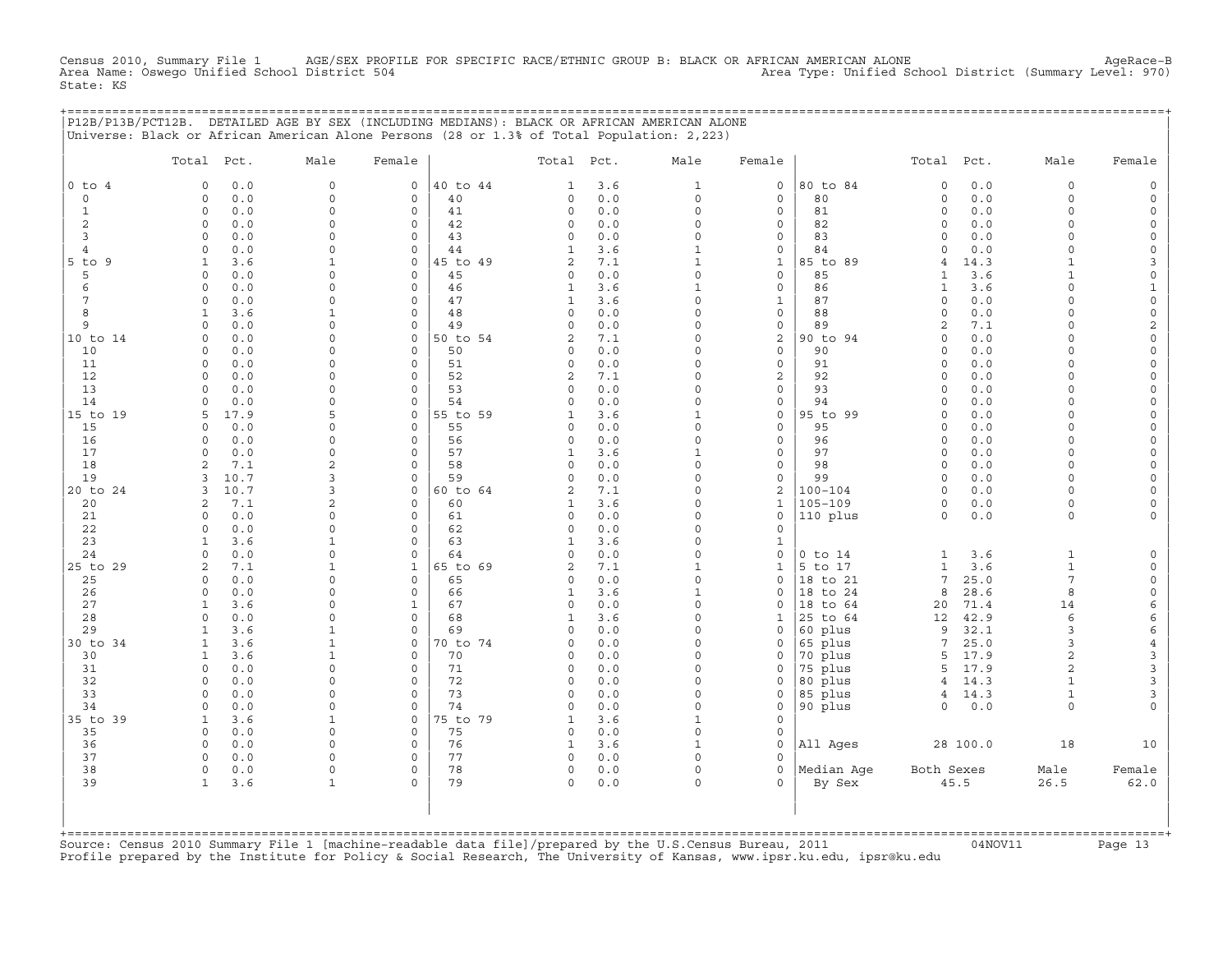Census 2010, Summary File 1 AGE/SEX PROFILE FOR SPECIFIC RACE/ETHNIC GROUP C: AMERICAN INDIAN AND ALASKA NATIVE ALONE AgeRace−C Area Name: Oswego Unified School District 504 Area Type: Unified School District (Summary Level: 970) State: KS

+===================================================================================================================================================+

|                | P12C/P13C/PCT12C. DETAILED AGE BY SEX (INCLUDING MEDIANS): AMERICAN INDIAN AND ALASKA NATIVE ALONE<br>Universe: American Indian and Alaska Native Alone Persons (74 or 3.3% of Total Population: 2,223) |                             |                                |                |                                  |              |                            |                             |                        |                              |                       |                              |                                            |
|----------------|---------------------------------------------------------------------------------------------------------------------------------------------------------------------------------------------------------|-----------------------------|--------------------------------|----------------|----------------------------------|--------------|----------------------------|-----------------------------|------------------------|------------------------------|-----------------------|------------------------------|--------------------------------------------|
|                | Total Pct.                                                                                                                                                                                              | Male                        | Female                         |                | Total Pct.                       |              | Male                       | Female                      |                        | Total Pct.                   |                       | Male                         | Female                                     |
| $0$ to $4$     | 13<br>17.6                                                                                                                                                                                              | 6                           | 7                              | 40 to 44       | 6                                | 8.1          | $\mathbf{1}$               | 5                           | 80 to 84               | 1                            | 1.4                   | $\mathbf{1}$                 | $\mathsf{O}\xspace$                        |
| $\mathbf 0$    | 2.7<br>2                                                                                                                                                                                                | $\mathbf{1}$                | $\mathbf{1}$                   | 40             | 0                                | 0.0          | $\circ$                    | $\mathbf 0$                 | 80                     | $\circ$                      | 0.0                   | $\circ$                      | $\mathsf O$                                |
| $\mathbf{1}$   | 3<br>4.1                                                                                                                                                                                                | $\mathsf{O}\xspace$         | 3                              | 41             | $\mathbf{1}$                     | 1.4          | $\mathsf{O}\xspace$        | $1\,$                       | 81                     | $\circ$                      | 0.0                   | $\mathbf 0$                  | $\mathsf{O}\xspace$                        |
| 2<br>3         | 2<br>2.7<br>2.7<br>$\mathbf{2}$                                                                                                                                                                         | $\mathbf{1}$                | $\mathbf{1}$<br>$\mathbf{1}$   | 42<br>43       | $\overline{2}$<br>$\overline{a}$ | 2.7<br>2.7   | $\Omega$<br>$\Omega$       | $\overline{\mathbf{c}}$     | 82<br>83               | $\mathbf 0$<br>$\circ$       | 0.0                   | $\Omega$<br>$\Omega$         | 0                                          |
| $\overline{4}$ | $\overline{4}$<br>5.4                                                                                                                                                                                   | 3                           | $\mathbf{1}$                   | 44             | $\mathbf{1}$                     | 1.4          | $\mathbf 1$                | $\mathbf 2$<br>$\mathbb O$  | 84                     | $\mathbf{1}$                 | 0.0<br>1.4            | $\mathbf{1}$                 | $\mathsf{O}$<br>$\mathsf{O}\xspace$        |
| $5$ to $9$     | 2.7<br>2                                                                                                                                                                                                |                             | $\mathbf{1}$                   | 45 to 49       | 1                                | 1.4          | $\Omega$                   | $\mathbf{1}$                | 85 to 89               | $\Omega$                     | 0.0                   | $\Omega$                     | 0                                          |
| 5              | 0.0<br>$\circ$                                                                                                                                                                                          | $\mathbf 0$                 | $\mathsf O$                    | 45             | $\Omega$                         | 0.0          | $\Omega$                   | $\mathsf O$                 | 85                     | $\Omega$                     | 0.0                   | $\Omega$                     | $\mathsf{O}\xspace$                        |
| 6              | $\mathbf{1}$<br>1.4                                                                                                                                                                                     | $\Omega$                    | $\mathbf{1}$                   | 46             | $\Omega$                         | 0.0          | $\Omega$                   | $\mathbf 0$                 | 86                     | $\Omega$                     | 0.0                   | $\Omega$                     | $\mathsf{O}\xspace$                        |
| 7              | $\Omega$<br>0.0                                                                                                                                                                                         | $\Omega$                    | $\mathbf 0$                    | 47             | $\Omega$                         | 0.0          | $\Omega$                   | $\mathbf 0$                 | 87                     | $\Omega$                     | 0.0                   | $\Omega$                     | 0                                          |
| 8              | 1.4<br>$\mathbf{1}$                                                                                                                                                                                     | $\mathbf{1}$                | $\mathsf O$                    | 48             | $\mathbf{1}$                     | 1.4          | $\Omega$                   | $1\,$                       | 88                     | $\Omega$                     | 0.0                   | $\Omega$                     | $\mathsf{O}\xspace$                        |
| 9              | 0.0<br>$\Omega$                                                                                                                                                                                         | $\Omega$                    | $\circ$                        | 49             | $\Omega$                         | 0.0          | $\Omega$                   | $\mathsf O$                 | 89                     | $\Omega$                     | ${\tt 0}$ . ${\tt 0}$ | $\Omega$                     | $\mathsf{O}\xspace$                        |
| 10 to 14<br>10 | 5.4<br>4<br>$0.0$<br>$\circ$                                                                                                                                                                            | 3<br>$\mathbf 0$            | $\mathbf{1}$<br>$\mathsf O$    | 50 to 54<br>50 | 3<br>0                           | 4.1<br>0.0   | $\overline{c}$<br>$\Omega$ | $\mathbf 1$<br>$\mathsf O$  | 90 to 94<br>90         | $\mathbf 0$<br>$\Omega$      | 0.0<br>0.0            | $\Omega$<br>$\Omega$         | 0<br>$\mathsf{O}\xspace$                   |
| 11             | $\mathbf{1}$<br>1.4                                                                                                                                                                                     | $\mathbf{1}$                | $\mathbf 0$                    | 51             | 1                                | 1.4          | $\mathbf{1}$               | $\mathbf 0$                 | 91                     | $\circ$                      | 0.0                   | $\Omega$                     | $\mathsf{O}\xspace$                        |
| 12             | $\mathbf{2}$<br>2.7                                                                                                                                                                                     | $\mathbf 1$                 | $\mathbf{1}$                   | 52             | 0                                | 0.0          | $\Omega$                   | $\mathsf{O}$                | 92                     | $\mathbf 0$                  | 0.0                   | $\Omega$                     | 0                                          |
| 13             | $\mathbf{1}$<br>1.4                                                                                                                                                                                     | $\mathbf{1}$                | $\mathsf O$                    | 53             | $\mathbf{1}$                     | $1.4$        | $\Omega$                   | $\mathbf{1}$                | 93                     | $\Omega$                     | 0.0                   | $\Omega$                     | $\mathsf{O}\xspace$                        |
| 14             | 0.0<br>$\Omega$                                                                                                                                                                                         | $\Omega$                    | $\mathbf 0$                    | 54             | 1                                | 1.4          | $\mathbf{1}$               | $\mathbf 0$                 | 94                     | $\Omega$                     | 0.0                   | $\Omega$                     | $\mathsf{O}\xspace$                        |
| 15 to 19       | 9<br>12.2                                                                                                                                                                                               | 4                           | 5                              | 55 to 59       | 1                                | 1.4          | $\mathbf{1}$               | $\mathsf O$                 | 95 to 99               | $\circ$                      | 0.0                   | $\Omega$                     | $\mathsf{O}\xspace$                        |
| 15             | $\mathbf{1}$<br>1.4                                                                                                                                                                                     | $\mathsf{O}$                | $\mathbf{1}$                   | 55             | 0                                | 0.0          | $\Omega$                   | $\mathsf O$                 | 95                     | $\Omega$                     | 0.0                   | $\Omega$                     | $\mathsf{O}\xspace$                        |
| 16             | $\mathbf{2}$<br>2.7                                                                                                                                                                                     | $\mathbf{1}$                | $\mathbf{1}$                   | 56             | 0                                | 0.0          | $\Omega$                   | $\mathbf 0$                 | 96                     | $\Omega$                     | 0.0                   | $\Omega$                     | 0                                          |
| 17<br>18       | $\mathbf{2}$<br>2.7<br>$\sqrt{2}$<br>2.7                                                                                                                                                                | $\mathbf 1$<br>$\mathbf{1}$ | $\mathbf{1}$<br>$\mathbf{1}$   | 57<br>58       | 0<br>$\Omega$                    | 0.0<br>$0.0$ | $\mathbf 0$<br>$\mathbf 0$ | $\mathsf{O}$<br>0           | 97<br>98               | $\circ$<br>$\circ$           | 0.0<br>0.0            | $\circ$<br>$\Omega$          | $\mathsf{O}\xspace$<br>$\mathsf{O}\xspace$ |
| 19             | 2.7<br>$\overline{a}$                                                                                                                                                                                   | $\mathbf{1}$                | $\mathbf{1}$                   | 59             | $\mathbf{1}$                     | 1.4          | $\mathbf{1}$               | $\mathbf 0$                 | 99                     | $\Omega$                     | 0.0                   | $\Omega$                     | $\mathsf{O}\xspace$                        |
| 20 to 24       | 10.8<br>8                                                                                                                                                                                               | $\overline{4}$              | $\overline{4}$                 | 60 to 64       | 2                                | 2.7          | $\overline{a}$             | $\mathsf O$                 | $100 - 104$            | $\circ$                      | 0.0                   | $\circ$                      | $\mathsf{O}\xspace$                        |
| 20             | $0.0$<br>$\circ$                                                                                                                                                                                        | $\mathsf{O}$                | $\mathsf{O}$                   | 60             | 1                                | 1.4          | $\mathbf 1$                | $\mathsf{O}$                | $105 - 109$            | $\circ$                      | 0.0                   | 0                            | $\mathsf{O}\xspace$                        |
| 21             | 2.7<br>2                                                                                                                                                                                                | $\overline{c}$              | $\mathbf 0$                    | 61             | $\Omega$                         | 0.0          | $\Omega$                   | $\mathbf 0$                 | 110 plus               | $\Omega$                     | 0.0                   | $\Omega$                     | $\circ$                                    |
| 22             | 3<br>4.1                                                                                                                                                                                                | $\mathbf 0$                 | 3                              | 62             | $\mathbf{1}$                     | 1.4          | $\mathbf{1}$               | $\mathsf{O}\xspace$         |                        |                              |                       |                              |                                            |
| 23             | $\mathbf{1}$<br>1.4                                                                                                                                                                                     | 1                           | $\mathbf 0$                    | 63             | 0                                | 0.0          | $\Omega$                   | $\mathbf 0$                 |                        |                              |                       |                              |                                            |
| 24<br>25 to 29 | 2.7<br>2<br>10.8<br>8                                                                                                                                                                                   | $\mathbf{1}$<br>6           | $\mathbf{1}$<br>$\overline{c}$ | 64<br>65 to 69 | $\Omega$<br>3                    | 0.0          | $\Omega$<br>$\overline{a}$ | $\mathbf 0$<br>$\mathbf{1}$ | $0$ to $14$<br>5 to 17 | 19<br>11                     | 25.7<br>14.9          | 10<br>6                      | 9<br>5                                     |
| 25             | 4.1<br>3                                                                                                                                                                                                | $\overline{2}$              | $\mathbf{1}$                   | 65             | $\Omega$                         | 4.1<br>0.0   | $\Omega$                   | $\mathbf 0$                 | 18 to 21               | 6                            | 8.1                   | $\overline{4}$               | $\mathbf{c}$                               |
| 26             | $\mathbf{1}$<br>1.4                                                                                                                                                                                     | $\mathbf 0$                 | $\mathbf{1}$                   | 66             | $\Omega$                         | 0.0          | $\Omega$                   | $\mathbf 0$                 | 18 to 24               | 12                           | 16.2                  | 6                            | 6                                          |
| 27             | $\mathbf{2}$<br>2.7                                                                                                                                                                                     | $\overline{c}$              | $\mathsf O$                    | 67             | $\Omega$                         | 0.0          | $\Omega$                   | $\Omega$                    | 18 to 64               | 46                           | 62.2                  | 24                           | 22                                         |
| 28             | 2.7<br>2                                                                                                                                                                                                | 2                           | $\Omega$                       | 68             | 2                                | 2.7          | $\mathbf{1}$               | $\mathbf{1}$                | 25 to 64               | 34                           | 45.9                  | 18                           | 16                                         |
| 29             | $\circ$<br>0.0                                                                                                                                                                                          | $\mathbf 0$                 | $\mathbf 0$                    | 69             | 1                                | 1.4          | $\mathbf{1}$               | 0                           | 60 plus                | 6                            | 8.1                   | 5                            | $\mathbf{1}$                               |
| 30 to 34       | 8.1<br>6                                                                                                                                                                                                | 3                           | 3                              | 70 to 74       | $\Omega$                         | 0.0          | $\Omega$                   | 0                           | 65 plus                | $\overline{4}$               | 5.4                   | 3                            | $\mathbf 1$                                |
| 30             | $\Omega$<br>0.0                                                                                                                                                                                         | $\Omega$                    | $\mathbf 0$                    | 70             | 0                                | $0.0$        | $\Omega$<br>$\Omega$       | $\mathbf 0$                 | 70 plus                | 1                            | 1.4                   | $\mathbf{1}$                 | $\mathsf O$                                |
| 31<br>32       | 2.7<br>2<br>$\circ$<br>0.0                                                                                                                                                                              | $\mathbf{1}$<br>$\mathbf 0$ | 1<br>$\mathsf O$               | 71<br>72       | 0<br>$\Omega$                    | 0.0<br>0.0   | $\Omega$                   | 0<br>$\mathbf 0$            | 75 plus<br>80 plus     | $\mathbf{1}$<br>$\mathbf{1}$ | 1.4<br>1.4            | $\mathbf{1}$<br>$\mathbf{1}$ | $\mathsf{O}$<br>$\mathsf{O}\xspace$        |
| 33             | 3<br>4.1                                                                                                                                                                                                | $\mathbf{1}$                | 2                              | 73             | $\Omega$                         | 0.0          | $\Omega$                   | $\mathbf 0$                 | 85 plus                | $\circ$                      | 0.0                   | $\Omega$                     | 0                                          |
| 34             | 1<br>1.4                                                                                                                                                                                                | 1                           | $\mathbf 0$                    | 74             | $\Omega$                         | 0.0          | $\Omega$                   | $\mathsf{O}$                | 90 plus                | $\circ$                      | 0.0                   | $\Omega$                     | $\Omega$                                   |
| 35 to 39       | 7<br>9.5                                                                                                                                                                                                | 3                           | $\overline{4}$                 | 75 to 79       | $\Omega$                         | 0.0          | $\Omega$                   | $\mathsf{O}\xspace$         |                        |                              |                       |                              |                                            |
| 35             | $\circ$<br>0.0                                                                                                                                                                                          | $\mathbf 0$                 | $\mathbf 0$                    | 75             | 0                                | 0.0          | $\Omega$                   | $\mathbf 0$                 |                        |                              |                       |                              |                                            |
| 36             | $\mathbf{2}$<br>2.7                                                                                                                                                                                     | 1                           | 1                              | 76             | 0                                | 0.0          | $\Omega$                   | $\mathsf{O}\xspace$         | All Ages               |                              | 74 100.0              | 39                           | 35                                         |
| 37             | $\circ$<br>0.0                                                                                                                                                                                          | $\mathbf 0$                 | $\mathbf 0$                    | 77             | $\Omega$                         | 0.0          | $\cap$                     | $\Omega$                    |                        |                              |                       |                              |                                            |
| 38<br>39       | 2<br>2.7<br>3<br>4.1                                                                                                                                                                                    | $\mathbf 1$<br>$\mathbf 1$  | $\mathbf{1}$<br>$\overline{a}$ | 78<br>79       | 0<br>0                           | 0.0<br>0.0   | $\circ$<br>$\Omega$        | $\circ$<br>$\Omega$         | Median Age<br>By Sex   | Both Sexes                   | 25.3                  | Male<br>25.8                 | Female<br>24.5                             |
|                |                                                                                                                                                                                                         |                             |                                |                |                                  |              |                            |                             |                        |                              |                       |                              |                                            |
|                |                                                                                                                                                                                                         |                             |                                |                |                                  |              |                            |                             |                        |                              |                       |                              |                                            |

+===================================================================================================================================================+Source: Census 2010 Summary File 1 [machine−readable data file]/prepared by the U.S.Census Bureau, 2011 04NOV11 Page 14 Profile prepared by the Institute for Policy & Social Research, The University of Kansas, www.ipsr.ku.edu, ipsr@ku.edu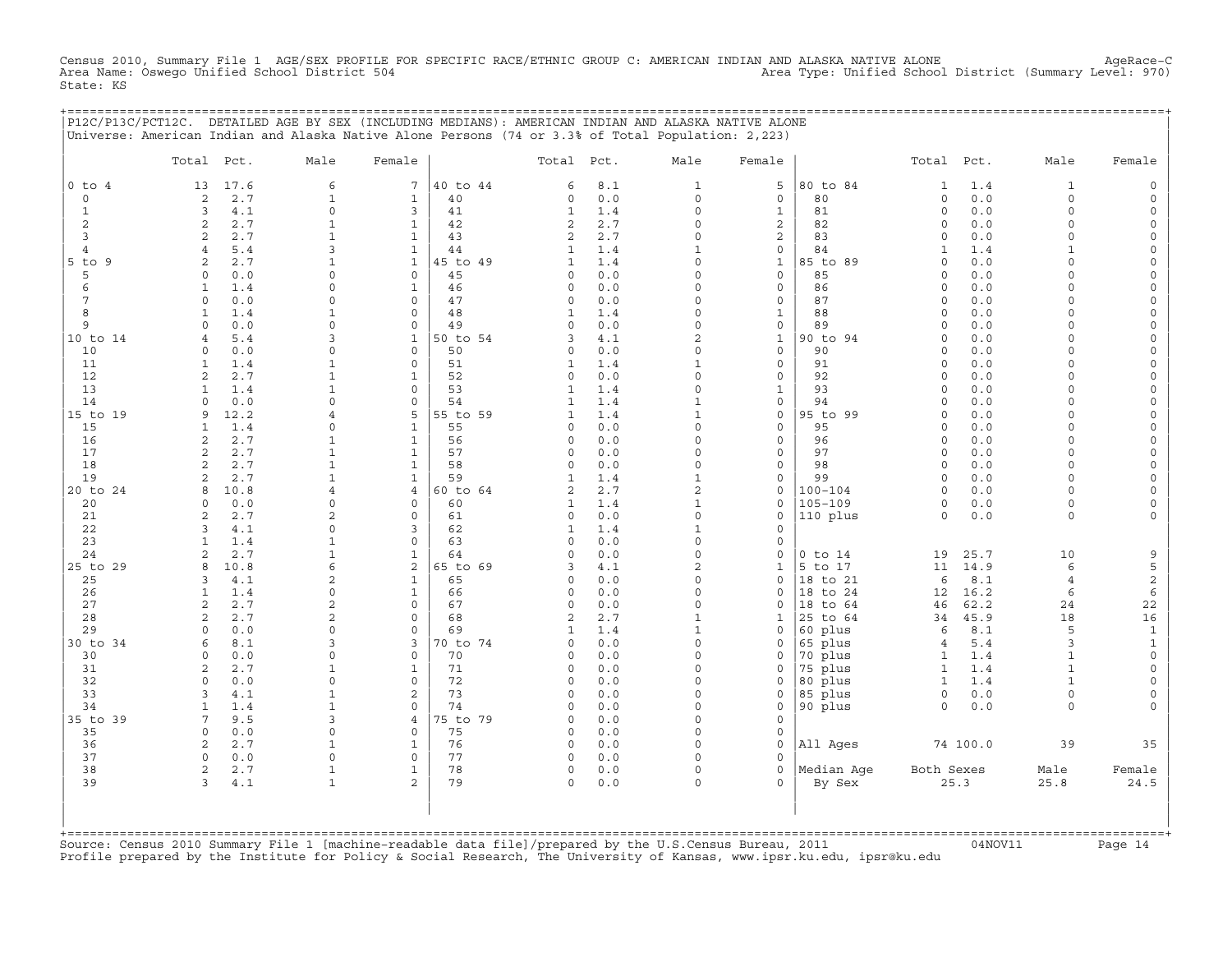Census 2010, Summary File 1 AGE/SEX PROFILE FOR SPECIFIC RACE/ETHNIC GROUP D: ASIAN ALONE AgeRace-D<br>Area Name: Oswego Unified School District 504 Area Type: Unified School District (Summary Level: 970) Area Type: Unified School District (Summary Level: 970) State: KS

|  | P12D/P13D/PCT12D. DETAILED AGE BY SEX (INCLUDING MEDIANS): ASIAN ALONE |  |  |
|--|------------------------------------------------------------------------|--|--|
|  | Universe: Asian Alone Persons (2 or 0.1% of Total Population: 2.223)   |  |  |

|                 | Total Pct.           |            | Male                     | Female               |          | Total Pct.              |            | Male                 | Female                             |                      | Total                | Pct.        | Male                 | Female                                     |
|-----------------|----------------------|------------|--------------------------|----------------------|----------|-------------------------|------------|----------------------|------------------------------------|----------------------|----------------------|-------------|----------------------|--------------------------------------------|
| $0$ to $4$      | $\circ$              | 0.0        | $\mathbf{0}$             | $\mathbf{0}$         | 40 to 44 | $\mathbf 0$             | 0.0        | $\circ$              | $\mathbf 0$                        | 80 to 84             | $\circ$              | 0.0         | $\circ$              | $\mathbb O$                                |
| $\mathbf 0$     | $\circ$              | 0.0        | $\circ$                  | $\mathbf 0$          | 40       | $\mathbf 0$             | 0.0        | $\mathbf 0$          | $\mathbf 0$                        | 80                   | $\circ$              | 0.0         | $\circ$              | $\mathsf{O}\xspace$                        |
| $\mathbf{1}$    | $\circ$              | 0.0        | 0                        | $\mathbf 0$          | 41       | $\circ$                 | 0.0        | $\mathbf 0$          | $\mathbf 0$                        | 81                   | $\mathbf 0$          | 0.0         | $\circ$              | $\mathsf{O}\xspace$                        |
| $\overline{c}$  | $\circ$              | 0.0        | 0                        | $\mathbf 0$          | 42       | $\circ$                 | 0.0        | $\mathsf O$          | $\mathsf{O}\xspace$                | 82                   | 0                    | 0.0         | $\circ$              | $\mathsf{O}\xspace$                        |
| $\overline{3}$  | $\Omega$             | 0.0        | 0                        | $\Omega$             | 43       | $\circ$                 | 0.0        | $\Omega$             | $\mathbf 0$                        | 83                   | $\Omega$             | 0.0         | $\Omega$             | $\mathsf{O}\xspace$                        |
| $\overline{4}$  | $\Omega$             | 0.0        | $\Omega$                 | $\Omega$             | 44       | $\Omega$                | $0.0$      | $\Omega$             | $\mathbf 0$                        | 84                   | $\Omega$             | 0.0         | $\Omega$             | $\mathsf{O}\xspace$                        |
| $5$ to $9$      | $\circ$              | 0.0        | $\Omega$                 | $\mathbf 0$          | 45 to 49 | $\circ$                 | 0.0        | $\Omega$<br>$\Omega$ | $\circ$                            | 85 to 89             | $\circ$              | 0.0         | $\Omega$             | $\mathsf O$                                |
| 5<br>6          | $\circ$<br>$\circ$   | 0.0<br>0.0 | $\Omega$<br>$\Omega$     | $\circ$<br>$\Omega$  | 45<br>46 | $\Omega$<br>$\mathbf 0$ | 0.0<br>0.0 | $\Omega$             | $\mathbf 0$<br>$\mathsf{O}\xspace$ | 85<br>86             | $\circ$<br>$\Omega$  | 0.0<br>0.0  | $\Omega$<br>$\Omega$ | $\mathsf{O}\xspace$<br>$\mathsf{O}\xspace$ |
| $7\phantom{.0}$ | $\circ$              | 0.0        | 0                        | $\Omega$             | 47       | $\circ$                 | 0.0        | $\Omega$             | $\mathbf 0$                        | 87                   | $\circ$              | 0.0         | $\Omega$             | $\mathsf{O}\xspace$                        |
| 8               | $\Omega$             | 0.0        | $\Omega$                 | $\Omega$             | 48       | $\Omega$                | 0.0        | $\Omega$             | $\mathbf 0$                        | 88                   | $\Omega$             | 0.0         | $\Omega$             | $\mathsf O$                                |
| 9               | $\Omega$             | 0.0        | $\mathsf{O}$             | $\Omega$             | 49       | $\Omega$                | 0.0        | $\Omega$             | $\circ$                            | 89                   | $\Omega$             | 0.0         | $\Omega$             | $\circ$                                    |
| 10 to 14        | $\Omega$             | 0.0        | $\Omega$                 | $\circ$              | 50 to 54 | $\circ$                 | 0.0        | $\Omega$             | $\circ$                            | 90 to 94             | $\Omega$             | 0.0         | $\circ$              | $\circ$                                    |
| 10              | $\Omega$             | 0.0        | $\Omega$                 | $\Omega$             | 50       | $\Omega$                | 0.0        | $\Omega$             | $\mathbf 0$                        | 90                   | $\Omega$             | 0.0         | $\Omega$             | $\mathsf{O}\xspace$                        |
| 11              | $\circ$              | 0.0        | $\Omega$                 | $\circ$              | 51       | $\circ$                 | 0.0        | $\Omega$             | $\mathsf O$                        | 91                   | $\circ$              | 0.0         | $\circ$              | $\mathsf{O}\xspace$                        |
| 12              | $\circ$              | 0.0        | 0                        | $\circ$              | 52       | $\mathsf O$             | 0.0        | $\Omega$             | $\mathsf O$                        | 92                   | $\circ$              | 0.0         | $\Omega$             | $\mathsf{O}$                               |
| 13              | $\Omega$             | 0.0        | $\Omega$                 | $\circ$              | 53       | $\mathbf 0$             | 0.0        | $\Omega$             | $\mathsf{O}$                       | 93                   | $\Omega$             | 0.0         | $\circ$              | $\mathsf{O}\xspace$                        |
| 14              | $\Omega$             | 0.0        | $\Omega$                 | $\Omega$             | 54       | $\Omega$                | 0.0        | $\Omega$             | $\mathbf 0$                        | 94                   | $\Omega$             | 0.0         | $\Omega$             | $\mathsf O$                                |
| 15 to 19        | $\Omega$             | 0.0        | $\Omega$                 | $\circ$              | 55 to 59 | $\circ$                 | 0.0        | $\Omega$             | $\mathbf 0$                        | 95 to 99             | $\Omega$             | 0.0         | $\Omega$             | $\mathsf{O}\xspace$                        |
| 15              | $\Omega$<br>$\Omega$ | 0.0        | $\Omega$                 | $\Omega$<br>$\Omega$ | 55       | $\Omega$                | 0.0        | $\Omega$<br>$\Omega$ | $\circ$                            | 95                   | $\Omega$             | 0.0         | $\Omega$             | $\circ$                                    |
| 16<br>17        | $\Omega$             | 0.0<br>0.0 | $\Omega$<br>$\Omega$     | $\Omega$             | 56<br>57 | $\circ$<br>$\circ$      | 0.0<br>0.0 | $\Omega$             | $\mathbf{0}$<br>$\mathbf 0$        | 96<br>97             | $\Omega$<br>$\circ$  | 0.0<br>0.0  | $\Omega$<br>$\circ$  | $\mathsf{O}\xspace$<br>$\mathsf{O}\xspace$ |
| 18              | $\circ$              | 0.0        | $\Omega$                 | $\mathbf 0$          | 58       | $\circ$                 | 0.0        | $\Omega$             | $\mathsf{O}\xspace$                | 98                   | $\mathbf 0$          | 0.0         | $\circ$              | $\circ$                                    |
| 19              | $\circ$              | 0.0        | 0                        | $\mathbf 0$          | 59       | $\circ$                 | 0.0        | $\Omega$             | $\mathsf{O}$                       | 99                   | $\mathbf 0$          | 0.0         | $\circ$              | $\mathsf{O}\xspace$                        |
| 20 to 24        | $\Omega$             | 0.0        | $\Omega$                 | $\Omega$             | 60 to 64 | $\Omega$                | 0.0        | $\Omega$             | $\Omega$                           | $100 - 104$          | $\Omega$             | 0.0         | $\Omega$             | $\mathsf{O}\xspace$                        |
| 20              | $\circ$              | 0.0        | $\Omega$                 | $\Omega$             | 60       | $\circ$                 | 0.0        | $\Omega$             | $\mathbf 0$                        | 105-109              | $\circ$              | 0.0         | $\circ$              | $\mathsf{O}\xspace$                        |
| 21              | $\circ$              | 0.0        | $\Omega$                 | $\mathbf 0$          | 61       | $\circ$                 | 0.0        | $\Omega$             | $\circ$                            | 110 plus             | $\mathbf 0$          | 0.0         | $\circ$              | $\circ$                                    |
| 22              | $\Omega$             | 0.0        | 0                        | $\Omega$             | 62       | $\circ$                 | 0.0        | $\Omega$             | $\mathbf 0$                        |                      |                      |             |                      |                                            |
| 23              | $\Omega$             | 0.0        | $\Omega$                 | $\Omega$             | 63       | $\mathbf 0$             | 0.0        | $\Omega$             | $\mathbf 0$                        |                      |                      |             |                      |                                            |
| 24              | $\circ$              | 0.0        | $\Omega$                 | $\mathbf 0$          | 64       | $\mathbf 0$             | 0.0        | $\Omega$             | $\circ$                            | $0$ to $14$          | $\circ$              | 0.0         | 0                    | $\mathsf{O}$                               |
| 25 to 29        | $\circ$              | 0.0        | 0                        | $\mathbf 0$          | 65 to 69 | $\mathbf 0$             | 0.0        | $\Omega$             | $\mathsf O$                        | 5 to 17              | $\circ$              | 0.0         | $\circ$              | $\mathsf{O}\xspace$                        |
| 25              | $\Omega$<br>$\Omega$ | 0.0        | $\Omega$<br>$\Omega$     | $\Omega$<br>$\Omega$ | 65       | $\mathbf 0$<br>$\Omega$ | 0.0<br>0.0 | $\Omega$<br>$\Omega$ | $\mathbf 0$<br>$\Omega$            | 18 to 21<br>18 to 24 | $\Omega$<br>$\Omega$ | 0.0         | $\circ$<br>$\Omega$  | $\mathsf{O}\xspace$                        |
| 26<br>27        | $\circ$              | 0.0<br>0.0 | $\Omega$                 | $\Omega$             | 66<br>67 | $\circ$                 | 0.0        | $\Omega$             | $\circ$                            | 18 to 64             | $\mathbf{1}$         | 0.0<br>50.0 | $\circ$              | $\mathbb O$<br>$\mathbf{1}$                |
| 28              | $\Omega$             | 0.0        | $\Omega$                 | $\mathbf 0$          | 68       | $\circ$                 | 0.0        | $\Omega$             | $\mathbf 0$                        | 25 to 64             | $\mathbf 1$          | 50.0        | $\Omega$             | $\mathbf 1$                                |
| 29              | $\Omega$             | 0.0        | 0                        | $\mathbf 0$          | 69       | $\mathbf 0$             | 0.0        | $\Omega$             | $\mathbf 0$                        | 60 plus              | $\mathbf{1}$         | 50.0        | $\circ$              | $\mathbf{1}$                               |
| 30 to 34        | $\mathbf{1}$         | 50.0       | $\Omega$                 | $\mathbf{1}$         | 70 to 74 | $\mathbf 0$             | 0.0        | $\Omega$             | $\mathsf{O}$                       | 65 plus              | $\mathbf{1}$         | 50.0        | $\circ$              | $\mathbf{1}$                               |
| 30              | $\mathbf{1}$         | 50.0       | 0                        | $\mathbf{1}$         | 70       | $\mathsf O$             | 0.0        | $\Omega$             | $\circ$                            | 70 plus              | $\mathbf{1}$         | 50.0        | $\circ$              | $\mathbf 1$                                |
| 31              | $\Omega$             | 0.0        | $\Omega$                 | $\Omega$             | 71       | $\mathbf 0$             | 0.0        | $\Omega$             | $\mathbf 0$                        | 75 plus              | $\mathbf{1}$         | 50.0        | $\Omega$             | $\mathbf 1$                                |
| 32              | $\Omega$             | 0.0        | $\Omega$                 | $\circ$              | 72       | $\circ$                 | 0.0        | $\Omega$             | $\mathsf O$                        | 80 plus              | $\Omega$             | 0.0         | $\Omega$             | $\mathsf{O}$                               |
| 33              | $\Omega$             | 0.0        | $\Omega$                 | $\circ$              | 73       | $\Omega$                | $0.0$      | $\Omega$             | $\mathbf 0$                        | 85 plus              | $\circ$              | 0.0         | $\Omega$             | $\mathsf{O}\xspace$                        |
| 34              | $\circ$              | 0.0        | $\Omega$                 | $\circ$              | 74       | $\mathsf O$             | 0.0        | $\Omega$             | $\mathsf{O}$                       | 90 plus              | $\circ$              | 0.0         | $\Omega$             | $\circ$                                    |
| 35 to 39        | $\mathbf 0$          | 0.0        | 0                        | $\circ$              | 75 to 79 | $\mathbf{1}$            | 50.0       | $\Omega$             | $\mathbf{1}$                       |                      |                      |             |                      |                                            |
| 35              | $\Omega$             | 0.0        | $\Omega$                 | $\circ$              | 75       | $\mathbf 0$             | 0.0        | $\Omega$             | $\mathsf{O}$                       |                      |                      |             |                      |                                            |
| 36<br>37        | $\circ$              | 0.0        | $\Omega$                 | $\circ$              | 76       | $\mathbf{1}$            | 50.0       | $\Omega$<br>$\Omega$ | $\mathbf{1}$<br>$\Omega$           | All Ages             |                      | 2 100.0     | $\circ$              | $\overline{a}$                             |
| 38              | $\Omega$<br>$\Omega$ | 0.0<br>0.0 | $\Omega$<br>$\mathsf{O}$ | $\Omega$<br>$\circ$  | 77<br>78 | $\mathbf 0$<br>$\circ$  | 0.0<br>0.0 | $\Omega$             | $\Omega$                           | Median Aqe           | Both Sexes           |             | Male                 | Female                                     |
| 39              | $\Omega$             | 0.0        | $\Omega$                 | $\Omega$             | 79       | $\mathbf 0$             | 0.0        | $\Omega$             | $\Omega$                           | By Sex               |                      | 53.5        | $0.0$                | 53.5                                       |
|                 |                      |            |                          |                      |          |                         |            |                      |                                    |                      |                      |             |                      |                                            |

+===================================================================================================================================================+Source: Census 2010 Summary File 1 [machine−readable data file]/prepared by the U.S.Census Bureau, 2011 04NOV11 Page 15 Profile prepared by the Institute for Policy & Social Research, The University of Kansas, www.ipsr.ku.edu, ipsr@ku.edu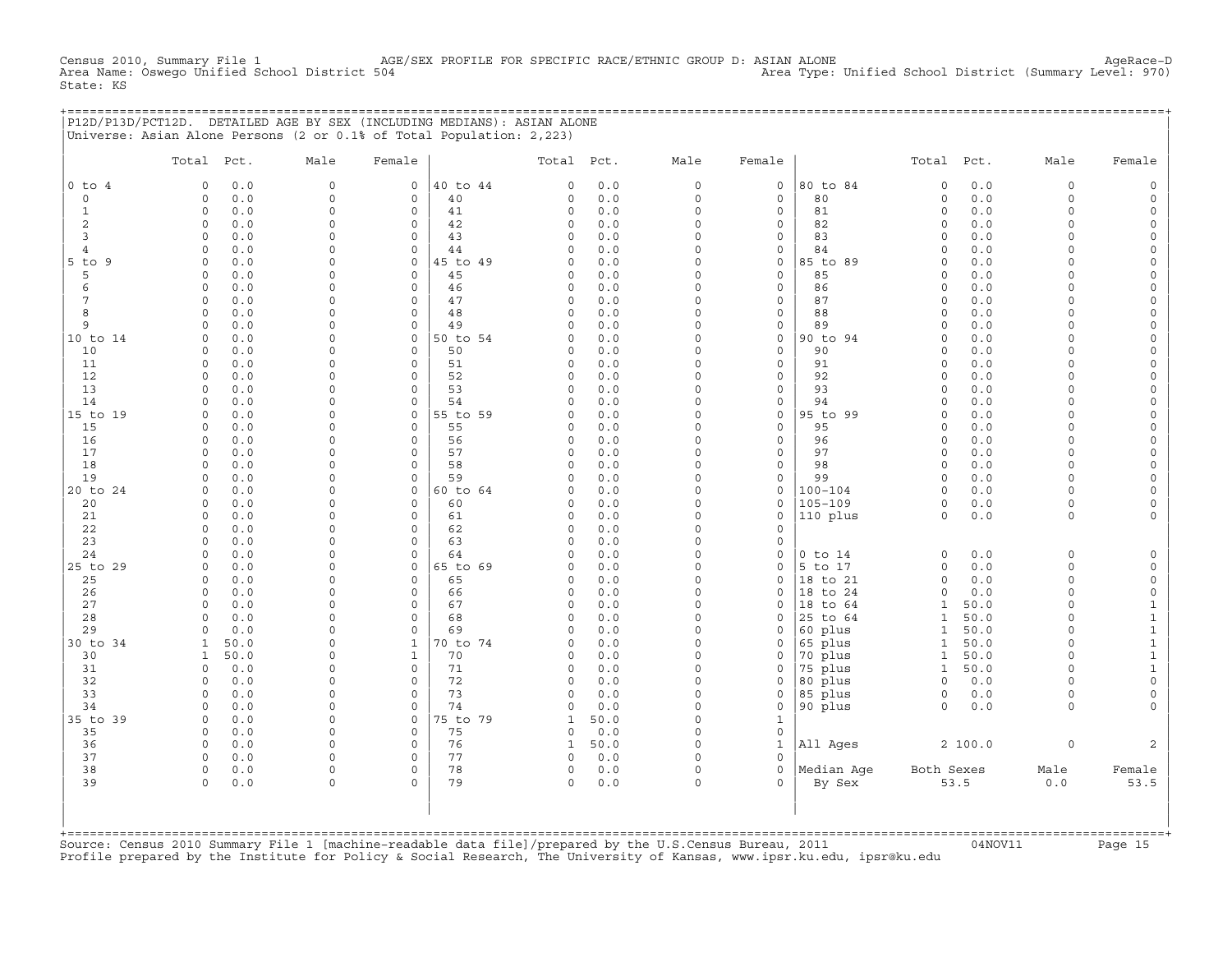Census 2010, Summary File 1 AGE/SEX PROFILE FOR SPECIFIC RACE/ETHNIC GROUP E: NAT HAWAIIAN/OTH. PACIFIC ISLANDER ALONE AgeRace-E<br>Area Name: Oswego Unified School District 504 State: KS

+===================================================================================================================================================+

|                | Total Pct.           | Male                 | Female                     |          | Total Pct.         |                      | Male                 | Female                     |             | Total Pct.           |                      | Male                 | Female                   |
|----------------|----------------------|----------------------|----------------------------|----------|--------------------|----------------------|----------------------|----------------------------|-------------|----------------------|----------------------|----------------------|--------------------------|
| $0$ to $4$     | $\mathbf 0$          | $\mathsf{O}\xspace$  | $\circ$                    | 40 to 44 | 0                  | $\cdot$              | $\mathsf O$          | $\mathsf O$                | 80 to 84    | $\mathbb O$          | $\ddot{\phantom{a}}$ | 0                    | $\mathsf{O}\xspace$      |
| $\circ$        | $\Omega$             | $\Omega$             | $\mathbf 0$                | 40       | $\Omega$           | $\ddot{\phantom{a}}$ | $\mathbf 0$          | $\mathbf 0$                | 80          | $\Omega$             | $\ddot{\phantom{a}}$ | $\Omega$             | $\mathsf{O}\xspace$      |
| 1              | $\circ$              | $\Omega$             | 0                          | 41       | $\Omega$           |                      | $\mathbf 0$          | $\mathbf 0$                | 81          | $\circ$              |                      | $\circ$              | 0                        |
| 2              | $\circ$              | $\Omega$             | $\mathbf 0$                | 42       | $\Omega$           | $\cdot$              | $\Omega$             | $\mathsf{O}$               | 82          | $\Omega$             |                      | $\circ$              | $\circ$                  |
| $\overline{3}$ | $\Omega$             | $\Omega$             | 0                          | 43       | $\cap$             | $\cdot$              | $\Omega$             | $\mathsf{O}\xspace$        | 83          | $\circ$              |                      | $\circ$              | $\mathsf O$              |
| 4              | $\Omega$             | $\Omega$             | $\mathbf 0$                | 44       |                    |                      | $\Omega$             | $\mathbf 0$                | 84          | $\Omega$             |                      | $\Omega$             | $\mathsf{O}\xspace$      |
| $5$ to $9$     | $\Omega$             | $\Omega$             | $\mathbf 0$                | 45 to 49 | U                  | $\ddot{\phantom{a}}$ | $\Omega$             | $\mathsf{O}$               | 85 to 89    | $\Omega$             |                      | $\Omega$             | $\mathsf{O}\xspace$      |
| 5              | $\Omega$             | $\Omega$             | $\mathsf{O}\xspace$        | 45       | C)                 | $\ddot{\phantom{a}}$ | $\Omega$             | $\mathsf O$                | 85          | $\Omega$             |                      | $\Omega$             | $\mathsf{O}\xspace$      |
| 6              | $\Omega$             | $\Omega$             | $\mathbf 0$                | 46       | $\cap$             | $\ddot{\phantom{a}}$ | $\Omega$             | $\mathbf{0}$               | 86          | $\Omega$             |                      | $\cap$               | $\mathsf{O}\xspace$      |
| 7              | $\Omega$             | $\Omega$             | $\mathbf 0$                | 47       | C)                 | $\ddot{\phantom{a}}$ | $\Omega$             | $\mathbf 0$                | 87          | $\Omega$             |                      | $\Omega$             | 0                        |
| 8              | $\Omega$             | $\Omega$             | $\mathsf{O}\xspace$        | 48       | $\Omega$<br>$\cap$ | $\cdot$              | $\Omega$             | $\mathsf{O}\xspace$        | 88          | $\Omega$             |                      | $\Omega$             | $\mathsf{O}\xspace$      |
| 9              | $\cap$               | $\cap$               | $\mathbf 0$                | 49       |                    | $\ddot{\phantom{a}}$ | $\Omega$             | $\mathsf O$                | 89          | $\Omega$             |                      | $\cap$               | $\circ$                  |
| 10 to 14       | $\Omega$             | $\Omega$             | $\mathbf{0}$               | 50 to 54 | C)                 | $\sim$               | $\Omega$<br>$\Omega$ | $\mathbf 0$                | 90 to 94    | $\circ$              |                      | $\Omega$             | $\mathsf{O}\xspace$      |
| 10             | $\Omega$<br>$\Omega$ | $\Omega$<br>$\Omega$ | $\mathbf 0$                | 50       | O.<br>$\Omega$     |                      | $\Omega$             | $\mathbf 0$                | 90          | $\Omega$<br>$\Omega$ |                      | $\Omega$             | 0                        |
| 11             | $\Omega$             | $\Omega$             | $\mathbf 0$                | 51       | $\Omega$           | $\ddot{\phantom{a}}$ | $\Omega$             | $\mathsf{O}\xspace$        | 91          |                      |                      | $\Omega$             | $\mathsf{O}\xspace$      |
| 12<br>13       | $\Omega$             | $\Omega$             | $\mathbf 0$<br>$\mathbf 0$ | 52<br>53 | C)                 | $\ddot{\phantom{a}}$ | $\Omega$             | $\mathbf 0$<br>$\mathbf 0$ | 92<br>93    | $\Omega$<br>$\Omega$ |                      | $\Omega$<br>$\Omega$ | $\mathsf{O}\xspace$      |
| 14             | $\Omega$             | $\Omega$             | $\circ$                    | 54       |                    | $\ddot{\phantom{a}}$ | $\Omega$             | $\mathsf{O}\xspace$        | 94          | $\Omega$             |                      | $\Omega$             | 0<br>$\mathsf{O}\xspace$ |
| 15 to 19       | $\Omega$             | $\Omega$             | $\mathsf{O}\xspace$        | 55 to 59 | $\Omega$           |                      | $\mathbf 0$          | $\mathsf O$                | 95 to 99    | $\Omega$             |                      | $\Omega$             | $\mathsf{O}\xspace$      |
| 15             | $\Omega$             | $\Omega$             | $\mathbf 0$                | 55       | C                  |                      | $\Omega$             | $\mathbf 0$                | 95          | $\Omega$             |                      | $\cap$               | $\mathsf{O}\xspace$      |
| 16             | $\Omega$             | $\Omega$             | $\mathbf 0$                | 56       |                    | $\ddot{\phantom{a}}$ | $\Omega$             | $\mathbf 0$                | 96          | $\circ$              |                      | $\Omega$             | $\mathsf{O}\xspace$      |
| 17             | $\Omega$             | 0                    | $\mathbf 0$                | 57       | $\Omega$           | $\cdot$              | $\mathbf 0$          | $\mathsf{O}\xspace$        | 97          | $\Omega$             |                      | $\Omega$             | $\mathsf{O}\xspace$      |
| 18             | $\cap$               | $\Omega$             | $\Omega$                   | 58       | $\cap$             | $\ddot{\phantom{a}}$ | $\Omega$             | $\mathbf 0$                | 98          | $\Omega$             |                      | $\Omega$             | $\mathsf{O}\xspace$      |
| 19             | $\Omega$             | $\Omega$             | $\mathbf 0$                | 59       |                    | $\sim$               | $\Omega$             | $\mathbf 0$                | 99          | $\Omega$             |                      | $\Omega$             | $\mathsf{O}\xspace$      |
| 20 to 24       | $\Omega$             | $\Omega$             | $\mathbf{0}$               | 60 to 64 |                    | $\cdot$              | $\Omega$             | $\mathsf O$                | $100 - 104$ | $\circ$              |                      | $\Omega$             | $\mathsf{O}\xspace$      |
| 20             | $\Omega$             | $\Omega$             | $\mathbf 0$                | 60       | C)                 | $\ddot{\phantom{a}}$ | $\Omega$             | $\mathsf{O}$               | $105 - 109$ | $\circ$              |                      | $\circ$              | $\mathsf{O}\xspace$      |
| 21             | $\Omega$             | $\Omega$             | $\mathbf 0$                | 61       | C)                 | $\ddot{\phantom{a}}$ | $\Omega$             | $\mathbf 0$                | 110 plus    | $\circ$              |                      | $\Omega$             | $\mathbf{0}$             |
| 22             | $\Omega$             | $\Omega$             | $\mathbf 0$                | 62       | $\Omega$           | $\sim$               | $\Omega$             | $\mathbf 0$                |             |                      |                      |                      |                          |
| 23             | $\Omega$             | $\Omega$             | $\mathbf 0$                | 63       | $\Omega$           | $\ddot{\phantom{a}}$ | $\Omega$             | $\mathsf O$                |             |                      |                      |                      |                          |
| 24             | $\Omega$             | $\Omega$             | 0                          | 64       | U                  |                      | $\Omega$             | $\mathsf O$                | $0$ to $14$ | $\mathbb O$          |                      | 0                    | $\mathsf{O}\xspace$      |
| 25 to 29       | $\Omega$             | $\Omega$             | $\mathbf 0$                | 65 to 69 | U                  | $\sim$               | $\Omega$             | $\mathbf 0$                | 5 to 17     | $\circ$              |                      | $\Omega$             | $\mathsf{O}$             |
| 25             | $\Omega$             | 0                    | $\mathbf 0$                | 65       | C)                 | $\cdot$              | $\Omega$             | $\mathbf 0$                | 18 to 21    | $\circ$              |                      | $\Omega$             | $\mathbb O$              |
| 26             | $\Omega$             | 0                    | 0                          | 66       | C)                 |                      | $\mathbf 0$          | $\mathbf 0$                | 18 to 24    | $\circ$              |                      | $\circ$              | $\mathsf O$              |
| 27             | $\cap$               | $\cap$               | $\Omega$                   | 67       | U                  |                      | $\Omega$             | $\Omega$                   | 18 to 64    | $\Omega$             |                      | $\Omega$             | $\circ$                  |
| 28             | $\Omega$             | 0                    | $\mathsf{O}\xspace$        | 68       | C)                 |                      | $\Omega$             | $\mathbf 0$                | 25 to 64    | $\Omega$             |                      | $\Omega$             | 0                        |
| 29             |                      | 0                    | $\mathbf 0$                | 69       |                    | $\cdot$              | $\mathbf 0$          | $\mathbf 0$                | 60 plus     | $\Omega$             |                      | $\Omega$             | $\mathsf{O}\xspace$      |
| 30 to 34       | $\cap$               | $\Omega$             | $\circ$                    | 70 to 74 |                    | $\cdot$              | $\Omega$             | $\mathsf{O}$               | 65 plus     | $\Omega$             |                      | $\cap$               | $\mathsf{O}\xspace$      |
| 30             | $\Omega$             | $\Omega$             | $\mathbf 0$                | 70       | C)                 |                      | $\Omega$             | $\mathbf 0$                | 70 plus     | $\Omega$             |                      | $\Omega$             | $\circ$                  |
| 31             | $\Omega$             | 0                    | $\mathbf 0$                | 71       | C)                 | $\ddot{\phantom{a}}$ | $\mathbf 0$          | 0                          | 75 plus     | $\circ$              |                      | $\Omega$             | $\mathsf{O}\xspace$      |
| 32             | $\Omega$             | $\Omega$             | $\mathbf 0$                | 72       | $\Omega$           | $\ddot{\phantom{a}}$ | $\Omega$             | $\mathbf 0$                | 80 plus     | $\circ$              |                      | $\Omega$             | $\mathsf O$              |
| 33             | $\Omega$             | $\Omega$             | $\mathbf 0$                | 73       | $\cap$             |                      | $\Omega$             | $\mathbf 0$                | 85 plus     | $\Omega$             |                      | $\Omega$             | $\mathbf 0$              |
| 34             | $\Omega$             | $\Omega$             | $\Omega$                   | 74       | $\cap$             | $\ddot{\phantom{a}}$ | $\Omega$             | $\mathbf 0$                | 90 plus     | $\Omega$             |                      | $\Omega$             | $\mathbf{0}$             |
| 35 to 39       | $\Omega$             | $\mathbf 0$          | $\circ$                    | 75 to 79 | $\Omega$           | $\ddot{\phantom{a}}$ | $\mathbf 0$          | $\mathbf 0$                |             |                      |                      |                      |                          |
| 35             | $\Omega$             | $\Omega$             | $\mathsf{O}\xspace$        | 75       | $\Omega$           |                      | $\mathbf 0$          | $\mathsf{O}$               |             |                      |                      |                      |                          |
| 36             | $\Omega$             | $\Omega$             | $\mathbf 0$                | 76       | $\Omega$           |                      | $\Omega$             | $\mathbf 0$                | All Ages    | $\mathsf O$          |                      | 0                    | $\circ$                  |
| 37             | $\Omega$             | $\Omega$             | $\mathbf 0$                | 77       | C)                 |                      | $\Omega$             | $\Omega$                   |             |                      |                      |                      |                          |
| 38             | $\Omega$             | $\Omega$             | $\mathbf 0$                | 78       | $\circ$            | $\bullet$            | $\Omega$             | $\mathbf 0$                | Median Aqe  | Both Sexes           |                      | Male                 | Female                   |
| 39             | $\Omega$             | $\Omega$             | $\Omega$                   | 79       | $\Omega$           |                      | $\Omega$             | $\Omega$                   | By Sex      |                      | 0.0                  | 0.0                  | $0.0$                    |

+===================================================================================================================================================+Source: Census 2010 Summary File 1 [machine−readable data file]/prepared by the U.S.Census Bureau, 2011 04NOV11 Page 16 Profile prepared by the Institute for Policy & Social Research, The University of Kansas, www.ipsr.ku.edu, ipsr@ku.edu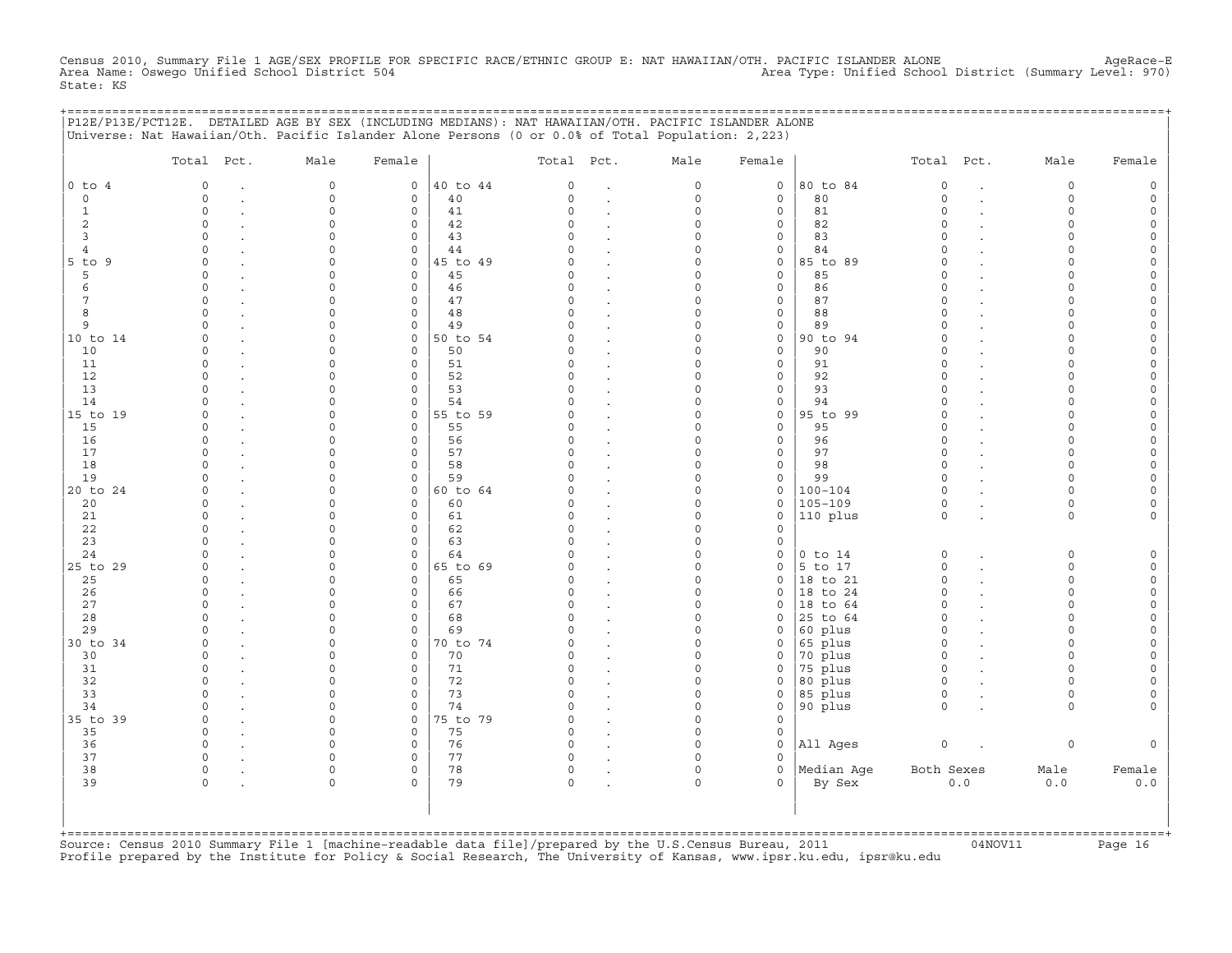Census 2010, Summary File 1 AGE/SEX PROFILE FOR SPECIFIC RACE/ETHNIC GROUP F: SOME OTHER RACE ALONE AgeRace−F<br>Area Name: Oswego Unified School District 504 State: KS

+===================================================================================================================================================+

|                | P12F/P13F/PCT12F. DETAILED AGE BY SEX (INCLUDING MEDIANS): SOME OTHER RACE ALONE |              |              |          |              |       |              |                     |             |                |         |              |                     |
|----------------|----------------------------------------------------------------------------------|--------------|--------------|----------|--------------|-------|--------------|---------------------|-------------|----------------|---------|--------------|---------------------|
|                | Universe: Some Other Race Alone Persons (8 or 0.4% of Total Population: 2,223)   |              |              |          |              |       |              |                     |             |                |         |              |                     |
|                | Total Pct.                                                                       | Male         | Female       |          | Total Pct.   |       | Male         | Female              |             | Total          | Pct.    | Male         | Female              |
| $0$ to $4$     | 12.5<br>1                                                                        | $\mathbf{1}$ | 0            | 40 to 44 | $\circ$      | 0.0   | $\circ$      | 0                   | 80 to 84    | $\mathsf O$    | 0.0     | 0            | $\mathsf{O}$        |
| $\mathbf 0$    | 0.0<br>0                                                                         | $\mathbf 0$  | 0            | 40       | $\Omega$     | 0.0   | $\Omega$     | $\circ$             | 80          | $\mathbf 0$    | 0.0     | 0            | $\mathsf{O}$        |
| $\mathbf{1}$   | $\circ$<br>0.0                                                                   | $\mathbf 0$  | $\Omega$     | 41       | $\circ$      | 0.0   | $\Omega$     | $\circ$             | 81          | $\mathbf 0$    | 0.0     | $\circ$      | $\mathsf{O}$        |
| $\overline{2}$ | 0.0<br>0                                                                         | 0            | 0            | 42       | $\circ$      | 0.0   | $\Omega$     | $\circ$             | 82          | $\mathbf 0$    | 0.0     | 0            | $\circ$             |
| 3              | 0.0<br>$\Omega$                                                                  | 0            | 0            | 43       | $\Omega$     | 0.0   | $\Omega$     | $\mathsf{O}\xspace$ | 83          | $\mathbf 0$    | 0.0     | $\Omega$     | $\mathsf{O}\xspace$ |
| $\overline{4}$ | 12.5                                                                             | $\mathbf{1}$ | 0            | 44       | $\circ$      | 0.0   | $\Omega$     | $\circ$             | 84          | $\mathbf 0$    | 0.0     | $\Omega$     | $\mathsf{O}$        |
| $5$ to<br>9    | 0.0<br>$\Omega$                                                                  | 0            | 0            | 45 to 49 | $\mathbf{z}$ | 25.0  | $\mathbf{1}$ | 1                   | 85 to 89    | $\Omega$       | 0.0     | $\Omega$     | 0                   |
| 5              | 0.0<br>$\Omega$                                                                  | 0            | $\Omega$     | 45       | 1            | 12.5  | $\mathbf{1}$ | $\circ$             | 85          | $\mathbf 0$    | 0.0     | $\Omega$     | 0                   |
| 6              | 0.0<br>$\Omega$                                                                  | 0            | 0            | 46       | $\circ$      | 0.0   | $\Omega$     | $\mathsf O$         | 86          | $\Omega$       | 0.0     | $\Omega$     | $\mathsf{O}$        |
| 7              | 0.0<br>$\circ$                                                                   | 0            | 0            | 47       | $\circ$      | 0.0   | $\Omega$     | $\circ$             | 87          | $\mathbf 0$    | 0.0     | $\Omega$     | $\mathsf{O}\xspace$ |
| 8              | 0.0<br><sup>0</sup>                                                              | 0            | 0            | 48       | $\Omega$     | 0.0   | $\Omega$     | $\circ$             | 88          | $\Omega$       | 0.0     | $\Omega$     | 0                   |
| 9              | 0.0<br>$\cap$                                                                    | 0            | $\Omega$     | 49       | 1            | 12.5  | $\cap$       | 1                   | 89          | $\Omega$       | 0.0     | $\Omega$     | $\mathbf 0$         |
| 10 to 14       | 0.0<br>$\Omega$                                                                  | 0            | 0            | 50 to 54 | 1            | 12.5  | $\mathbf{1}$ | $\mathsf{O}\xspace$ | 90 to 94    | $\circ$        | 0.0     | $\Omega$     | 0                   |
| 10             | 0.0<br>$\Omega$                                                                  | 0            | $\circ$      | 50       | $\Omega$     | 0.0   | $\Omega$     | $\circ$             | 90          | $\mathbf 0$    | 0.0     | $\Omega$     | $\mathsf O$         |
| 11             | 0<br>0.0                                                                         | 0            | 0            | 51       | $\circ$      | 0.0   | $\Omega$     | $\circ$             | 91          | $\mathbf 0$    | 0.0     | $\Omega$     | 0                   |
| 12             | $\Omega$<br>0.0                                                                  | 0            | 0            | 52       | $\Omega$     | 0.0   | $\Omega$     | $\circ$             | 92          | $\mathbf 0$    | 0.0     | $\Omega$     | 0                   |
| 13             | 0.0<br>0                                                                         | 0            | 0            | 53       | $\circ$      | 0.0   | $\Omega$     | $\mathbf 0$         | 93          | $\mathbf 0$    | 0.0     | $\circ$      | $\mathbf 0$         |
| 14             | $\Omega$<br>0.0                                                                  | 0            | 0            | 54       | $\mathbf{1}$ | 12.5  | $\mathbf{1}$ | $\mathsf O$         | 94          | $\Omega$       | 0.0     | $\Omega$     | 0                   |
| 15 to 19       | 0.0<br>$\Omega$                                                                  | 0            | $\Omega$     | 55 to 59 | $\Omega$     | $0.0$ | $\Omega$     | $\circ$             | 95 to 99    | $\Omega$       | 0.0     | $\Omega$     | $\mathsf{O}\xspace$ |
| 15             | 0.0<br>$\Omega$                                                                  | 0            | 0            | 55       | $\circ$      | 0.0   | $\Omega$     | $\circ$             | 95          | $\mathbf 0$    | 0.0     | $\Omega$     | 0                   |
| 16             | 0.0<br>0                                                                         | 0            | 0            | 56       | $\Omega$     | 0.0   | $\Omega$     | $\mathbf 0$         | 96          | $\mathbf 0$    | 0.0     | $\Omega$     | $\mathbf 0$         |
| 17             | 0.0<br>$\Omega$                                                                  | 0            | 0            | 57       | $\Omega$     | 0.0   | $\Omega$     | $\mathsf O$         | 97          | $\mathbf 0$    | 0.0     | $\Omega$     | $\mathsf{O}\xspace$ |
| 18             | $\Omega$<br>0.0                                                                  | 0            | 0            | 58       | $\circ$      | 0.0   | $\Omega$     | $\circ$             | 98          | $\mathbf 0$    | 0.0     | $\Omega$     | $\mathsf{O}\xspace$ |
| 19             | 0.0<br><sup>n</sup>                                                              | $\Omega$     | $\Omega$     | 59       | $\cap$       | 0.0   | $\Omega$     | $\mathbf 0$         | 99          | $\Omega$       | 0.0     | $\Omega$     | 0                   |
| 20 to 24       | 25.0<br>2                                                                        | 1            | $\mathbf 1$  | 60 to 64 | $\Omega$     | 0.0   | $\Omega$     | $\circ$             | $100 - 104$ | $\mathbf 0$    | 0.0     | $\Omega$     | $\mathbf 0$         |
| 20             | 12.5                                                                             | 1            | 0            | 60       | $\Omega$     | 0.0   | $\Omega$     | $\mathsf O$         | $105 - 109$ | $\mathbf 0$    | 0.0     | 0            | 0                   |
| 21             | 0.0<br>$\Omega$                                                                  | 0            | 0            | 61       | $\Omega$     | 0.0   | $\Omega$     | $\mathsf O$         | 110 plus    | $\Omega$       | 0.0     | $\circ$      | $\circ$             |
| 22             | 12.5<br>1                                                                        | 0            | $\mathbf 1$  | 62       | $\circ$      | 0.0   | $\Omega$     | $\circ$             |             |                |         |              |                     |
| 23             | 0.0<br>$\cap$                                                                    | 0            | $\Omega$     | 63       | $\cap$       | 0.0   | $\Omega$     | $\Omega$            |             |                |         |              |                     |
| 24             | 0.0<br>$\Omega$                                                                  | 0            | $\circ$      | 64       | $\circ$      | 0.0   | $\Omega$     | $\circ$             | $0$ to $14$ | 1              | 12.5    | $\mathbf{1}$ | $\mathsf{O}$        |
| 25 to 29       | 12.5<br>1                                                                        | 0            | $\mathbf{1}$ | 65 to 69 | $\circ$      | 0.0   | $\Omega$     | $\circ$             | 5 to 17     | $\mathbf 0$    | 0.0     | 0            | $\mathsf{O}$        |
| 25             | 0.0<br>$\Omega$                                                                  | 0            | 0            | 65       | $\circ$      | 0.0   | $\Omega$     | $\circ$             | 18 to 21    | $\mathbf{1}$   | 12.5    | $\mathbf{1}$ | $\mathsf O$         |
| 26             | 12.5<br>1                                                                        | 0            | 1            | 66       | $\circ$      | 0.0   | $\Omega$     | $\mathbf 0$         | 18 to 24    | 2              | 25.0    | $\mathbf{1}$ | $\mathbf{1}$        |
| 27             | 0.0<br>$\Omega$                                                                  | 0            | 0            | 67       | $\Omega$     | 0.0   | $\Omega$     | $\Omega$            | 18 to 64    | 6              | 75.0    | 3            | 3                   |
| 28             | 0.0<br>$\Omega$                                                                  | 0            | $\circ$      | 68       | $\Omega$     | 0.0   | $\Omega$     | 0                   | 25 to 64    | $\overline{4}$ | 50.0    | 2            | $\overline{c}$      |
| 29             | 0.0<br>$\Omega$                                                                  | 0            | $\Omega$     | 69       | $\Omega$     | 0.0   | $\Omega$     | $\mathbf 0$         | 60 plus     | $\mathbf{1}$   | 12.5    | $\mathbf{1}$ | $\mathsf O$         |
| 30 to 34       | 0.0<br>0                                                                         | 0            | 0            | 70 to 74 | 1            | 12.5  | $\mathbf{1}$ | $\mathbf 0$         | 65 plus     | 1              | 12.5    | 1            | 0                   |
| 30             | 0.0<br><sup>0</sup>                                                              | 0            | 0            | 70       | $\Omega$     | 0.0   | $\Omega$     | $\circ$             | 70 plus     | 1              | 12.5    | 1            | 0                   |
| 31             | 0.0<br>$\Omega$                                                                  | 0            | 0            | 71       | $\Omega$     | 0.0   | $\Omega$     | $\mathsf O$         | 75 plus     | $\circ$        | 0.0     | $\Omega$     | 0                   |
| 32             | $\Omega$<br>0.0                                                                  | 0            | 0            | 72       | $\Omega$     | 0.0   | $\Omega$     | $\mathsf O$         | 80 plus     | $\mathsf O$    | 0.0     | 0            | 0                   |
| 33             | 0.0<br>$\Omega$                                                                  | 0            | $\Omega$     | 73       | $\Omega$     | 0.0   | $\Omega$     | $\circ$             | 85 plus     | $\circ$        | 0.0     | $\circ$      | $\mathsf{O}$        |
| 34             | $\Omega$<br>0.0                                                                  | 0            | 0            | 74       | 1            | 12.5  | $\mathbf{1}$ | $\circ$             | 90 plus     | $\mathbf 0$    | 0.0     | $\circ$      | $\mathbf{0}$        |
| 35 to 39       | 0.0<br>$\Omega$                                                                  | 0            | 0            | 75 to 79 | $\Omega$     | 0.0   | $\Omega$     | $\Omega$            |             |                |         |              |                     |
| 35             | 0.0<br>$\Omega$                                                                  | 0            | 0            | 75       | $\Omega$     | 0.0   | $\Omega$     | $\mathsf O$         |             |                |         |              |                     |
| 36             | $\Omega$<br>0.0                                                                  | 0            | 0            | 76       | $\circ$      | 0.0   | $\Omega$     | $\mathsf O$         | All Ages    |                | 8 100.0 | 5            | 3                   |
| 37             | 0.0<br><sup>0</sup>                                                              | $\Omega$     | $\Omega$     | 77       | $\Omega$     | 0.0   | $\Omega$     | $\Omega$            |             |                |         |              |                     |
| 38             | 0.0<br>$\circ$                                                                   | 0            | $\Omega$     | 78       | $\circ$      | 0.0   | $\Omega$     | $\circ$             | Median Aqe  | Both Sexes     |         | Male         | Female              |
| 39             | $\Omega$<br>0.0                                                                  | $\Omega$     | $\circ$      | 79       | $\Omega$     | 0.0   | $\Omega$     | $\Omega$            | By Sex      |                | 36.0    | 45.5         | 26.5                |

| | +===================================================================================================================================================+ Source: Census 2010 Summary File 1 [machine−readable data file]/prepared by the U.S.Census Bureau, 2011 04NOV11 Page 17 Profile prepared by the Institute for Policy & Social Research, The University of Kansas, www.ipsr.ku.edu, ipsr@ku.edu

| | | | | | | |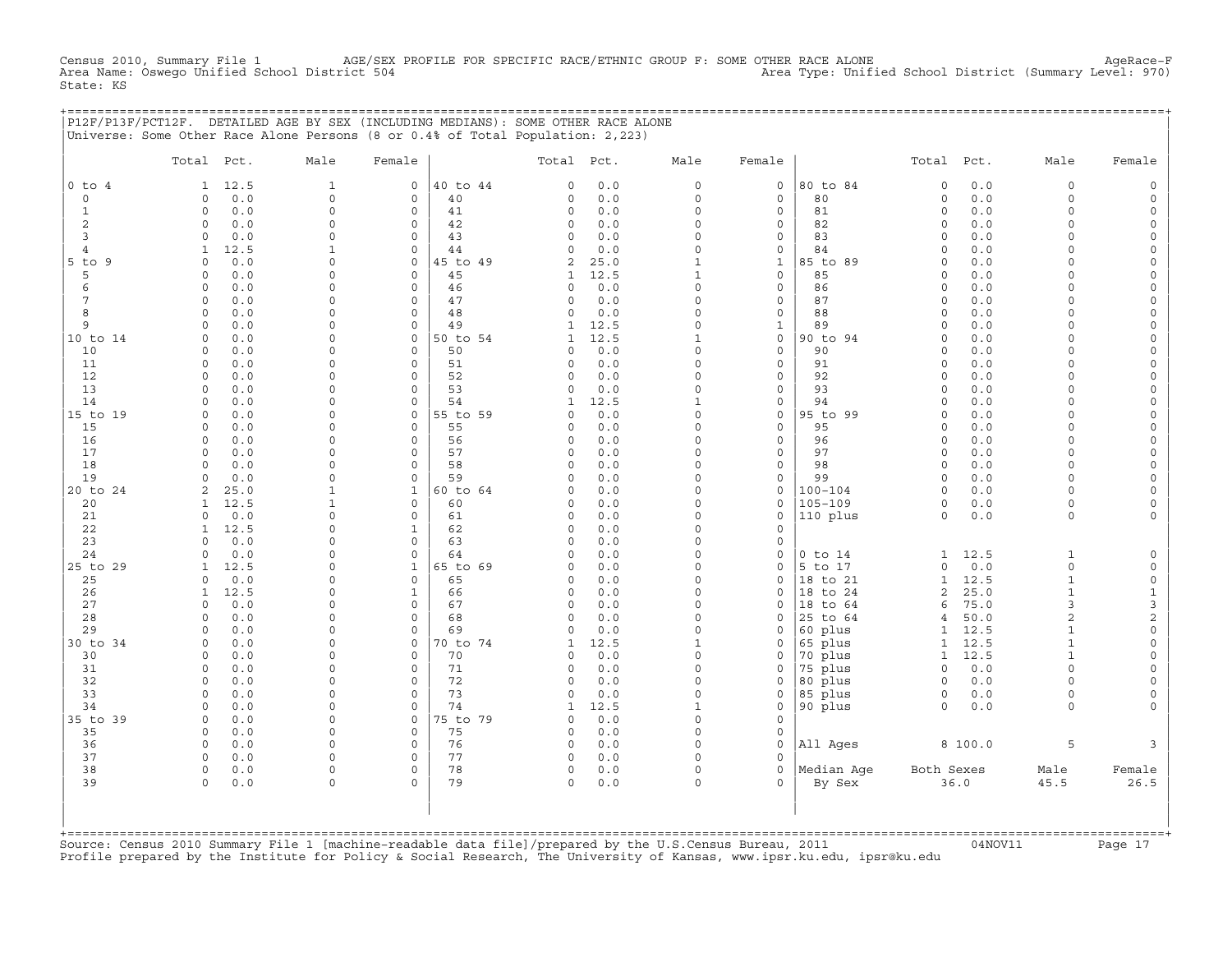Census 2010, Summary File 1 AGE/SEX PROFILE FOR SPECIFIC RACE/ETHNIC GROUP G: TWO OR MORE RACES AgeRace−G<br>Area Name: Oswego Unified School District 504 Area Type: Unified School District (Summary Level: 970) Area Type: Unified School District (Summary Level: 970) State: KS

|                           | P12G/P13G/PCT12G. DETAILED AGE BY SEX (INCLUDING MEDIANS): TWO OR MORE RACES<br>Universe: Two or More Races Persons (72 or 3.2% of Total Population: 2,223) |                            |                                 |                |                     |              |                          |                              |                        |                         |              |                      |                |
|---------------------------|-------------------------------------------------------------------------------------------------------------------------------------------------------------|----------------------------|---------------------------------|----------------|---------------------|--------------|--------------------------|------------------------------|------------------------|-------------------------|--------------|----------------------|----------------|
|                           | Total Pct.                                                                                                                                                  | Male                       | Female                          |                | Total Pct.          |              | Male                     | Female                       |                        | Total Pct.              |              | Male                 | Female         |
| $0$ to $4$<br>$\circ$     | 12.5<br>9<br>1.4<br>1                                                                                                                                       | 5<br>$\mathbf 0$           | $4\overline{ }$<br>$\mathbf{1}$ | 40 to 44<br>40 | $\overline{2}$<br>0 | 2.8<br>0.0   | $\circ$<br>$\circ$       | 2<br>$\circ$                 | 80 to 84<br>80         | 1<br>$\mathbf{1}$       | 1.4<br>1.4   | $\circ$<br>$\circ$   | 1<br>1         |
| $\mathbf{1}$              | 2.8<br>2                                                                                                                                                    | $\mathbf{1}$               | $\mathbf{1}$                    | 41             | 0                   | 0.0          | $\Omega$                 | $\circ$                      | 81                     | $\Omega$                | 0.0          | $\Omega$             | $\Omega$       |
| $\overline{c}$            | 1.4<br>1<br>$\mathbf{1}$                                                                                                                                    | $\Omega$                   | $\mathbf{1}$<br>$\mathbf 0$     | 42<br>43       | 0                   | 0.0          | $\circ$<br>$\circ$       | 0                            | 82<br>83               | $\mathbf 0$<br>$\circ$  | 0.0          | $\Omega$<br>$\cap$   | $\Omega$       |
| 3<br>4                    | 1.4<br>5.6<br>$\Delta$                                                                                                                                      | 3                          | $\mathbf{1}$                    | 44             | 1<br>1              | 1.4<br>1.4   | $\circ$                  | $\mathbf{1}$<br>$\mathbf{1}$ | 84                     | $\Omega$                | 0.0<br>0.0   | $\cap$               |                |
| $5$ to $9$                | 11.1<br>R                                                                                                                                                   | $\mathfrak{D}$             | 6                               | 45 to 49       | $\overline{2}$      | 2.8          | $\overline{a}$           | 0                            | 85 to 89               | $\Omega$                | 0.0          | $\cap$               |                |
| 5                         | 1.4<br>$\mathbf{1}$                                                                                                                                         | 1                          | $\mathbf 0$                     | 45             | 0                   | 0.0          | $\Omega$                 | $\mathbf 0$                  | 85                     | $\Omega$                | 0.0          |                      |                |
| 6<br>7                    | 5.6<br>$\overline{4}$<br>1.4<br>1                                                                                                                           | 1<br>$\Omega$              | 3<br>$\mathbf{1}$               | 46<br>47       | 1<br>$\circ$        | 1.4<br>0.0   | $\mathbf{1}$<br>$\Omega$ | 0<br>$\mathbf{0}$            | 86<br>87               | $\Omega$<br>$\Omega$    | 0.0<br>0.0   | $\cap$<br>$\cap$     |                |
| 8                         | 2<br>2.8                                                                                                                                                    | $\circ$                    | 2                               | 48             | $\mathbf{1}$        | 1.4          | $\mathbf{1}$             | $\circ$                      | 88                     | $\mathbf 0$             | 0.0          | $\Omega$             |                |
| 9                         | 0.0<br>$\circ$                                                                                                                                              | $\circ$                    | $\circ$                         | 49             | 0                   | 0.0          | $\circ$                  | 0                            | 89                     | $\mathbf 0$             | 0.0          | $\Omega$             |                |
| 10 to 14                  | 19<br>26.4                                                                                                                                                  | 10                         | 9                               | 50 to 54       | 0                   | 0.0          | $\Omega$                 | $\mathbf{0}$                 | 90 to 94               | $\Omega$                | 0.0          | $\Omega$             |                |
| 10<br>11                  | $\overline{4}$<br>5.6<br>4.2                                                                                                                                | $\overline{c}$             | 2                               | 50             | 0                   | 0.0          | $\circ$<br>0             | $\circ$                      | 90<br>91               | $\mathbf 0$<br>$\circ$  | 0.0<br>0.0   | $\Omega$<br>$\cap$   |                |
| 12                        | 3<br>8.3<br>6                                                                                                                                               | 1<br>κ                     | 2<br>3                          | 51<br>52       | 0<br>$\Omega$       | 0.0<br>0.0   | O                        | 0<br>$\Omega$                | 92                     | $\Omega$                | 0.0          |                      |                |
| 13                        | 2.8<br>2                                                                                                                                                    | -1                         | $\mathbf{1}$                    | 53             | 0                   | 0.0          | $\Omega$                 | 0                            | 93                     | $\Omega$                | 0.0          | $\cap$               |                |
| 14                        | 5.6<br>$\overline{4}$                                                                                                                                       | 3                          | $\mathbf{1}$                    | 54             | $\Omega$            | 0.0          | $\Omega$                 | $\mathbf{0}$                 | 94                     | $\Omega$                | 0.0          | $\cap$               |                |
| 15 to 19                  | 12.5<br>9                                                                                                                                                   | $\overline{a}$             | 7                               | 55 to 59       | 0                   | 0.0          | $\circ$                  | $\mathbf{0}$                 | 95 to 99               | $\Omega$                | 0.0          | $\cap$<br>$\Omega$   |                |
| 15<br>16                  | 2.8<br>2<br>4.2<br>3                                                                                                                                        | $\Omega$<br>$\mathbf{1}$   | 2<br>2                          | 55<br>56       | 0<br>$\circ$        | $0.0$<br>0.0 | $\Omega$<br>$\circ$      | $\circ$<br>$\circ$           | 95<br>96               | $\Omega$<br>$\mathbf 0$ | 0.0<br>0.0   | $\Omega$             |                |
| 17                        | 2<br>2.8                                                                                                                                                    | 1                          | $\mathbf{1}$                    | 57             | $\circ$             | 0.0          | 0                        | 0                            | 97                     | $\mathbf 0$             | 0.0          | $\Omega$             | $\Omega$       |
| 18                        | 1.4<br>1                                                                                                                                                    | $\cap$                     | $\mathbf{1}$                    | 58             | 0                   | 0.0          | $\Omega$                 | 0                            | 98                     | $\Omega$                | 0.0          | $\Omega$             |                |
| 19                        | $\mathbf{1}$<br>1.4                                                                                                                                         | $\Omega$                   | $\mathbf{1}$                    | 59             | 0                   | 0.0          | $\circ$                  | 0                            | 99                     | $\circ$                 | 0.0          | $\Omega$             |                |
| 20 to 24<br>20            | 11.1<br>8<br>4.2<br>3                                                                                                                                       | 6<br>$\mathfrak{D}$        | 2<br>$\mathbf{1}$               | 60 to 64<br>60 | 1<br>$\Omega$       | 1.4<br>0.0   | $\Omega$<br>O            | 1<br>0                       | 100-104<br>$105 - 109$ | $\Omega$<br>$\Omega$    | 0.0<br>0.0   | $\cap$<br>$\Omega$   | $\Omega$       |
| 21                        | 1.4<br>1                                                                                                                                                    | 1                          | $\mathbf 0$                     | 61             | 1                   | 1.4          | 0                        | $\mathbf{1}$                 | 110 plus               | $\circ$                 | 0.0          | $\Omega$             |                |
| 22                        | 2<br>2.8                                                                                                                                                    | $\mathfrak{D}$             | $\mathbf 0$                     | 62             | 0                   | 0.0          | $\Omega$                 | 0                            |                        |                         |              |                      |                |
| 23                        | 0.0<br>$\Omega$                                                                                                                                             | $\Omega$                   | $\mathbf{0}$                    | 63             | $\circ$             | 0.0          | $\circ$                  | $\mathbf 0$                  |                        |                         |              |                      |                |
| 24<br>25 to 29            | 2.8<br>2<br>$\mathbf{1}$<br>1.4                                                                                                                             | $\mathbf{1}$               | $\mathbf{1}$<br>$\mathbf{0}$    | 64<br>65 to 69 | $\circ$<br>2        | 0.0<br>2.8   | $\Omega$<br>$\Omega$     | $\mathbf 0$                  | $0$ to $14$<br>5 to 17 | 36<br>34                | 50.0<br>47.2 | 17<br>14             | 19<br>20       |
| 25                        | $\circ$<br>0.0                                                                                                                                              | $\Omega$                   | $\mathsf{O}$                    | 65             | 0                   | 0.0          | $\circ$                  | 2<br>0                       | 18 to 21               | 6                       | 8.3          | 3                    | 3              |
| 26                        | 1.4<br>1                                                                                                                                                    |                            | $\mathbf 0$                     | 66             | 0                   | 0.0          | $\Omega$                 | $\mathbf 0$                  | 18 to 24               | 10                      | 13.9         | 6                    | $\overline{4}$ |
| 27                        | $\Omega$<br>0.0                                                                                                                                             | $\Omega$                   | $\mathbf{0}$                    | 67             | 1                   | 1.4          | $\Omega$                 | $\mathbf{1}$                 | 18 to 64               | 25                      | 34.7         | 12                   | 13             |
| 28                        | 0.0<br>$\Omega$<br>$\Omega$                                                                                                                                 | $\Omega$<br>$\cap$         | $\circ$<br>$\Omega$             | 68             | 1                   | 1.4          | O<br>$\Omega$            | 1                            | 25 to 64               | 15                      | 20.8         | 6<br>$\Omega$        | 9              |
| 29<br>30 to 34            | 0.0<br>3<br>4.2                                                                                                                                             | $\Omega$                   | 3                               | 69<br>70 to 74 | $\Omega$<br>$\circ$ | 0.0<br>0.0   | 0                        | 0<br>0                       | 60 plus<br>65 plus     | 5<br>4                  | 6.9<br>5.6   | $\Omega$             | 5<br>4         |
| 30                        | 1.4<br>1                                                                                                                                                    | $\Omega$                   | $\mathbf{1}$                    | 70             | 0                   | 0.0          | $\circ$                  | 0                            | 70 plus                | 2                       | 2.8          | $\Omega$             | $\sqrt{2}$     |
| 31                        | 1.4<br>1                                                                                                                                                    | $\Omega$                   | $\mathbf{1}$                    | 71             | 0                   | 0.0          | O                        | $\mathbf 0$                  | 75 plus                | 2                       | 2.8          | $\Omega$             | $\sqrt{2}$     |
| 32                        | $\Omega$<br>0.0                                                                                                                                             | $\Omega$                   | $\mathbf 0$                     | 72             | 0                   | 0.0          | $\circ$                  | 0                            | 80 plus                | $\mathbf{1}$            | 1.4          | $\Omega$             | $\mathbf{1}$   |
| 33<br>34                  | 0.0<br>$\Omega$<br>1.4<br>$\mathbf{1}$                                                                                                                      | $\cap$<br>$\cap$           | $\mathbf 0$<br>$\mathbf{1}$     | 73<br>74       | 0<br>0              | 0.0<br>0.0   | $\circ$<br>$\Omega$      | 0<br>0                       | 85 plus<br>90 plus     | $\circ$<br>$\Omega$     | 0.0<br>0.0   | $\Omega$<br>$\Omega$ | $\circ$        |
| 35 to 39                  | 8.3<br>6                                                                                                                                                    | κ                          | $\overline{3}$                  | 75 to 79       | 1                   | 1.4          | $\Omega$                 | $\mathbf{1}$                 |                        |                         |              |                      |                |
| 35                        | 2<br>2.8                                                                                                                                                    | 1                          | $\mathbf{1}$                    | 75             | 1                   | 1.4          | $\Omega$                 | $\mathbf{1}$                 |                        |                         |              |                      |                |
| 36                        | 0.0<br>$\Omega$                                                                                                                                             | $\Omega$                   | $\mathbf 0$                     | 76             | $\circ$             | 0.0          | $\Omega$                 | $\mathbf{0}$                 | All Ages               |                         | 72 100.0     | 31                   | 41             |
| 37<br>38                  | $\mathbf{1}$<br>1.4                                                                                                                                         | $\Omega$<br>$\overline{c}$ | 1<br>$\mathbf{1}$               | 77<br>78       | $\circ$             | 0.0          | $\Omega$<br>$\circ$      | $\Omega$<br>$\circ$          |                        |                         |              |                      |                |
| 39                        | 3<br>4.2<br>$\Omega$<br>0.0                                                                                                                                 | $\Omega$                   | $\Omega$                        | 79             | $\circ$<br>$\circ$  | 0.0<br>0.0   | $\Omega$                 | $\Omega$                     | Median Aqe<br>By Sex   | Both Sexes              | 15.0         | Male<br>14.5         | Female<br>15.8 |
| $+$ = = = = = = = = = = = |                                                                                                                                                             |                            |                                 |                |                     |              |                          |                              |                        |                         |              |                      |                |

Source: Census 2010 Summary File 1 [machine-readable data file]/prepared by the U.S.Census Bureau, 2011 Page 18<br>Profile prepared by the Institute for Policy & Social Research, The University of Kansas, www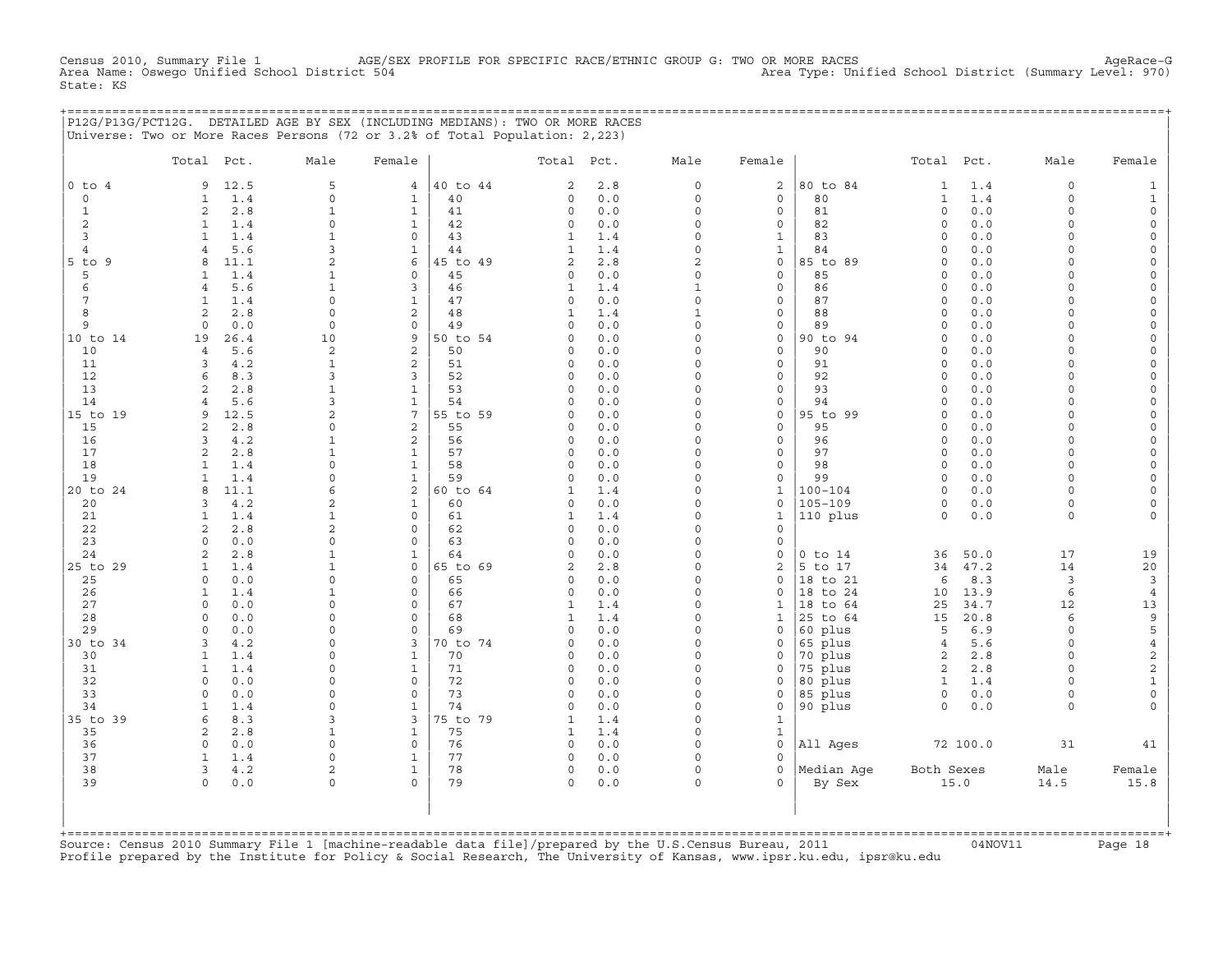Census 2010, Summary File 1 AGE/SEX PROFILE FOR SPECIFIC RACE/ETHNIC GROUP H: HISPANIC OR LATINO OF ANY RACE AgeRace−H Area Name: Oswego Unified School District 504 Area Type: Unified School District (Summary Level: 970) State: KS

+===================================================================================================================================================+

|                 | Total Pct.                             | Male                          | Female                         |                | Total Pct.        |              | Male                    | Female                      |                      | Total Pct.          |              | Male                 | Female                                     |
|-----------------|----------------------------------------|-------------------------------|--------------------------------|----------------|-------------------|--------------|-------------------------|-----------------------------|----------------------|---------------------|--------------|----------------------|--------------------------------------------|
| $0$ to $4$      | 14.0<br>7                              | $\overline{4}$                | 3                              | 40 to 44       | 2                 | $4.0$        | $\mathbf 1$             | $\mathbf{1}$                | 80 to 84             | $\mathbf 0$         | $0.0$        | 0                    | $\mathsf{O}\xspace$                        |
| $\mathbf 0$     | $2.0$<br>$\mathbf{1}$                  | $\Omega$                      | $\mathbf{1}$                   | 40             | 0                 | 0.0          | $\Omega$                | $\mathbf 0$                 | 80                   | $\circ$             | 0.0          | $\circ$              | $\mathsf{O}\xspace$                        |
| $\mathbf{1}$    | $\mathbf{1}$<br>2.0                    | $\mathbf 1$                   | $\mathsf{O}$                   | 41             | $\mathbf{1}$      | 2.0          | $\mathsf{O}\xspace$     | $1\,$                       | 81                   | $\circ$             | 0.0          | 0                    | $\mathsf O$                                |
| 2               | $\mathbf{1}$<br>2.0                    | $\mathbf 0$                   | $\mathbf{1}$                   | 42             | 0                 | 0.0          | $\Omega$                | $\mathbf 0$                 | 82                   | $\circ$             | 0.0          | $\circ$              | $\mathsf O$                                |
| 3               | 2.0<br>$\mathbf{1}$                    | $\mathbf{1}$                  | $\circ$                        | 43             | 1                 | $2.0$        | $1\,$                   | $\mathsf{O}\xspace$         | 83                   | $\Omega$            | 0.0          | $\Omega$             | $\mathsf{O}\xspace$                        |
| $\overline{4}$  | 3<br>6.0                               | $\overline{c}$                | $\mathbf{1}$                   | 44             | 0                 | 0.0          | $\circ$                 | $\mathsf O$                 | 84                   | $\circ$             | 0.0          | $\Omega$             | $\mathsf{O}\xspace$                        |
| $5$ to $9$<br>5 | 6.0<br>3<br>$\Omega$<br>$0.0$          | 3<br>$\Omega$                 | $\circ$<br>$\mathsf{O}\xspace$ | 45 to 49<br>45 | 4<br>1            | 8.0<br>$2.0$ | $\sqrt{2}$<br>$1\,$     | $\mathbf 2$<br>$\mathsf O$  | 85 to 89<br>85       | $\circ$<br>$\Omega$ | 0.0<br>0.0   | $\Omega$<br>$\Omega$ | $\mathsf{O}\xspace$<br>$\mathsf O$         |
| 6               | $\mathbf{1}$<br>2.0                    | $\mathbf{1}$                  | $\mathsf O$                    | 46             | 0                 | 0.0          | $\mathbf 0$             | $\mathsf O$                 | 86                   | $\Omega$            | 0.0          | $\Omega$             | $\mathsf{O}\xspace$                        |
| $\overline{7}$  | $\mathbf{2}$<br>4.0                    | $\mathbf{2}$                  | $\mathsf O$                    | 47             | 0                 | 0.0          | $\mathbf 0$             | $\mathsf O$                 | 87                   | $\circ$             | 0.0          | $\circ$              | $\mathsf{O}\xspace$                        |
| 8               | 0.0<br>$\Omega$                        | $\Omega$                      | $\mathbf 0$                    | 48             | $\mathbf{1}$      | 2.0          | $\circ$                 | $\mathbf 1$                 | 88                   | $\circ$             | 0.0          | $\Omega$             | $\mathsf O$                                |
| 9               | $0.0$<br>$\circ$                       | $\mathsf{O}\xspace$           | $\mathsf O$                    | 49             | $\overline{c}$    | $4.0$        | $\mathbf 1$             | $\mathbf{1}$                | 89                   | $\circ$             | $0.0$        | $\Omega$             | $\mathsf{O}\xspace$                        |
| 10 to 14        | 8.0<br>$\overline{4}$                  | $\overline{4}$                | $\mathsf{O}$                   | 50 to 54       | $\mathbf{1}$      | 2.0          | $\mathbf{1}$            | $\mathsf O$                 | 90 to 94             | 2                   | 4.0          | $\circ$              | $\mathbf{2}$                               |
| 10              | $\circ$<br>0.0                         | $\mathbf 0$                   | $\mathbf 0$                    | 50             | $\Omega$          | 0.0          | $\circ$                 | $\circ$                     | 90                   | $\mathbf{1}$        | 2.0          | $\circ$              | $\mathbf 1$                                |
| 11              | 0.0<br>$\circ$                         | $\mathbf 0$                   | $\mathbf 0$                    | 51             | 0                 | 0.0          | $\Omega$                | $\mathsf{O}$                | 91                   | $\mathbf{1}$        | 2.0          | $\circ$              | $\mathbf 1$                                |
| 12              | $\mathbf{1}$<br>2.0                    | 1                             | $\mathsf{O}$                   | 52             | 0                 | 0.0          | $\mathbf 0$             | $\mathsf{O}$                | 92                   | $\circ$             | 0.0          | $\circ$              | $\mathsf{O}\xspace$                        |
| 13              | $\Omega$<br>0.0                        | $\mathbf 0$                   | $\mathbf 0$                    | 53             | 0                 | 0.0          | $\circ$                 | $\mathbf 0$                 | 93                   | $\circ$             | 0.0          | $\circ$              | $\mathsf O$                                |
| 14              | 3<br>6.0                               | $\overline{3}$                | $\mathbf 0$                    | 54             | 1                 | 2.0          | $\mathbf 1$             | $\mathsf{O}\xspace$         | 94                   | $\circ$             | 0.0          | $\Omega$             | $\mathsf{O}\xspace$                        |
| 15 to 19        | 10<br>20.0                             | 6                             | $\overline{4}$                 | 55 to 59       | 0                 | $0.0$        | $\mathbf 0$             | $\mathsf O$                 | 95 to 99             | $\circ$             | 0.0          | 0                    | $\mathsf{O}\xspace$                        |
| 15              | 0.0<br>$\circ$<br>3                    | $\mathbf 0$<br>$\overline{c}$ | $\mathbf 0$<br>$\mathbf{1}$    | 55<br>56       | $\Omega$<br>0     | 0.0<br>0.0   | $\Omega$<br>$\mathbf 0$ | $\mathbf 0$<br>$\mathsf{O}$ | 95<br>96             | $\circ$<br>$\circ$  | 0.0<br>0.0   | $\Omega$<br>$\Omega$ | $\mathsf{O}$                               |
| 16<br>17        | $6.0$<br>$\overline{4}$<br>8.0         | 3                             | $\mathbf{1}$                   | 57             | $\Omega$          | 0.0          | $\Omega$                | $\mathbf 0$                 | 97                   | $\Omega$            | 0.0          | $\circ$              | $\mathsf{O}\xspace$<br>$\mathsf{O}\xspace$ |
| 18              | $\mathbf{1}$<br>2.0                    | $\mathbf{1}$                  | $\mathsf O$                    | 58             | 0                 | 0.0          | $\Omega$                | $\mathsf O$                 | 98                   | $\circ$             | 0.0          | $\circ$              | $\mathsf{O}$                               |
| 19              | $\mathbf{2}$<br>4.0                    | $\mathbf 0$                   | $\overline{c}$                 | 59             | $\Omega$          | 0.0          | $\Omega$                | $\mathsf{O}\xspace$         | 99                   | $\circ$             | 0.0          | $\Omega$             | $\mathsf{O}\xspace$                        |
| 20 to 24        | 10.0<br>5                              | 3                             | $\overline{c}$                 | 60 to 64       | $\Omega$          | 0.0          | $\Omega$                | $\mathsf O$                 | $100 - 104$          | $\circ$             | 0.0          | $\circ$              | $\mathsf{O}\xspace$                        |
| 20              | 4.0<br>2                               | $\mathbf 1$                   | $\mathbf{1}$                   | 60             | $\Omega$          | 0.0          | $\Omega$                | $\mathbf 0$                 | $105 - 109$          | $\circ$             | 0.0          | $\circ$              | $\mathsf{O}\xspace$                        |
| 21              | $\circ$<br>0.0                         | $\mathbf 0$                   | $\mathbf 0$                    | 61             | $\Omega$          | 0.0          | $\Omega$                | $\mathbf 0$                 | 110 plus             | $\circ$             | 0.0          | $\circ$              | $\mathsf{O}\xspace$                        |
| 22              | $\mathbf{1}$<br>2.0                    | $\Omega$                      | $\mathbf{1}$                   | 62             | $\Omega$          | 0.0          | $\Omega$                | $\circ$                     |                      |                     |              |                      |                                            |
| 23              | $\mathbf{1}$<br>2.0                    | $\mathbf{1}$                  | $\mathsf{O}$                   | 63             | 0                 | 0.0          | $\Omega$                | $\mathsf{O}$                |                      |                     |              |                      |                                            |
| 24              | $\mathbf{1}$<br>2.0                    | $\mathbf{1}$                  | $\circ$                        | 64             | $\Omega$          | 0.0          | $\Omega$                | $\mathsf{O}\xspace$         | $0$ to $14$          | 14                  | 28.0         | 11                   | 3                                          |
| 25 to 29        | $\mathbf{2}$<br>4.0                    | $\mathbf 0$                   | 2                              | 65 to 69       | 2                 | 4.0          | $\circ$                 | $\overline{c}$              | 5 to 17              | 14                  | 28.0         | 12                   | $\overline{c}$                             |
| 25              | $\circ$<br>$0.0$                       | $\mathsf{O}\xspace$           | $\mathsf{O}\xspace$            | 65             | 0                 | 0.0          | $\Omega$                | $\mathsf O$                 | 18 to 21             | 5                   | 10.0         | $\overline{c}$       | $\mathbf{3}$                               |
| 26              | 2.0<br>$\mathbf{1}$                    | $\Omega$                      | $\mathbf{1}$                   | 66             | 0                 | 0.0          | $\Omega$<br>$\circ$     | $\Omega$                    | 18 to 24             | 8                   | 16.0         | $\overline{4}$       | $\overline{4}$                             |
| 27<br>28        | $\mathbf{1}$<br>2.0<br>0.0<br>$\Omega$ | $\mathbf 0$<br>$\mathbf 0$    | $\mathbf{1}$<br>$\mathbf 0$    | 67<br>68       | $\mathbf{1}$<br>0 | $2.0$<br>0.0 | $\Omega$                | $\mathbf{1}$<br>$\mathbf 0$ | 18 to 64<br>25 to 64 | 24<br>16            | 48.0<br>32.0 | 11<br>7              | $13$<br>9                                  |
| 29              | 0.0<br>$\circ$                         | $\mathbf 0$                   | $\circ$                        | 69             | $\mathbf{1}$      | $2.0$        | $\Omega$                | $\mathbf{1}$                | 60 plus              | 5                   | 10.0         | $\mathbf{1}$         | $\,4$                                      |
| 30 to 34        | 2<br>4.0                               | $\mathbf 1$                   | $\mathbf{1}$                   | 70 to 74       | $\mathbf{1}$      | 2.0          | $\mathbf{1}$            | $\mathbf 0$                 | 65 plus              | 5                   | 10.0         | $\mathbf{1}$         | $\,4$                                      |
| 30              | $\mathbf{1}$<br>2.0                    | $\mathsf{O}$                  | $\mathbf{1}$                   | 70             | 0                 | 0.0          | $\Omega$                | 0                           | 70 plus              | 3                   | $6.0$        | $\mathbf{1}$         | $\overline{c}$                             |
| 31              | $\Omega$<br>0.0                        | $\Omega$                      | $\mathbf 0$                    | 71             | 0                 | 0.0          | $\Omega$                | $\Omega$                    | 75 plus              | $\sqrt{2}$          | 4.0          | $\Omega$             | $\overline{\mathbf{c}}$                    |
| 32              | $\circ$<br>0.0                         | $\mathbf 0$                   | $\mathbf 0$                    | 72             | 0                 | 0.0          | $\circ$                 | $\mathbf 0$                 | 80 plus              | 2                   | 4.0          | $\circ$              | $\boldsymbol{2}$                           |
| 33              | $\mathbf{1}$<br>2.0                    | $\mathbf{1}$                  | $\mathsf{O}\xspace$            | 73             | 0                 | 0.0          | $\mathbf 0$             | $\mathsf{O}\xspace$         | 85 plus              | $\sqrt{2}$          | 4.0          | 0                    | $\overline{c}$                             |
| 34              | $\Omega$<br>0.0                        | $\mathbf 0$                   | $\mathbf 0$                    | 74             | 1                 | 2.0          | $\mathbf 1$             | $\circ$                     | 90 plus              | $\mathbf{2}$        | 4.0          | $\circ$              | $\overline{c}$                             |
| 35 to 39        | 5<br>10.0                              | 2                             | 3                              | 75 to 79       | 0                 | 0.0          | $\mathsf{O}\xspace$     | $\mathsf{O}\xspace$         |                      |                     |              |                      |                                            |
| 35              | 0.0<br>$\circ$                         | $\mathbf 0$                   | $\mathsf{O}$                   | 75             | $\Omega$          | 0.0          | $\Omega$                | $\mathbf 0$                 |                      |                     |              |                      |                                            |
| 36              | $\circ$<br>0.0                         | $\mathbf 0$                   | $\mathsf O$                    | 76             | 0                 | 0.0          | $\Omega$                | $\mathsf{O}\xspace$         | All Ages             |                     | 50 100.0     | 28                   | 22                                         |
| 37              | $\circ$<br>0.0                         | $\mathbf 0$                   | $\mathbf 0$                    | 77             | 0                 | 0.0          | $\circ$                 | $\Omega$                    |                      |                     |              |                      |                                            |
| 38              | $\mathbf{1}$<br>2.0                    | $\mathsf{O}$                  | $\mathbf{1}$                   | 78             | 0<br>$\Omega$     | 0.0          | 0<br>$\Omega$           | $\circ$<br>$\Omega$         | Median Age           | Both Sexes          |              | Male                 | Female                                     |
| 39              | $\overline{4}$<br>8.0                  | 2                             | 2                              | 79             |                   | 0.0          |                         |                             | By Sex               |                     | 20.5         | 17.3                 | 29.0                                       |

+===================================================================================================================================================+Source: Census 2010 Summary File 1 [machine−readable data file]/prepared by the U.S.Census Bureau, 2011 04NOV11 Page 19 Profile prepared by the Institute for Policy & Social Research, The University of Kansas, www.ipsr.ku.edu, ipsr@ku.edu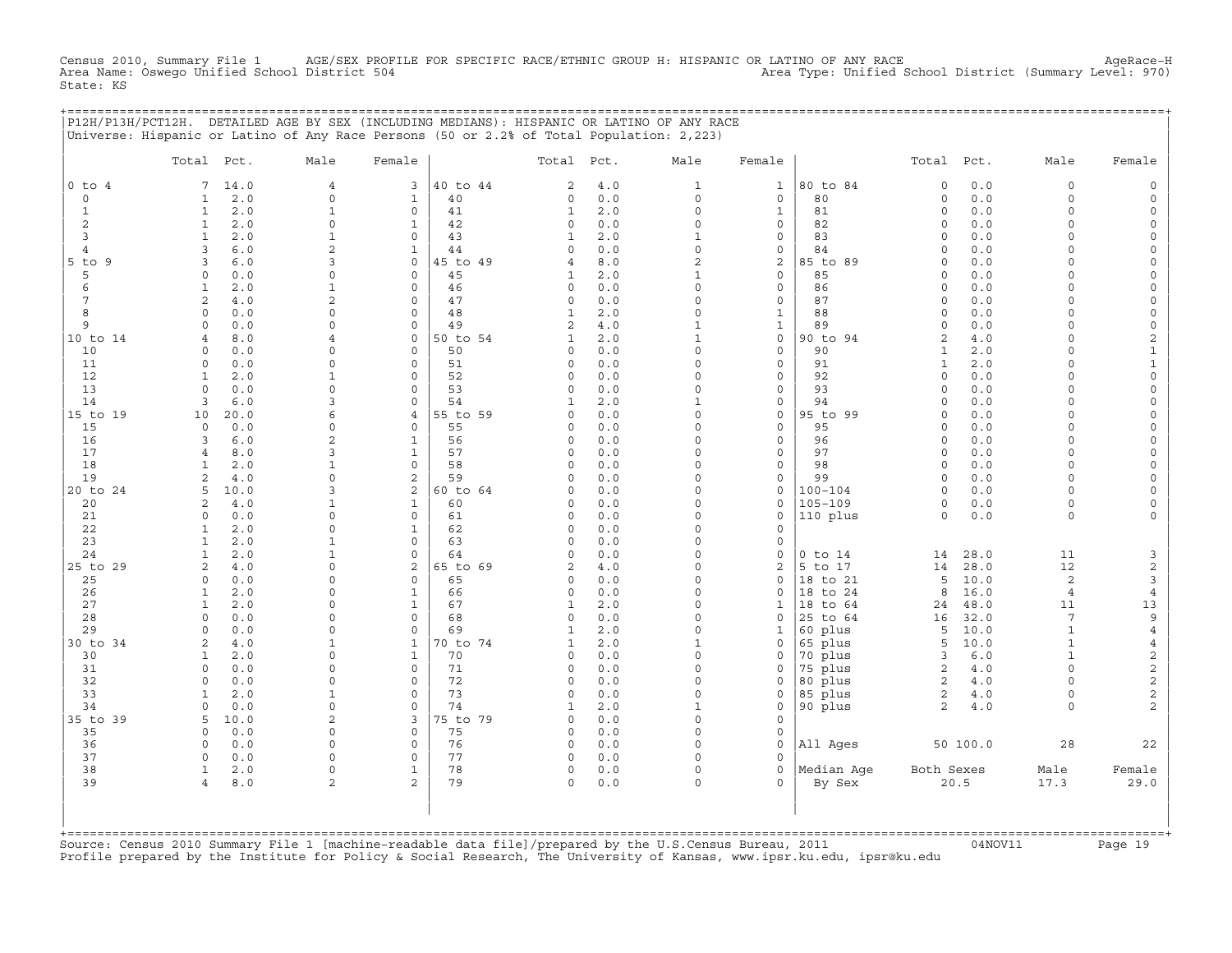Census 2010, Summary File 1 AGE/SEX PROFILE FOR SPECIFIC RACE/ETHNIC GROUP I: WHITE ALONE, NOT HISPANIC OR LATINO AgeRace−I Area Name: Oswego Unified School District 504 Area Type: Unified School District (Summary Level: 970) State: KS

+===================================================================================================================================================+

|                          |            |            | P12I/P13I/PCT12I. DETAILED AGE BY SEX (INCLUDING MEDIANS): WHITE ALONE, NOT HISPANIC OR LATINO<br>Universe: White Alone, Not Hispanic or Latino Persons (2,009 or 90.4% of Total Population: 2,223) |                |          |          |            |                 |          |                      |                         |            |                       |                                     |
|--------------------------|------------|------------|-----------------------------------------------------------------------------------------------------------------------------------------------------------------------------------------------------|----------------|----------|----------|------------|-----------------|----------|----------------------|-------------------------|------------|-----------------------|-------------------------------------|
|                          | Total Pct. |            | Male                                                                                                                                                                                                | Female         |          | Total    | Pct.       | Male            | Female   |                      | Total                   | Pct.       | Male                  | Female                              |
| $0$ to<br>$\overline{4}$ | 118        | 5.9        | 61                                                                                                                                                                                                  | 57             | 40 to 44 | 137      | $6.8$      | 64              | 73       | 80 to 84             | 72                      | 3.6        | 32                    | 40                                  |
| $\circ$                  | 24         | 1.2        | 9                                                                                                                                                                                                   | 15             | 40       | 33       | 1.6        | 17              | 16       | 80                   | 19                      | 0.9        | 8                     | 11                                  |
| $\mathbf{1}$             | 25         | 1.2        | 16                                                                                                                                                                                                  | 9              | 41       | 25       | 1.2        | $7\phantom{.0}$ | 18       | 81                   | 18                      | 0.9        | 8                     | 10                                  |
| 2                        | 22         | 1.1        | $\mathsf 9$                                                                                                                                                                                         | 13             | 42       | 21       | 1.0        | 9               | 12       | 82                   | 11                      | 0.5        | 8                     | $\overline{\mathbf{3}}$             |
| 3<br>$\overline{4}$      | 23<br>24   | 1.1<br>1.2 | 13<br>14                                                                                                                                                                                            | 10<br>10       | 43<br>44 | 24<br>34 | 1.2<br>1.7 | 13<br>18        | 11<br>16 | 83<br>84             | 16<br>8                 | 0.8<br>0.4 | 6<br>$\boldsymbol{2}$ | 10<br>6                             |
| $5$ to<br>9              | 127        | 6.3        | 64                                                                                                                                                                                                  | 63             | 45 to 49 | 127      | 6.3        | 63              | 64       | 85 to 89             | 38                      | 1.9        | 13                    | 25                                  |
| 5                        | 22         | 1.1        | 12                                                                                                                                                                                                  | 10             | 45       | 26       | 1.3        | 11              | 15       | 85                   | 11                      | 0.5        | 5                     | $\epsilon$                          |
| 6                        | 18         | 0.9        | 8                                                                                                                                                                                                   | 10             | 46       | 27       | 1.3        | 14              | 13       | 86                   | 8                       | 0.4        | $\overline{a}$        | 6                                   |
| $7\phantom{.0}$          | 31         | 1.5        | 15                                                                                                                                                                                                  | 16             | 47       | 21       | 1.0        | 11              | 10       | 87                   | 6                       | 0.3        | 3                     | 3                                   |
| 8                        | 21         | 1.0        | 12                                                                                                                                                                                                  | 9              | 48       | 28       | 1.4        | 15              | 13       | 88                   | $\overline{4}$          | 0.2        | $\circ$               | $\overline{4}$                      |
| 9                        | 35         | 1.7        | 17                                                                                                                                                                                                  | 18             | 49       | 25       | 1.2        | 12              | 13       | 89                   | 9                       | 0.4        | 3                     | 6                                   |
| 10 to 14                 | 127        | 6.3        | 70                                                                                                                                                                                                  | 57             | 50 to 54 | 158      | 7.9        | 78              | 80       | 90 to 94<br>90       | 24                      | 1.2        | 7<br>3                | 17                                  |
| 10<br>11                 | 28<br>31   | 1.4<br>1.5 | 14<br>14                                                                                                                                                                                            | 14<br>17       | 50<br>51 | 35<br>31 | 1.7<br>1.5 | 15<br>22        | 20<br>9  | 91                   | 8<br>$\overline{4}$     | 0.4<br>0.2 | $\mathbf 0$           | 5<br>$\,4$                          |
| 12                       | 23         | 1.1        | 13                                                                                                                                                                                                  | 10             | 52       | 25       | 1.2        | 8               | 17       | 92                   | $\overline{c}$          | 0.1        | $\Omega$              | $\overline{c}$                      |
| 13                       | 20         | 1.0        | 13                                                                                                                                                                                                  | $\overline{7}$ | 53       | 30       | 1.5        | 16              | 14       | 93                   | $\overline{c}$          | 0.1        | $\mathbf{1}$          | $\mathbf 1$                         |
| 14                       | 25         | 1.2        | 16                                                                                                                                                                                                  | 9              | 54       | 37       | 1.8        | 17              | 20       | 94                   | 8                       | 0.4        | 3                     | 5                                   |
| 15 to 19                 | 113        | 5.6        | 70                                                                                                                                                                                                  | 43             | 55 to 59 | 129      | $6.4$      | 66              | 63       | 95 to 99             | 6                       | 0.3        | $\mathbf{1}$          | 5                                   |
| 15                       | 16         | 0.8        | 11                                                                                                                                                                                                  | 5              | 55       | 27       | 1.3        | 13              | 14       | 95                   | $\overline{4}$          | 0.2        | $\mathbf{1}$          | 3                                   |
| 16                       | 20         | 1.0        | 14                                                                                                                                                                                                  | 6              | 56       | 27       | 1.3        | 15              | 12       | 96                   | $\mathbf{1}$            | 0.0        | $\circ$               | $\mathbf 1$                         |
| 17                       | 26<br>25   | 1.3<br>1.2 | 15<br>15                                                                                                                                                                                            | 11<br>10       | 57<br>58 | 31<br>23 | 1.5<br>1.1 | 18<br>10        | 13       | 97<br>98             | $\mathbf{1}$<br>$\circ$ | 0.0<br>0.0 | $\circ$<br>$\Omega$   | $\mathbf{1}$<br>$\mathsf{O}\xspace$ |
| 18<br>19                 | 26         | 1.3        | 15                                                                                                                                                                                                  | 11             | 59       | 21       | 1.0        | 10              | 13<br>11 | 99                   | $\circ$                 | 0.0        | $\circ$               | $\mathsf{O}\xspace$                 |
| 20 to 24                 | 103        | 5.1        | 62                                                                                                                                                                                                  | 41             | 60 to 64 | 128      | $6.4$      | 58              | 70       | $100 - 104$          | $\mathbf{1}$            | 0.0        | $\circ$               | $\mathbf{1}$                        |
| 20                       | 17         | 0.8        | 9                                                                                                                                                                                                   | 8              | 60       | 27       | 1.3        | 9               | 18       | $105 - 109$          | $\circ$                 | 0.0        | $\Omega$              | $\mathsf{O}\xspace$                 |
| 21                       | 14         | 0.7        | 8                                                                                                                                                                                                   | 6              | 61       | 25       | 1.2        | 14              | 11       | 110 plus             | $\circ$                 | 0.0        | 0                     | 0                                   |
| 22                       | 19         | 0.9        | 10                                                                                                                                                                                                  | 9              | 62       | 32       | 1.6        | 15              | 17       |                      |                         |            |                       |                                     |
| 23                       | 23         | 1.1        | 18                                                                                                                                                                                                  | 5              | 63       | 25       | 1.2        | 8               | 17       |                      |                         |            |                       |                                     |
| 24                       | 30         | 1.5        | 17                                                                                                                                                                                                  | 13             | 64       | 19       | 0.9        | 12              | 7        | $0$ to $14$          | 372                     | 18.5       | 195                   | 177                                 |
| 25 to 29                 | 119        | 5.9        | 59                                                                                                                                                                                                  | 60<br>13       | 65 to 69 | 126      | 6.3        | 66              | 60       | 5 to 17              | 316                     | 15.7       | 174                   | 142                                 |
| 25<br>26                 | 24<br>17   | 1.2<br>0.8 | 11<br>7                                                                                                                                                                                             | 10             | 65<br>66 | 27<br>30 | 1.3<br>1.5 | 15<br>12        | 12<br>18 | 18 to 21<br>18 to 24 | 82<br>154               | 4.1<br>7.7 | 47<br>92              | 35<br>62                            |
| 27                       | 27         | 1.3        | 13                                                                                                                                                                                                  | 14             | 67       | 22       | 1.1        | 12              | 10       | 18 to 64             | 1,155                   | 57.5       | 592                   | 563                                 |
| 28                       | 18         | 0.9        | 10                                                                                                                                                                                                  | 8              | 68       | 25       | 1.2        | 14              | 11       | 25 to 64             | 1,001                   | 49.8       | 500                   | 501                                 |
| 29                       | 33         | 1.6        | 18                                                                                                                                                                                                  | 15             | 69       | 22       | 1.1        | 13              | 9        | 60 plus              | 548                     | 27.3       | 244                   | 304                                 |
| 30 to 34                 | 101        | 5.0        | 54                                                                                                                                                                                                  | 47             | 70 to 74 | 89       | 4.4        | 36              | 53       | 65 plus              | 420                     | 20.9       | 186                   | 234                                 |
| 30                       | 20         | 1.0        | 7                                                                                                                                                                                                   | 13             | 70       | 18       | 0.9        | 10              | 8        | 70 plus              | 294                     | 14.6       | 120                   | 174                                 |
| 31                       | 19         | 0.9        | $\mathsf 9$                                                                                                                                                                                         | 10             | 71       | 25       | 1.2        | 9               | 16       | 75 plus              | 205                     | 10.2       | 84                    | 121                                 |
| 32<br>33                 | 26<br>19   | 1.3<br>0.9 | 17<br>9                                                                                                                                                                                             | 9<br>10        | 72<br>73 | 15<br>17 | 0.7<br>0.8 | 6<br>6          | 9<br>11  | 80 plus<br>85 plus   | 141<br>69               | 7.0<br>3.4 | 53<br>21              | 88<br>48                            |
| 34                       | 17         | 0.8        | 12                                                                                                                                                                                                  | 5              | 74       | 14       | 0.7        | 5               | 9        | 90 plus              | 31                      | 1.5        | 8                     | 23                                  |
| 35 to 39                 | 102        | 5.1        | 58                                                                                                                                                                                                  | 44             | 75 to 79 | 64       | 3.2        | 31              | 33       |                      |                         |            |                       |                                     |
| 35                       | 21         | 1.0        | 13                                                                                                                                                                                                  | 8              | 75       | 13       | 0.6        | 5               | 8        |                      |                         |            |                       |                                     |
| 36                       | 24         | 1.2        | 13                                                                                                                                                                                                  | 11             | 76       | 8        | 0.4        | 6               | 2        | All Ages             | 2,009 100.0             |            | 1,013                 | 996                                 |
| 37                       | 18         | 0.9        | 14                                                                                                                                                                                                  | $\overline{4}$ | 77       | 13       | 0.6        | 7               | 6        |                      |                         |            |                       |                                     |
| 38<br>39                 | 21<br>18   | 1.0<br>0.9 | 10<br>8                                                                                                                                                                                             | 11<br>10       | 78<br>79 | 16<br>14 | 0.8<br>0.7 | 8<br>5          | 8<br>9   | Median Age<br>By Sex | Both Sexes              | 43.6       | Male<br>40.5          | Female<br>45.9                      |
|                          |            |            |                                                                                                                                                                                                     |                |          |          |            |                 |          |                      |                         |            |                       |                                     |

| | +===================================================================================================================================================+Source: Census 2010 Summary File 1 [machine−readable data file]/prepared by the U.S.Census Bureau, 2011 04NOV11 Page 20 Profile prepared by the Institute for Policy & Social Research, The University of Kansas, www.ipsr.ku.edu, ipsr@ku.edu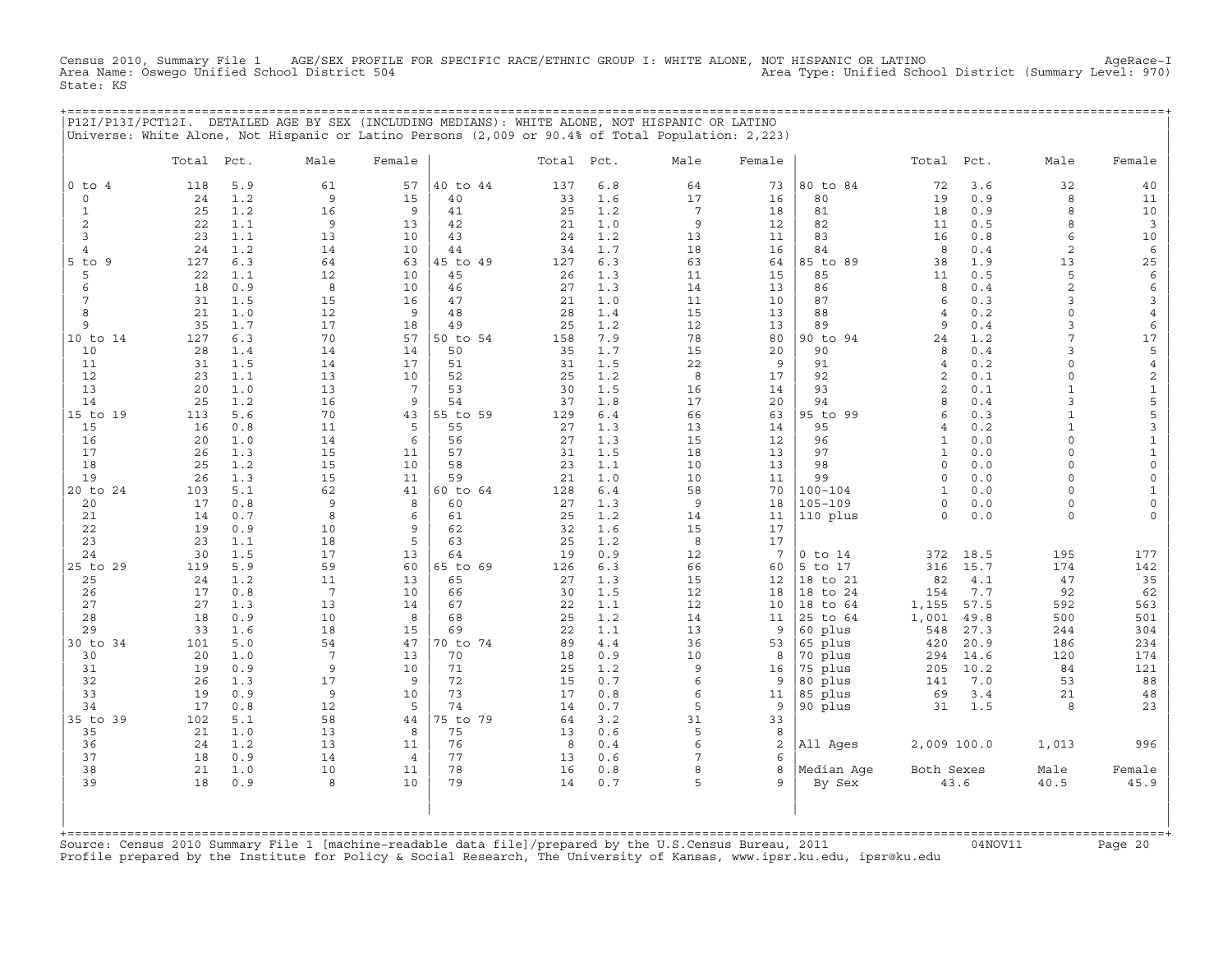Census 2010, Summary File 1 AGE/SEX PROFILE FOR SPECIFIC RACE/ETHNIC GROUP J: BLACK/AFRICAN AM ALONE, NOT HISP/LATINO<br>Area Name: Oswego Unified School District 504 State: KS

| , = = = = = = = = = = = = = = = = = | P12J/P13J/PCT12J. DETAILED AGE BY SEX (INCLUDING MEDIANS): BLACK/AFRICAN AM ALONE, NOT HISP/LATINO<br>Universe: Black/African Am Alone, Not Hisp/Latino Persons (27 or 1.2% of Total Population: 2,223) |                    |                              |                |                         |            |                         |                   | ============================= |                              |             |                              |                           |
|-------------------------------------|---------------------------------------------------------------------------------------------------------------------------------------------------------------------------------------------------------|--------------------|------------------------------|----------------|-------------------------|------------|-------------------------|-------------------|-------------------------------|------------------------------|-------------|------------------------------|---------------------------|
|                                     | Total Pct.                                                                                                                                                                                              | Male               | Female                       |                | Total Pct.              |            | Male                    | Female            |                               | Total Pct.                   |             | Male                         | Female                    |
| $0$ to $4$                          | 0.0<br>0                                                                                                                                                                                                | $\circ$            | $\mathsf{O}$                 | 40 to 44       | 1                       | 3.7        | $\mathbf{1}$            | $\circ$           | 80 to 84                      | $\mathsf O$                  | 0.0         | 0                            |                           |
| $\circ$                             | 0.0<br>$\Omega$                                                                                                                                                                                         | $\Omega$           | 0                            | 40             | 0                       | 0.0        | 0                       | 0                 | 80                            | $\circ$                      | 0.0         | $\circ$                      |                           |
| 1                                   | 0.0<br>$\mathbf 0$                                                                                                                                                                                      | $\cap$             | $\mathbf 0$                  | 41             | $\Omega$                | 0.0        | $\Omega$                | 0                 | 81                            | $\Omega$                     | 0.0         | $\cap$                       |                           |
| 2                                   | $\mathbf 0$<br>0.0                                                                                                                                                                                      | $\Omega$           | $\mathsf{O}$                 | 42             | 0                       | 0.0        | 0                       | 0                 | 82                            | $\Omega$                     | 0.0         | $\Omega$                     |                           |
| 3<br>4                              | 0.0<br>$\Omega$<br>0.0<br>$\Omega$                                                                                                                                                                      | U<br>$\Omega$      | $\mathbf 0$<br>$\mathbf 0$   | 43<br>44       | $\circ$<br>$\mathbf{1}$ | 0.0<br>3.7 | $\circ$<br>$\mathbf{1}$ | 0<br>$\mathbf 0$  | 83<br>84                      | $\Omega$<br>$\Omega$         | 0.0<br>0.0  | $\Omega$<br>$\Omega$         | $\Omega$                  |
| 5 to 9                              | 3.7<br>1                                                                                                                                                                                                | -1                 | $\mathsf{O}$                 | 45 to 49       | 2                       | 7.4        | $\mathbf{1}$            | $\mathbf{1}$      | 85 to 89                      | 4                            | 14.8        | $\mathbf{1}$                 | 3                         |
| 5                                   | 0.0<br>$\Omega$                                                                                                                                                                                         | $\cap$             | $\mathbf 0$                  | 45             | 0                       | 0.0        | $\Omega$                | $\mathbf{0}$      | 85                            | 1                            | 3.7         | $\mathbf{1}$                 | $\Omega$                  |
| 6                                   | 0.0<br>$\Omega$                                                                                                                                                                                         | $\Omega$           | $\circ$                      | 46             | 1                       | 3.7        | 1                       | 0                 | 86                            | 1                            | 3.7         | $\cap$                       | $\mathbf{1}$              |
| 7                                   | 0.0<br>$\Omega$                                                                                                                                                                                         | $\Omega$           | $\circ$                      | 47             | 1                       | 3.7        | 0                       | 1                 | 87                            | $\mathbf 0$                  | 0.0         | $\Omega$                     | $\Omega$                  |
| 8                                   | $\mathbf{1}$<br>3.7                                                                                                                                                                                     | -1                 | $\mathbf 0$                  | 48             | $\circ$                 | 0.0        | $\Omega$                | 0                 | 88                            | $\mathbf 0$                  | 0.0         | $\Omega$                     | $\mathbf 0$               |
| 9                                   | 0.0<br>0                                                                                                                                                                                                | $\Omega$           | $\mathsf{O}$                 | 49             | 0                       | 0.0        | 0                       | 0                 | 89                            | 2                            | 7.4         | $\Omega$                     | $\overline{c}$            |
| 10 to 14                            | 0.0<br>0                                                                                                                                                                                                | $\cap$             | $\mathsf{O}$                 | 50 to 54       | 2                       | 7.4        | 0                       | 2                 | 90 to 94                      | $\Omega$                     | 0.0         | $\cap$                       | $\Omega$                  |
| 10                                  | 0.0<br>$\circ$                                                                                                                                                                                          | $\Omega$           | $\mathbf 0$                  | 50             | 0                       | 0.0        | O                       | $\mathbf 0$       | 90                            | $\Omega$                     | 0.0         | $\cap$                       |                           |
| 11                                  | 0.0<br>$\Omega$                                                                                                                                                                                         | $\Omega$           | 0                            | 51             | 0                       | 0.0        | O                       | 0                 | 91                            | $\Omega$                     | 0.0         | $\Omega$                     |                           |
| 12                                  | 0.0<br>$\Omega$                                                                                                                                                                                         | $\cap$<br>$\Omega$ | $\mathbf 0$                  | 52             | 2                       | 7.4        | O                       | 2                 | 92                            | $\Omega$                     | 0.0         | $\cap$<br>$\Omega$           | $\Omega$                  |
| 13<br>14                            | 0.0<br>$\Omega$<br>0.0<br>$\Omega$                                                                                                                                                                      | $\Omega$           | $\mathsf{O}$<br>$\mathsf{O}$ | 53<br>54       | 0<br>$\circ$            | 0.0<br>0.0 | 0<br>0                  | $\circ$<br>0      | 93<br>94                      | $\Omega$<br>$\Omega$         | 0.0<br>0.0  | $\Omega$                     | $\Omega$<br>$\Omega$      |
| 15 to 19                            | 14.8<br>4                                                                                                                                                                                               |                    | 0                            | 55 to 59       | 1                       | 3.7        | 1                       | 0                 | 95 to 99                      | $\Omega$                     | 0.0         | $\cap$                       |                           |
| 15                                  | 0.0<br>$\Omega$                                                                                                                                                                                         | $\Omega$           | $\mathbf 0$                  | 55             | 0                       | 0.0        | $\circ$                 | 0                 | 95                            | $\Omega$                     | 0.0         | $\cap$                       | $\Omega$                  |
| 16                                  | $\Omega$<br>0.0                                                                                                                                                                                         | <sup>n</sup>       | $\mathbf 0$                  | 56             | 0                       | 0.0        | 0                       | 0                 | 96                            | $\mathbf 0$                  | $0.0$       | $\cap$                       | $\Omega$                  |
| 17                                  | 0.0<br>$\Omega$                                                                                                                                                                                         | $\Omega$           | $\mathsf{O}$                 | 57             | 1                       | 3.7        | 1                       | 0                 | 97                            | $\Omega$                     | 0.0         | $\Omega$                     |                           |
| 18                                  | 3.7<br>$\mathbf{1}$                                                                                                                                                                                     |                    | $\mathsf{O}$                 | 58             | 0                       | 0.0        | 0                       | 0                 | 98                            | $\Omega$                     | 0.0         | $\Omega$                     |                           |
| 19                                  | 11.1<br>3                                                                                                                                                                                               | κ                  | $\mathbf 0$                  | 59             | $\circ$                 | 0.0        | 0                       | 0                 | 99                            | $\Omega$                     | 0.0         | $\Omega$                     |                           |
| 20 to 24                            | 11.1<br>3                                                                                                                                                                                               | 3                  | $\mathbf 0$                  | 60 to 64       | 2                       | 7.4        | 0                       | 2                 | 100-104                       | $\Omega$                     | 0.0         | $\cap$                       |                           |
| 20                                  | 7.4<br>2                                                                                                                                                                                                | $\overline{c}$     | $\mathbf 0$                  | 60             | 1                       | 3.7        | $\Omega$                | 1                 | $105 - 109$                   | $\circ$                      | 0.0         | $\Omega$                     |                           |
| 21                                  | 0.0<br>$\circ$                                                                                                                                                                                          | $\Omega$           | $\mathbf 0$                  | 61             | 0                       | 0.0        | 0                       | 0                 | 110 plus                      | $\mathbf 0$                  | 0.0         | $\circ$                      |                           |
| 22                                  | 0.0<br>$\Omega$                                                                                                                                                                                         | $\Omega$           | $\mathsf{O}$                 | 62             | 0                       | 0.0        | 0                       | $\mathbf 0$       |                               |                              |             |                              |                           |
| 23                                  | 3.7<br>1                                                                                                                                                                                                | $\Omega$           | $\mathbf 0$                  | 63             | 1                       | 3.7        | 0                       | 1                 |                               |                              |             |                              |                           |
| 24<br>25 to 29                      | 0<br>0.0<br>7.4<br>$\mathfrak{D}$                                                                                                                                                                       |                    | $\mathsf{O}$<br>1            | 64<br>65 to 69 | 0<br>2                  | 0.0<br>7.4 | 0<br>1                  | 0<br>1            | $0$ to $14$<br>5 to 17        | $\mathbf{1}$<br>$\mathbf{1}$ | 3.7<br>3.7  | $\mathbf{1}$<br>$\mathbf{1}$ |                           |
| 25                                  | 0.0<br>$\Omega$                                                                                                                                                                                         | $\Omega$           | $\circ$                      | 65             | 0                       | 0.0        | $\Omega$                | $\Omega$          | 18 to 21                      | 6                            | 22.2        | 6                            |                           |
| 26                                  | 0.0<br>$\Omega$                                                                                                                                                                                         | $\Omega$           | $\mathsf{O}$                 | 66             | 1                       | 3.7        | 1                       | 0                 | 18 to 24                      | 7                            | 25.9        | 7                            | $\Omega$                  |
| 27                                  | $\mathbf{1}$<br>3.7                                                                                                                                                                                     | $\Omega$           | $\mathbf{1}$                 | 67             | 0                       | 0.0        | $\circ$                 | 0                 | 18 to 64                      | 19                           | 70.4        | 13                           | 6                         |
| 28                                  | 0.0<br>0                                                                                                                                                                                                | $\Omega$           | $\mathsf{O}$                 | 68             | 1                       | 3.7        | 0                       | 1                 | 25 to 64                      | 12                           | 44.4        | 6                            | 6                         |
| 29                                  | 3.7<br>-1                                                                                                                                                                                               |                    | $\mathbf 0$                  | 69             | $\Omega$                | 0.0        | O                       | 0                 | 60 plus                       | 9                            | 33.3        | 3                            | 6                         |
| 30 to 34                            | 3.7<br>1                                                                                                                                                                                                | 1                  | 0                            | 70 to 74       | 0                       | 0.0        | $\Omega$                | 0                 | 65 plus                       | 7                            | 25.9        | 3                            | $\overline{4}$            |
| 30                                  | 3.7<br>1                                                                                                                                                                                                | -1                 | 0                            | 70             | 0                       | 0.0        | 0                       | 0                 | 70 plus                       | 5                            | 18.5        | 2                            | 3                         |
| 31                                  | 0.0<br>$\circ$                                                                                                                                                                                          | $\Omega$           | $\mathbf 0$                  | 71             | $\circ$                 | 0.0        | $\circ$                 | $\mathbf 0$       | 75 plus                       | 5                            | 18.5        | $\mathbf{2}$                 | $\mathsf 3$               |
| 32                                  | $\circ$<br>0.0                                                                                                                                                                                          | $\Omega$           | $\mathsf{O}$                 | 72             | 0                       | 0.0        | $\Omega$                | 0                 | 80 plus                       | 4                            | 14.8        | $\mathbf{1}$                 | $\ensuremath{\mathsf{3}}$ |
| 33<br>34                            | 0.0<br>$\Omega$<br>0.0<br>$\Omega$                                                                                                                                                                      | $\Omega$<br>$\cap$ | $\mathsf{O}$<br>$\Omega$     | 73<br>74       | 0<br>$\Omega$           | 0.0<br>0.0 | 0<br>$\Omega$           | 0<br>$\mathbf{0}$ | 85 plus<br>90 plus            | 4<br>$\Omega$                | 14.8<br>0.0 | $\mathbf{1}$<br>$\Omega$     | 3<br>$\Omega$             |
| 35 to 39                            | 3.7<br>1                                                                                                                                                                                                | 1                  | $\mathsf{O}$                 | 75 to 79       | 1                       | 3.7        | 1                       | $\mathbf 0$       |                               |                              |             |                              |                           |
| 35                                  | 0.0<br>$\Omega$                                                                                                                                                                                         | <sup>0</sup>       | $\mathsf{O}$                 | 75             | 0                       | 0.0        | 0                       | 0                 |                               |                              |             |                              |                           |
| 36                                  | 0.0<br>0                                                                                                                                                                                                | $\Omega$           | $\mathbf 0$                  | 76             | 1                       | 3.7        | 1                       | $\mathbf 0$       | All Ages                      |                              | 27 100.0    | 17                           | 10                        |
| 37                                  | 0.0<br>0                                                                                                                                                                                                | $\Omega$           | $\mathsf{O}$                 | 77             | 0                       | 0.0        | 0                       | 0                 |                               |                              |             |                              |                           |
| 38                                  | $\circ$<br>0.0                                                                                                                                                                                          | $\Omega$           | $\circ$                      | 78             | $\circ$                 | 0.0        | $\Omega$                | $\mathbf{0}$      | Median Aqe                    | Both Sexes                   |             | Male                         | Female                    |
| 39                                  | 3.7<br>1                                                                                                                                                                                                | $\mathbf{1}$       | $\Omega$                     | 79             | $\Omega$                | 0.0        | $\Omega$                | $\Omega$          | By Sex                        |                              | 46.3        | 27.5                         | 62.0                      |
|                                     |                                                                                                                                                                                                         |                    |                              |                |                         |            |                         |                   |                               |                              |             |                              |                           |
| $+$ = = = = = = = = = = = :         |                                                                                                                                                                                                         |                    |                              |                |                         |            |                         |                   |                               |                              |             |                              |                           |

+===================================================================================================================================================+Source: Census 2010 Summary File 1 [machine−readable data file]/prepared by the U.S.Census Bureau, 2011 04NOV11 Page 21 Profile prepared by the Institute for Policy & Social Research, The University of Kansas, www.ipsr.ku.edu, ipsr@ku.edu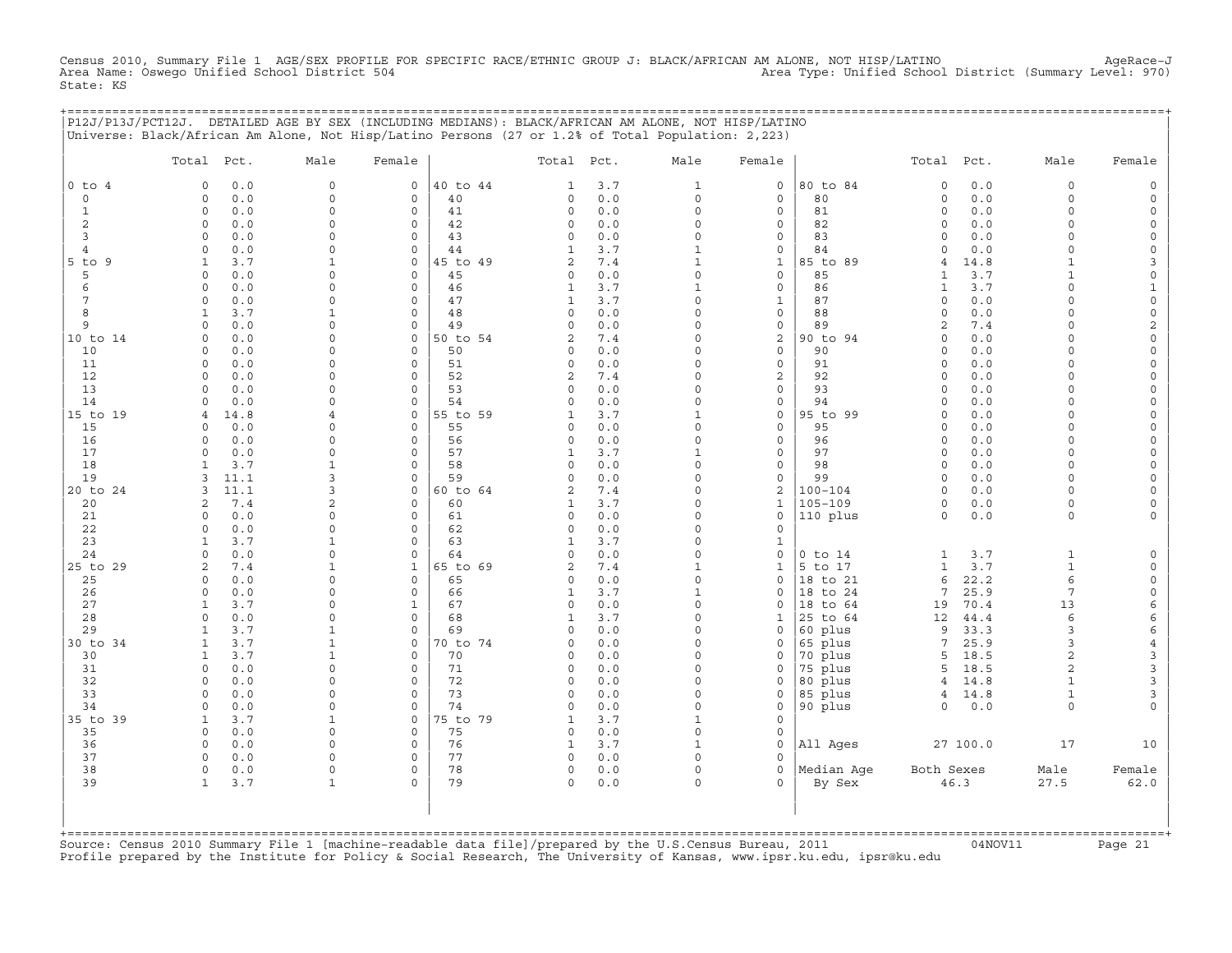Census 2010, Summary File 1 AGE/SEX PROFILE FOR SPECIFIC RACE/ETHNIC GROUP K: AM IND/ALASKA NAT ALONE, NOT HISP/LATINO AgeRace-K<br>Area Name: Oswego Unified School District 504 State: KS

+===================================================================================================================================================+

|                  | Total Pct.     |            | Male                       | Female                      |                | Total Pct.               |            | Male                | Female                             |                | Total Pct.             |            | Male                    | Female                              |
|------------------|----------------|------------|----------------------------|-----------------------------|----------------|--------------------------|------------|---------------------|------------------------------------|----------------|------------------------|------------|-------------------------|-------------------------------------|
| $0$ to $4$       | 13             | 18.8       | 6                          | 7                           | 40 to 44       | 6                        | 8.7        | 1                   | 5                                  | 80 to 84       | 1                      | 1.4        | 1                       | $\circ$                             |
| $\circ$          | 2              | 2.9        | $1\,$                      | $\mathbf{1}$                | 40             | 0                        | 0.0        | $\circ$             | $\mathsf{O}\xspace$                | 80             | $\circ$                | 0.0        | $\circ$                 | $\mathsf{O}\xspace$                 |
| $\mathbf{1}$     | 3              | 4.3        | $\mathsf{O}\xspace$        | 3                           | 41             | $\mathbf{1}$             | 1.4        | $\mathsf{O}\xspace$ | $\mathbf{1}$                       | 81             | $\circ$                | 0.0        | $\mathbf 0$             | $\mathsf{O}$                        |
| $\mathbf{2}$     | $\overline{a}$ | 2.9        | $\mathbf{1}$               | $\mathbf{1}$                | 42             | $\overline{2}$           | 2.9        | 0                   | $\overline{\mathbf{c}}$            | 82             | $\circ$                | 0.0        | $\mathbf 0$             | $\mathsf{O}\xspace$                 |
| $\overline{3}$   | 2              | 2.9        | $\mathbf{1}$               | $\mathbf{1}$                | 43             | $\overline{2}$           | 2.9        | $\Omega$            | $\mathbf{2}$                       | 83             | $\mathbf 0$            | 0.0        | $\Omega$                | $\mathsf O$                         |
| 4                | 4              | 5.8        | 3                          | $\mathbf{1}$                | 44             | 1                        | 1.4        | $\mathbf{1}$        | 0                                  | 84             | 1                      | 1.4        | $\mathbf{1}$            | 0                                   |
| $5$ to<br>9<br>5 | 2<br>0         | 2.9<br>0.0 | 1<br>$\Omega$              | $\mathbf{1}$<br>$\mathbf 0$ | 45 to 49<br>45 | $\mathbf{1}$<br>$\Omega$ | 1.4<br>0.0 | 0<br>$\Omega$       | $\mathbf 1$<br>$\mathbf 0$         | 85 to 89<br>85 | $\circ$<br>$\mathbf 0$ | 0.0<br>0.0 | $\mathbf 0$<br>$\Omega$ | $\mathsf{O}\xspace$<br>$\mathsf{O}$ |
| 6                | $\mathbf{1}$   | 1.4        | $\mathbf 0$                | $\mathbf{1}$                | 46             | 0                        | 0.0        | $\Omega$            | $\mathbb O$                        | 86             | $\circ$                | 0.0        | $\Omega$                | $\mathsf{O}\xspace$                 |
| 7                | $\circ$        | 0.0        | $\Omega$                   | $\mathbf 0$                 | 47             | $\circ$                  | 0.0        | $\Omega$            | $\mathsf{O}\xspace$                | 87             | $\circ$                | 0.0        | $\Omega$                | 0                                   |
| 8                | 1              | 1.4        | $\mathbf{1}$               | $\circ$                     | 48             | 1                        | 1.4        | $\Omega$            | $\mathbf 1$                        | 88             | $\circ$                | 0.0        | $\Omega$                | $\mathsf{O}$                        |
| 9                | $\Omega$       | 0.0        | $\mathbf 0$                | $\mathsf O$                 | 49             | 0                        | 0.0        | 0                   | $\mathsf{O}\xspace$                | 89             | $\circ$                | 0.0        | $\Omega$                | $\mathsf{O}\xspace$                 |
| 10 to 14         | 3              | 4.3        | $\overline{c}$             | $\mathbf{1}$                | 50 to 54       | 3                        | 4.3        | 2                   | $\mathbf{1}$                       | 90 to 94       | $\circ$                | 0.0        | $\Omega$                | 0                                   |
| 10               | $\circ$        | $0.0$      | $\Omega$                   | $\mathsf{O}\xspace$         | 50             | 0                        | 0.0        | $\Omega$            | $\mathsf{O}\xspace$                | 90             | $\circ$                | 0.0        | $\Omega$                | $\mathsf O$                         |
| 11               | $\mathbf{1}$   | 1.4        | $\mathbf{1}$               | $\circ$                     | 51             | $\mathbf 1$              | 1.4        | $\mathbf{1}$        | $\mathsf{O}\xspace$                | 91             | $\circ$                | 0.0        | $\Omega$                | $\mathsf{O}\xspace$                 |
| 12               | $\mathbf{1}$   | 1.4        | $\Omega$                   | $\mathbf{1}$                | 52             | 0                        | 0.0        | $\circ$             | 0                                  | 92             | $\circ$                | 0.0        | $\Omega$                | 0                                   |
| 13               | $\mathbf{1}$   | 1.4        | $\mathbf{1}$               | 0                           | 53             | $\mathbf{1}$             | 1.4        | 0                   | $\mathbf 1$                        | 93             | $\circ$                | 0.0        | $\Omega$                | $\mathsf{O}\xspace$                 |
| 14               | $\Omega$       | 0.0        | $\Omega$                   | $\Omega$                    | 54             | $\mathbf{1}$             | 1.4        | $\mathbf{1}$        | $\mathsf{O}\xspace$                | 94             | $\circ$                | 0.0        | $\Omega$                | $\mathsf{O}\xspace$                 |
| 15 to 19         | 8              | 11.6       | 4                          | $\overline{4}$              | 55 to 59       | $\mathbf 1$              | 1.4        | $\mathbf{1}$        | $\mathbb O$                        | 95 to 99       | $\circ$                | 0.0        | $\Omega$                | $\mathsf{O}\xspace$                 |
| 15               | 1              | 1.4        | $\Omega$                   | $\mathbf{1}$                | 55             | $\Omega$                 | 0.0        | $\Omega$            | $\mathbf 0$                        | 95             | $\circ$                | 0.0        | $\Omega$                | $\mathsf{O}\xspace$                 |
| 16               | 2              | 2.9        | 1                          | $\mathbf{1}$                | 56             | 0                        | 0.0        | $\Omega$            | 0                                  | 96             | $\mathbf 0$            | 0.0        | $\Omega$                | 0                                   |
| 17               | $\mathbf{1}$   | 1.4        | $\mathbf{1}$               | $\mathbf 0$                 | 57             | 0                        | 0.0        | 0                   | $\mathsf{O}\xspace$                | 97             | $\circ$                | 0.0        | $\mathbf 0$             | $\mathsf{O}$                        |
| 18               | 2              | 2.9        | $\mathbf{1}$               | 1                           | 58             | $\circ$                  | 0.0        | $\Omega$            | 0                                  | 98             | $\circ$                | 0.0        | $\Omega$                | 0                                   |
| 19               | 2              | 2.9        | $\mathbf{1}$               | $\mathbf{1}$                | 59             | $\mathbf{1}$             | 1.4        | $\mathbf{1}$        | $\mathsf{O}\xspace$                | 99             | $\circ$                | 0.0        | $\Omega$                | $\mathsf{O}\xspace$                 |
| 20 to 24         | 8              | 11.6       | 4                          | 4                           | 60 to 64       | 2                        | 2.9        | $\mathbf{2}$        | 0                                  | $100 - 104$    | $\circ$                | 0.0        | $\Omega$                | $\mathsf O$                         |
| 20               | $\Omega$       | 0.0        | $\circ$                    | $\circ$<br>$\circ$          | 60             | 1                        | 1.4        | $\mathbf{1}$<br>0   | 0                                  | $105 - 109$    | 0<br>$\circ$           | 0.0        | $\mathbf 0$             | 0                                   |
| 21               | 2<br>3         | 2.9<br>4.3 | $\overline{2}$<br>$\Omega$ | 3                           | 61<br>62       | 0<br>$\mathbf 1$         | 0.0<br>1.4 | $\mathbf{1}$        | $\mathsf{O}\xspace$<br>$\mathbf 0$ | 110 plus       |                        | 0.0        | 0                       | $\mathsf{O}\xspace$                 |
| 22<br>23         | $\mathbf{1}$   | 1.4        | $\mathbf{1}$               | $\mathsf{O}\xspace$         | 63             | 0                        | 0.0        | 0                   | $\mathsf{O}\xspace$                |                |                        |            |                         |                                     |
| 24               | 2              | 2.9        | $\mathbf{1}$               | $\mathbf{1}$                | 64             | $\Omega$                 | 0.0        | $\Omega$            | $\Omega$                           | $0$ to $14$    | 18                     | 26.1       | 9                       | 9                                   |
| 25 to 29         | 8              | 11.6       | 6                          | 2                           | 65 to 69       | 3                        | 4.3        | $\overline{c}$      | $\mathbf{1}$                       | 5 to 17        | 9                      | 13.0       | 5                       | $\overline{4}$                      |
| 25               | 3              | 4.3        | 2                          | $\mathbf{1}$                | 65             | 0                        | 0.0        | $\Omega$            | 0                                  | 18 to 21       | 6                      | 8.7        | $\overline{4}$          | $\mathbf{2}$                        |
| 26               | $\mathbf{1}$   | 1.4        | $\Omega$                   | $\mathbf{1}$                | 66             | $\Omega$                 | 0.0        | $\Omega$            | $\mathbf 0$                        | 18 to 24       | 12                     | 17.4       | 6                       | $\epsilon$                          |
| 27               | $\overline{c}$ | 2.9        | $\overline{2}$             | $\mathsf{O}\xspace$         | 67             | 0                        | 0.0        | $\mathsf{O}\xspace$ | 0                                  | 18<br>to 64    | 43                     | 62.3       | 23                      | $20$                                |
| 28               | 2              | 2.9        | 2                          | $\Omega$                    | 68             | $\overline{2}$           | 2.9        | $\mathbf{1}$        | $\mathbf{1}$                       | 25 to 64       | 31                     | 44.9       | 17                      | $14\,$                              |
| 29               | $\Omega$       | 0.0        | $\Omega$                   | $\circ$                     | 69             | 1                        | 1.4        | $\mathbf{1}$        | 0                                  | 60 plus        | 6                      | 8.7        | 5                       | $\,1\,$                             |
| 30 to 34         | 6              | 8.7        | 3                          | 3                           | 70 to 74       | 0                        | 0.0        | 0                   | 0                                  | 65 plus        | 4                      | 5.8        | 3                       | $\mathbf 1$                         |
| 30               | 0              | 0.0        | $\Omega$                   | $\mathbf 0$                 | 70             | 0                        | 0.0        | $\Omega$            | 0                                  | 70 plus        | 1                      | 1.4        | $\mathbf{1}$            | $\mathsf{O}$                        |
| 31               | 2              | 2.9        | $\mathbf{1}$               | $\mathbf{1}$                | 71             | 0                        | 0.0        | $\Omega$            | $\Omega$                           | 75 plus        | $\mathbf{1}$           | 1.4        | $\mathbf{1}$            | $\mathsf{O}$                        |
| 32               | $\circ$        | 0.0        | $\Omega$                   | $\Omega$                    | 72             | 0                        | 0.0        | $\Omega$            | 0                                  | 80 plus        | $\mathbf{1}$           | 1.4        | $\mathbf{1}$            | 0                                   |
| 33               | 3              | 4.3        | $\mathbf{1}$               | 2                           | 73             | $\circ$                  | 0.0        | $\Omega$            | 0                                  | 85 plus        | $\circ$                | 0.0        | 0                       | 0                                   |
| 34               | $\mathbf{1}$   | 1.4        | $\mathbf{1}$               | $\mathsf{O}\xspace$         | 74             | 0                        | 0.0        | 0                   | $\mathsf{O}\xspace$                | 90 plus        | $\circ$                | 0.0        | 0                       | 0                                   |
| 35 to 39         | $\overline{4}$ | 5.8        | 2                          | 2                           | 75 to 79       | $\Omega$                 | 0.0        | $\Omega$            | $\mathsf{O}\xspace$                |                |                        |            |                         |                                     |
| 35               | $\circ$        | $0.0$      | 0                          | $\mathbf 0$                 | 75             | 0                        | 0.0        | 0                   | $\mathsf{O}\xspace$                |                |                        |            |                         |                                     |
| 36               | 2              | 2.9        | $\mathbf{1}$               | $\mathbf{1}$                | 76             | $\circ$                  | 0.0        | $\Omega$            | $\circ$                            | All Ages       |                        | 69 100.0   | 37                      | 32                                  |
| 37               | $\circ$        | 0.0        | $\Omega$                   | $\mathbf 0$                 | 77             | 0                        | 0.0        | $\circ$             | $\mathbf 0$                        |                |                        |            |                         |                                     |
| 38               | 2              | 2.9        | $1\,$                      | $\mathbf{1}$                | 78             | 0                        | 0.0        | $\mathsf{O}\xspace$ | $\mathbf 0$                        | Median Age     | Both Sexes             |            | Male                    | Female                              |
| 39               | $\circ$        | 0.0        | $\Omega$                   | $\Omega$                    | 79             | 0                        | 0.0        | $\circ$             | $\Omega$                           | By Sex         |                        | 25.3       | 26.3                    | 24.3                                |

+===================================================================================================================================================+Source: Census 2010 Summary File 1 [machine−readable data file]/prepared by the U.S.Census Bureau, 2011 04NOV11 Page 22 Profile prepared by the Institute for Policy & Social Research, The University of Kansas, www.ipsr.ku.edu, ipsr@ku.edu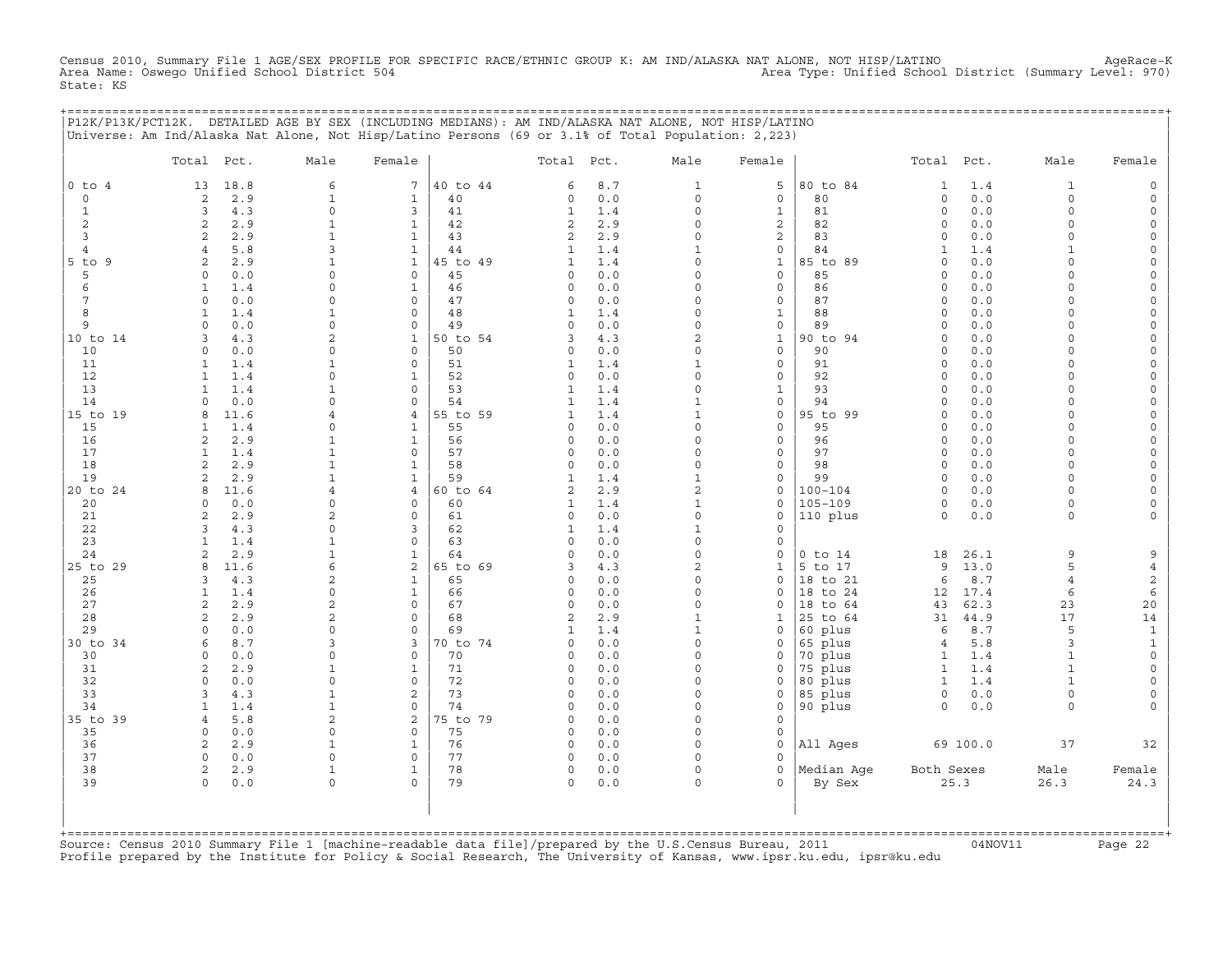Census 2010, Summary File 1 AGE/SEX PROFILE FOR SPECIFIC RACE/ETHNIC GROUP L: ASIAN ALONE, NOT HISPANIC OR LATINO AgeRace−L Area Name: Oswego Unified School District 504 Area Type: Unified School District (Summary Level: 970) State: KS

+===================================================================================================================================================+

|                | P12L/P13L/PCT12L. DETAILED AGE BY SEX (INCLUDING MEDIANS): ASIAN ALONE, NOT HISPANIC OR LATINO<br>Universe: Asian Alone, Not Hispanic or Latino Persons (1 or 0.0% of Total Population: 2,223) |                         |                                     |                |              |              |                                 |                                    |                      |                     |                    |                     |                             |
|----------------|------------------------------------------------------------------------------------------------------------------------------------------------------------------------------------------------|-------------------------|-------------------------------------|----------------|--------------|--------------|---------------------------------|------------------------------------|----------------------|---------------------|--------------------|---------------------|-----------------------------|
|                | Total Pct.                                                                                                                                                                                     | Male                    | Female                              |                | Total        | Pct.         | Male                            | Female                             |                      | Total               | Pct.               | Male                | Female                      |
| $0$ to $4$     | 0.0<br>$\Omega$                                                                                                                                                                                | $\mathsf{O}\xspace$     | 0                                   | 40 to 44       | 0            | 0.0          | 0                               | $\mathsf{O}\xspace$                | 80 to 84             | $\mathbf 0$         | 0.0                | 0                   | $\circ$                     |
| $\circ$        | 0.0<br>$\mathbf 0$                                                                                                                                                                             | $\mathsf{O}\xspace$     | $\mathsf{O}\xspace$                 | 40             | 0            | $0.0$        | 0                               | $\mathsf{O}\xspace$                | 80                   | $\mathsf{O}\xspace$ | $0.0$              | 0                   | $\mathsf{O}\xspace$         |
| $\mathbf{1}$   | 0.0<br>$\circ$                                                                                                                                                                                 | $\Omega$                | $\mathbf 0$                         | 41             | 0            | 0.0          | $\circ$                         | $\mathbf 0$                        | 81                   | $\mathsf{O}\xspace$ | 0.0                | $\circ$             | $\circ$                     |
| 2              | 0.0<br>0                                                                                                                                                                                       | $\mathbf 0$             | $\mathsf{O}\xspace$                 | 42             | 0            | 0.0          | $\mathbf 0$                     | $\mathsf{O}\xspace$                | 82                   | $\mathsf{O}\xspace$ | 0.0                | $\circ$             | $\circ$                     |
| 3              | 0.0<br>$\mathbf 0$                                                                                                                                                                             | $\Omega$                | $\mathbf 0$                         | 43             | 0            | 0.0          | $\Omega$                        | $\mathbf 0$                        | 83                   | $\circ$             | 0.0                | $\circ$             | $\mathsf{O}\xspace$         |
| $\overline{4}$ | $\mathbf 0$<br>0.0                                                                                                                                                                             | $\Omega$<br>$\Omega$    | $\mathbf 0$                         | 44             | $\circ$      | 0.0          | $\mathsf{O}\xspace$<br>$\Omega$ | $\mathbf 0$                        | 84                   | $\mathsf{O}\xspace$ | 0.0                | $\circ$             | $\circ$                     |
| 5 to 9<br>5    | 0.0<br>$\Omega$<br>0.0<br>$\Omega$                                                                                                                                                             | $\Omega$                | $\mathbf{0}$<br>$\mathbf{0}$        | 45 to 49<br>45 | $\circ$<br>0 | 0.0<br>0.0   | $\circ$                         | $\mathbf 0$<br>$\mathbf 0$         | 85 to 89<br>85       | $\circ$<br>$\circ$  | 0.0<br>0.0         | $\circ$<br>$\circ$  | $\mathsf{O}\xspace$<br>0    |
| 6              | $\mathsf O$<br>0.0                                                                                                                                                                             | $\Omega$                | $\mathbf{0}$                        | 46             | 0            | $0.0$        | $\mathbf 0$                     | $\mathsf{O}\xspace$                | 86                   | $\circ$             | 0.0                | 0                   | $\mathsf{O}\xspace$         |
| 7              | $\circ$<br>0.0                                                                                                                                                                                 | $\Omega$                | $\mathbf 0$                         | 47             | $\circ$      | 0.0          | $\Omega$                        | $\mathbf 0$                        | 87                   | $\circ$             | 0.0                | $\circ$             | 0                           |
| 8              | 0.0<br>$\Omega$                                                                                                                                                                                | $\Omega$                | $\mathbf 0$                         | 48             | $\circ$      | 0.0          | $\mathbf 0$                     | $\mathsf{O}\xspace$                | 88                   | $\mathbf 0$         | 0.0                | $\circ$             | $\mathsf{O}\xspace$         |
| 9              | 0.0<br>$\mathbf 0$                                                                                                                                                                             | $\Omega$                | $\mathbf 0$                         | 49             | $\circ$      | 0.0          | $\Omega$                        | $\mathbf 0$                        | 89                   | $\circ$             | 0.0                | $\Omega$            | $\mathsf{O}\xspace$         |
| 10 to 14       | 0.0<br>$\Omega$                                                                                                                                                                                | $\mathbf 0$             | 0                                   | 50 to 54       | 0            | 0.0          | $\mathbf 0$                     | $\mathsf{O}\xspace$                | 90 to 94             | $\mathbf 0$         | 0.0                | $\circ$             | 0                           |
| 10             | 0.0<br>$\Omega$                                                                                                                                                                                | $\Omega$                | $\mathsf{O}\xspace$                 | 50             | 0            | 0.0          | $\mathbf 0$                     | $\mathsf{O}\xspace$                | 90                   | $\mathsf{O}\xspace$ | 0.0                | $\circ$             | $\mathsf{O}\xspace$         |
| 11             | 0.0<br>$\mathbf 0$                                                                                                                                                                             | $\Omega$                | $\mathbf 0$                         | 51             | 0            | 0.0          | $\Omega$                        | $\mathbf 0$                        | 91                   | $\circ$             | 0.0                | $\circ$             | $\mathsf{O}\xspace$         |
| 12             | 0.0<br>$\Omega$                                                                                                                                                                                | $\mathbf 0$             | 0                                   | 52             | 0            | 0.0          | $\mathbf 0$                     | $\mathsf{O}\xspace$                | 92                   | $\mathsf{O}\xspace$ | 0.0                | $\circ$             | $\mathsf{O}\xspace$         |
| 13<br>14       | 0.0<br>$\Omega$<br>$\mathbf 0$<br>0.0                                                                                                                                                          | $\Omega$<br>$\Omega$    | $\Omega$<br>$\mathbf 0$             | 53<br>54       | 0<br>$\circ$ | 0.0<br>0.0   | $\circ$<br>$\mathsf{O}\xspace$  | $\mathbf 0$<br>$\mathsf{O}\xspace$ | 93<br>94             | $\circ$<br>$\circ$  | 0.0<br>0.0         | $\Omega$<br>$\circ$ | 0<br>$\mathbb O$            |
| 15 to 19       | 0.0<br>$\Omega$                                                                                                                                                                                | $\Omega$                | 0                                   | 55 to 59       | 0            | 0.0          | $\Omega$                        | $\mathbf 0$                        | 95 to 99             | $\Omega$            | 0.0                | $\Omega$            | $\mathsf{O}\xspace$         |
| 15             | 0.0<br>$\circ$                                                                                                                                                                                 | $\Omega$                | $\mathbf 0$                         | 55             | 0            | 0.0          | $\circ$                         | $\mathbf 0$                        | 95                   | $\circ$             | 0.0                | $\circ$             | 0                           |
| 16             | 0.0<br>$\circ$                                                                                                                                                                                 | $\mathbf 0$             | $\circ$                             | 56             | 0            | 0.0          | 0                               | $\mathsf{O}\xspace$                | 96                   | $\circ$             | 0.0                | 0                   | $\circ$                     |
| 17             | 0.0<br>$\Omega$                                                                                                                                                                                | $\Omega$                | 0                                   | 57             | 0            | 0.0          | $\mathbf 0$                     | $\mathbf 0$                        | 97                   | $\mathsf{O}\xspace$ | 0.0                | $\Omega$            | $\mathsf{O}\xspace$         |
| 18             | $\Omega$<br>0.0                                                                                                                                                                                | $\Omega$                | $\circ$                             | 58             | $\circ$      | 0.0          | $\Omega$                        | $\mathsf{O}\xspace$                | 98                   | $\circ$             | 0.0                | $\circ$             | $\circ$                     |
| 19             | 0.0<br>$\mathbf 0$                                                                                                                                                                             | $\Omega$                | $\mathbf 0$                         | 59             | $\circ$      | 0.0          | $\Omega$                        | $\mathbf 0$                        | 99                   | $\circ$             | 0.0                | $\circ$             | $\mathsf{O}\xspace$         |
| 20 to 24       | 0.0<br>$\Omega$                                                                                                                                                                                | $\mathbf 0$             | $\mathbf{0}$                        | 60 to 64       | 0            | 0.0          | $\mathbf 0$                     | $\mathbf 0$                        | $100 - 104$          | $\circ$             | 0.0                | $\circ$             | 0                           |
| 20             | $0.0$<br>$\Omega$                                                                                                                                                                              | $\Omega$                | $\mathbf 0$                         | 60             | 0            | 0.0          | $\Omega$                        | $\mathbf 0$                        | $105 - 109$          | $\mathsf{O}\xspace$ | $0.0$              | $\circ$             | $\mathsf{O}\xspace$         |
| 21<br>22       | $\circ$<br>0.0<br>0.0<br>$\Omega$                                                                                                                                                              | $\Omega$<br>$\Omega$    | $\mathsf{O}\xspace$<br>$\mathbf{0}$ | 61<br>62       | 0<br>0       | 0.0<br>0.0   | $\mathbf 0$<br>$\mathbf 0$      | $\mathbf 0$<br>$\mathsf{O}\xspace$ | 110 plus             | $\mathsf{O}\xspace$ | 0.0                | 0                   | 0                           |
| 23             | 0.0<br>$\Omega$                                                                                                                                                                                | $\Omega$                | $\Omega$                            | 63             | 0            | 0.0          | $\Omega$                        | $\mathbf 0$                        |                      |                     |                    |                     |                             |
| 24             | $\Omega$<br>0.0                                                                                                                                                                                | $\Omega$                | 0                                   | 64             | $\circ$      | 0.0          | $\mathbf 0$                     | $\mathsf{O}\xspace$                | $0$ to $14$          | $\mathbf 0$         | 0.0                | 0                   | $\mathsf O$                 |
| 25 to 29       | 0.0<br>$\Omega$                                                                                                                                                                                | $\Omega$                | $\mathbf{0}$                        | 65 to 69       | 0            | 0.0          | $\circ$                         | $\mathbf 0$                        | 5 to 17              | $\circ$             | 0.0                | $\circ$             | $\mathsf{O}\xspace$         |
| 25             | 0.0<br>$\Omega$                                                                                                                                                                                | $\Omega$                | $\mathbf{0}$                        | 65             | 0            | 0.0          | $\Omega$                        | $\mathbf 0$                        | 18 to 21             | $\circ$             | 0.0                | $\circ$             | $\mathsf{O}\xspace$         |
| 26             | $\mathbf 0$<br>0.0                                                                                                                                                                             | $\mathbf 0$             | $\mathsf{O}\xspace$                 | 66             | 0            | 0.0          | $\mathbf 0$                     | $\mathsf{O}$                       | 18 to 24             | $\mathbb O$         | 0.0                | 0                   | $\mathsf{O}\xspace$         |
| 27             | 0.0<br>$\Omega$                                                                                                                                                                                | $\Omega$                | $\mathbf 0$                         | 67             | 0            | 0.0          | $\circ$                         | $\mathbf 0$                        | 18 to 64             | $\circ$             | 0.0                | $\circ$             | $\circ$                     |
| 28             | 0.0<br>$\circ$                                                                                                                                                                                 | $\Omega$                | $\mathbf 0$                         | 68             | $\circ$      | 0.0          | $\Omega$                        | $\Omega$                           | 25 to 64             | $\mathsf{O}\xspace$ | 0.0                | $\circ$             | $\mathbb O$                 |
| 29             | $\Omega$<br>0.0                                                                                                                                                                                | $\Omega$                | $\circ$                             | 69             | 0            | 0.0          | $\Omega$                        | $\mathbf 0$                        | 60 plus              |                     | 1 100.0            | $\circ$             | $\mathbf{1}$                |
| 30 to 34<br>30 | $\circ$<br>0.0<br>0.0<br>$\Omega$                                                                                                                                                              | $\Omega$<br>$\Omega$    | $\mathbf 0$<br>$\circ$              | 70 to 74<br>70 | 0<br>0       | 0.0<br>0.0   | $\circ$<br>$\Omega$             | $\mathbf 0$<br>$\mathsf{O}$        | 65 plus<br>70 plus   |                     | 1 100.0<br>1 100.0 | $\circ$<br>$\Omega$ | $\mathbf 1$<br>$\mathbf{1}$ |
| 31             | $\Omega$<br>0.0                                                                                                                                                                                | $\Omega$                | $\mathbf 0$                         | 71             | 0            | 0.0          | $\mathbf 0$                     | $\mathbf 0$                        | 75 plus              | $\mathbf{1}$        | 100.0              | $\circ$             | $\mathbf 1$                 |
| 32             | $\circ$<br>$0.0$                                                                                                                                                                               | $\Omega$                | $\mathbf 0$                         | 72             | 0            | $0.0$        | $\mathsf{O}\xspace$             | $\mathbf 0$                        | 80 plus              | $\mathsf O$         | 0.0                | $\circ$             | $\circ$                     |
| 33             | 0.0<br>$\Omega$                                                                                                                                                                                | $\Omega$                | $\mathbf 0$                         | 73             | $\circ$      | 0.0          | $\Omega$                        | $\mathbf 0$                        | 85 plus              | $\circ$             | 0.0                | $\circ$             | $\mathsf{O}\xspace$         |
| 34             | 0.0<br>$\Omega$                                                                                                                                                                                | $\Omega$                | $\mathbf 0$                         | 74             | $\circ$      | 0.0          | $\mathbf 0$                     | $\mathsf{O}\xspace$                | 90 plus              | $\mathsf O$         | 0.0                | 0                   | $\circ$                     |
| 35 to 39       | $\Omega$<br>0.0                                                                                                                                                                                | $\Omega$                | $\mathbf 0$                         | 75 to 79       | $\mathbf{1}$ | 100.0        | $\Omega$                        | $\mathbf{1}$                       |                      |                     |                    |                     |                             |
| 35             | $\circ$<br>0.0                                                                                                                                                                                 | 0                       | $\mathsf{O}$                        | 75             | 0            | 0.0          | $\mathbf 0$                     | $\mathbf 0$                        |                      |                     |                    |                     |                             |
| 36             | $\Omega$<br>0.0                                                                                                                                                                                | $\Omega$                | $\mathbf{0}$                        | 76             |              | 1 100.0      | $\mathbf 0$                     | $\mathbf{1}$                       | All Ages             |                     | 1 100.0            | 0                   | $\mathbf{1}$                |
| 37             | $\circ$<br>0.0                                                                                                                                                                                 | $\mathbf 0$             | $\mathbf{0}$                        | 77             | 0            | 0.0          | $\Omega$                        | $\Omega$                           |                      |                     |                    |                     |                             |
| 38<br>39       | 0.0<br>0<br>0.0<br>$\Omega$                                                                                                                                                                    | $\mathbf 0$<br>$\Omega$ | 0<br>$\Omega$                       | 78<br>79       | 0<br>$\circ$ | $0.0$<br>0.0 | $\mathbf 0$<br>$\Omega$         | $\mathbf 0$<br>$\Omega$            | Median Age<br>By Sex | Both Sexes          |                    | Male                | Female<br>77.5              |
|                |                                                                                                                                                                                                |                         |                                     |                |              |              |                                 |                                    |                      |                     | 77.5               | $\epsilon$          |                             |
|                |                                                                                                                                                                                                |                         |                                     |                |              |              |                                 |                                    |                      |                     |                    |                     |                             |

+===================================================================================================================================================+Source: Census 2010 Summary File 1 [machine−readable data file]/prepared by the U.S.Census Bureau, 2011 04NOV11 Page 23 Profile prepared by the Institute for Policy & Social Research, The University of Kansas, www.ipsr.ku.edu, ipsr@ku.edu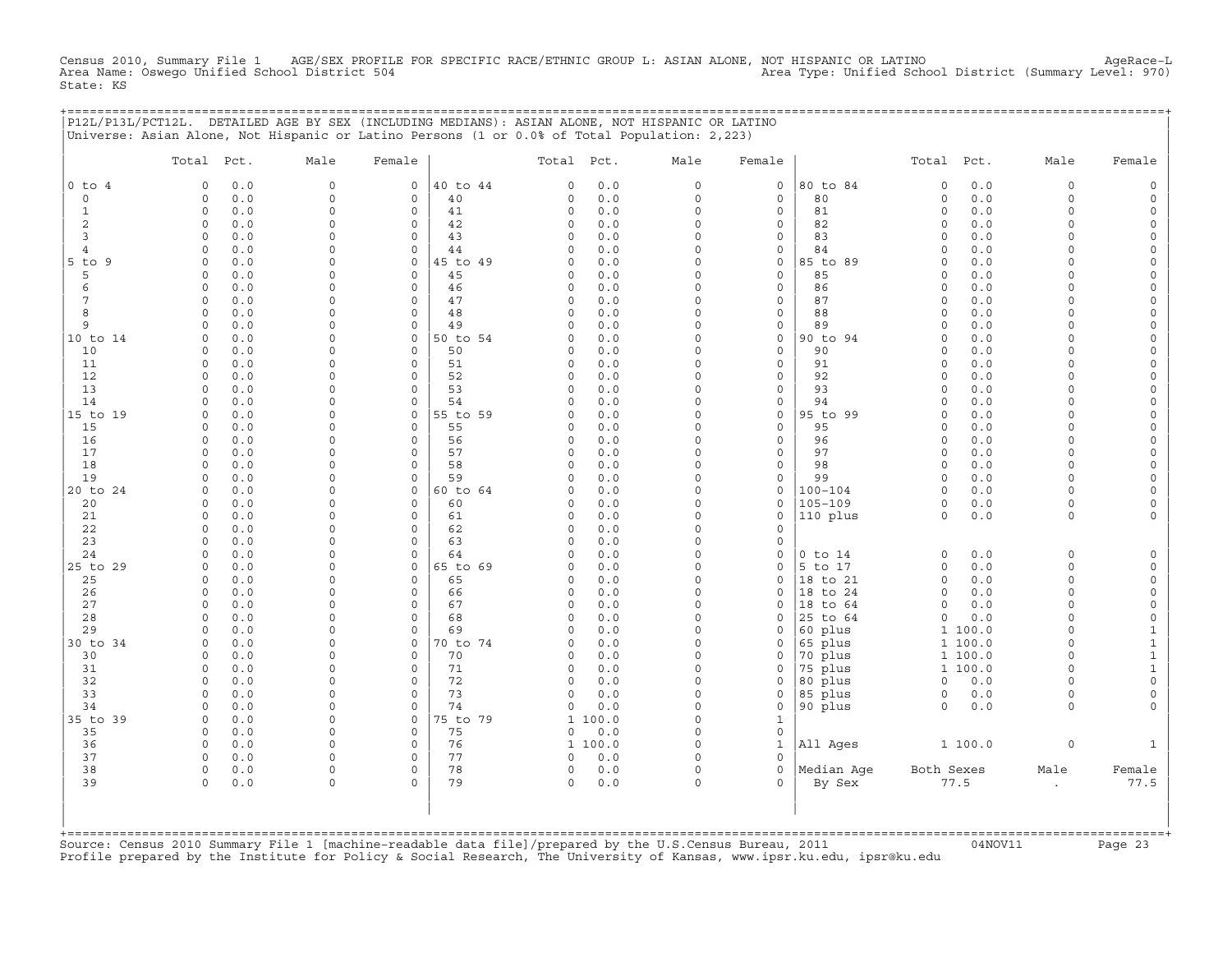Census 2010, Summary File 1 AGE/SEX PROFILE FOR SPECIFIC RACE/ETHNIC GROUP M: NAT HAWAIIAN/OPI ALONE, NOT HISP/LATINO<br>Area Name: Oswego Unified School District 504 State: KS

|                     | P12M/P13M/PCT12M. DETAILED AGE BY SEX (INCLUDING MEDIANS): NAT HAWAIIAN/OPI ALONE, NOT HISP/LATINO<br>Universe: Nat Hawaiian/OPI Alone, Not Hisp/Latino Persons (0 or 0.0% of Total Population: 2,223) |             |                                         |                      |                                   |                      |               | ======================== |                      |             |        |
|---------------------|--------------------------------------------------------------------------------------------------------------------------------------------------------------------------------------------------------|-------------|-----------------------------------------|----------------------|-----------------------------------|----------------------|---------------|--------------------------|----------------------|-------------|--------|
|                     | Total Pct.                                                                                                                                                                                             | Male        | Female                                  | Total Pct.           |                                   | Male                 | Female        |                          | Total Pct.           | Male        | Female |
| $0$ to $4$          | $\circ$                                                                                                                                                                                                | $\mathbf 0$ | $\circ$                                 | 40 to 44<br>$\circ$  | $\bullet$                         | 0                    | $\mathsf{O}$  | 80 to 84                 | $\circ$              | $\circ$     |        |
| $\mathbf 0$         | $\circ$                                                                                                                                                                                                | $\circ$     | 40<br>0                                 | $\circ$              | $\bullet$                         | $\circ$              | $\mathbf 0$   | 80                       | $\circ$              | $\circ$     |        |
| 1                   | $\Omega$                                                                                                                                                                                               | $\Omega$    | $\mathbf 0$<br>41                       | $\Omega$             |                                   | $\Omega$             | 0             | 81                       | $\Omega$             | $\Omega$    |        |
| 2                   | $\Omega$                                                                                                                                                                                               | $\Omega$    | $\mathsf{O}$<br>42                      | 0                    |                                   | $\Omega$             | 0             | 82                       | $\Omega$             | $\Omega$    |        |
| 3<br>$\overline{4}$ | $\Omega$<br>$\cap$                                                                                                                                                                                     |             | 43<br>$\mathbf 0$<br>$\mathsf{O}$<br>44 |                      |                                   | $\Omega$<br>0        | 0<br>0        | 83<br>84                 | $\Omega$<br>$\cap$   | ∩<br>$\cap$ |        |
| 5 to 9              | $\cap$                                                                                                                                                                                                 |             | $\mathsf{O}$                            | 45 to 49             |                                   | $\Omega$             | 0             | 85 to 89                 | $\Omega$             |             |        |
| 5                   | $\Omega$                                                                                                                                                                                               |             | 45<br>$\Omega$                          | O.                   | $\cdot$                           | $\Omega$             | 0             | 85                       | $\Omega$             |             |        |
| 6                   | $\Omega$                                                                                                                                                                                               |             | 46<br>$\mathbf{0}$                      | O                    |                                   | $\Omega$             | 0             | 86                       | $\Omega$             | $\cap$      |        |
| 7                   | $\Omega$                                                                                                                                                                                               | $\cap$      | $\mathbf 0$<br>47                       | $\Omega$             | $\ddot{\phantom{a}}$              | $\Omega$             | 0             | 87                       | $\Omega$             | $\cap$      |        |
| 8                   | $\Omega$                                                                                                                                                                                               | $\Omega$    | $\mathbf 0$<br>48                       | $\Omega$             | $\ddot{\phantom{a}}$              | $\Omega$             | $\mathbf 0$   | 88                       | $\Omega$             | $\Omega$    |        |
| 9                   | $\Omega$                                                                                                                                                                                               | $\Omega$    | 49<br>0                                 | O                    | $\cdot$                           | $\Omega$             | 0             | 89                       | $\Omega$             | $\Omega$    |        |
| 10 to 14            | $\Omega$                                                                                                                                                                                               | $\Omega$    | $\mathbf 0$                             | 50 to 54             |                                   | $\Omega$             | 0             | 90 to 94                 | $\Omega$             | $\Omega$    |        |
| 10                  | $\circ$                                                                                                                                                                                                | $\Omega$    | 0<br>50                                 | 0                    |                                   | $\Omega$             | 0             | 90                       | $\Omega$             | $\cap$      |        |
| 11                  | $\Omega$                                                                                                                                                                                               |             | 51<br>0                                 | U                    | $\ddot{\phantom{a}}$              | 0                    | 0             | 91                       | $\Omega$             | $\cap$      |        |
| 12<br>13            |                                                                                                                                                                                                        |             | 52<br>$\Omega$<br>53<br>0               |                      |                                   | $\Omega$<br>$\Omega$ | $\Omega$<br>0 | 92<br>93                 | $\Omega$<br>$\Omega$ |             |        |
| 14                  |                                                                                                                                                                                                        | ∩           | $\mathbf 0$<br>54                       | U                    |                                   | $\Omega$             | 0             | 94                       | $\Omega$             | ∩           |        |
| 15 to 19            | $\Omega$                                                                                                                                                                                               | $\Omega$    | $\mathbf{0}$                            | 55 to 59             | $\ddot{\phantom{a}}$              | $\Omega$             | 0             | 95 to 99                 | $\Omega$             | $\cap$      |        |
| 15                  | $\Omega$                                                                                                                                                                                               | $\Omega$    | $\mathbf 0$<br>55                       | $\Omega$             | $\ddot{\phantom{a}}$              | $\Omega$             | $\mathbf 0$   | 95                       | $\Omega$             | $\Omega$    |        |
| 16                  | $\Omega$                                                                                                                                                                                               | $\Omega$    | 56<br>$\mathbf 0$                       | O                    |                                   | $\Omega$             | $\mathbf 0$   | 96                       | $\circ$              | $\Omega$    |        |
| 17                  | $\Omega$                                                                                                                                                                                               | $\Omega$    | 57<br>$\mathbf 0$                       |                      |                                   | $\Omega$             | 0             | 97                       | $\Omega$             | $\Omega$    |        |
| 18                  | $\Omega$                                                                                                                                                                                               | $\Omega$    | 58<br>$\mathbf 0$                       | O                    |                                   | $\Omega$             | 0             | 98                       | $\Omega$             | $\cap$      |        |
| 19                  | $\Omega$                                                                                                                                                                                               | $\Omega$    | 59<br>$\mathsf{O}$                      | 0                    |                                   | $\Omega$             | 0             | 99                       | $\Omega$             | $\Omega$    |        |
| 20 to 24            | $\Omega$                                                                                                                                                                                               |             | $\mathbf{0}$                            | 60 to 64             | $\ddot{\phantom{a}}$              | 0                    | 0             | $100 - 104$              | $\Omega$             | $\cap$      |        |
| 20                  | $\cap$                                                                                                                                                                                                 |             | $\Omega$<br>60                          |                      |                                   | $\Omega$             | 0             | $105 - 109$              | $\Omega$             | $\Omega$    |        |
| 21                  | $\cap$                                                                                                                                                                                                 |             | $\mathbf 0$<br>61                       | O                    |                                   | $\Omega$             | 0             | 110 plus                 | $\Omega$             | $\Omega$    |        |
| 22<br>23            | ∩<br>$\Omega$                                                                                                                                                                                          |             | 62<br>0<br>63<br>$\mathbf 0$            | O<br>O               | $\ddot{\phantom{a}}$              | $\Omega$<br>0        | $\Omega$<br>0 |                          |                      |             |        |
| 24                  |                                                                                                                                                                                                        |             | $\mathbf 0$<br>64                       |                      |                                   | $\Omega$             | 0             | $0$ to $14$              | $\circ$              | $\Omega$    |        |
| 25 to 29            | $\Omega$                                                                                                                                                                                               | $\Omega$    | $\mathsf{O}$                            | 65 to 69<br>O        |                                   | $\Omega$             | 0             | 5 to 17                  | 0                    | $\Omega$    |        |
| 25                  | $\Omega$                                                                                                                                                                                               | $\Omega$    | $\mathbf 0$<br>65                       | 0                    |                                   | 0                    | 0             | 18 to 21                 | $\Omega$             | $\Omega$    |        |
| 26                  | $\cap$                                                                                                                                                                                                 | $\cap$      | $\mathbf 0$<br>66                       | U                    |                                   | $\Omega$             | $\mathbf 0$   | 18 to 24                 | $\Omega$             | $\cap$      |        |
| 27                  | $\Omega$                                                                                                                                                                                               | $\Omega$    | $\mathbf 0$<br>67                       | $\Omega$             | $\overline{a}$                    | $\Omega$             | $\mathbf 0$   | 18 to 64                 | $\circ$              | $\Omega$    |        |
| 28                  |                                                                                                                                                                                                        |             | 68<br>0                                 |                      |                                   | $\Omega$             | $\Omega$      | 25 to 64                 | $\Omega$             | $\Omega$    |        |
| 29                  | $\cap$                                                                                                                                                                                                 | $\cap$      | $\mathbf 0$<br>69                       |                      |                                   | $\Omega$             | $\Omega$      | 60 plus                  | $\Omega$             | $\cap$      |        |
| 30 to 34            | $\Omega$                                                                                                                                                                                               | $\Omega$    | 0                                       | 70 to 74<br>O        |                                   | 0                    | 0             | 65 plus                  | $\circ$              | $\cap$      |        |
| 30                  | $\Omega$<br>$\Omega$                                                                                                                                                                                   |             | 70<br>0<br>$\mathbf 0$                  | O                    | $\bullet$                         | $\Omega$<br>$\Omega$ | 0<br>$\Omega$ | 70 plus<br>75 plus       | $\circ$<br>$\Omega$  | $\Omega$    |        |
| 31<br>32            | $\Omega$                                                                                                                                                                                               | $\Omega$    | 71<br>72<br>0                           | 0                    | $\bullet$                         | $\Omega$             | 0             | 80 plus                  | $\Omega$             | $\Omega$    |        |
| 33                  | $\Omega$                                                                                                                                                                                               | $\cap$      | 73<br>$\mathbf 0$                       | $\Omega$             |                                   | $\Omega$             | 0             | 85 plus                  | 0                    | $\Omega$    |        |
| 34                  | $\Omega$                                                                                                                                                                                               | $\cap$      | 0<br>74                                 | O                    | $\bullet$<br>$\ddot{\phantom{a}}$ | $\Omega$             | 0             | 90 plus                  | $\Omega$             | $\Omega$    |        |
| 35 to 39            | $\Omega$                                                                                                                                                                                               | $\Omega$    | $\mathbf 0$                             | 75 to 79<br>$\Omega$ | $\sim$                            | $\Omega$             | $\Omega$      |                          |                      |             |        |
| 35                  | $\Omega$                                                                                                                                                                                               | $\Omega$    | 75<br>0                                 | $\Omega$             |                                   | $\Omega$             | 0             |                          |                      |             |        |
| 36                  | $\Omega$                                                                                                                                                                                               | ∩           | 76<br>0                                 | $\Omega$             |                                   | $\Omega$             | 0             | All Ages                 | 0                    | $\circ$     |        |
| 37                  | $\Omega$                                                                                                                                                                                               | $\cap$      | 77<br>0                                 | $\Omega$             |                                   | $\Omega$             | $\Omega$      |                          |                      |             |        |
| 38                  | $\circ$                                                                                                                                                                                                | $\Omega$    | $\mathsf{O}$<br>78                      | 0                    |                                   | $\Omega$             | 0             | Median Aqe               | Both Sexes           | Male        | Female |
| 39                  | $\Omega$                                                                                                                                                                                               | $\Omega$    | 79<br>$\Omega$                          | 0                    |                                   | $\Omega$             | 0             | By Sex                   |                      | $\cdot$     |        |
|                     |                                                                                                                                                                                                        |             |                                         |                      |                                   |                      |               |                          |                      |             |        |
|                     |                                                                                                                                                                                                        |             |                                         |                      |                                   |                      |               |                          |                      |             |        |
| +===========        |                                                                                                                                                                                                        |             |                                         |                      |                                   |                      |               |                          |                      |             |        |

+===================================================================================================================================================+Source: Census 2010 Summary File 1 [machine−readable data file]/prepared by the U.S.Census Bureau, 2011 04NOV11 Page 24 Profile prepared by the Institute for Policy & Social Research, The University of Kansas, www.ipsr.ku.edu, ipsr@ku.edu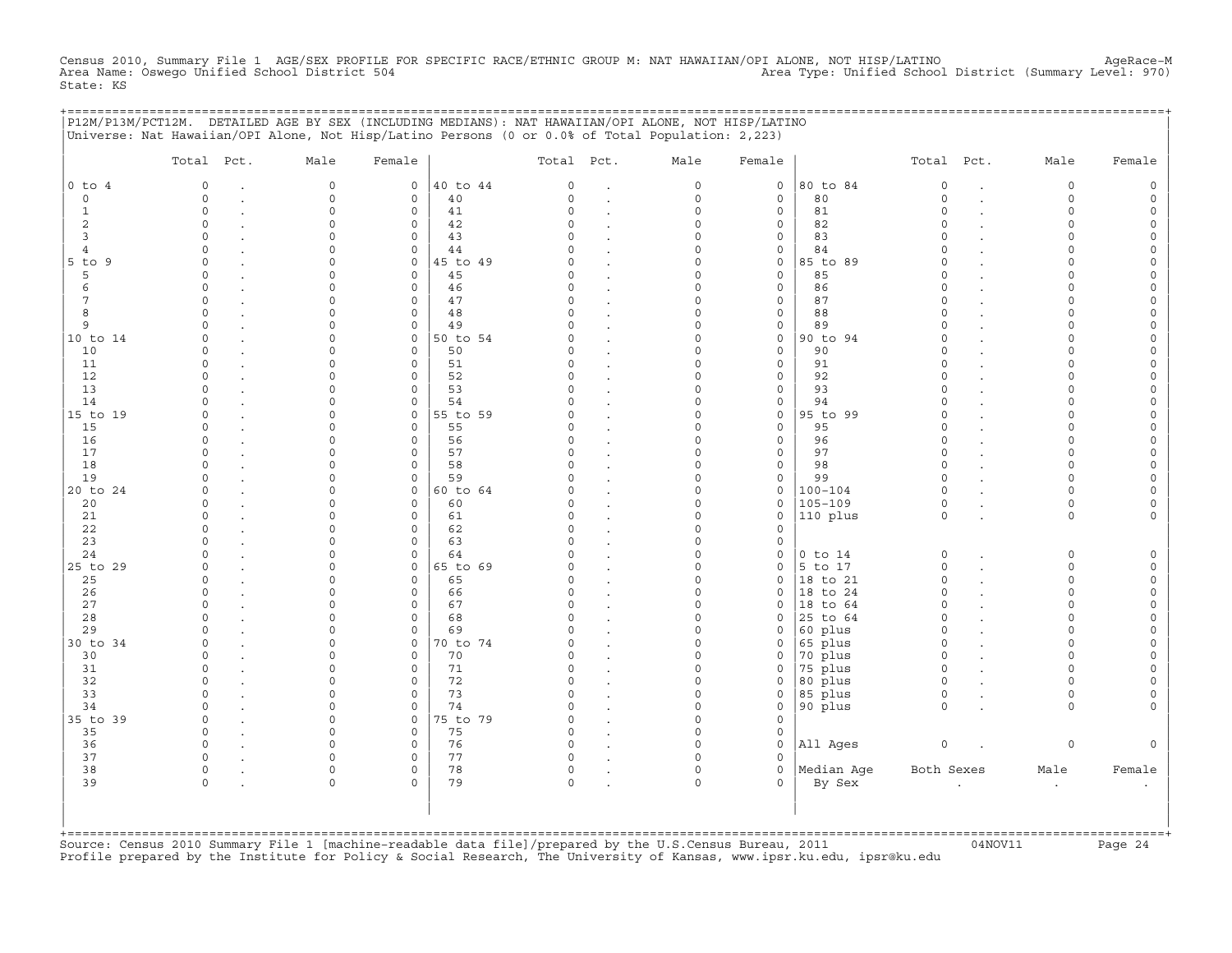Census 2010, Summary File 1 AGE/SEX PROFILE FOR SPECIFIC RACE/ETHNIC GROUP N: SOME OTHER RACE ALONE, NOT HISP/LATINO<br>Area Name: Oswego Unified School District 504 Parea Name: Oswego Unified School District (Summary Level: State: KS

+===================================================================================================================================================+

|                | P12N/P13N/PCT12N. DETAILED AGE BY SEX (INCLUDING MEDIANS): SOME OTHER RACE ALONE, NOT HISP/LATINO<br>Universe: Some Other Race Alone, Not Hisp/Latino Persons (1 or 0.0% of Total Population: 2,223) |                      |                                 |                |               |            |                         |                            |                    |                     |            |                      |                                    |
|----------------|------------------------------------------------------------------------------------------------------------------------------------------------------------------------------------------------------|----------------------|---------------------------------|----------------|---------------|------------|-------------------------|----------------------------|--------------------|---------------------|------------|----------------------|------------------------------------|
|                | Total Pct.                                                                                                                                                                                           | Male                 | Female                          |                | Total Pct.    |            | Male                    | Female                     |                    | Total               | Pct.       | Male                 | Female                             |
| $0$ to $4$     | 1 100.0                                                                                                                                                                                              | $1\,$                | $\mathbf 0$                     | 40 to 44       | 0             | 0.0        | $\mathbf 0$             | $\mathsf{O}$               | 80 to 84           | $\mathbf 0$         | $0.0$      | 0                    | $\mathsf O$                        |
| 0              | 0.0<br>0                                                                                                                                                                                             | $\mathbf 0$          | $\mathsf{O}\xspace$             | 40             | 0             | 0.0        | $\mathsf O$             | $\mathsf{O}\xspace$        | 80                 | $\mathsf{O}\xspace$ | 0.0        | 0                    | $\mathsf{O}\xspace$                |
| $\mathbf{1}$   | 0.0<br>$\Omega$                                                                                                                                                                                      | $\Omega$             | $\mathbf 0$                     | 41             | 0             | 0.0        | $\Omega$                | $\mathbf 0$                | 81                 | $\circ$             | 0.0        | $\Omega$             | $\mathsf{O}$                       |
| 2              | 0.0<br>0                                                                                                                                                                                             | $\Omega$             | $\mathbf 0$                     | 42             | 0             | 0.0        | $\Omega$                | $\mathbf 0$                | 82                 | $\circ$             | 0.0        | $\Omega$             | $\mathsf{O}$                       |
| 3              | 0.0<br>$\circ$                                                                                                                                                                                       | $\Omega$             | $\mathbf 0$                     | 43             | 0             | 0.0        | $\mathbf 0$             | $\mathbf 0$                | 83                 | $\circ$             | 0.0        | $\Omega$             | $\mathsf{O}\xspace$                |
| $\overline{4}$ | 1 100.0                                                                                                                                                                                              | 1                    | $\mathbf 0$                     | 44             | 0             | 0.0        | $\Omega$                | $\mathsf{O}$               | 84                 | $\circ$             | 0.0        | $\circ$              | $\mathsf{O}\xspace$                |
| 5 to 9<br>5    | 0.0<br>$\Omega$<br>0.0<br><sup>0</sup>                                                                                                                                                               | $\Omega$<br>$\Omega$ | $\mathbf 0$<br>$\mathbf 0$      | 45 to 49<br>45 | C)<br>0       | 0.0<br>0.0 | $\Omega$<br>$\Omega$    | $\mathbf 0$<br>$\mathbf 0$ | 85 to 89<br>85     | $\circ$<br>$\circ$  | 0.0<br>0.0 | $\Omega$<br>$\Omega$ | $\circ$<br>0                       |
| 6              | 0.0<br>$\circ$                                                                                                                                                                                       | $\Omega$             | $\mathbf 0$                     | 46             | 0             | 0.0        | $\Omega$                | $\mathbf 0$                | 86                 | $\circ$             | 0.0        | $\Omega$             | $\mathsf{O}\xspace$                |
| 7              | 0.0<br>0                                                                                                                                                                                             | $\Omega$             | 0                               | 47             | 0             | 0.0        | $\mathbf 0$             | $\mathsf{O}$               | 87                 | $\circ$             | 0.0        | $\circ$              | 0                                  |
| 8              | 0.0<br>$\Omega$                                                                                                                                                                                      | $\Omega$             | $\mathbf 0$                     | 48             | $\Omega$      | 0.0        | $\Omega$                | $\mathbf 0$                | 88                 | $\circ$             | 0.0        | $\Omega$             | $\mathbf 0$                        |
| 9              | 0.0<br>$\circ$                                                                                                                                                                                       | $\Omega$             | $\mathbf 0$                     | 49             | 0             | 0.0        | $\Omega$                | $\mathbf 0$                | 89                 | $\mathbf 0$         | 0.0        | 0                    | $\mathsf{O}$                       |
| 10 to 14       | 0.0<br>$\Omega$                                                                                                                                                                                      | $\Omega$             | 0                               | 50 to 54       | 0             | 0.0        | $\mathbf 0$             | $\mathsf O$                | 90 to 94           | $\Omega$            | 0.0        | $\Omega$             | $\mathsf{O}\xspace$                |
| 10             | 0.0<br>$\Omega$                                                                                                                                                                                      | $\cap$               | $\Omega$                        | 50             | $\Omega$      | 0.0        | $\Omega$                | $\Omega$                   | 90                 | $\Omega$            | 0.0        | $\Omega$             | 0                                  |
| 11             | $\circ$<br>0.0                                                                                                                                                                                       | $\Omega$             | $\mathbf 0$                     | 51             | 0             | 0.0        | $\Omega$                | $\mathbf 0$                | 91                 | $\circ$             | 0.0        | $\Omega$             | $\mathsf{O}\xspace$                |
| 12             | 0.0<br>$\Omega$                                                                                                                                                                                      | 0                    | 0                               | 52             | 0             | 0.0        | $\Omega$                | $\mathsf{O}$               | 92                 | $\Omega$            | 0.0        | $\Omega$             | 0                                  |
| 13             | $\Omega$<br>0.0                                                                                                                                                                                      | $\Omega$             | $\mathbf 0$                     | 53             | $\Omega$      | 0.0        | $\Omega$                | $\mathbf 0$                | 93                 | $\circ$             | 0.0        | $\Omega$             | 0                                  |
| 14             | $\circ$<br>0.0                                                                                                                                                                                       | $\Omega$             | $\mathbf 0$                     | 54             | $\Omega$      | 0.0        | $\Omega$                | $\mathbf 0$                | 94                 | $\circ$             | 0.0        | $\Omega$             | $\mathbf 0$                        |
| 15 to 19       | 0.0<br>$\Omega$                                                                                                                                                                                      | $\Omega$             | $\mathbf 0$                     | 55 to 59       | C)            | 0.0        | $\Omega$                | $\mathbf 0$                | 95 to 99           | $\circ$             | 0.0        | $\Omega$             | 0                                  |
| 15             | 0.0<br>$\Omega$                                                                                                                                                                                      | $\Omega$             | $\Omega$                        | 55             | $\Omega$      | 0.0        | $\Omega$                | $\mathbf 0$                | 95                 | $\circ$             | 0.0        | $\Omega$             | $\mathsf{O}\xspace$                |
| 16             | $\Omega$<br>0.0<br>$\Omega$                                                                                                                                                                          | 0<br>$\Omega$        | $\mathsf{O}\xspace$<br>$\Omega$ | 56<br>57       | 0             | 0.0        | $\mathbf 0$<br>$\Omega$ | $\mathsf{O}\xspace$        | 96<br>97           | $\circ$<br>$\Omega$ | 0.0        | $\Omega$<br>$\Omega$ | 0                                  |
| 17<br>18       | 0.0<br>0.0<br>$\Omega$                                                                                                                                                                               | $\Omega$             | $\mathbf 0$                     | 58             | 0<br>$\Omega$ | 0.0<br>0.0 | $\Omega$                | $\mathbf 0$<br>$\mathbf 0$ | 98                 | $\circ$             | 0.0<br>0.0 | $\Omega$             | $\mathbf 0$<br>$\mathsf O$         |
| 19             | 0.0<br>$\Omega$                                                                                                                                                                                      | 0                    | $\Omega$                        | 59             | $\Omega$      | 0.0        | $\mathbf 0$             | $\mathsf{O}\xspace$        | 99                 | $\circ$             | 0.0        | $\Omega$             | $\mathsf{O}\xspace$                |
| 20 to 24       | 0.0<br>0                                                                                                                                                                                             | $\Omega$             | 0                               | 60 to 64       | 0             | 0.0        | $\Omega$                | $\mathbf 0$                | $100 - 104$        | $\circ$             | 0.0        | 0                    | 0                                  |
| 20             | 0.0<br>$\Omega$                                                                                                                                                                                      | $\Omega$             | $\mathbf 0$                     | 60             | 0             | 0.0        | $\Omega$                | $\mathbf 0$                | $105 - 109$        | $\circ$             | 0.0        | $\circ$              | $\mathbf 0$                        |
| 21             | 0.0<br>$\Omega$                                                                                                                                                                                      | $\Omega$             | $\mathbf 0$                     | 61             | 0             | 0.0        | $\Omega$                | $\mathbf 0$                | 110 plus           | $\circ$             | 0.0        | $\circ$              | 0                                  |
| 22             | 0.0<br>$\circ$                                                                                                                                                                                       | $\Omega$             | $\mathbf 0$                     | 62             | 0             | 0.0        | $\Omega$                | $\mathbf 0$                |                    |                     |            |                      |                                    |
| 23             | 0.0<br>$\Omega$                                                                                                                                                                                      | $\Omega$             | 0                               | 63             | 0             | 0.0        | $\mathbf 0$             | $\mathsf{O}$               |                    |                     |            |                      |                                    |
| 24             | 0.0<br>$\Omega$                                                                                                                                                                                      | $\Omega$             | $\Omega$                        | 64             | $\Omega$      | 0.0        | $\Omega$                | $\mathbf 0$                | $0$ to $14$        |                     | 1 100.0    | $\mathbf{1}$         | $\mathsf{O}$                       |
| 25 to 29       | 0.0<br>$\mathbf 0$                                                                                                                                                                                   | $\Omega$             | $\mathbf 0$                     | 65 to 69       | 0             | 0.0        | $\Omega$                | $\mathbf 0$                | 5 to 17            | $\Omega$            | 0.0        | $\circ$              | $\mathsf{O}$                       |
| 25             | 0.0<br>$\Omega$                                                                                                                                                                                      | $\Omega$             | 0                               | 65             | 0             | 0.0        | $\Omega$                | $\mathbf 0$                | 18 to 21           | $\mathbf 0$         | 0.0        | $\circ$              | $\mathsf O$                        |
| 26             | 0.0<br>$\Omega$                                                                                                                                                                                      | $\cap$               | $\Omega$                        | 66             | $\Omega$      | 0.0        | $\Omega$                | $\Omega$                   | 18 to 24           | $\Omega$            | 0.0        | $\Omega$             | $\mathbf 0$                        |
| 27             | 0.0<br>$\circ$                                                                                                                                                                                       | $\Omega$             | $\mathbf 0$                     | 67             | 0             | 0.0        | $\Omega$                | $\mathbf 0$                | 18 to 64           | $\circ$             | 0.0        | $\circ$              | 0                                  |
| 28             | 0.0<br>$\Omega$                                                                                                                                                                                      | 0                    | $\mathbf 0$                     | 68             | 0             | 0.0        | $\Omega$                | $\Omega$                   | 25 to 64           | $\circ$             | 0.0        | $\Omega$             | $\mathsf{O}\xspace$                |
| 29             | 0.0<br>$\Omega$<br>$\Omega$                                                                                                                                                                          | $\Omega$<br>$\Omega$ | $\Omega$<br>$\Omega$            | 69             | $\Omega$      | 0.0        | $\Omega$<br>$\Omega$    | $\mathbf 0$                | 60 plus            | $\circ$<br>$\circ$  | 0.0        | $\Omega$<br>$\Omega$ | $\mathsf{O}\xspace$<br>$\mathbf 0$ |
| 30 to 34<br>30 | 0.0<br>0.0<br>$\Omega$                                                                                                                                                                               | $\Omega$             | $\mathbf 0$                     | 70 to 74<br>70 | 0<br>0        | 0.0<br>0.0 | $\Omega$                | $\mathbf 0$<br>$\mathbf 0$ | 65 plus<br>70 plus | 0                   | 0.0<br>0.0 | $\Omega$             | 0                                  |
| 31             | 0.0<br>$\circ$                                                                                                                                                                                       | 0                    | $\mathbf 0$                     | 71             | 0             | 0.0        | $\Omega$                | $\Omega$                   | 75 plus            | $\circ$             | 0.0        | $\Omega$             | $\mathsf{O}\xspace$                |
| 32             | $\Omega$<br>0.0                                                                                                                                                                                      | 0                    | 0                               | 72             | 0             | 0.0        | $\mathbf 0$             | $\mathsf{O}$               | 80 plus            | $\circ$             | 0.0        | $\Omega$             | 0                                  |
| 33             | $\Omega$<br>0.0                                                                                                                                                                                      | $\Omega$             | $\Omega$                        | 73             | $\Omega$      | 0.0        | $\circ$                 | $\mathbf 0$                | 85 plus            | $\circ$             | 0.0        | $\circ$              | $\mathbf 0$                        |
| 34             | 0.0<br>$\Omega$                                                                                                                                                                                      | $\Omega$             | $\mathbf 0$                     | 74             | 0             | 0.0        | $\Omega$                | $\mathbf 0$                | 90 plus            | $\circ$             | 0.0        | $\circ$              | 0                                  |
| 35 to 39       | 0.0<br>$\circ$                                                                                                                                                                                       | $\Omega$             | $\mathbf 0$                     | 75 to 79       | 0             | 0.0        | $\Omega$                | $\mathbf 0$                |                    |                     |            |                      |                                    |
| 35             | $\circ$<br>0.0                                                                                                                                                                                       | $\Omega$             | $\mathbf 0$                     | 75             | 0             | 0.0        | $\Omega$                | $\mathsf{O}$               |                    |                     |            |                      |                                    |
| 36             | 0.0<br>0                                                                                                                                                                                             | $\Omega$             | $\mathbf 0$                     | 76             | 0             | 0.0        | $\Omega$                | $\mathbf 0$                | All Ages           |                     | 1 100.0    | $\mathbf{1}$         | $\mathbf 0$                        |
| 37             | 0.0<br>0                                                                                                                                                                                             | $\Omega$             | $\mathbf 0$                     | 77             | 0             | 0.0        | $\Omega$                | $\Omega$                   |                    |                     |            |                      |                                    |
| 38             | $\circ$<br>0.0                                                                                                                                                                                       | $\Omega$             | $\mathbf 0$                     | 78             | 0             | 0.0        | $\mathbf 0$             | $\mathbf 0$                | Median Age         | Both Sexes          |            | Male                 | Female                             |
| 39             | 0.0<br>$\Omega$                                                                                                                                                                                      | $\Omega$             | $\Omega$                        | 79             | 0             | 0.0        | $\Omega$                | $\Omega$                   | By Sex             |                     |            | $\bullet$            | $\bullet$                          |
|                |                                                                                                                                                                                                      |                      |                                 |                |               |            |                         |                            |                    |                     |            |                      |                                    |
|                |                                                                                                                                                                                                      |                      |                                 |                |               |            |                         |                            |                    |                     |            |                      |                                    |
|                |                                                                                                                                                                                                      |                      |                                 |                |               |            |                         |                            |                    |                     |            |                      |                                    |

+===================================================================================================================================================+Source: Census 2010 Summary File 1 [machine−readable data file]/prepared by the U.S.Census Bureau, 2011 04NOV11 Page 25 Profile prepared by the Institute for Policy & Social Research, The University of Kansas, www.ipsr.ku.edu, ipsr@ku.edu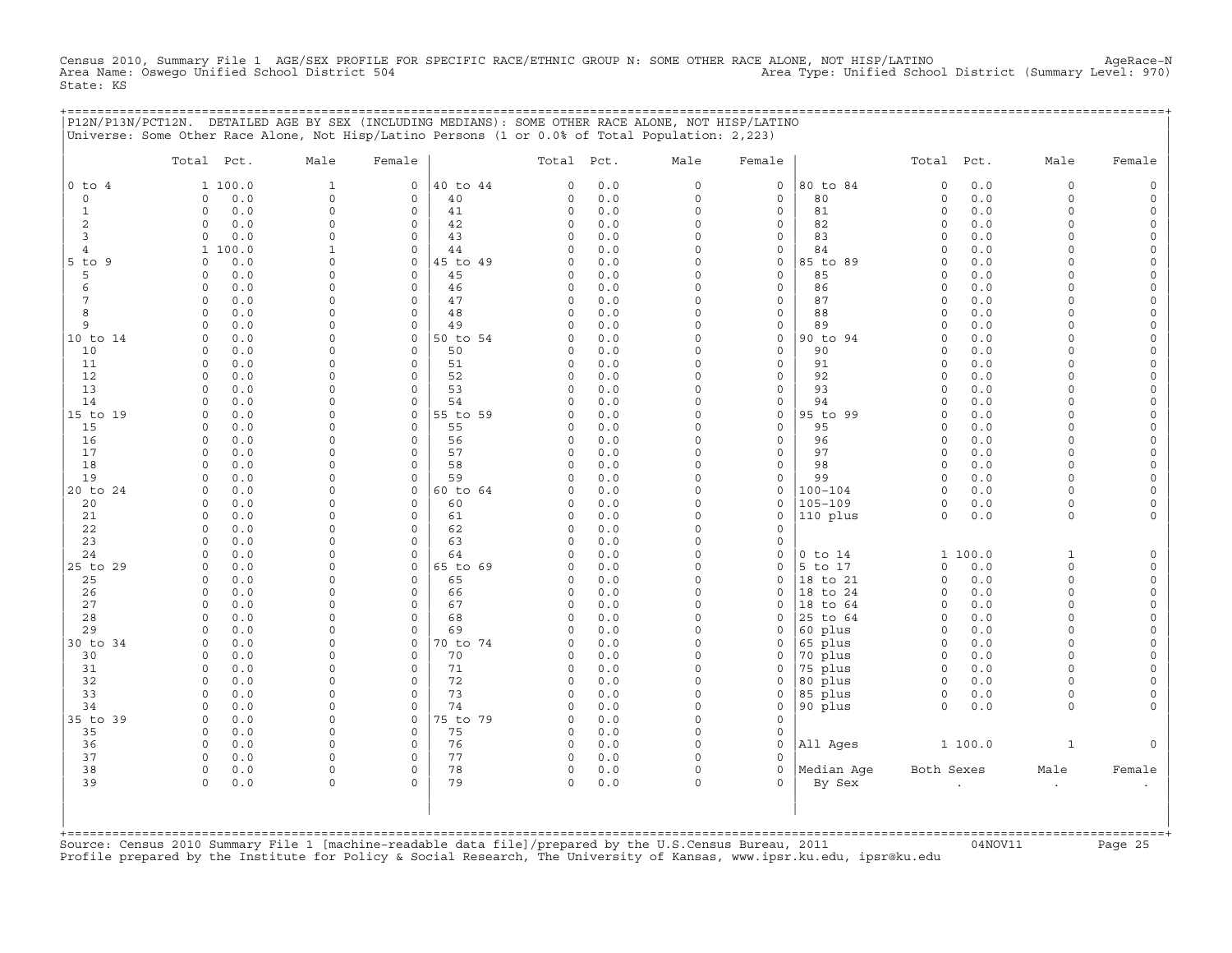Census 2010, Summary File 1 AGE/SEX PROFILE FOR SPECIFIC RACE/ETHNIC GROUP O: TWO OR MORE RACES, NOT HISPANIC/LATINO AgeRace-O<br>Area Name: Oswego Unified School District 504 State: KS

| , = = = = = = = = = = = = = = = = = | P120/P130/PCT120. DETAILED AGE BY SEX (INCLUDING MEDIANS): TWO OR MORE RACES, NOT HISPANIC/LATINO<br>Universe: Two or More Races, Not Hispanic/Latino Persons (66 or 3.0% of Total Population: 2,223) |                      |                              |                |                   |            |                         |                             |                        |                             |              |                      |                              |
|-------------------------------------|-------------------------------------------------------------------------------------------------------------------------------------------------------------------------------------------------------|----------------------|------------------------------|----------------|-------------------|------------|-------------------------|-----------------------------|------------------------|-----------------------------|--------------|----------------------|------------------------------|
|                                     | Total Pct.                                                                                                                                                                                            | Male                 | Female                       |                | Total Pct.        |            | Male                    | Female                      |                        | Total Pct.                  |              | Male                 | Female                       |
| $0$ to $4$                          | 9.1<br>6<br>$\Omega$                                                                                                                                                                                  | $\overline{3}$       | 3                            | 40 to 44       | 2                 | 3.0        | $\circ$                 | 2                           | 80 to 84<br>80         | $\mathbf{1}$                | 1.5          | $\circ$              | 1                            |
| $\circ$<br>$\mathbf{1}$             | 0.0<br>1.5<br>$\mathbf{1}$                                                                                                                                                                            | $\circ$<br>$\Omega$  | 0<br>$\mathbf{1}$            | 40<br>41       | 0<br>0            | 0.0<br>0.0 | $\circ$<br>$\Omega$     | 0<br>$\circ$                | 81                     | $\mathbf{1}$<br>$\mathbf 0$ | 1.5<br>0.0   | $\circ$<br>$\Omega$  | 1<br>$\Omega$                |
| $\overline{c}$                      | $\mathbf{1}$<br>1.5                                                                                                                                                                                   | $\circ$              | $\mathbf{1}$                 | 42             | $\circ$           | 0.0        | 0                       | $\circ$                     | 82                     | $\circ$                     | 0.0          | $\Omega$             | $\circ$                      |
| 3                                   | 1.5<br>$\mathbf{1}$                                                                                                                                                                                   |                      | $\circ$                      | 43             | 1                 | 1.5        | $\circ$                 | $\mathbf{1}$                | 83                     | $\circ$                     | 0.0          | $\cap$               | $\Omega$                     |
| 4                                   | 4.5<br>3                                                                                                                                                                                              | 2                    | $\mathbf{1}$                 | 44             | 1                 | 1.5        | $\Omega$                | $\mathbf{1}$                | 84                     | $\Omega$                    | 0.0          | $\Omega$             |                              |
| 5 to 9                              | 12.1<br>8                                                                                                                                                                                             | 2                    | 6                            | 45 to 49       | $\overline{a}$    | 3.0        | 2                       | 0                           | 85 to 89               | $\circ$                     | 0.0          | $\cap$               | $\Omega$                     |
| 5<br>6                              | 1.5<br>1<br>6.1<br>$\overline{4}$                                                                                                                                                                     | 1<br>$\mathbf{1}$    | $\circ$<br>3                 | 45<br>46       | 0<br>$\mathbf{1}$ | 0.0<br>1.5 | $\circ$<br>$\mathbf{1}$ | 0<br>$\circ$                | 85<br>86               | $\circ$<br>$\mathbf 0$      | 0.0<br>0.0   | $\Omega$<br>$\Omega$ | $\Omega$                     |
| 7                                   | 1.5<br>1                                                                                                                                                                                              | $\Omega$             | $\mathbf{1}$                 | 47             | $\circ$           | 0.0        | $\circ$                 | $\mathbf{0}$                | 87                     | $\Omega$                    | 0.0          | $\Omega$             |                              |
| 8                                   | 2<br>3.0                                                                                                                                                                                              | $\Omega$             | 2                            | 48             | 1                 | 1.5        | 1                       | 0                           | 88                     | $\circ$                     | 0.0          | $\cap$               | $\Omega$                     |
| 9                                   | $\circ$<br>0.0                                                                                                                                                                                        | $\Omega$             | $\mathsf{O}$                 | 49             | 0                 | 0.0        | $\circ$                 | 0                           | 89                     | $\Omega$                    | 0.0          | $\Omega$             | $\Omega$                     |
| 10 to 14                            | 27.3<br>18                                                                                                                                                                                            | 9                    | 9                            | 50 to 54       | 0                 | 0.0        | $\circ$                 | 0                           | 90 to 94               | $\circ$                     | 0.0          | $\Omega$             |                              |
| 10                                  | 6.1<br>$\overline{4}$                                                                                                                                                                                 | 2                    | 2                            | 50             | 0                 | 0.0        | $\Omega$                | $\mathbf 0$                 | 90                     | $\Omega$                    | 0.0          | $\Omega$             |                              |
| 11<br>12                            | 3<br>4.5<br>9.1<br>6                                                                                                                                                                                  | 1<br>3               | 2<br>$\overline{3}$          | 51<br>52       | 0<br>0            | 0.0<br>0.0 | 0<br>$\circ$            | 0<br>$\circ$                | 91<br>92               | $\Omega$<br>$\circ$         | 0.0<br>0.0   | $\cap$<br>$\Omega$   | $\Omega$<br>$\Omega$         |
| 13                                  | 2<br>3.0                                                                                                                                                                                              | $\mathbf{1}$         | $\mathbf{1}$                 | 53             | 0                 | 0.0        | $\circ$                 | $\circ$                     | 93                     | $\circ$                     | 0.0          | $\Omega$             |                              |
| 14                                  | $\mathbf{z}$<br>4.5                                                                                                                                                                                   | 2                    | $\mathbf{1}$                 | 54             | $\Omega$          | 0.0        | $\Omega$                | 0                           | 94                     | $\Omega$                    | 0.0          | $\Omega$             |                              |
| 15 to 19                            | 7<br>10.6                                                                                                                                                                                             | 2                    | 5                            | 55 to 59       | $\Omega$          | 0.0        | $\Omega$                | $\mathbf{0}$                | 95 to 99               | $\Omega$                    | 0.0          | $\cap$               | $\Omega$                     |
| 15                                  | 2<br>3.0                                                                                                                                                                                              | $\circ$              | 2                            | 55             | 0                 | 0.0        | $\circ$                 | $\mathbf{0}$                | 95                     | $\circ$                     | 0.0          | $\Omega$             |                              |
| 16                                  | 3.0<br>2                                                                                                                                                                                              | 1                    | $\mathbf{1}$                 | 56             | 0                 | 0.0        | $\circ$                 | 0                           | 96                     | $\circ$                     | 0.0          | $\Omega$             | $\circ$                      |
| 17                                  | 3.0<br>2                                                                                                                                                                                              | 1                    | $\mathbf{1}$                 | 57             | 0                 | 0.0        | 0                       | 0                           | 97                     | $\Omega$                    | 0.0          | $\Omega$             |                              |
| 18<br>19                            | 1.5<br>1<br>$\Omega$<br>0.0                                                                                                                                                                           | $\Omega$<br>$\Omega$ | $\mathbf{1}$<br>$\mathbf 0$  | 58<br>59       | 0<br>$\circ$      | 0.0<br>0.0 | $\circ$<br>$\circ$      | $\mathbf{0}$<br>$\mathbf 0$ | 98<br>99               | $\circ$<br>$\circ$          | 0.0<br>0.0   | $\Omega$<br>$\cap$   | $\Omega$                     |
| 20 to 24                            | 12.1<br>8                                                                                                                                                                                             | 6                    | 2                            | 60 to 64       | $\mathbf{1}$      | 1.5        | $\circ$                 | $\mathbf{1}$                | $100 - 104$            | $\circ$                     | 0.0          | $\Omega$             |                              |
| 20                                  | 4.5<br>3                                                                                                                                                                                              | 2                    | $\mathbf{1}$                 | 60             | 0                 | 0.0        | $\circ$                 | $\mathbf 0$                 | $105 - 109$            | $\circ$                     | 0.0          | $\circ$              |                              |
| 21                                  | 1.5<br>$\mathbf{1}$                                                                                                                                                                                   | 1                    | $\Omega$                     | 61             | $\mathbf{1}$      | 1.5        | $\Omega$                | $\mathbf{1}$                | 110 plus               | $\circ$                     | 0.0          | $\Omega$             | $\Omega$                     |
| 22                                  | 2<br>3.0                                                                                                                                                                                              | 2                    | $\mathbf 0$                  | 62             | 0                 | 0.0        | $\circ$                 | $\mathbf{0}$                |                        |                             |              |                      |                              |
| 23                                  | 0.0<br>$\Omega$                                                                                                                                                                                       | $\circ$              | $\mathbf 0$                  | 63             | 0                 | 0.0        | $\circ$                 | $\circ$                     |                        |                             |              |                      |                              |
| 24<br>25 to 29                      | 2<br>3.0<br>1.5<br>1                                                                                                                                                                                  | $\mathbf{1}$<br>1    | $\mathbf{1}$<br>$\circ$      | 64<br>65 to 69 | $\circ$<br>2      | 0.0<br>3.0 | $\circ$<br>$\Omega$     | 0<br>2                      | $0$ to $14$<br>5 to 17 | 32<br>32                    | 48.5<br>48.5 | 14<br>13             | 18<br>19                     |
| 25                                  | 0.0<br>$\Omega$                                                                                                                                                                                       | $\Omega$             | $\mathbf 0$                  | 65             | $\circ$           | 0.0        | $\Omega$                | $\mathbf 0$                 | 18 to 21               | 5                           | 7.6          | 3                    | 2                            |
| 26                                  | 1.5<br>1                                                                                                                                                                                              | 1                    | $\circ$                      | 66             | 0                 | 0.0        | $\circ$                 | 0                           | 18 to 24               | 9                           | 13.6         | 6                    | 3                            |
| 27                                  | 0.0<br>$\Omega$                                                                                                                                                                                       | $\Omega$             | $\circ$                      | 67             | 1                 | 1.5        | $\circ$                 | 1                           | 18 to 64               | 24                          | 36.4         | 12                   | 12                           |
| 28                                  | $0.0$<br>$\Omega$                                                                                                                                                                                     | $\cap$               | $\mathbf 0$                  | 68             | 1                 | 1.5        | $\Omega$                | 1                           | 25 to 64               | 15                          | 22.7         | 6                    | 9                            |
| 29                                  | $\Omega$<br>0.0                                                                                                                                                                                       | $\Omega$             | $\mathbf 0$                  | 69             | 0                 | 0.0        | $\circ$                 | $\mathbf{0}$                | 60 plus                | 5                           | 7.6          | $\Omega$             | 5                            |
| 30 to 34<br>30                      | 4.5<br>3<br>1.5<br>$\mathbf{1}$                                                                                                                                                                       | $\Omega$<br>$\Omega$ | 3<br>$\mathbf{1}$            | 70 to 74<br>70 | 0<br>0            | 0.0<br>0.0 | 0<br>$\circ$            | 0<br>$\circ$                | 65 plus<br>70 plus     | $\overline{4}$<br>2         | 6.1<br>3.0   | $\Omega$<br>$\Omega$ | $\overline{4}$<br>$\sqrt{2}$ |
| 31                                  | $\mathbf{1}$<br>1.5                                                                                                                                                                                   | $\Omega$             | $\mathbf{1}$                 | 71             | 0                 | 0.0        | $\circ$                 | 0                           | 75 plus                | 2                           | 3.0          | $\Omega$             | $\sqrt{2}$                   |
| 32                                  | 0.0<br>$\Omega$                                                                                                                                                                                       | $\Omega$             | $\circ$                      | 72             | $\circ$           | 0.0        | $\Omega$                | $\circ$                     | 80 plus                | $\mathbf{1}$                | 1.5          | $\Omega$             | $\mathbf{1}$                 |
| 33                                  | 0.0<br>$\Omega$                                                                                                                                                                                       | $\Omega$             | $\circ$                      | 73             | 0                 | 0.0        | $\Omega$                | $\circ$                     | 85 plus                | $\circ$                     | 0.0          | $\Omega$             | $\circ$                      |
| 34                                  | 1.5<br>1                                                                                                                                                                                              | $\Omega$             | $\mathbf{1}$                 | 74             | $\circ$           | 0.0        | $\circ$                 | $\circ$                     | 90 plus                | $\circ$                     | 0.0          | $\circ$              |                              |
| 35 to 39                            | 6<br>9.1                                                                                                                                                                                              | 3                    | 3                            | 75 to 79       | 1                 | 1.5        | $\circ$                 | $\mathbf{1}$                |                        |                             |              |                      |                              |
| 35                                  | 2<br>3.0                                                                                                                                                                                              | 1                    | $\mathbf{1}$                 | 75             | 1                 | 1.5        | 0                       | $\mathbf{1}$                |                        |                             |              |                      |                              |
| 36<br>37                            | 0.0<br>$\Omega$<br>$\mathbf{1}$<br>1.5                                                                                                                                                                | $\Omega$<br>$\circ$  | $\mathbf{0}$<br>$\mathbf{1}$ | 76<br>77       | $\circ$<br>0      | 0.0<br>0.0 | $\Omega$<br>$\circ$     | $\mathbf{0}$<br>0           | All Ages               |                             | 66 100.0     | 28                   | 38                           |
| 38                                  | 3<br>4.5                                                                                                                                                                                              | $\overline{c}$       | $\mathbf{1}$                 | 78             | $\circ$           | 0.0        | $\circ$                 | $\circ$                     | Median Age             | Both Sexes                  |              | Male                 | Female                       |
| 39                                  | $\circ$<br>0.0                                                                                                                                                                                        | $\mathbf 0$          | $\Omega$                     | 79             | 0                 | 0.0        | $\circ$                 | $\Omega$                    | By Sex                 |                             | 15.5         | 15.0                 | 15.8                         |
|                                     |                                                                                                                                                                                                       |                      |                              |                |                   |            |                         |                             |                        |                             |              |                      |                              |

+===================================================================================================================================================+Source: Census 2010 Summary File 1 [machine−readable data file]/prepared by the U.S.Census Bureau, 2011 04NOV11 Page 26 Profile prepared by the Institute for Policy & Social Research, The University of Kansas, www.ipsr.ku.edu, ipsr@ku.edu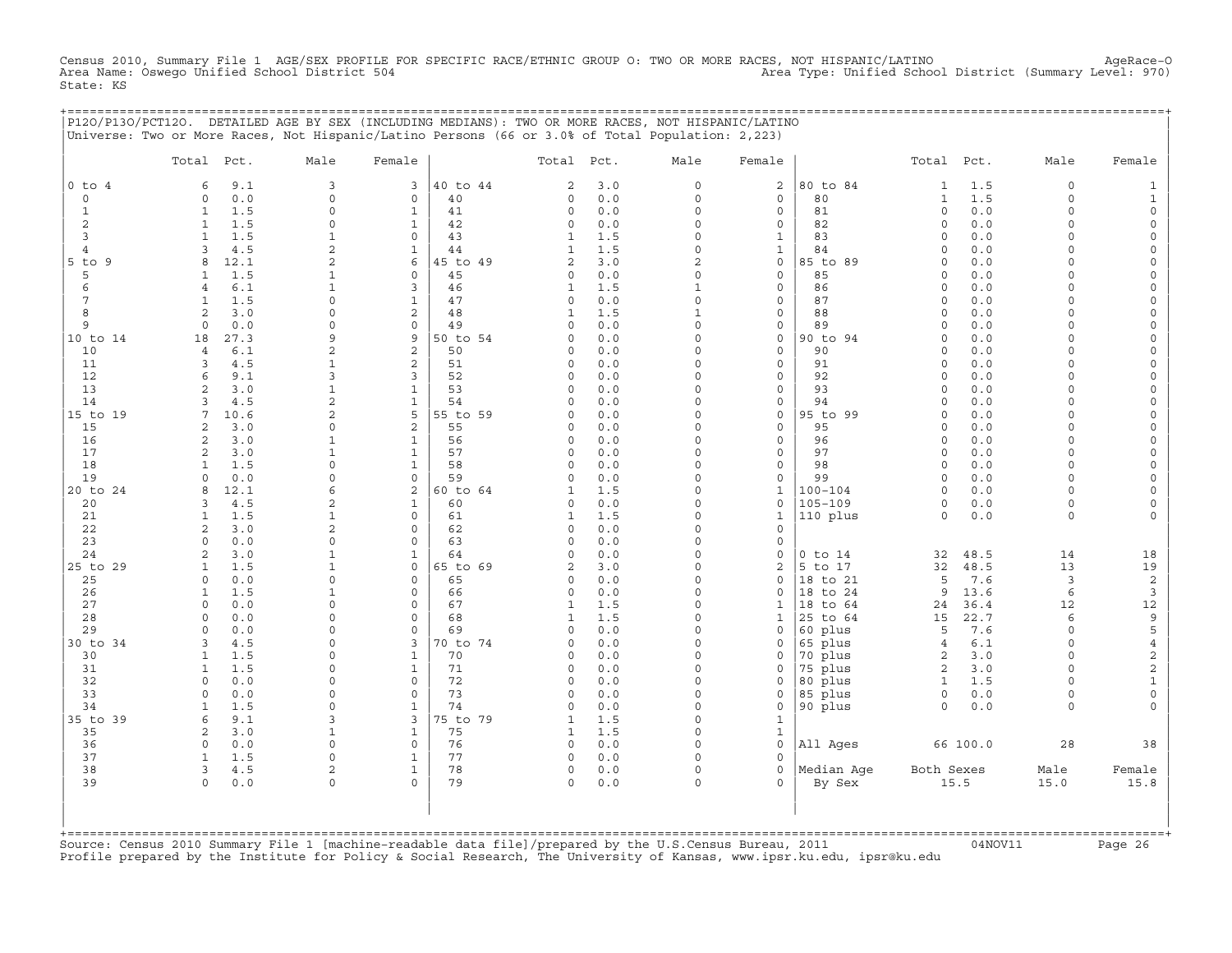Census 2010, Summary File 1 RACE PROFILE 1: DETAILED RACE BY HISPANIC/LATINO ETHNICITY, WITH TOTAL TALLIES Race:1<br>Area Name: Oswego Unified School District 504 area Type: Unified School District (Summary Level: 970) Area Type: Unified School District (Summary Level: 970) State: KS

| P8/P9. RACE BY HISPANIC/LATINO ETHNICITY                                      |                |        |                |          |                                        |      |
|-------------------------------------------------------------------------------|----------------|--------|----------------|----------|----------------------------------------|------|
| Universe: Total Population                                                    | Total          |        |                |          | Hispanic or Latino Not Hispanic/Latino |      |
|                                                                               | Number Pct.    |        | Number Pct.    |          | Number Pct.                            |      |
| Total:                                                                        | 2,223 100.0    |        |                | 50 100.0 | 2,173 100.0                            |      |
| Population of one race:                                                       | 2,151 96.8     |        | 44             | 88.0     | 2,107                                  | 97.0 |
| White alone                                                                   | 2,039 91.7     |        | 30             | 60.0     | 2,009                                  | 92.5 |
| Black or African American alone                                               | 28             | 1.3    | $\mathbf{1}$   | 2.0      | 27                                     | 1.2  |
| American Indian and Alaska Native alone                                       |                | 74 3.3 | 5.             | 10.0     | 69                                     | 3.2  |
| Asian alone                                                                   | $\overline{2}$ | 0.1    |                | 2.0      |                                        | 0.0  |
| Native Hawaiian and Other Pacific Islander alone                              | $\Omega$       | 0.0    | $\Omega$       | 0.0      | $\Omega$                               | 0.0  |
| Some Other Race alone                                                         | 8              | 0.4    |                | 14.0     |                                        | 0.0  |
| Population of two or more races:                                              | 72             | 3.2    | 6              | 12.0     | 66                                     | 3.0  |
| Population of two races:                                                      | 50             | 2.2    | 6              | 12.0     | 44                                     | 2.0  |
| White; Black or African American                                              | 12             | 0.5    | $\Omega$       | 0.0      | 12                                     | 0.6  |
| White; American Indian and Alaska Native                                      | 30             | 1.3    | $\overline{2}$ | 4.0      | 28                                     | 1.3  |
| White; Asian                                                                  | $\Omega$       | 0.0    |                | 0.0      |                                        | 0.0  |
| White; Native Hawaiian and Other Pacific Islander                             | $\Omega$       | 0.0    |                | 0.0      |                                        | 0.0  |
| White: Some other race                                                        |                | 0.2    |                | 8.0      |                                        | 0.0  |
| Black or African American; American Indian and Alaska Native                  | $\Omega$       | 0.0    | $\Omega$       | 0.0      |                                        | 0.0  |
| Black or African American; Asian                                              |                | 0.0    | $\cap$         | 0.0      |                                        | 0.0  |
| Black or African American; Native Hawaiian and Other Pacific Islander         |                | 0.0    | $\Omega$       | 0.0      | $\Omega$                               | 0.0  |
| Black or African American; Some Other Race                                    |                | 0.1    | $\Omega$       | 0.0      | $\overline{2}$                         | 0.1  |
| American Indian and Alaska Native; Asian                                      | $\Omega$       | 0.0    | $\Omega$       | 0.0      |                                        | 0.0  |
| American Indian and Alaska Native; Native Hawaiian and Other Pacific Islander | $\Omega$       | 0.0    | $\Omega$       | 0.0      |                                        | 0.0  |
| American Indian and Alaska Native; Some Other Race                            | $\cap$         | 0.0    |                | 0.0      |                                        | 0.0  |
| Asian; Native Hawaiian and Other Pacific Islander                             | $\Omega$       | 0.0    |                | 0.0      |                                        | 0.0  |
| Asian; Some Other Race                                                        |                | 0.0    |                | 0.0      |                                        | 0.0  |
| Native Hawaiian and Other Pacific Islander; Some Other Race                   | $\Omega$       | 0.0    | $\Omega$       | 0.0      |                                        | 0.0  |
| Population of three or more races:                                            | 22             | 1.0    |                | 0.0      | 22                                     | 1.0  |
| Population of three races*                                                    | 19             | 0.9    |                | 0.0      | 19                                     | 0.9  |
| Population of four races*                                                     | $\Omega$       | 0.0    |                | 0.0      | $\Omega$                               | 0.0  |
| Population of five races*                                                     |                | 0.1    |                | 0.0      | $\mathcal{F}$                          | 0.1  |
| Population of all six races                                                   | $\Omega$       | 0.0    | $\cap$         | 0.0      | $\Omega$                               | 0.0  |

|\*Tables P8 and p9 also include counts for all 41 specific combinations of three, four, and five races. They are not shown here to save space. | For more information, contact the Census Bureau or the State Data Center which produced this report. See also Race Profile 3.

| |

|\_\_\_\_\_\_\_\_\_\_\_\_\_\_\_\_\_\_\_\_\_\_\_\_\_\_\_\_\_\_\_\_\_\_\_\_\_\_\_\_\_\_\_\_\_\_\_\_\_\_\_\_\_\_\_\_\_\_\_\_\_\_\_\_\_\_\_\_\_\_\_\_\_\_\_\_\_\_\_\_\_\_\_\_\_\_\_\_\_\_\_\_\_\_\_\_\_\_\_\_\_\_\_\_\_\_\_\_\_\_\_\_\_\_\_\_\_\_\_\_\_\_\_\_\_\_\_\_\_\_\_\_\_\_\_\_\_\_\_\_\_\_\_\_\_\_\_|

| Source: Census 2010 Summary File 1 [machine-readable data file]/prepared by the U.S.Census Bureau, 2011<br>Profile prepared by the Institute for Policy & Social Research, The University of Kansas, www.ipsr.ku.edu, ipsr@ku.edu |       | 04NOV11   | Page 27      |
|-----------------------------------------------------------------------------------------------------------------------------------------------------------------------------------------------------------------------------------|-------|-----------|--------------|
| Some Other Race alone or in combination with one or more other races                                                                                                                                                              | 0.6   | 19.6      | 0.2          |
| Native Hawaiian and Other Pacific Islander alone or in combination with one or more other races                                                                                                                                   | 0.1   | 0.0       | 0.1          |
| Asian alone or in combination with one or more other races                                                                                                                                                                        | 1.0   | 1.8       | 1.0          |
| American Indian and Alaska Native alone or in combination with one or more other races                                                                                                                                            | 4.7   | 12.5      | 4.5          |
| Black or African American alone or in combination with one or more other races                                                                                                                                                    | 2.8   | 1.8       | 2.8          |
| White alone or in combination with one or more other races                                                                                                                                                                        | 90.7  | 64.3      | 91.4         |
| As a Percent of Total Race Tallies:                                                                                                                                                                                               | 100.0 | 100.0     | 100.0        |
| Some Other Race alone or in combination with one or more other races                                                                                                                                                              |       |           |              |
| Native Hawaiian and Other Pacific Islander alone or in combination with one or more other races                                                                                                                                   |       |           |              |
| Asian alone or in combination with one or more other races                                                                                                                                                                        | 23    |           | 22           |
| American Indian and Alaska Native alone or in combination with one or more other races                                                                                                                                            | 109   |           | 102          |
| Black or African American alone or in combination with one or more other races                                                                                                                                                    | 65    |           | 64           |
| White alone or in combination with one or more other races                                                                                                                                                                        | 2,108 | 36        | 2,072        |
| Total Races Tallied:                                                                                                                                                                                                              | 2,323 | 56        | 2,267        |
|                                                                                                                                                                                                                                   | Total | or Latino | or Latino    |
| (Greater than the total population because of multiple race reporting)                                                                                                                                                            |       | Hispanic  | Not Hispanic |
| Universe: Total Races Tallied (2,323 or 104.5% of the total population)                                                                                                                                                           |       |           |              |
| P6/P7. TOTAL RACES TALLIED BY HISPANIC/LATINO ETHNICITY                                                                                                                                                                           |       |           |              |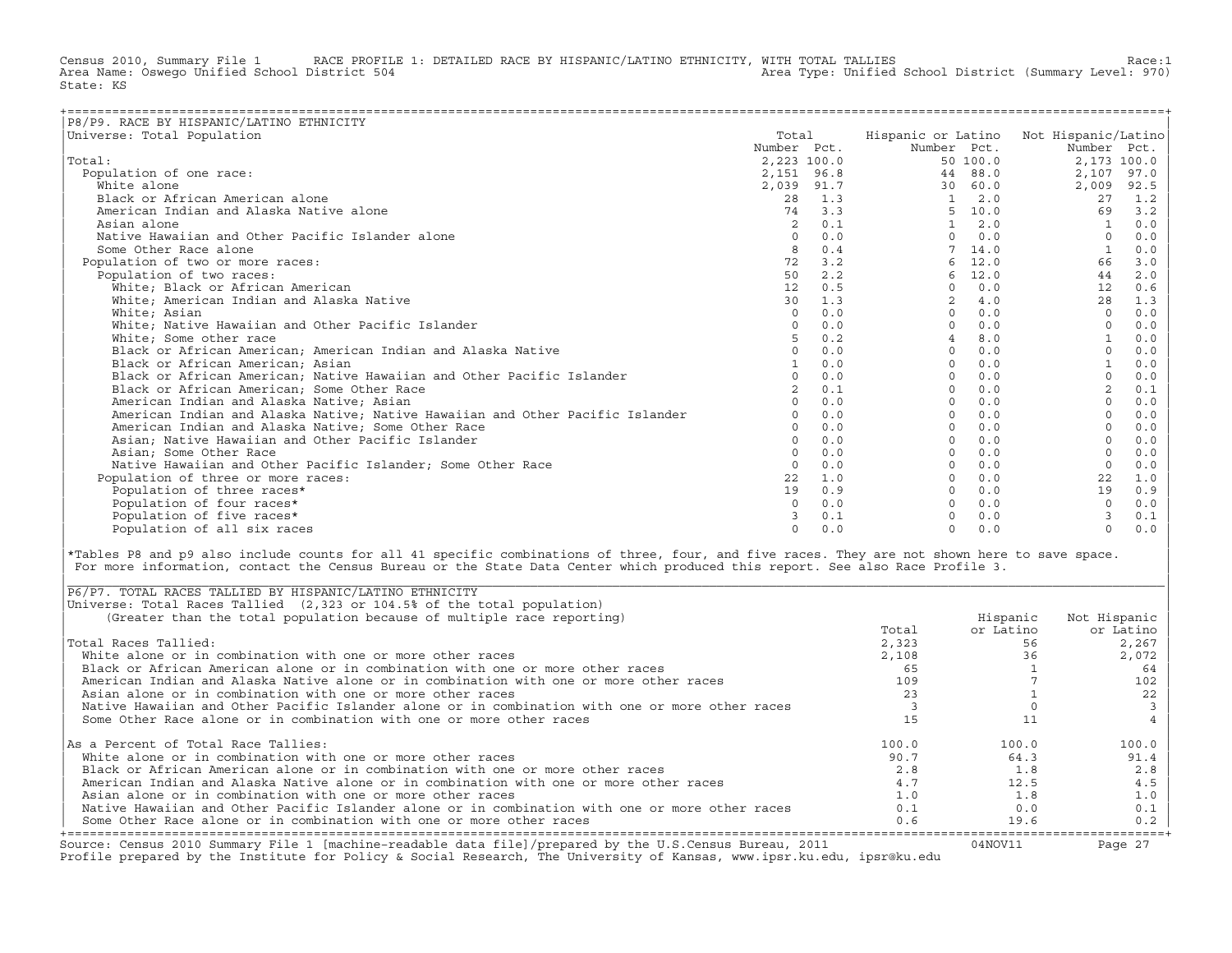Census 2010, Summary File 1 RACE PROFILE 2: DETAILED RACE BY HISP./LATINO ETHNICITY (18+); TALLIES FOR HOUSEHOLDERS Race:2<br>Area Name: Osweqo Unified School District 504 Area Type: Unified School District (Summary Level: 970) State: KS

| P10/P11. RACE BY HISPANIC/LATINO ETHNICITY FOR THE POPULATION 18 AND OVER<br>Universe: Population 18 and over | Total 18 & over |     |             |                | Hispanic or Latino Not Hispanic/Latino |      |
|---------------------------------------------------------------------------------------------------------------|-----------------|-----|-------------|----------------|----------------------------------------|------|
|                                                                                                               | Number Pct.     |     | Number Pct. |                | Number Pct.                            |      |
| Total 18 and over:                                                                                            | 1,706 100.0     |     |             | 29 100.0       | 1,677 100.0                            |      |
|                                                                                                               |                 |     |             | 28 96.6        |                                        | 98.3 |
| Population of one race:                                                                                       | 1,677 98.3      |     |             |                | 1,649                                  |      |
| White alone                                                                                                   | 1,591 93.3      |     |             | 16 55.2<br>3.4 | 1,575                                  | 93.9 |
| Black or African American alone                                                                               | 27              | 1.6 |             |                | 26                                     | 1.6  |
| American Indian and Alaska Native alone                                                                       | 50              | 2.9 | 3           | 10.3           | 47                                     | 2.8  |
| Asian alone                                                                                                   |                 | 0.1 |             | 3.4            |                                        | 0.1  |
| Native Hawaiian and Other Pacific Islander alone                                                              | $\Omega$        | 0.0 | $\Omega$    | 0.0            | $\Omega$                               | 0.0  |
| Some Other Race alone                                                                                         |                 | 0.4 |             | 24.1           | $\mathbf 0$                            | 0.0  |
| Population of two or more races:                                                                              | 29              | 1.7 |             | 3.4            | 28                                     | 1.7  |
| Population of two races:                                                                                      | 24              | 1.4 |             | 3.4            | 23                                     | 1.4  |
| White; Black or African American                                                                              | 3               | 0.2 | $\Omega$    | 0.0            | $\overline{3}$                         | 0.2  |
| White; American Indian and Alaska Native                                                                      | 20              | 1.2 |             | 3.4            | 19                                     | 1.1  |
| White; Asian                                                                                                  | $\Omega$        | 0.0 | $\Omega$    | 0.0            | $\Omega$                               | 0.0  |
| White; Native Hawaiian and Other Pacific Islander                                                             | $\Omega$        | 0.0 | $\Omega$    | 0.0            | $\Omega$                               | 0.0  |
| White; Some Other Race                                                                                        |                 | 0.0 | $\cap$      | 0.0            |                                        | 0.0  |
| Black or African American; American Indian and Alaska Native                                                  |                 | 0.0 | $\Omega$    | 0.0            |                                        | 0.0  |
| Black or African American; Asian                                                                              |                 | 0.1 | $\Omega$    | 0.0            |                                        | 0.1  |
| Black or African American; Native Hawaiian and Other Pacific Islander                                         | $\cap$          | 0.0 | $\Omega$    | 0.0            | $\Omega$                               | 0.0  |
| Black or African American; Some Other Race                                                                    |                 | 0.0 | $\Omega$    | 0.0            |                                        | 0.0  |
| American Indian and Alaska Native; Asian                                                                      |                 | 0.0 | $\Omega$    | 0.0            |                                        | 0.0  |
| American Indian and Alaska Native; Native Hawaiian and Other Pacific Islander                                 |                 | 0.0 | $\Omega$    | 0.0            |                                        | 0.0  |
| American Indian and Alaska Native; Some Other Race                                                            |                 | 0.0 | $\Omega$    | 0.0            |                                        | 0.0  |
| Asian; Native Hawaiian and Other Pacific Islander                                                             | $\cap$          | 0.0 | $\Omega$    | 0.0            | $\Omega$                               | 0.0  |
| Asian: Some Other Race                                                                                        |                 | 0.0 | $\Omega$    | 0.0            |                                        | 0.0  |
| Native Hawaiian and Other Pacific Islander: Some Other Race                                                   |                 | 0.0 | $\Omega$    | 0.0            |                                        | 0.0  |
| Population of three or more races:                                                                            |                 | 0.3 | $\Omega$    | 0.0            |                                        | 0.3  |
| Population of three races*                                                                                    |                 | 0.2 | $\Omega$    | 0.0            |                                        | 0.2  |
| Population of four races*                                                                                     |                 | 0.0 | $\Omega$    | 0.0            |                                        | 0.0  |
| Population of five races*                                                                                     |                 | 0.1 |             | 0.0            |                                        | 0.1  |
| Population of all six races                                                                                   | $\cap$          | 0.0 | $\Omega$    | 0.0            | $\Omega$                               | 0.0  |

|\*Tables P10 and P11 also include counts for all 41 specific combinations of three, four, and five races. They are not shown here to save | space. For more information, contact the Census Bureau or the State Data Center which produced this report.

| Source: Census 2010 Summary File 1 [machine-readable data file]/prepared by the U.S.Census Bureau, 2011<br>Profile prepared by the Institute for Policy & Social Research, The University of Kansas, www.ipsr.ku.edu, ipsr@ku.edu |       | 04NOV11   | Page 28      |
|-----------------------------------------------------------------------------------------------------------------------------------------------------------------------------------------------------------------------------------|-------|-----------|--------------|
| Some Other Race alone or in combination with one or more other races                                                                                                                                                              | 0.2   | 18.2      | $0.0$        |
| Native Hawaiian and Other Pacific Islander alone or in combination with one or more other races                                                                                                                                   | 0.1   | 0.0       | 0.1          |
| Asian alone or in combination with one or more other races                                                                                                                                                                        | 0.2   | 0.0       | 0.2          |
| American Indian and Alaska Native alone or in combination with one or more other races                                                                                                                                            | 2.8   | 18.2      | 2.6          |
| Black or African American alone or in combination with one or more other races                                                                                                                                                    | 1.4   | 0.0       | 1.4          |
| White alone or in combination with one or more other races                                                                                                                                                                        | 95.3  | 63.6      | 95.7         |
| As a Percent of Total Race Tallies for Householders:                                                                                                                                                                              | 100.0 | 100.0     | 100.0        |
| Some Other Race alone or in combination with one or more other races                                                                                                                                                              |       |           |              |
| Native Hawaiian and Other Pacific Islander alone or in combination with one or more other races                                                                                                                                   |       |           |              |
| Asian alone or in combination with one or more other races                                                                                                                                                                        |       |           |              |
| American Indian and Alaska Native alone or in combination with one or more other races                                                                                                                                            | 26    |           | 24           |
| Black or African American alone or in combination with one or more other races                                                                                                                                                    |       |           | 13           |
| White alone or in combination with one or more other races                                                                                                                                                                        | 901   |           | 894          |
| Total Races Tallied for Householders:                                                                                                                                                                                             | 945   |           | 934          |
|                                                                                                                                                                                                                                   | Total | or Latino | or Latino    |
| (Note: Greater than the total number of households because of multiple race reporting)                                                                                                                                            |       | Hispanic  | Not Hispanic |
| Universe: Total Races Tallied For Householders In Occupied Housing Units (945 or 101.3% of total households)                                                                                                                      |       |           |              |
| H8/H9. TOTAL RACES TALLIED FOR HOUSEHOLDERS BY HISPANIC/LATINO ETHNICITY                                                                                                                                                          |       |           |              |

| |

|\_\_\_\_\_\_\_\_\_\_\_\_\_\_\_\_\_\_\_\_\_\_\_\_\_\_\_\_\_\_\_\_\_\_\_\_\_\_\_\_\_\_\_\_\_\_\_\_\_\_\_\_\_\_\_\_\_\_\_\_\_\_\_\_\_\_\_\_\_\_\_\_\_\_\_\_\_\_\_\_\_\_\_\_\_\_\_\_\_\_\_\_\_\_\_\_\_\_\_\_\_\_\_\_\_\_\_\_\_\_\_\_\_\_\_\_\_\_\_\_\_\_\_\_\_\_\_\_\_\_\_\_\_\_\_\_\_\_\_\_\_\_\_\_\_\_\_|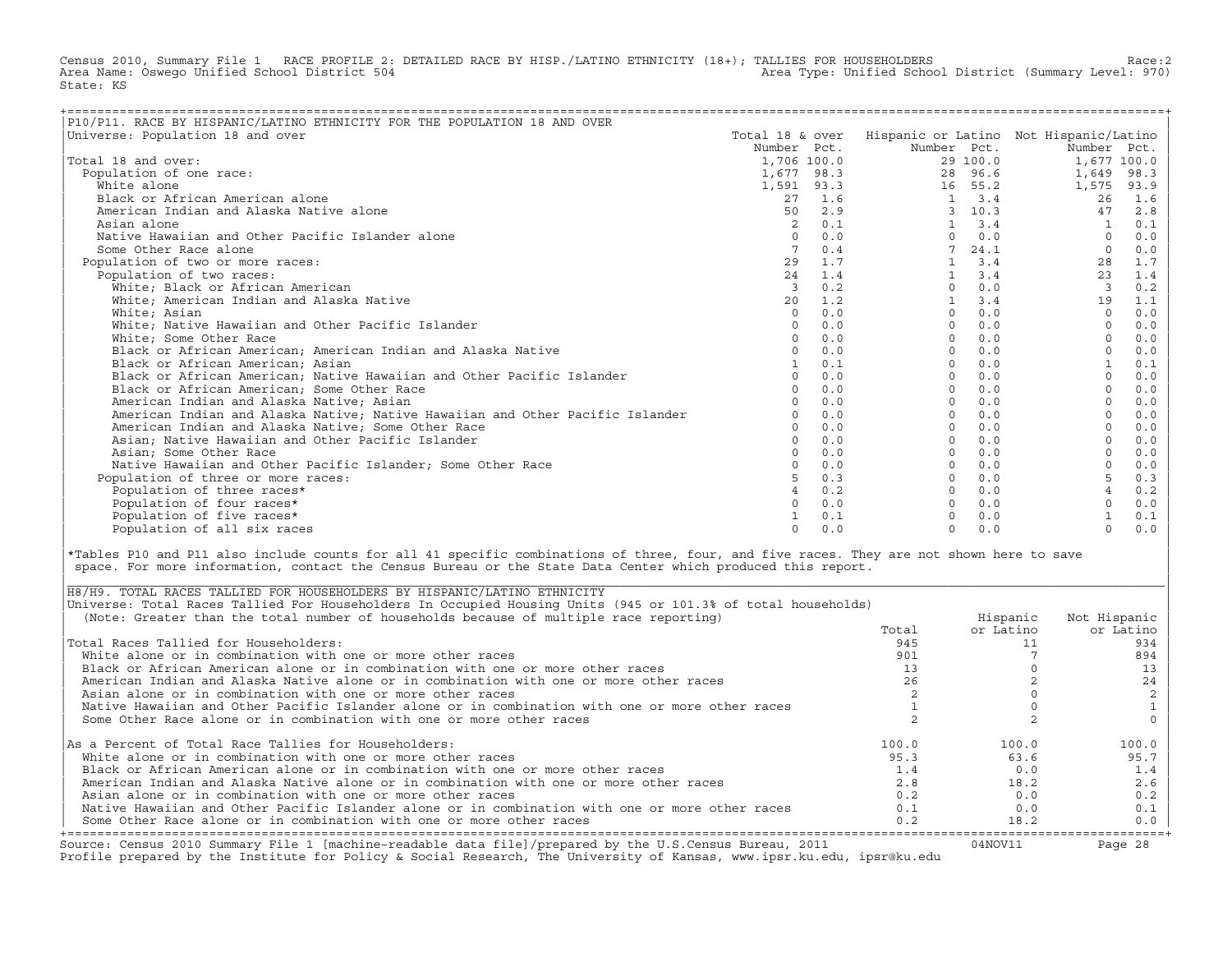Census 2010, Summary File 1 RACE PROFILE 3: MATRIX PRESENTATION OF MULTIPLE RACE COMBINATIONS Race:3 Area Type: Unified School District (Summary Level: 970) State: KS

| -----------------------------<br>P6/P8. RACE COMBINATIONS AND | ===============<br>White |            | Black or           |                       | American Indian    |                |            | .=================================<br>Asian |                         |                 | ------------------------------------<br>Native Hawaiian & | Some other race |                        |
|---------------------------------------------------------------|--------------------------|------------|--------------------|-----------------------|--------------------|----------------|------------|---------------------------------------------|-------------------------|-----------------|-----------------------------------------------------------|-----------------|------------------------|
| SHARE OF TOTAL TALLIES                                        |                          |            | African American   |                       | & Alaska Native    |                |            |                                             |                         | Other Pacific   |                                                           |                 |                        |
| Two Universes:                                                |                          | (WHITE)    |                    | (BLACK)               |                    |                | (AIAN)     |                                             | (ASIAN)                 | Islander (NHPI) |                                                           |                 | (OTHER)                |
| Total Population (2,223)                                      |                          |            |                    |                       |                    |                |            |                                             |                         |                 |                                                           |                 |                        |
| and Total Races Tallied*                                      | Persons                  | Pct of     | Persons            | Pct of                | Persons            |                | Pct of     | Persons                                     | Pct of                  | Persons         | Pct of                                                    | Persons         | Pct of                 |
| (2,323 or 95.7% of                                            | or                       | WHITE      | or                 | <b>BLACK</b>          | or                 |                | AIAN       | or                                          | ASIAN                   | or              | NHPI                                                      | or              | OTHER                  |
| the Total Population)                                         | Tallies                  | Tallies    | Tallies            | Tallies               | Tallies            |                | Tallies    | Tallies                                     | Tallies                 | Tallies         | Tallies                                                   | Tallies         | Tallies                |
| ----------------------------------                            | ==================       |            | ------------------ |                       | ------------------ |                |            |                                             | ------------------      |                 | ------------------                                        |                 | ------------------     |
| One Race Alone                                                | 2,039 96.7               |            |                    | 28 43.1               |                    |                | 74 67.9    |                                             | 8.7<br>$\overline{2}$   |                 | $\Omega$<br>0.0                                           |                 | 8 53.3                 |
|                                                               |                          |            |                    |                       |                    |                |            |                                             |                         |                 |                                                           |                 |                        |
| Two-Race combinations (15 in                                  |                          |            |                    |                       |                    |                |            |                                             |                         |                 |                                                           |                 |                        |
| all, each presented twice)--                                  |                          |            |                    |                       |                    |                |            |                                             |                         |                 |                                                           |                 |                        |
| Total Tallies*                                                | 47                       | 2.2        |                    | 15 23.1               |                    |                | 30 27.5    |                                             | $\mathbf{1}$<br>4.3     |                 | $\Omega$<br>0.0                                           |                 | 7 46.7                 |
|                                                               |                          |            |                    |                       |                    |                |            |                                             |                         |                 |                                                           |                 |                        |
| WHITE and                                                     | _________________        |            |                    | 12 18.5               |                    | 30             | 27.5       |                                             | $\Omega$<br>0.0         |                 | $\Omega$<br>0.0                                           |                 | 33.3<br>5              |
| BLACK and                                                     | 12                       | 0.6        |                    | ----------            |                    | $\Omega$       | 0.0        |                                             | $\mathbf{1}$<br>4.3     |                 | $\Omega$<br>0.0                                           |                 | $\overline{2}$<br>13.3 |
| AIAN and                                                      | 30                       | 1.4        |                    | 0.0<br>$\Omega$       | -------------      |                | $- - - -$  |                                             | 0.0<br>$\Omega$         |                 | $\Omega$<br>0.0                                           |                 | $\Omega$<br>0.0        |
| ASIAN and                                                     | $\Omega$                 | 0.0        |                    | 1.5<br>$\mathbf{1}$   |                    | $\Omega$       | 0.0        |                                             | $---$<br>$---$          |                 | $\Omega$<br>0.0                                           |                 | 0.0<br>$\Omega$        |
| NHPI and                                                      | $\Omega$                 | 0.0        |                    | 0.0<br>$\Omega$       |                    | $\Omega$       | 0.0        |                                             | $\Omega$<br>0.0         |                 |                                                           |                 | $\Omega$<br>0.0        |
| OTHER and                                                     | 5                        | 0.2        |                    | 2<br>3.1              |                    | $\Omega$       | 0.0        |                                             | $\Omega$<br>0.0         |                 | $\Omega$<br>0.0                                           |                 |                        |
|                                                               |                          |            |                    |                       |                    |                |            |                                             |                         |                 |                                                           |                 |                        |
| Three-Race combinations (20,                                  |                          |            |                    |                       |                    |                |            |                                             |                         |                 |                                                           |                 |                        |
| each presented three times)--                                 |                          |            |                    |                       |                    |                |            |                                             |                         |                 |                                                           |                 |                        |
| Total Tallies*                                                |                          | 19 0.9     |                    | 19 29.2               |                    | $\overline{a}$ | 1.8        |                                             | 17 73.9                 |                 | 0.0<br>$\circ$                                            |                 | 0.0<br>$\circ$         |
| WHITE; BLACK; and                                             | _________________        |            | _________________  |                       |                    | $\overline{2}$ | 1.8        |                                             | $\overline{17}$<br>73.9 |                 | $\overline{0}$<br>0.0                                     |                 | 0.0<br>$\circ$         |
| WHITE; AIAN; and                                              | _________________        |            |                    | 3.1<br>$\overline{2}$ |                    |                | $---$      |                                             | 0.0<br>$\Omega$         |                 | $\Omega$<br>0.0                                           |                 | $\Omega$<br>0.0        |
| WHITE; ASIAN; and                                             | _________________        |            |                    | 26.2<br>17            |                    | $\Omega$       | 0.0        |                                             | $---$                   |                 | $\Omega$<br>0.0                                           |                 | $\mathbf 0$<br>0.0     |
| WHITE; NHPI; and                                              |                          |            |                    | 0.0<br>$\Omega$       |                    | $\Omega$       | 0.0        |                                             | $\circ$<br>0.0          |                 | $- - - -$                                                 |                 | $\Omega$<br>0.0        |
| WHITE; OTHER; and                                             |                          |            |                    | 0.0<br>$\Omega$       |                    | $\Omega$       | 0.0        |                                             | $\circ$<br>0.0          |                 | $\mathbf{0}$<br>0.0                                       |                 |                        |
|                                                               |                          |            |                    |                       |                    |                |            |                                             |                         |                 |                                                           |                 |                        |
| BLACK; AIAN; and                                              | 2                        | 0.1        | _________________  |                       | ________________   |                |            |                                             | $\Omega$<br>0.0         |                 | $\circ$<br>0.0                                            |                 | $\Omega$<br>0.0        |
| BLACK; ASIAN; and                                             | 17                       | 0.8        | _________________  |                       |                    | $\Omega$       | 0.0        |                                             | .                       |                 | $\Omega$<br>0.0                                           |                 | $\Omega$<br>0.0        |
| BLACK; NHPI; and                                              | $\circ$                  | 0.0        |                    |                       |                    | $\circ$        | 0.0        |                                             | $\circ$<br>0.0          |                 |                                                           |                 | $\Omega$<br>0.0        |
| BLACK; OTHER; and                                             | $\Omega$                 | 0.0        | _________________  |                       |                    | $\Omega$       | 0.0        |                                             | $\Omega$<br>0.0         |                 | $\Omega$<br>0.0                                           |                 |                        |
|                                                               |                          |            |                    |                       |                    |                |            |                                             |                         |                 |                                                           |                 |                        |
| AIAN; ASIAN; and                                              | $\circ$                  | 0.0        |                    | $\Omega$<br>0.0       |                    |                |            |                                             |                         |                 | $\mathbf{0}$<br>0.0                                       |                 | $\Omega$<br>0.0        |
| AIAN; NHPI; and                                               | $\Omega$                 | 0.0        |                    | 0.0<br>$\Omega$       |                    |                |            |                                             | $\Omega$<br>0.0         |                 |                                                           |                 | $\Omega$<br>0.0        |
| AIAN; OTHER; and                                              | $\Omega$                 | 0.0        |                    | $\Omega$<br>0.0       |                    |                |            |                                             | $\Omega$<br>0.0         |                 | $\Omega$<br>0.0                                           |                 |                        |
|                                                               |                          |            |                    |                       |                    |                |            |                                             |                         |                 |                                                           |                 |                        |
| ASIAN; NHPI; and                                              | $\circ$                  | 0.0        |                    | 0.0<br>$\circ$        |                    | $\Omega$       | 0.0        |                                             |                         |                 |                                                           |                 | 0.0<br>$\Omega$        |
| ASIAN; OTHER; and                                             | $\Omega$                 | 0.0        |                    | $\Omega$<br>0.0       |                    | $\Omega$       | 0.0        |                                             |                         |                 | $\Omega$<br>0.0                                           |                 |                        |
|                                                               |                          |            |                    |                       |                    |                |            |                                             |                         |                 |                                                           |                 |                        |
| NHPI; OTHER; and                                              | $\Omega$                 | 0.0        |                    | 0.0<br>$\Omega$       |                    | $\Omega$       | 0.0        |                                             | $\Omega$<br>0.0         |                 |                                                           |                 |                        |
| Four Races (15)--Total Tallies*:                              | $\Omega$                 |            |                    | 0.0                   |                    | $\Omega$       |            |                                             | $\Omega$                |                 | $\Omega$                                                  |                 | 0.0<br>$\Omega$        |
| Five Races (6)--Total Tallies*:                               | $\mathbf{3}$             | 0.0<br>0.1 |                    | $\Omega$<br>4.6<br>3  |                    | 3              | 0.0<br>2.8 |                                             | 0.0<br>3, 13.0          |                 | 0.0<br>3100.0                                             |                 | $\circ$<br>0.0         |
| Six Races (1)--Total Tallies*:                                | $\Omega$                 | 0.0        |                    | $\Omega$<br>0.0       |                    | $\Omega$       | 0.0        |                                             | $\Omega$<br>0.0         |                 | $\Omega$<br>0.0                                           |                 | $\Omega$<br>0.0        |
|                                                               |                          |            |                    |                       |                    |                |            |                                             |                         |                 |                                                           |                 |                        |
| Total Tallies* for each race                                  |                          |            |                    |                       |                    |                |            |                                             |                         |                 |                                                           |                 |                        |
| alone or in any combination:                                  | 2,108 100.0              |            |                    | 65 100.0              |                    |                | 109 100.0  |                                             | 23 100.0                |                 | 3 100.0                                                   |                 | 15 100.0               |
|                                                               |                          |            |                    |                       |                    |                |            |                                             |                         |                 |                                                           |                 |                        |
|                                                               |                          |            |                    |                       |                    |                |            |                                             |                         |                 |                                                           |                 |                        |

|\*Notes: Summing across Total Tallies rows would give results greater than the corresponding population counts because of multiple counting (e.g., | each person of three races would be counted three times). Detail is not shown for the four-race and five-race combinations. Each Percent shown represents that combination's share of total tallies for the race indicated in the column header. See Race Profile 1 for Grand Total Tallies. +===================================================================================================================================================+ Source: Census 2010 Summary File 1 [machine−readable data file]/prepared by the U.S.Census Bureau, 2011 04NOV11 Page 29 Profile prepared by the Institute for Policy & Social Research, The University of Kansas, www.ipsr.ku.edu, ipsr@ku.edu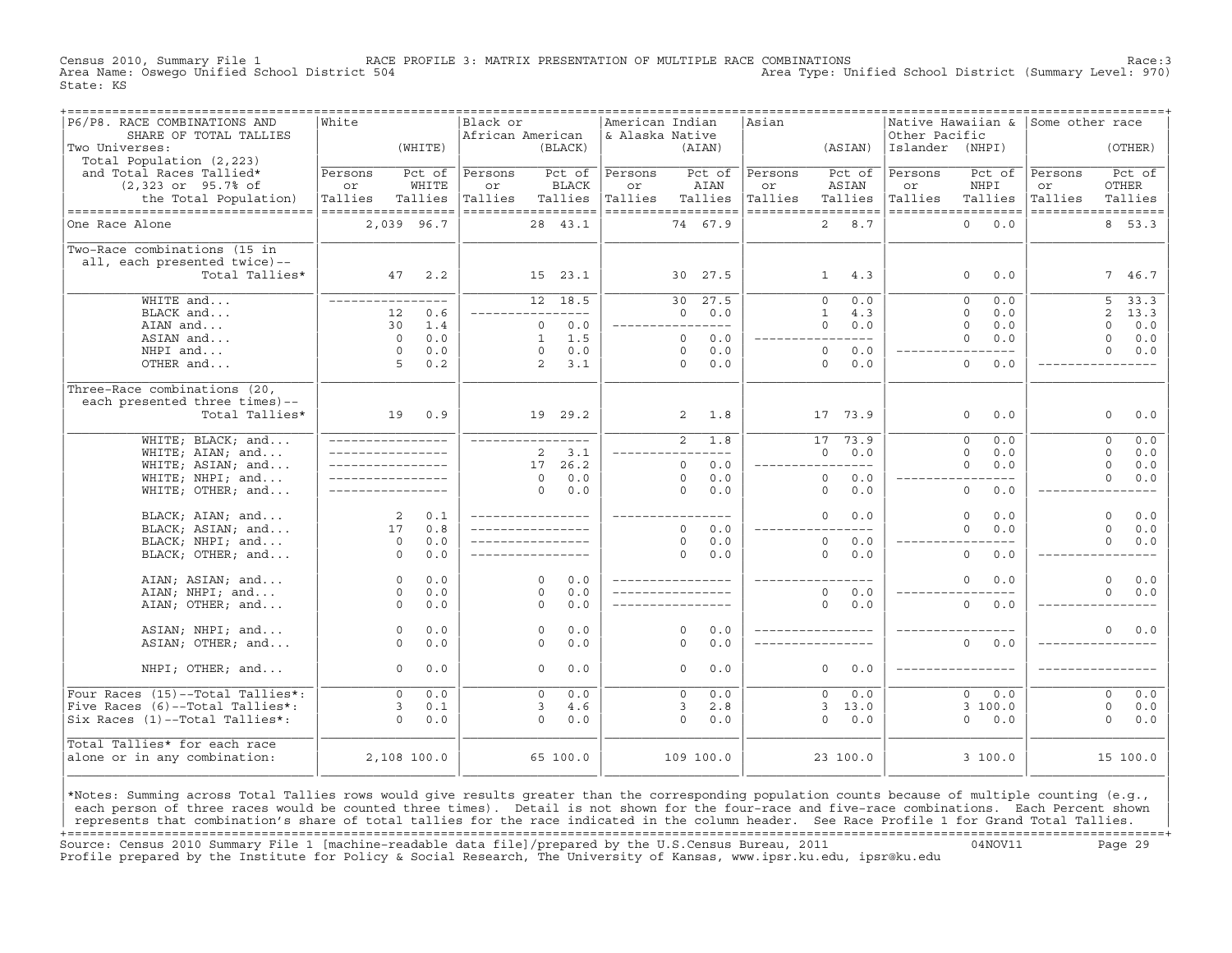Census 2010, Summary File 1 RACE PROFILE 4: DETAILED NATIVE AMERICAN, ASIAN, PACIFIC ISLANDER, & HISP/LATINO SUBGROUPS Race:4 Area Type: Unified School District (Summary Level: 970) State: KS

| PCT1. AMERICAN INDIAN AND ALASKA NATIVE BY TRIBE                                |                             |             |                                                                                                                                                                                                                                                                                                                                                                                              |                                                                                                |                                      |                                 |                                        |                |                     |
|---------------------------------------------------------------------------------|-----------------------------|-------------|----------------------------------------------------------------------------------------------------------------------------------------------------------------------------------------------------------------------------------------------------------------------------------------------------------------------------------------------------------------------------------------------|------------------------------------------------------------------------------------------------|--------------------------------------|---------------------------------|----------------------------------------|----------------|---------------------|
| Universe: Persons who are American Indian and Alaska Native Alone               |                             |             |                                                                                                                                                                                                                                                                                                                                                                                              |                                                                                                |                                      |                                 |                                        |                |                     |
|                                                                                 |                             |             |                                                                                                                                                                                                                                                                                                                                                                                              |                                                                                                |                                      |                                 |                                        |                |                     |
|                                                                                 |                             |             |                                                                                                                                                                                                                                                                                                                                                                                              |                                                                                                |                                      |                                 |                                        |                |                     |
| Total:                                                                          | 74                          |             |                                                                                                                                                                                                                                                                                                                                                                                              |                                                                                                |                                      |                                 |                                        |                |                     |
| With one tribe specified:                                                       |                             | 63 Cree     |                                                                                                                                                                                                                                                                                                                                                                                              |                                                                                                | 0 Paiute                             |                                 | $\circ$<br>Yuman                       |                | $\mathsf O$         |
| American Indian tribe:                                                          |                             | 63 Creek    |                                                                                                                                                                                                                                                                                                                                                                                              | $\Omega$                                                                                       | Pima                                 |                                 | $\Omega$<br>Other Amer. Indian tribes  |                | $\,4$               |
| Apache                                                                          |                             | 0 Crow      |                                                                                                                                                                                                                                                                                                                                                                                              |                                                                                                | 0 Potawatomi                         |                                 | Amer. Indian not specified<br>$\Omega$ |                | $\circ$             |
| Arapaho                                                                         |                             | 0 Delaware  |                                                                                                                                                                                                                                                                                                                                                                                              |                                                                                                | 2 Pueblo                             |                                 | Alaska Native tribe:<br>$\circ$        |                | $\mathsf{O}\xspace$ |
|                                                                                 |                             | 0 Hopi      |                                                                                                                                                                                                                                                                                                                                                                                              |                                                                                                | 0 Puget Sound Salish                 |                                 | $\Omega$<br>Alaskan Athabascan         |                | $\mathsf{O}\xspace$ |
|                                                                                 |                             | 0 Houma     |                                                                                                                                                                                                                                                                                                                                                                                              |                                                                                                | 0 Seminole                           |                                 | $\circ$<br>Aleut                       |                | $\mathsf{O}\xspace$ |
| Alapan:<br>Blackfeet<br>Canadian/French Amer. Indian                            |                             | 0 Iroquois  |                                                                                                                                                                                                                                                                                                                                                                                              |                                                                                                | 1 Shoshone                           |                                 | $\circ$<br>Inupiat                     |                | $\mathsf{O}\xspace$ |
| Cherokee                                                                        |                             | 41 Kiowa    |                                                                                                                                                                                                                                                                                                                                                                                              | 0 Sioux                                                                                        |                                      |                                 | $\overline{4}$<br>Tlingit-Haida        |                | $\mathsf{O}\xspace$ |
| Cheyenne                                                                        |                             | 0 Lumbee    |                                                                                                                                                                                                                                                                                                                                                                                              |                                                                                                | 0 South American Indian              |                                 | $\Omega$<br>Tsimshian                  |                | $\circ$             |
| Chickasaw                                                                       |                             | 0 Menominee |                                                                                                                                                                                                                                                                                                                                                                                              |                                                                                                | 0 Spanish American Indian            |                                 | Yup'ik<br>$\overline{0}$               |                | $\circ$             |
|                                                                                 |                             |             | 0 Mexican Amer. Indian                                                                                                                                                                                                                                                                                                                                                                       |                                                                                                |                                      |                                 | $\Omega$                               |                | $\circ$             |
| Chippewa                                                                        |                             |             |                                                                                                                                                                                                                                                                                                                                                                                              |                                                                                                | 1 Tohono O'Odham                     |                                 | Alaska Native not specified            |                |                     |
| Choctaw                                                                         |                             | 10 Navaio   |                                                                                                                                                                                                                                                                                                                                                                                              | $0$ Ute                                                                                        |                                      |                                 | 0 No tribe specified                   |                | 11                  |
| Colville                                                                        |                             | 0 Osage     |                                                                                                                                                                                                                                                                                                                                                                                              |                                                                                                | 0 Yakama                             |                                 | More than one specified<br>$\Omega$    |                |                     |
| Comanche                                                                        |                             | 0 Ottawa    |                                                                                                                                                                                                                                                                                                                                                                                              | 0 Yaqui                                                                                        |                                      |                                 | $\Omega$                               |                |                     |
|                                                                                 |                             |             |                                                                                                                                                                                                                                                                                                                                                                                              |                                                                                                |                                      |                                 |                                        |                |                     |
| (An additional 35 persons are Native American in combination with other races.) |                             |             |                                                                                                                                                                                                                                                                                                                                                                                              |                                                                                                |                                      |                                 |                                        |                |                     |
|                                                                                 |                             |             |                                                                                                                                                                                                                                                                                                                                                                                              |                                                                                                |                                      |                                 |                                        |                |                     |
|                                                                                 |                             |             |                                                                                                                                                                                                                                                                                                                                                                                              |                                                                                                |                                      |                                 |                                        |                |                     |
| PCT5/PCT7. ASIAN POPULATION--DETAILED GROUPS                                    |                             |             |                                                                                                                                                                                                                                                                                                                                                                                              | PCT8. NATIVE HAWAIIAN AND OTHER PACIFIC                                                        |                                      |                                 | PCT11. HISPANIC/LATINO BY SPECIFIC     |                |                     |
| Two Universes: (1) Persons who are Asian Alone, and                             |                             |             |                                                                                                                                                                                                                                                                                                                                                                                              |                                                                                                | ISLANDER POPULATION--DETAILED GROUPS |                                 | ORIGIN                                 |                |                     |
| (2) Total Asian Tallies reported by all persons*                                |                             |             |                                                                                                                                                                                                                                                                                                                                                                                              | Univ.: Persons who are Native Hawaiian and                                                     |                                      |                                 | Univ.: Hispanic/Latino population **   |                |                     |
|                                                                                 |                             |             |                                                                                                                                                                                                                                                                                                                                                                                              |                                                                                                | other Pacific Islander Alone         |                                 |                                        |                |                     |
|                                                                                 |                             |             |                                                                                                                                                                                                                                                                                                                                                                                              |                                                                                                |                                      |                                 |                                        |                | 50 100.0            |
|                                                                                 | Persons(1) Pct. Tallies*(2) |             |                                                                                                                                                                                                                                                                                                                                                                                              |                                                                                                |                                      |                                 | Total Hispanic/Latino                  |                |                     |
| Totals (Each Universe):                                                         |                             | 2 100.0     | 23                                                                                                                                                                                                                                                                                                                                                                                           |                                                                                                |                                      | Persons Pct.                    | Mexican                                |                | 40 80.0             |
| Only one group specified:                                                       |                             | 2, 100.0    | $---$                                                                                                                                                                                                                                                                                                                                                                                        |                                                                                                |                                      |                                 | Puerto Rican                           | $\overline{4}$ | 8.0                 |
| Asian Indian                                                                    |                             | 1 50.0      | $\mathbf{1}$                                                                                                                                                                                                                                                                                                                                                                                 | Total:                                                                                         |                                      | 0, 100.0                        | Cuban                                  | $\Omega$       | 0.0                 |
| Bangladeshi                                                                     |                             | $0 \t 0.0$  | $\circ$                                                                                                                                                                                                                                                                                                                                                                                      | Only one group specified:                                                                      |                                      | $\circ$<br>$\sim 100$           | Dominican Republic                     | $\Omega$       | 0.0                 |
| Bhutanese                                                                       | $0 \quad 0.0$               |             | $\Omega$                                                                                                                                                                                                                                                                                                                                                                                     | Polynesian:                                                                                    |                                      | $\Omega$<br>$\sim$              | Central American                       |                |                     |
| Burmese                                                                         | $0 \t 0.0$                  |             | $\circ$                                                                                                                                                                                                                                                                                                                                                                                      | Native Hawaiian                                                                                |                                      | $\overline{0}$<br>$\sim$        | excluding Mexican:                     | $\mathbf{1}$   | 2.0                 |
| Cambodian                                                                       |                             | $0 \t 0.0$  | $\circ$                                                                                                                                                                                                                                                                                                                                                                                      | Samoan                                                                                         |                                      | $\Omega$<br>$\sim$              | Costa Rican                            | $\circ$        | 0.0                 |
| Chinese, except Taiwanese 0 0.0                                                 |                             |             | 19                                                                                                                                                                                                                                                                                                                                                                                           | Tonqan                                                                                         |                                      | $\circ$<br>$\sim$               | Guatemalan                             | $\Omega$       | 0.0                 |
| Filipino                                                                        |                             | $0 \t 0.0$  | $\circ$                                                                                                                                                                                                                                                                                                                                                                                      |                                                                                                | Other Polynesian                     | $\circ$<br>$\sim$               | Honduran                               | $\mathbf 0$    | 0.0                 |
| Hmonq                                                                           |                             | $0 \t 0.0$  | $\Omega$                                                                                                                                                                                                                                                                                                                                                                                     | Micronesian:                                                                                   |                                      | $\Omega$<br>$\sim$              | Nicaraquan                             | $\Omega$       | 0.0                 |
| Indonesian                                                                      |                             | $0 \t 0.0$  | $\circ$                                                                                                                                                                                                                                                                                                                                                                                      |                                                                                                | Guamanian or Chamorro                | $\circ$<br>$\ddot{\phantom{a}}$ | Panamanian                             | $\Omega$       | 0.0                 |
| Japanese                                                                        |                             | 1, 50.0     | $\overline{2}$                                                                                                                                                                                                                                                                                                                                                                               | Marshallese                                                                                    |                                      | $\Omega$<br>$\sim$              | Salvadoran                             | $\mathbf{1}$   | 2.0                 |
| Korean                                                                          |                             | $0 \t 0.0$  | $\Omega$                                                                                                                                                                                                                                                                                                                                                                                     | Other Micronesian                                                                              |                                      | $\Omega$<br>$\sim$              | Other Cent. American                   | $\Omega$       | 0.0                 |
|                                                                                 | $\Omega$                    |             | $\Omega$                                                                                                                                                                                                                                                                                                                                                                                     | Melanesian:                                                                                    |                                      | $\Omega$                        |                                        | $\Omega$       | 0.0                 |
| Laotian                                                                         | $\Omega$                    | 0.0<br>0.0  | $\Omega$                                                                                                                                                                                                                                                                                                                                                                                     |                                                                                                |                                      | $\sim$<br>$\Omega$              | South American:                        | $\Omega$       |                     |
| Malaysian                                                                       |                             |             |                                                                                                                                                                                                                                                                                                                                                                                              | Fijian                                                                                         |                                      | $\sim$<br>$\circ$               | Argentinean                            | $\circ$        | $0.0$               |
| Nepalese                                                                        | $\overline{0}$              | 0.0         | $\circ$                                                                                                                                                                                                                                                                                                                                                                                      | Other Melanesian<br>Other Melanesian 0<br>No subgroup specified 0<br>More than one specified 0 |                                      |                                 | Bolivian                               |                | 0.0                 |
| Pakistani                                                                       | $\Omega$                    | 0.0         | $\circ$                                                                                                                                                                                                                                                                                                                                                                                      |                                                                                                |                                      | $\sim$                          | Chilean                                | $\mathbf{0}$   | 0.0                 |
| Sri Lankan                                                                      | $\Omega$                    | 0.0         | $\Omega$                                                                                                                                                                                                                                                                                                                                                                                     |                                                                                                |                                      |                                 | Colombian                              | $\Omega$       | $0.0$               |
| Taiwanese                                                                       | 0                           | 0.0         | $\circ$                                                                                                                                                                                                                                                                                                                                                                                      |                                                                                                |                                      |                                 | Ecuadorian                             | $\mathbf 0$    | 0.0                 |
| Thai                                                                            | $\Omega$                    | 0.0         | $\circ$                                                                                                                                                                                                                                                                                                                                                                                      |                                                                                                |                                      |                                 | Paraguayan                             | $\Omega$       | 0.0                 |
| Vietnamese                                                                      | $\overline{0}$              | 0.0         | $\mathbf{1}$                                                                                                                                                                                                                                                                                                                                                                                 | **Hispanic/Latino persons can be of any race                                                   |                                      |                                 | Peruvian                               | $\Omega$       | 0.0                 |
| Other specified subgroup                                                        | $\overline{0}$              | 0.0         | $\circ$                                                                                                                                                                                                                                                                                                                                                                                      |                                                                                                |                                      |                                 | Uruguayan                              | $\mathbf 0$    | 0.0                 |
| No subgroup specified                                                           |                             | $0 \t 0.0$  | $\Omega$                                                                                                                                                                                                                                                                                                                                                                                     |                                                                                                |                                      |                                 | Venezuelan                             | $\Omega$       | 0.0                 |
| More than one specified                                                         | $\Omega$                    | 0.0         | $\frac{1}{2} \frac{1}{2} \frac{1}{2} \frac{1}{2} \frac{1}{2} \frac{1}{2} \frac{1}{2} \frac{1}{2} \frac{1}{2} \frac{1}{2} \frac{1}{2} \frac{1}{2} \frac{1}{2} \frac{1}{2} \frac{1}{2} \frac{1}{2} \frac{1}{2} \frac{1}{2} \frac{1}{2} \frac{1}{2} \frac{1}{2} \frac{1}{2} \frac{1}{2} \frac{1}{2} \frac{1}{2} \frac{1}{2} \frac{1}{2} \frac{1}{2} \frac{1}{2} \frac{1}{2} \frac{1}{2} \frac{$ | General note: For the groups shown on this                                                     |                                      |                                 | Other South American                   | $\Omega$       | 0.0                 |
|                                                                                 |                             |             |                                                                                                                                                                                                                                                                                                                                                                                              | page, their proportions of this area's                                                         |                                      |                                 | Other Hispanic/Latino:                 | 5              | 10.0                |
| *Included are the 0 tallies of Asian alone persons                              |                             |             |                                                                                                                                                                                                                                                                                                                                                                                              | total population of 2,223 are:                                                                 |                                      |                                 | Spaniard                               | $\Omega$       | 0.0                 |
|                                                                                 |                             |             |                                                                                                                                                                                                                                                                                                                                                                                              | Native American alone (3.3%),                                                                  |                                      |                                 |                                        | $\Omega$       | 0.0                 |
| who specified more than one Asian category, as well as                          |                             |             |                                                                                                                                                                                                                                                                                                                                                                                              |                                                                                                |                                      |                                 | Spanish                                | $\Omega$       |                     |
| the 21 persons who are Asian in combination with                                |                             |             |                                                                                                                                                                                                                                                                                                                                                                                              | Asian alone (0.1%), Pacific Islander                                                           |                                      |                                 | Spanish American                       |                | 0.0                 |
| one or more other races.                                                        |                             |             |                                                                                                                                                                                                                                                                                                                                                                                              | alone (0.0%), and Hispanic/Latino (2.2%).                                                      |                                      |                                 | All other Hisp/Latino                  |                | 5 10.0              |

| one or more other races. | alone (0.0%), and Hispanic/Latino (2.2%). | All other Hisp/Latino 5 10.0| +===================================================================================================================================================+ Source: Census 2010 Summary File 1 [machine−readable data file]/prepared by the U.S.Census Bureau, 2011 04NOV11 Page 30 Profile prepared by the Institute for Policy & Social Research, The University of Kansas, www.ipsr.ku.edu, ipsr@ku.edu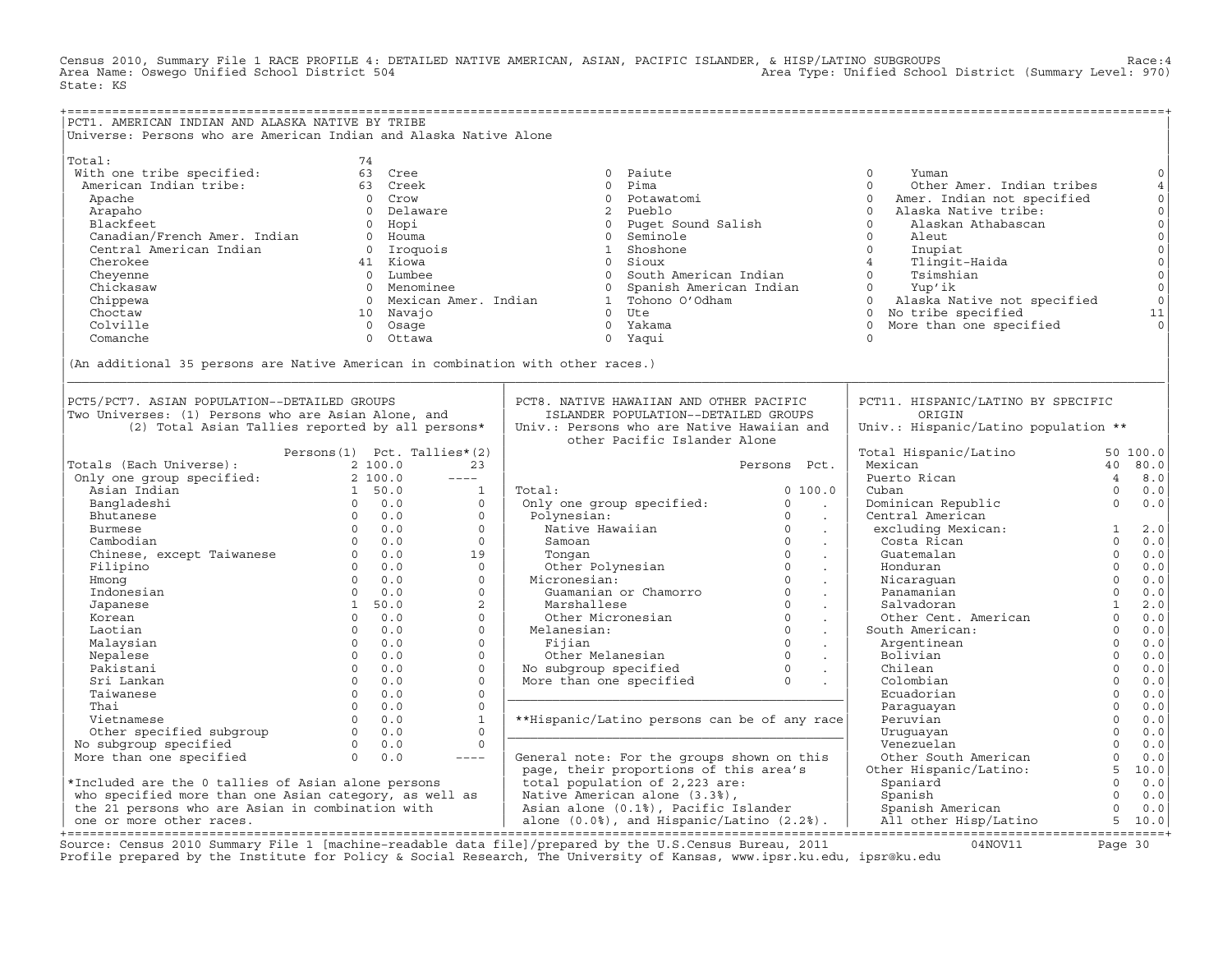Census 2010, Summary File 1 PROFILE OF SPECIFIC RACE/ETHNIC GROUP A: WHITE ALONE Race:A [1 of 3] Area Type: Unified School District (Summary Level: 970) State: KS

| P29/P29A. POPULATION SUMMARY BY RESIDENCE TYPE FOR DESIGNATED UNIVERSE<br>Universe: PERSONS Who Are White Alone |                                                                                           |            |                                                                |                                 |                                                                       |            | P38A/39A. FAMILY TYPE BY PRESENCE AND AGE OF OWN OR RELATED CHILDREN<br>Universe: Families With A Householder Who Is<br>White Alone $(**)$ $(***)$                                                                                                                         |                               |                     |                                   |                       |
|-----------------------------------------------------------------------------------------------------------------|-------------------------------------------------------------------------------------------|------------|----------------------------------------------------------------|---------------------------------|-----------------------------------------------------------------------|------------|----------------------------------------------------------------------------------------------------------------------------------------------------------------------------------------------------------------------------------------------------------------------------|-------------------------------|---------------------|-----------------------------------|-----------------------|
| Total Persons:                                                                                                  | otal refsons:<br>In Households(*) 1,985<br>In Group Ouertors                              | Population | 91.7% of<br>92.3% of                                           | As % of Population of all Races | 2,223<br>2,150                                                        |            | By Presence of:                                                                                                                                                                                                                                                            | Own Children<br>Families Pct. |                     | Related Children<br>Families Pct. |                       |
| In Group Quarters<br>P16-18A/P36-37A. HOUSEHOLDS/POPULATION IN HOUSEHOLDS BY HOUSEHOLD TYPE                     |                                                                                           | 54         | 74.0% of                                                       |                                 | 73                                                                    |            | All families:<br>11 families:<br>With children under 18:<br>With children under 18:<br>Under 6 yrs only<br>Under 6 yrs only<br>Consider to a both the set of the set of the set of the set of the set of the set of the set of the set of the set of the                   | 565 100.0                     |                     |                                   | 565 100.0<br>432 76.5 |
| Universe: HOUSEHOLDERS Who Are White Alone                                                                      |                                                                                           |            |                                                                |                                 | Average                                                               |            |                                                                                                                                                                                                                                                                            |                               |                     |                                   | 151 26.7<br>29 5.1    |
| Total Households(**)                                                                                            |                                                                                           |            | Households                                                     | Population $(**)$               | Size<br>2.28                                                          |            |                                                                                                                                                                                                                                                                            |                               |                     | 29                                | 5.1<br>93 16.5        |
|                                                                                                                 |                                                                                           |            |                                                                |                                 | 0.53                                                                  |            |                                                                                                                                                                                                                                                                            |                               |                     |                                   | 281 49.7              |
|                                                                                                                 |                                                                                           |            |                                                                |                                 | 1.74                                                                  |            |                                                                                                                                                                                                                                                                            |                               |                     |                                   | 133 23.5              |
|                                                                                                                 |                                                                                           |            |                                                                |                                 | 2.84<br>0.82                                                          |            | Male householder:                                                                                                                                                                                                                                                          |                               |                     | 39 6.9                            | 34 6.0                |
|                                                                                                                 |                                                                                           |            |                                                                |                                 | 2.02                                                                  |            |                                                                                                                                                                                                                                                                            |                               |                     |                                   | $17 \quad 3.0$        |
|                                                                                                                 |                                                                                           |            |                                                                |                                 | 1.16                                                                  |            | 133 23.5<br>11 133 23.5<br>11 133 23.5<br>12 133 23.5<br>133 23.5<br>133 23.5<br>133 23.5<br>133 23.5<br>133 23.5<br>133 23.5<br>133 23.5<br>133 23.5<br>133 23.5<br>133 23.5<br>133 23.5<br>133 23.5<br>133 23.5<br>133 2.8<br>16 2.8<br>16 2.8<br>16 2.8<br>16 2.8<br>16 |                               |                     | 50.9                              |                       |
|                                                                                                                 |                                                                                           |            |                                                                |                                 |                                                                       |            |                                                                                                                                                                                                                                                                            |                               |                     |                                   | $12 \t 2.1$           |
| P12A/P13A. POPULATION BY AGE AND SEX<br>Universe: Persons Who Are White Alone (*)                               |                                                                                           |            |                                                                |                                 |                                                                       |            | Female householder:                                                                                                                                                                                                                                                        |                               |                     |                                   | 50.9<br>94 16.6       |
|                                                                                                                 |                                                                                           |            |                                                                |                                 |                                                                       |            |                                                                                                                                                                                                                                                                            |                               |                     |                                   | 71 12.6               |
|                                                                                                                 | ---Both Sexes---                                                                          |            |                                                                |                                 |                                                                       |            |                                                                                                                                                                                                                                                                            |                               |                     |                                   | $16$ 2.8              |
|                                                                                                                 | Number                                                                                    | Pct.       | Number                                                         | Pct.                            | Number                                                                | Pct.       |                                                                                                                                                                                                                                                                            |                               |                     |                                   | 15 2.7                |
| All Ages:                                                                                                       | 2,039 100.0                                                                               |            | 1,031 100.0                                                    |                                 | 1,008 100.0                                                           |            |                                                                                                                                                                                                                                                                            |                               |                     |                                   | 40 7.1<br>23 4.1      |
| Under 5                                                                                                         | 122                                                                                       | 6.0        |                                                                | 6.1                             |                                                                       | 5.9        |                                                                                                                                                                                                                                                                            |                               |                     |                                   |                       |
| $5$ to $9$                                                                                                      | $\frac{122}{130}$<br>129<br>67<br>52                                                      | 6.4        | $\begin{array}{r} 63 \\ 67 \\ 72 \\ 45 \\ 30 \\ 9 \end{array}$ | 6.5                             | $\begin{array}{ccc} & & & 63 \\ 4 & & & 57 \\ .9 & & & 2 \end{array}$ | 6.3        |                                                                                                                                                                                                                                                                            |                               |                     |                                   |                       |
| 10 to 14<br>15 to 17                                                                                            |                                                                                           | 6.3<br>3.3 |                                                                | 7.0<br>4.4                      |                                                                       | 5.7<br>2.2 | P31A. RELATIONSHIP BY HOUSEHOLD TYPE FOR THE POPULATION UNDER 18 YEARS<br>Universe: Persons under 18 who are                                                                                                                                                               |                               |                     |                                   |                       |
| 18 and 19                                                                                                       |                                                                                           | 2.6        |                                                                | 2.9                             |                                                                       | 2.2        | White Alone $(*)$ $(***)$                                                                                                                                                                                                                                                  |                               |                     |                                   |                       |
| 20                                                                                                              | 18                                                                                        | 0.9        |                                                                | 0.9                             |                                                                       | 0.9        |                                                                                                                                                                                                                                                                            |                               | Number              | Pct.                              |                       |
| 21                                                                                                              | 14                                                                                        | 0.7        | 8 <sup>8</sup><br>$8$ 0.8<br>47 4.6<br>59 5.7                  | 0.8                             | $6\overline{6}$                                                       | 0.6        |                                                                                                                                                                                                                                                                            |                               |                     |                                   |                       |
| 22 to 24<br>25 to 29                                                                                            | 74<br>120                                                                                 | 3.6<br>5.9 |                                                                |                                 | $\begin{array}{c} 6 \\ 27 \\ 61 \end{array}$                          | 2.7<br>6.1 | Total under 18:<br>In households:                                                                                                                                                                                                                                          |                               | 448<br>447          | 100.0<br>99.8                     |                       |
| 30 to 34                                                                                                        | 102                                                                                       | 5.0        |                                                                | 5.3                             |                                                                       | 4.7        | Householder or spouse                                                                                                                                                                                                                                                      |                               | $\overline{0}$      | 0.0                               |                       |
| 35 to 39                                                                                                        | 104                                                                                       | 5.1        |                                                                | 5.7                             | $\frac{1}{47}$<br>45<br>74<br>65                                      | 4.5        | Related child:                                                                                                                                                                                                                                                             |                               | 438                 | 97.8                              |                       |
| 40 to 44                                                                                                        | 139                                                                                       | 6.8        |                                                                | 6.3                             |                                                                       | 7.3        | Own child:                                                                                                                                                                                                                                                                 |                               | 395                 | 88.2                              |                       |
| 45 to 49<br>50 to 54                                                                                            | 129<br>158                                                                                | 6.3<br>7.7 | $559$<br>$59$<br>$64$<br>$78$<br>$66$<br>$235$                 | 6.2<br>7.6                      |                                                                       | 6.4<br>7.9 | In husband-wife families                                                                                                                                                                                                                                                   |                               | 254                 | 56.7<br>31.5                      |                       |
| 55 to 59                                                                                                        | 129                                                                                       | 6.3        |                                                                | 6.4                             | $80$<br>63<br>29                                                      | 6.3        | In other families (no spouse present):<br>Male householder                                                                                                                                                                                                                 |                               | 141<br>51           | 11.4                              |                       |
| 60 and 61                                                                                                       | 52                                                                                        | 2.6        |                                                                | 2.2                             | 29                                                                    | 2.9        | Female householder                                                                                                                                                                                                                                                         |                               | 90                  | 20.1                              |                       |
| 62 to 64                                                                                                        | 76                                                                                        | 3.7        | $35$<br>$27$<br>$39$<br>$36$<br>$31$                           | 3.4                             | 41                                                                    | 4.1        | Other relatives:                                                                                                                                                                                                                                                           |                               | 43                  | 9.6                               |                       |
| 65 and 66                                                                                                       | $\begin{array}{rrr} 75 & 3.7 \\ 57 & 2.8 \\ 71 & 3.5 \\ 89 & 4.4 \\ 64 & 3.1 \end{array}$ |            |                                                                | 2.6                             | 30                                                                    | 3.0        | Grandchild                                                                                                                                                                                                                                                                 |                               | 43                  | 9.6                               |                       |
| 67 to 69<br>70 to 74                                                                                            |                                                                                           |            |                                                                | 3.8<br>3.5                      | 32<br>53                                                              | 3.2<br>5.3 | Other relatives<br>Nonrelatives                                                                                                                                                                                                                                            |                               | $\overline{0}$<br>9 | 0.0<br>2.0                        |                       |
| 75 to 79                                                                                                        |                                                                                           |            |                                                                | 3.0                             | 33                                                                    | 3.3        | In group quarters:                                                                                                                                                                                                                                                         |                               | $\mathbf{1}$        | 0.2                               |                       |
| 80 to 84                                                                                                        | 72                                                                                        | 3.5        | 32                                                             | 3.1                             | 40                                                                    | 4.0        | Institutionalized population                                                                                                                                                                                                                                               |                               | $\overline{1}$      | 0.2                               |                       |
| 85 plus                                                                                                         | 71                                                                                        | 3.5        | 21                                                             | 2.0                             | 50                                                                    | 5.0        | Noninstitutionalized population                                                                                                                                                                                                                                            |                               | $\overline{0}$      | 0.0                               |                       |
| $0$ to $17$                                                                                                     | 448                                                                                       | 22.0       | 247                                                            | 24.0                            | 201                                                                   | 19.9       | Note: (*) Tables with PERSONS as the universe enumerate persons according                                                                                                                                                                                                  |                               |                     |                                   |                       |
| 18 to 64                                                                                                        | 1,167                                                                                     | 57.2       | 598                                                            | 58.0                            | 569                                                                   | 56.4       | to their own race or ethnic category. (**) Tables with HOUSEHOLDS or                                                                                                                                                                                                       |                               |                     |                                   |                       |
| 65 plus                                                                                                         | 424                                                                                       | 20.8       | 186                                                            | 18.0                            | 238                                                                   | 23.6       | HOUSEHOLDERS as the universe enumerate persons in households according<br>to the race or ethnic category of the householder. (***) Responses of                                                                                                                            |                               |                     |                                   |                       |
| Median Aqe                                                                                                      | 43.3                                                                                      |            | 40.1                                                           |                                 | 45.8                                                                  |            | 'same-sex spouse' were edited during processing to 'unmarried partner.'                                                                                                                                                                                                    |                               |                     |                                   |                       |

+===================================================================================================================================================+Source: Census 2010 Summary File 1 [machine−readable data file]/prepared by the U.S.Census Bureau, 2011 04NOV11 Page 31 Profile prepared by the Institute for Policy & Social Research, The University of Kansas, www.ipsr.ku.edu, ipsr@ku.edu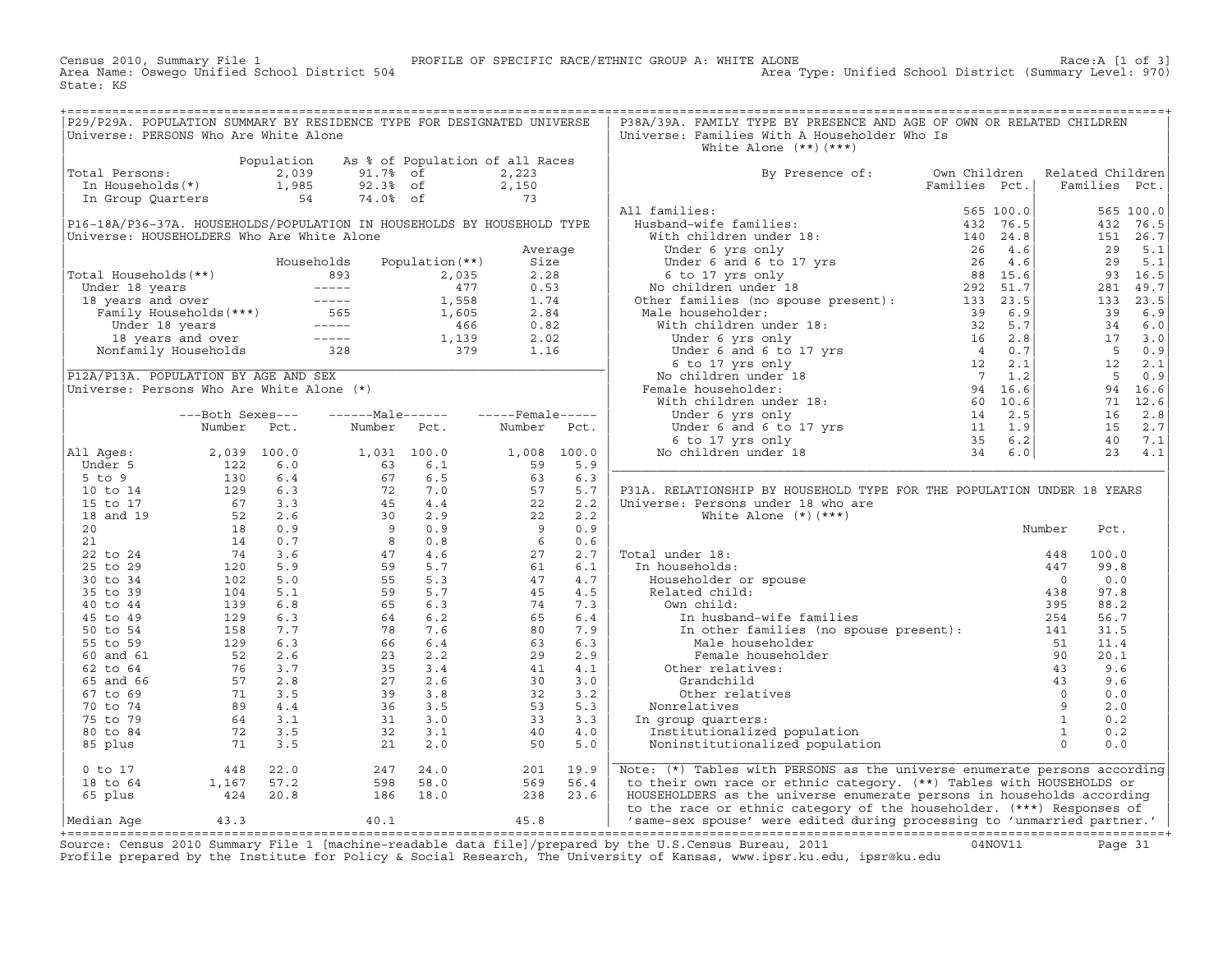Census 2010, Summary File 1 PROFILE OF SPECIFIC RACE/ETHNIC GROUP A: WHITE ALONE Race:A [2 of 3] Area Type: Unified School District (Summary Level: 970) State: KS

| P29A/P34A. RELATIONSHIP BY HOUSEHOLD TYPE FOR ALL PERSONS & PERSONS 65+                       |                          |       |        |                            |       | PCT14A. PRESENCE OF MULTIGENERATIONAL HOUSEHOLDS                  |                       |                 |           |
|-----------------------------------------------------------------------------------------------|--------------------------|-------|--------|----------------------------|-------|-------------------------------------------------------------------|-----------------------|-----------------|-----------|
| Universe: Persons Who Are White Alone (*) (***)                                               |                          |       |        |                            |       | Universe: Households With A Householder Who Is                    |                       |                 |           |
|                                                                                               |                          |       |        |                            |       | White Alone $(**)$                                                |                       |                 |           |
|                                                                                               | All Ages                 |       |        | 65 years and over          |       |                                                                   |                       | Number          | Pct.      |
|                                                                                               | Number                   | Pct.  |        | Number                     | Pct.  |                                                                   |                       |                 |           |
|                                                                                               |                          |       |        |                            |       | Total:                                                            |                       |                 | 893 100.0 |
| Total:                                                                                        | 2,039                    | 100.0 |        | 424                        | 100.0 | Household has 3 or more generations                               |                       | 18              | 2.0       |
| In households:                                                                                |                          | 97.4  |        |                            |       |                                                                   |                       |                 |           |
|                                                                                               | 1,985                    |       |        | 407                        | 96.0  | Household does not have 3+ generations                            |                       | 875             | 98.0      |
| In family households:                                                                         | 1,613                    | 79.1  |        | 236                        | 55.7  |                                                                   |                       |                 |           |
| Householder:                                                                                  | 565                      | 27.7  |        | 129                        | 30.4  |                                                                   |                       |                 |           |
| Male                                                                                          | 415                      | 20.4  |        | 113                        | 26.7  |                                                                   |                       |                 |           |
| Female                                                                                        | 150                      | 7.4   |        | 16                         | 3.8   |                                                                   |                       |                 |           |
| Spouse                                                                                        | 428                      | 21.0  |        | 95                         | 22.4  | PCT19A. NONRELATIVES BY HOUSEHOLD TYPE (*) (***)                  |                       |                 |           |
| Parent                                                                                        | $\overline{9}$           | 0.4   |        | 6                          | 1.4   | Universe: Nonrelatives who are                                    |                       |                 |           |
| Parent-in-law                                                                                 | $\overline{\phantom{a}}$ | 0.1   |        | $\mathbf{3}$               | 0.7   | White Alone (Total: 94)                                           |                       |                 |           |
| Child:                                                                                        | 493                      | 24.2  |        |                            |       |                                                                   |                       |                 |           |
| Biological                                                                                    | 453                      | 22.2  |        |                            |       |                                                                   | In Family             | In Nonfamily    |           |
| Adopted                                                                                       | 10                       | 0.5   |        |                            |       |                                                                   | Households            | Households      |           |
| Step                                                                                          | 30                       | 1.5   |        |                            |       |                                                                   | Number Pct.           | Number Pct.     |           |
|                                                                                               |                          |       |        |                            |       |                                                                   |                       |                 |           |
| Grandchild                                                                                    | 52                       | 2.6   |        |                            |       |                                                                   |                       |                 |           |
| Brother or sister                                                                             | $\overline{\mathbf{3}}$  | 0.1   |        |                            |       | Nonrelatives:                                                     | 50 100.0              |                 | 44 100.0  |
| Son-in-law/daughter-in-law                                                                    | $4\degree$               | 0.2   |        |                            |       | Roomer or boarder                                                 | $\overline{2}$<br>4.0 | 2               | 4.5       |
| Other relatives (#)                                                                           | - 6                      | 0.3   |        | $\overline{3}$             | 0.7   | Housemate or roommate                                             | $1 \qquad 2.0$        | $7\overline{ }$ | 15.9      |
| Nonrelatives                                                                                  | 50                       | 2.5   |        | $\Omega$                   | 0.0   | Unmarried partner                                                 | 34 68.0               | 30              | 68.2      |
| In nonfamily households:                                                                      | 372                      | 18.2  |        | 171                        | 40.3  | Other nonrelatives                                                | $13 \t 26.0$          | $5^{\circ}$     | 11.4      |
| Male householder:                                                                             | 155                      | 7.6   |        | 53                         | 12.5  |                                                                   |                       |                 |           |
| Living alone                                                                                  | 129                      | 6.3   |        | 49                         | 11.6  |                                                                   |                       |                 |           |
| Not living alone                                                                              | 26                       | 1.3   |        | $\overline{4}$             | 0.9   |                                                                   |                       |                 |           |
| Female householder:                                                                           | 173                      | 8.5   |        | 115                        | 27.1  | H17A. HOUSING UNITS BY HOUSEHOLDER'S AGE AND TENURE               |                       |                 |           |
|                                                                                               | 161                      | 7.9   |        | 113                        | 26.7  |                                                                   |                       |                 |           |
| Living alone                                                                                  |                          |       |        |                            |       | Universe: Occupied Housing Units With A Householder Who Is        |                       |                 |           |
| Not living alone                                                                              | 12                       | 0.6   |        | $\overline{\phantom{0}}^2$ | 0.5   | White Alone $(**)$                                                |                       |                 |           |
| Nonrelatives                                                                                  | 44                       | 2.2   |        | $\overline{\mathbf{3}}$    | 0.7   |                                                                   |                       |                 |           |
| In group quarters:                                                                            | 54                       | 2.6   |        | 17                         | 4.0   | Age of                                                            | Owner Occupied        | Renter Occupied |           |
| Institutionalized                                                                             | 54                       | 2.6   |        | 17                         | 4.0   | Householder                                                       | Number<br>Pct.        | Number          | Pct.      |
| Noninstitutionalized                                                                          | $\overline{0}$           | 0.0   |        | $\Omega$                   | 0.0   |                                                                   |                       |                 |           |
|                                                                                               |                          |       |        |                            |       | All Ages:                                                         | 644 100.0             |                 | 249 100.0 |
| (#) For 65 yrs & over, includes children, siblings, etc. not shown separately                 |                          |       |        |                            |       | 15 to 24                                                          | 2.8<br>18             | 22              | 8.8       |
|                                                                                               |                          |       |        |                            |       | 25 to 34                                                          | 9.8<br>63             |                 | 43 17.3   |
|                                                                                               |                          |       |        |                            |       | 35 to 44                                                          | 86 13.4               |                 | 45 18.1   |
|                                                                                               |                          |       |        |                            |       | 45 to 54                                                          | 20.8<br>134           | 33              | 13.3      |
| P18A. HOUSEHOLD TYPE                                                                          |                          |       |        |                            |       | 55 to 59                                                          | 9.5<br>61             | 12              | 4.8       |
| Universe: Households with a Householder Who is                                                |                          |       |        |                            |       | 60 to 64                                                          | 64<br>9.9             | 15              | 6.0       |
|                                                                                               |                          |       |        |                            |       |                                                                   |                       |                 |           |
| White Alone $(**)$                                                                            |                          |       |        |                            |       | 65 to 74                                                          | 114 17.7              | 27              | 10.8      |
|                                                                                               |                          |       | Number | Pct.                       |       | 75 to 84                                                          | 74 11.5               | 24              | 9.6       |
|                                                                                               |                          |       |        |                            |       | 85 and over                                                       | 30<br>4.7             | 28              | 11.2      |
| Total:                                                                                        |                          |       |        | 893 100.0                  |       |                                                                   |                       |                 |           |
| Family households (***) :                                                                     |                          |       |        | 565 63.3                   |       |                                                                   |                       |                 |           |
| Husband-wife families                                                                         |                          |       |        | 432 48.4                   |       | Note: $(*)$ Tables with PERSONS as the universe enumerate persons |                       |                 |           |
| Other families:                                                                               |                          |       |        | 133 14.9                   |       | according to their own race or ethnic category. (**) Tables with  |                       |                 |           |
|                                                                                               |                          |       |        | 39 4.4                     |       | HOUSEHOLDS or HOUSEHOLDERS as the universe enumerate persons in   |                       |                 |           |
| nucr rumminuo:<br>Male householder, no wife present<br>Female householder, no husband present |                          |       |        | 94 10.5                    |       | households according to the race or ethnic category of the        |                       |                 |           |
| Nonfamily households:                                                                         |                          |       |        | 328 36.7                   |       | householder. (***) Responses of 'same-sex spouse' were edited     |                       |                 |           |
| Householder living alone                                                                      |                          |       |        | 290 32.5                   |       | during processing to 'unmarried partner.'                         |                       |                 |           |
|                                                                                               |                          |       |        |                            |       |                                                                   |                       |                 |           |
| Householder not living alone                                                                  |                          |       | 38     | 4.3                        |       |                                                                   |                       |                 |           |
|                                                                                               |                          |       |        |                            |       |                                                                   |                       |                 |           |
|                                                                                               |                          |       |        |                            |       |                                                                   |                       |                 |           |

| | | +===================================================================================================================================================+Source: Census 2010 Summary File 1 [machine−readable data file]/prepared by the U.S.Census Bureau, 2011 04NOV11 Page 32 Profile prepared by the Institute for Policy & Social Research, The University of Kansas, www.ipsr.ku.edu, ipsr@ku.edu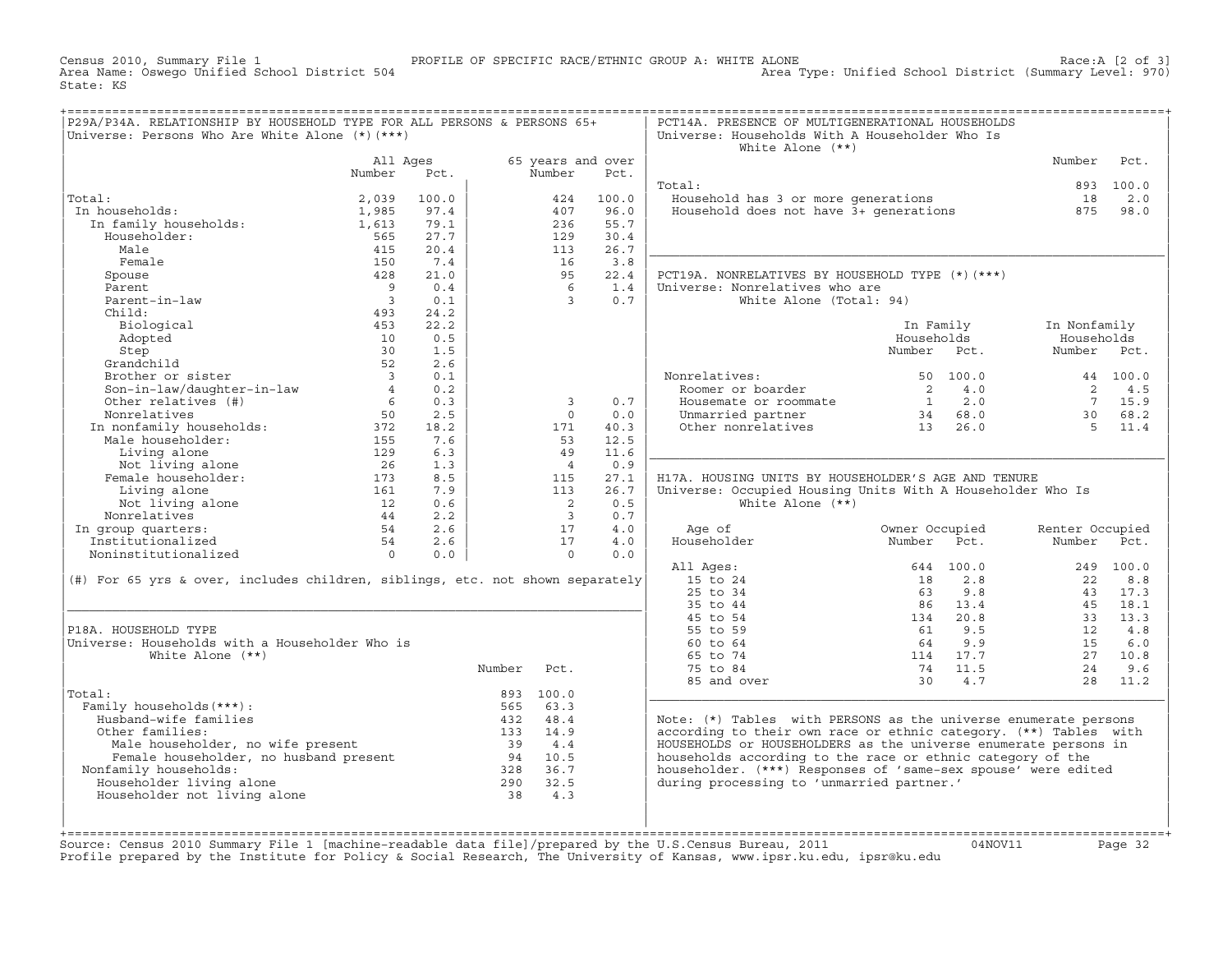Census 2010, Summary File 1 PROFILE OF SPECIFIC RACE/ETHNIC GROUP A: WHITE ALONE Race:A [3 of 3] Area Type: Unified School District (Summary Level: 970) State: KS

+===================================================================================================================================================+|P28A/H16A. HOUSEHOLDS (OCCUPIED HOUSING UNITS) BY HOUSEHOLD SIZE BY TYPE AND BY TENURE | |Universe: Households (Occupied Housing Units) With A Householder Who Is White Alone (\*\*)(\*\*\*) |

|                             | A11<br>Households | Pct.  | Family<br>Households    | Pct.  | Nonfamily<br>Households | Pct.  | Owner<br>Occupied | Pct.       | Renter<br>Occupied | Pct.  |
|-----------------------------|-------------------|-------|-------------------------|-------|-------------------------|-------|-------------------|------------|--------------------|-------|
| All household sizes:        | 893               | 100.0 | 565                     | 100.0 | 328                     | 100.0 | 644               | 100.0      | 249                | 100.0 |
| 1-person households         | 290               | 32.5  | (Family always >1 pers) |       | 290                     | 88.4  | 179               | 27.8       | 111                | 44.6  |
| 2-person households         | 321               | 35.9  | 291                     | 51.5  | 30                      | 9.1   | 265               | 41.1       | 56                 | 22.5  |
| 3-person households         | 129               | 14.4  | 124                     | 21.9  |                         | 1.5   | 97                | 15.1       | 32                 | 12.9  |
| 4-person households         | 92                | 10.3  | 90                      | 15.9  | $\mathfrak{D}$          | 0.6   | 62                | 9.6        | 30                 | 12.0  |
| 5-person households         | 35                | 3.9   | 35                      | 6.2   |                         | 0.0   | 25                | 3.9        | 10 <sup>1</sup>    | 4.0   |
| 6-person households         | 16                | 1.8   | 15                      | 2.7   |                         | 0.3   | $\circ$           | $\perp$ .4 |                    | 2.8   |
| 7-or-more person households | 10                | 1.1   | 10                      | 1.8   | $\Omega$                | 0.0   |                   |            |                    | 1.2   |

|P16A/P17A/P36A/P37A/H11A/H12A. POPULATION IN HOUSEHOLDS AND AVERAGE HOUSEHOLD SIZE BY TYPE AND BY TENURE | |Universe: Population in Households (Occupied Housing Units) With A Householder Who Is White Alone (\*\*) |

|                                | Total<br>Population | Pct.         | In<br>Families | Pct.     | In.<br>Nonfamilies | Pct.     | In Owner<br>Occupied | Pct.                      | In Renter<br>Occupied | Pct.                      |  |
|--------------------------------|---------------------|--------------|----------------|----------|--------------------|----------|----------------------|---------------------------|-----------------------|---------------------------|--|
| Total population in households |                     | 2,035 100.0  | 1,605          | 78.9     | 379                | 18.6     | 1,483                | 72.9                      | 552                   | 27.1                      |  |
| Under 18 years                 | 477                 | 100.0        | 466            | 97.7     |                    |          |                      |                           |                       |                           |  |
| 18 years and over              | 1,558               | 100.0        | 1,139          | 73.1     |                    |          |                      |                           |                       |                           |  |
| Average Household Size         | 2.28                | $------$     | 2.84           | $------$ | 1.16               | $------$ | 2.30                 | $\qquad \qquad - - - - -$ | 2.22                  | $\qquad \qquad - - - - -$ |  |
| Under 18 years                 | 0.53                | $------$     | 0.82           | $------$ |                    |          |                      |                           |                       |                           |  |
| 18 years and over              |                     | $1.74$ ----- | 2.02           |          |                    |          |                      | $- - - - -$               |                       | $- - - - -$               |  |
|                                |                     |              |                |          |                    |          |                      |                           |                       |                           |  |

Note: Family household numbers include nonrelatives living with families.

| | PCT20/PCT22A. GROUP OUARTERS POPULATION BY SEX BY AGE BY GROUP OUARTERS TYPE Universe: Population in group quarters for persons who are White Alone  $(*)$ 

|                                               | $---$ All Ages $---$ |       |       | Pct. of<br>All | 18 Years and Over ------------- | Pct. of<br>Total |             | Pct. of<br>Total |
|-----------------------------------------------|----------------------|-------|-------|----------------|---------------------------------|------------------|-------------|------------------|
|                                               | Number               | Pct.  | Total | Ages           | Male                            | $18+$            | Female      | $18+$            |
| All types of group quarters:                  | 54                   | 100.0 | 53    | 98.1           | 42                              | 79.2             |             | 20.8             |
| Institutionalized population:                 | 54                   | 100.0 | 53    | 98.1           | 42                              | 79.2             |             | 20.8             |
| Correctional facilities for adults            | 32                   | 59.3  | 31    | 57.4           | 31                              | 58.5             | $\Omega$    | 0.0              |
| Juvenile facilities                           | $\Omega$             | 0.0   |       | 0.0            |                                 | 0.0              | $\circ$     | 0.0              |
| Nursing facilities/skilled-nursing facilities | 2.2                  | 40.7  | 22    | 40.7           |                                 | 20.8             | 11          | 20.8             |
| Other institutional facilities                |                      | 0.0   |       | 0.0            |                                 | 0.0              | $\Omega$    | 0.0              |
| Noninstitutionalized population:              |                      | 0.0   |       | 0.0            |                                 | 0.0              |             | 0.0              |
| College/university student housing            |                      | 0.0   |       | 0.0            |                                 | 0.0              | $\mathbf 0$ | 0.0              |
| Military quarters                             |                      | 0.0   |       | 0.0            |                                 | 0.0              | $\Omega$    | 0.0              |
| Other noninstitutional facilities             |                      | 0.0   |       | 0.0            |                                 | 0.0              | $\mathbf 0$ | 0.0              |

|\_\_\_\_\_\_\_\_\_\_\_\_\_\_\_\_\_\_\_\_\_\_\_\_\_\_\_\_\_\_\_\_\_\_\_\_\_\_\_\_\_\_\_\_\_\_\_\_\_\_\_\_\_\_\_\_\_\_\_\_\_\_\_\_\_\_\_\_\_\_\_\_\_\_\_\_\_\_\_\_\_\_\_\_\_\_\_\_\_\_\_\_\_\_\_\_\_\_\_\_\_\_\_\_\_\_\_\_\_\_\_\_\_\_\_\_\_\_\_\_\_\_\_\_\_\_\_\_\_\_\_\_\_\_\_\_\_\_\_\_\_\_\_\_\_\_\_|

| |

|Note: (\*) Tables with PERSONS as the universe enumerate persons according to their own race or ethnic category. (\*\*) Tables with HOUSEHOLDS | or HOUSEHOLDERS as the universe enumerate persons in households according to the race or ethnic category of the householder. | (\*\*\*) Same−sex couple households are included in the family households category if there is at least one additional person | | related to householder by birth or adoption. Same−sex couple households with no relatives of the householder present are tabulated | | in nonfamily households. Responses of 'same−sex spouse' were edited during processing to 'unmarried partner.' |

+===================================================================================================================================================+ Source: Census 2010 Summary File 1 [machine−readable data file]/prepared by the U.S.Census Bureau, 2011 04NOV11 Page 33 Profile prepared by the Institute for Policy & Social Research, The University of Kansas, www.ipsr.ku.edu, ipsr@ku.edu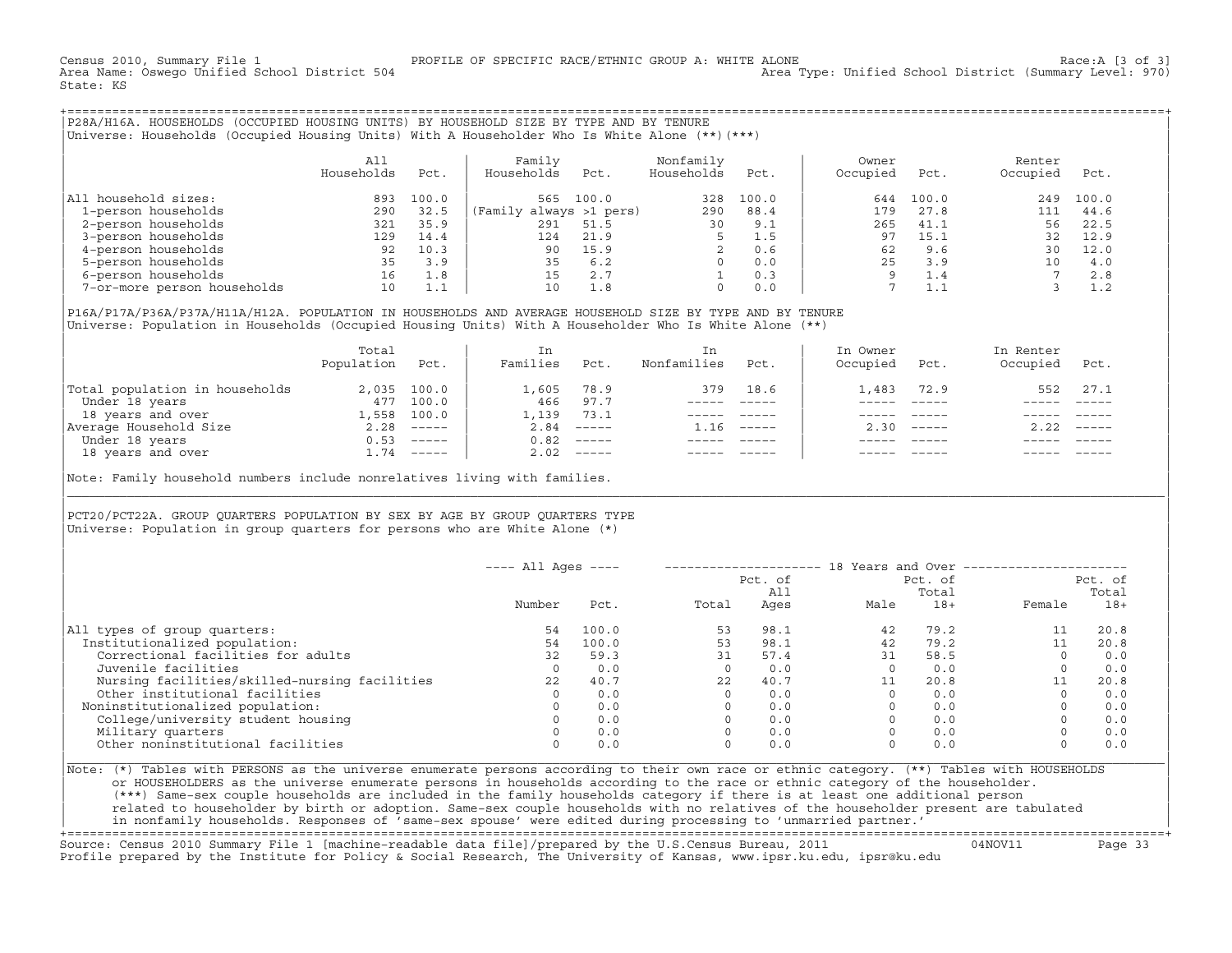Census 2010, Summary File 1 PROFILE OF SPECIFIC RACE/ETHNIC GROUP B: BLACK OR AFRICAN AMERICAN ALONE Race:B [1 of 3]<br>Area Name: Oswego Unified School District 504 area Type: Unified School District (Summary Level: 970) Area Type: Unified School District (Summary Level: 970) State: KS

|                |  | P29/P29B. POPULATION SUMMARY BY RESIDENCE TYPE FOR DESIGNATED UNIVERSE                                                                                           |  | P38B/39B. FAMILY TYPE BY PRESENCE AND AGE OF OWN OR RELATED CHILDREN                                                                                                                                                                 |  |  |
|----------------|--|------------------------------------------------------------------------------------------------------------------------------------------------------------------|--|--------------------------------------------------------------------------------------------------------------------------------------------------------------------------------------------------------------------------------------|--|--|
|                |  | Universe: PERSONS Who Are Black or African American Alone                                                                                                        |  | Universe: Families With A Householder Who Is                                                                                                                                                                                         |  |  |
|                |  |                                                                                                                                                                  |  | Black or African American Alone (**)(***)                                                                                                                                                                                            |  |  |
|                |  | Population As % of Population of all Races<br>1.3% of 2,223<br>In Households(*)<br>In Group Quarters<br>12 16.4% of 2,150<br>In Group Quarters<br>12 16.4% of 73 |  |                                                                                                                                                                                                                                      |  |  |
| Total Persons: |  |                                                                                                                                                                  |  | By Presence of: Own Children Related Children<br>Families Pct.   Families Pct.                                                                                                                                                       |  |  |
|                |  |                                                                                                                                                                  |  |                                                                                                                                                                                                                                      |  |  |
|                |  |                                                                                                                                                                  |  |                                                                                                                                                                                                                                      |  |  |
|                |  |                                                                                                                                                                  |  |                                                                                                                                                                                                                                      |  |  |
|                |  |                                                                                                                                                                  |  |                                                                                                                                                                                                                                      |  |  |
|                |  |                                                                                                                                                                  |  |                                                                                                                                                                                                                                      |  |  |
|                |  |                                                                                                                                                                  |  |                                                                                                                                                                                                                                      |  |  |
|                |  |                                                                                                                                                                  |  |                                                                                                                                                                                                                                      |  |  |
|                |  |                                                                                                                                                                  |  |                                                                                                                                                                                                                                      |  |  |
|                |  |                                                                                                                                                                  |  |                                                                                                                                                                                                                                      |  |  |
|                |  |                                                                                                                                                                  |  |                                                                                                                                                                                                                                      |  |  |
|                |  |                                                                                                                                                                  |  |                                                                                                                                                                                                                                      |  |  |
|                |  |                                                                                                                                                                  |  |                                                                                                                                                                                                                                      |  |  |
|                |  |                                                                                                                                                                  |  |                                                                                                                                                                                                                                      |  |  |
|                |  |                                                                                                                                                                  |  |                                                                                                                                                                                                                                      |  |  |
|                |  |                                                                                                                                                                  |  |                                                                                                                                                                                                                                      |  |  |
|                |  |                                                                                                                                                                  |  |                                                                                                                                                                                                                                      |  |  |
|                |  |                                                                                                                                                                  |  |                                                                                                                                                                                                                                      |  |  |
|                |  |                                                                                                                                                                  |  |                                                                                                                                                                                                                                      |  |  |
|                |  |                                                                                                                                                                  |  |                                                                                                                                                                                                                                      |  |  |
|                |  |                                                                                                                                                                  |  |                                                                                                                                                                                                                                      |  |  |
|                |  |                                                                                                                                                                  |  |                                                                                                                                                                                                                                      |  |  |
|                |  |                                                                                                                                                                  |  |                                                                                                                                                                                                                                      |  |  |
|                |  |                                                                                                                                                                  |  |                                                                                                                                                                                                                                      |  |  |
|                |  |                                                                                                                                                                  |  |                                                                                                                                                                                                                                      |  |  |
|                |  |                                                                                                                                                                  |  | P31B. RELATIONSHIP BY HOUSEHOLD TYPE FOR THE POPULATION UNDER 18 YEARS                                                                                                                                                               |  |  |
|                |  |                                                                                                                                                                  |  |                                                                                                                                                                                                                                      |  |  |
|                |  |                                                                                                                                                                  |  |                                                                                                                                                                                                                                      |  |  |
|                |  |                                                                                                                                                                  |  |                                                                                                                                                                                                                                      |  |  |
|                |  |                                                                                                                                                                  |  |                                                                                                                                                                                                                                      |  |  |
|                |  |                                                                                                                                                                  |  |                                                                                                                                                                                                                                      |  |  |
|                |  |                                                                                                                                                                  |  |                                                                                                                                                                                                                                      |  |  |
|                |  |                                                                                                                                                                  |  |                                                                                                                                                                                                                                      |  |  |
|                |  |                                                                                                                                                                  |  |                                                                                                                                                                                                                                      |  |  |
|                |  |                                                                                                                                                                  |  |                                                                                                                                                                                                                                      |  |  |
|                |  |                                                                                                                                                                  |  |                                                                                                                                                                                                                                      |  |  |
|                |  |                                                                                                                                                                  |  |                                                                                                                                                                                                                                      |  |  |
|                |  |                                                                                                                                                                  |  |                                                                                                                                                                                                                                      |  |  |
|                |  |                                                                                                                                                                  |  |                                                                                                                                                                                                                                      |  |  |
|                |  |                                                                                                                                                                  |  |                                                                                                                                                                                                                                      |  |  |
|                |  |                                                                                                                                                                  |  |                                                                                                                                                                                                                                      |  |  |
|                |  |                                                                                                                                                                  |  |                                                                                                                                                                                                                                      |  |  |
|                |  |                                                                                                                                                                  |  |                                                                                                                                                                                                                                      |  |  |
|                |  |                                                                                                                                                                  |  |                                                                                                                                                                                                                                      |  |  |
|                |  |                                                                                                                                                                  |  |                                                                                                                                                                                                                                      |  |  |
|                |  |                                                                                                                                                                  |  |                                                                                                                                                                                                                                      |  |  |
|                |  |                                                                                                                                                                  |  |                                                                                                                                                                                                                                      |  |  |
|                |  |                                                                                                                                                                  |  |                                                                                                                                                                                                                                      |  |  |
|                |  |                                                                                                                                                                  |  |                                                                                                                                                                                                                                      |  |  |
|                |  |                                                                                                                                                                  |  |                                                                                                                                                                                                                                      |  |  |
|                |  |                                                                                                                                                                  |  | 0 to 17<br>1 3.6 1 5.6 0 0.0 Note: (*) Tables with PERSONS as the universe enumerate persons according<br>18 to 64 20 71.4 14 77.8 6 60.0 to their own race or ethnic category. (**) Tables with HOUSEHOLDS or<br>65 plus 7 25.0 3 1 |  |  |

+===================================================================================================================================================+Source: Census 2010 Summary File 1 [machine−readable data file]/prepared by the U.S.Census Bureau, 2011 04NOV11 Page 34 Profile prepared by the Institute for Policy & Social Research, The University of Kansas, www.ipsr.ku.edu, ipsr@ku.edu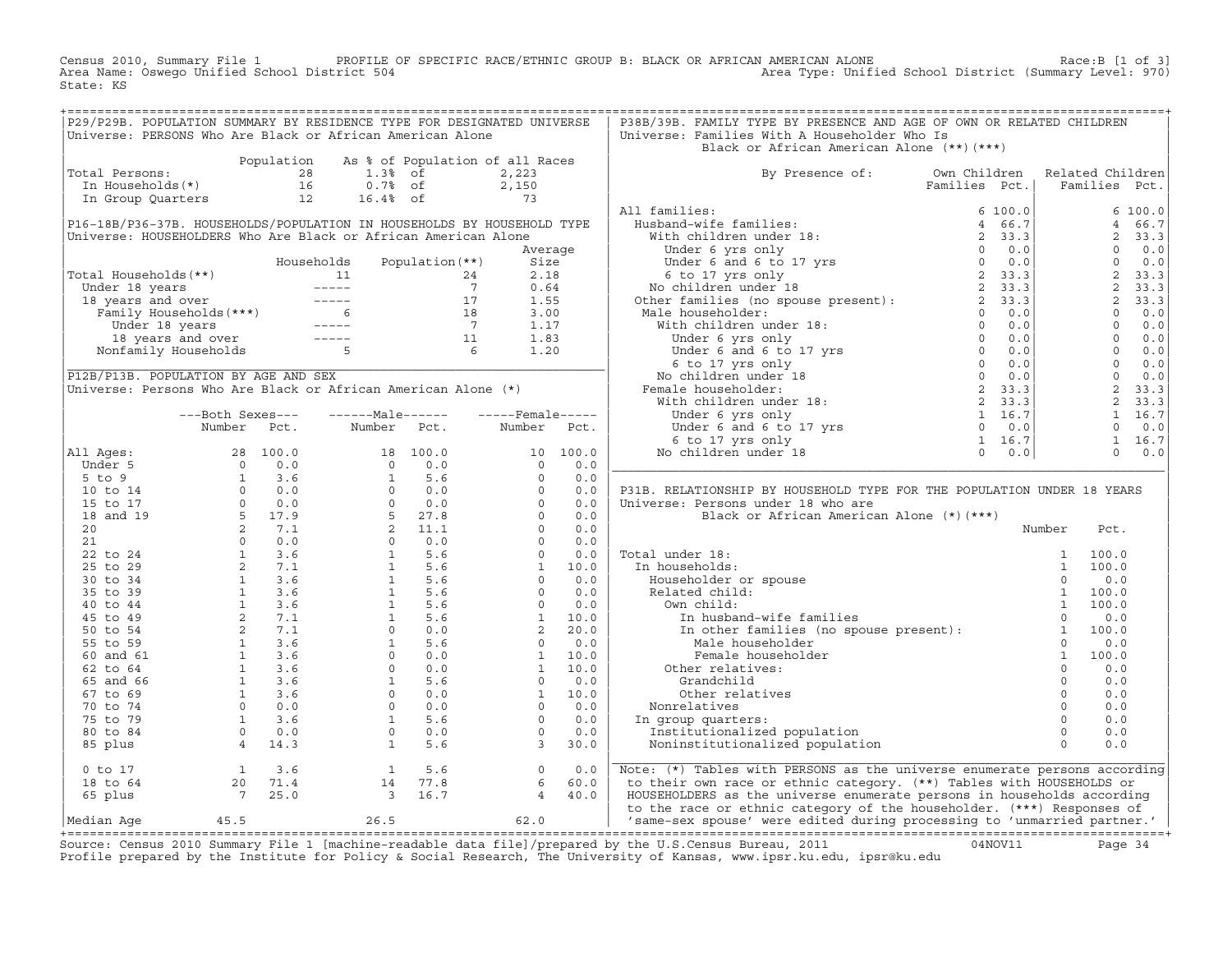Census 2010, Summary File 1 PROFILE OF SPECIFIC RACE/ETHNIC GROUP B: BLACK OR AFRICAN AMERICAN ALONE Race:B [2 of 3]<br>Area Name: Oswego Unified School District 504 area Type: Unified School District (Summary Level: 970) Area Type: Unified School District (Summary Level: 970) State: KS

| P29B/P34B. RELATIONSHIP BY HOUSEHOLD TYPE FOR ALL PERSONS & PERSONS 65+<br>Universe: Persons Who Are Black or African American Alone (*) (***) |                         |           |                |                 |                   | PCT14B. PRESENCE OF MULTIGENERATIONAL HOUSEHOLDS<br>Universe: Households With A Householder Who Is                                  |                                                                           |                   |                 |                      |
|------------------------------------------------------------------------------------------------------------------------------------------------|-------------------------|-----------|----------------|-----------------|-------------------|-------------------------------------------------------------------------------------------------------------------------------------|---------------------------------------------------------------------------|-------------------|-----------------|----------------------|
|                                                                                                                                                |                         |           |                |                 |                   | Black or African American Alone (**)                                                                                                |                                                                           |                   |                 |                      |
|                                                                                                                                                | All Ages                |           |                |                 | 65 years and over |                                                                                                                                     |                                                                           |                   | Number          | Pct.                 |
|                                                                                                                                                | Number                  | Pct.      |                | Number          | Pct.              |                                                                                                                                     |                                                                           |                   |                 |                      |
|                                                                                                                                                |                         |           |                |                 |                   | Total:                                                                                                                              |                                                                           |                   |                 | 11 100.0             |
| Total:                                                                                                                                         | 28                      | 100.0     |                | $7^{\circ}$     | 100.0             | Value hold has 3 or more generations 6 0 0.0<br>Household does not have 3+ generations 11 100.0                                     |                                                                           |                   |                 |                      |
| In households:                                                                                                                                 | 16                      | 57.1      |                | $7\overline{ }$ | 100.0             |                                                                                                                                     |                                                                           |                   |                 |                      |
| In family households:                                                                                                                          | 11                      | 39.3      |                | $\mathbf{3}$    | 42.9              |                                                                                                                                     |                                                                           |                   |                 |                      |
| Householder:                                                                                                                                   | 6                       | 21.4      |                | 2               | 28.6              |                                                                                                                                     |                                                                           |                   |                 |                      |
| Male                                                                                                                                           | $\overline{4}$          | 14.3      |                | $2^{\circ}$     | 28.6              |                                                                                                                                     |                                                                           |                   |                 |                      |
| Female                                                                                                                                         | 2                       | 7.1       |                | $\Omega$        | 0.0               |                                                                                                                                     |                                                                           |                   |                 |                      |
| Spouse                                                                                                                                         | $4\overline{ }$         | 14.3      |                | $\mathbf{1}$    | 14.3              | PCT19B. NONRELATIVES BY HOUSEHOLD TYPE (*)(***)                                                                                     |                                                                           |                   |                 |                      |
| Parent                                                                                                                                         | $\Omega$                | 0.0       |                | $\cap$          | 0.0               | Universe: Nonrelatives who are                                                                                                      |                                                                           |                   |                 |                      |
| Parent-in-law                                                                                                                                  | $\Omega$                | 0.0       |                | $\Omega$        | 0.0               | Black or African American Alone (Total: 0)                                                                                          |                                                                           |                   |                 |                      |
| Child:                                                                                                                                         | 1                       | 3.6       |                |                 |                   |                                                                                                                                     |                                                                           |                   |                 |                      |
| Biological                                                                                                                                     | 1                       | 3.6       |                |                 |                   |                                                                                                                                     | In Family                                                                 |                   | In Nonfamily    |                      |
| Adopted                                                                                                                                        | $\Omega$                | 0.0       |                |                 |                   |                                                                                                                                     | Households                                                                |                   | Households      |                      |
| Step                                                                                                                                           | $\Omega$                | 0.0       |                |                 |                   |                                                                                                                                     | Number Pct.                                                               |                   | Number          | Pct.                 |
| Grandchild                                                                                                                                     | $\Omega$                | 0.0       |                |                 |                   |                                                                                                                                     |                                                                           |                   |                 |                      |
| Brother or sister                                                                                                                              | $\Omega$                | 0.0       |                |                 |                   | Nonrelatives:                                                                                                                       | 0, 100, 0                                                                 |                   |                 | 0, 100, 0            |
| Son-in-law/daughter-in-law                                                                                                                     | $\Omega$                | 0.0       |                |                 |                   | Roomer or boarder                                                                                                                   | $\Omega$                                                                  | <b>Contractor</b> | $\Omega$        | $\ddot{\phantom{a}}$ |
| Other relatives (#)                                                                                                                            | $\Omega$                | 0.0       |                | $\Omega$        | 0.0               | Housemate or roommate                                                                                                               | $\begin{array}{ccc} & & & \cdot & \\ \hline & & & \cdot & \\ \end{array}$ |                   | $\Omega$        | $\cdot$              |
| Nonrelatives                                                                                                                                   | $\cap$                  | 0.0       |                | $\cap$          | 0.0               | Unmarried partner                                                                                                                   | $\begin{matrix}0\\0\end{matrix}$                                          |                   | $\Omega$        |                      |
| In nonfamily households:<br>Male householder:                                                                                                  | $5 - 5$                 | 17.9      |                | $\overline{4}$  | 57.1              | Other nonrelatives                                                                                                                  |                                                                           |                   | $\Omega$        |                      |
|                                                                                                                                                | $\mathbf{1}$            | 3.6       |                | 1               | 14.3              |                                                                                                                                     |                                                                           |                   |                 |                      |
| Living alone                                                                                                                                   | $1 -$                   | 3.6       |                | $\mathbf{1}$    | 14.3              |                                                                                                                                     |                                                                           |                   |                 |                      |
| Not living alone                                                                                                                               | $\Omega$                | 0.0       |                | $\Omega$        | 0.0               |                                                                                                                                     |                                                                           |                   |                 |                      |
| Female householder:                                                                                                                            | 4                       | 14.3      |                | $\overline{3}$  | 42.9              | H17B. HOUSING UNITS BY HOUSEHOLDER'S AGE AND TENURE                                                                                 |                                                                           |                   |                 |                      |
| Living alone                                                                                                                                   | $\overline{\mathbf{3}}$ | 10.7      |                | $\overline{3}$  | 42.9              | Universe: Occupied Housing Units With A Householder Who Is                                                                          |                                                                           |                   |                 |                      |
| Not living alone                                                                                                                               |                         | $1 \t3.6$ |                | $\Omega$        | 0.0               | Black or African American Alone (**)                                                                                                |                                                                           |                   |                 |                      |
| Nonrelatives                                                                                                                                   | $\overline{0}$          | 0.0       |                | $\Omega$        | 0.0               |                                                                                                                                     |                                                                           |                   |                 |                      |
| In group quarters:                                                                                                                             | 12                      | 42.9      |                | $\Omega$        | 0.0               | Age of                                                                                                                              | Owner Occupied                                                            |                   | Renter Occupied |                      |
| Institutionalized                                                                                                                              | 12                      | 42.9      |                | $\Omega$        | 0.0               | Householder                                                                                                                         | Number                                                                    | Pct.              | Number Pct.     |                      |
| Noninstitutionalized                                                                                                                           | $\overline{0}$          | 0.0       |                | $\Omega$        | 0.0               |                                                                                                                                     |                                                                           |                   |                 |                      |
|                                                                                                                                                |                         |           |                |                 |                   | All Ages:                                                                                                                           | 8 100.0                                                                   |                   |                 | 3, 100.0             |
| $(\#)$ For 65 yrs & over, includes children, siblings, etc. not shown separately                                                               |                         |           |                |                 |                   | 15 to 24                                                                                                                            | $\Omega$                                                                  | 0.0               | $\Omega$        | 0.0                  |
|                                                                                                                                                |                         |           |                |                 |                   | 25 to 34                                                                                                                            | $\Omega$                                                                  | 0.0               | $\mathbf{1}$    | 33.3                 |
|                                                                                                                                                |                         |           |                |                 |                   | 35 to 44                                                                                                                            | $\Omega$                                                                  | 0.0               | $\Omega$        | 0.0                  |
|                                                                                                                                                |                         |           |                |                 |                   | 45 to 54                                                                                                                            | 1 12.5                                                                    |                   | $2^{\circ}$     | 66.7                 |
| P18B. HOUSEHOLD TYPE                                                                                                                           |                         |           |                |                 |                   | 55 to 59                                                                                                                            | 1 12.5                                                                    |                   | $\cap$          | 0.0                  |
| Universe: Households with a Householder Who is                                                                                                 |                         |           |                |                 |                   | 60 to 64                                                                                                                            | $\Omega$                                                                  | 0.0               | $\Omega$        | 0.0                  |
| Black or African American Alone (**)                                                                                                           |                         |           |                |                 |                   | 65 to 74                                                                                                                            | $1 \quad 12.5$                                                            |                   | $\Omega$        | 0.0                  |
|                                                                                                                                                |                         |           | Number         | Pct.            |                   | 75 to 84                                                                                                                            | $1 \quad 12.5$                                                            |                   | $\Omega$        | 0.0                  |
|                                                                                                                                                |                         |           |                |                 |                   | 85 and over                                                                                                                         | 4 50.0                                                                    |                   | $\Omega$        | 0.0                  |
|                                                                                                                                                |                         |           |                | 11 100.0        |                   |                                                                                                                                     |                                                                           |                   |                 |                      |
| Total:                                                                                                                                         |                         |           | 6              | 54.5            |                   |                                                                                                                                     |                                                                           |                   |                 |                      |
|                                                                                                                                                |                         |           |                |                 |                   | Note: (*) Tables with PERSONS as the universe enumerate persons                                                                     |                                                                           |                   |                 |                      |
| Family households (***) :<br>Husband-wife families                                                                                             |                         |           | $\overline{4}$ | 36.4            |                   |                                                                                                                                     |                                                                           |                   |                 |                      |
| Other families:                                                                                                                                |                         |           |                |                 |                   |                                                                                                                                     |                                                                           |                   |                 |                      |
| Male householder, no wife present                                                                                                              |                         |           |                |                 |                   | according to their own race or ethnic category. (**) Tables with<br>HOUSEHOLDS or HOUSEHOLDERS as the universe enumerate persons in |                                                                           |                   |                 |                      |
|                                                                                                                                                |                         |           |                |                 |                   |                                                                                                                                     |                                                                           |                   |                 |                      |
| Female householder, no husband present                                                                                                         |                         |           |                |                 |                   | households according to the race or ethnic category of the                                                                          |                                                                           |                   |                 |                      |
| Nonfamily households:                                                                                                                          |                         |           |                |                 |                   | householder. (***) Responses of 'same-sex spouse' were edited<br>during processing to 'unmarried partner.'                          |                                                                           |                   |                 |                      |
| Householder living alone                                                                                                                       |                         |           | $\overline{1}$ | 9.1             |                   |                                                                                                                                     |                                                                           |                   |                 |                      |
| Householder not living alone                                                                                                                   |                         |           |                |                 |                   |                                                                                                                                     |                                                                           |                   |                 |                      |

+===================================================================================================================================================+Source: Census 2010 Summary File 1 [machine−readable data file]/prepared by the U.S.Census Bureau, 2011 04NOV11 Page 35 Profile prepared by the Institute for Policy & Social Research, The University of Kansas, www.ipsr.ku.edu, ipsr@ku.edu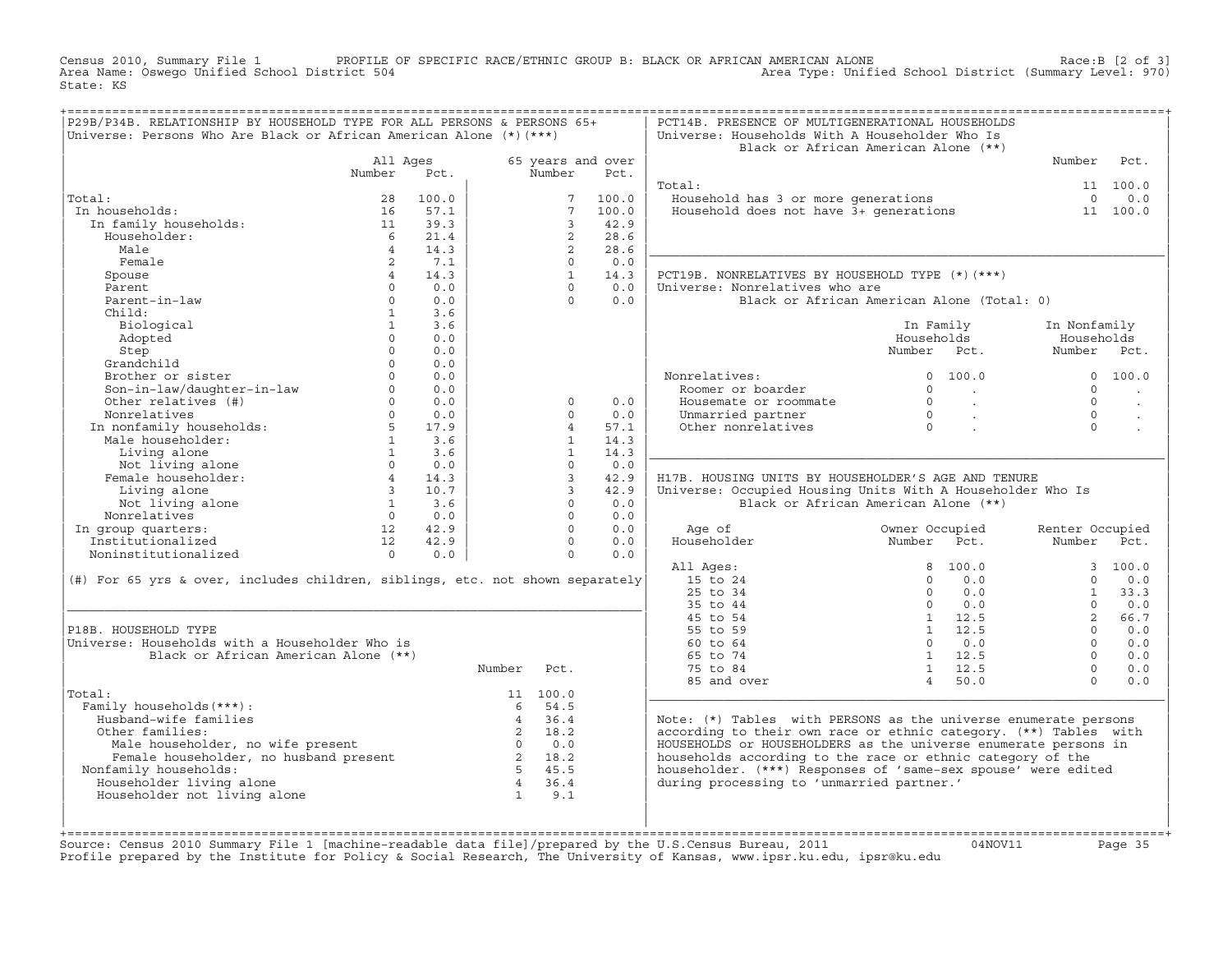Census 2010, Summary File 1 PROFILE OF SPECIFIC RACE/ETHNIC GROUP B: BLACK OR AFRICAN AMERICAN ALONE Race:B [3 of 3]<br>Area Name: Oswego Unified School District 504 area Type: Unified School District (Summary Level: 970) Area Type: Unified School District (Summary Level: 970) State: KS

+===================================================================================================================================================+|P28B/H16B. HOUSEHOLDS (OCCUPIED HOUSING UNITS) BY HOUSEHOLD SIZE BY TYPE AND BY TENURE | |Universe: Households (Occupied Housing Units) With A Householder Who Is Black or African American Alone (\*\*)(\*\*\*) |

|                             | All<br>Households | Pct.  | Family<br>Households    | Pct.    | Nonfamily<br>Households | Pct.     | Owner<br>Occupied | Pct.  | Renter<br>Occupied | Pct.  |
|-----------------------------|-------------------|-------|-------------------------|---------|-------------------------|----------|-------------------|-------|--------------------|-------|
| household sizes:<br> All    |                   | 100.0 |                         | 6 100.0 |                         | 5, 100.0 | $\mathsf{R}$      | 100.0 |                    | 100.0 |
| 1-person households         |                   | 36.4  | (Family always >1 pers) |         |                         | 80.0     |                   | 50.0  |                    | 0.0   |
| 2-person households         |                   | 36.4  |                         | 50.0    |                         | 20.0     |                   | 12.5  |                    | 100.0 |
| 3-person households         |                   | 9.1   |                         | 16.7    |                         | 0.0      |                   | 12.5  |                    | 0.0   |
| 4-person households         |                   | 9.1   |                         | 16.7    |                         | 0.0      |                   | 12.5  |                    | 0.0   |
| 5-person households         |                   | 9.1   |                         | 16.7    |                         | 0.0      |                   | 12.5  |                    | 0.0   |
| 6-person households         | 0                 | 0.0   |                         | 0.0     |                         | 0.0      |                   | 0.0   |                    | 0.0   |
| 7-or-more person households | 0                 | 0.0   |                         | 0.0     |                         | 0.0      |                   | 0.0   |                    | 0.0   |

|P16B/P17B/P36B/P37B/H11B/H12B. POPULATION IN HOUSEHOLDS AND AVERAGE HOUSEHOLD SIZE BY TYPE AND BY TENURE | Universe: Population in Households (Occupied Housing Units) With A Householder Who Is Black or African American Alone (\*\*)

|                                | Total<br>Population | Pct.                      | In<br>Families | Pct.     | In.<br>Nonfamilies | Pct.          | In Owner<br>Occupied | Pct.          | In Renter<br>Occupied | Pct.                      |  |
|--------------------------------|---------------------|---------------------------|----------------|----------|--------------------|---------------|----------------------|---------------|-----------------------|---------------------------|--|
| Total population in households | 24                  | 100.0                     | 18             | 75.0     |                    | $6\quad 25.0$ | 18                   | 75.0          |                       | 6, 25.0                   |  |
| Under 18 years                 |                     | 7 100.0                   |                | 7 100.0  |                    |               |                      |               |                       |                           |  |
| 18 years and over              | 17                  | 100.0                     |                | 64.7     |                    |               |                      |               |                       |                           |  |
| Average Household Size         | 2.18                | $\qquad \qquad - - - - -$ | 3.00           | $------$ | 1.20               | $------$      | 2.25                 | $- - - - - -$ | 2.00                  | $\qquad \qquad - - - - -$ |  |
| Under 18 years                 | 0.64                | ______                    |                | $------$ |                    |               |                      |               |                       |                           |  |
| 18 years and over              | 1.55                | ______                    | 1.83           |          |                    |               |                      | $- - - - -$   |                       | $- - - - -$               |  |
|                                |                     |                           |                |          |                    |               |                      |               |                       |                           |  |

Note: Family household numbers include nonrelatives living with families.

| | PCT20/PCT22B. GROUP OUARTERS POPULATION BY SEX BY AGE BY GROUP OUARTERS TYPE Universe: Population in group quarters for persons who are Black or African American Alone (\*)

|                                               | $---$ All Ages $---$ |       |       |                |          |                  | 18 Years and Over ----------------- |                  |
|-----------------------------------------------|----------------------|-------|-------|----------------|----------|------------------|-------------------------------------|------------------|
|                                               |                      |       |       | Pct. of<br>A11 |          | Pct. of<br>Total |                                     | Pct. of<br>Total |
|                                               | Number               | Pct.  | Total | Ages           | Male     | $18+$            | Female                              | $18+$            |
| All types of group quarters:                  | 12                   | 100.0 | 12    | 100.0          | 12       | 100.0            |                                     | 0.0              |
| Institutionalized population:                 | 12 <sup>°</sup>      | 100.0 | 12    | 100.0          | 12       | 100.0            |                                     | 0.0              |
| Correctional facilities for adults            | 12 <sup>°</sup>      | 100.0 | 12    | 100.0          | 12       | 100.0            |                                     | 0.0              |
| Juvenile facilities                           | $\Omega$             | 0.0   |       | 0.0            | $\Omega$ | 0.0              |                                     | 0.0              |
| Nursing facilities/skilled-nursing facilities |                      | 0.0   |       | 0.0            |          | 0.0              |                                     | 0.0              |
| Other institutional facilities                |                      | 0.0   |       | 0.0            |          | 0.0              |                                     | 0.0              |
| Noninstitutionalized population:              |                      | 0.0   |       | 0.0            |          | 0.0              |                                     | 0.0              |
| College/university student housing            |                      | 0.0   |       | 0.0            |          | 0.0              |                                     | 0.0              |
| Military quarters                             |                      | 0.0   |       | 0.0            |          | 0.0              |                                     | 0.0              |
| Other noninstitutional facilities             |                      | 0.0   |       | 0.0            |          | 0.0              |                                     | 0.0              |

|\_\_\_\_\_\_\_\_\_\_\_\_\_\_\_\_\_\_\_\_\_\_\_\_\_\_\_\_\_\_\_\_\_\_\_\_\_\_\_\_\_\_\_\_\_\_\_\_\_\_\_\_\_\_\_\_\_\_\_\_\_\_\_\_\_\_\_\_\_\_\_\_\_\_\_\_\_\_\_\_\_\_\_\_\_\_\_\_\_\_\_\_\_\_\_\_\_\_\_\_\_\_\_\_\_\_\_\_\_\_\_\_\_\_\_\_\_\_\_\_\_\_\_\_\_\_\_\_\_\_\_\_\_\_\_\_\_\_\_\_\_\_\_\_\_\_\_|

| |

|Note: (\*) Tables with PERSONS as the universe enumerate persons according to their own race or ethnic category. (\*\*) Tables with HOUSEHOLDS | or HOUSEHOLDERS as the universe enumerate persons in households according to the race or ethnic category of the householder. | (\*\*\*) Same−sex couple households are included in the family households category if there is at least one additional person | | related to householder by birth or adoption. Same−sex couple households with no relatives of the householder present are tabulated | | in nonfamily households. Responses of 'same−sex spouse' were edited during processing to 'unmarried partner.' |

+===================================================================================================================================================+ Source: Census 2010 Summary File 1 [machine−readable data file]/prepared by the U.S.Census Bureau, 2011 04NOV11 Page 36 Profile prepared by the Institute for Policy & Social Research, The University of Kansas, www.ipsr.ku.edu, ipsr@ku.edu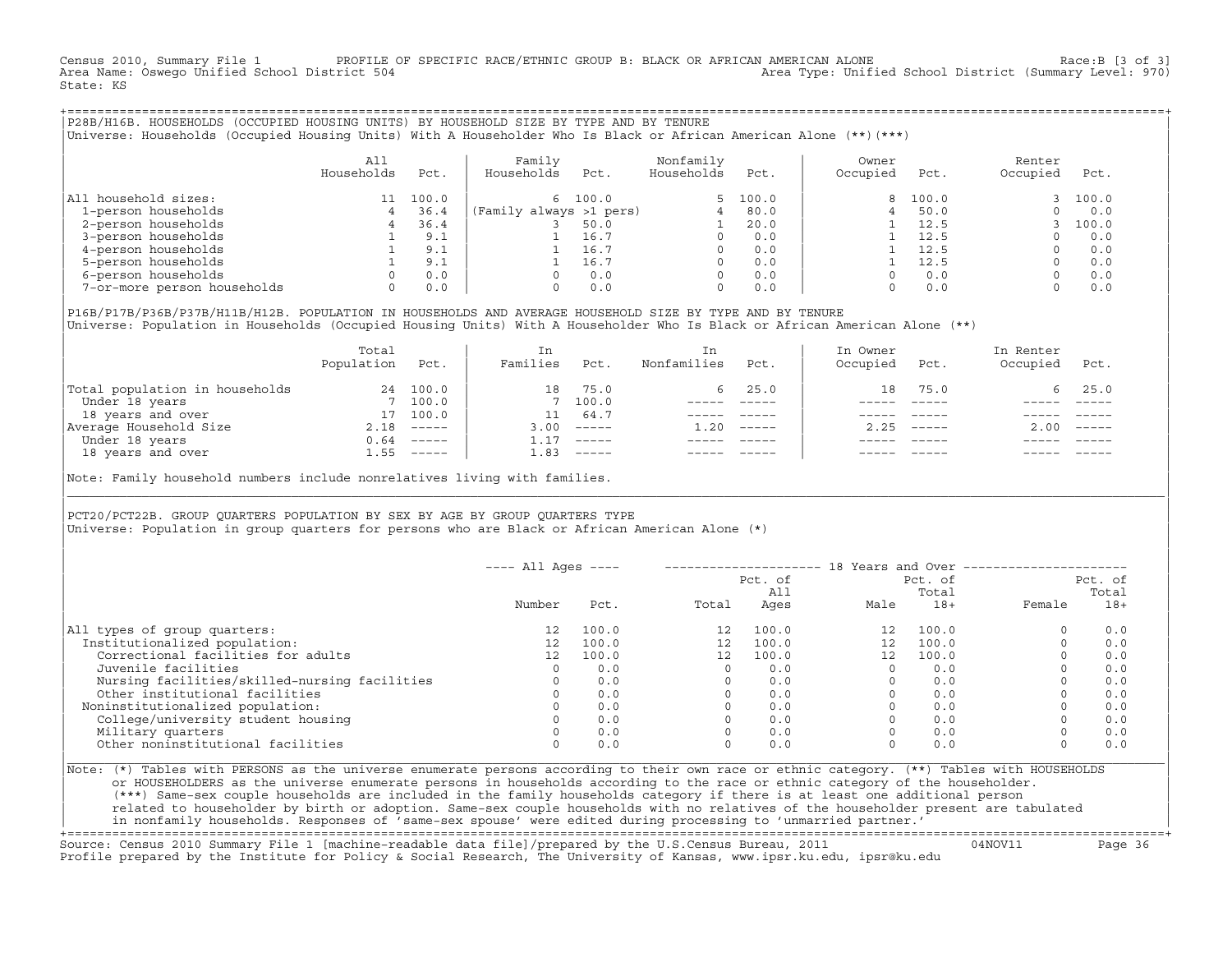Census 2010, Summary File 1 PROFILE OF SPECIFIC RACE/ETHNIC GROUP C: AMERICAN INDIAN AND ALASKA NATIVE ALONE<br>Area Name: Oswego Unified School District 504 Area Type: Unified School D State: KS

| P29/P29C. POPULATION SUMMARY BY RESIDENCE TYPE FOR DESIGNATED UNIVERSE                                                                                                                                                                                         |                  |                                            |                             |         | P38C/39C. FAMILY TYPE BY PRESENCE AND AGE OF OWN OR RELATED CHILDREN                                                                                                                                                           |  |                |                                                                                                                                                                                                                                          |          |
|----------------------------------------------------------------------------------------------------------------------------------------------------------------------------------------------------------------------------------------------------------------|------------------|--------------------------------------------|-----------------------------|---------|--------------------------------------------------------------------------------------------------------------------------------------------------------------------------------------------------------------------------------|--|----------------|------------------------------------------------------------------------------------------------------------------------------------------------------------------------------------------------------------------------------------------|----------|
| Universe: PERSONS Who Are American Indian and Alaska Native Alone                                                                                                                                                                                              |                  |                                            |                             |         | Universe: Families With A Householder Who Is                                                                                                                                                                                   |  |                |                                                                                                                                                                                                                                          |          |
|                                                                                                                                                                                                                                                                |                  |                                            |                             |         | American Indian and Alaska Native Alone (**) (***)                                                                                                                                                                             |  |                |                                                                                                                                                                                                                                          |          |
|                                                                                                                                                                                                                                                                |                  | Population As % of Population of all Races |                             |         |                                                                                                                                                                                                                                |  |                |                                                                                                                                                                                                                                          |          |
| Total Persons:<br>otal Persons:<br>The Households (*) 72 3.3% of 2,223<br>The Households (*) 72 3.3% of 2,150<br>The Group Quarters 2 2.7% of 73                                                                                                               |                  |                                            |                             |         | By Presence of: Own Children Related Children                                                                                                                                                                                  |  |                |                                                                                                                                                                                                                                          |          |
|                                                                                                                                                                                                                                                                |                  |                                            | 3.3% of 2,150<br>2.7% of 73 |         | Families Pct.                                                                                                                                                                                                                  |  |                | Families Pct.                                                                                                                                                                                                                            |          |
|                                                                                                                                                                                                                                                                |                  |                                            |                             |         |                                                                                                                                                                                                                                |  |                |                                                                                                                                                                                                                                          |          |
|                                                                                                                                                                                                                                                                |                  |                                            |                             |         | All families:                                                                                                                                                                                                                  |  |                |                                                                                                                                                                                                                                          | 17 100.0 |
| P16-18C/P36-37C. HOUSEHOLDS/POPULATION IN HOUSEHOLDS BY HOUSEHOLD TYPE                                                                                                                                                                                         |                  |                                            |                             |         |                                                                                                                                                                                                                                |  |                |                                                                                                                                                                                                                                          | 14 82.4  |
| Universe: HOUSEHOLDERS Who Are American Indian and Alaska Native Alone                                                                                                                                                                                         |                  |                                            |                             |         |                                                                                                                                                                                                                                |  |                |                                                                                                                                                                                                                                          | 8 47.1   |
|                                                                                                                                                                                                                                                                |                  |                                            |                             | Average |                                                                                                                                                                                                                                |  |                |                                                                                                                                                                                                                                          | 3 17.6   |
|                                                                                                                                                                                                                                                                |                  |                                            |                             |         |                                                                                                                                                                                                                                |  |                |                                                                                                                                                                                                                                          |          |
|                                                                                                                                                                                                                                                                |                  |                                            |                             |         |                                                                                                                                                                                                                                |  |                |                                                                                                                                                                                                                                          |          |
|                                                                                                                                                                                                                                                                |                  |                                            |                             |         |                                                                                                                                                                                                                                |  |                |                                                                                                                                                                                                                                          |          |
|                                                                                                                                                                                                                                                                |                  |                                            |                             |         |                                                                                                                                                                                                                                |  |                |                                                                                                                                                                                                                                          |          |
|                                                                                                                                                                                                                                                                |                  |                                            |                             |         |                                                                                                                                                                                                                                |  |                |                                                                                                                                                                                                                                          |          |
|                                                                                                                                                                                                                                                                |                  |                                            |                             |         |                                                                                                                                                                                                                                |  |                |                                                                                                                                                                                                                                          |          |
| Total Households (**)<br>Under 18 years<br>19 57 3.00<br>19 57 3.00<br>18 0.95<br>18 years and over<br>Family Households (***)<br>17 52 3.06<br>Under 18 years<br>18 1.06<br>18 years and over<br>18 1.06<br>18 1.06<br>18 1.06<br>18 1.06<br>18 2.00<br>Nonfa |                  |                                            |                             |         |                                                                                                                                                                                                                                |  |                |                                                                                                                                                                                                                                          |          |
|                                                                                                                                                                                                                                                                |                  |                                            |                             |         |                                                                                                                                                                                                                                |  |                |                                                                                                                                                                                                                                          |          |
|                                                                                                                                                                                                                                                                |                  |                                            |                             |         |                                                                                                                                                                                                                                |  |                |                                                                                                                                                                                                                                          |          |
| P12C/P13C. POPULATION BY AGE AND SEX                                                                                                                                                                                                                           |                  |                                            |                             |         |                                                                                                                                                                                                                                |  |                | $\begin{array}{cccc} 3 & 17.6 \ 2 & 11.8 \ 3 & 17.6 \ 4 & 5.3 \ 5 & 3 & 17.6 \ 6 & 35.3 \ 1 & 5.9 \ 1 & 5.9 \ 0 & 0.0 \ 0 & 0.0 \ 0 & 0.0 \ 1 & 5.9 \ 0 & 0.0 \ 0 & 0.0 \ 2 & 11.8 \ 2 & 11.8 \ 0 & 0.0 \ 0 & 0.0 \ 0 & 0.0 \end{array}$ |          |
| Universe: Persons Who Are American Indian and Alaska Native Alone (*)                                                                                                                                                                                          |                  |                                            |                             |         |                                                                                                                                                                                                                                |  |                |                                                                                                                                                                                                                                          |          |
|                                                                                                                                                                                                                                                                |                  |                                            |                             |         |                                                                                                                                                                                                                                |  |                |                                                                                                                                                                                                                                          |          |
|                                                                                                                                                                                                                                                                | ---Both Sexes--- | $---Male----$                              | $---$ Female $---$          |         |                                                                                                                                                                                                                                |  |                |                                                                                                                                                                                                                                          |          |
|                                                                                                                                                                                                                                                                | Number Pct.      | Number Pct.                                | Number Pct.                 |         |                                                                                                                                                                                                                                |  |                |                                                                                                                                                                                                                                          |          |
|                                                                                                                                                                                                                                                                |                  |                                            |                             |         |                                                                                                                                                                                                                                |  |                |                                                                                                                                                                                                                                          |          |
| All Ages:                                                                                                                                                                                                                                                      |                  |                                            |                             |         |                                                                                                                                                                                                                                |  |                | $\begin{matrix}0&0.0\\0&0.0\end{matrix}$                                                                                                                                                                                                 |          |
|                                                                                                                                                                                                                                                                |                  |                                            |                             |         |                                                                                                                                                                                                                                |  |                |                                                                                                                                                                                                                                          |          |
|                                                                                                                                                                                                                                                                |                  |                                            |                             |         |                                                                                                                                                                                                                                |  |                |                                                                                                                                                                                                                                          |          |
|                                                                                                                                                                                                                                                                |                  |                                            |                             |         | P31C. RELATIONSHIP BY HOUSEHOLD TYPE FOR THE POPULATION UNDER 18 YEARS                                                                                                                                                         |  |                |                                                                                                                                                                                                                                          |          |
|                                                                                                                                                                                                                                                                |                  |                                            |                             |         | Universe: Persons under 18 who are                                                                                                                                                                                             |  |                |                                                                                                                                                                                                                                          |          |
|                                                                                                                                                                                                                                                                |                  |                                            |                             |         |                                                                                                                                                                                                                                |  |                |                                                                                                                                                                                                                                          |          |
|                                                                                                                                                                                                                                                                |                  |                                            |                             |         |                                                                                                                                                                                                                                |  |                |                                                                                                                                                                                                                                          |          |
|                                                                                                                                                                                                                                                                |                  |                                            |                             |         |                                                                                                                                                                                                                                |  |                |                                                                                                                                                                                                                                          |          |
|                                                                                                                                                                                                                                                                |                  |                                            |                             |         |                                                                                                                                                                                                                                |  |                |                                                                                                                                                                                                                                          |          |
|                                                                                                                                                                                                                                                                |                  |                                            |                             |         | Total under 18:                                                                                                                                                                                                                |  |                |                                                                                                                                                                                                                                          |          |
|                                                                                                                                                                                                                                                                |                  |                                            |                             |         | In households:                                                                                                                                                                                                                 |  |                |                                                                                                                                                                                                                                          |          |
|                                                                                                                                                                                                                                                                |                  |                                            |                             |         |                                                                                                                                                                                                                                |  |                |                                                                                                                                                                                                                                          |          |
|                                                                                                                                                                                                                                                                |                  |                                            |                             |         |                                                                                                                                                                                                                                |  |                |                                                                                                                                                                                                                                          |          |
|                                                                                                                                                                                                                                                                |                  |                                            |                             |         |                                                                                                                                                                                                                                |  |                |                                                                                                                                                                                                                                          |          |
|                                                                                                                                                                                                                                                                |                  |                                            |                             |         |                                                                                                                                                                                                                                |  |                |                                                                                                                                                                                                                                          |          |
|                                                                                                                                                                                                                                                                |                  |                                            |                             |         |                                                                                                                                                                                                                                |  |                |                                                                                                                                                                                                                                          |          |
|                                                                                                                                                                                                                                                                |                  |                                            |                             |         | The control of the set of the set of the set of the set of the set of the set of the set of the set of the set of the set of the set of the set of the set of the set of the set of the set of the set of the set of the set o |  |                |                                                                                                                                                                                                                                          |          |
|                                                                                                                                                                                                                                                                |                  |                                            |                             |         |                                                                                                                                                                                                                                |  |                |                                                                                                                                                                                                                                          |          |
|                                                                                                                                                                                                                                                                |                  |                                            |                             |         |                                                                                                                                                                                                                                |  |                |                                                                                                                                                                                                                                          |          |
|                                                                                                                                                                                                                                                                |                  |                                            |                             |         |                                                                                                                                                                                                                                |  |                |                                                                                                                                                                                                                                          |          |
|                                                                                                                                                                                                                                                                |                  |                                            |                             |         | Other relatives                                                                                                                                                                                                                |  |                | 0.0                                                                                                                                                                                                                                      |          |
|                                                                                                                                                                                                                                                                |                  |                                            |                             |         | Nonrelatives                                                                                                                                                                                                                   |  | $\overline{1}$ | 4.2                                                                                                                                                                                                                                      |          |
|                                                                                                                                                                                                                                                                |                  |                                            |                             |         | In group quarters:                                                                                                                                                                                                             |  | $\overline{0}$ | 0.0                                                                                                                                                                                                                                      |          |
|                                                                                                                                                                                                                                                                |                  |                                            |                             |         | Institutionalized population                                                                                                                                                                                                   |  |                | 0.0                                                                                                                                                                                                                                      |          |
|                                                                                                                                                                                                                                                                |                  |                                            |                             |         | Noninstitutionalized population                                                                                                                                                                                                |  |                | 0.0                                                                                                                                                                                                                                      |          |
|                                                                                                                                                                                                                                                                |                  |                                            |                             |         | Note: (*) Tables with PERSONS as the universe enumerate persons according                                                                                                                                                      |  |                |                                                                                                                                                                                                                                          |          |
|                                                                                                                                                                                                                                                                |                  |                                            |                             |         | to their own race or ethnic category. (**) Tables with HOUSEHOLDS or                                                                                                                                                           |  |                |                                                                                                                                                                                                                                          |          |
|                                                                                                                                                                                                                                                                |                  |                                            |                             |         | HOUSEHOLDERS as the universe enumerate persons in households according                                                                                                                                                         |  |                |                                                                                                                                                                                                                                          |          |
|                                                                                                                                                                                                                                                                |                  |                                            |                             |         | to the race or ethnic category of the householder. (***) Responses of                                                                                                                                                          |  |                |                                                                                                                                                                                                                                          |          |
|                                                                                                                                                                                                                                                                |                  |                                            |                             |         | 'same-sex spouse' were edited during processing to 'unmarried partner.'                                                                                                                                                        |  |                |                                                                                                                                                                                                                                          |          |

+===================================================================================================================================================+Source: Census 2010 Summary File 1 [machine−readable data file]/prepared by the U.S.Census Bureau, 2011 04NOV11 Page 37 Profile prepared by the Institute for Policy & Social Research, The University of Kansas, www.ipsr.ku.edu, ipsr@ku.edu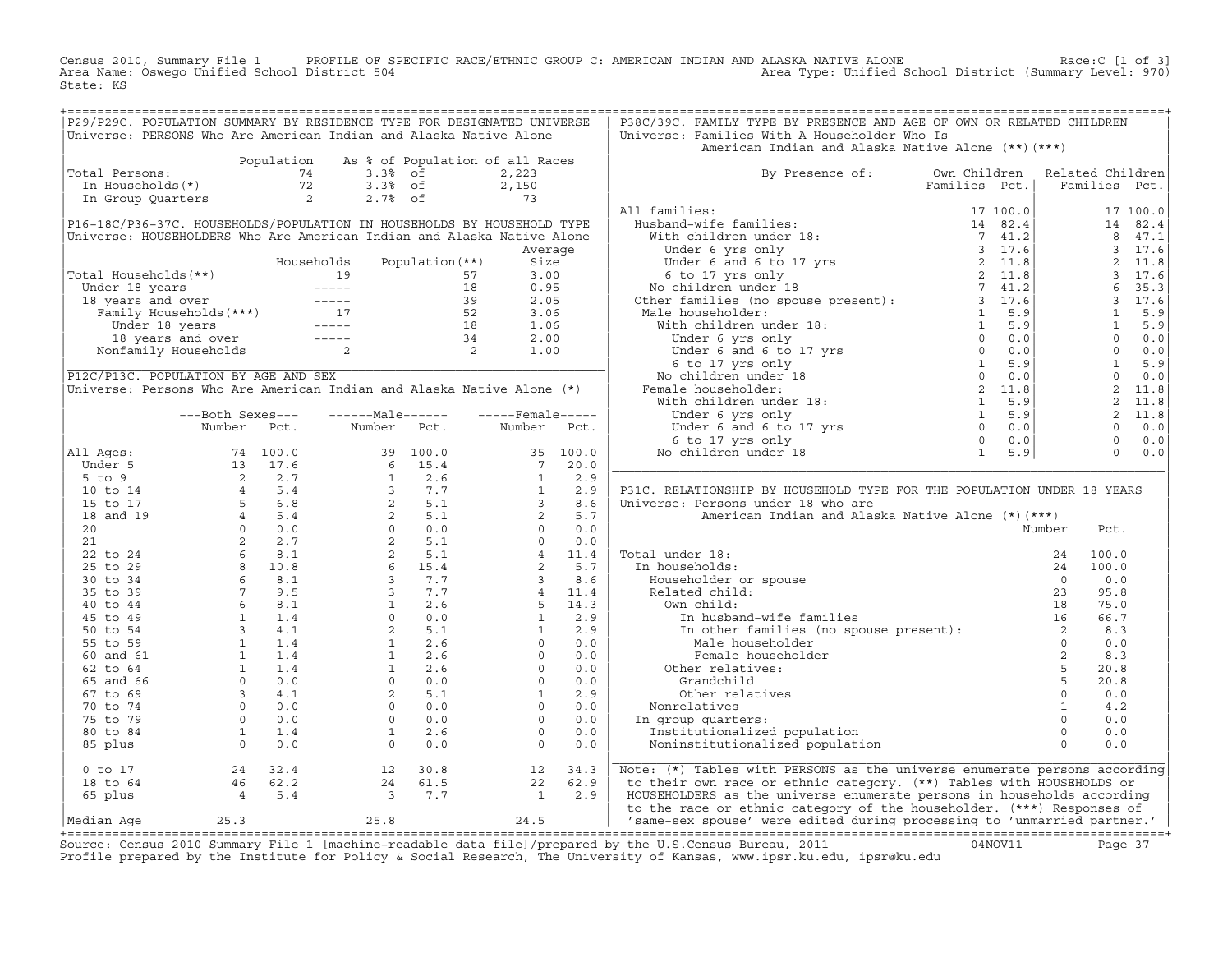Census 2010, Summary File 1 PROFILE OF SPECIFIC RACE/ETHNIC GROUP C: AMERICAN INDIAN AND ALASKA NATIVE ALONE Race:C [2 of 3]<br>Area Name: Oswego Unified School District 504 area Type: Unified School District (Summary Level: Area Type: Unified School District (Summary Level: 970) State: KS

| P29C/P34C. RELATIONSHIP BY HOUSEHOLD TYPE FOR ALL PERSONS & PERSONS 65+<br>Universe: Persons Who Are American Indian and Alaska Native Alone $(*)$ (***)                                                                       |                                         |                                                       |                      |            | PCT14C. PRESENCE OF MULTIGENERATIONAL HOUSEHOLDS<br>Universe: Households With A Householder Who Is |                                                      |                                                       |                 |            |
|--------------------------------------------------------------------------------------------------------------------------------------------------------------------------------------------------------------------------------|-----------------------------------------|-------------------------------------------------------|----------------------|------------|----------------------------------------------------------------------------------------------------|------------------------------------------------------|-------------------------------------------------------|-----------------|------------|
|                                                                                                                                                                                                                                |                                         |                                                       |                      |            | American Indian and Alaska Native Alone (**)                                                       |                                                      |                                                       |                 |            |
|                                                                                                                                                                                                                                | All Ages                                |                                                       | 65 years and over    |            |                                                                                                    |                                                      |                                                       | Number          | Pct.       |
|                                                                                                                                                                                                                                | Number                                  | Pct.                                                  | Number               | Pct.       |                                                                                                    |                                                      |                                                       |                 |            |
|                                                                                                                                                                                                                                |                                         |                                                       |                      |            | Total:                                                                                             |                                                      |                                                       |                 | 19 100.0   |
| Total:                                                                                                                                                                                                                         | 74                                      | 100.0                                                 | $\overline{4}$       | 100.0      | Household has 3 or more generations<br>Household does not have 3+ generations                      |                                                      |                                                       | $\mathbf{1}$    | 5.3        |
| In households:                                                                                                                                                                                                                 | 72                                      | 97.3                                                  | $\overline{4}$       | 100.0      |                                                                                                    |                                                      |                                                       | 18              | 94.7       |
| In family households:                                                                                                                                                                                                          | 63                                      | 85.1                                                  | $\overline{4}$       | 100.0      |                                                                                                    |                                                      |                                                       |                 |            |
| Householder:                                                                                                                                                                                                                   | 17                                      | 23.0                                                  | 2                    | 50.0       |                                                                                                    |                                                      |                                                       |                 |            |
| Male                                                                                                                                                                                                                           | 14                                      | 18.9                                                  | $\overline{2}$       | 50.0       |                                                                                                    |                                                      |                                                       |                 |            |
| Female                                                                                                                                                                                                                         | $\overline{\mathbf{3}}$                 | 4.1                                                   | $\Omega$             | 0.0        |                                                                                                    |                                                      |                                                       |                 |            |
| Spouse                                                                                                                                                                                                                         | 10                                      | 13.5                                                  | 2                    | 50.0       | PCT19C. NONRELATIVES BY HOUSEHOLD TYPE (*) (***)                                                   |                                                      |                                                       |                 |            |
| Parent                                                                                                                                                                                                                         | $\bigcap$                               | 0.0                                                   | $\Omega$             | 0.0        | Universe: Nonrelatives who are                                                                     |                                                      |                                                       |                 |            |
| Parent-in-law                                                                                                                                                                                                                  | $\overline{0}$                          | 0.0                                                   | $\Omega$             | 0.0        | American Indian and Alaska Native Alone (Total: 9)                                                 |                                                      |                                                       |                 |            |
| Child:                                                                                                                                                                                                                         | 29                                      | 39.2                                                  |                      |            |                                                                                                    |                                                      |                                                       |                 |            |
| Biological                                                                                                                                                                                                                     | 24                                      | 32.4                                                  |                      |            |                                                                                                    | In Family                                            |                                                       | In Nonfamily    |            |
| Adopted                                                                                                                                                                                                                        | 2                                       | 2.7                                                   |                      |            |                                                                                                    | Households                                           |                                                       | Households      |            |
| Step                                                                                                                                                                                                                           | $\overline{3}$                          | 4.1                                                   |                      |            |                                                                                                    | Number Pct.                                          |                                                       | Number Pct.     |            |
| Grandchild                                                                                                                                                                                                                     | $5^{\circ}$                             | 6.8                                                   |                      |            |                                                                                                    |                                                      |                                                       |                 |            |
| Brother or sister                                                                                                                                                                                                              | $\Omega$                                | 0.0                                                   |                      |            | Nonrelatives:                                                                                      | 2 100.0                                              |                                                       |                 | 7 100.0    |
| Son-in-law/daughter-in-law<br>Other relatives (#)                                                                                                                                                                              | $\Omega$                                | 0.0                                                   |                      |            | Roomer or boarder                                                                                  | $0 \t 0.0$                                           |                                                       | $\Omega$        | 0.0        |
| Other relatives (#)                                                                                                                                                                                                            | $\Omega$                                | 0.0                                                   | $\Omega$             | 0.0        | Housemate or roommate                                                                              |                                                      | $\begin{array}{ccc} 0 & 0.0 \\ 2 & 100.0 \end{array}$ | $\cap$          | $1 \t14.3$ |
| Nonrelatives                                                                                                                                                                                                                   | 2                                       | 2.7                                                   | $\Omega$             | 0.0        | Unmarried partner                                                                                  | $\begin{bmatrix} 2 & 100.0 \\ 0 & 0.0 \end{bmatrix}$ |                                                       |                 | 0.0        |
| Numeriatives<br>In nonfamily households:<br>Male householder:<br>1                                                                                                                                                             |                                         | 12.2<br>1.4                                           | $\Omega$<br>$\Omega$ | 0.0<br>0.0 | Other nonrelatives                                                                                 |                                                      |                                                       | 6               | 85.7       |
| Living alone                                                                                                                                                                                                                   | 1                                       | 1.4                                                   | $\Omega$             | 0.0        |                                                                                                    |                                                      |                                                       |                 |            |
|                                                                                                                                                                                                                                | $\circ$                                 | 0.0                                                   | $\Omega$             | 0.0        |                                                                                                    |                                                      |                                                       |                 |            |
| Not living alone<br>Not living alone<br>emale householder:<br>Female householder:                                                                                                                                              | $\begin{array}{c}\n1 \\ 1\n\end{array}$ | 1.4                                                   | $\circ$              | 0.0        | H17C. HOUSING UNITS BY HOUSEHOLDER'S AGE AND TENURE                                                |                                                      |                                                       |                 |            |
| Living alone                                                                                                                                                                                                                   |                                         | 1.4                                                   | $\circ$              | 0.0        | Universe: Occupied Housing Units With A Householder Who Is                                         |                                                      |                                                       |                 |            |
| Not living alone                                                                                                                                                                                                               | $\Omega$                                | 0.0                                                   | $\Omega$             | 0.0        | American Indian and Alaska Native Alone (**)                                                       |                                                      |                                                       |                 |            |
| Nonrelatives                                                                                                                                                                                                                   | 7                                       | 9.5                                                   | $\Omega$             | 0.0        |                                                                                                    |                                                      |                                                       |                 |            |
| In group quarters:                                                                                                                                                                                                             | $2^{\circ}$                             | 2.7                                                   | $\Omega$             | 0.0        | Age of                                                                                             | Owner Occupied                                       |                                                       | Renter Occupied |            |
| Institutionalized                                                                                                                                                                                                              | 2                                       | 2.7                                                   | $\Omega$             | 0.0        | Householder                                                                                        | Number Pct.                                          |                                                       | Number Pct.     |            |
| Noninstitutionalized                                                                                                                                                                                                           | $\Omega$                                | 0.0                                                   | $\Omega$             | 0.0        |                                                                                                    |                                                      |                                                       |                 |            |
|                                                                                                                                                                                                                                |                                         |                                                       |                      |            | All Ages:                                                                                          | 14 100.0                                             |                                                       |                 | 5, 100.0   |
| (#) For 65 yrs & over, includes children, siblings, etc. not shown separately                                                                                                                                                  |                                         |                                                       |                      |            | 15 to 24                                                                                           | 1 7.1                                                |                                                       | $\mathbf{1}$    | 20.0       |
|                                                                                                                                                                                                                                |                                         |                                                       |                      |            | 25 to 34                                                                                           | $\overline{4}$                                       | 28.6                                                  | 1               | 20.0       |
|                                                                                                                                                                                                                                |                                         |                                                       |                      |            | 35 to 44                                                                                           | 2 14.3                                               |                                                       | $\overline{2}$  | 40.0       |
|                                                                                                                                                                                                                                |                                         |                                                       |                      |            | 45 to 54                                                                                           | 2 14.3                                               |                                                       | 1               | 20.0       |
| P18C. HOUSEHOLD TYPE                                                                                                                                                                                                           |                                         |                                                       |                      |            | 55 to 59                                                                                           | $1 \t 7.1$                                           |                                                       | $\Omega$        | 0.0        |
| Universe: Households with a Householder Who is                                                                                                                                                                                 |                                         |                                                       |                      |            | 60 to 64                                                                                           | 2, 14.3                                              |                                                       | $\Omega$        | 0.0        |
| American Indian and Alaska Native Alone (**)                                                                                                                                                                                   |                                         |                                                       |                      |            | 65 to 74                                                                                           | 1 7.1                                                |                                                       | $\Omega$        | 0.0        |
|                                                                                                                                                                                                                                |                                         | Number                                                | Pct.                 |            | 75 to 84                                                                                           | 1 7.1                                                |                                                       | $\Omega$        | 0.0        |
|                                                                                                                                                                                                                                |                                         |                                                       |                      |            | 85 and over                                                                                        | $\Omega$                                             | 0.0                                                   | $\Omega$        | 0.0        |
| Total:                                                                                                                                                                                                                         |                                         |                                                       | 19 100.0             |            |                                                                                                    |                                                      |                                                       |                 |            |
| Family households (***) :                                                                                                                                                                                                      |                                         |                                                       | 17 89.5              |            |                                                                                                    |                                                      |                                                       |                 |            |
| Husband-wife families                                                                                                                                                                                                          |                                         |                                                       | 14 73.7              |            | Note: $(*)$ Tables with PERSONS as the universe enumerate persons                                  |                                                      |                                                       |                 |            |
| Other families:                                                                                                                                                                                                                |                                         |                                                       | 3 15.8               |            | according to their own race or ethnic category. (**) Tables with                                   |                                                      |                                                       |                 |            |
| Male householder, no wife present and the bouseholder, no husband present and the set of the set of the set of the set of the set of the set of the set of the set of the set of the set of the set of the set of the set of t |                                         |                                                       |                      |            | HOUSEHOLDS or HOUSEHOLDERS as the universe enumerate persons in                                    |                                                      |                                                       |                 |            |
|                                                                                                                                                                                                                                |                                         |                                                       |                      |            | households according to the race or ethnic category of the                                         |                                                      |                                                       |                 |            |
| Nonfamily households:                                                                                                                                                                                                          |                                         |                                                       |                      |            | householder. (***) Responses of 'same-sex spouse' were edited                                      |                                                      |                                                       |                 |            |
| Householder living alone                                                                                                                                                                                                       |                                         | $\begin{array}{ccc} 2 & 10.5 \\ 2 & 10.5 \end{array}$ |                      |            | during processing to 'unmarried partner.'                                                          |                                                      |                                                       |                 |            |
| Householder not living alone                                                                                                                                                                                                   |                                         |                                                       |                      |            |                                                                                                    |                                                      |                                                       |                 |            |
|                                                                                                                                                                                                                                |                                         |                                                       |                      |            |                                                                                                    |                                                      |                                                       |                 |            |
|                                                                                                                                                                                                                                |                                         |                                                       |                      |            |                                                                                                    |                                                      |                                                       |                 |            |

+===================================================================================================================================================+Source: Census 2010 Summary File 1 [machine−readable data file]/prepared by the U.S.Census Bureau, 2011 04NOV11 Page 38 Profile prepared by the Institute for Policy & Social Research, The University of Kansas, www.ipsr.ku.edu, ipsr@ku.edu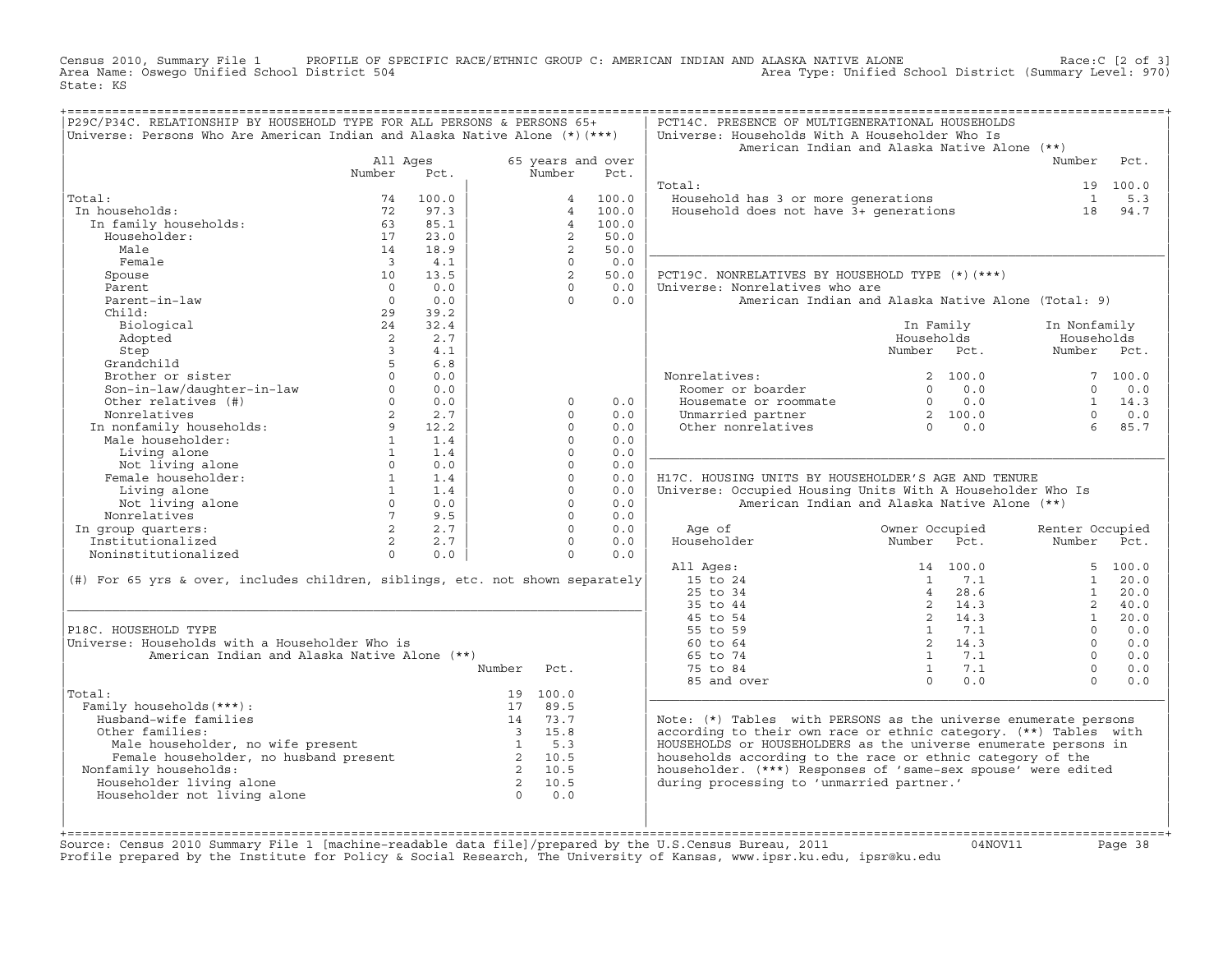Census 2010, Summary File 1 PROFILE OF SPECIFIC RACE/ETHNIC GROUP C: AMERICAN INDIAN AND ALASKA NATIVE ALONE Race:C [3 of 3]<br>Area Name: Oswego Unified School District 504 Area Type: Unified School District (Summary Level: 970) State: KS

+===================================================================================================================================================+|P28C/H16C. HOUSEHOLDS (OCCUPIED HOUSING UNITS) BY HOUSEHOLD SIZE BY TYPE AND BY TENURE | Universe: Households (Occupied Housing Units) With A Householder Who Is American Indian and Alaska Native Alone (\*\*)(\*\*\*)

|                             | All<br>Households | Pct.  | Family<br>Households    | Pct.  | Nonfamily<br>Households | Pct.    | Owner<br>Occupied | Pct.     | Renter<br>Occupied | Pct.  |
|-----------------------------|-------------------|-------|-------------------------|-------|-------------------------|---------|-------------------|----------|--------------------|-------|
| All household sizes:        | 19                | 100.0 | $17^{1}$                | 100.0 |                         | 2 100.0 |                   | 14 100.0 | 5.                 | 100.0 |
| 1-person households         |                   | 10.5  | (Family always >1 pers) |       |                         | 100.0   |                   | 14.3     |                    | 0.0   |
| 2-person households         |                   | 31.6  | 6                       | 35.3  |                         | 0.0     |                   | 42.9     |                    | 0.0   |
| 3-person households         |                   | 26.3  | 5                       | 29.4  | 0                       | 0.0     |                   | 28.6     |                    | 20.0  |
| 4-person households         |                   | 21.1  | 4                       | 23.5  | 0                       | 0.0     |                   | 7.1      |                    | 60.0  |
| 5-person households         |                   | 5.3   |                         | 5.9   |                         | 0.0     |                   | 0.0      |                    | 20.0  |
| 6-person households         |                   | 0.0   | $\Omega$                | 0.0   |                         | 0.0     |                   | 0.0      |                    | 0.0   |
| 7-or-more person households |                   | 5.3   |                         | 5.9   | 0                       | 0.0     |                   | 7.1      |                    | 0.0   |

|P16C/P17C/P36C/P37C/H11C/H12C. POPULATION IN HOUSEHOLDS AND AVERAGE HOUSEHOLD SIZE BY TYPE AND BY TENURE | Universe: Population in Households (Occupied Housing Units) With A Householder Who Is American Indian and Alaska Native Alone (\*\*)

|                                | Total<br>Population | Pct.         | In<br>Families | Pct.     | In.<br>Nonfamilies | Pct.     | In Owner<br>Occupied | Pct.          | In Renter<br>Occupied | Pct.        |  |
|--------------------------------|---------------------|--------------|----------------|----------|--------------------|----------|----------------------|---------------|-----------------------|-------------|--|
| Total population in households |                     | 57 100.0     | 52             | 91.2     |                    | 3.5      | 37                   | 64.9          | 20                    | 35.1        |  |
| Under 18 years                 | 18                  | 100.0        | 18             | 100.0    |                    |          |                      |               |                       |             |  |
| 18 years and over              | 39                  | 100.0        | 34             | 87.2     |                    |          |                      |               |                       |             |  |
| Average Household Size         | 3.00                | $------$     | 3.06           | $------$ | 1.00               | $------$ | 2.64                 | $- - - - - -$ | 4.00                  | $------$    |  |
| Under 18 years                 | 0.95                | $------$     | 1.06           | $------$ |                    |          |                      |               |                       |             |  |
| 18 years and over              |                     | $2.05$ ----- | 2.00           |          |                    |          |                      | $- - - - -$   |                       | $- - - - -$ |  |
|                                |                     |              |                |          |                    |          |                      |               |                       |             |  |

Note: Family household numbers include nonrelatives living with families.

| | PCT20/PCT22C. GROUP OUARTERS POPULATION BY SEX BY AGE BY GROUP OUARTERS TYPE Universe: Population in group quarters for persons who are American Indian and Alaska Native Alone (\*)

|                                               | $---$ All Ages $---$ |       |       |                | 18 Years and Over -- |                  |        |                  |  |
|-----------------------------------------------|----------------------|-------|-------|----------------|----------------------|------------------|--------|------------------|--|
|                                               |                      |       |       | Pct. of<br>All |                      | Pct. of<br>Total |        | Pct. of<br>Total |  |
|                                               | Number               | Pct.  | Total | Ages           | Male                 | $18+$            | Female | $18+$            |  |
| All types of group quarters:                  |                      | 100.0 | 2     | 100.0          |                      | 50.0             |        | 50.0             |  |
| Institutionalized population:                 |                      | 100.0 |       | 100.0          |                      | 50.0             |        | 50.0             |  |
| Correctional facilities for adults            |                      | 0.0   |       | 0.0            |                      | 0.0              |        | 0.0              |  |
| Juvenile facilities                           |                      | 0.0   |       | 0.0            |                      | 0.0              |        | 0.0              |  |
| Nursing facilities/skilled-nursing facilities |                      | 100.0 |       | 100.0          |                      | 50.0             |        | 50.0             |  |
| Other institutional facilities                |                      | 0.0   |       | 0.0            |                      | 0.0              |        | 0.0              |  |
| Noninstitutionalized population:              |                      | 0.0   |       | 0.0            |                      | 0.0              |        | 0.0              |  |
| College/university student housing            |                      | 0.0   |       | 0.0            |                      | 0.0              |        | 0.0              |  |
| Military quarters                             |                      | 0.0   |       | 0.0            |                      | 0.0              |        | 0.0              |  |
| Other noninstitutional facilities             |                      | 0.0   |       | 0.0            |                      | 0.0              |        | 0.0              |  |

|\_\_\_\_\_\_\_\_\_\_\_\_\_\_\_\_\_\_\_\_\_\_\_\_\_\_\_\_\_\_\_\_\_\_\_\_\_\_\_\_\_\_\_\_\_\_\_\_\_\_\_\_\_\_\_\_\_\_\_\_\_\_\_\_\_\_\_\_\_\_\_\_\_\_\_\_\_\_\_\_\_\_\_\_\_\_\_\_\_\_\_\_\_\_\_\_\_\_\_\_\_\_\_\_\_\_\_\_\_\_\_\_\_\_\_\_\_\_\_\_\_\_\_\_\_\_\_\_\_\_\_\_\_\_\_\_\_\_\_\_\_\_\_\_\_\_\_|

| |

|Note: (\*) Tables with PERSONS as the universe enumerate persons according to their own race or ethnic category. (\*\*) Tables with HOUSEHOLDS | or HOUSEHOLDERS as the universe enumerate persons in households according to the race or ethnic category of the householder. | (\*\*\*) Same−sex couple households are included in the family households category if there is at least one additional person | | related to householder by birth or adoption. Same−sex couple households with no relatives of the householder present are tabulated | | in nonfamily households. Responses of 'same−sex spouse' were edited during processing to 'unmarried partner.' | +===================================================================================================================================================+

Source: Census 2010 Summary File 1 [machine−readable data file]/prepared by the U.S.Census Bureau, 2011 04NOV11 Page 39 Profile prepared by the Institute for Policy & Social Research, The University of Kansas, www.ipsr.ku.edu, ipsr@ku.edu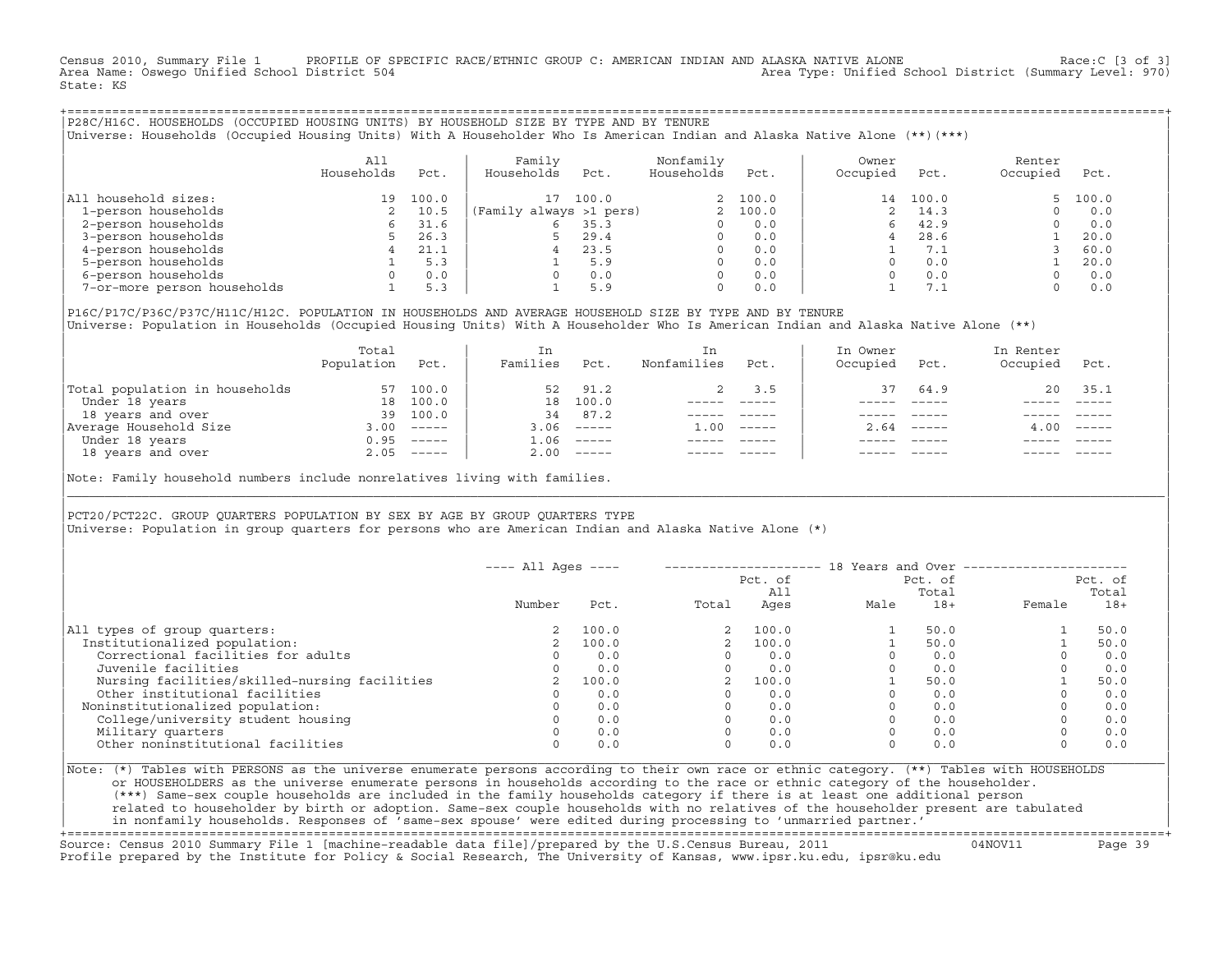Census 2010, Summary File 1 PROFILE OF SPECIFIC RACE/ETHNIC GROUP D: ASIAN ALONE Race:D [1 of 3]<br>Area Name: Oswego Unified School District 504 Area Type: Unified School District (Summary Level: 970) Area Type: Unified School District (Summary Level: 970) State: KS

| P29/P29D. POPULATION SUMMARY BY RESIDENCE TYPE FOR DESIGNATED UNIVERSE               |                                                   |                 |                                                                                                                                                                                                                                                                                                                                                                                                                                                |                                                                  |                   |         | P38D/39D. FAMILY TYPE BY PRESENCE AND AGE OF OWN OR RELATED CHILDREN                                                                                   |                                         |          |                               |
|--------------------------------------------------------------------------------------|---------------------------------------------------|-----------------|------------------------------------------------------------------------------------------------------------------------------------------------------------------------------------------------------------------------------------------------------------------------------------------------------------------------------------------------------------------------------------------------------------------------------------------------|------------------------------------------------------------------|-------------------|---------|--------------------------------------------------------------------------------------------------------------------------------------------------------|-----------------------------------------|----------|-------------------------------|
| Universe: PERSONS Who Are Asian Alone                                                |                                                   |                 |                                                                                                                                                                                                                                                                                                                                                                                                                                                |                                                                  |                   |         | Universe: Families With A Householder Who Is                                                                                                           |                                         |          |                               |
|                                                                                      |                                                   |                 |                                                                                                                                                                                                                                                                                                                                                                                                                                                |                                                                  |                   |         | Asian Alone $(**)$ $(***)$                                                                                                                             |                                         |          |                               |
|                                                                                      |                                                   |                 | Population As % of Population of all Races                                                                                                                                                                                                                                                                                                                                                                                                     |                                                                  |                   |         |                                                                                                                                                        |                                         |          |                               |
| Total Persons:                                                                       |                                                   |                 | otal Persons:<br>In Households(*)<br>In Group Quarters<br>$\begin{array}{ccccccc}\n & & & & & & & \text{if } & \text{if } & \text{if } & \text{if } & \text{if } & \text{if } & \text{if } & \text{if } & \text{if } & \text{if } & \text{if } & \text{if } & \text{if } & \text{if } & \text{if } & \text{if } & \text{if } & \text{if } & \text{if } & \text{if } & \text{if } & \text{if } & \text{if } & \text{if } & \text{if } & \text{$ |                                                                  | 2,223             |         | By Presence of:                                                                                                                                        | Own Children                            |          | Related Children              |
|                                                                                      |                                                   |                 |                                                                                                                                                                                                                                                                                                                                                                                                                                                |                                                                  | 2,150             |         |                                                                                                                                                        | Families Pct.                           |          | Families<br>Pct.              |
|                                                                                      |                                                   |                 |                                                                                                                                                                                                                                                                                                                                                                                                                                                |                                                                  | 73                |         |                                                                                                                                                        |                                         |          |                               |
|                                                                                      |                                                   |                 |                                                                                                                                                                                                                                                                                                                                                                                                                                                |                                                                  |                   |         | All families:                                                                                                                                          | $\Omega$                                |          | $\mathsf{O}\xspace$           |
|                                                                                      |                                                   |                 |                                                                                                                                                                                                                                                                                                                                                                                                                                                |                                                                  |                   |         | Husband-wife families:                                                                                                                                 | $\sim$<br>$\Omega$                      |          | $\Omega$                      |
| P16-18D/P36-37D. HOUSEHOLDS/POPULATION IN HOUSEHOLDS BY HOUSEHOLD TYPE               |                                                   |                 |                                                                                                                                                                                                                                                                                                                                                                                                                                                |                                                                  |                   |         |                                                                                                                                                        | $\epsilon$<br>$\Omega$                  |          | $\sim$<br>$\Omega$            |
| Universe: HOUSEHOLDERS Who Are Asian Alone                                           |                                                   |                 |                                                                                                                                                                                                                                                                                                                                                                                                                                                |                                                                  |                   |         | With children under 18:                                                                                                                                | $\epsilon$                              |          | $\Box$                        |
|                                                                                      |                                                   |                 |                                                                                                                                                                                                                                                                                                                                                                                                                                                |                                                                  | Average           |         |                                                                                                                                                        | $\Omega$<br>$\mathcal{L}^{\pm}$         |          | $\mathbf 0$                   |
|                                                                                      |                                                   | Households<br>0 |                                                                                                                                                                                                                                                                                                                                                                                                                                                | Population (**)                                                  | Size              |         |                                                                                                                                                        | $\Omega$<br>$\sim$                      |          | $\Omega$                      |
| Total Households(**)                                                                 |                                                   |                 | $\Omega$                                                                                                                                                                                                                                                                                                                                                                                                                                       | $\Omega$                                                         | 0.00              |         | With Chinama<br>Under 6 yrs only<br>Under 6 and 6 to 17 yrs<br>6 to 17 yrs only<br>No children under 18<br>Other families (no spouse present):         | $\Omega$<br>$\sim$                      |          | $\mathbf 0$                   |
|                                                                                      |                                                   |                 |                                                                                                                                                                                                                                                                                                                                                                                                                                                | $\Omega$                                                         | 0.00              |         |                                                                                                                                                        | $\Omega$<br>$\sim$                      |          | $\mathbf 0$<br>$\mathbb{Z}^2$ |
| otal Housenoids(**)<br>Under 18 years<br>18 years and over<br>Family Households(***) |                                                   |                 |                                                                                                                                                                                                                                                                                                                                                                                                                                                | $\Omega$                                                         | 0.00              |         |                                                                                                                                                        | $\Omega$<br>$\sim$                      |          | $\mathbf 0$                   |
|                                                                                      |                                                   |                 |                                                                                                                                                                                                                                                                                                                                                                                                                                                |                                                                  | 0.00              |         | Male householder:                                                                                                                                      | $\Omega$<br>$\mathcal{L}^{\mathcal{L}}$ |          | $\mathbf 0$                   |
| Under 18 years                                                                       |                                                   |                 | $\begin{array}{c}\n0 \\ \hline\n-\n\end{array}$                                                                                                                                                                                                                                                                                                                                                                                                |                                                                  | 0.00              |         | With children under 18:                                                                                                                                | $\Omega$<br>$\sim$                      |          | $\mathbf 0$                   |
|                                                                                      | 18 years and over -----<br>Nonfamily Households 0 |                 |                                                                                                                                                                                                                                                                                                                                                                                                                                                | $\begin{matrix} 0 \\ 0 \\ 0 \\ 0 \end{matrix}$                   | 0.00              |         | e householder:<br>ith children under 18:<br>Under 6 yrs only<br>Under 6 and 6 to 17 yrs<br>6 to 17 yrs only<br>o children under 18<br>ale householder: | $\Omega$<br>$\sim$                      |          | $\mathbf 0$                   |
|                                                                                      |                                                   |                 |                                                                                                                                                                                                                                                                                                                                                                                                                                                |                                                                  | <b>Contractor</b> |         |                                                                                                                                                        | $\Omega$<br>$\sim$                      |          | $\Omega$                      |
|                                                                                      |                                                   |                 |                                                                                                                                                                                                                                                                                                                                                                                                                                                |                                                                  |                   |         |                                                                                                                                                        | $\Omega$<br>$\mathcal{L}$               |          | $\mathbf 0$<br>$\mathcal{L}$  |
| P12D/P13D. POPULATION BY AGE AND SEX                                                 |                                                   |                 |                                                                                                                                                                                                                                                                                                                                                                                                                                                |                                                                  |                   |         | No children under 18                                                                                                                                   | $\Omega$<br>$\sim$                      |          | $\overline{0}$                |
| Universe: Persons Who Are Asian Alone (*)                                            |                                                   |                 |                                                                                                                                                                                                                                                                                                                                                                                                                                                |                                                                  |                   |         | Female householder:                                                                                                                                    | $\Omega$<br>$\sim$                      |          | $\mathbf 0$                   |
|                                                                                      |                                                   |                 |                                                                                                                                                                                                                                                                                                                                                                                                                                                |                                                                  |                   |         | With children under 18:                                                                                                                                | $\Omega$<br>$\sim$                      |          | $\overline{0}$                |
|                                                                                      | ---Both Sexes---                                  |                 |                                                                                                                                                                                                                                                                                                                                                                                                                                                |                                                                  |                   |         | Under 6 yrs only                                                                                                                                       | $\Omega$<br>$\sim$                      |          | $\mathbf 0$                   |
|                                                                                      | Number Pct.                                       |                 | Number Pct.                                                                                                                                                                                                                                                                                                                                                                                                                                    |                                                                  | Number Pct.       |         | Under $6$ and $6$ to 17 yrs                                                                                                                            | $\Omega$<br>$\sim$                      |          | $\Omega$                      |
|                                                                                      |                                                   |                 |                                                                                                                                                                                                                                                                                                                                                                                                                                                |                                                                  |                   |         | 6 to 17 yrs only                                                                                                                                       | $\Omega$                                |          | $\mathbf 0$                   |
| All Ages:                                                                            |                                                   | 2 100.0         | $\Omega$                                                                                                                                                                                                                                                                                                                                                                                                                                       | $\sim 100$                                                       |                   | 2 100.0 | No children under 18                                                                                                                                   | $\Omega$                                |          | $\Omega$                      |
| Under 5                                                                              | $\Omega$                                          | 0.0             | $\Omega$                                                                                                                                                                                                                                                                                                                                                                                                                                       | <b>Contract</b>                                                  | $\Omega$          | 0.0     |                                                                                                                                                        |                                         |          |                               |
| $5$ to $9$                                                                           | $\Omega$                                          | 0.0             | $\Omega$                                                                                                                                                                                                                                                                                                                                                                                                                                       |                                                                  | $\Omega$          | 0.0     |                                                                                                                                                        |                                         |          |                               |
| 10 to 14                                                                             |                                                   | $0 \t 0.0$      |                                                                                                                                                                                                                                                                                                                                                                                                                                                | $\sim$ $\sim$<br>$\begin{matrix} 0 & \cdot & \cdot \end{matrix}$ | $\Omega$          | 0.0     | P31D. RELATIONSHIP BY HOUSEHOLD TYPE FOR THE POPULATION UNDER 18 YEARS                                                                                 |                                         |          |                               |
| 15 to 17                                                                             |                                                   | $0 \t 0.0$      |                                                                                                                                                                                                                                                                                                                                                                                                                                                | $\begin{matrix} 0 & \cdot & \cdot \end{matrix}$                  | $\Omega$          | 0.0     |                                                                                                                                                        |                                         |          |                               |
|                                                                                      |                                                   | $0 \t 0.0$      | $\Omega$                                                                                                                                                                                                                                                                                                                                                                                                                                       |                                                                  | $\Omega$          | 0.0     | Universe: Persons under 18 who are                                                                                                                     |                                         |          |                               |
| 18 and 19                                                                            |                                                   |                 | $\Omega$                                                                                                                                                                                                                                                                                                                                                                                                                                       | $\sim 100$ km $^{-1}$                                            |                   |         | Asian Alone $(*)$ $(***)$                                                                                                                              |                                         |          |                               |
| 20                                                                                   |                                                   |                 |                                                                                                                                                                                                                                                                                                                                                                                                                                                |                                                                  | $\Omega$          | 0.0     |                                                                                                                                                        |                                         | Number   | Pct.                          |
| 21                                                                                   |                                                   |                 | $\circ$                                                                                                                                                                                                                                                                                                                                                                                                                                        | $\sim 100$ km s $^{-1}$                                          | $\Omega$          | 0.0     |                                                                                                                                                        |                                         |          |                               |
| 22 to 24                                                                             |                                                   |                 | $\Omega$                                                                                                                                                                                                                                                                                                                                                                                                                                       | $\sim 100$ km s $^{-1}$                                          | $\Omega$          | 0.0     | Total under 18:                                                                                                                                        |                                         | $\Omega$ |                               |
| 25 to 29                                                                             |                                                   |                 | $\Omega$                                                                                                                                                                                                                                                                                                                                                                                                                                       | <b>Contract</b>                                                  | $\Omega$          | 0.0     | In households:                                                                                                                                         |                                         | $\Omega$ |                               |
| 30 to 34                                                                             |                                                   |                 |                                                                                                                                                                                                                                                                                                                                                                                                                                                | $0 \qquad \qquad$<br>$\mathcal{L}^{\mathcal{L}}$                 | 1                 | 50.0    | Householder or spouse                                                                                                                                  |                                         | $\Omega$ |                               |
| 35 to 39                                                                             |                                                   |                 | $\Omega$                                                                                                                                                                                                                                                                                                                                                                                                                                       | <b>Contract</b>                                                  | $\circ$           | 0.0     | Related child:                                                                                                                                         |                                         | $\Omega$ |                               |
| 40 to 44                                                                             |                                                   |                 | $\Omega$                                                                                                                                                                                                                                                                                                                                                                                                                                       | $\sim 100$ km s $^{-1}$                                          | $\Omega$          | 0.0     | Own child:                                                                                                                                             |                                         | $\Omega$ |                               |
| 45 to 49                                                                             |                                                   |                 | $\Omega$                                                                                                                                                                                                                                                                                                                                                                                                                                       | $\sim 10^{11}$ km s $^{-1}$                                      | $\mathbf 0$       | 0.0     | In husband-wife families                                                                                                                               |                                         | $\Omega$ |                               |
| 50 to 54                                                                             |                                                   |                 | $\Omega$                                                                                                                                                                                                                                                                                                                                                                                                                                       | $\mathbb{Z}^2$                                                   | $\mathbf 0$       | 0.0     | In other families (no spouse present):                                                                                                                 |                                         | $\Omega$ |                               |
| 55 to 59                                                                             |                                                   |                 | $\Omega$                                                                                                                                                                                                                                                                                                                                                                                                                                       |                                                                  | $\Omega$          | 0.0     | Male householder                                                                                                                                       |                                         | $\Omega$ |                               |
| 60 and 61                                                                            |                                                   |                 | $\Omega$                                                                                                                                                                                                                                                                                                                                                                                                                                       |                                                                  | $\mathbf 0$       | 0.0     | Female householder                                                                                                                                     |                                         | $\Omega$ |                               |
| 62 to 64                                                                             |                                                   |                 | $\Omega$                                                                                                                                                                                                                                                                                                                                                                                                                                       | $\sim 10^{11}$ km $^{-1}$                                        | $\circ$           | 0.0     | Other relatives:                                                                                                                                       |                                         | $\Omega$ |                               |
| 65 and 66                                                                            |                                                   |                 | $\Omega$                                                                                                                                                                                                                                                                                                                                                                                                                                       | $\sim 10^{11}$ km $^{-1}$                                        | $\Omega$          | 0.0     | Grandchild                                                                                                                                             |                                         | $\Omega$ |                               |
| 67 to 69                                                                             |                                                   |                 | $\Omega$                                                                                                                                                                                                                                                                                                                                                                                                                                       | $\sim$                                                           | $\Omega$          | 0.0     | Other relatives                                                                                                                                        |                                         | $\Omega$ |                               |
| 70 to 74                                                                             |                                                   |                 | $\Omega$                                                                                                                                                                                                                                                                                                                                                                                                                                       | $\mathbb{R}^2$                                                   | $\Omega$          | 0.0     | Nonrelatives                                                                                                                                           |                                         | $\Omega$ |                               |
| 75 to 79                                                                             |                                                   | 1 50.0          | $\mathsf{O}$                                                                                                                                                                                                                                                                                                                                                                                                                                   | $\sim$                                                           | $\mathbf{1}$      | 50.0    | In group quarters:                                                                                                                                     |                                         | $\Omega$ |                               |
| 80 to 84                                                                             |                                                   | $0 \t 0.0$      | $\Omega$                                                                                                                                                                                                                                                                                                                                                                                                                                       | $\mathcal{L}$                                                    | $\Omega$          | 0.0     | Institutionalized population                                                                                                                           |                                         | $\Omega$ |                               |
| 85 plus                                                                              | $\Omega$                                          | 0.0             | $\Omega$                                                                                                                                                                                                                                                                                                                                                                                                                                       |                                                                  | $\Omega$          | 0.0     | Noninstitutionalized population                                                                                                                        |                                         | $\Omega$ |                               |
|                                                                                      |                                                   |                 |                                                                                                                                                                                                                                                                                                                                                                                                                                                |                                                                  |                   |         |                                                                                                                                                        |                                         |          |                               |
| $0$ to $17$                                                                          | $\Omega$                                          | 0.0             | $\circ$                                                                                                                                                                                                                                                                                                                                                                                                                                        | $\mathcal{L}$                                                    | $\circ$           | 0.0     | Note: (*) Tables with PERSONS as the universe enumerate persons according                                                                              |                                         |          |                               |
| 18 to 64                                                                             | 1                                                 | 50.0            | $\circ$                                                                                                                                                                                                                                                                                                                                                                                                                                        |                                                                  | $\mathbf{1}$      | 50.0    | to their own race or ethnic category. (**) Tables with HOUSEHOLDS or                                                                                   |                                         |          |                               |
|                                                                                      |                                                   |                 | $\Omega$                                                                                                                                                                                                                                                                                                                                                                                                                                       |                                                                  |                   |         |                                                                                                                                                        |                                         |          |                               |
| 65 plus                                                                              | $\mathbf{1}$                                      | 50.0            |                                                                                                                                                                                                                                                                                                                                                                                                                                                |                                                                  | $\mathbf{1}$      | 50.0    | HOUSEHOLDERS as the universe enumerate persons in households according                                                                                 |                                         |          |                               |
|                                                                                      |                                                   |                 |                                                                                                                                                                                                                                                                                                                                                                                                                                                |                                                                  |                   |         | to the race or ethnic category of the householder. (***) Responses of                                                                                  |                                         |          |                               |
| Median Aqe                                                                           | 53.5                                              |                 | 0.0                                                                                                                                                                                                                                                                                                                                                                                                                                            |                                                                  | 53.5              |         | 'same-sex spouse' were edited during processing to 'unmarried partner.'                                                                                |                                         |          |                               |

|Median Age 53.5 0.0 53.5 | 'same−sex spouse' were edited during processing to 'unmarried partner.' | +===================================================================================================================================================+ Source: Census 2010 Summary File 1 [machine−readable data file]/prepared by the U.S.Census Bureau, 2011 04NOV11 Page 40 Profile prepared by the Institute for Policy & Social Research, The University of Kansas, www.ipsr.ku.edu, ipsr@ku.edu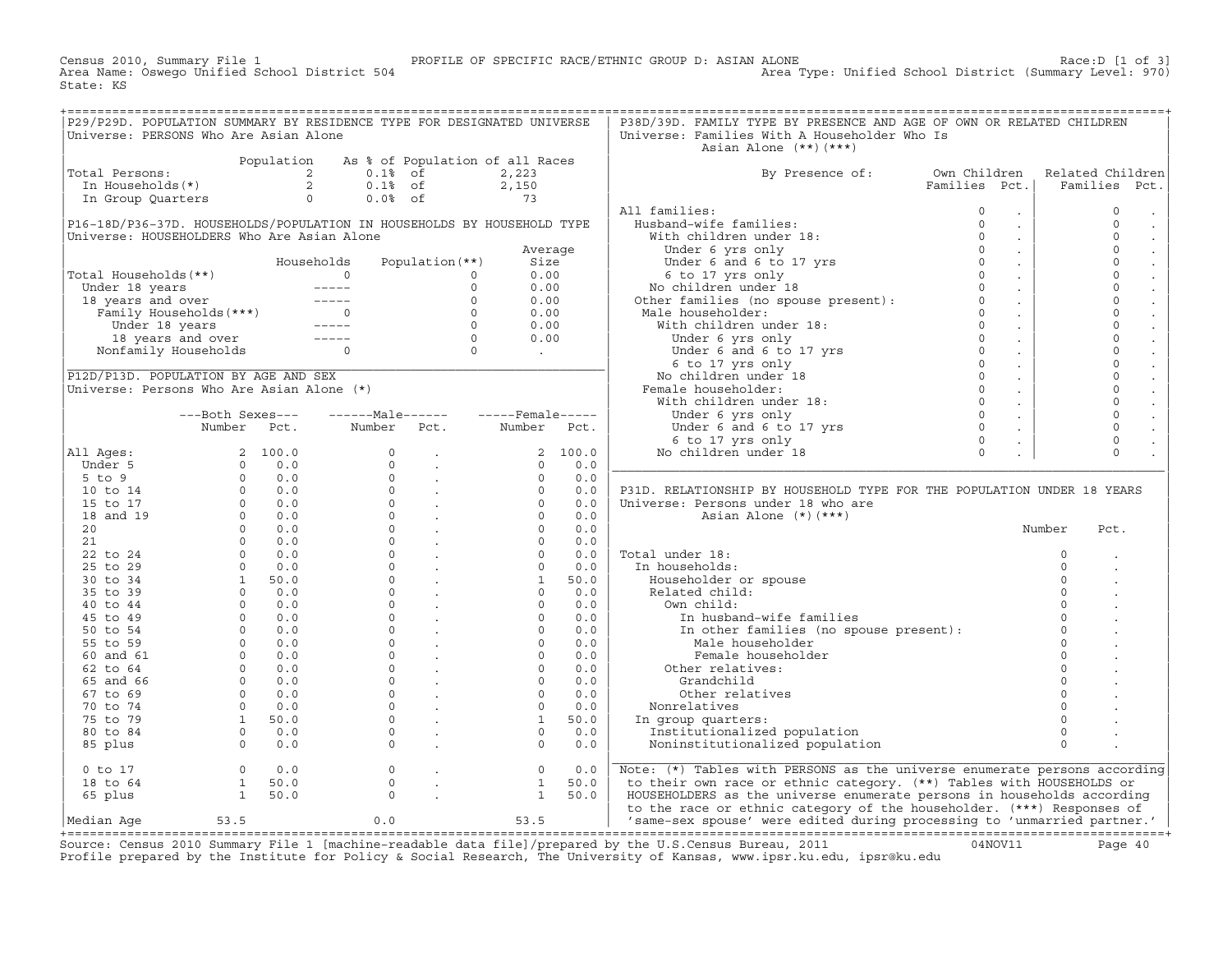Census 2010, Summary File 1 PROFILE OF SPECIFIC RACE/ETHNIC GROUP D: ASIAN ALONE Race:D [2 of 3] Area Type: Unified School District (Summary Level: 970) State: KS

| P29D/P34D. RELATIONSHIP BY HOUSEHOLD TYPE FOR ALL PERSONS & PERSONS 65+<br>Universe: Persons Who Are Asian Alone (*) (***) |             |         |                |                      |                   | PCT14D. PRESENCE OF MULTIGENERATIONAL HOUSEHOLDS<br>Universe: Households With A Householder Who Is<br>Asian Alone (**) |                      |                                             |                 |                      |
|----------------------------------------------------------------------------------------------------------------------------|-------------|---------|----------------|----------------------|-------------------|------------------------------------------------------------------------------------------------------------------------|----------------------|---------------------------------------------|-----------------|----------------------|
|                                                                                                                            | All Ages    |         |                |                      | 65 years and over |                                                                                                                        |                      |                                             | Number          | Pct.                 |
|                                                                                                                            | Number      | Pct.    |                | Number               | Pct.              |                                                                                                                        |                      |                                             |                 |                      |
|                                                                                                                            |             |         |                |                      |                   | Total:                                                                                                                 |                      |                                             | $\Omega$        | 100.0                |
| Total:                                                                                                                     |             | 100.0   |                | $1 \quad$            | 100.0             | Household has 3 or more generations                                                                                    |                      |                                             | $\Omega$        |                      |
| In households:                                                                                                             |             | 2 100.0 |                | $\mathbf{1}$         | 100.0             | Household does not have 3+ qenerations                                                                                 |                      |                                             | $\Omega$        |                      |
| In family households:                                                                                                      |             | 2 100.0 |                | $\mathbf{1}$         | 100.0             |                                                                                                                        |                      |                                             |                 |                      |
| Householder:                                                                                                               | $\circ$     | 0.0     |                | $\circ$              | 0.0               |                                                                                                                        |                      |                                             |                 |                      |
| Male                                                                                                                       | $\Omega$    | 0.0     |                | $\Omega$             | 0.0               |                                                                                                                        |                      |                                             |                 |                      |
| Female                                                                                                                     | $\Omega$    | 0.0     |                | $\Omega$             | 0.0               |                                                                                                                        |                      |                                             |                 |                      |
| Spouse                                                                                                                     | $2^{\circ}$ | 100.0   |                | 1                    | 100.0             | PCT19D. NONRELATIVES BY HOUSEHOLD TYPE (*) (***)                                                                       |                      |                                             |                 |                      |
| Parent                                                                                                                     | $\Omega$    | 0.0     |                | $\Omega$             | 0.0               | Universe: Nonrelatives who are                                                                                         |                      |                                             |                 |                      |
| Parent-in-law                                                                                                              | $\Omega$    | 0.0     |                | $\Omega$             | 0.0               | Asian Alone (Total: 0)                                                                                                 |                      |                                             |                 |                      |
| Child:                                                                                                                     | $\circ$     | 0.0     |                |                      |                   |                                                                                                                        |                      |                                             |                 |                      |
| Biological                                                                                                                 | $\circ$     | 0.0     |                |                      |                   |                                                                                                                        |                      | In Family                                   | In Nonfamily    |                      |
| Adopted                                                                                                                    | $\Omega$    | 0.0     |                |                      |                   |                                                                                                                        | Households           |                                             | Households      |                      |
| Step                                                                                                                       | $\Omega$    | 0.0     |                |                      |                   |                                                                                                                        | Number Pct.          |                                             | Number Pct.     |                      |
| Grandchild                                                                                                                 | $\Omega$    | 0.0     |                |                      |                   |                                                                                                                        |                      |                                             |                 |                      |
| Brother or sister                                                                                                          | $\Omega$    | 0.0     |                |                      |                   | Nonrelatives:                                                                                                          |                      | 0, 100, 0                                   |                 | 0 100.0              |
| Son-in-law/daughter-in-law                                                                                                 | $\Omega$    | 0.0     |                |                      |                   | Roomer or boarder                                                                                                      | $\Omega$             | <b>Contract Contract</b>                    | $\Omega$        |                      |
| Other relatives (#)                                                                                                        | $\Omega$    | 0.0     |                | $\Omega$             | 0.0               | Housemate or roommate                                                                                                  | $\Omega$             | $\sim 10^{11}$ km $^{-1}$                   | $\Omega$        | $\cdot$              |
| Nonrelatives                                                                                                               | $\Omega$    | 0.0     |                | $\Omega$             | 0.0               | Unmarried partner                                                                                                      | $\overline{0}$       | $\sim 100$ $\mu$                            | $\Omega$        |                      |
| In nonfamily households:                                                                                                   | $\Omega$    | 0.0     |                | $\Omega$             | 0.0               | Other nonrelatives                                                                                                     | $\overline{0}$       |                                             | $\Omega$        |                      |
| Male householder:                                                                                                          | $\Omega$    | 0.0     |                | $\Omega$             | 0.0               |                                                                                                                        |                      |                                             |                 |                      |
| Living alone                                                                                                               | $\Omega$    | 0.0     |                | $\Omega$             | 0.0               |                                                                                                                        |                      |                                             |                 |                      |
| Not living alone                                                                                                           | $\Omega$    | 0.0     |                | $\Omega$             | 0.0               |                                                                                                                        |                      |                                             |                 |                      |
| Female householder:                                                                                                        | $\Omega$    | 0.0     |                | $\Omega$             | 0.0               | H17D. HOUSING UNITS BY HOUSEHOLDER'S AGE AND TENURE                                                                    |                      |                                             |                 |                      |
| Living alone                                                                                                               | $\Omega$    | 0.0     |                | $\Omega$             | 0.0               | Universe: Occupied Housing Units With A Householder Who Is                                                             |                      |                                             |                 |                      |
| Not living alone                                                                                                           | $\Omega$    | 0.0     |                | $\Omega$             | 0.0               | Asian Alone (**)                                                                                                       |                      |                                             |                 |                      |
| Nonrelatives                                                                                                               | $\Omega$    | 0.0     |                | $\Omega$             | 0.0               |                                                                                                                        |                      |                                             |                 |                      |
| In group quarters:                                                                                                         | $\Omega$    | 0.0     |                | $\Omega$             | 0.0               | Age of                                                                                                                 | Owner Occupied       |                                             | Renter Occupied |                      |
| Institutionalized                                                                                                          | $\Omega$    | 0.0     |                | $\Omega$             | 0.0               | Householder                                                                                                            | Number Pct.          |                                             | Number Pct.     |                      |
| Noninstitutionalized                                                                                                       | $\Omega$    | 0.0     |                | $\Omega$             | 0.0               |                                                                                                                        |                      |                                             | $\Omega$        |                      |
|                                                                                                                            |             |         |                |                      |                   | All Ages:<br>15 to 24                                                                                                  | $\Omega$<br>$\Omega$ | 100.0                                       | $\Omega$        | 100.0                |
| (#) For 65 yrs & over, includes children, siblings, etc. not shown separately                                              |             |         |                |                      |                   | 25 to 34                                                                                                               | $\Omega$             | $\sim$                                      | $\Omega$        |                      |
|                                                                                                                            |             |         |                |                      |                   | 35 to 44                                                                                                               | $\circ$              | $\sim$                                      | $\Omega$        | $\sim$               |
|                                                                                                                            |             |         |                |                      |                   | 45 to 54                                                                                                               |                      | $\ddot{\phantom{a}}$<br>$0 \qquad \qquad .$ | $\Omega$        | $\ddot{\phantom{a}}$ |
| P18D. HOUSEHOLD TYPE                                                                                                       |             |         |                |                      |                   | 55 to 59                                                                                                               | $\overline{0}$       |                                             | $\Omega$        |                      |
| Universe: Households with a Householder Who is                                                                             |             |         |                |                      |                   | 60 to 64                                                                                                               | $0 \qquad \qquad$    |                                             | $\Omega$        | $\sim$               |
| Asian Alone (**)                                                                                                           |             |         |                |                      |                   | 65 to 74                                                                                                               | $\circ$              |                                             | $\Omega$        |                      |
|                                                                                                                            |             |         | Number         | Pct.                 |                   | 75 to 84                                                                                                               | $\Omega$             |                                             | $\Omega$        |                      |
|                                                                                                                            |             |         |                |                      |                   | 85 and over                                                                                                            | $\Omega$             |                                             | $\Omega$        |                      |
| Total:                                                                                                                     |             |         | $\Omega$       | 100.0                |                   |                                                                                                                        |                      |                                             |                 |                      |
| Family households (***) :                                                                                                  |             |         | $\circ$        | $\sim$               |                   |                                                                                                                        |                      |                                             |                 |                      |
| Husband-wife families                                                                                                      |             |         | $\Omega$       | $\sim$               |                   | Note: (*) Tables with PERSONS as the universe enumerate persons                                                        |                      |                                             |                 |                      |
| Other families:                                                                                                            |             |         | $\Omega$       | $\overline{a}$       |                   | according to their own race or ethnic category. (**) Tables with                                                       |                      |                                             |                 |                      |
| Male householder, no wife present                                                                                          |             |         | $\circ$        | $\ddot{\phantom{a}}$ |                   | HOUSEHOLDS or HOUSEHOLDERS as the universe enumerate persons in                                                        |                      |                                             |                 |                      |
| Female householder, no husband present                                                                                     |             |         | $\overline{0}$ |                      |                   | households according to the race or ethnic category of the                                                             |                      |                                             |                 |                      |
| Nonfamily households:                                                                                                      |             |         | $\circ$        |                      |                   | householder. (***) Responses of 'same-sex spouse' were edited                                                          |                      |                                             |                 |                      |
| Householder living alone                                                                                                   |             |         | $\Omega$       | $\ddot{\phantom{a}}$ |                   | during processing to 'unmarried partner.'                                                                              |                      |                                             |                 |                      |
| Householder not living alone                                                                                               |             |         | $\Omega$       |                      |                   |                                                                                                                        |                      |                                             |                 |                      |
|                                                                                                                            |             |         |                |                      |                   |                                                                                                                        |                      |                                             |                 |                      |
|                                                                                                                            |             |         |                |                      |                   |                                                                                                                        |                      |                                             |                 |                      |
|                                                                                                                            |             |         |                |                      |                   |                                                                                                                        |                      |                                             |                 |                      |

+===================================================================================================================================================+Source: Census 2010 Summary File 1 [machine−readable data file]/prepared by the U.S.Census Bureau, 2011 04NOV11 Page 41 Profile prepared by the Institute for Policy & Social Research, The University of Kansas, www.ipsr.ku.edu, ipsr@ku.edu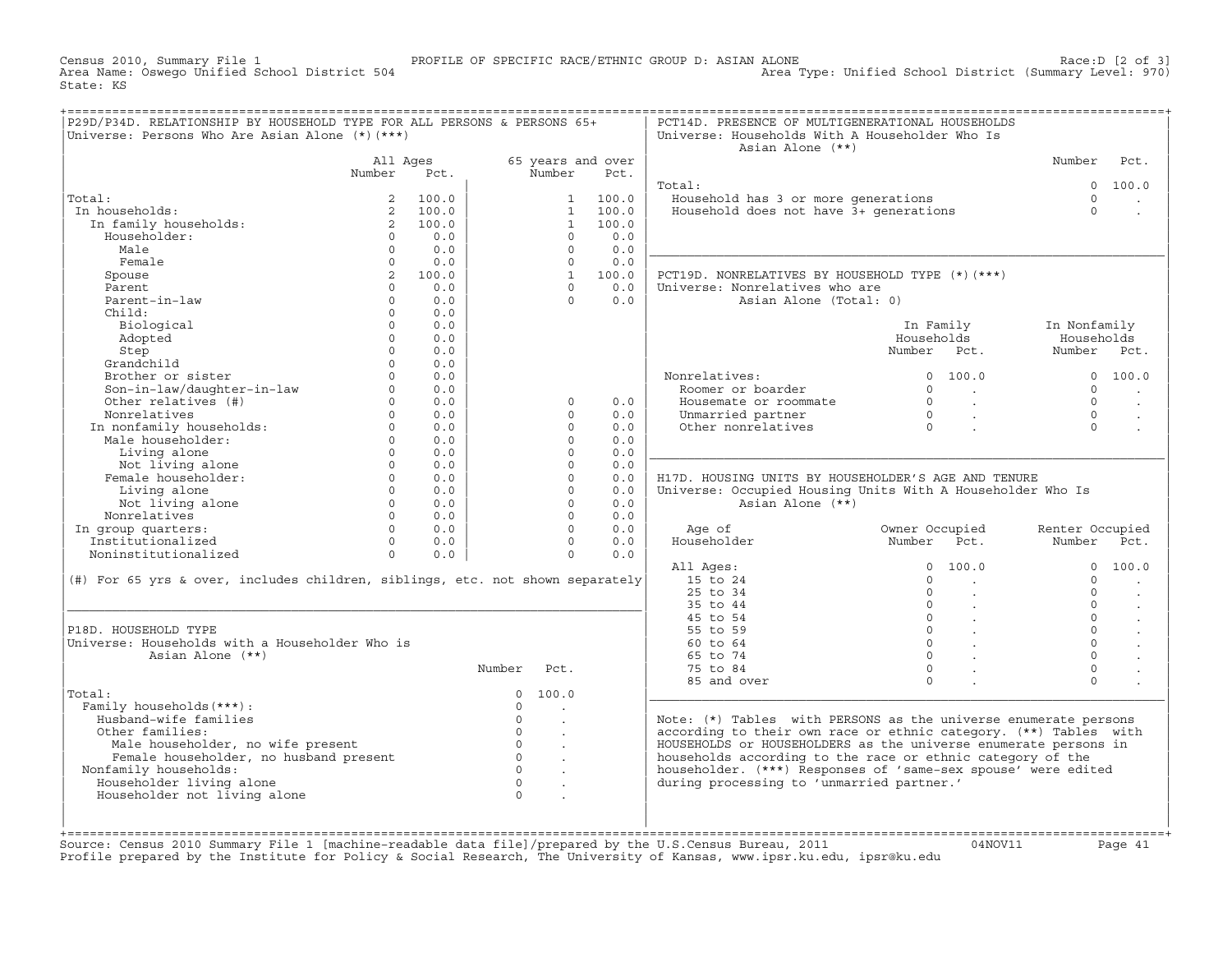Census 2010, Summary File 1 [3 of 3] PROFILE OF SPECIFIC RACE/ETHNIC GROUP D: ASIAN ALONE RACE: D [3 of 3]<br>Area Name: Oswego Unified School District 504 area Type: Unified School District (Summary Level: 970) Area Type: Unified School District (Summary Level: 970) State: KS

+===================================================================================================================================================+|P28D/H16D. HOUSEHOLDS (OCCUPIED HOUSING UNITS) BY HOUSEHOLD SIZE BY TYPE AND BY TENURE | |Universe: Households (Occupied Housing Units) With A Householder Who Is Asian Alone (\*\*)(\*\*\*) |

|                             | Alì<br>Households | Pct. | Family<br>Households    | Pct. | Nonfamily<br>Households | Pct. | Owner<br>Occupied | Pct. | Renter<br>Occupied | Pct. |
|-----------------------------|-------------------|------|-------------------------|------|-------------------------|------|-------------------|------|--------------------|------|
| All household sizes:        |                   |      |                         |      |                         |      |                   |      |                    |      |
| 1-person households         |                   |      | (Family always >1 pers) |      |                         |      |                   |      |                    |      |
| 2-person households         |                   |      |                         |      |                         |      |                   |      |                    |      |
| 3-person households         |                   |      |                         |      |                         |      |                   |      |                    |      |
| 4-person households         |                   |      |                         |      |                         |      |                   |      |                    |      |
| 5-person households         |                   |      |                         |      |                         |      |                   |      |                    |      |
| 6-person households         |                   |      |                         |      |                         |      |                   |      |                    |      |
| 7-or-more person households |                   |      |                         |      |                         |      |                   |      |                    |      |

| |

|P16D/P17D/P36D/P37D/H11D/H12D. POPULATION IN HOUSEHOLDS AND AVERAGE HOUSEHOLD SIZE BY TYPE AND BY TENURE | Universe: Population in Households (Occupied Housing Units) With A Householder Who Is Asian Alone (\*\*)

|                                | Total<br>Population | Pct.     | In<br>Families | Pct.     | In<br>Nonfamilies | Pct.          | In Owner<br>Occupied | Pct.          | In Renter<br>Occupied | Pct.     |
|--------------------------------|---------------------|----------|----------------|----------|-------------------|---------------|----------------------|---------------|-----------------------|----------|
| Total population in households | $\Omega$            | 100.0    | $\Omega$       |          | $\Omega$          |               |                      |               |                       |          |
| Under 18 years                 | $\Omega$            | 100.0    |                |          |                   |               |                      |               |                       |          |
| 18 years and over              |                     | 0 100.0  | $\Omega$       |          |                   |               |                      |               |                       |          |
| Average Household Size         | 0.00                | $------$ | 0.00           | $------$ |                   | $- - - - - -$ | 0. OO -              | $\frac{1}{2}$ | 0.00                  | $------$ |
| Under 18 years                 | 0.00                | $------$ | 0.00           | $------$ |                   |               |                      |               |                       |          |
| 18 years and over              | 0.00                |          | 0.00           | $------$ |                   |               |                      |               |                       |          |
|                                |                     |          |                |          |                   |               |                      |               |                       |          |

Note: Family household numbers include nonrelatives living with families.

| | PCT20/PCT22D. GROUP OUARTERS POPULATION BY SEX BY AGE BY GROUP OUARTERS TYPE Universe: Population in group quarters for persons who are Asian Alone  $(*)$ 

|                                               |        |       |       | Pct. of<br>All |      | Pct. of<br>Total |        | Pct. of<br>Total |
|-----------------------------------------------|--------|-------|-------|----------------|------|------------------|--------|------------------|
|                                               | Number | Pct.  | Total | Ages           | Male | $18+$            | Female | $18+$            |
| All types of group quarters:                  | 0      | 100.0 |       |                |      |                  |        |                  |
| Institutionalized population:                 |        |       |       |                |      |                  |        |                  |
| Correctional facilities for adults            |        |       |       |                |      |                  |        |                  |
| Juvenile facilities                           |        |       |       |                |      |                  |        |                  |
| Nursing facilities/skilled-nursing facilities |        |       |       |                |      |                  |        |                  |
| Other institutional facilities                |        |       |       |                |      |                  |        |                  |
| Noninstitutionalized population:              |        |       |       |                |      |                  |        |                  |
| College/university student housing            |        |       |       |                |      |                  |        |                  |
| Military quarters                             |        |       |       |                |      |                  |        |                  |
| Other noninstitutional facilities             |        |       |       |                |      |                  |        |                  |

|\_\_\_\_\_\_\_\_\_\_\_\_\_\_\_\_\_\_\_\_\_\_\_\_\_\_\_\_\_\_\_\_\_\_\_\_\_\_\_\_\_\_\_\_\_\_\_\_\_\_\_\_\_\_\_\_\_\_\_\_\_\_\_\_\_\_\_\_\_\_\_\_\_\_\_\_\_\_\_\_\_\_\_\_\_\_\_\_\_\_\_\_\_\_\_\_\_\_\_\_\_\_\_\_\_\_\_\_\_\_\_\_\_\_\_\_\_\_\_\_\_\_\_\_\_\_\_\_\_\_\_\_\_\_\_\_\_\_\_\_\_\_\_\_\_\_\_|

| |

| or HOUSEHOLDERS as the universe enumerate persons in households according to the race or ethnic category of the householder. | | (\*\*\*) Same−sex couple households are included in the family households category if there is at least one additional person | | related to householder by birth or adoption. Same−sex couple households with no relatives of the householder present are tabulated | | in nonfamily households. Responses of 'same−sex spouse' were edited during processing to 'unmarried partner.' |

+===================================================================================================================================================+ Source: Census 2010 Summary File 1 [machine−readable data file]/prepared by the U.S.Census Bureau, 2011 04NOV11 Page 42 Profile prepared by the Institute for Policy & Social Research, The University of Kansas, www.ipsr.ku.edu, ipsr@ku.edu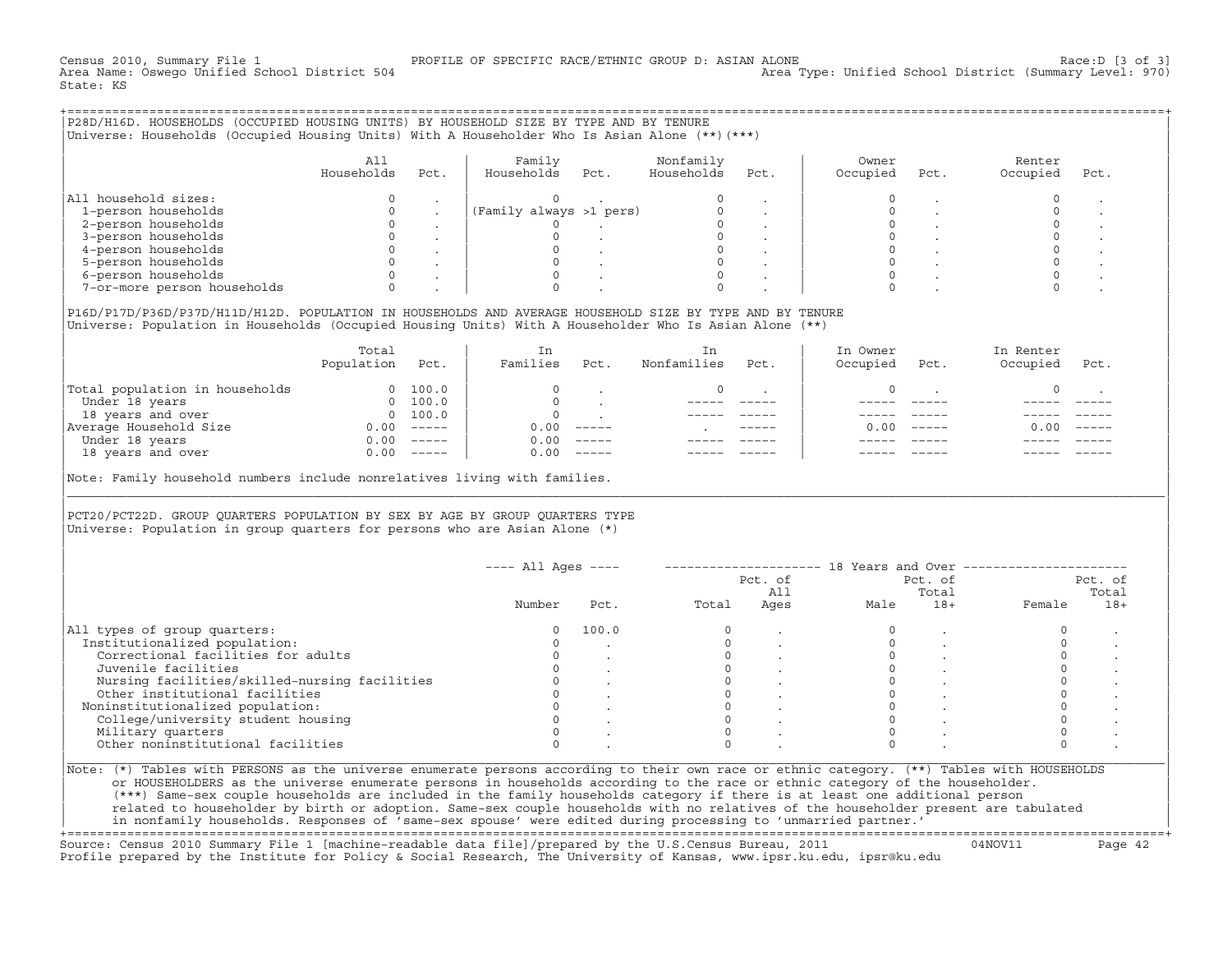Census 2010, Summary File 1 PROFILE OF SPECIFIC RACE/ETHNIC GROUP E: NAT HAWAIIAN/OTH PACIFIC ISLANDER ALONE<br>Area Name: Oswego Unified School District 504 Area Type: Unified School D State: KS

|                                                                                                                                                                                                                                              |                                     |            |                |                                                                                                                                                                                                                                                                                                                                                             | P29/P29E. POPULATION SUMMARY BY RESIDENCE TYPE FOR DESIGNATED UNIVERSE | P38E/39E. FAMILY TYPE BY PRESENCE AND AGE OF OWN OR RELATED CHILDREN                                                                                                                                                                                  |                |                                  |
|----------------------------------------------------------------------------------------------------------------------------------------------------------------------------------------------------------------------------------------------|-------------------------------------|------------|----------------|-------------------------------------------------------------------------------------------------------------------------------------------------------------------------------------------------------------------------------------------------------------------------------------------------------------------------------------------------------------|------------------------------------------------------------------------|-------------------------------------------------------------------------------------------------------------------------------------------------------------------------------------------------------------------------------------------------------|----------------|----------------------------------|
| Universe: PERSONS Who Are Nat Hawaiian/Oth Pacific Islander Alone                                                                                                                                                                            |                                     |            |                |                                                                                                                                                                                                                                                                                                                                                             |                                                                        | Universe: Families With A Householder Who Is                                                                                                                                                                                                          |                |                                  |
|                                                                                                                                                                                                                                              |                                     |            |                |                                                                                                                                                                                                                                                                                                                                                             |                                                                        | Nat Hawaiian/Oth Pacific Islander Alone (**) (***)                                                                                                                                                                                                    |                |                                  |
|                                                                                                                                                                                                                                              |                                     | Population |                |                                                                                                                                                                                                                                                                                                                                                             | As % of Population of all Races                                        |                                                                                                                                                                                                                                                       |                |                                  |
| Total Persons:                                                                                                                                                                                                                               |                                     | $\circ$    | $0.0%$ of      |                                                                                                                                                                                                                                                                                                                                                             | 2,223                                                                  | By Presence of: Own Children                                                                                                                                                                                                                          |                | Related Children                 |
| In Households(*)                                                                                                                                                                                                                             |                                     | $\Omega$   | $0.0%$ of      |                                                                                                                                                                                                                                                                                                                                                             |                                                                        |                                                                                                                                                                                                                                                       | Families Pct.  | Families<br>Pct.                 |
| In Group Quarters                                                                                                                                                                                                                            |                                     | $\circ$    | $0.0%$ of      |                                                                                                                                                                                                                                                                                                                                                             | $2,150$<br>73                                                          |                                                                                                                                                                                                                                                       |                |                                  |
|                                                                                                                                                                                                                                              |                                     |            |                |                                                                                                                                                                                                                                                                                                                                                             |                                                                        | All families:<br>11 ramilies:<br>Husband-wife families: 0<br>With children under 18: 0<br>Under 6 yrs only 0<br>Under 6 and 6 to 17 yrs 0<br>6 to 17 yrs only 0<br>No children under 18<br>Other families (recomment) 0<br>Other families (recomment) |                | $\circ$<br>$\sim$                |
| P16-18E/P36-37E. HOUSEHOLDS/POPULATION IN HOUSEHOLDS BY HOUSEHOLD TYPE                                                                                                                                                                       |                                     |            |                |                                                                                                                                                                                                                                                                                                                                                             |                                                                        |                                                                                                                                                                                                                                                       |                | $\Omega$<br>$\sim$               |
| Universe: HOUSEHOLDERS Who Are Nat Hawaiian/Oth Pacific Islander Alone                                                                                                                                                                       |                                     |            |                |                                                                                                                                                                                                                                                                                                                                                             |                                                                        |                                                                                                                                                                                                                                                       |                | $\Omega$<br>$\sim$               |
|                                                                                                                                                                                                                                              |                                     |            |                |                                                                                                                                                                                                                                                                                                                                                             | Average                                                                |                                                                                                                                                                                                                                                       |                | $\circ$<br>$\sim$                |
|                                                                                                                                                                                                                                              |                                     |            | Households     | Population $(**)$                                                                                                                                                                                                                                                                                                                                           | Size                                                                   |                                                                                                                                                                                                                                                       |                | $\mathbf 0$<br>$\sim$            |
| Total Households(**)                                                                                                                                                                                                                         |                                     |            | $\overline{0}$ |                                                                                                                                                                                                                                                                                                                                                             | 0.00                                                                   |                                                                                                                                                                                                                                                       | $\sim 10$      | $\mathbf 0$                      |
|                                                                                                                                                                                                                                              |                                     |            |                |                                                                                                                                                                                                                                                                                                                                                             | 0.00                                                                   |                                                                                                                                                                                                                                                       | $\sim 10^{-1}$ | $\circ$                          |
|                                                                                                                                                                                                                                              |                                     |            |                |                                                                                                                                                                                                                                                                                                                                                             | 0.00                                                                   |                                                                                                                                                                                                                                                       | $\sim 10$      | $\circ$                          |
|                                                                                                                                                                                                                                              |                                     |            |                |                                                                                                                                                                                                                                                                                                                                                             | 0.00                                                                   |                                                                                                                                                                                                                                                       | $\sim 100$     | $\circ$                          |
|                                                                                                                                                                                                                                              |                                     |            |                |                                                                                                                                                                                                                                                                                                                                                             | 0.00                                                                   |                                                                                                                                                                                                                                                       | $\sim 100$     | $\mathbf 0$                      |
|                                                                                                                                                                                                                                              |                                     |            |                |                                                                                                                                                                                                                                                                                                                                                             | 0.00                                                                   |                                                                                                                                                                                                                                                       |                | $\circ$<br>$\sim 10^{-1}$        |
| otal Households (**)<br>Under 18 years<br>18 years and over<br>Tamily Households (***)<br>Under 18 years and over<br>Under 18 years and over and over all years and over<br>The Monfamily Households<br>Consequence and over and over and ov |                                     |            |                |                                                                                                                                                                                                                                                                                                                                                             | $\mathcal{L}^{\text{max}}$ and $\mathcal{L}^{\text{max}}$              |                                                                                                                                                                                                                                                       |                | $\mathbf{0}$<br>$\sim$           |
|                                                                                                                                                                                                                                              |                                     |            |                |                                                                                                                                                                                                                                                                                                                                                             |                                                                        |                                                                                                                                                                                                                                                       | $\sim 10$      | $\mathbf{0}$                     |
| P12E/P13E. POPULATION BY AGE AND SEX                                                                                                                                                                                                         |                                     |            |                |                                                                                                                                                                                                                                                                                                                                                             |                                                                        |                                                                                                                                                                                                                                                       |                | $\circ$<br>$\sim$                |
| Universe: Persons Who Are Nat Hawaiian/Oth Pacific Islander Alone (*)                                                                                                                                                                        |                                     |            |                |                                                                                                                                                                                                                                                                                                                                                             |                                                                        |                                                                                                                                                                                                                                                       |                | $\mathsf{O}$<br>$\sim$           |
|                                                                                                                                                                                                                                              |                                     |            |                |                                                                                                                                                                                                                                                                                                                                                             |                                                                        |                                                                                                                                                                                                                                                       |                | $\circ$<br>$\sim$ $\sim$         |
|                                                                                                                                                                                                                                              | ---Both Sexes---                    |            | $---Male----$  |                                                                                                                                                                                                                                                                                                                                                             | $---$ Female -----                                                     |                                                                                                                                                                                                                                                       | $\sim 100$     | $\mathbf{0}$                     |
|                                                                                                                                                                                                                                              | Number                              | Pct.       | Number Pct.    |                                                                                                                                                                                                                                                                                                                                                             | Number<br>Pct.                                                         |                                                                                                                                                                                                                                                       |                | $\circ$                          |
|                                                                                                                                                                                                                                              |                                     |            |                |                                                                                                                                                                                                                                                                                                                                                             |                                                                        |                                                                                                                                                                                                                                                       |                | $\sim$<br>$\mathsf{O}$           |
|                                                                                                                                                                                                                                              |                                     |            |                |                                                                                                                                                                                                                                                                                                                                                             |                                                                        |                                                                                                                                                                                                                                                       |                | $\sim$                           |
| All Ages:                                                                                                                                                                                                                                    |                                     |            |                |                                                                                                                                                                                                                                                                                                                                                             | $\circ$                                                                |                                                                                                                                                                                                                                                       |                | $\Omega$<br>$\ddot{\phantom{a}}$ |
|                                                                                                                                                                                                                                              |                                     |            |                |                                                                                                                                                                                                                                                                                                                                                             |                                                                        |                                                                                                                                                                                                                                                       |                |                                  |
| Under 5                                                                                                                                                                                                                                      |                                     |            |                | $\frac{1}{2} \sum_{i=1}^n \frac{1}{2} \sum_{j=1}^n \frac{1}{2} \sum_{j=1}^n \frac{1}{2} \sum_{j=1}^n \frac{1}{2} \sum_{j=1}^n \frac{1}{2} \sum_{j=1}^n \frac{1}{2} \sum_{j=1}^n \frac{1}{2} \sum_{j=1}^n \frac{1}{2} \sum_{j=1}^n \frac{1}{2} \sum_{j=1}^n \frac{1}{2} \sum_{j=1}^n \frac{1}{2} \sum_{j=1}^n \frac{1}{2} \sum_{j=1}^n \frac{1}{2} \sum_{j=$ | $\Omega$<br>$\sim$                                                     | onder 6 and 6 to 17 yrs 0<br>6 to 17 yrs 0<br>No children under 18<br>Other families (no spouse present):<br>Male householder:<br>With children under 18:<br>Under 6 yrs only<br>Under 6 at 6 to 17 yrs 0<br>6 to 17 yrs only<br>No children und      |                |                                  |
| 5 to 9                                                                                                                                                                                                                                       |                                     |            |                |                                                                                                                                                                                                                                                                                                                                                             | $\Omega$                                                               |                                                                                                                                                                                                                                                       |                |                                  |
| $10$ to $14$                                                                                                                                                                                                                                 |                                     |            |                |                                                                                                                                                                                                                                                                                                                                                             | $\Omega$                                                               | P31E. RELATIONSHIP BY HOUSEHOLD TYPE FOR THE POPULATION UNDER 18 YEARS                                                                                                                                                                                |                |                                  |
| 15 to 17                                                                                                                                                                                                                                     |                                     |            |                |                                                                                                                                                                                                                                                                                                                                                             | $\Omega$                                                               | Universe: Persons under 18 who are                                                                                                                                                                                                                    |                |                                  |
| 18 and 19                                                                                                                                                                                                                                    |                                     |            |                |                                                                                                                                                                                                                                                                                                                                                             | $\Omega$                                                               | Nat Hawaiian/Oth Pacific Islander Alone (*) (***)                                                                                                                                                                                                     |                |                                  |
| 20                                                                                                                                                                                                                                           |                                     |            |                |                                                                                                                                                                                                                                                                                                                                                             | $\circ$<br>$\sim$                                                      |                                                                                                                                                                                                                                                       |                | Number<br>Pct.                   |
| 21                                                                                                                                                                                                                                           |                                     |            |                |                                                                                                                                                                                                                                                                                                                                                             | $\Omega$<br>$\sim$                                                     |                                                                                                                                                                                                                                                       |                |                                  |
| 22 to 24                                                                                                                                                                                                                                     |                                     |            |                |                                                                                                                                                                                                                                                                                                                                                             | $\Omega$<br>$\sim$                                                     | Total under 18:                                                                                                                                                                                                                                       |                | $\Omega$                         |
| $25$ to $29$                                                                                                                                                                                                                                 |                                     |            |                |                                                                                                                                                                                                                                                                                                                                                             | $\Omega$<br>$\sim$                                                     | In households:                                                                                                                                                                                                                                        |                | $\Omega$                         |
| 30 to 34                                                                                                                                                                                                                                     |                                     |            |                |                                                                                                                                                                                                                                                                                                                                                             | $\Omega$                                                               | Householder or spouse                                                                                                                                                                                                                                 |                | $\Omega$                         |
| 35 to 39                                                                                                                                                                                                                                     |                                     |            |                |                                                                                                                                                                                                                                                                                                                                                             | $\circ$                                                                | Related child:                                                                                                                                                                                                                                        |                | $\Omega$                         |
| 40 to 44                                                                                                                                                                                                                                     |                                     |            |                |                                                                                                                                                                                                                                                                                                                                                             | $\Omega$                                                               | Own child:                                                                                                                                                                                                                                            |                |                                  |
| 45 to 49                                                                                                                                                                                                                                     |                                     |            |                |                                                                                                                                                                                                                                                                                                                                                             | $\circ$                                                                | In husband-wife families                                                                                                                                                                                                                              |                | $\Omega$                         |
| 50 to 54                                                                                                                                                                                                                                     |                                     |            |                |                                                                                                                                                                                                                                                                                                                                                             | $\Omega$<br>$\sim$                                                     |                                                                                                                                                                                                                                                       |                | $\Omega$                         |
| 55 to 59                                                                                                                                                                                                                                     |                                     |            |                |                                                                                                                                                                                                                                                                                                                                                             | $\circ$                                                                | In other families (no spouse present) :<br>Male householder                                                                                                                                                                                           |                | $\Omega$                         |
| 60 and 61                                                                                                                                                                                                                                    |                                     |            |                |                                                                                                                                                                                                                                                                                                                                                             | $\sim 100$ $\mu$<br>$\circ$<br>$\sim 10^{-11}$                         | Female householder                                                                                                                                                                                                                                    |                | $\Omega$                         |
| 62 to 64                                                                                                                                                                                                                                     |                                     |            |                |                                                                                                                                                                                                                                                                                                                                                             | $\Omega$<br>$\sim$                                                     | Other relatives:                                                                                                                                                                                                                                      |                | $\Omega$                         |
|                                                                                                                                                                                                                                              |                                     |            |                |                                                                                                                                                                                                                                                                                                                                                             | $\Omega$                                                               | Grandchild                                                                                                                                                                                                                                            |                |                                  |
| 65 and 66                                                                                                                                                                                                                                    |                                     |            |                |                                                                                                                                                                                                                                                                                                                                                             | $\sim$<br>$\Omega$                                                     |                                                                                                                                                                                                                                                       |                | $\Omega$                         |
| 67 to 69                                                                                                                                                                                                                                     |                                     |            |                |                                                                                                                                                                                                                                                                                                                                                             |                                                                        | Other relatives                                                                                                                                                                                                                                       |                |                                  |
| 70 to 74                                                                                                                                                                                                                                     |                                     |            |                |                                                                                                                                                                                                                                                                                                                                                             | $\circ$                                                                | Nonrelatives                                                                                                                                                                                                                                          |                |                                  |
| 75 to 79                                                                                                                                                                                                                                     |                                     |            |                |                                                                                                                                                                                                                                                                                                                                                             | $\circ$<br>$\sim$                                                      | In group quarters:                                                                                                                                                                                                                                    |                |                                  |
| 80 to 84                                                                                                                                                                                                                                     |                                     |            |                |                                                                                                                                                                                                                                                                                                                                                             | $\circ$<br>$\sim$                                                      | Institutionalized population                                                                                                                                                                                                                          |                | $\Omega$                         |
| 85 plus                                                                                                                                                                                                                                      |                                     |            |                |                                                                                                                                                                                                                                                                                                                                                             | $\Omega$<br>$\sim$                                                     | Noninstitutionalized population                                                                                                                                                                                                                       |                | $\Omega$                         |
|                                                                                                                                                                                                                                              |                                     |            |                |                                                                                                                                                                                                                                                                                                                                                             |                                                                        |                                                                                                                                                                                                                                                       |                |                                  |
| $0$ to $17$                                                                                                                                                                                                                                  |                                     |            | $\circ$        |                                                                                                                                                                                                                                                                                                                                                             | $\circ$                                                                | Note: (*) Tables with PERSONS as the universe enumerate persons according                                                                                                                                                                             |                |                                  |
| 18 to 64                                                                                                                                                                                                                                     |                                     |            | $\Omega$       |                                                                                                                                                                                                                                                                                                                                                             | $\Omega$                                                               | to their own race or ethnic category. (**) Tables with HOUSEHOLDS or                                                                                                                                                                                  |                |                                  |
| 65 plus                                                                                                                                                                                                                                      | $\begin{matrix}0\\0\\0\end{matrix}$ |            | $\Omega$       |                                                                                                                                                                                                                                                                                                                                                             | $\Omega$                                                               | HOUSEHOLDERS as the universe enumerate persons in households according                                                                                                                                                                                |                |                                  |
| Median Age                                                                                                                                                                                                                                   | 0.0                                 |            | 0.0            |                                                                                                                                                                                                                                                                                                                                                             | 0.0                                                                    | to the race or ethnic category of the householder. (***) Responses of<br>  'same-sex spouse' were edited during processing to 'unmarried partner.'                                                                                                    |                |                                  |

Source: Census 2010 Summary File 1 [machine-readable data file]/prepared by the U.S.Census Bureau, 2011 Page 43<br>Profile prepared by the Institute for Policy & Social Research, The University of Kansas, www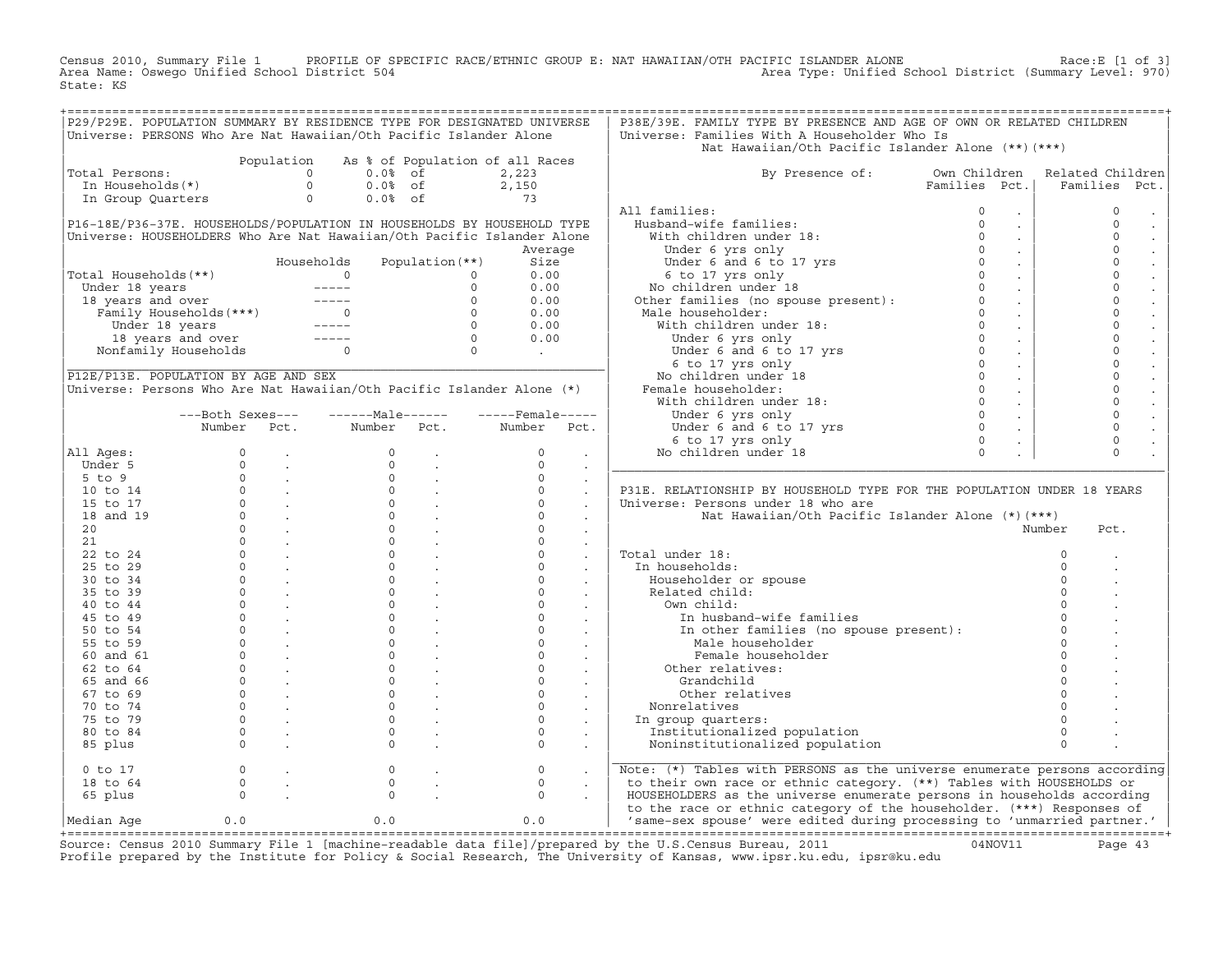Census 2010, Summary File 1 PROFILE OF SPECIFIC RACE/ETHNIC GROUP E: NAT HAWAIIAN/OTH PACIFIC ISLANDER ALONE Race:E [2 of 3]<br>Area Name: Oswego Unified School District 504 area Type: Unified School District (Summary Level: Area Type: Unified School District (Summary Level: 970) State: KS

| P29E/P34E. RELATIONSHIP BY HOUSEHOLD TYPE FOR ALL PERSONS & PERSONS 65+<br>Universe: Persons Who Are Nat Hawaiian/Oth Pacific Islander Alone $(*)$ (***) |              |                             |          |                   |                      | PCT14E. PRESENCE OF MULTIGENERATIONAL HOUSEHOLDS<br>Universe: Households With A Householder Who Is |                |                                                 |                 |         |
|----------------------------------------------------------------------------------------------------------------------------------------------------------|--------------|-----------------------------|----------|-------------------|----------------------|----------------------------------------------------------------------------------------------------|----------------|-------------------------------------------------|-----------------|---------|
|                                                                                                                                                          |              |                             |          |                   |                      | Nat Hawaiian/Oth Pacific Islander Alone (**)                                                       |                |                                                 |                 |         |
|                                                                                                                                                          | All Ages     |                             |          | 65 years and over |                      |                                                                                                    |                |                                                 | Number          | Pct.    |
|                                                                                                                                                          | Number       | Pct.                        |          | Number            | Pct.                 |                                                                                                    |                |                                                 |                 |         |
|                                                                                                                                                          |              |                             |          |                   |                      | Total:                                                                                             |                |                                                 | $\Omega$        | 100.0   |
| Total:                                                                                                                                                   | $\Omega$     |                             |          | $\Omega$          |                      | Household has 3 or more generations                                                                |                |                                                 | $\cap$          |         |
| In households:                                                                                                                                           | $\Omega$     |                             |          | $\Omega$          |                      | Household does not have 3+ generations                                                             |                |                                                 | $\Omega$        |         |
| In family households:                                                                                                                                    | $\Omega$     | $\sim$                      |          | $\Omega$          | $\mathbf{r}$         |                                                                                                    |                |                                                 |                 |         |
| Householder:                                                                                                                                             | $\Omega$     | $\sim$                      |          | $\Omega$          | $\mathbf{r}$         |                                                                                                    |                |                                                 |                 |         |
| Male                                                                                                                                                     | $\Omega$     | $\sim$                      |          | $\Omega$          |                      |                                                                                                    |                |                                                 |                 |         |
| Female                                                                                                                                                   | $\Omega$     | $\sim$                      |          | $\Omega$          | $\ddot{\phantom{a}}$ |                                                                                                    |                |                                                 |                 |         |
| Spouse                                                                                                                                                   | $\mathsf{O}$ | $\sim$                      |          | $\Omega$          |                      | PCT19E. NONRELATIVES BY HOUSEHOLD TYPE (*)(***)                                                    |                |                                                 |                 |         |
| Parent                                                                                                                                                   | $\Omega$     | $\ddot{\phantom{a}}$        |          | $\cap$            | $\ddot{\phantom{a}}$ | Universe: Nonrelatives who are                                                                     |                |                                                 |                 |         |
| Parent-in-law                                                                                                                                            | $\circ$      | $\blacksquare$              |          | $\Omega$          |                      | Nat Hawaiian/Oth Pacific Islander Alone (Total: 0)                                                 |                |                                                 |                 |         |
| Child:                                                                                                                                                   | $\circ$      |                             |          |                   |                      |                                                                                                    |                |                                                 |                 |         |
| Biological                                                                                                                                               | $\circ$      |                             |          |                   |                      |                                                                                                    |                | In Family                                       | In Nonfamily    |         |
| Adopted                                                                                                                                                  | $\circ$      |                             |          |                   |                      |                                                                                                    | Households     |                                                 | Households      |         |
| Step                                                                                                                                                     | $\circ$      | $\mathbf{r}$                |          |                   |                      |                                                                                                    | Number Pct.    |                                                 | Number Pct.     |         |
| Grandchild                                                                                                                                               | $\circ$      | $\ddot{\phantom{a}}$        |          |                   |                      |                                                                                                    |                |                                                 |                 |         |
| Brother or sister                                                                                                                                        | $\circ$      | $\mathbb{Z}^{\mathbb{Z}}$   |          |                   |                      | Nonrelatives:                                                                                      |                | 0 100.0                                         |                 | 0 100.0 |
| Son-in-law/daughter-in-law                                                                                                                               | $\circ$      | $\ddot{\phantom{a}}$        |          |                   |                      | Roomer or boarder                                                                                  | $\Omega$       | $\sim$ $\sim$                                   | $\Omega$        |         |
| Other relatives (#)                                                                                                                                      | $\circ$      | $\sim$                      |          | $\mathbf 0$       |                      | Housemate or roommate                                                                              |                | $\begin{array}{ccccccc}\n0 & & & \end{array}$   | $\Omega$        |         |
| Nonrelatives                                                                                                                                             | $\Omega$     | $\ddot{\phantom{a}}$        |          | $\Omega$          |                      | Unmarried partner                                                                                  | $\overline{0}$ | $\sim 100$ $\mu$                                | $\Omega$        |         |
| In nonfamily households:                                                                                                                                 | $\circ$      | $\sim$                      |          | $\Omega$          |                      | Other nonrelatives                                                                                 | $\overline{0}$ |                                                 | $\Omega$        |         |
| Male householder:                                                                                                                                        | $\circ$      | $\mathbf{r}$                |          | $\Omega$          |                      |                                                                                                    |                |                                                 |                 |         |
| Living alone                                                                                                                                             | $\Omega$     |                             |          | $\Omega$          |                      |                                                                                                    |                |                                                 |                 |         |
| Not living alone                                                                                                                                         | $\circ$      |                             |          | $\Omega$          |                      |                                                                                                    |                |                                                 |                 |         |
| Female householder:                                                                                                                                      | $\circ$      | $\ddot{\phantom{a}}$        |          | $\Omega$          | $\ddot{\phantom{0}}$ | H17E. HOUSING UNITS BY HOUSEHOLDER'S AGE AND TENURE                                                |                |                                                 |                 |         |
| Living alone                                                                                                                                             | $\circ$      | $\sim$                      |          | $\Omega$          | $\ddot{\phantom{a}}$ | Universe: Occupied Housing Units With A Householder Who Is                                         |                |                                                 |                 |         |
| Not living alone                                                                                                                                         | $\circ$      | $\sim$                      |          | $\Omega$          | $\sim$               | Nat Hawaiian/Oth Pacific Islander Alone (**)                                                       |                |                                                 |                 |         |
| Nonrelatives                                                                                                                                             | $\Omega$     | $\ddot{\phantom{a}}$        |          | $\Omega$          | $\sim$               |                                                                                                    |                |                                                 |                 |         |
| In group quarters:                                                                                                                                       | $\Omega$     | $\mathcal{L}^{\mathcal{L}}$ |          | $\Omega$          | $\ddot{\phantom{a}}$ | Age of                                                                                             | Owner Occupied |                                                 | Renter Occupied |         |
| Institutionalized                                                                                                                                        | $\Omega$     |                             |          | $\Omega$          | $\ddot{\phantom{a}}$ | Householder                                                                                        | Number Pct.    |                                                 | Number          | Pct.    |
| Noninstitutionalized                                                                                                                                     | $\Omega$     |                             |          | $\Omega$          |                      |                                                                                                    |                |                                                 |                 |         |
|                                                                                                                                                          |              |                             |          |                   |                      | All Ages:                                                                                          | $\Omega$       | 100.0                                           | $\Omega$        | 100.0   |
| (#) For 65 yrs & over, includes children, siblings, etc. not shown separately                                                                            |              |                             |          |                   |                      | 15 to 24                                                                                           | $\Omega$       | <b>Contract</b>                                 | $\Omega$        |         |
|                                                                                                                                                          |              |                             |          |                   |                      | 25 to 34                                                                                           | $\mathbf 0$    |                                                 | $\Omega$        |         |
|                                                                                                                                                          |              |                             |          |                   |                      | 35 to 44                                                                                           | $\Omega$       |                                                 | $\Omega$        |         |
|                                                                                                                                                          |              |                             |          |                   |                      | 45 to 54                                                                                           |                | $0 \qquad \qquad .$                             | $\Omega$        |         |
| P18E. HOUSEHOLD TYPE                                                                                                                                     |              |                             |          |                   |                      | 55 to 59                                                                                           |                | $\begin{array}{ccc} 0 & & \end{array}$          | $\Omega$        | $\sim$  |
| Universe: Households with a Householder Who is                                                                                                           |              |                             |          |                   |                      | 60 to 64                                                                                           |                | $\begin{matrix} 0 & \cdot & \cdot \end{matrix}$ | $\Omega$        |         |
| Nat Hawaiian/Oth Pacific Islander Alone (**)                                                                                                             |              |                             |          |                   |                      | 65 to 74                                                                                           | $\Omega$       |                                                 | $\Omega$        |         |
|                                                                                                                                                          |              |                             | Number   | Pct.              |                      | 75 to 84                                                                                           | $\Omega$       |                                                 | $\Omega$        |         |
|                                                                                                                                                          |              |                             |          |                   |                      | 85 and over                                                                                        | $\Omega$       |                                                 | $\Omega$        |         |
| Total:                                                                                                                                                   |              |                             | $\Omega$ | 100.0             |                      |                                                                                                    |                |                                                 |                 |         |
| Family households (***) :                                                                                                                                |              |                             | $\Omega$ |                   |                      |                                                                                                    |                |                                                 |                 |         |
| Husband-wife families                                                                                                                                    |              |                             | $\Omega$ | $\mathbf{r}$      |                      | Note: (*) Tables with PERSONS as the universe enumerate persons                                    |                |                                                 |                 |         |
| Other families:                                                                                                                                          |              |                             | $\Omega$ |                   |                      | according to their own race or ethnic category. (**) Tables with                                   |                |                                                 |                 |         |
|                                                                                                                                                          |              |                             | $\Omega$ | $\mathbf{r}$      |                      | HOUSEHOLDS or HOUSEHOLDERS as the universe enumerate persons in                                    |                |                                                 |                 |         |
| Male householder, no wife present                                                                                                                        |              |                             | $\Omega$ | $\mathbb{R}^2$    |                      |                                                                                                    |                |                                                 |                 |         |
| Female householder, no husband present                                                                                                                   |              |                             | $\Omega$ |                   |                      | households according to the race or ethnic category of the                                         |                |                                                 |                 |         |
|                                                                                                                                                          |              |                             |          |                   |                      | householder. (***) Responses of 'same-sex spouse' were edited                                      |                |                                                 |                 |         |
| Nonfamily households:                                                                                                                                    |              |                             |          |                   |                      |                                                                                                    |                |                                                 |                 |         |
| Householder living alone                                                                                                                                 |              |                             | $\Omega$ |                   |                      | during processing to 'unmarried partner.'                                                          |                |                                                 |                 |         |
| Householder not living alone                                                                                                                             |              |                             | $\Omega$ |                   |                      |                                                                                                    |                |                                                 |                 |         |

+===================================================================================================================================================+Source: Census 2010 Summary File 1 [machine−readable data file]/prepared by the U.S.Census Bureau, 2011 04NOV11 Page 44 Profile prepared by the Institute for Policy & Social Research, The University of Kansas, www.ipsr.ku.edu, ipsr@ku.edu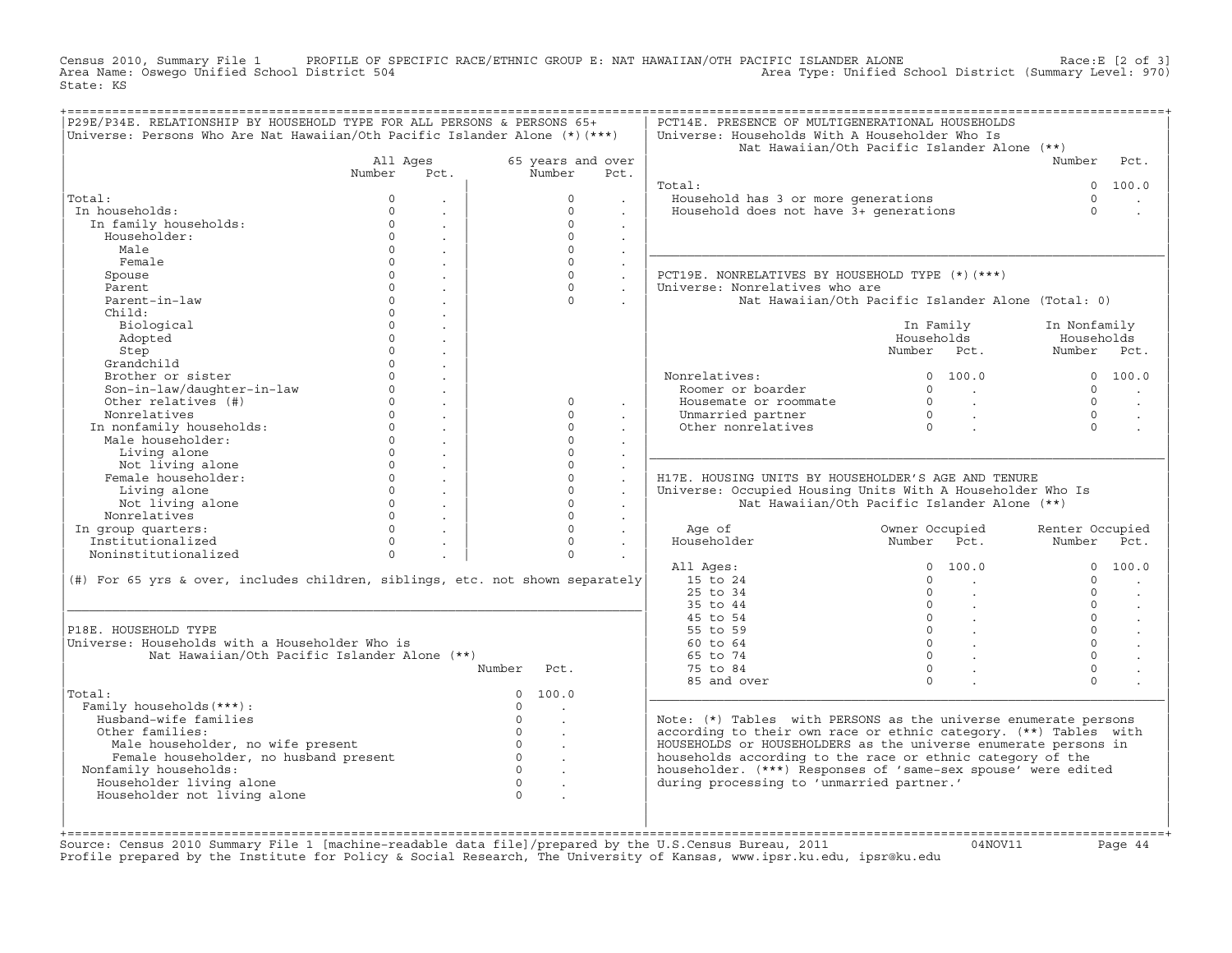Census 2010, Summary File 1 PROFILE OF SPECIFIC RACE/ETHNIC GROUP E: NAT HAWAIIAN/OTH PACIFIC ISLANDER ALONE Race:E [3 of 3]<br>Area Name: Oswego Unified School District 504 Area Type: Unified School District (Summary Level: 970) State: KS

| P28E/H16E. HOUSEHOLDS (OCCUPIED HOUSING UNITS) BY HOUSEHOLD SIZE BY TYPE AND BY TENURE<br>Universe: Households (Occupied Housing Units) With A Householder Who Is Nat Hawaiian/Oth Pacific Islander Alone (**)(***) |                   |      |                         |      |                         |      |                   |      |                    |      |  |
|---------------------------------------------------------------------------------------------------------------------------------------------------------------------------------------------------------------------|-------------------|------|-------------------------|------|-------------------------|------|-------------------|------|--------------------|------|--|
|                                                                                                                                                                                                                     | All<br>Households | Pct. | Family<br>Households    | Pct. | Nonfamily<br>Households | Pct. | Owner<br>Occupied | Pct. | Renter<br>Occupied | Pct. |  |
| All household sizes:                                                                                                                                                                                                |                   |      |                         |      |                         |      |                   |      |                    |      |  |
| 1-person households                                                                                                                                                                                                 |                   |      | (Family always >1 pers) |      |                         |      |                   |      |                    |      |  |
| 2-person households                                                                                                                                                                                                 |                   |      |                         |      |                         |      |                   |      |                    |      |  |
| 3-person households                                                                                                                                                                                                 |                   |      |                         |      |                         |      |                   |      |                    |      |  |
| 4-person households                                                                                                                                                                                                 |                   |      |                         |      |                         |      |                   |      |                    |      |  |
| 5-person households                                                                                                                                                                                                 |                   |      |                         |      |                         |      |                   |      |                    |      |  |
| 6-person households                                                                                                                                                                                                 |                   |      |                         |      |                         |      |                   |      |                    |      |  |
| 7-or-more person households                                                                                                                                                                                         |                   |      |                         |      |                         |      |                   |      |                    |      |  |
|                                                                                                                                                                                                                     |                   |      |                         |      |                         |      |                   |      |                    |      |  |

|P16E/P17E/P36E/P37E/H11E/H12E. POPULATION IN HOUSEHOLDS AND AVERAGE HOUSEHOLD SIZE BY TYPE AND BY TENURE | |Universe: Population in Households (Occupied Housing Units) With A Householder Who Is Nat Hawaiian/Oth Pacific Islander Alone (\*\*) |

|                                | Total<br>Population | Pct.     | In<br>Families | Pct.     | In<br>Nonfamilies | Pct.        | In Owner<br>Occupied | Pct.          | In Renter<br>Occupied | Pct.     |  |
|--------------------------------|---------------------|----------|----------------|----------|-------------------|-------------|----------------------|---------------|-----------------------|----------|--|
| Total population in households |                     | 100.0    | $\Omega$       |          |                   |             |                      |               |                       |          |  |
| Under 18 years                 | $\Omega$            | 100.0    | $\Omega$       |          |                   |             |                      |               |                       |          |  |
| 18 years and over              | $\Omega$            | 100.0    | $\Omega$       |          |                   |             |                      |               |                       |          |  |
| Average Household Size         | 0.00                | $------$ | 0.00           | $------$ |                   | $- - - - -$ | 0.00                 | $- - - - - -$ | 0.00                  | $------$ |  |
| Under 18 years                 | 0.00                | $------$ | 0.00           | $------$ |                   |             |                      |               |                       |          |  |
| 18 years and over              | 0.00                | $------$ | 0.00           | $------$ |                   |             |                      |               |                       |          |  |
|                                |                     |          |                |          |                   |             |                      |               |                       |          |  |

|Note: Family household numbers include nonrelatives living with families. |

| | PCT20/PCT22E. GROUP OUARTERS POPULATION BY SEX BY AGE BY GROUP OUARTERS TYPE |Universe: Population in group quarters for persons who are Nat Hawaiian/Oth Pacific Islander Alone (\*) |

|                                               |        |       | Pct. of<br>All |      | Pct. of<br>Total |       | Pct. of<br>Total |       |
|-----------------------------------------------|--------|-------|----------------|------|------------------|-------|------------------|-------|
|                                               | Number | Pct.  | Total          | Ages | Male             | $18+$ | Female           | $18+$ |
| All types of group quarters:                  |        | 100.0 |                |      |                  |       |                  |       |
| Institutionalized population:                 |        |       |                |      |                  |       |                  |       |
| Correctional facilities for adults            |        |       |                |      |                  |       |                  |       |
| Juvenile facilities                           |        |       |                |      |                  |       |                  |       |
| Nursing facilities/skilled-nursing facilities |        |       |                |      |                  |       |                  |       |
| Other institutional facilities                |        |       |                |      |                  |       |                  |       |
| Noninstitutionalized population:              |        |       |                |      |                  |       |                  |       |
| College/university student housing            |        |       |                |      |                  |       |                  |       |
| Military quarters                             |        |       |                |      |                  |       |                  |       |
| Other noninstitutional facilities             |        |       |                |      |                  |       |                  |       |

|\_\_\_\_\_\_\_\_\_\_\_\_\_\_\_\_\_\_\_\_\_\_\_\_\_\_\_\_\_\_\_\_\_\_\_\_\_\_\_\_\_\_\_\_\_\_\_\_\_\_\_\_\_\_\_\_\_\_\_\_\_\_\_\_\_\_\_\_\_\_\_\_\_\_\_\_\_\_\_\_\_\_\_\_\_\_\_\_\_\_\_\_\_\_\_\_\_\_\_\_\_\_\_\_\_\_\_\_\_\_\_\_\_\_\_\_\_\_\_\_\_\_\_\_\_\_\_\_\_\_\_\_\_\_\_\_\_\_\_\_\_\_\_\_\_\_\_|

| |

| (\*\*\*) Same−sex couple households are included in the family households category if there is at least one additional person | | related to householder by birth or adoption. Same−sex couple households with no relatives of the householder present are tabulated | | in nonfamily households. Responses of 'same−sex spouse' were edited during processing to 'unmarried partner.' |

+===================================================================================================================================================+ Source: Census 2010 Summary File 1 [machine−readable data file]/prepared by the U.S.Census Bureau, 2011 04NOV11 Page 45 Profile prepared by the Institute for Policy & Social Research, The University of Kansas, www.ipsr.ku.edu, ipsr@ku.edu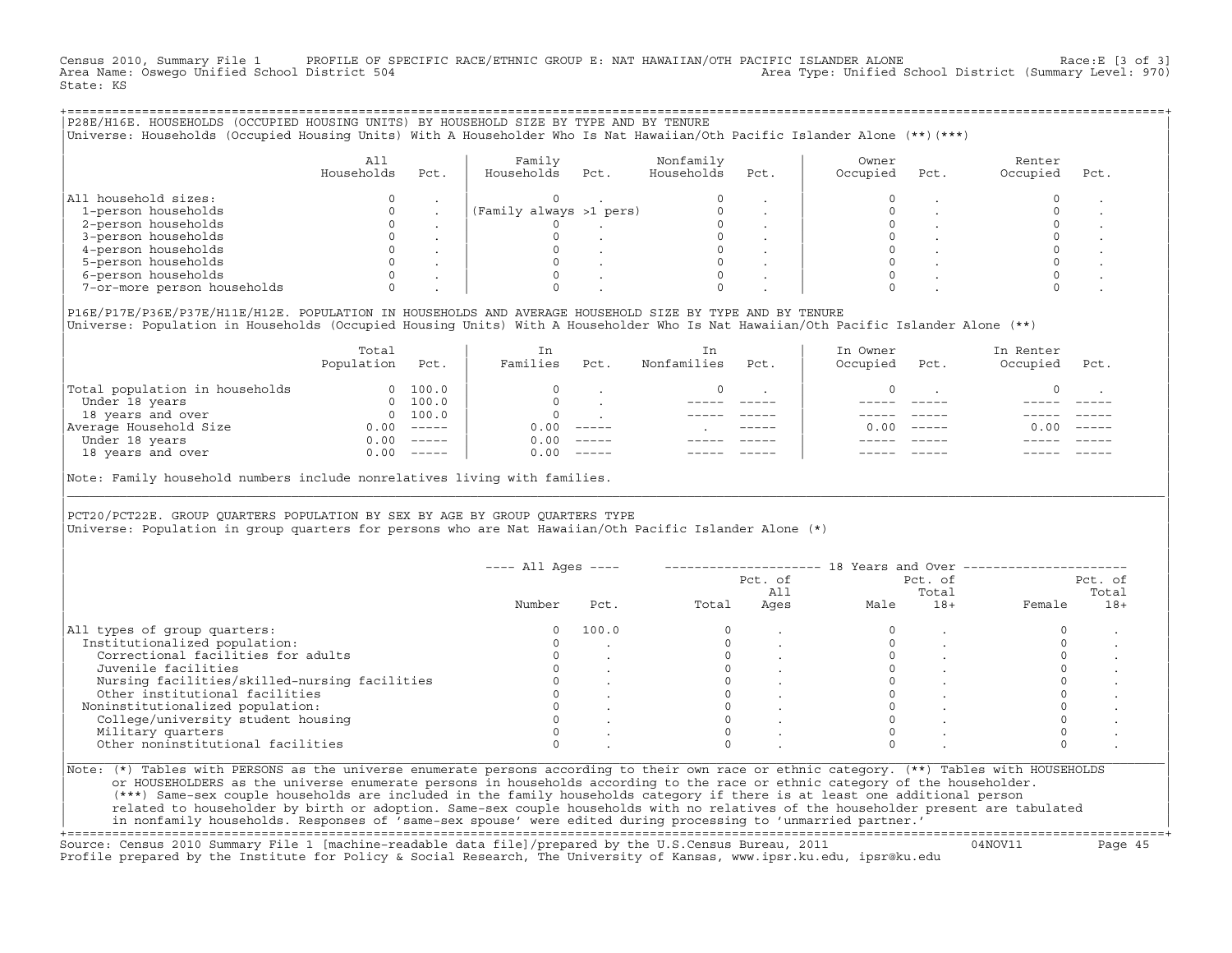Census 2010, Summary File 1 PROFILE OF SPECIFIC RACE/ETHNIC GROUP F: SOME OTHER RACE ALONE RACE OF SPACE:F [1 of 3]<br>Area Name: Oswego Unified School District 504 Area Type: Unified School District (Summary Level: 970) Area Type: Unified School District (Summary Level: 970) State: KS

| P29/P29F. POPULATION SUMMARY BY RESIDENCE TYPE FOR DESIGNATED UNIVERSE                                                                                        |  |  |  | P38F/39F. FAMILY TYPE BY PRESENCE AND AGE OF OWN OR RELATED CHILDREN                                                                                                                                                                 |  |  |  |
|---------------------------------------------------------------------------------------------------------------------------------------------------------------|--|--|--|--------------------------------------------------------------------------------------------------------------------------------------------------------------------------------------------------------------------------------------|--|--|--|
| Universe: PERSONS Who Are Some Other Race Alone                                                                                                               |  |  |  | Universe: Families With A Householder Who Is                                                                                                                                                                                         |  |  |  |
|                                                                                                                                                               |  |  |  | Some Other Race Alone (**)(***)                                                                                                                                                                                                      |  |  |  |
| Population As % of Population of all Races<br>Total Persons:<br>In Households(*)<br>In Group Quarters<br>a 0.4% of 2,150<br>In Group Quarters<br>0 0.0% of 73 |  |  |  |                                                                                                                                                                                                                                      |  |  |  |
|                                                                                                                                                               |  |  |  | By Presence of: Own Children Related Children<br>Families Pct.   Families Pct.                                                                                                                                                       |  |  |  |
|                                                                                                                                                               |  |  |  |                                                                                                                                                                                                                                      |  |  |  |
|                                                                                                                                                               |  |  |  |                                                                                                                                                                                                                                      |  |  |  |
|                                                                                                                                                               |  |  |  |                                                                                                                                                                                                                                      |  |  |  |
|                                                                                                                                                               |  |  |  |                                                                                                                                                                                                                                      |  |  |  |
|                                                                                                                                                               |  |  |  |                                                                                                                                                                                                                                      |  |  |  |
|                                                                                                                                                               |  |  |  |                                                                                                                                                                                                                                      |  |  |  |
|                                                                                                                                                               |  |  |  |                                                                                                                                                                                                                                      |  |  |  |
|                                                                                                                                                               |  |  |  |                                                                                                                                                                                                                                      |  |  |  |
|                                                                                                                                                               |  |  |  |                                                                                                                                                                                                                                      |  |  |  |
|                                                                                                                                                               |  |  |  |                                                                                                                                                                                                                                      |  |  |  |
|                                                                                                                                                               |  |  |  |                                                                                                                                                                                                                                      |  |  |  |
|                                                                                                                                                               |  |  |  |                                                                                                                                                                                                                                      |  |  |  |
|                                                                                                                                                               |  |  |  |                                                                                                                                                                                                                                      |  |  |  |
|                                                                                                                                                               |  |  |  |                                                                                                                                                                                                                                      |  |  |  |
|                                                                                                                                                               |  |  |  |                                                                                                                                                                                                                                      |  |  |  |
|                                                                                                                                                               |  |  |  |                                                                                                                                                                                                                                      |  |  |  |
|                                                                                                                                                               |  |  |  |                                                                                                                                                                                                                                      |  |  |  |
|                                                                                                                                                               |  |  |  |                                                                                                                                                                                                                                      |  |  |  |
|                                                                                                                                                               |  |  |  |                                                                                                                                                                                                                                      |  |  |  |
|                                                                                                                                                               |  |  |  |                                                                                                                                                                                                                                      |  |  |  |
|                                                                                                                                                               |  |  |  |                                                                                                                                                                                                                                      |  |  |  |
|                                                                                                                                                               |  |  |  |                                                                                                                                                                                                                                      |  |  |  |
|                                                                                                                                                               |  |  |  |                                                                                                                                                                                                                                      |  |  |  |
|                                                                                                                                                               |  |  |  |                                                                                                                                                                                                                                      |  |  |  |
|                                                                                                                                                               |  |  |  |                                                                                                                                                                                                                                      |  |  |  |
|                                                                                                                                                               |  |  |  |                                                                                                                                                                                                                                      |  |  |  |
|                                                                                                                                                               |  |  |  |                                                                                                                                                                                                                                      |  |  |  |
|                                                                                                                                                               |  |  |  |                                                                                                                                                                                                                                      |  |  |  |
|                                                                                                                                                               |  |  |  |                                                                                                                                                                                                                                      |  |  |  |
|                                                                                                                                                               |  |  |  |                                                                                                                                                                                                                                      |  |  |  |
|                                                                                                                                                               |  |  |  |                                                                                                                                                                                                                                      |  |  |  |
|                                                                                                                                                               |  |  |  |                                                                                                                                                                                                                                      |  |  |  |
|                                                                                                                                                               |  |  |  |                                                                                                                                                                                                                                      |  |  |  |
|                                                                                                                                                               |  |  |  |                                                                                                                                                                                                                                      |  |  |  |
|                                                                                                                                                               |  |  |  |                                                                                                                                                                                                                                      |  |  |  |
|                                                                                                                                                               |  |  |  |                                                                                                                                                                                                                                      |  |  |  |
|                                                                                                                                                               |  |  |  |                                                                                                                                                                                                                                      |  |  |  |
|                                                                                                                                                               |  |  |  |                                                                                                                                                                                                                                      |  |  |  |
|                                                                                                                                                               |  |  |  |                                                                                                                                                                                                                                      |  |  |  |
|                                                                                                                                                               |  |  |  |                                                                                                                                                                                                                                      |  |  |  |
|                                                                                                                                                               |  |  |  |                                                                                                                                                                                                                                      |  |  |  |
|                                                                                                                                                               |  |  |  |                                                                                                                                                                                                                                      |  |  |  |
|                                                                                                                                                               |  |  |  |                                                                                                                                                                                                                                      |  |  |  |
|                                                                                                                                                               |  |  |  |                                                                                                                                                                                                                                      |  |  |  |
|                                                                                                                                                               |  |  |  |                                                                                                                                                                                                                                      |  |  |  |
|                                                                                                                                                               |  |  |  |                                                                                                                                                                                                                                      |  |  |  |
|                                                                                                                                                               |  |  |  |                                                                                                                                                                                                                                      |  |  |  |
|                                                                                                                                                               |  |  |  |                                                                                                                                                                                                                                      |  |  |  |
|                                                                                                                                                               |  |  |  | 0 to 17 1 12.5 1 20.0 0 0.0 Note: (*) Tables with PERSONS as the universe enumerate persons according<br>18 to 64 6 75.0 3 60.0 3 100.0 1 20.0 0 0.0 1 20.0 0 10 12.5 1 20.0 0 0.0 1 12.5 1 20.0 0 0.0 1 12.5 1 20.0 0 1<br>Median A |  |  |  |
|                                                                                                                                                               |  |  |  |                                                                                                                                                                                                                                      |  |  |  |

+===================================================================================================================================================+Source: Census 2010 Summary File 1 [machine−readable data file]/prepared by the U.S.Census Bureau, 2011 04NOV11 Page 46 Profile prepared by the Institute for Policy & Social Research, The University of Kansas, www.ipsr.ku.edu, ipsr@ku.edu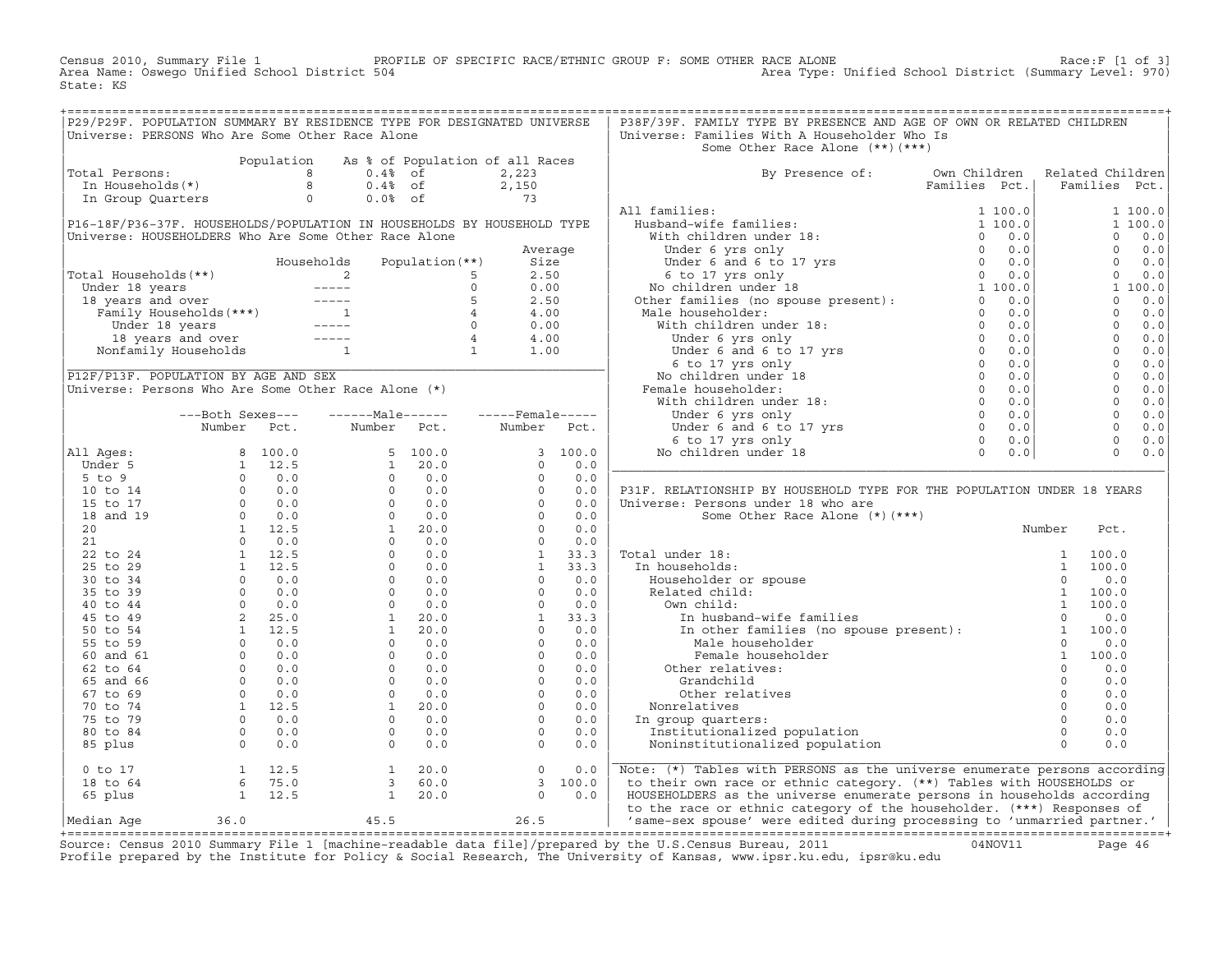Census 2010, Summary File 1 PROFILE OF SPECIFIC RACE/ETHNIC GROUP F: SOME OTHER RACE ALONE RACE OF SPECE:F [2 of 3]<br>Area Name: Oswego Unified School District 504 Area Type: Unified School District (Summary Level: 970) Area Type: Unified School District (Summary Level: 970) State: KS

|                                                                                                                                                                                                                                              |             |                |             |          |                          | PCT14F. PRESENCE OF MULTIGENERATIONAL HOUSEHOLDS                                  |                                                      |                 |                      |
|----------------------------------------------------------------------------------------------------------------------------------------------------------------------------------------------------------------------------------------------|-------------|----------------|-------------|----------|--------------------------|-----------------------------------------------------------------------------------|------------------------------------------------------|-----------------|----------------------|
| P29F/P34F. RELATIONSHIP BY HOUSEHOLD TYPE FOR ALL PERSONS & PERSONS 65+                                                                                                                                                                      |             |                |             |          |                          |                                                                                   |                                                      |                 |                      |
| Universe: Persons Who Are Some Other Race Alone $(*)$ $(***)$                                                                                                                                                                                |             |                |             |          |                          | Universe: Households With A Householder Who Is                                    |                                                      |                 |                      |
|                                                                                                                                                                                                                                              |             |                |             |          |                          | Some Other Race Alone (**)                                                        |                                                      |                 |                      |
|                                                                                                                                                                                                                                              |             | All Ages       |             |          | 65 years and over        |                                                                                   |                                                      | Number Pct.     |                      |
|                                                                                                                                                                                                                                              | Number      | Pct.           |             | Number   | Pct.                     |                                                                                   |                                                      |                 |                      |
|                                                                                                                                                                                                                                              |             |                |             |          |                          | Total:                                                                            |                                                      |                 | 2 100.0              |
| Total:                                                                                                                                                                                                                                       |             | 8 100.0        |             |          | 1 100.0                  | <br>Household has 3 or more generations<br>Household does not have 3+ generations |                                                      | $\Omega$        | 0.0                  |
| In households:                                                                                                                                                                                                                               |             |                |             |          | 1 100.0                  |                                                                                   |                                                      |                 | 2 100.0              |
|                                                                                                                                                                                                                                              |             |                |             |          | 1 100.0                  |                                                                                   |                                                      |                 |                      |
| tal: 8 100.0<br>n households: 8 100.0<br>In family households: 8 100.0<br>Householder: 1 12.5                                                                                                                                                |             |                |             | $\Omega$ | 0.0                      |                                                                                   |                                                      |                 |                      |
| Male                                                                                                                                                                                                                                         | 1           | 12.5           |             | $\Omega$ | 0.0                      |                                                                                   |                                                      |                 |                      |
| Female                                                                                                                                                                                                                                       | $\Omega$    | 0.0            |             | $\circ$  | 0.0                      |                                                                                   |                                                      |                 |                      |
| Spouse                                                                                                                                                                                                                                       | $2^{\circ}$ | 25.0           |             |          | 1 100.0                  | PCT19F. NONRELATIVES BY HOUSEHOLD TYPE (*)(***)                                   |                                                      |                 |                      |
| Parent                                                                                                                                                                                                                                       | $\Omega$    | 0.0            |             | $\cap$   | 0.0                      | Universe: Nonrelatives who are                                                    |                                                      |                 |                      |
| Parent-in-law                                                                                                                                                                                                                                | $\Omega$    | 0.0            |             |          | $\Omega$<br>0.0          | Some Other Race Alone (Total: 0)                                                  |                                                      |                 |                      |
| Child:                                                                                                                                                                                                                                       |             | 3 37.5         |             |          |                          |                                                                                   |                                                      |                 |                      |
| Biological                                                                                                                                                                                                                                   |             | 3, 37.5        |             |          |                          |                                                                                   | In Family                                            | In Nonfamily    |                      |
|                                                                                                                                                                                                                                              | $\Omega$    |                |             |          |                          |                                                                                   |                                                      |                 |                      |
| Adopted                                                                                                                                                                                                                                      |             | 0.0            |             |          |                          |                                                                                   | Households                                           | Households      |                      |
| Step                                                                                                                                                                                                                                         | $\Omega$    | 0.0            |             |          |                          |                                                                                   | Number Pct.                                          | Number Pct.     |                      |
| Grandchild<br>or and the distribution of the distribution of the distribution of the distribution of the distribution of the distribution of the distribution of the distribution of the distribution of the distribution of the distributio |             | $0 \qquad 0.0$ |             |          |                          |                                                                                   |                                                      |                 |                      |
|                                                                                                                                                                                                                                              |             |                |             |          |                          | Nonrelatives:<br>Roomer or boarder                                                | 0 100.0                                              |                 | 0 100.0              |
|                                                                                                                                                                                                                                              |             |                |             |          |                          |                                                                                   |                                                      | $\overline{0}$  | <b>Contract</b>      |
|                                                                                                                                                                                                                                              |             |                |             | $\circ$  | 0.0                      | Housemate or roommate                                                             |                                                      | $\Omega$        | $\ddot{\phantom{a}}$ |
|                                                                                                                                                                                                                                              |             |                |             | $\cap$   | 0.0                      | Unmarried partner                                                                 |                                                      | $\cap$          |                      |
|                                                                                                                                                                                                                                              |             |                |             | $\Omega$ | 0.0                      | Other nonrelatives                                                                |                                                      | $\cap$          |                      |
|                                                                                                                                                                                                                                              |             |                |             | $\Omega$ | 0.0                      |                                                                                   |                                                      |                 |                      |
|                                                                                                                                                                                                                                              |             |                |             | $\Omega$ | 0.0                      |                                                                                   |                                                      |                 |                      |
|                                                                                                                                                                                                                                              |             |                |             | $\circ$  | 0.0                      |                                                                                   |                                                      |                 |                      |
|                                                                                                                                                                                                                                              |             |                |             | $\circ$  | 0.0                      | H17F. HOUSING UNITS BY HOUSEHOLDER'S AGE AND TENURE                               |                                                      |                 |                      |
|                                                                                                                                                                                                                                              |             |                |             | $\Omega$ | 0.0                      | Universe: Occupied Housing Units With A Householder Who Is                        |                                                      |                 |                      |
|                                                                                                                                                                                                                                              |             |                |             | $\Omega$ | 0.0                      | Some Other Race Alone (**)                                                        |                                                      |                 |                      |
|                                                                                                                                                                                                                                              |             |                |             | $\Omega$ | 0.0                      |                                                                                   |                                                      |                 |                      |
|                                                                                                                                                                                                                                              |             |                |             |          | $\Omega$<br>0.0          |                                                                                   |                                                      | Renter Occupied |                      |
|                                                                                                                                                                                                                                              |             |                |             |          | $\overline{0}$<br>0.0    |                                                                                   |                                                      | Number Pct.     |                      |
|                                                                                                                                                                                                                                              |             |                |             |          | $0 \qquad \qquad$<br>0.0 |                                                                                   |                                                      |                 |                      |
|                                                                                                                                                                                                                                              |             |                |             |          |                          | All Ages:                                                                         |                                                      |                 | 2 100.0              |
| (#) For 65 yrs & over, includes children, siblings, etc. not shown separately                                                                                                                                                                |             |                |             |          |                          | 15 to 24                                                                          | $\begin{matrix} 0 & 100.0 \\ 0 & \cdot \end{matrix}$ | $\cap$          | 0.0                  |
|                                                                                                                                                                                                                                              |             |                |             |          |                          | 25 to 34                                                                          | $\begin{array}{ccc} & & 0 & \end{array}$             | $\Omega$        | 0.0                  |
|                                                                                                                                                                                                                                              |             |                |             |          |                          | 35 to 44                                                                          |                                                      | $\Omega$        | 0.0                  |
|                                                                                                                                                                                                                                              |             |                |             |          |                          | 45 to 54                                                                          |                                                      |                 | 2 100.0              |
| P18F. HOUSEHOLD TYPE                                                                                                                                                                                                                         |             |                |             |          |                          | 55 to 59                                                                          |                                                      | $\Omega$        | 0.0                  |
| Universe: Households with a Householder Who is                                                                                                                                                                                               |             |                |             |          |                          | 60 to 64                                                                          |                                                      | $\Omega$        | 0.0                  |
| Some Other Race Alone (**)                                                                                                                                                                                                                   |             |                |             |          |                          | 65 to 74                                                                          | $\begin{matrix} 0 & \cdots & \cdots \end{matrix}$    | $\Omega$        | 0.0                  |
|                                                                                                                                                                                                                                              |             |                | Number Pct. |          |                          | 75 to 84                                                                          | $\Omega$                                             | $\Omega$        | 0.0                  |
|                                                                                                                                                                                                                                              |             |                |             |          |                          |                                                                                   | $\Omega$                                             | $\Omega$        | 0.0                  |
| Total:                                                                                                                                                                                                                                       |             |                |             | 2 100.0  |                          | 85 and over                                                                       |                                                      |                 |                      |
|                                                                                                                                                                                                                                              |             |                |             | 1 50.0   |                          |                                                                                   |                                                      |                 |                      |
| Family households (***) :                                                                                                                                                                                                                    |             |                |             |          |                          |                                                                                   |                                                      |                 |                      |
| Husband-wife families                                                                                                                                                                                                                        |             |                | $0.0$ $0.0$ | 1 50.0   |                          | Note: $(*)$ Tables with PERSONS as the universe enumerate persons                 |                                                      |                 |                      |
| Other families:                                                                                                                                                                                                                              |             |                |             |          |                          | according to their own race or ethnic category. (**) Tables with                  |                                                      |                 |                      |
|                                                                                                                                                                                                                                              |             |                |             |          |                          | HOUSEHOLDS or HOUSEHOLDERS as the universe enumerate persons in                   |                                                      |                 |                      |
|                                                                                                                                                                                                                                              |             |                |             |          |                          | households according to the race or ethnic category of the                        |                                                      |                 |                      |
| Nonfamily households:                                                                                                                                                                                                                        |             |                |             |          |                          | householder. (***) Responses of 'same-sex spouse' were edited                     |                                                      |                 |                      |
| A contract the model of the present<br>Female householder, no husband present<br>Family households:<br>1 50.0<br>1 50.0<br>1 50.0<br>1 50.0<br>1 50.0<br>1 50.0<br>1 50.0<br>1 50.0<br>1 50.0<br>Householder living alone                    |             |                |             |          |                          | during processing to 'unmarried partner.'                                         |                                                      |                 |                      |
| Householder not living alone                                                                                                                                                                                                                 |             |                |             |          |                          |                                                                                   |                                                      |                 |                      |
|                                                                                                                                                                                                                                              |             |                |             |          |                          |                                                                                   |                                                      |                 |                      |
|                                                                                                                                                                                                                                              |             |                |             |          |                          |                                                                                   |                                                      |                 |                      |
|                                                                                                                                                                                                                                              |             |                |             |          |                          |                                                                                   |                                                      |                 |                      |

+===================================================================================================================================================+Source: Census 2010 Summary File 1 [machine−readable data file]/prepared by the U.S.Census Bureau, 2011 04NOV11 Page 47 Profile prepared by the Institute for Policy & Social Research, The University of Kansas, www.ipsr.ku.edu, ipsr@ku.edu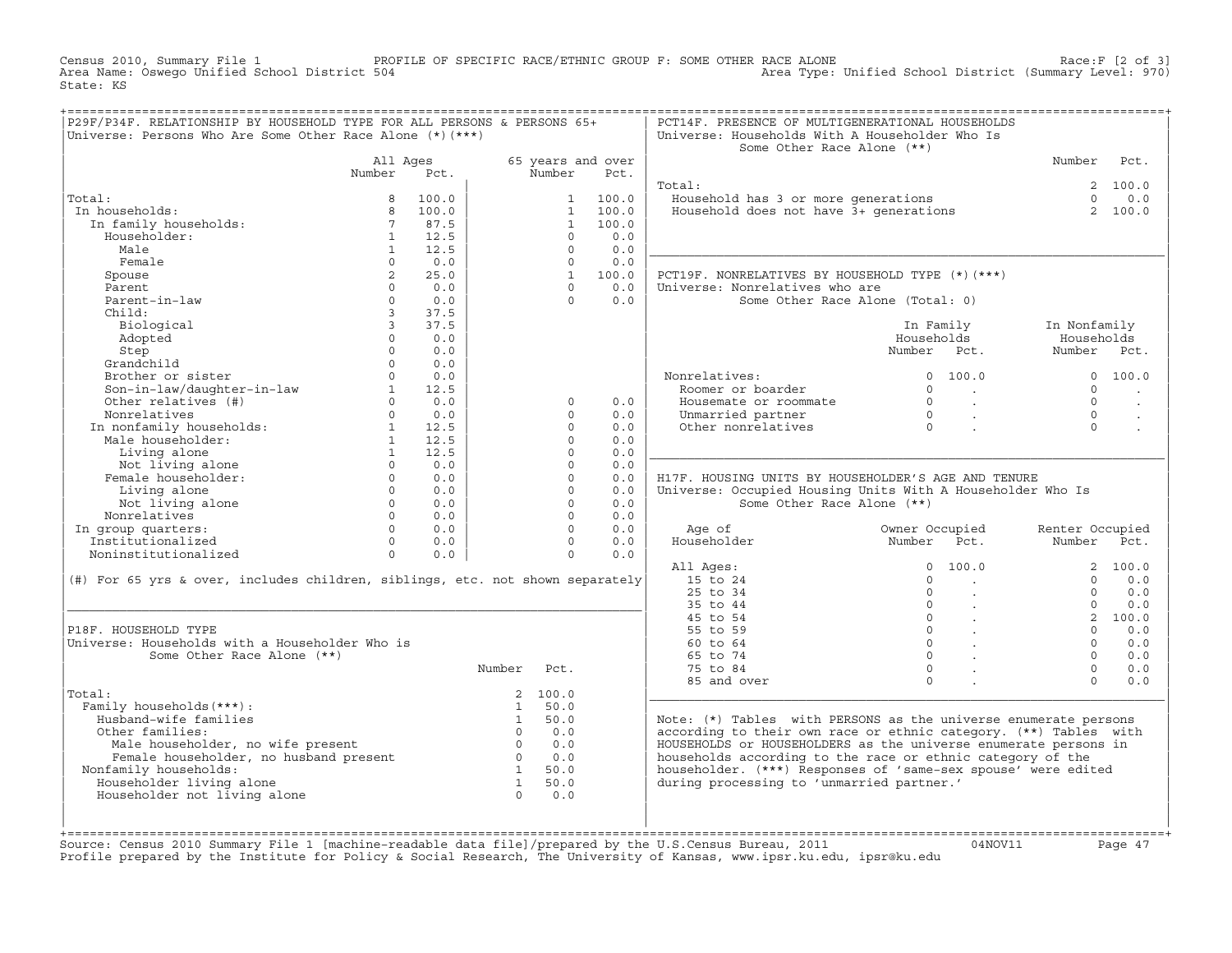Census 2010, Summary File 1 PROFILE OF SPECIFIC RACE/ETHNIC GROUP F: SOME OTHER RACE ALONE RACE OF Race:F [3 of 3]<br>Area Name: Oswego Unified School District 504 area Type: Unified School District (Summary Level: 970) Area Type: Unified School District (Summary Level: 970) State: KS

+===================================================================================================================================================+|P28F/H16F. HOUSEHOLDS (OCCUPIED HOUSING UNITS) BY HOUSEHOLD SIZE BY TYPE AND BY TENURE | |Universe: Households (Occupied Housing Units) With A Householder Who Is Some Other Race Alone (\*\*)(\*\*\*) |

|                             | A11<br>Households | Pct.  | Family<br>Households    | Pct.  | Nonfamily<br>Households | Pct.  | Owner<br>Occupied | Pct. | Renter<br>Occupied | Pct.  |
|-----------------------------|-------------------|-------|-------------------------|-------|-------------------------|-------|-------------------|------|--------------------|-------|
| All household sizes:        |                   | 100.0 |                         | 100.0 |                         | 100.0 |                   |      |                    | 100.0 |
| 1-person households         |                   | 50.0  | (Family always >1 pers) |       |                         | 100.0 |                   |      |                    | 50.0  |
| 2-person households         |                   | 0.0   |                         | 0.0   |                         | 0.0   |                   |      |                    | 0.0   |
| 3-person households         |                   | 0.0   |                         | 0.0   |                         | 0.0   |                   |      |                    | 0.0   |
| 4-person households         |                   | 50.0  |                         | 100.0 |                         | 0.0   | $\Omega$          |      |                    | 50.0  |
| 5-person households         |                   | 0.0   |                         | 0.0   |                         | 0.0   | $\Omega$          |      |                    | 0.0   |
| 6-person households         |                   | 0.0   |                         | 0.0   | $\Omega$                | 0.0   |                   |      |                    | 0.0   |
| 7-or-more person households | 0                 | 0.0   |                         | 0.0   | $\Omega$                | 0.0   |                   |      |                    | 0.0   |

|P16F/P17F/P36F/P37F/H11F/H12F. POPULATION IN HOUSEHOLDS AND AVERAGE HOUSEHOLD SIZE BY TYPE AND BY TENURE | Universe: Population in Households (Occupied Housing Units) With A Householder Who Is Some Other Race Alone (\*\*)

|                                | Total<br>Population | Pct.         | In<br>Families | Pct.                      | In.<br>Nonfamilies | Pct.     | In Owner<br>Occupied | Pct.                      | In Renter<br>Occupied | Pct.                      |  |
|--------------------------------|---------------------|--------------|----------------|---------------------------|--------------------|----------|----------------------|---------------------------|-----------------------|---------------------------|--|
| Total population in households |                     | 5, 100.0     | 4              | 80.0                      |                    | 20.0     |                      | 0.0                       |                       | 5, 100.0                  |  |
| Under 18 years                 | $\Omega$            | 100.0        |                |                           |                    |          |                      |                           |                       |                           |  |
| 18 years and over              |                     | 5, 100.0     | 4              | 80.0                      |                    |          |                      |                           |                       |                           |  |
| Average Household Size         | 2.50                | $------$     | 4.00           | $------$                  | 1.00               | $------$ | 0. Q Q               | $\qquad \qquad - - - - -$ | 2.50                  | $\qquad \qquad - - - - -$ |  |
| Under 18 years                 | 0.00                | $------$     | 0.00           | $------$                  |                    |          |                      |                           |                       |                           |  |
| 18 years and over              |                     | $2.50$ ----- | 4.00           | $\qquad \qquad - - - - -$ |                    |          |                      | $- - - - -$               |                       | $- - - - -$               |  |
|                                |                     |              |                |                           |                    |          |                      |                           |                       |                           |  |

Note: Family household numbers include nonrelatives living with families.

| | PCT20/PCT22F. GROUP OUARTERS POPULATION BY SEX BY AGE BY GROUP OUARTERS TYPE Universe: Population in group quarters for persons who are Some Other Race Alone (\*)

|                                               |        |       |       | Pct. of<br>All |      | Pct. of<br>Total |        | Pct. of<br>Total |
|-----------------------------------------------|--------|-------|-------|----------------|------|------------------|--------|------------------|
|                                               | Number | Pct.  | Total | Ages           | Male | $18+$            | Female | $18+$            |
| All types of group quarters:                  | 0      | 100.0 |       |                |      |                  |        |                  |
| Institutionalized population:                 |        |       |       |                |      |                  |        |                  |
| Correctional facilities for adults            |        |       |       |                |      |                  |        |                  |
| Juvenile facilities                           |        |       |       |                |      |                  |        |                  |
| Nursing facilities/skilled-nursing facilities |        |       |       |                |      |                  |        |                  |
| Other institutional facilities                |        |       |       |                |      |                  |        |                  |
| Noninstitutionalized population:              |        |       |       |                |      |                  |        |                  |
| College/university student housing            |        |       |       |                |      |                  |        |                  |
| Military quarters                             |        |       |       |                |      |                  |        |                  |
| Other noninstitutional facilities             |        |       |       |                |      |                  |        |                  |

|\_\_\_\_\_\_\_\_\_\_\_\_\_\_\_\_\_\_\_\_\_\_\_\_\_\_\_\_\_\_\_\_\_\_\_\_\_\_\_\_\_\_\_\_\_\_\_\_\_\_\_\_\_\_\_\_\_\_\_\_\_\_\_\_\_\_\_\_\_\_\_\_\_\_\_\_\_\_\_\_\_\_\_\_\_\_\_\_\_\_\_\_\_\_\_\_\_\_\_\_\_\_\_\_\_\_\_\_\_\_\_\_\_\_\_\_\_\_\_\_\_\_\_\_\_\_\_\_\_\_\_\_\_\_\_\_\_\_\_\_\_\_\_\_\_\_\_|

| |

or HOUSEHOLDERS as the universe enumerate persons in households according to the race or ethnic category of the householder. | (\*\*\*) Same−sex couple households are included in the family households category if there is at least one additional person | | related to householder by birth or adoption. Same−sex couple households with no relatives of the householder present are tabulated | | in nonfamily households. Responses of 'same−sex spouse' were edited during processing to 'unmarried partner.' |

+===================================================================================================================================================+ Source: Census 2010 Summary File 1 [machine−readable data file]/prepared by the U.S.Census Bureau, 2011 04NOV11 Page 48 Profile prepared by the Institute for Policy & Social Research, The University of Kansas, www.ipsr.ku.edu, ipsr@ku.edu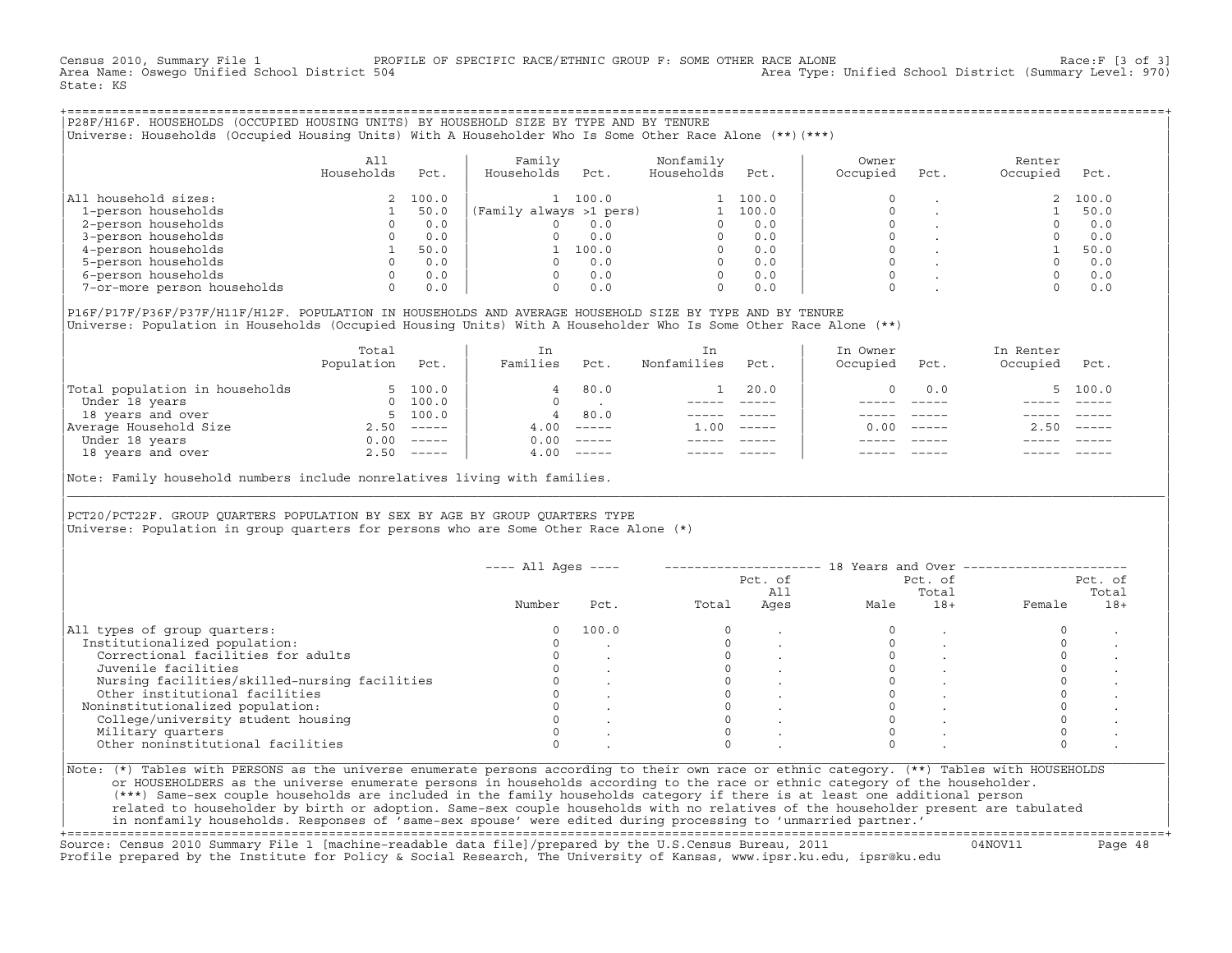Census 2010, Summary File 1 PROFILE OF SPECIFIC RACE/ETHNIC GROUP G: TWO OR MORE RACES Race:G [1 of 3]<br>Area Type: Unified School District (Summary Level: 970) Area Type: Unified School District (Summary Level: 970 Area Type: Unified School District (Summary Level: 970) State: KS

| Universe: Families With A Householder Who Is<br>Universe: PERSONS Who Are Two or More Races<br>Two or More Races (**) (***)<br>Two or More Races (**)(***)<br>By Presence of: Own Children Related Children<br>Families Pct.   Families Pct.<br>Population As % of Population of all Races<br>Total Persons: 72 3.2% of 2,223<br>In Households(*) 67 3.1% of 2,150<br>In Group Quarters 5 6.8% of 73<br>$\begin{bmatrix} \mathbf{1}_{11} & \mathbf{2}_{12} & \mathbf{2}_{13} & \mathbf{2}_{14} & \mathbf{2}_{15} & \mathbf{2}_{16} & \mathbf{2}_{17} & \mathbf{2}_{18} & \mathbf{2}_{18} & \mathbf{2}_{19} & \mathbf{2}_{10} & \mathbf{2}_{11} & \mathbf{2}_{12} & \mathbf{2}_{13} & \mathbf{2}_{14} & \mathbf{2}_{15} & \mathbf{2}_{16} & \mathbf{2}_{17} & \mathbf{2}_{18} & \mathbf{2}_{18} & \mathbf{2}_{18} & \mathbf{$<br>0 to 17 and 18 to 64 and 18 to 64 and 18 to 64 and 18 to 64 and 18 to 64 and 18 to 64 and 18 to 64 and 18 to 64 and 18 to 64 and 18 to 64 and 12 38.7 and 13 31.7 and 13 31.7 and 13 31.7 by their own race or ethnic category | P29/P29G. POPULATION SUMMARY BY RESIDENCE TYPE FOR DESIGNATED UNIVERSE |  |  |  | P38G/39G. FAMILY TYPE BY PRESENCE AND AGE OF OWN OR RELATED CHILDREN |  |  |
|----------------------------------------------------------------------------------------------------------------------------------------------------------------------------------------------------------------------------------------------------------------------------------------------------------------------------------------------------------------------------------------------------------------------------------------------------------------------------------------------------------------------------------------------------------------------------------------------------------------------------------------------------------------------------------------------------------------------------------------------------------------------------------------------------------------------------------------------------------------------------------------------------------------------------------------------------------------------------------------------------------------------------------------------------------------|------------------------------------------------------------------------|--|--|--|----------------------------------------------------------------------|--|--|
|                                                                                                                                                                                                                                                                                                                                                                                                                                                                                                                                                                                                                                                                                                                                                                                                                                                                                                                                                                                                                                                                |                                                                        |  |  |  |                                                                      |  |  |
|                                                                                                                                                                                                                                                                                                                                                                                                                                                                                                                                                                                                                                                                                                                                                                                                                                                                                                                                                                                                                                                                |                                                                        |  |  |  |                                                                      |  |  |
|                                                                                                                                                                                                                                                                                                                                                                                                                                                                                                                                                                                                                                                                                                                                                                                                                                                                                                                                                                                                                                                                |                                                                        |  |  |  |                                                                      |  |  |
|                                                                                                                                                                                                                                                                                                                                                                                                                                                                                                                                                                                                                                                                                                                                                                                                                                                                                                                                                                                                                                                                |                                                                        |  |  |  |                                                                      |  |  |
|                                                                                                                                                                                                                                                                                                                                                                                                                                                                                                                                                                                                                                                                                                                                                                                                                                                                                                                                                                                                                                                                |                                                                        |  |  |  |                                                                      |  |  |
|                                                                                                                                                                                                                                                                                                                                                                                                                                                                                                                                                                                                                                                                                                                                                                                                                                                                                                                                                                                                                                                                |                                                                        |  |  |  |                                                                      |  |  |
|                                                                                                                                                                                                                                                                                                                                                                                                                                                                                                                                                                                                                                                                                                                                                                                                                                                                                                                                                                                                                                                                |                                                                        |  |  |  |                                                                      |  |  |
|                                                                                                                                                                                                                                                                                                                                                                                                                                                                                                                                                                                                                                                                                                                                                                                                                                                                                                                                                                                                                                                                |                                                                        |  |  |  |                                                                      |  |  |
|                                                                                                                                                                                                                                                                                                                                                                                                                                                                                                                                                                                                                                                                                                                                                                                                                                                                                                                                                                                                                                                                |                                                                        |  |  |  |                                                                      |  |  |
|                                                                                                                                                                                                                                                                                                                                                                                                                                                                                                                                                                                                                                                                                                                                                                                                                                                                                                                                                                                                                                                                |                                                                        |  |  |  |                                                                      |  |  |
|                                                                                                                                                                                                                                                                                                                                                                                                                                                                                                                                                                                                                                                                                                                                                                                                                                                                                                                                                                                                                                                                |                                                                        |  |  |  |                                                                      |  |  |
|                                                                                                                                                                                                                                                                                                                                                                                                                                                                                                                                                                                                                                                                                                                                                                                                                                                                                                                                                                                                                                                                |                                                                        |  |  |  |                                                                      |  |  |
|                                                                                                                                                                                                                                                                                                                                                                                                                                                                                                                                                                                                                                                                                                                                                                                                                                                                                                                                                                                                                                                                |                                                                        |  |  |  |                                                                      |  |  |
|                                                                                                                                                                                                                                                                                                                                                                                                                                                                                                                                                                                                                                                                                                                                                                                                                                                                                                                                                                                                                                                                |                                                                        |  |  |  |                                                                      |  |  |
|                                                                                                                                                                                                                                                                                                                                                                                                                                                                                                                                                                                                                                                                                                                                                                                                                                                                                                                                                                                                                                                                |                                                                        |  |  |  |                                                                      |  |  |
|                                                                                                                                                                                                                                                                                                                                                                                                                                                                                                                                                                                                                                                                                                                                                                                                                                                                                                                                                                                                                                                                |                                                                        |  |  |  |                                                                      |  |  |
|                                                                                                                                                                                                                                                                                                                                                                                                                                                                                                                                                                                                                                                                                                                                                                                                                                                                                                                                                                                                                                                                |                                                                        |  |  |  |                                                                      |  |  |
|                                                                                                                                                                                                                                                                                                                                                                                                                                                                                                                                                                                                                                                                                                                                                                                                                                                                                                                                                                                                                                                                |                                                                        |  |  |  |                                                                      |  |  |
|                                                                                                                                                                                                                                                                                                                                                                                                                                                                                                                                                                                                                                                                                                                                                                                                                                                                                                                                                                                                                                                                |                                                                        |  |  |  |                                                                      |  |  |
|                                                                                                                                                                                                                                                                                                                                                                                                                                                                                                                                                                                                                                                                                                                                                                                                                                                                                                                                                                                                                                                                |                                                                        |  |  |  |                                                                      |  |  |
|                                                                                                                                                                                                                                                                                                                                                                                                                                                                                                                                                                                                                                                                                                                                                                                                                                                                                                                                                                                                                                                                |                                                                        |  |  |  |                                                                      |  |  |
|                                                                                                                                                                                                                                                                                                                                                                                                                                                                                                                                                                                                                                                                                                                                                                                                                                                                                                                                                                                                                                                                |                                                                        |  |  |  |                                                                      |  |  |
|                                                                                                                                                                                                                                                                                                                                                                                                                                                                                                                                                                                                                                                                                                                                                                                                                                                                                                                                                                                                                                                                |                                                                        |  |  |  |                                                                      |  |  |
|                                                                                                                                                                                                                                                                                                                                                                                                                                                                                                                                                                                                                                                                                                                                                                                                                                                                                                                                                                                                                                                                |                                                                        |  |  |  |                                                                      |  |  |
|                                                                                                                                                                                                                                                                                                                                                                                                                                                                                                                                                                                                                                                                                                                                                                                                                                                                                                                                                                                                                                                                |                                                                        |  |  |  |                                                                      |  |  |
|                                                                                                                                                                                                                                                                                                                                                                                                                                                                                                                                                                                                                                                                                                                                                                                                                                                                                                                                                                                                                                                                |                                                                        |  |  |  |                                                                      |  |  |
|                                                                                                                                                                                                                                                                                                                                                                                                                                                                                                                                                                                                                                                                                                                                                                                                                                                                                                                                                                                                                                                                |                                                                        |  |  |  |                                                                      |  |  |
|                                                                                                                                                                                                                                                                                                                                                                                                                                                                                                                                                                                                                                                                                                                                                                                                                                                                                                                                                                                                                                                                |                                                                        |  |  |  |                                                                      |  |  |
|                                                                                                                                                                                                                                                                                                                                                                                                                                                                                                                                                                                                                                                                                                                                                                                                                                                                                                                                                                                                                                                                |                                                                        |  |  |  |                                                                      |  |  |
|                                                                                                                                                                                                                                                                                                                                                                                                                                                                                                                                                                                                                                                                                                                                                                                                                                                                                                                                                                                                                                                                |                                                                        |  |  |  |                                                                      |  |  |
|                                                                                                                                                                                                                                                                                                                                                                                                                                                                                                                                                                                                                                                                                                                                                                                                                                                                                                                                                                                                                                                                |                                                                        |  |  |  |                                                                      |  |  |
|                                                                                                                                                                                                                                                                                                                                                                                                                                                                                                                                                                                                                                                                                                                                                                                                                                                                                                                                                                                                                                                                |                                                                        |  |  |  |                                                                      |  |  |
|                                                                                                                                                                                                                                                                                                                                                                                                                                                                                                                                                                                                                                                                                                                                                                                                                                                                                                                                                                                                                                                                |                                                                        |  |  |  |                                                                      |  |  |
|                                                                                                                                                                                                                                                                                                                                                                                                                                                                                                                                                                                                                                                                                                                                                                                                                                                                                                                                                                                                                                                                |                                                                        |  |  |  |                                                                      |  |  |
|                                                                                                                                                                                                                                                                                                                                                                                                                                                                                                                                                                                                                                                                                                                                                                                                                                                                                                                                                                                                                                                                |                                                                        |  |  |  |                                                                      |  |  |
|                                                                                                                                                                                                                                                                                                                                                                                                                                                                                                                                                                                                                                                                                                                                                                                                                                                                                                                                                                                                                                                                |                                                                        |  |  |  |                                                                      |  |  |
|                                                                                                                                                                                                                                                                                                                                                                                                                                                                                                                                                                                                                                                                                                                                                                                                                                                                                                                                                                                                                                                                |                                                                        |  |  |  |                                                                      |  |  |
|                                                                                                                                                                                                                                                                                                                                                                                                                                                                                                                                                                                                                                                                                                                                                                                                                                                                                                                                                                                                                                                                |                                                                        |  |  |  |                                                                      |  |  |
|                                                                                                                                                                                                                                                                                                                                                                                                                                                                                                                                                                                                                                                                                                                                                                                                                                                                                                                                                                                                                                                                |                                                                        |  |  |  |                                                                      |  |  |
|                                                                                                                                                                                                                                                                                                                                                                                                                                                                                                                                                                                                                                                                                                                                                                                                                                                                                                                                                                                                                                                                |                                                                        |  |  |  |                                                                      |  |  |
|                                                                                                                                                                                                                                                                                                                                                                                                                                                                                                                                                                                                                                                                                                                                                                                                                                                                                                                                                                                                                                                                |                                                                        |  |  |  |                                                                      |  |  |
|                                                                                                                                                                                                                                                                                                                                                                                                                                                                                                                                                                                                                                                                                                                                                                                                                                                                                                                                                                                                                                                                |                                                                        |  |  |  |                                                                      |  |  |
|                                                                                                                                                                                                                                                                                                                                                                                                                                                                                                                                                                                                                                                                                                                                                                                                                                                                                                                                                                                                                                                                |                                                                        |  |  |  |                                                                      |  |  |
|                                                                                                                                                                                                                                                                                                                                                                                                                                                                                                                                                                                                                                                                                                                                                                                                                                                                                                                                                                                                                                                                |                                                                        |  |  |  |                                                                      |  |  |
|                                                                                                                                                                                                                                                                                                                                                                                                                                                                                                                                                                                                                                                                                                                                                                                                                                                                                                                                                                                                                                                                |                                                                        |  |  |  |                                                                      |  |  |
|                                                                                                                                                                                                                                                                                                                                                                                                                                                                                                                                                                                                                                                                                                                                                                                                                                                                                                                                                                                                                                                                |                                                                        |  |  |  |                                                                      |  |  |
|                                                                                                                                                                                                                                                                                                                                                                                                                                                                                                                                                                                                                                                                                                                                                                                                                                                                                                                                                                                                                                                                |                                                                        |  |  |  |                                                                      |  |  |
|                                                                                                                                                                                                                                                                                                                                                                                                                                                                                                                                                                                                                                                                                                                                                                                                                                                                                                                                                                                                                                                                |                                                                        |  |  |  |                                                                      |  |  |
|                                                                                                                                                                                                                                                                                                                                                                                                                                                                                                                                                                                                                                                                                                                                                                                                                                                                                                                                                                                                                                                                |                                                                        |  |  |  |                                                                      |  |  |
|                                                                                                                                                                                                                                                                                                                                                                                                                                                                                                                                                                                                                                                                                                                                                                                                                                                                                                                                                                                                                                                                |                                                                        |  |  |  |                                                                      |  |  |
|                                                                                                                                                                                                                                                                                                                                                                                                                                                                                                                                                                                                                                                                                                                                                                                                                                                                                                                                                                                                                                                                |                                                                        |  |  |  |                                                                      |  |  |
|                                                                                                                                                                                                                                                                                                                                                                                                                                                                                                                                                                                                                                                                                                                                                                                                                                                                                                                                                                                                                                                                |                                                                        |  |  |  |                                                                      |  |  |

+===================================================================================================================================================+Source: Census 2010 Summary File 1 [machine−readable data file]/prepared by the U.S.Census Bureau, 2011 04NOV11 Page 49 Profile prepared by the Institute for Policy & Social Research, The University of Kansas, www.ipsr.ku.edu, ipsr@ku.edu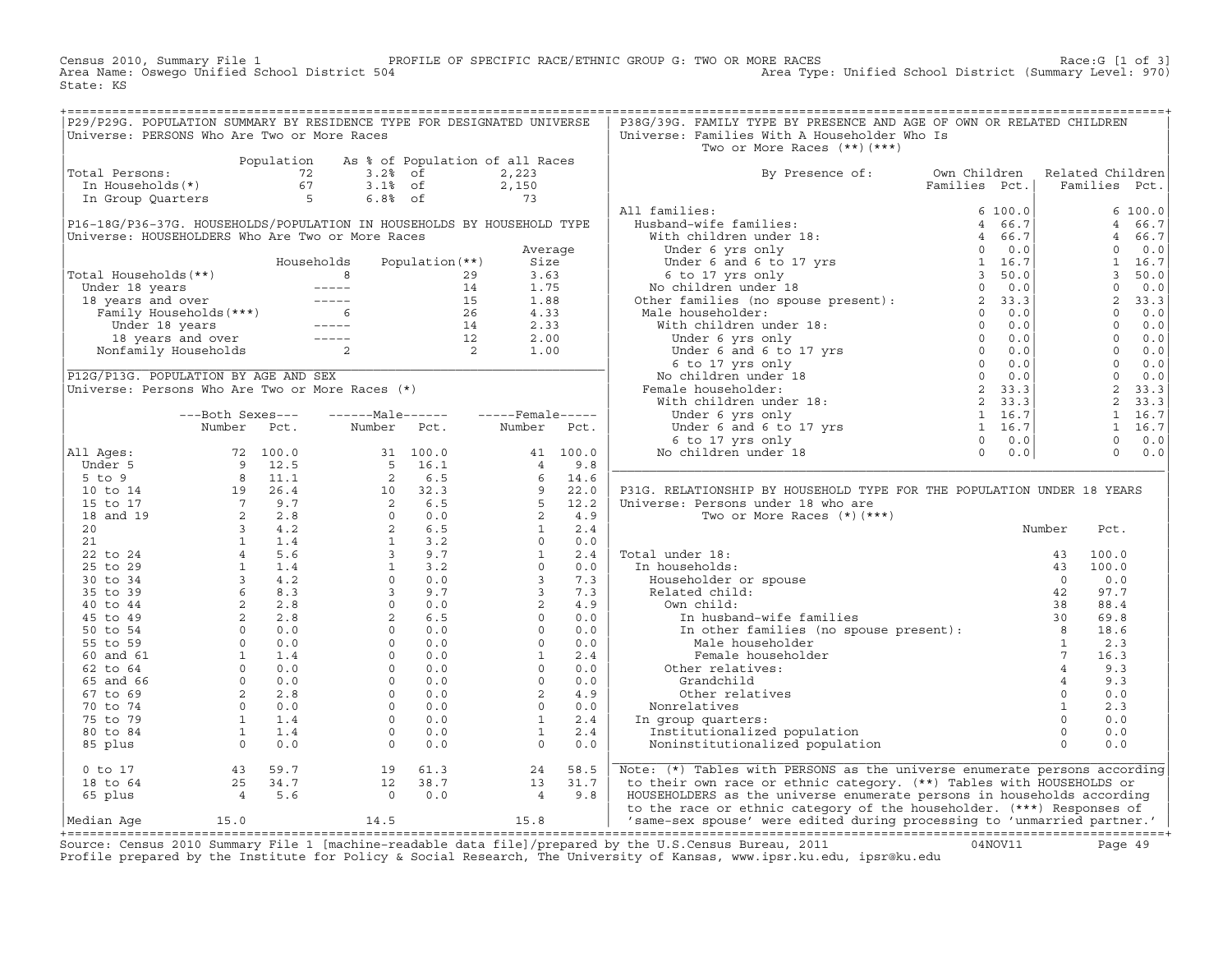Census 2010, Summary File 1 PROFILE OF SPECIFIC RACE/ETHNIC GROUP G: TWO OR MORE RACES Race:G [2 of 3]<br>Area Name: Oswego Unified School District 504 Area Type: Unified School District (Summary Level: 970) Area Type: Unified School District (Summary Level: 970) State: KS

| P29G/P34G. RELATIONSHIP BY HOUSEHOLD TYPE FOR ALL PERSONS & PERSONS 65+                                                                                                                                                                                                    |                 |          |             |                   |                                                                | PCT14G. PRESENCE OF MULTIGENERATIONAL HOUSEHOLDS                                                                                                                               |                                                                                                                                                                                                                                                                                                                            |                 |                 |
|----------------------------------------------------------------------------------------------------------------------------------------------------------------------------------------------------------------------------------------------------------------------------|-----------------|----------|-------------|-------------------|----------------------------------------------------------------|--------------------------------------------------------------------------------------------------------------------------------------------------------------------------------|----------------------------------------------------------------------------------------------------------------------------------------------------------------------------------------------------------------------------------------------------------------------------------------------------------------------------|-----------------|-----------------|
| Universe: Persons Who Are Two or More Races (*) (***)                                                                                                                                                                                                                      |                 |          |             |                   |                                                                | Universe: Households With A Householder Who Is                                                                                                                                 |                                                                                                                                                                                                                                                                                                                            |                 |                 |
|                                                                                                                                                                                                                                                                            |                 |          |             |                   |                                                                | Two or More Races (**)                                                                                                                                                         |                                                                                                                                                                                                                                                                                                                            |                 |                 |
|                                                                                                                                                                                                                                                                            |                 | All Ages |             |                   | 65 years and over                                              |                                                                                                                                                                                |                                                                                                                                                                                                                                                                                                                            | Number Pct.     |                 |
|                                                                                                                                                                                                                                                                            | Number Pct.     |          |             | Number            | Pct.                                                           |                                                                                                                                                                                |                                                                                                                                                                                                                                                                                                                            |                 |                 |
|                                                                                                                                                                                                                                                                            |                 |          |             |                   |                                                                | Total:                                                                                                                                                                         |                                                                                                                                                                                                                                                                                                                            |                 | 8 100.0         |
| Total:                                                                                                                                                                                                                                                                     |                 | 72 100.0 |             |                   | 4 100.0                                                        | <br>Household has 3 or more generations<br>Household does not have 3+ generations                                                                                              |                                                                                                                                                                                                                                                                                                                            |                 | $\Omega$<br>0.0 |
| In households:                                                                                                                                                                                                                                                             |                 |          |             |                   | 3, 75.0                                                        |                                                                                                                                                                                |                                                                                                                                                                                                                                                                                                                            |                 | 8 100.0         |
|                                                                                                                                                                                                                                                                            |                 |          |             | 2                 | 50.0                                                           |                                                                                                                                                                                |                                                                                                                                                                                                                                                                                                                            |                 |                 |
| call<br>1 households:<br>1 family households:<br>6 8.3<br>6 8.3                                                                                                                                                                                                            |                 |          |             | $\Omega$          | 0.0                                                            |                                                                                                                                                                                |                                                                                                                                                                                                                                                                                                                            |                 |                 |
| Male                                                                                                                                                                                                                                                                       |                 | 2 2.8    |             | $\Omega$          | 0.0                                                            |                                                                                                                                                                                |                                                                                                                                                                                                                                                                                                                            |                 |                 |
|                                                                                                                                                                                                                                                                            |                 |          |             |                   |                                                                |                                                                                                                                                                                |                                                                                                                                                                                                                                                                                                                            |                 |                 |
| Female                                                                                                                                                                                                                                                                     |                 | 4 5.6    |             | $0 \qquad \qquad$ | 0.0                                                            |                                                                                                                                                                                |                                                                                                                                                                                                                                                                                                                            |                 |                 |
| Spouse                                                                                                                                                                                                                                                                     |                 | 9 12.5   |             |                   | $\begin{bmatrix} 2 & 50.0 \\ 0 & 0.0 \\ 0 & 0.0 \end{bmatrix}$ | PCT19G. NONRELATIVES BY HOUSEHOLD TYPE (*) (***)                                                                                                                               |                                                                                                                                                                                                                                                                                                                            |                 |                 |
| Parent                                                                                                                                                                                                                                                                     | $\Omega$        | 0.0      |             |                   |                                                                | Universe: Nonrelatives who are                                                                                                                                                 |                                                                                                                                                                                                                                                                                                                            |                 |                 |
| Parent-in-law                                                                                                                                                                                                                                                              | $\overline{0}$  | 0.0      |             |                   |                                                                | Two or More Races (Total: 4)                                                                                                                                                   |                                                                                                                                                                                                                                                                                                                            |                 |                 |
| Child:                                                                                                                                                                                                                                                                     | $\frac{40}{25}$ | 55.6     |             |                   |                                                                |                                                                                                                                                                                |                                                                                                                                                                                                                                                                                                                            |                 |                 |
| Biological                                                                                                                                                                                                                                                                 | 36              | 50.0     |             |                   |                                                                |                                                                                                                                                                                | In Family 1n Nonfamily                                                                                                                                                                                                                                                                                                     |                 |                 |
| Adopted                                                                                                                                                                                                                                                                    |                 | 3 4.2    |             |                   |                                                                |                                                                                                                                                                                | Households                                                                                                                                                                                                                                                                                                                 | Households      |                 |
|                                                                                                                                                                                                                                                                            |                 |          |             |                   |                                                                |                                                                                                                                                                                | Number Pct.                                                                                                                                                                                                                                                                                                                | Number Pct.     |                 |
| Step<br>Step<br>Grandchild<br>Brother or sister<br>Son-in-law<br>den relatives (#)<br>other relatives (#)<br>3<br>$4.2$                                                                                                                                                    |                 |          |             |                   |                                                                |                                                                                                                                                                                |                                                                                                                                                                                                                                                                                                                            |                 |                 |
|                                                                                                                                                                                                                                                                            |                 |          |             |                   |                                                                | Nonrelatives: 3 100.0 1 100.0<br>Roomer or boarder 0 0 0.0 0 0.0<br>Housemate or roommate 0 0 0.0 0 0.0<br>Unmarried partner 2 66.7 1 100.0<br>Other nonrelatives 1 33.3 0 0.0 |                                                                                                                                                                                                                                                                                                                            |                 |                 |
|                                                                                                                                                                                                                                                                            |                 |          |             |                   |                                                                |                                                                                                                                                                                |                                                                                                                                                                                                                                                                                                                            |                 |                 |
|                                                                                                                                                                                                                                                                            |                 |          |             | $\Omega$          | 0.0                                                            |                                                                                                                                                                                |                                                                                                                                                                                                                                                                                                                            |                 |                 |
|                                                                                                                                                                                                                                                                            |                 |          |             | $\Omega$          |                                                                |                                                                                                                                                                                |                                                                                                                                                                                                                                                                                                                            |                 |                 |
|                                                                                                                                                                                                                                                                            |                 |          |             |                   | 0.0                                                            |                                                                                                                                                                                |                                                                                                                                                                                                                                                                                                                            |                 |                 |
|                                                                                                                                                                                                                                                                            |                 |          |             | $\mathbf{1}$      | 25.0                                                           |                                                                                                                                                                                |                                                                                                                                                                                                                                                                                                                            |                 |                 |
|                                                                                                                                                                                                                                                                            |                 |          |             |                   |                                                                |                                                                                                                                                                                |                                                                                                                                                                                                                                                                                                                            |                 |                 |
| under relatives (#) 0 0.0<br>Monrelatives 3 4.2<br>In nonfamily households: 3 4.2<br>Male householder: 0 0.0<br>living alone 0 0.0<br>Not living alone 0 0.0<br>Female householder: 2 2.8<br>Living alone 2 2.8<br>Living alone 2 2.8<br>Monrela                           |                 |          |             |                   |                                                                |                                                                                                                                                                                |                                                                                                                                                                                                                                                                                                                            |                 |                 |
|                                                                                                                                                                                                                                                                            |                 |          |             |                   |                                                                |                                                                                                                                                                                |                                                                                                                                                                                                                                                                                                                            |                 |                 |
|                                                                                                                                                                                                                                                                            |                 |          |             |                   |                                                                | H17G. HOUSING UNITS BY HOUSEHOLDER'S AGE AND TENURE                                                                                                                            |                                                                                                                                                                                                                                                                                                                            |                 |                 |
|                                                                                                                                                                                                                                                                            |                 |          |             |                   |                                                                | Universe: Occupied Housing Units With A Householder Who Is                                                                                                                     |                                                                                                                                                                                                                                                                                                                            |                 |                 |
|                                                                                                                                                                                                                                                                            |                 |          |             |                   |                                                                | Two or More Races (**)                                                                                                                                                         |                                                                                                                                                                                                                                                                                                                            |                 |                 |
|                                                                                                                                                                                                                                                                            |                 |          |             |                   |                                                                |                                                                                                                                                                                |                                                                                                                                                                                                                                                                                                                            |                 |                 |
|                                                                                                                                                                                                                                                                            |                 |          |             |                   |                                                                |                                                                                                                                                                                |                                                                                                                                                                                                                                                                                                                            | Renter Occupied |                 |
|                                                                                                                                                                                                                                                                            |                 |          |             |                   | $\begin{bmatrix} 1 & 25.0 \\ 1 & 25.0 \end{bmatrix}$           |                                                                                                                                                                                |                                                                                                                                                                                                                                                                                                                            | Number Pct.     |                 |
|                                                                                                                                                                                                                                                                            |                 |          |             |                   | $0 \qquad 0.0$                                                 |                                                                                                                                                                                |                                                                                                                                                                                                                                                                                                                            |                 |                 |
|                                                                                                                                                                                                                                                                            |                 |          |             |                   |                                                                | All Ages:                                                                                                                                                                      |                                                                                                                                                                                                                                                                                                                            |                 |                 |
|                                                                                                                                                                                                                                                                            |                 |          |             |                   |                                                                | 15 to 24                                                                                                                                                                       |                                                                                                                                                                                                                                                                                                                            |                 |                 |
| (#) For 65 yrs & over, includes children, siblings, etc. not shown separately                                                                                                                                                                                              |                 |          |             |                   |                                                                | 25 to 34                                                                                                                                                                       |                                                                                                                                                                                                                                                                                                                            |                 |                 |
|                                                                                                                                                                                                                                                                            |                 |          |             |                   |                                                                |                                                                                                                                                                                |                                                                                                                                                                                                                                                                                                                            |                 |                 |
|                                                                                                                                                                                                                                                                            |                 |          |             |                   |                                                                | 35 to 44                                                                                                                                                                       |                                                                                                                                                                                                                                                                                                                            |                 |                 |
|                                                                                                                                                                                                                                                                            |                 |          |             |                   |                                                                | 45 to 54                                                                                                                                                                       | $\begin{array}{cccccc} 3 & 100.0 & & & & & & 5 & 100.0 \\ 0 & 0.0 & & & & 1 & 20.0 \\ 1 & 33.3 & & & 1 & 20.0 \\ 1 & 33.3 & & & 0 & 0.0 \\ 0 & 0.0 & & & 2 & 40.0 \\ 0 & 0.0 & & & 0 & 0.0 \\ 0 & 0.0 & & & 1 & 20.0 \\ 1 & 33.3 & & & 0 & 0.0 \\ 0 & 0.0 & & & 0 & 0.0 \\ 0 & 0.0 & & & 0 & 0.0 \\ 0 & 0.0 & & & 0 & 0.0$ |                 |                 |
| P18G. HOUSEHOLD TYPE                                                                                                                                                                                                                                                       |                 |          |             |                   |                                                                | 55 to 59                                                                                                                                                                       |                                                                                                                                                                                                                                                                                                                            |                 |                 |
| Universe: Households with a Householder Who is                                                                                                                                                                                                                             |                 |          |             |                   |                                                                | 60 to 64                                                                                                                                                                       |                                                                                                                                                                                                                                                                                                                            |                 |                 |
| Two or More Races (**)                                                                                                                                                                                                                                                     |                 |          |             |                   |                                                                | 65 to 74                                                                                                                                                                       |                                                                                                                                                                                                                                                                                                                            |                 |                 |
|                                                                                                                                                                                                                                                                            |                 |          | Number Pct. |                   |                                                                | 75 to 84                                                                                                                                                                       |                                                                                                                                                                                                                                                                                                                            |                 |                 |
|                                                                                                                                                                                                                                                                            |                 |          |             |                   |                                                                | 85 and over                                                                                                                                                                    |                                                                                                                                                                                                                                                                                                                            |                 |                 |
| Total:                                                                                                                                                                                                                                                                     |                 |          |             | 8 100.0           |                                                                |                                                                                                                                                                                |                                                                                                                                                                                                                                                                                                                            |                 |                 |
| Family households (***) :                                                                                                                                                                                                                                                  |                 |          |             | 6 75.0            |                                                                |                                                                                                                                                                                |                                                                                                                                                                                                                                                                                                                            |                 |                 |
| Husband-wife families                                                                                                                                                                                                                                                      |                 |          |             |                   |                                                                | Note: $(*)$ Tables with PERSONS as the universe enumerate persons                                                                                                              |                                                                                                                                                                                                                                                                                                                            |                 |                 |
| Other families:                                                                                                                                                                                                                                                            |                 |          |             |                   |                                                                | according to their own race or ethnic category. (**) Tables with                                                                                                               |                                                                                                                                                                                                                                                                                                                            |                 |                 |
|                                                                                                                                                                                                                                                                            |                 |          |             |                   |                                                                | HOUSEHOLDS or HOUSEHOLDERS as the universe enumerate persons in                                                                                                                |                                                                                                                                                                                                                                                                                                                            |                 |                 |
|                                                                                                                                                                                                                                                                            |                 |          |             |                   |                                                                | households according to the race or ethnic category of the                                                                                                                     |                                                                                                                                                                                                                                                                                                                            |                 |                 |
|                                                                                                                                                                                                                                                                            |                 |          |             |                   |                                                                | householder. (***) Responses of 'same-sex spouse' were edited                                                                                                                  |                                                                                                                                                                                                                                                                                                                            |                 |                 |
| Nonfamily households:                                                                                                                                                                                                                                                      |                 |          |             |                   |                                                                |                                                                                                                                                                                |                                                                                                                                                                                                                                                                                                                            |                 |                 |
| 17 november 10 started the started of the started of the families<br>ther families:<br>Male householder, no wife present<br>Female householder, no husband present<br>family households:<br>2 25.0<br>ouseholder living alone<br>2 25.0<br>ous<br>Householder living alone |                 |          |             |                   |                                                                | during processing to 'unmarried partner.'                                                                                                                                      |                                                                                                                                                                                                                                                                                                                            |                 |                 |
| Householder not living alone                                                                                                                                                                                                                                               |                 |          |             |                   |                                                                |                                                                                                                                                                                |                                                                                                                                                                                                                                                                                                                            |                 |                 |
|                                                                                                                                                                                                                                                                            |                 |          |             |                   |                                                                |                                                                                                                                                                                |                                                                                                                                                                                                                                                                                                                            |                 |                 |
|                                                                                                                                                                                                                                                                            |                 |          |             |                   |                                                                |                                                                                                                                                                                |                                                                                                                                                                                                                                                                                                                            |                 |                 |
|                                                                                                                                                                                                                                                                            |                 |          |             |                   |                                                                |                                                                                                                                                                                |                                                                                                                                                                                                                                                                                                                            |                 |                 |

+===================================================================================================================================================+Source: Census 2010 Summary File 1 [machine−readable data file]/prepared by the U.S.Census Bureau, 2011 04NOV11 Page 50 Profile prepared by the Institute for Policy & Social Research, The University of Kansas, www.ipsr.ku.edu, ipsr@ku.edu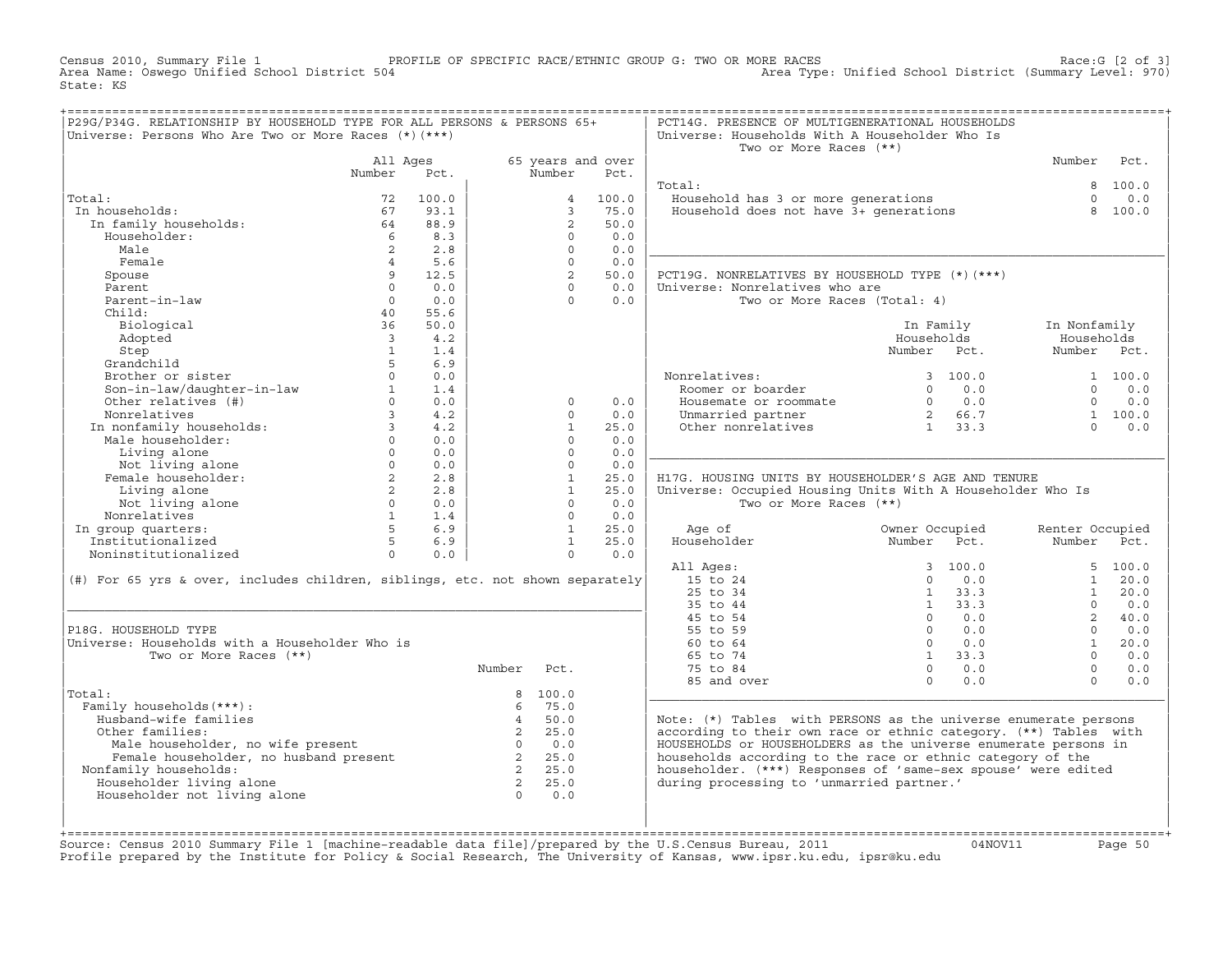Census 2010, Summary File 1 PROFILE OF SPECIFIC RACE/ETHNIC GROUP G: TWO OR MORE RACES Race:G [3 of 3] Area Type: Unified School District (Summary Level: 970) State: KS

+===================================================================================================================================================+|P28G/H16G. HOUSEHOLDS (OCCUPIED HOUSING UNITS) BY HOUSEHOLD SIZE BY TYPE AND BY TENURE | |Universe: Households (Occupied Housing Units) With A Householder Who Is Two or More Races (\*\*)(\*\*\*) |

|                             | All<br>Households | Pct.  | Family<br>Households    | Pct.    | Nonfamily<br>Households | Pct.     | Owner<br>Occupied | Pct.  | Renter<br>Occupied | Pct.  |
|-----------------------------|-------------------|-------|-------------------------|---------|-------------------------|----------|-------------------|-------|--------------------|-------|
| household sizes:<br>All     |                   | 100.0 |                         | 6 100.0 |                         | 2 100.0  |                   | 100.0 | $5 -$              | 100.0 |
| 1-person households         |                   | 25.0  | (Family always >1 pers) |         |                         | 2, 100.0 |                   | 33.3  |                    | 20.0  |
| 2-person households         |                   | 0.0   |                         | 0.0     | $\Omega$                | 0.0      |                   | 0.0   |                    | 0.0   |
| 3-person households         |                   | 25.0  |                         | 33.3    | $\Omega$                | 0.0      |                   | 0.0   |                    | 40.0  |
| 4-person households         |                   | 37.5  |                         | 50.0    | $\Omega$                | 0.0      |                   | 33.3  |                    | 40.0  |
| 5-person households         |                   | 0.0   |                         | 0.0     | $\Omega$                | 0.0      |                   | 0.0   |                    | 0.0   |
| 6-person households         |                   | 0.0   |                         | 0.0     | $\Omega$                | 0.0      |                   | 0.0   |                    | 0.0   |
| 7-or-more person households |                   | 12.5  |                         | 16.7    | 0                       | 0.0      |                   | 33.3  |                    | 0.0   |

|P16G/P17G/P36G/P37G/H11G/H12G. POPULATION IN HOUSEHOLDS AND AVERAGE HOUSEHOLD SIZE BY TYPE AND BY TENURE | Universe: Population in Households (Occupied Housing Units) With A Householder Who Is Two or More Races (\*\*)

|                                | Total<br>Population | Pct.     | In<br>Families  | Pct.                      | In.<br>Nonfamilies | Pct.     | In Owner<br>Occupied | Pct.          | In Renter<br>Occupied | Pct.        |  |
|--------------------------------|---------------------|----------|-----------------|---------------------------|--------------------|----------|----------------------|---------------|-----------------------|-------------|--|
| Total population in households | 29                  | 100.0    | 26              | 89.7                      |                    | 6.9      | 14                   | 48.3          | 15                    | 51.7        |  |
| Under 18 years                 | 14                  | 100.0    | 14              | 100.0                     |                    |          |                      |               |                       |             |  |
| 18 years and over              | 15                  | 100.0    | 12 <sup>1</sup> | 80.0                      |                    |          |                      |               |                       |             |  |
| Average Household Size         | 3.63                | $------$ | 4.33            | $------$                  | 1.00               | $------$ | 4.67                 | $- - - - - -$ | 3.00                  | $------$    |  |
| Under 18 years                 | $\pm 0.75$          | $------$ | 2.33            | $------$                  |                    |          |                      |               |                       |             |  |
| 18 years and over              | 1.88                |          | 2.00            | $\qquad \qquad - - - - -$ |                    |          |                      |               |                       | $- - - - -$ |  |
|                                |                     |          |                 |                           |                    |          |                      |               |                       |             |  |

Note: Family household numbers include nonrelatives living with families.

| | PCT20/PCT22G. GROUP OUARTERS POPULATION BY SEX BY AGE BY GROUP OUARTERS TYPE Universe: Population in group quarters for persons who are Two or More Races (\*)

|                                               | $---$ All Ages $---$ |       |       | Pct. of<br>All | 18 Years and Over ------------- | Pct. of<br>Total |             | Pct. of<br>Total |
|-----------------------------------------------|----------------------|-------|-------|----------------|---------------------------------|------------------|-------------|------------------|
|                                               | Number               | Pct.  | Total | Ages           | Male                            | $18+$            | Female      | $18+$            |
| All types of group quarters:                  | 5                    | 100.0 |       | 100.0          |                                 | 80.0             |             | 20.0             |
| Institutionalized population:                 | 5                    | 100.0 |       | 100.0          |                                 | 80.0             |             | 20.0             |
| Correctional facilities for adults            | 4                    | 80.0  |       | 80.0           |                                 | 80.0             | $\Omega$    | 0.0              |
| Juvenile facilities                           |                      | 0.0   |       | 0.0            |                                 | 0.0              | $\Omega$    | 0.0              |
| Nursing facilities/skilled-nursing facilities |                      | 20.0  |       | 20.0           |                                 | 0.0              |             | 20.0             |
| Other institutional facilities                |                      | 0.0   |       | 0.0            |                                 | 0.0              |             | 0.0              |
| Noninstitutionalized population:              |                      | 0.0   |       | 0.0            |                                 | 0.0              |             | 0.0              |
| College/university student housing            |                      | 0.0   |       | 0.0            |                                 | 0.0              | 0           | 0.0              |
| Military quarters                             |                      | 0.0   |       | 0.0            |                                 | 0.0              | $\Omega$    | 0.0              |
| Other noninstitutional facilities             |                      | 0.0   |       | 0.0            |                                 | 0.0              | $\mathbf 0$ | 0.0              |

|\_\_\_\_\_\_\_\_\_\_\_\_\_\_\_\_\_\_\_\_\_\_\_\_\_\_\_\_\_\_\_\_\_\_\_\_\_\_\_\_\_\_\_\_\_\_\_\_\_\_\_\_\_\_\_\_\_\_\_\_\_\_\_\_\_\_\_\_\_\_\_\_\_\_\_\_\_\_\_\_\_\_\_\_\_\_\_\_\_\_\_\_\_\_\_\_\_\_\_\_\_\_\_\_\_\_\_\_\_\_\_\_\_\_\_\_\_\_\_\_\_\_\_\_\_\_\_\_\_\_\_\_\_\_\_\_\_\_\_\_\_\_\_\_\_\_\_|

| |

|Note: (\*) Tables with PERSONS as the universe enumerate persons according to their own race or ethnic category. (\*\*) Tables with HOUSEHOLDS | or HOUSEHOLDERS as the universe enumerate persons in households according to the race or ethnic category of the householder. | (\*\*\*) Same−sex couple households are included in the family households category if there is at least one additional person | | related to householder by birth or adoption. Same−sex couple households with no relatives of the householder present are tabulated | | in nonfamily households. Responses of 'same−sex spouse' were edited during processing to 'unmarried partner.' |

+===================================================================================================================================================+ Source: Census 2010 Summary File 1 [machine−readable data file]/prepared by the U.S.Census Bureau, 2011 04NOV11 Page 51 Profile prepared by the Institute for Policy & Social Research, The University of Kansas, www.ipsr.ku.edu, ipsr@ku.edu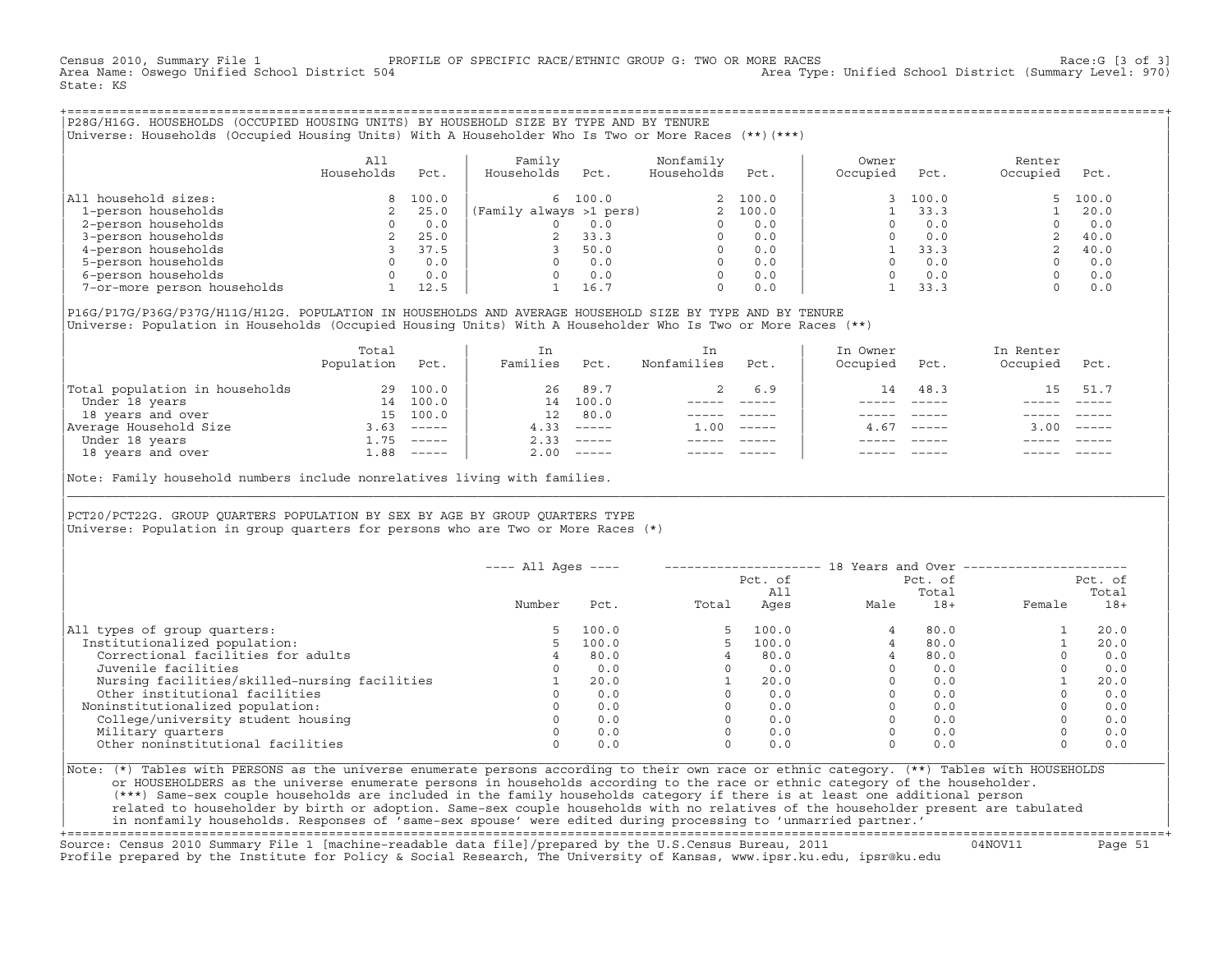Census 2010, Summary File 1 PROFILE OF SPECIFIC RACE/ETHNIC GROUP H: HISPANIC OR LATINO OF ANY RACE Race:H [1 of 3]<br>Area Name: Oswego Unified School District 504 Area Type: Unified School District (Summary Level: 970) Area Type: Unified School District (Summary Level: 970) State: KS

| Universe: PERSONS Who Are Hispanic or Latino of Any Race<br>Universe: Families With A Householder Who Is<br>Hispanic or Latino of Any Race (**) (***)<br>Population As % of Population of all Races<br>Population As % of Population of all R<br>Total Persons: 50 2.2% of 2,223<br>In Households(*) 46 2.1% of 2,150<br>In Group Quarters 4 5.5% of 73<br>By Presence of: Own Children Related Children<br>Families Pct.   Families Pct.<br>Total Persons:<br>$\begin{tabular}{ c c c c c } \hline & $By\,\, \textsc{presence of:} & $0\:\textsc{wn}\,\, \textsc{children} & \textsc{Related Children} \\ & \textsc{Family} & \textsc{Hamilton} & \textsc{Hamilton} & \textsc{Hamilton} \\ \hline & \textsc{Hushand-wife families:} & 4&100.0 & 4&100.0 \\ & \textsc{Without of of of to 17 vs} & 1& 25.0 & 1& 25.0 \\ & \textsc{Under 6 yang only} & 1& 25.0 & 1& 25.0 \\ & \textsc{Under 6 yang only} & 0& 0.0 & 0.0 \\ & \textsc$<br>P16-18H/P36-37H. HOUSEHOLDS/POPULATION IN HOUSEHOLDS BY HOUSEHOLD TYPE<br>Universe: HOUSEHOLDERS Who Are Hispanic or Latino of Any Race<br>Average<br>Total Households (**)<br>Total Households (**)<br>Under 18 years<br>18 years and over<br>Tamily Households (***)<br>16 1.45<br>Tamily Households (***)<br>16 1.45<br>Under 18 years<br>16 1.45<br>17 1.00<br>18 years and over<br>18 years and over<br>1<br>P12H/P13H. POPULATION BY AGE AND SEX<br>Universe: Persons Who Are Hispanic or Latino of Any Race (*)<br>---Both Sexes---<br>Number Pct.<br>Number Pct. Number Pct.<br>P31H. RELATIONSHIP BY HOUSEHOLD TYPE FOR THE POPULATION UNDER 18 YEARS<br>Universe: Persons under 18 who are<br>Hispanic or Latino of Any Race (*) (***)<br>Number<br>Pct.<br>$\begin{tabular}{ l l } \hline \texttt{Total under 18:} & \texttt{21} & \texttt{1} \\ \hline \texttt{In households:} & \texttt{221} & \texttt{1} \\ \texttt{Householder or spouse} & \texttt{0} \\ \texttt{Related child:} & \texttt{21} & \texttt{1} \\ \texttt{I0} & \texttt{In husband-wife families} & \texttt{10} \\ \texttt{In other families (no spouse present):} & \texttt{4} \\ \texttt{Male householder} & \texttt{3} \\ \texttt{Other rule householder} & \texttt{1} \\ \texttt{Other relations:} & \texttt{7} \\ \texttt{Grandchild} & \$<br>21 100.0<br>21 100.0<br>0.0<br>21 100.0<br>14 66.7<br>47.6<br>Grandchild<br>Other relatives<br>Nonrelatives<br>In group quarters:<br>Institutionalized population<br>Noninstitutionalized population<br>$\begin{array}{cccccc} 0&\text{to} & 17 & & 21 & 42.0 & & 16 & 57.1 & & 5 & 22.7 \\ 18&\text{to} & 64 & & 24 & 48.0 & & 11 & 39.3 & & 13 & 59.1 \\ 65&\text{plus} & & 5 & 10.0 & & 1 & 3.6 & & 4 & 18.2 \end{array}$<br>Note: (*) Tables with PERSONS as the universe enumerate persons according<br>to their own race or ethnic category. (**) Tables with HOUSEHOLDS or<br>HOUSEHOLDERS as the universe enumerate persons in households according<br>to the race or ethnic category of the householder. (***) Responses of<br>Median Age $20.5$ 17.3 $17.3$ 29.0 $\begin{array}{ l } \hline \end{array}$ same-sex spouse' were edited during processing to 'unmarried partner.' | P29/P29H. POPULATION SUMMARY BY RESIDENCE TYPE FOR DESIGNATED UNIVERSE |  |  |  | P38H/39H. FAMILY TYPE BY PRESENCE AND AGE OF OWN OR RELATED CHILDREN |  |  |
|--------------------------------------------------------------------------------------------------------------------------------------------------------------------------------------------------------------------------------------------------------------------------------------------------------------------------------------------------------------------------------------------------------------------------------------------------------------------------------------------------------------------------------------------------------------------------------------------------------------------------------------------------------------------------------------------------------------------------------------------------------------------------------------------------------------------------------------------------------------------------------------------------------------------------------------------------------------------------------------------------------------------------------------------------------------------------------------------------------------------------------------------------------------------------------------------------------------------------------------------------------------------------------------------------------------------------------------------------------------------------------------------------------------------------------------------------------------------------------------------------------------------------------------------------------------------------------------------------------------------------------------------------------------------------------------------------------------------------------------------------------------------------------------------------------------------------------------------------------------------------------------------------------------------------------------------------------------------------------------------------------------------------------------------------------------------------------------------------------------------------------------------------------------------------------------------------------------------------------------------------------------------------------------------------------------------------------------------------------------------------------------------------------------------------------------------------------------------------------------------------------------------------------------------------------------------------------------------------------------------------------------------------------------------------------------------------------------------------------------------------------------------------------------------------------------------------------------------------------------------------------------------------------------------------------------------------------------------------------------------------------------------------------------------------------------------------------------------------------------------------------------------------------------------|------------------------------------------------------------------------|--|--|--|----------------------------------------------------------------------|--|--|
|                                                                                                                                                                                                                                                                                                                                                                                                                                                                                                                                                                                                                                                                                                                                                                                                                                                                                                                                                                                                                                                                                                                                                                                                                                                                                                                                                                                                                                                                                                                                                                                                                                                                                                                                                                                                                                                                                                                                                                                                                                                                                                                                                                                                                                                                                                                                                                                                                                                                                                                                                                                                                                                                                                                                                                                                                                                                                                                                                                                                                                                                                                                                                                    |                                                                        |  |  |  |                                                                      |  |  |
|                                                                                                                                                                                                                                                                                                                                                                                                                                                                                                                                                                                                                                                                                                                                                                                                                                                                                                                                                                                                                                                                                                                                                                                                                                                                                                                                                                                                                                                                                                                                                                                                                                                                                                                                                                                                                                                                                                                                                                                                                                                                                                                                                                                                                                                                                                                                                                                                                                                                                                                                                                                                                                                                                                                                                                                                                                                                                                                                                                                                                                                                                                                                                                    |                                                                        |  |  |  |                                                                      |  |  |
|                                                                                                                                                                                                                                                                                                                                                                                                                                                                                                                                                                                                                                                                                                                                                                                                                                                                                                                                                                                                                                                                                                                                                                                                                                                                                                                                                                                                                                                                                                                                                                                                                                                                                                                                                                                                                                                                                                                                                                                                                                                                                                                                                                                                                                                                                                                                                                                                                                                                                                                                                                                                                                                                                                                                                                                                                                                                                                                                                                                                                                                                                                                                                                    |                                                                        |  |  |  |                                                                      |  |  |
|                                                                                                                                                                                                                                                                                                                                                                                                                                                                                                                                                                                                                                                                                                                                                                                                                                                                                                                                                                                                                                                                                                                                                                                                                                                                                                                                                                                                                                                                                                                                                                                                                                                                                                                                                                                                                                                                                                                                                                                                                                                                                                                                                                                                                                                                                                                                                                                                                                                                                                                                                                                                                                                                                                                                                                                                                                                                                                                                                                                                                                                                                                                                                                    |                                                                        |  |  |  |                                                                      |  |  |
|                                                                                                                                                                                                                                                                                                                                                                                                                                                                                                                                                                                                                                                                                                                                                                                                                                                                                                                                                                                                                                                                                                                                                                                                                                                                                                                                                                                                                                                                                                                                                                                                                                                                                                                                                                                                                                                                                                                                                                                                                                                                                                                                                                                                                                                                                                                                                                                                                                                                                                                                                                                                                                                                                                                                                                                                                                                                                                                                                                                                                                                                                                                                                                    |                                                                        |  |  |  |                                                                      |  |  |
|                                                                                                                                                                                                                                                                                                                                                                                                                                                                                                                                                                                                                                                                                                                                                                                                                                                                                                                                                                                                                                                                                                                                                                                                                                                                                                                                                                                                                                                                                                                                                                                                                                                                                                                                                                                                                                                                                                                                                                                                                                                                                                                                                                                                                                                                                                                                                                                                                                                                                                                                                                                                                                                                                                                                                                                                                                                                                                                                                                                                                                                                                                                                                                    |                                                                        |  |  |  |                                                                      |  |  |
|                                                                                                                                                                                                                                                                                                                                                                                                                                                                                                                                                                                                                                                                                                                                                                                                                                                                                                                                                                                                                                                                                                                                                                                                                                                                                                                                                                                                                                                                                                                                                                                                                                                                                                                                                                                                                                                                                                                                                                                                                                                                                                                                                                                                                                                                                                                                                                                                                                                                                                                                                                                                                                                                                                                                                                                                                                                                                                                                                                                                                                                                                                                                                                    |                                                                        |  |  |  |                                                                      |  |  |
|                                                                                                                                                                                                                                                                                                                                                                                                                                                                                                                                                                                                                                                                                                                                                                                                                                                                                                                                                                                                                                                                                                                                                                                                                                                                                                                                                                                                                                                                                                                                                                                                                                                                                                                                                                                                                                                                                                                                                                                                                                                                                                                                                                                                                                                                                                                                                                                                                                                                                                                                                                                                                                                                                                                                                                                                                                                                                                                                                                                                                                                                                                                                                                    |                                                                        |  |  |  |                                                                      |  |  |
|                                                                                                                                                                                                                                                                                                                                                                                                                                                                                                                                                                                                                                                                                                                                                                                                                                                                                                                                                                                                                                                                                                                                                                                                                                                                                                                                                                                                                                                                                                                                                                                                                                                                                                                                                                                                                                                                                                                                                                                                                                                                                                                                                                                                                                                                                                                                                                                                                                                                                                                                                                                                                                                                                                                                                                                                                                                                                                                                                                                                                                                                                                                                                                    |                                                                        |  |  |  |                                                                      |  |  |
|                                                                                                                                                                                                                                                                                                                                                                                                                                                                                                                                                                                                                                                                                                                                                                                                                                                                                                                                                                                                                                                                                                                                                                                                                                                                                                                                                                                                                                                                                                                                                                                                                                                                                                                                                                                                                                                                                                                                                                                                                                                                                                                                                                                                                                                                                                                                                                                                                                                                                                                                                                                                                                                                                                                                                                                                                                                                                                                                                                                                                                                                                                                                                                    |                                                                        |  |  |  |                                                                      |  |  |
|                                                                                                                                                                                                                                                                                                                                                                                                                                                                                                                                                                                                                                                                                                                                                                                                                                                                                                                                                                                                                                                                                                                                                                                                                                                                                                                                                                                                                                                                                                                                                                                                                                                                                                                                                                                                                                                                                                                                                                                                                                                                                                                                                                                                                                                                                                                                                                                                                                                                                                                                                                                                                                                                                                                                                                                                                                                                                                                                                                                                                                                                                                                                                                    |                                                                        |  |  |  |                                                                      |  |  |
|                                                                                                                                                                                                                                                                                                                                                                                                                                                                                                                                                                                                                                                                                                                                                                                                                                                                                                                                                                                                                                                                                                                                                                                                                                                                                                                                                                                                                                                                                                                                                                                                                                                                                                                                                                                                                                                                                                                                                                                                                                                                                                                                                                                                                                                                                                                                                                                                                                                                                                                                                                                                                                                                                                                                                                                                                                                                                                                                                                                                                                                                                                                                                                    |                                                                        |  |  |  |                                                                      |  |  |
|                                                                                                                                                                                                                                                                                                                                                                                                                                                                                                                                                                                                                                                                                                                                                                                                                                                                                                                                                                                                                                                                                                                                                                                                                                                                                                                                                                                                                                                                                                                                                                                                                                                                                                                                                                                                                                                                                                                                                                                                                                                                                                                                                                                                                                                                                                                                                                                                                                                                                                                                                                                                                                                                                                                                                                                                                                                                                                                                                                                                                                                                                                                                                                    |                                                                        |  |  |  |                                                                      |  |  |
|                                                                                                                                                                                                                                                                                                                                                                                                                                                                                                                                                                                                                                                                                                                                                                                                                                                                                                                                                                                                                                                                                                                                                                                                                                                                                                                                                                                                                                                                                                                                                                                                                                                                                                                                                                                                                                                                                                                                                                                                                                                                                                                                                                                                                                                                                                                                                                                                                                                                                                                                                                                                                                                                                                                                                                                                                                                                                                                                                                                                                                                                                                                                                                    |                                                                        |  |  |  |                                                                      |  |  |
|                                                                                                                                                                                                                                                                                                                                                                                                                                                                                                                                                                                                                                                                                                                                                                                                                                                                                                                                                                                                                                                                                                                                                                                                                                                                                                                                                                                                                                                                                                                                                                                                                                                                                                                                                                                                                                                                                                                                                                                                                                                                                                                                                                                                                                                                                                                                                                                                                                                                                                                                                                                                                                                                                                                                                                                                                                                                                                                                                                                                                                                                                                                                                                    |                                                                        |  |  |  |                                                                      |  |  |
|                                                                                                                                                                                                                                                                                                                                                                                                                                                                                                                                                                                                                                                                                                                                                                                                                                                                                                                                                                                                                                                                                                                                                                                                                                                                                                                                                                                                                                                                                                                                                                                                                                                                                                                                                                                                                                                                                                                                                                                                                                                                                                                                                                                                                                                                                                                                                                                                                                                                                                                                                                                                                                                                                                                                                                                                                                                                                                                                                                                                                                                                                                                                                                    |                                                                        |  |  |  |                                                                      |  |  |
|                                                                                                                                                                                                                                                                                                                                                                                                                                                                                                                                                                                                                                                                                                                                                                                                                                                                                                                                                                                                                                                                                                                                                                                                                                                                                                                                                                                                                                                                                                                                                                                                                                                                                                                                                                                                                                                                                                                                                                                                                                                                                                                                                                                                                                                                                                                                                                                                                                                                                                                                                                                                                                                                                                                                                                                                                                                                                                                                                                                                                                                                                                                                                                    |                                                                        |  |  |  |                                                                      |  |  |
|                                                                                                                                                                                                                                                                                                                                                                                                                                                                                                                                                                                                                                                                                                                                                                                                                                                                                                                                                                                                                                                                                                                                                                                                                                                                                                                                                                                                                                                                                                                                                                                                                                                                                                                                                                                                                                                                                                                                                                                                                                                                                                                                                                                                                                                                                                                                                                                                                                                                                                                                                                                                                                                                                                                                                                                                                                                                                                                                                                                                                                                                                                                                                                    |                                                                        |  |  |  |                                                                      |  |  |
|                                                                                                                                                                                                                                                                                                                                                                                                                                                                                                                                                                                                                                                                                                                                                                                                                                                                                                                                                                                                                                                                                                                                                                                                                                                                                                                                                                                                                                                                                                                                                                                                                                                                                                                                                                                                                                                                                                                                                                                                                                                                                                                                                                                                                                                                                                                                                                                                                                                                                                                                                                                                                                                                                                                                                                                                                                                                                                                                                                                                                                                                                                                                                                    |                                                                        |  |  |  |                                                                      |  |  |
|                                                                                                                                                                                                                                                                                                                                                                                                                                                                                                                                                                                                                                                                                                                                                                                                                                                                                                                                                                                                                                                                                                                                                                                                                                                                                                                                                                                                                                                                                                                                                                                                                                                                                                                                                                                                                                                                                                                                                                                                                                                                                                                                                                                                                                                                                                                                                                                                                                                                                                                                                                                                                                                                                                                                                                                                                                                                                                                                                                                                                                                                                                                                                                    |                                                                        |  |  |  |                                                                      |  |  |
|                                                                                                                                                                                                                                                                                                                                                                                                                                                                                                                                                                                                                                                                                                                                                                                                                                                                                                                                                                                                                                                                                                                                                                                                                                                                                                                                                                                                                                                                                                                                                                                                                                                                                                                                                                                                                                                                                                                                                                                                                                                                                                                                                                                                                                                                                                                                                                                                                                                                                                                                                                                                                                                                                                                                                                                                                                                                                                                                                                                                                                                                                                                                                                    |                                                                        |  |  |  |                                                                      |  |  |
|                                                                                                                                                                                                                                                                                                                                                                                                                                                                                                                                                                                                                                                                                                                                                                                                                                                                                                                                                                                                                                                                                                                                                                                                                                                                                                                                                                                                                                                                                                                                                                                                                                                                                                                                                                                                                                                                                                                                                                                                                                                                                                                                                                                                                                                                                                                                                                                                                                                                                                                                                                                                                                                                                                                                                                                                                                                                                                                                                                                                                                                                                                                                                                    |                                                                        |  |  |  |                                                                      |  |  |
|                                                                                                                                                                                                                                                                                                                                                                                                                                                                                                                                                                                                                                                                                                                                                                                                                                                                                                                                                                                                                                                                                                                                                                                                                                                                                                                                                                                                                                                                                                                                                                                                                                                                                                                                                                                                                                                                                                                                                                                                                                                                                                                                                                                                                                                                                                                                                                                                                                                                                                                                                                                                                                                                                                                                                                                                                                                                                                                                                                                                                                                                                                                                                                    |                                                                        |  |  |  |                                                                      |  |  |
|                                                                                                                                                                                                                                                                                                                                                                                                                                                                                                                                                                                                                                                                                                                                                                                                                                                                                                                                                                                                                                                                                                                                                                                                                                                                                                                                                                                                                                                                                                                                                                                                                                                                                                                                                                                                                                                                                                                                                                                                                                                                                                                                                                                                                                                                                                                                                                                                                                                                                                                                                                                                                                                                                                                                                                                                                                                                                                                                                                                                                                                                                                                                                                    |                                                                        |  |  |  |                                                                      |  |  |
|                                                                                                                                                                                                                                                                                                                                                                                                                                                                                                                                                                                                                                                                                                                                                                                                                                                                                                                                                                                                                                                                                                                                                                                                                                                                                                                                                                                                                                                                                                                                                                                                                                                                                                                                                                                                                                                                                                                                                                                                                                                                                                                                                                                                                                                                                                                                                                                                                                                                                                                                                                                                                                                                                                                                                                                                                                                                                                                                                                                                                                                                                                                                                                    |                                                                        |  |  |  |                                                                      |  |  |
|                                                                                                                                                                                                                                                                                                                                                                                                                                                                                                                                                                                                                                                                                                                                                                                                                                                                                                                                                                                                                                                                                                                                                                                                                                                                                                                                                                                                                                                                                                                                                                                                                                                                                                                                                                                                                                                                                                                                                                                                                                                                                                                                                                                                                                                                                                                                                                                                                                                                                                                                                                                                                                                                                                                                                                                                                                                                                                                                                                                                                                                                                                                                                                    |                                                                        |  |  |  |                                                                      |  |  |
|                                                                                                                                                                                                                                                                                                                                                                                                                                                                                                                                                                                                                                                                                                                                                                                                                                                                                                                                                                                                                                                                                                                                                                                                                                                                                                                                                                                                                                                                                                                                                                                                                                                                                                                                                                                                                                                                                                                                                                                                                                                                                                                                                                                                                                                                                                                                                                                                                                                                                                                                                                                                                                                                                                                                                                                                                                                                                                                                                                                                                                                                                                                                                                    |                                                                        |  |  |  |                                                                      |  |  |
|                                                                                                                                                                                                                                                                                                                                                                                                                                                                                                                                                                                                                                                                                                                                                                                                                                                                                                                                                                                                                                                                                                                                                                                                                                                                                                                                                                                                                                                                                                                                                                                                                                                                                                                                                                                                                                                                                                                                                                                                                                                                                                                                                                                                                                                                                                                                                                                                                                                                                                                                                                                                                                                                                                                                                                                                                                                                                                                                                                                                                                                                                                                                                                    |                                                                        |  |  |  |                                                                      |  |  |
|                                                                                                                                                                                                                                                                                                                                                                                                                                                                                                                                                                                                                                                                                                                                                                                                                                                                                                                                                                                                                                                                                                                                                                                                                                                                                                                                                                                                                                                                                                                                                                                                                                                                                                                                                                                                                                                                                                                                                                                                                                                                                                                                                                                                                                                                                                                                                                                                                                                                                                                                                                                                                                                                                                                                                                                                                                                                                                                                                                                                                                                                                                                                                                    |                                                                        |  |  |  |                                                                      |  |  |
|                                                                                                                                                                                                                                                                                                                                                                                                                                                                                                                                                                                                                                                                                                                                                                                                                                                                                                                                                                                                                                                                                                                                                                                                                                                                                                                                                                                                                                                                                                                                                                                                                                                                                                                                                                                                                                                                                                                                                                                                                                                                                                                                                                                                                                                                                                                                                                                                                                                                                                                                                                                                                                                                                                                                                                                                                                                                                                                                                                                                                                                                                                                                                                    |                                                                        |  |  |  |                                                                      |  |  |
|                                                                                                                                                                                                                                                                                                                                                                                                                                                                                                                                                                                                                                                                                                                                                                                                                                                                                                                                                                                                                                                                                                                                                                                                                                                                                                                                                                                                                                                                                                                                                                                                                                                                                                                                                                                                                                                                                                                                                                                                                                                                                                                                                                                                                                                                                                                                                                                                                                                                                                                                                                                                                                                                                                                                                                                                                                                                                                                                                                                                                                                                                                                                                                    |                                                                        |  |  |  |                                                                      |  |  |
|                                                                                                                                                                                                                                                                                                                                                                                                                                                                                                                                                                                                                                                                                                                                                                                                                                                                                                                                                                                                                                                                                                                                                                                                                                                                                                                                                                                                                                                                                                                                                                                                                                                                                                                                                                                                                                                                                                                                                                                                                                                                                                                                                                                                                                                                                                                                                                                                                                                                                                                                                                                                                                                                                                                                                                                                                                                                                                                                                                                                                                                                                                                                                                    |                                                                        |  |  |  |                                                                      |  |  |
|                                                                                                                                                                                                                                                                                                                                                                                                                                                                                                                                                                                                                                                                                                                                                                                                                                                                                                                                                                                                                                                                                                                                                                                                                                                                                                                                                                                                                                                                                                                                                                                                                                                                                                                                                                                                                                                                                                                                                                                                                                                                                                                                                                                                                                                                                                                                                                                                                                                                                                                                                                                                                                                                                                                                                                                                                                                                                                                                                                                                                                                                                                                                                                    |                                                                        |  |  |  |                                                                      |  |  |
|                                                                                                                                                                                                                                                                                                                                                                                                                                                                                                                                                                                                                                                                                                                                                                                                                                                                                                                                                                                                                                                                                                                                                                                                                                                                                                                                                                                                                                                                                                                                                                                                                                                                                                                                                                                                                                                                                                                                                                                                                                                                                                                                                                                                                                                                                                                                                                                                                                                                                                                                                                                                                                                                                                                                                                                                                                                                                                                                                                                                                                                                                                                                                                    |                                                                        |  |  |  |                                                                      |  |  |
|                                                                                                                                                                                                                                                                                                                                                                                                                                                                                                                                                                                                                                                                                                                                                                                                                                                                                                                                                                                                                                                                                                                                                                                                                                                                                                                                                                                                                                                                                                                                                                                                                                                                                                                                                                                                                                                                                                                                                                                                                                                                                                                                                                                                                                                                                                                                                                                                                                                                                                                                                                                                                                                                                                                                                                                                                                                                                                                                                                                                                                                                                                                                                                    |                                                                        |  |  |  |                                                                      |  |  |
|                                                                                                                                                                                                                                                                                                                                                                                                                                                                                                                                                                                                                                                                                                                                                                                                                                                                                                                                                                                                                                                                                                                                                                                                                                                                                                                                                                                                                                                                                                                                                                                                                                                                                                                                                                                                                                                                                                                                                                                                                                                                                                                                                                                                                                                                                                                                                                                                                                                                                                                                                                                                                                                                                                                                                                                                                                                                                                                                                                                                                                                                                                                                                                    |                                                                        |  |  |  |                                                                      |  |  |
|                                                                                                                                                                                                                                                                                                                                                                                                                                                                                                                                                                                                                                                                                                                                                                                                                                                                                                                                                                                                                                                                                                                                                                                                                                                                                                                                                                                                                                                                                                                                                                                                                                                                                                                                                                                                                                                                                                                                                                                                                                                                                                                                                                                                                                                                                                                                                                                                                                                                                                                                                                                                                                                                                                                                                                                                                                                                                                                                                                                                                                                                                                                                                                    |                                                                        |  |  |  |                                                                      |  |  |
|                                                                                                                                                                                                                                                                                                                                                                                                                                                                                                                                                                                                                                                                                                                                                                                                                                                                                                                                                                                                                                                                                                                                                                                                                                                                                                                                                                                                                                                                                                                                                                                                                                                                                                                                                                                                                                                                                                                                                                                                                                                                                                                                                                                                                                                                                                                                                                                                                                                                                                                                                                                                                                                                                                                                                                                                                                                                                                                                                                                                                                                                                                                                                                    |                                                                        |  |  |  |                                                                      |  |  |
|                                                                                                                                                                                                                                                                                                                                                                                                                                                                                                                                                                                                                                                                                                                                                                                                                                                                                                                                                                                                                                                                                                                                                                                                                                                                                                                                                                                                                                                                                                                                                                                                                                                                                                                                                                                                                                                                                                                                                                                                                                                                                                                                                                                                                                                                                                                                                                                                                                                                                                                                                                                                                                                                                                                                                                                                                                                                                                                                                                                                                                                                                                                                                                    |                                                                        |  |  |  |                                                                      |  |  |
|                                                                                                                                                                                                                                                                                                                                                                                                                                                                                                                                                                                                                                                                                                                                                                                                                                                                                                                                                                                                                                                                                                                                                                                                                                                                                                                                                                                                                                                                                                                                                                                                                                                                                                                                                                                                                                                                                                                                                                                                                                                                                                                                                                                                                                                                                                                                                                                                                                                                                                                                                                                                                                                                                                                                                                                                                                                                                                                                                                                                                                                                                                                                                                    |                                                                        |  |  |  |                                                                      |  |  |
|                                                                                                                                                                                                                                                                                                                                                                                                                                                                                                                                                                                                                                                                                                                                                                                                                                                                                                                                                                                                                                                                                                                                                                                                                                                                                                                                                                                                                                                                                                                                                                                                                                                                                                                                                                                                                                                                                                                                                                                                                                                                                                                                                                                                                                                                                                                                                                                                                                                                                                                                                                                                                                                                                                                                                                                                                                                                                                                                                                                                                                                                                                                                                                    |                                                                        |  |  |  |                                                                      |  |  |
|                                                                                                                                                                                                                                                                                                                                                                                                                                                                                                                                                                                                                                                                                                                                                                                                                                                                                                                                                                                                                                                                                                                                                                                                                                                                                                                                                                                                                                                                                                                                                                                                                                                                                                                                                                                                                                                                                                                                                                                                                                                                                                                                                                                                                                                                                                                                                                                                                                                                                                                                                                                                                                                                                                                                                                                                                                                                                                                                                                                                                                                                                                                                                                    |                                                                        |  |  |  |                                                                      |  |  |
|                                                                                                                                                                                                                                                                                                                                                                                                                                                                                                                                                                                                                                                                                                                                                                                                                                                                                                                                                                                                                                                                                                                                                                                                                                                                                                                                                                                                                                                                                                                                                                                                                                                                                                                                                                                                                                                                                                                                                                                                                                                                                                                                                                                                                                                                                                                                                                                                                                                                                                                                                                                                                                                                                                                                                                                                                                                                                                                                                                                                                                                                                                                                                                    |                                                                        |  |  |  |                                                                      |  |  |
|                                                                                                                                                                                                                                                                                                                                                                                                                                                                                                                                                                                                                                                                                                                                                                                                                                                                                                                                                                                                                                                                                                                                                                                                                                                                                                                                                                                                                                                                                                                                                                                                                                                                                                                                                                                                                                                                                                                                                                                                                                                                                                                                                                                                                                                                                                                                                                                                                                                                                                                                                                                                                                                                                                                                                                                                                                                                                                                                                                                                                                                                                                                                                                    |                                                                        |  |  |  |                                                                      |  |  |
|                                                                                                                                                                                                                                                                                                                                                                                                                                                                                                                                                                                                                                                                                                                                                                                                                                                                                                                                                                                                                                                                                                                                                                                                                                                                                                                                                                                                                                                                                                                                                                                                                                                                                                                                                                                                                                                                                                                                                                                                                                                                                                                                                                                                                                                                                                                                                                                                                                                                                                                                                                                                                                                                                                                                                                                                                                                                                                                                                                                                                                                                                                                                                                    |                                                                        |  |  |  |                                                                      |  |  |
|                                                                                                                                                                                                                                                                                                                                                                                                                                                                                                                                                                                                                                                                                                                                                                                                                                                                                                                                                                                                                                                                                                                                                                                                                                                                                                                                                                                                                                                                                                                                                                                                                                                                                                                                                                                                                                                                                                                                                                                                                                                                                                                                                                                                                                                                                                                                                                                                                                                                                                                                                                                                                                                                                                                                                                                                                                                                                                                                                                                                                                                                                                                                                                    |                                                                        |  |  |  |                                                                      |  |  |
|                                                                                                                                                                                                                                                                                                                                                                                                                                                                                                                                                                                                                                                                                                                                                                                                                                                                                                                                                                                                                                                                                                                                                                                                                                                                                                                                                                                                                                                                                                                                                                                                                                                                                                                                                                                                                                                                                                                                                                                                                                                                                                                                                                                                                                                                                                                                                                                                                                                                                                                                                                                                                                                                                                                                                                                                                                                                                                                                                                                                                                                                                                                                                                    |                                                                        |  |  |  |                                                                      |  |  |
|                                                                                                                                                                                                                                                                                                                                                                                                                                                                                                                                                                                                                                                                                                                                                                                                                                                                                                                                                                                                                                                                                                                                                                                                                                                                                                                                                                                                                                                                                                                                                                                                                                                                                                                                                                                                                                                                                                                                                                                                                                                                                                                                                                                                                                                                                                                                                                                                                                                                                                                                                                                                                                                                                                                                                                                                                                                                                                                                                                                                                                                                                                                                                                    |                                                                        |  |  |  |                                                                      |  |  |
|                                                                                                                                                                                                                                                                                                                                                                                                                                                                                                                                                                                                                                                                                                                                                                                                                                                                                                                                                                                                                                                                                                                                                                                                                                                                                                                                                                                                                                                                                                                                                                                                                                                                                                                                                                                                                                                                                                                                                                                                                                                                                                                                                                                                                                                                                                                                                                                                                                                                                                                                                                                                                                                                                                                                                                                                                                                                                                                                                                                                                                                                                                                                                                    |                                                                        |  |  |  |                                                                      |  |  |
|                                                                                                                                                                                                                                                                                                                                                                                                                                                                                                                                                                                                                                                                                                                                                                                                                                                                                                                                                                                                                                                                                                                                                                                                                                                                                                                                                                                                                                                                                                                                                                                                                                                                                                                                                                                                                                                                                                                                                                                                                                                                                                                                                                                                                                                                                                                                                                                                                                                                                                                                                                                                                                                                                                                                                                                                                                                                                                                                                                                                                                                                                                                                                                    |                                                                        |  |  |  |                                                                      |  |  |
|                                                                                                                                                                                                                                                                                                                                                                                                                                                                                                                                                                                                                                                                                                                                                                                                                                                                                                                                                                                                                                                                                                                                                                                                                                                                                                                                                                                                                                                                                                                                                                                                                                                                                                                                                                                                                                                                                                                                                                                                                                                                                                                                                                                                                                                                                                                                                                                                                                                                                                                                                                                                                                                                                                                                                                                                                                                                                                                                                                                                                                                                                                                                                                    |                                                                        |  |  |  |                                                                      |  |  |

+===================================================================================================================================================+Source: Census 2010 Summary File 1 [machine−readable data file]/prepared by the U.S.Census Bureau, 2011 04NOV11 Page 52 Profile prepared by the Institute for Policy & Social Research, The University of Kansas, www.ipsr.ku.edu, ipsr@ku.edu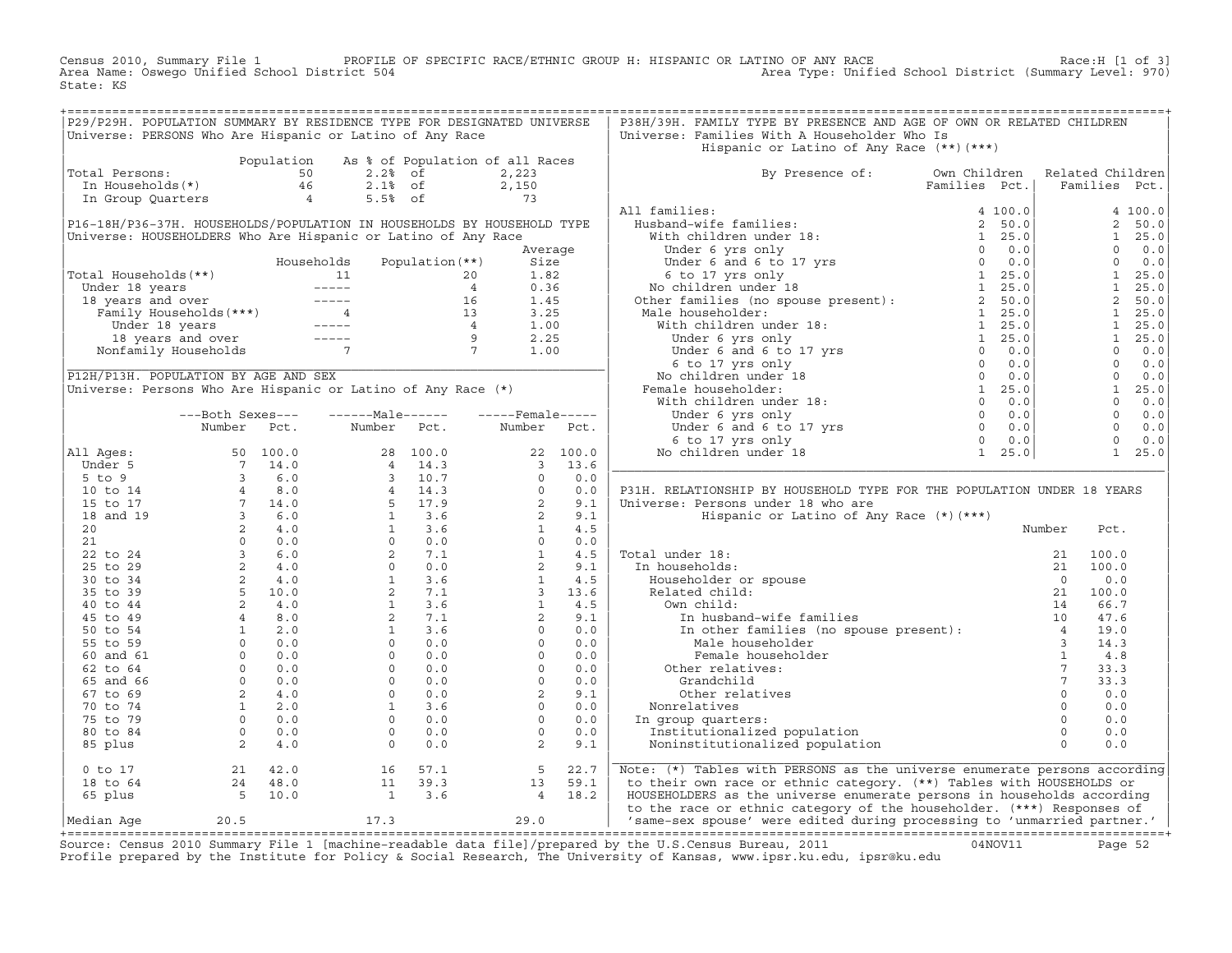Census 2010, Summary File 1 PROFILE OF SPECIFIC RACE/ETHNIC GROUP H: HISPANIC OR LATINO OF ANY RACE Race:H [2 of 3]<br>Area Name: Oswego Unified School District 504 Area Type: Unified School District (Summary Level: 970) Area Type: Unified School District (Summary Level: 970) State: KS

| P29H/P34H. RELATIONSHIP BY HOUSEHOLD TYPE FOR ALL PERSONS & PERSONS 65+<br>Universe: Persons Who Are Hispanic or Latino of Any Race (*) (***) |                   |             |                    |                   |             | PCT14H. PRESENCE OF MULTIGENERATIONAL HOUSEHOLDS<br>Universe: Households With A Householder Who Is |                                           |                 |                      |
|-----------------------------------------------------------------------------------------------------------------------------------------------|-------------------|-------------|--------------------|-------------------|-------------|----------------------------------------------------------------------------------------------------|-------------------------------------------|-----------------|----------------------|
|                                                                                                                                               |                   |             |                    |                   |             |                                                                                                    | Hispanic or Latino of Any Race (**)       |                 |                      |
|                                                                                                                                               | All Ages          |             |                    | 65 years and over |             |                                                                                                    |                                           | Number          | Pct.                 |
|                                                                                                                                               | Number            | Pct.        |                    | Number            | Pct.        |                                                                                                    |                                           |                 |                      |
|                                                                                                                                               |                   |             |                    |                   |             | Total:                                                                                             |                                           |                 | 11 100.0             |
| Total:                                                                                                                                        | 50                | 100.0       |                    | -5                | 100.0       | Household has 3 or more generations                                                                |                                           | $\Omega$        | 0.0                  |
| In households:                                                                                                                                | 46                | 92.0        |                    | 5                 | 100.0       | Household does not have $3+$ generations                                                           |                                           |                 | 11 100.0             |
| In family households:                                                                                                                         | 39                | 78.0        |                    | 2                 | 40.0        |                                                                                                    |                                           |                 |                      |
| Householder:                                                                                                                                  | $\overline{4}$    | 8.0         |                    | $\Omega$          | 0.0         |                                                                                                    |                                           |                 |                      |
| Male                                                                                                                                          | $\overline{3}$    | 6.0         |                    | $\Omega$          | 0.0         |                                                                                                    |                                           |                 |                      |
| Female                                                                                                                                        | $\mathbf{1}$      | 2.0         |                    | $\Omega$          | 0.0         |                                                                                                    |                                           |                 |                      |
| Spouse                                                                                                                                        | $7^{\circ}$       | 14.0        |                    | <sup>1</sup>      | 20.0        | PCT19H. NONRELATIVES BY HOUSEHOLD TYPE (*) (***)                                                   |                                           |                 |                      |
| Parent                                                                                                                                        | $\Omega$          | 0.0         |                    | $\Omega$          | 0.0         | Universe: Nonrelatives who are                                                                     |                                           |                 |                      |
| Parent-in-law                                                                                                                                 | $\Omega$          | 0.0         |                    | $\Omega$          | 0.0         |                                                                                                    | Hispanic or Latino of Any Race (Total: 1) |                 |                      |
| Child:                                                                                                                                        | 18                | 36.0        |                    |                   |             |                                                                                                    |                                           |                 |                      |
| Biological                                                                                                                                    | 15                | 30.0        |                    |                   |             |                                                                                                    | In Family                                 | In Nonfamily    |                      |
| Adopted                                                                                                                                       | 2                 | 4.0         |                    |                   |             |                                                                                                    | Households                                | Households      |                      |
| Step                                                                                                                                          | $\mathbf{1}$      | 2.0         |                    |                   |             |                                                                                                    | Number Pct.                               | Number Pct.     |                      |
| Grandchild                                                                                                                                    | $7^{\circ}$       | 14.0        |                    |                   |             |                                                                                                    |                                           |                 |                      |
| Brother or sister                                                                                                                             | $\Omega$          | 0.0         |                    |                   |             | Nonrelatives:                                                                                      | 1, 100, 0                                 |                 | 0, 100, 0            |
| Son-in-law/daughter-in-law                                                                                                                    | $\mathbf{1}$      | 2.0         |                    |                   |             | Roomer or boarder                                                                                  | 0.0<br>$\Omega$                           | $\Omega$        |                      |
| Other relatives (#)                                                                                                                           | $1 \qquad \qquad$ | 2.0         |                    | <sup>1</sup>      | 20.0        | Housemate or roommate                                                                              | $0 \t 0.0$                                | $\Omega$        | $\ddot{\phantom{a}}$ |
| Nonrelatives                                                                                                                                  | 1                 | 2.0         |                    | $\Omega$          | 0.0         |                                                                                                    | 1 100.0                                   | $\cap$          |                      |
|                                                                                                                                               | 7                 |             |                    | 3                 |             | Unmarried partner<br>Other nonrelatives                                                            | $\frac{1}{0}$ 0.0                         | $\Omega$        |                      |
| In nonfamily households:<br>Male householder:                                                                                                 | 1                 | 14.0<br>2.0 |                    | $\Omega$          | 60.0<br>0.0 |                                                                                                    |                                           |                 |                      |
|                                                                                                                                               | 1                 | 2.0         |                    | $\Omega$          | 0.0         |                                                                                                    |                                           |                 |                      |
| Living alone                                                                                                                                  |                   |             |                    |                   |             |                                                                                                    |                                           |                 |                      |
| Not living alone                                                                                                                              | $\Omega$          | 0.0         |                    | $\Omega$          | 0.0         |                                                                                                    |                                           |                 |                      |
| Female householder:                                                                                                                           | 6                 | 12.0        |                    | $\overline{3}$    | 60.0        | H17H. HOUSING UNITS BY HOUSEHOLDER'S AGE AND TENURE                                                |                                           |                 |                      |
| Living alone                                                                                                                                  | 6                 | 12.0        |                    | $\mathbf{3}$      | 60.0        | Universe: Occupied Housing Units With A Householder Who Is                                         |                                           |                 |                      |
| Not living alone                                                                                                                              | $\Omega$          | 0.0         |                    | $\Omega$          | 0.0         |                                                                                                    | Hispanic or Latino of Any Race (**)       |                 |                      |
| Nonrelatives                                                                                                                                  | $\Omega$          | 0.0         |                    | $\Omega$          | 0.0         |                                                                                                    |                                           |                 |                      |
| In group quarters:                                                                                                                            | $4 \quad$         | 8.0         |                    | $\Omega$          | 0.0         | Age of                                                                                             | Owner Occupied                            | Renter Occupied |                      |
| Institutionalized                                                                                                                             | $\overline{4}$    | 8.0         |                    | $\Omega$          | 0.0         | Householder                                                                                        | Number<br>Pct.                            | Number Pct.     |                      |
| Noninstitutionalized                                                                                                                          | $\Omega$          | 0.0         |                    | $\Omega$          | 0.0         |                                                                                                    |                                           |                 |                      |
|                                                                                                                                               |                   |             |                    |                   |             |                                                                                                    |                                           |                 |                      |
|                                                                                                                                               |                   |             |                    |                   |             | All Ages:                                                                                          | 3, 100.0                                  |                 | 8 100.0              |
| $(\#)$ For 65 yrs & over, includes children, siblings, etc. not shown separately                                                              |                   |             |                    |                   |             | 15 to 24                                                                                           | $\Omega$<br>0.0                           |                 | $1 \quad 12.5$       |
|                                                                                                                                               |                   |             |                    |                   |             | 25 to 34                                                                                           | $\Omega$<br>0.0                           | 1               | 12.5                 |
|                                                                                                                                               |                   |             |                    |                   |             | 35 to 44                                                                                           | $1 \t33.3$                                | $2^{\circ}$     | 25.0                 |
|                                                                                                                                               |                   |             |                    |                   |             | 45 to 54                                                                                           | $1 \quad 33.3$                            | $2^{\circ}$     | 25.0                 |
| P18H. HOUSEHOLD TYPE                                                                                                                          |                   |             |                    |                   |             | 55 to 59                                                                                           | $\Omega$<br>0.0                           | $\cap$          | 0.0                  |
| Universe: Households with a Householder Who is                                                                                                |                   |             |                    |                   |             | 60 to 64                                                                                           | $\Omega$<br>0.0                           | $\Omega$        | 0.0                  |
| Hispanic or Latino of Any Race (**)                                                                                                           |                   |             |                    |                   |             | 65 to 74                                                                                           | $\Omega$<br>0.0                           |                 | $1 \t12.5$           |
|                                                                                                                                               |                   |             | Number             | Pct.              |             | 75 to 84                                                                                           | $\Omega$<br>0.0                           | $\Omega$        | 0.0                  |
|                                                                                                                                               |                   |             |                    |                   |             | 85 and over                                                                                        | $1 \t33.3$                                |                 | 1 12.5               |
| Total:                                                                                                                                        |                   |             |                    | 11 100.0          |             |                                                                                                    |                                           |                 |                      |
| Family households (***):                                                                                                                      |                   |             |                    | 4 36.4            |             |                                                                                                    |                                           |                 |                      |
| Husband-wife families                                                                                                                         |                   |             | 2                  | 18.2              |             |                                                                                                    |                                           |                 |                      |
| Other families:                                                                                                                               |                   |             |                    | 2 18.2            |             | Note: (*) Tables with PERSONS as the universe enumerate persons                                    |                                           |                 |                      |
|                                                                                                                                               |                   |             |                    | $1 \t 9.1$        |             | according to their own race or ethnic category. (**) Tables with                                   |                                           |                 |                      |
| Male householder, no wife present                                                                                                             |                   |             |                    |                   |             | HOUSEHOLDS or HOUSEHOLDERS as the universe enumerate persons in                                    |                                           |                 |                      |
| Female householder, no husband present                                                                                                        |                   |             | $\overline{1}$ 9.1 | 7 63.6            |             | households according to the race or ethnic category of the                                         |                                           |                 |                      |
| Nonfamily households:                                                                                                                         |                   |             | $7\overline{7}$    | 63.6              |             | householder. (***) Responses of 'same-sex spouse' were edited                                      |                                           |                 |                      |
| Householder living alone                                                                                                                      |                   |             | $\bigcap$          |                   |             | during processing to 'unmarried partner.'                                                          |                                           |                 |                      |
| Householder not living alone                                                                                                                  |                   |             |                    | 0.0               |             |                                                                                                    |                                           |                 |                      |

+===================================================================================================================================================+Source: Census 2010 Summary File 1 [machine−readable data file]/prepared by the U.S.Census Bureau, 2011 04NOV11 Page 53 Profile prepared by the Institute for Policy & Social Research, The University of Kansas, www.ipsr.ku.edu, ipsr@ku.edu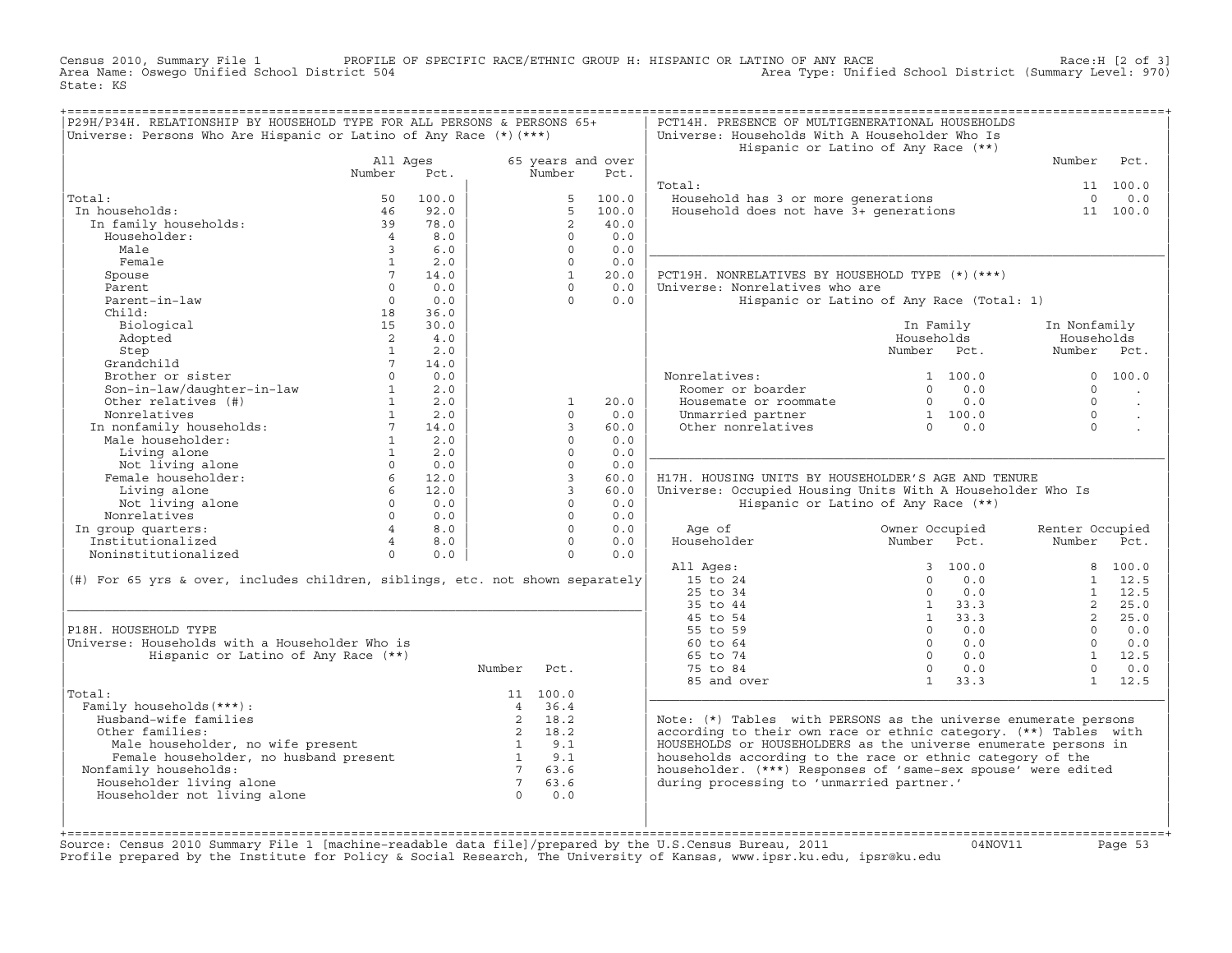Census 2010, Summary File 1 PROFILE OF SPECIFIC RACE/ETHNIC GROUP H: HISPANIC OR LATINO OF ANY RACE RACE Race:H [3 of 3]<br>Area Name: Oswego Unified School District 504 area Type: Unified School District (Summary Level: 970) Area Type: Unified School District (Summary Level: 970) State: KS

+===================================================================================================================================================+|P28H/H16H. HOUSEHOLDS (OCCUPIED HOUSING UNITS) BY HOUSEHOLD SIZE BY TYPE AND BY TENURE | |Universe: Households (Occupied Housing Units) With A Householder Who Is Hispanic or Latino of Any Race (\*\*)(\*\*\*) |

|                             | All<br>Households | Pct.  | Family<br>Households    | Pct.  | Nonfamily<br>Households | Pct.     | Owner<br>Occupied | Pct.  | Renter<br>Occupied | Pct.  |
|-----------------------------|-------------------|-------|-------------------------|-------|-------------------------|----------|-------------------|-------|--------------------|-------|
| household sizes:<br>All     |                   | 100.0 |                         | 100.0 |                         | 7, 100.0 |                   | 100.0 | 8                  | 100.0 |
| 1-person households         |                   | 63.6  | (Family always >1 pers) |       |                         | 100.0    |                   | 66.7  |                    | 62.5  |
| 2-person households         |                   | 9.1   |                         | 25.0  | $\Omega$                | 0.0      |                   | 33.3  |                    | 0.0   |
| 3-person households         |                   | 9.1   |                         | 25.0  | $\Omega$                | 0.0      |                   | 0.0   |                    | 12.5  |
| 4-person households         |                   | 18.2  |                         | 50.0  | $\Omega$                | 0.0      |                   | 0.0   |                    | 25.0  |
| 5-person households         |                   | 0.0   |                         | 0.0   | $\Omega$                | 0.0      |                   | 0.0   |                    | 0.0   |
| 6-person households         |                   | 0.0   |                         | 0.0   | $\Omega$                | 0.0      |                   | 0.0   |                    | 0.0   |
| 7-or-more person households | $\Omega$          | 0.0   |                         | 0.0   | 0                       | 0.0      |                   | 0.0   |                    | 0.0   |

|P16H/P17H/P36H/P37H/H11H/H12H. POPULATION IN HOUSEHOLDS AND AVERAGE HOUSEHOLD SIZE BY TYPE AND BY TENURE | Universe: Population in Households (Occupied Housing Units) With A Householder Who Is Hispanic or Latino of Any Race (\*\*)

|                                | Total<br>Population | Pct.     | In<br>Families     | Pct.     | In.<br>Nonfamilies | Pct.     | In Owner<br>Occupied | Pct.          | In Renter<br>Occupied | Pct.                      |
|--------------------------------|---------------------|----------|--------------------|----------|--------------------|----------|----------------------|---------------|-----------------------|---------------------------|
| Total population in households | 20                  | 100.0    | 13                 | 65.0     |                    | 35.0     |                      | 20.0          | 16                    | 80.0                      |
| Under 18 years                 |                     | 4 100.0  |                    | 4 100.0  |                    |          |                      |               |                       |                           |
| 18 years and over              | 16                  | 100.0    | 9                  | 56.3     |                    |          |                      |               |                       |                           |
| Average Household Size         | 1.82                | $------$ | 3.25               | $------$ | 1.00               | $------$ | 33                   | $- - - - - -$ | 2.00                  | $\qquad \qquad - - - - -$ |
| Under 18 years                 | 0.36                | ______   | $\overline{1}$ .00 | $------$ |                    |          |                      |               |                       |                           |
| 18 years and over              | 1.45                | ______   | 2.25               |          |                    |          |                      | $- - - - -$   |                       | $- - - - -$               |
|                                |                     |          |                    |          |                    |          |                      |               |                       |                           |

Note: Family household numbers include nonrelatives living with families.

| | PCT20/PCT22H. GROUP OUARTERS POPULATION BY SEX BY AGE BY GROUP OUARTERS TYPE Universe: Population in group quarters for persons who are Hispanic or Latino of Any Race (\*)

|                                               | $---$ All Ages $---$ |       |       |                | 18 Years and Over -- |                  |                  |       |  |
|-----------------------------------------------|----------------------|-------|-------|----------------|----------------------|------------------|------------------|-------|--|
|                                               |                      |       |       | Pct. of<br>All |                      | Pct. of<br>Total | Pct. of<br>Total |       |  |
|                                               | Number               | Pct.  | Total | Ages           | Male                 | $18+$            | Female           | $18+$ |  |
| All types of group quarters:                  | 4                    | 100.0 | 4     | 100.0          |                      | 100.0            |                  | 0.0   |  |
| Institutionalized population:                 | 4                    | 100.0 | 4     | 100.0          |                      | 100.0            |                  | 0.0   |  |
| Correctional facilities for adults            | 4                    | 100.0 | 4     | 100.0          |                      | 100.0            |                  | 0.0   |  |
| Juvenile facilities                           |                      | 0.0   |       | 0.0            |                      | 0.0              |                  | 0.0   |  |
| Nursing facilities/skilled-nursing facilities |                      | 0.0   |       | 0.0            |                      | 0.0              |                  | 0.0   |  |
| Other institutional facilities                |                      | 0.0   |       | 0.0            |                      | 0.0              |                  | 0.0   |  |
| Noninstitutionalized population:              |                      | 0.0   |       | 0.0            |                      | 0.0              |                  | 0.0   |  |
| College/university student housing            |                      | 0.0   |       | 0.0            |                      | 0.0              |                  | 0.0   |  |
| Military quarters                             |                      | 0.0   |       | 0.0            |                      | 0.0              |                  | 0.0   |  |
| Other noninstitutional facilities             |                      | 0.0   |       | 0.0            |                      | 0.0              |                  | 0.0   |  |

|\_\_\_\_\_\_\_\_\_\_\_\_\_\_\_\_\_\_\_\_\_\_\_\_\_\_\_\_\_\_\_\_\_\_\_\_\_\_\_\_\_\_\_\_\_\_\_\_\_\_\_\_\_\_\_\_\_\_\_\_\_\_\_\_\_\_\_\_\_\_\_\_\_\_\_\_\_\_\_\_\_\_\_\_\_\_\_\_\_\_\_\_\_\_\_\_\_\_\_\_\_\_\_\_\_\_\_\_\_\_\_\_\_\_\_\_\_\_\_\_\_\_\_\_\_\_\_\_\_\_\_\_\_\_\_\_\_\_\_\_\_\_\_\_\_\_\_|

| |

|Note: (\*) Tables with PERSONS as the universe enumerate persons according to their own race or ethnic category. (\*\*) Tables with HOUSEHOLDS | or HOUSEHOLDERS as the universe enumerate persons in households according to the race or ethnic category of the householder. | (\*\*\*) Same−sex couple households are included in the family households category if there is at least one additional person | | related to householder by birth or adoption. Same−sex couple households with no relatives of the householder present are tabulated | | in nonfamily households. Responses of 'same−sex spouse' were edited during processing to 'unmarried partner.' |

+===================================================================================================================================================+ Source: Census 2010 Summary File 1 [machine−readable data file]/prepared by the U.S.Census Bureau, 2011 04NOV11 Page 54 Profile prepared by the Institute for Policy & Social Research, The University of Kansas, www.ipsr.ku.edu, ipsr@ku.edu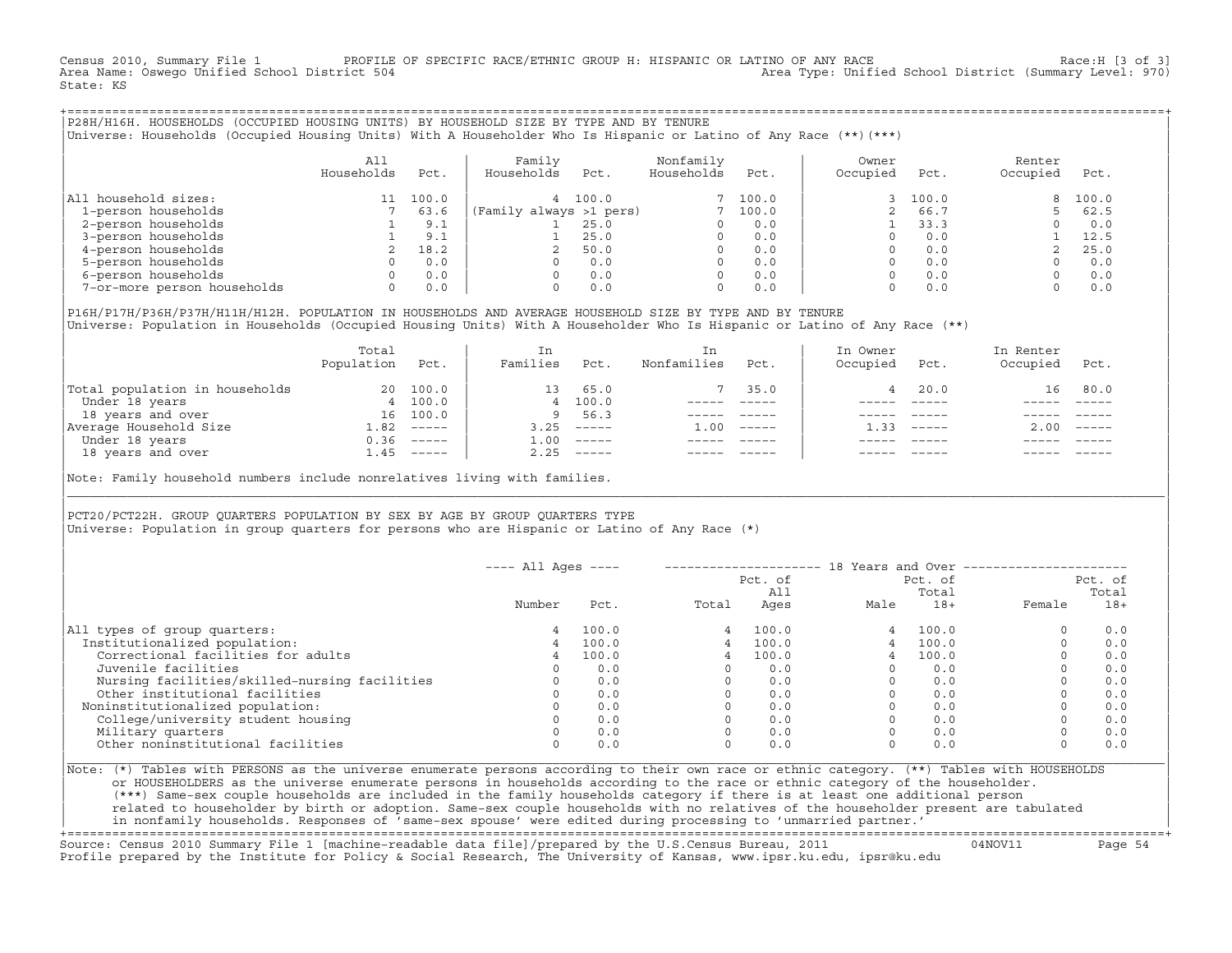Census 2010, Summary File 1 PROFILE OF SPECIFIC RACE/ETHNIC GROUP I: WHITE ALONE, NOT HISPANIC OR LATINO Race:I [1 of 3] Area Name: Oswego Unified School District 504 Area Type: Unified School District (Summary Level: 970) State: KS

| P29/P29I. POPULATION SUMMARY BY RESIDENCE TYPE FOR DESIGNATED UNIVERSE                                                                                                                                                                                                                                              |                                                                                                                     |            |                                                                                                                                                                                                                                                                                            |                                 |                                                                           |           | P38I/39I. FAMILY TYPE BY PRESENCE AND AGE OF OWN OR RELATED CHILDREN                                             |               |               |       |                |
|---------------------------------------------------------------------------------------------------------------------------------------------------------------------------------------------------------------------------------------------------------------------------------------------------------------------|---------------------------------------------------------------------------------------------------------------------|------------|--------------------------------------------------------------------------------------------------------------------------------------------------------------------------------------------------------------------------------------------------------------------------------------------|---------------------------------|---------------------------------------------------------------------------|-----------|------------------------------------------------------------------------------------------------------------------|---------------|---------------|-------|----------------|
| Universe: PERSONS Who Are White Alone, Not Hispanic or Latino                                                                                                                                                                                                                                                       |                                                                                                                     |            |                                                                                                                                                                                                                                                                                            |                                 |                                                                           |           | Universe: Families With A Householder Who Is                                                                     |               |               |       |                |
|                                                                                                                                                                                                                                                                                                                     |                                                                                                                     |            |                                                                                                                                                                                                                                                                                            |                                 |                                                                           |           | White Alone, Not Hispanic or Latino (**) (***)                                                                   |               |               |       |                |
|                                                                                                                                                                                                                                                                                                                     |                                                                                                                     | Population |                                                                                                                                                                                                                                                                                            | As % of Population of all Races |                                                                           |           |                                                                                                                  |               |               |       |                |
| Total Persons:                                                                                                                                                                                                                                                                                                      |                                                                                                                     |            | ULAL PETSONS: $2,009$ 90.4% of<br>In Households(*) 1,958 91.1% of<br>In Group Quarters 51 69.9% of                                                                                                                                                                                         |                                 | 2,223                                                                     |           | By Presence of: Own Children Related Children                                                                    |               |               |       |                |
|                                                                                                                                                                                                                                                                                                                     |                                                                                                                     |            |                                                                                                                                                                                                                                                                                            |                                 |                                                                           |           |                                                                                                                  | Families Pct. | Families Pct. |       |                |
|                                                                                                                                                                                                                                                                                                                     |                                                                                                                     |            |                                                                                                                                                                                                                                                                                            |                                 | $2,150$<br>73                                                             |           |                                                                                                                  |               |               |       |                |
|                                                                                                                                                                                                                                                                                                                     |                                                                                                                     |            |                                                                                                                                                                                                                                                                                            |                                 |                                                                           |           | All families:                                                                                                    |               |               |       | 563 100.0      |
| P16-18I/P36-37I. HOUSEHOLDS/POPULATION IN HOUSEHOLDS BY HOUSEHOLD TYPE                                                                                                                                                                                                                                              |                                                                                                                     |            |                                                                                                                                                                                                                                                                                            |                                 |                                                                           |           |                                                                                                                  |               |               |       | 432 76.7       |
| Universe: HOUSEHOLDERS Who Are White Alone, Not Hispanic or Latino                                                                                                                                                                                                                                                  |                                                                                                                     |            |                                                                                                                                                                                                                                                                                            |                                 |                                                                           |           |                                                                                                                  |               |               |       | 151 26.8       |
|                                                                                                                                                                                                                                                                                                                     |                                                                                                                     |            |                                                                                                                                                                                                                                                                                            |                                 | Average                                                                   |           |                                                                                                                  |               |               |       | 29 5.2         |
|                                                                                                                                                                                                                                                                                                                     |                                                                                                                     |            | Households                                                                                                                                                                                                                                                                                 | Population (**)                 | Size                                                                      |           |                                                                                                                  |               |               | 29    | 5.2            |
| Total Households(**)                                                                                                                                                                                                                                                                                                |                                                                                                                     |            |                                                                                                                                                                                                                                                                                            |                                 |                                                                           |           |                                                                                                                  |               |               |       | 93 16.5        |
|                                                                                                                                                                                                                                                                                                                     |                                                                                                                     |            |                                                                                                                                                                                                                                                                                            |                                 |                                                                           |           |                                                                                                                  |               |               |       | 281 49.9       |
|                                                                                                                                                                                                                                                                                                                     |                                                                                                                     |            |                                                                                                                                                                                                                                                                                            |                                 |                                                                           |           |                                                                                                                  |               |               |       | 131 23.3       |
|                                                                                                                                                                                                                                                                                                                     |                                                                                                                     |            |                                                                                                                                                                                                                                                                                            |                                 |                                                                           |           |                                                                                                                  |               |               | 38    | 6.7            |
|                                                                                                                                                                                                                                                                                                                     |                                                                                                                     |            |                                                                                                                                                                                                                                                                                            |                                 |                                                                           |           |                                                                                                                  |               |               |       | 33 5.9         |
|                                                                                                                                                                                                                                                                                                                     |                                                                                                                     |            |                                                                                                                                                                                                                                                                                            |                                 |                                                                           |           |                                                                                                                  |               |               |       | 16 2.8         |
|                                                                                                                                                                                                                                                                                                                     |                                                                                                                     |            |                                                                                                                                                                                                                                                                                            |                                 |                                                                           |           |                                                                                                                  |               |               |       | 50.9           |
|                                                                                                                                                                                                                                                                                                                     |                                                                                                                     |            | 61 Households (**)<br>686 2,025 2.29<br>686 2,025 2.29<br>686 2,025 2.29<br>75 0.54<br>75 0.54<br>75 0.54<br>75 0.54<br>75 0.54<br>75 1,550 1.75<br>76 1,550 1.75<br>76 1,600 2.84<br>76 1,600 2.84<br>78 1,600 2.84<br>8 1,600 2.84<br>8 1,600 2.84<br>8 1,60                             |                                 |                                                                           |           |                                                                                                                  |               |               |       | 12 2.1         |
| P12I/P13I. POPULATION BY AGE AND SEX                                                                                                                                                                                                                                                                                |                                                                                                                     |            |                                                                                                                                                                                                                                                                                            |                                 |                                                                           |           |                                                                                                                  |               |               |       | 50.9           |
| Universe: Persons Who Are White Alone, Not Hispanic or Latino (*)                                                                                                                                                                                                                                                   |                                                                                                                     |            |                                                                                                                                                                                                                                                                                            |                                 |                                                                           |           |                                                                                                                  |               |               |       | 93 16.5        |
|                                                                                                                                                                                                                                                                                                                     |                                                                                                                     |            |                                                                                                                                                                                                                                                                                            |                                 |                                                                           |           |                                                                                                                  |               |               |       | 71 12.6        |
|                                                                                                                                                                                                                                                                                                                     | ---Both Sexes---                                                                                                    |            | ------Male------                                                                                                                                                                                                                                                                           |                                 | $---$ Female $---$                                                        |           |                                                                                                                  |               |               |       | 16 2.8         |
|                                                                                                                                                                                                                                                                                                                     | Number                                                                                                              | Pct.       | Number Pct.                                                                                                                                                                                                                                                                                |                                 | Number                                                                    | Pct.      |                                                                                                                  |               |               |       | 15 2.7         |
|                                                                                                                                                                                                                                                                                                                     |                                                                                                                     |            |                                                                                                                                                                                                                                                                                            |                                 |                                                                           |           |                                                                                                                  |               |               |       | 40 7.1         |
| All Ages:                                                                                                                                                                                                                                                                                                           |                                                                                                                     |            |                                                                                                                                                                                                                                                                                            |                                 |                                                                           | 996 100.0 |                                                                                                                  |               |               |       | $22 \quad 3.9$ |
|                                                                                                                                                                                                                                                                                                                     |                                                                                                                     |            |                                                                                                                                                                                                                                                                                            |                                 |                                                                           | 5.7       |                                                                                                                  |               |               |       |                |
|                                                                                                                                                                                                                                                                                                                     |                                                                                                                     |            |                                                                                                                                                                                                                                                                                            |                                 | 996<br>57<br>63<br>57<br>22<br>22<br>8<br>6<br>6<br>4<br>4<br>4<br>4<br>3 | 6.3       |                                                                                                                  |               |               |       |                |
|                                                                                                                                                                                                                                                                                                                     |                                                                                                                     |            |                                                                                                                                                                                                                                                                                            |                                 |                                                                           | 5.7       | P31I. RELATIONSHIP BY HOUSEHOLD TYPE FOR THE POPULATION UNDER 18 YEARS                                           |               |               |       |                |
|                                                                                                                                                                                                                                                                                                                     |                                                                                                                     |            |                                                                                                                                                                                                                                                                                            |                                 |                                                                           | 2.2       | Universe: Persons under 18 who are                                                                               |               |               |       |                |
|                                                                                                                                                                                                                                                                                                                     |                                                                                                                     |            |                                                                                                                                                                                                                                                                                            |                                 |                                                                           | 2.1       | White Alone, Not Hispanic or Latino (*) (***)                                                                    |               |               |       |                |
|                                                                                                                                                                                                                                                                                                                     |                                                                                                                     |            |                                                                                                                                                                                                                                                                                            |                                 |                                                                           | 0.8       |                                                                                                                  |               | Number        | Pct.  |                |
|                                                                                                                                                                                                                                                                                                                     |                                                                                                                     |            |                                                                                                                                                                                                                                                                                            |                                 |                                                                           | 0.6       |                                                                                                                  |               |               |       |                |
|                                                                                                                                                                                                                                                                                                                     |                                                                                                                     |            |                                                                                                                                                                                                                                                                                            |                                 |                                                                           | 2.7       | al under 18:<br>n households:<br>Householder or spouse<br>Related child:<br>Own child:<br>Total under 18:        |               | 434           | 100.0 |                |
|                                                                                                                                                                                                                                                                                                                     |                                                                                                                     |            |                                                                                                                                                                                                                                                                                            |                                 |                                                                           | 6.0       | In households:                                                                                                   |               | 433           | 99.8  |                |
|                                                                                                                                                                                                                                                                                                                     |                                                                                                                     |            |                                                                                                                                                                                                                                                                                            |                                 |                                                                           | 4.7       |                                                                                                                  |               | $\circ$       | 0.0   |                |
|                                                                                                                                                                                                                                                                                                                     |                                                                                                                     |            |                                                                                                                                                                                                                                                                                            |                                 |                                                                           | 4.4       |                                                                                                                  |               | 424           | 97.7  |                |
|                                                                                                                                                                                                                                                                                                                     |                                                                                                                     |            |                                                                                                                                                                                                                                                                                            |                                 | 73                                                                        | 7.3       |                                                                                                                  |               | 384           | 88.5  |                |
|                                                                                                                                                                                                                                                                                                                     |                                                                                                                     |            |                                                                                                                                                                                                                                                                                            |                                 | 64                                                                        | 6.4       | In husband-wife families                                                                                         |               | 246           | 56.7  |                |
|                                                                                                                                                                                                                                                                                                                     |                                                                                                                     |            |                                                                                                                                                                                                                                                                                            |                                 | 80                                                                        | 8.0       | In other families (no spouse present): 138                                                                       |               |               | 31.8  |                |
|                                                                                                                                                                                                                                                                                                                     |                                                                                                                     |            |                                                                                                                                                                                                                                                                                            |                                 | 63                                                                        | 6.3       | Male householder                                                                                                 |               | 49            | 11.3  |                |
| 10 Ages: 2,009 100.0<br>10 Ages: 2,009 100.0<br>5 to 9<br>10 to 14<br>15 to 17<br>18 and 19<br>5 127<br>6.3<br>127<br>6.3<br>127<br>6.3<br>20<br>17<br>6.2<br>13.1<br>20<br>17<br>6.2<br>14<br>0.7<br>25<br>14<br>0.8<br>25<br>26<br>14<br>0.8<br>25<br>26<br>14<br>0.8<br>3.6<br>25<br>26<br>29<br>11<br>60 and 61 |                                                                                                                     |            |                                                                                                                                                                                                                                                                                            |                                 | 29                                                                        | 2.9       | Female householder                                                                                               |               | 89            | 20.5  |                |
| 62 to 64                                                                                                                                                                                                                                                                                                            |                                                                                                                     |            |                                                                                                                                                                                                                                                                                            |                                 | 41                                                                        | 4.1       | Other relatives:                                                                                                 |               | 40            | 9.2   |                |
| 65 and 66                                                                                                                                                                                                                                                                                                           |                                                                                                                     |            |                                                                                                                                                                                                                                                                                            |                                 | 30                                                                        | 3.0       | Grandchild                                                                                                       |               |               | 9.2   |                |
| 67 to 69                                                                                                                                                                                                                                                                                                            |                                                                                                                     |            |                                                                                                                                                                                                                                                                                            |                                 | 30                                                                        | 3.0       | Other relatives                                                                                                  |               |               | 0.0   |                |
| 70 to 74                                                                                                                                                                                                                                                                                                            |                                                                                                                     |            |                                                                                                                                                                                                                                                                                            |                                 | 53                                                                        | 5.3       | Nonrelatives                                                                                                     |               |               | 2.1   |                |
| 75 to 79                                                                                                                                                                                                                                                                                                            |                                                                                                                     |            |                                                                                                                                                                                                                                                                                            |                                 | 33                                                                        | 3.3       | In group quarters:                                                                                               |               |               | 0.2   |                |
| 80 to 84                                                                                                                                                                                                                                                                                                            |                                                                                                                     |            |                                                                                                                                                                                                                                                                                            |                                 | 40                                                                        | 4.0       | Institutionalized population                                                                                     |               |               | 0.2   |                |
| 85 plus                                                                                                                                                                                                                                                                                                             | $129$<br>$52$<br>$76$<br>$3.8$<br>$57$<br>$2.8$<br>$69$<br>$3.4$<br>$64$<br>$3.2$<br>$72$<br>$3.6$<br>$69$<br>$3.4$ |            | 1, 013 100.0<br>61 6.0<br>70 6.9<br>70 6.9<br>40 3.9<br>30 3.0<br>9 0.9<br>8 0.8<br>8 45 4.4<br>59 5.8<br>54 5.3<br>54 6.7<br>64 6.3<br>63 6.2<br>78 7.7<br>66 6.5<br>78 7.7<br>66 6.5<br>78 7.7<br>66 6.5<br>78 7.7<br>66 6.5<br>78 7.7<br>66 6.5<br>78 7.7<br>66 6.5<br>78 7.7<br><br>21 | 2.1                             | 48                                                                        | 4.8       | $\begin{array}{c}\n 0 \\  9 \\  \hline\n 1 \\  1 \\  0\n\end{array}$<br>Noninstitutionalized population          |               |               | 0.0   |                |
| 0 to 17                                                                                                                                                                                                                                                                                                             |                                                                                                                     |            |                                                                                                                                                                                                                                                                                            |                                 | 199                                                                       | 20.0      | Note: (*) Tables with PERSONS as the universe enumerate persons according                                        |               |               |       |                |
| 18 to 64                                                                                                                                                                                                                                                                                                            | $\begin{array}{rrrr} & 434 & 21.6 \\ 1,155 & 57.5 \\ & 420 & 20.9 \end{array}$                                      |            | 235 23.2<br>592 58.4<br>186 18.4                                                                                                                                                                                                                                                           |                                 | 563                                                                       | 56.5      | to their own race or ethnic category. (**) Tables with HOUSEHOLDS or                                             |               |               |       |                |
| 65 plus                                                                                                                                                                                                                                                                                                             |                                                                                                                     |            |                                                                                                                                                                                                                                                                                            |                                 | 234                                                                       | 23.5      | HOUSEHOLDERS as the universe enumerate persons in households according                                           |               |               |       |                |
|                                                                                                                                                                                                                                                                                                                     |                                                                                                                     |            |                                                                                                                                                                                                                                                                                            |                                 |                                                                           |           | to the race or ethnic category of the householder. (***) Responses of                                            |               |               |       |                |
| Median Aqe                                                                                                                                                                                                                                                                                                          | 43.6                                                                                                                |            | 40.5                                                                                                                                                                                                                                                                                       | 45.9                            |                                                                           |           | 'same-sex spouse' were edited during processing to 'unmarried partner.'                                          |               |               |       |                |
|                                                                                                                                                                                                                                                                                                                     |                                                                                                                     |            |                                                                                                                                                                                                                                                                                            |                                 |                                                                           |           |                                                                                                                  |               |               |       |                |
|                                                                                                                                                                                                                                                                                                                     |                                                                                                                     |            |                                                                                                                                                                                                                                                                                            |                                 |                                                                           |           | and 0010 and plan the him in the city and the city and the start and and provided and a contract of the property |               |               |       |                |

Source: Census 2010 Summary File 1 [machine-readable data file]/prepared by the U.S.Census Bureau, 2011 Page 55<br>Profile prepared by the Institute for Policy & Social Research, The University of Kansas, www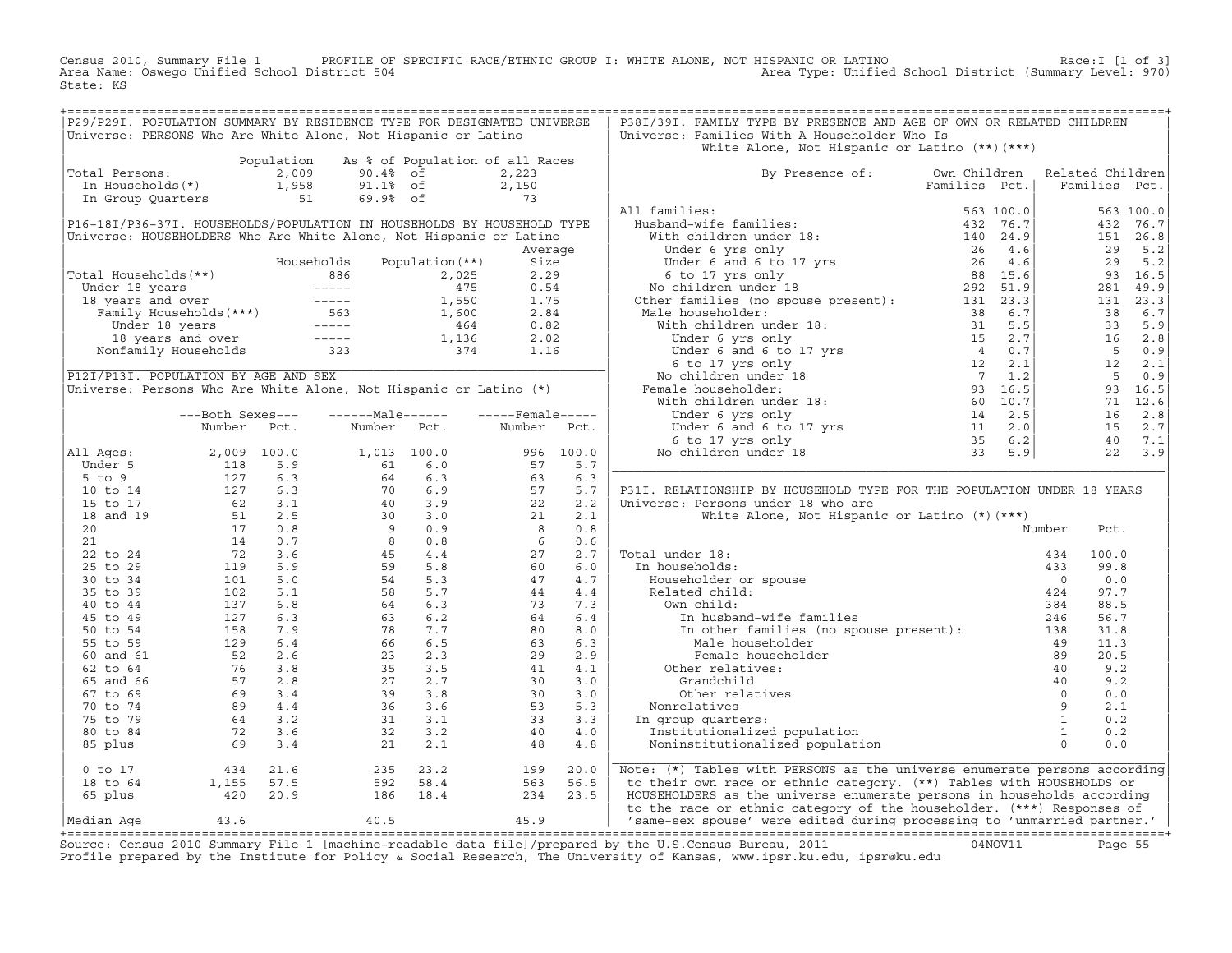Census 2010, Summary File 1 PROFILE OF SPECIFIC RACE/ETHNIC GROUP I: WHITE ALONE, NOT HISPANIC OR LATINO Race:I [2 of 3] Area Name: Oswego Unified School District 504 Area Type: Unified School District (Summary Level: 970) State: KS

| P29I/P34I. RELATIONSHIP BY HOUSEHOLD TYPE FOR ALL PERSONS & PERSONS 65+<br>Universe: Persons Who Are White Alone, Not Hispanic or Latino $(*)$ (***) |                                               |       |                    |                             |       | PCT14I. PRESENCE OF MULTIGENERATIONAL HOUSEHOLDS<br>Universe: Households With A Householder Who Is |                                                      |                 |             |
|------------------------------------------------------------------------------------------------------------------------------------------------------|-----------------------------------------------|-------|--------------------|-----------------------------|-------|----------------------------------------------------------------------------------------------------|------------------------------------------------------|-----------------|-------------|
|                                                                                                                                                      |                                               |       |                    |                             |       |                                                                                                    | White Alone, Not Hispanic or Latino (**)             |                 |             |
|                                                                                                                                                      | All Ages<br>Number                            | Pct.  |                    | 65 years and over<br>Number | Pct.  |                                                                                                    |                                                      | Number          | Pct.        |
|                                                                                                                                                      |                                               |       |                    |                             |       | Total:                                                                                             |                                                      |                 | 886 100.0   |
| Total:                                                                                                                                               | 2,009                                         | 100.0 |                    | 420                         | 100.0 | Household has 3 or more generations                                                                |                                                      | 18              | 2.0         |
| In households:                                                                                                                                       | 1,958                                         | 97.5  |                    | 403                         | 96.0  | Household does not have 3+ generations                                                             |                                                      | 868             | 98.0        |
| In family households:                                                                                                                                | 1,591                                         | 79.2  |                    | 235                         | 56.0  |                                                                                                    |                                                      |                 |             |
| Householder:                                                                                                                                         | 563                                           | 28.0  |                    | 129                         | 30.7  |                                                                                                    |                                                      |                 |             |
| Male                                                                                                                                                 | 414                                           | 20.6  |                    | 113                         | 26.9  |                                                                                                    |                                                      |                 |             |
| Female                                                                                                                                               | 149                                           | 7.4   |                    | 16                          | 3.8   |                                                                                                    |                                                      |                 |             |
| Spouse                                                                                                                                               | 425                                           | 21.2  |                    | 95                          | 22.6  | PCT19I. NONRELATIVES BY HOUSEHOLD TYPE (*) (***)                                                   |                                                      |                 |             |
| Parent                                                                                                                                               | $\overline{9}$                                | 0.4   |                    | 6                           | 1.4   | Universe: Nonrelatives who are                                                                     |                                                      |                 |             |
| Parent-in-law                                                                                                                                        | $\overline{\phantom{a}}$ 3                    | 0.1   |                    | $\overline{3}$              | 0.7   |                                                                                                    | White Alone, Not Hispanic or Latino (Total: 94)      |                 |             |
| Child:                                                                                                                                               | 480                                           | 23.9  |                    |                             |       |                                                                                                    |                                                      |                 |             |
| Biological                                                                                                                                           | 443                                           | 22.1  |                    |                             |       |                                                                                                    | In Family                                            | In Nonfamily    |             |
| Adopted                                                                                                                                              | 8 <sup>8</sup>                                | 0.4   |                    |                             |       |                                                                                                    | Households                                           | Households      |             |
| Step                                                                                                                                                 | 29                                            | 1.4   |                    |                             |       |                                                                                                    | Number Pct.                                          | Number          | Pct.        |
| Grandchild                                                                                                                                           | 49                                            | 2.4   |                    |                             |       |                                                                                                    |                                                      |                 |             |
| Brother or sister                                                                                                                                    | $\overline{\mathbf{3}}$                       | 0.1   |                    |                             |       | Nonrelatives:                                                                                      | 50 100.0                                             |                 | 44 100.0    |
| Son-in-law/daughter-in-law                                                                                                                           | 4                                             | 0.2   |                    |                             |       | Roomer or boarder                                                                                  | $\overline{\phantom{a}}$<br>4.0                      | 2               | 4.5         |
| Other relatives (#)                                                                                                                                  | $5 - 5$                                       | 0.2   |                    | $\overline{2}$              | 0.5   | Housemate or roommate                                                                              | $\begin{array}{cc} 1 & 2.0 \\ 34 & 68.0 \end{array}$ |                 | 7 15.9      |
| Nonrelatives                                                                                                                                         | 50                                            | 2.5   |                    | $\Omega$                    | 0.0   | Unmarried partner                                                                                  |                                                      | 30              | 68.2        |
| In nonfamily households:<br>Male householder:<br>$155$<br>$115$<br>$120$                                                                             |                                               | 18.3  |                    | 168                         | 40.0  | Other nonrelatives                                                                                 | $13$ $26.0$                                          | $5^{\circ}$     | 11.4        |
|                                                                                                                                                      |                                               | 7.7   |                    | 53                          | 12.6  |                                                                                                    |                                                      |                 |             |
| Living alone                                                                                                                                         | 129                                           | 6.4   |                    | 49                          | 11.7  |                                                                                                    |                                                      |                 |             |
| Not living alone                                                                                                                                     |                                               | 1.3   |                    | $\overline{4}$              | 1.0   |                                                                                                    |                                                      |                 |             |
| Female householder:                                                                                                                                  | $\frac{2}{168}$<br>156                        | 8.4   |                    | 112                         | 26.7  | H17I. HOUSING UNITS BY HOUSEHOLDER'S AGE AND TENURE                                                |                                                      |                 |             |
| Living alone                                                                                                                                         | 156                                           | 7.8   |                    | 110                         | 26.2  | Universe: Occupied Housing Units With A Householder Who Is                                         |                                                      |                 |             |
| Not living alone                                                                                                                                     | $\begin{array}{c} 12 \\ 44 \\ 51 \end{array}$ | 0.6   |                    | $\overline{\phantom{0}}$ 2  | 0.5   |                                                                                                    | White Alone, Not Hispanic or Latino (**)             |                 |             |
| Nonrelatives                                                                                                                                         |                                               | 2.2   |                    | $\overline{\phantom{a}}$    | 0.7   |                                                                                                    |                                                      |                 |             |
| In group quarters:                                                                                                                                   |                                               | 2.5   |                    | 17                          | 4.0   | Age of                                                                                             | Owner Occupied                                       | Renter Occupied |             |
| Institutionalized                                                                                                                                    | 51                                            | 2.5   |                    | 17                          | 4.0   | Householder                                                                                        | Number<br>Pct.                                       | Number          | Pct.        |
| Noninstitutionalized                                                                                                                                 | $\Omega$                                      | 0.0   |                    | $\Omega$                    | 0.0   |                                                                                                    |                                                      |                 |             |
|                                                                                                                                                      |                                               |       |                    |                             |       | All Ages:                                                                                          | 642 100.0                                            |                 | $244$ 100.0 |
| (#) For 65 yrs & over, includes children, siblings, etc. not shown separately                                                                        |                                               |       |                    |                             |       | 15 to 24                                                                                           | 2.8<br>18                                            | 21              | 8.6         |
|                                                                                                                                                      |                                               |       |                    |                             |       | 25 to 34                                                                                           | 63<br>9.8                                            |                 | 42 17.2     |
|                                                                                                                                                      |                                               |       |                    |                             |       | 35 to 44                                                                                           | 86 13.4                                              |                 | 44 18.0     |
|                                                                                                                                                      |                                               |       |                    |                             |       | 45 to 54                                                                                           | 133 20.7                                             |                 | 33 13.5     |
| P18I. HOUSEHOLD TYPE                                                                                                                                 |                                               |       |                    |                             |       | 55 to 59<br>60 to 64                                                                               | 9.5<br>61<br>64 10.0                                 | 12<br>15        | 4.9<br>6.1  |
| Universe: Households with a Householder Who is                                                                                                       |                                               |       |                    |                             |       | 65 to 74                                                                                           | 114 17.8                                             |                 | 26 10.7     |
| White Alone, Not Hispanic or Latino (**)                                                                                                             |                                               |       |                    |                             |       |                                                                                                    |                                                      |                 |             |
|                                                                                                                                                      |                                               |       | Number             | Pct.                        |       | 75 to 84                                                                                           | 74 11.5<br>4.5<br>29                                 | 24<br>27        | 9.8<br>11.1 |
| Total:                                                                                                                                               |                                               |       |                    | 886 100.0                   |       | 85 and over                                                                                        |                                                      |                 |             |
| Family households (***) :                                                                                                                            |                                               |       |                    | 563 63.5                    |       |                                                                                                    |                                                      |                 |             |
| Husband-wife families                                                                                                                                |                                               |       |                    | 432 48.8                    |       | Note: (*) Tables with PERSONS as the universe enumerate persons                                    |                                                      |                 |             |
| Other families:                                                                                                                                      |                                               |       | 131 14.8           |                             |       | according to their own race or ethnic category. (**) Tables with                                   |                                                      |                 |             |
|                                                                                                                                                      |                                               |       |                    |                             |       | HOUSEHOLDS or HOUSEHOLDERS as the universe enumerate persons in                                    |                                                      |                 |             |
|                                                                                                                                                      |                                               |       |                    |                             |       | households according to the race or ethnic category of the                                         |                                                      |                 |             |
| Male householder, no wife present<br>Female householder, no husband present<br>Eamily households: 323 36.5<br>Nonfamily households:                  |                                               |       |                    |                             |       | householder. (***) Responses of 'same-sex spouse' were edited                                      |                                                      |                 |             |
| Householder living alone                                                                                                                             |                                               |       |                    |                             |       | during processing to 'unmarried partner.'                                                          |                                                      |                 |             |
| Householder not living alone                                                                                                                         |                                               |       | $285$ $32.2$<br>38 | 4.3                         |       |                                                                                                    |                                                      |                 |             |
|                                                                                                                                                      |                                               |       |                    |                             |       |                                                                                                    |                                                      |                 |             |
|                                                                                                                                                      |                                               |       |                    |                             |       |                                                                                                    |                                                      |                 |             |
| +============                                                                                                                                        |                                               |       |                    |                             |       |                                                                                                    |                                                      |                 |             |

+===================================================================================================================================================+Source: Census 2010 Summary File 1 [machine−readable data file]/prepared by the U.S.Census Bureau, 2011 04NOV11 Page 56 Profile prepared by the Institute for Policy & Social Research, The University of Kansas, www.ipsr.ku.edu, ipsr@ku.edu